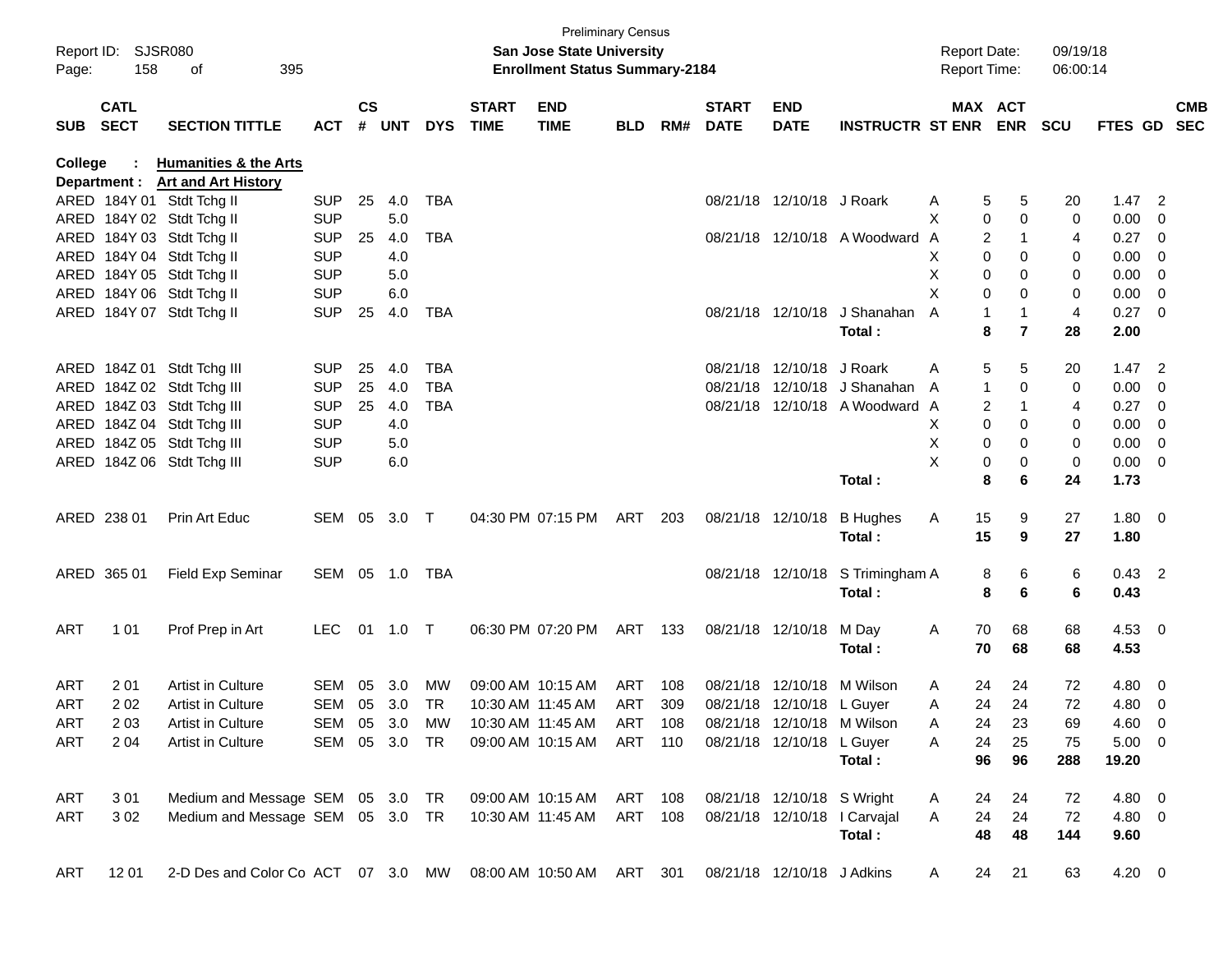| Report ID:<br>Page: | 159                        | SJSR080<br>395<br>οf      |               |                    |            |            |                             | <b>Preliminary Census</b><br>San Jose State University<br><b>Enrollment Status Summary-2184</b> |            |     |                             |                           |                                  | <b>Report Date:</b><br><b>Report Time:</b> |          |                       | 09/19/18<br>06:00:14 |                |                          |                          |
|---------------------|----------------------------|---------------------------|---------------|--------------------|------------|------------|-----------------------------|-------------------------------------------------------------------------------------------------|------------|-----|-----------------------------|---------------------------|----------------------------------|--------------------------------------------|----------|-----------------------|----------------------|----------------|--------------------------|--------------------------|
| <b>SUB</b>          | <b>CATL</b><br><b>SECT</b> | <b>SECTION TITTLE</b>     | <b>ACT</b>    | $\mathsf{cs}$<br># | <b>UNT</b> | <b>DYS</b> | <b>START</b><br><b>TIME</b> | <b>END</b><br><b>TIME</b>                                                                       | <b>BLD</b> | RM# | <b>START</b><br><b>DATE</b> | <b>END</b><br><b>DATE</b> | <b>INSTRUCTR ST ENR</b>          |                                            |          | MAX ACT<br><b>ENR</b> | <b>SCU</b>           | <b>FTES GD</b> |                          | <b>CMB</b><br><b>SEC</b> |
| <b>ART</b>          | 12 02                      | 2-D Des and Color Co ACT  |               | 07                 | 3.0        | TR         |                             | 08:00 AM 10:50 AM                                                                               | <b>ART</b> | 301 | 08/21/18                    | 12/10/18                  | E Friedman                       | A                                          | 24       | 23                    | 69                   | 4.60           | $\overline{\phantom{0}}$ |                          |
| <b>ART</b>          | 12 03                      | 2-D Des and Color Co ACT  |               | 07                 | 3.0        | МW         |                             | 12:00 PM 02:50 PM                                                                               | <b>ART</b> | 301 | 08/21/18                    | 12/10/18                  | M Valdez<br>Total:               | A                                          | 24<br>72 | 23<br>67              | 69<br>201            | 4.60<br>13.40  | - 0                      |                          |
| <b>ART</b>          | 1301                       | 3-D Concepts              | ACT           | 07                 | 3.0        | МW         |                             | 12:00 PM 02:50 PM                                                                               | ART        | 108 | 08/21/18                    | 12/10/18                  | T Cunniff                        | A                                          | 25       | 25                    | 75                   | 5.00           | $\overline{\mathbf{0}}$  |                          |
| <b>ART</b>          | 1302                       | 3-D Concepts              | <b>ACT</b>    | 07                 | 3.0        | MW         |                             | 03:00 PM 05:50 PM                                                                               | <b>ART</b> | 108 | 08/21/18                    | 12/10/18                  | T Cunniff                        | A                                          | 25       | 23                    | 69                   | 4.60           | 0                        |                          |
| <b>ART</b>          | 1303                       | 3-D Concepts              | <b>ACT</b>    | 07                 | 3.0        | TR         |                             | 12:00 PM 02:50 PM                                                                               | <b>ART</b> | 108 | 08/21/18                    | 12/10/18                  | P Ludovici                       | A                                          | 25       | 24                    | 72                   | 4.80           | - 0                      |                          |
|                     |                            |                           |               |                    |            |            |                             |                                                                                                 |            |     |                             |                           | Total:                           |                                            | 75       | 72                    | 216                  | 14.40          |                          |                          |
| <b>ART</b>          | 24 01                      | Drawing I                 | ACT           | 07                 | 3.0        | MW         |                             | 08:00 AM 10:50 AM                                                                               | <b>ART</b> | 312 | 08/21/18                    | 12/10/18                  | P Surgalski                      | A                                          | 24       | 20                    | 60                   | 4.00           | $\overline{\mathbf{0}}$  |                          |
| <b>ART</b>          | 24 02                      | Drawing I                 | <b>ACT</b>    | 07                 | 3.0        | MW         |                             | 03:00 PM 05:50 PM                                                                               | <b>ART</b> | 312 | 08/21/18                    | 12/10/18                  | K Mergens                        | A                                          | 24       | 23                    | 69                   | 4.60           | 0                        |                          |
| <b>ART</b>          | 24 03                      | Drawing I                 | <b>ACT</b>    |                    | 3.0        |            |                             |                                                                                                 |            |     |                             |                           |                                  | X                                          | 0        | 0                     | 0                    | 0.00           | 0                        |                          |
| <b>ART</b>          | 24 04                      | Drawing I                 | <b>ACT</b>    | 07                 | 3.0        | F          |                             | 09:30 AM 03:30 PM                                                                               | <b>ART</b> | 312 |                             | 08/21/18 12/10/18         | D Feasel                         | Α                                          | 24       | 23                    | 69                   | 4.60           | 0                        |                          |
| <b>ART</b>          | 24 05                      | Drawing I                 | <b>ACT</b>    | 07                 | 3.0        | TR         |                             | 03:00 PM 05:50 PM                                                                               | <b>ART</b> | 312 | 08/21/18                    | 12/10/18                  | E Friedman                       | A                                          | 24       | 23                    | 69                   | 4.60           | 0                        |                          |
| <b>ART</b>          | 24 06                      | Drawing I                 | <b>ACT</b>    | 07                 | 3.0        | <b>TR</b>  |                             | 06:00 PM 08:50 PM                                                                               | <b>ART</b> | 312 | 08/21/18                    | 12/10/18                  | E Friedman                       | A                                          | 24       | 20                    | 60                   | 4.00           | 0                        |                          |
| <b>ART</b>          | 24 07                      | Drawing I                 | <b>ACT</b>    | 07                 | 3.0        | MW         |                             | 06:00 PM 08:50 PM                                                                               | <b>ART</b> | 312 | 08/21/18 12/10/18           |                           |                                  | A                                          | 24       | 0                     | 0                    | 0.00           | - 0                      |                          |
|                     |                            |                           |               |                    |            |            |                             |                                                                                                 |            |     |                             |                           | Total:                           |                                            | 144      | 109                   | 327                  | 21.80          |                          |                          |
| <b>ART</b>          | 26 01                      | Drawing II                | <b>ACT</b>    | 07                 | 3.0        | МW         |                             | 12:00 PM 02:50 PM                                                                               | <b>ART</b> | 314 | 08/21/18                    | 12/10/18                  | J Adkins                         | Α                                          | 24       | 16                    | 48                   | 3.20           | $\overline{\mathbf{0}}$  |                          |
| <b>ART</b>          | 26 02                      | Drawing II                | <b>ACT</b>    | 07                 | 3.0        | TR         |                             | 12:00 PM 02:50 PM                                                                               | <b>ART</b> | 312 | 08/21/18                    | 12/10/18                  | M Taylor                         | A                                          | 24       | 13                    | 39                   | 2.60           | - 0                      |                          |
|                     |                            |                           |               |                    |            |            |                             |                                                                                                 |            |     |                             |                           | Total:                           |                                            | 48       | 29                    | 87                   | 5.80           |                          |                          |
| <b>ART</b>          | 39 01                      | Multi Arts/Children       | <b>LAB</b>    | 07                 | 3.0        | TR         |                             | 12:00 PM 02:50 PM                                                                               | <b>ART</b> | 203 |                             | 08/21/18 12/10/18         | S Trimingham A                   |                                            | 14       | 13                    | 39                   | 2.60 0         |                          |                          |
|                     |                            |                           |               |                    |            |            |                             |                                                                                                 |            |     |                             |                           | Total:                           |                                            | 14       | 13                    | 39                   | 2.60           |                          |                          |
| <b>ART</b>          | 46 01                      | Intro to Ceramics         | <b>ACT</b>    | 07                 | 3.0        | MW         |                             | 12:00 PM 02:50 PM                                                                               | IS         | 165 | 08/21/18                    | 12/10/18                  | A Trippler                       | A                                          | 24       | 25                    | 75                   | 5.00           | $\overline{\mathbf{0}}$  |                          |
| <b>ART</b>          | 46 02                      | Intro to Ceramics         | ACT           | 07                 | 3.0        | MW         |                             | 06:00 PM 08:50 PM                                                                               | IS         | 165 | 08/21/18                    | 12/10/18                  | A Alvarez Ma A                   |                                            | 24       | 16                    | 48                   | 3.20           | 0                        |                          |
| <b>ART</b>          | 46 03                      | Intro to Ceramics         | <b>ACT</b>    | 07                 | 3.0        | <b>TR</b>  |                             | 12:00 PM 02:50 PM                                                                               | IS         | 165 | 08/21/18                    | 12/10/18                  | M Van Den DoA                    |                                            | 24       | 24                    | 72                   | 4.80           | 0                        |                          |
| ART                 | 46 04                      | Intro to Ceramics         | <b>ACT</b>    | 07                 | 3.0        | TR         |                             | 03:00 PM 05:50 PM                                                                               | IS         | 166 |                             | 08/21/18 12/10/18         | M Van Den DoA                    |                                            | 24       | 21                    | 63                   | 4.20           | 0                        |                          |
|                     |                            |                           |               |                    |            |            |                             |                                                                                                 |            |     |                             |                           | Total:                           |                                            | 96       | 86                    | 258                  | 17.20          |                          |                          |
| ART                 | 47 01                      | Intro Metal Smithing      | ACT 07 3.0 TR |                    |            |            |                             | 09:00 AM 11:50 AM ART 210                                                                       |            |     |                             |                           | 08/21/18 12/10/18 Y Escalante A  |                                            | 24       | 22                    | 66                   | $4.40 \quad 0$ |                          |                          |
|                     |                            |                           |               |                    |            |            |                             |                                                                                                 |            |     |                             |                           | Total:                           |                                            | 24       | 22                    | 66                   | 4.40           |                          |                          |
| ART                 | 61 01                      | <b>Beginning Painting</b> | ACT 07 3.0 MW |                    |            |            |                             | 03:00 PM 05:50 PM ART 306                                                                       |            |     |                             |                           | 08/21/18 12/10/18 G Antokal      | A                                          | 24       | 20                    | 60                   | $4.00 \t 0$    |                          |                          |
|                     |                            |                           |               |                    |            |            |                             |                                                                                                 |            |     |                             |                           | Total:                           |                                            | 24       | 20                    | 60                   | 4.00           |                          |                          |
| ART                 | 68 01                      | Beg. Sculpture            | ACT 07 3.0    |                    |            | МW         |                             | 09:00 AM 11:50 AM                                                                               | AF         | 001 |                             | 08/21/18 12/10/18 LDau    |                                  | A                                          | 24       | 12                    | 36                   | $2.40 \quad 0$ |                          |                          |
| <b>ART</b>          | 68 02                      | Beg. Sculpture            | ACT 07 3.0    |                    |            | <b>MW</b>  |                             | 12:00 PM 02:50 PM                                                                               | AF         | 001 |                             |                           | 08/21/18 12/10/18 A Valenziano A |                                            | 24       | 17                    | 51                   | $3.40 \ 0$     |                          |                          |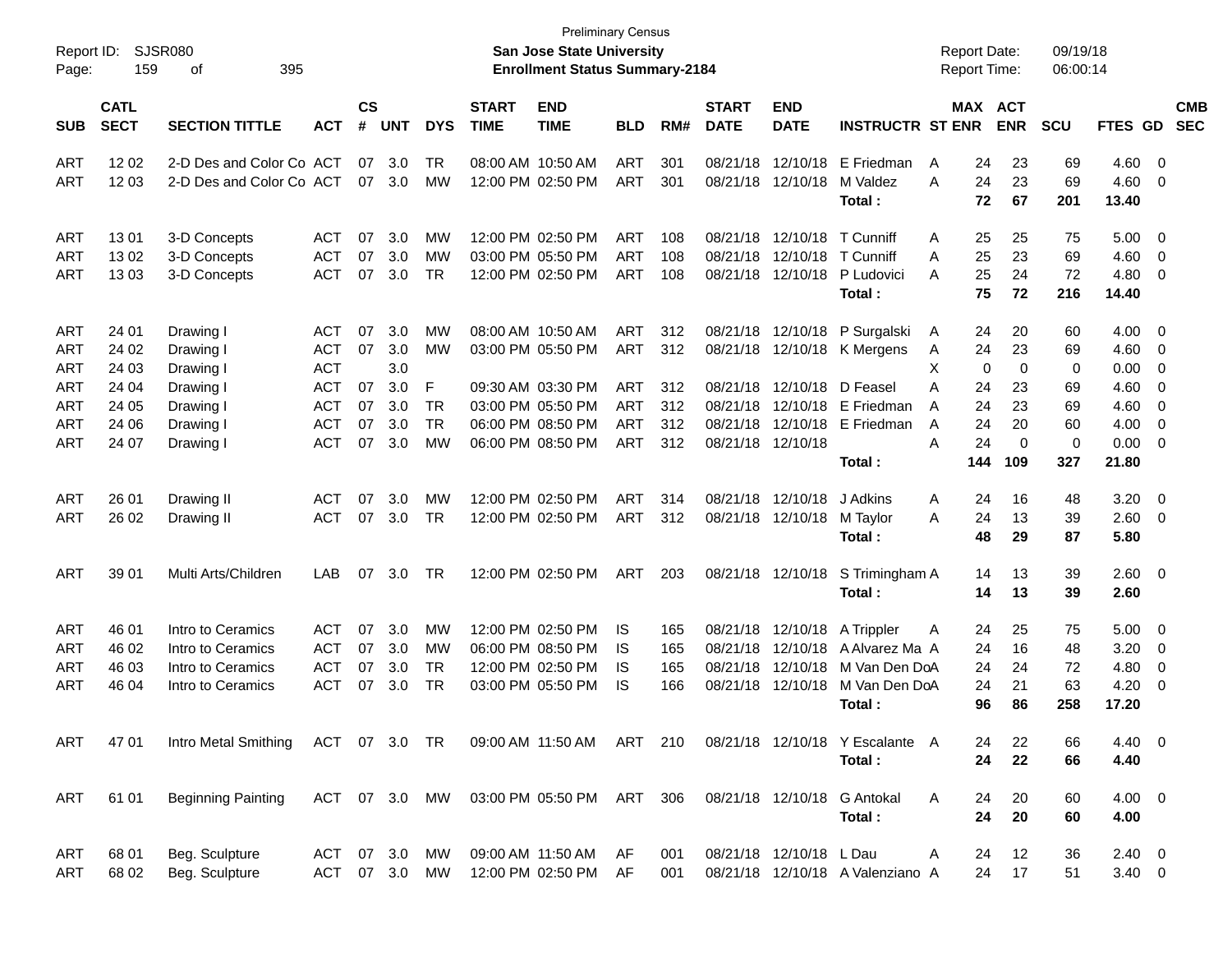| Report ID:<br>Page: | <b>SJSR080</b><br>160      | 395<br>οf                                                           |            |                    |            |            |                             | <b>Preliminary Census</b><br>San Jose State University<br><b>Enrollment Status Summary-2184</b> |            |     |                             |                           |                         | <b>Report Date:</b><br>Report Time: |                       | 09/19/18<br>06:00:14 |                   |                          |
|---------------------|----------------------------|---------------------------------------------------------------------|------------|--------------------|------------|------------|-----------------------------|-------------------------------------------------------------------------------------------------|------------|-----|-----------------------------|---------------------------|-------------------------|-------------------------------------|-----------------------|----------------------|-------------------|--------------------------|
| <b>SUB</b>          | <b>CATL</b><br><b>SECT</b> | <b>SECTION TITTLE</b>                                               | <b>ACT</b> | $\mathsf{cs}$<br># | <b>UNT</b> | <b>DYS</b> | <b>START</b><br><b>TIME</b> | <b>END</b><br><b>TIME</b>                                                                       | <b>BLD</b> | RM# | <b>START</b><br><b>DATE</b> | <b>END</b><br><b>DATE</b> | <b>INSTRUCTR ST ENR</b> |                                     | MAX ACT<br><b>ENR</b> | <b>SCU</b>           | FTES GD           | <b>CMB</b><br><b>SEC</b> |
|                     |                            |                                                                     |            |                    |            |            |                             |                                                                                                 |            |     |                             |                           | Total:                  | 48                                  | 29                    | 87                   | 5.80              |                          |
| ART                 | 74 01                      | Intro to Digital Med                                                | <b>ACT</b> | 07                 | 3.0        | MW         | 09:00 AM 11:50 AM           |                                                                                                 | ART        | 241 | 08/21/18                    | 12/10/18                  | R Ebtehaj               | 24<br>Α                             | 24                    | 72                   | 4.80              | $\overline{\mathbf{0}}$  |
| ART                 | 74 02                      | Intro to Digital Med                                                | <b>ACT</b> | 07                 | 3.0        | <b>TR</b>  | 09:00 AM 11:50 AM           |                                                                                                 | <b>ART</b> | 241 | 08/21/18                    | 12/10/18                  | N Khatibi               | 24<br>Α                             | 23                    | 69                   | 4.60              | 0                        |
| ART                 | 74 03                      | Intro to Digital Med                                                | <b>ACT</b> | 07                 | 3.0        | <b>TR</b>  | 03:00 PM 05:50 PM           |                                                                                                 | <b>ART</b> | 241 | 08/21/18                    | 12/10/18                  | C Hott                  | 24<br>Α                             | 24                    | 72                   | 4.80              | 0                        |
| ART                 | 74 04                      | Intro to Digital Med                                                | <b>ACT</b> | 07                 | 3.0        | <b>MW</b>  |                             | 03:00 PM 05:50 PM                                                                               | <b>SH</b>  | 444 | 08/21/18                    | 12/10/18                  | J Morgan                | 24<br>Α                             | 27                    | 81                   | 5.40              | 0                        |
| ART                 | 74 05                      | Intro to Digital Med                                                | <b>ACT</b> |                    | 3.0        |            |                             |                                                                                                 |            |     |                             |                           |                         | X                                   | 0<br>0                | 0                    | 0.00              | 0                        |
|                     |                            |                                                                     |            |                    |            |            |                             |                                                                                                 |            |     |                             |                           | Total:                  | 96                                  | 98                    | 294                  | 19.60             |                          |
| <b>ART</b>          | 75 01                      | Intro Digital Video                                                 | <b>ACT</b> | 07                 | 3.0        | TR         | 06:00 PM 08:50 PM           |                                                                                                 | <b>ART</b> | 237 | 08/21/18                    | 12/10/18                  | C Hott                  | Α<br>24                             | 20                    | 60                   | 4.00              | $\overline{\mathbf{0}}$  |
| <b>ART</b>          | 75 02                      | Intro Digital Video                                                 | <b>ACT</b> | 07                 | 3.0        | <b>TR</b>  | 09:00 AM 11:50 AM           |                                                                                                 | ART        | 237 | 08/21/18                    | 12/10/18                  | M BuckinghamA           | 24                                  | 24                    | 72                   | 4.80              | 0                        |
| ART                 | 75 03                      | Intro Digital Video                                                 | <b>ACT</b> | 07                 | 3.0        | F          |                             | 10:00 AM 03:00 PM                                                                               | ART        | 237 | 08/21/18                    | 12/10/18                  | M BuckinghamA           | 24                                  | 22                    | 66                   | 4.40              | 0                        |
|                     |                            |                                                                     |            |                    |            |            |                             |                                                                                                 |            |     |                             |                           | Total:                  | 72                                  | 66                    | 198                  | 13.20             |                          |
| ART                 |                            | 100W 01 Writng Wrkshp FA                                            | <b>SEM</b> | 04                 | 3.0        | MW         | 12:00 PM 01:15 PM           |                                                                                                 | <b>ART</b> | 141 | 08/21/18                    | 12/10/18                  | J Movassat              | 25<br>A                             | 25                    | 75                   | 5.00              | $\overline{\mathbf{0}}$  |
| ART                 |                            | 100W 02 Writng Wrkshp FA                                            | <b>SEM</b> | 04                 | 3.0        | TR         | 10:30 AM 11:45 AM           |                                                                                                 | <b>ART</b> | 141 | 08/21/18                    | 12/10/18                  | J Silk                  | 25<br>Α                             | 25                    | 75                   | 5.00              | 0                        |
| ART                 |                            | 100W 03 Writng Wrkshp FA                                            | <b>SEM</b> | 04                 | 3.0        | <b>TR</b>  | 12:00 PM 01:15 PM           |                                                                                                 | ART        | 141 | 08/21/18                    | 12/10/18                  | J Silk                  | 25<br>Α                             | 25                    | 75                   | 5.00              | 0                        |
| <b>ART</b>          |                            | 100W 04 Writng Wrkshp FA                                            | <b>SEM</b> | 04                 | 3.0        | <b>MW</b>  | 10:30 AM 11:45 AM           |                                                                                                 | ART        | 141 | 08/21/18                    | 12/10/18                  | A Junkerman A           | 25                                  | 24                    | 72                   | 4.80              | 0                        |
|                     |                            |                                                                     |            |                    |            |            |                             |                                                                                                 |            |     |                             |                           | Total:                  | 100                                 | 99                    | 297                  | 19.80             |                          |
| ART                 | 101 01                     | Digital Media Art                                                   | ACT        | 07                 | 3.0        | MW         |                             | 12:00 PM 02:50 PM                                                                               | ART        | 237 |                             | 08/21/18 12/10/18         | S Durie                 | 24<br>Α                             | 23                    | 69                   | $4.60$ 0          |                          |
|                     |                            |                                                                     |            |                    |            |            |                             |                                                                                                 |            |     |                             |                           | Total:                  | 24                                  | 23                    | 69                   | 4.60              |                          |
| ART                 | 102 01                     | 3D Modeling and Prin ACT                                            |            |                    | 07 3.0     | МW         | 03:00 PM 05:50 PM           |                                                                                                 | ART        | 241 |                             | 08/21/18 12/10/18         | R Holberton<br>Total:   | 24<br>A<br>24                       | 23<br>23              | 69<br>69             | $4.60$ 0<br>4.60  |                          |
| ART                 | 103 01                     | Art as System                                                       | ACT        | 13                 | 3.0        | TR         | 03:00 PM 05:50 PM           |                                                                                                 | ART        | 237 |                             | 08/21/18 12/10/18         | S Durie<br>Total:       | 24<br>Α<br>24                       | 22<br>22              | 66<br>66             | 4.40 0<br>4.40    |                          |
| ART                 | 104 01                     | Interdisc Sem Dig Me SEM                                            |            |                    | 05 3.0     | W          |                             | 12:00 PM 02:45 PM                                                                               | ART        | 203 | 08/21/18                    | 12/10/18                  | G Hobbs<br>Total:       | 20<br>Α<br>20                       | 15<br>15              | 45<br>45             | 3.00<br>3.00      | $\overline{\phantom{0}}$ |
| ART                 |                            | 105 01 Advanced Digit Video ACT 07 3.0 TR 12:00 PM 02:50 PM ART 241 |            |                    |            |            |                             |                                                                                                 |            |     |                             | 08/21/18 12/10/18 G Hobbs | Total:                  | 24<br>A<br>24                       | 24<br>24              | 72<br>72             | 4.80 0<br>4.80    |                          |
| ART                 | 106 01                     | Tpcs:Human/Mach InteACT  07  3.0  MW  03:00 PM  05:50 PM  ART  237  |            |                    |            |            |                             |                                                                                                 |            |     |                             | 08/21/18 12/10/18         | S Durie<br>Total:       | A<br>24<br>24                       | 19<br>19              | 57<br>57             | $3.80\ 0$<br>3.80 |                          |
| ART                 | 107 01                     | Adv Proj Digital Med ACT                                            |            |                    | 3.0        |            |                             |                                                                                                 |            |     |                             |                           |                         | X                                   | 0<br>0                | 0                    | $0.00 \t 0$       |                          |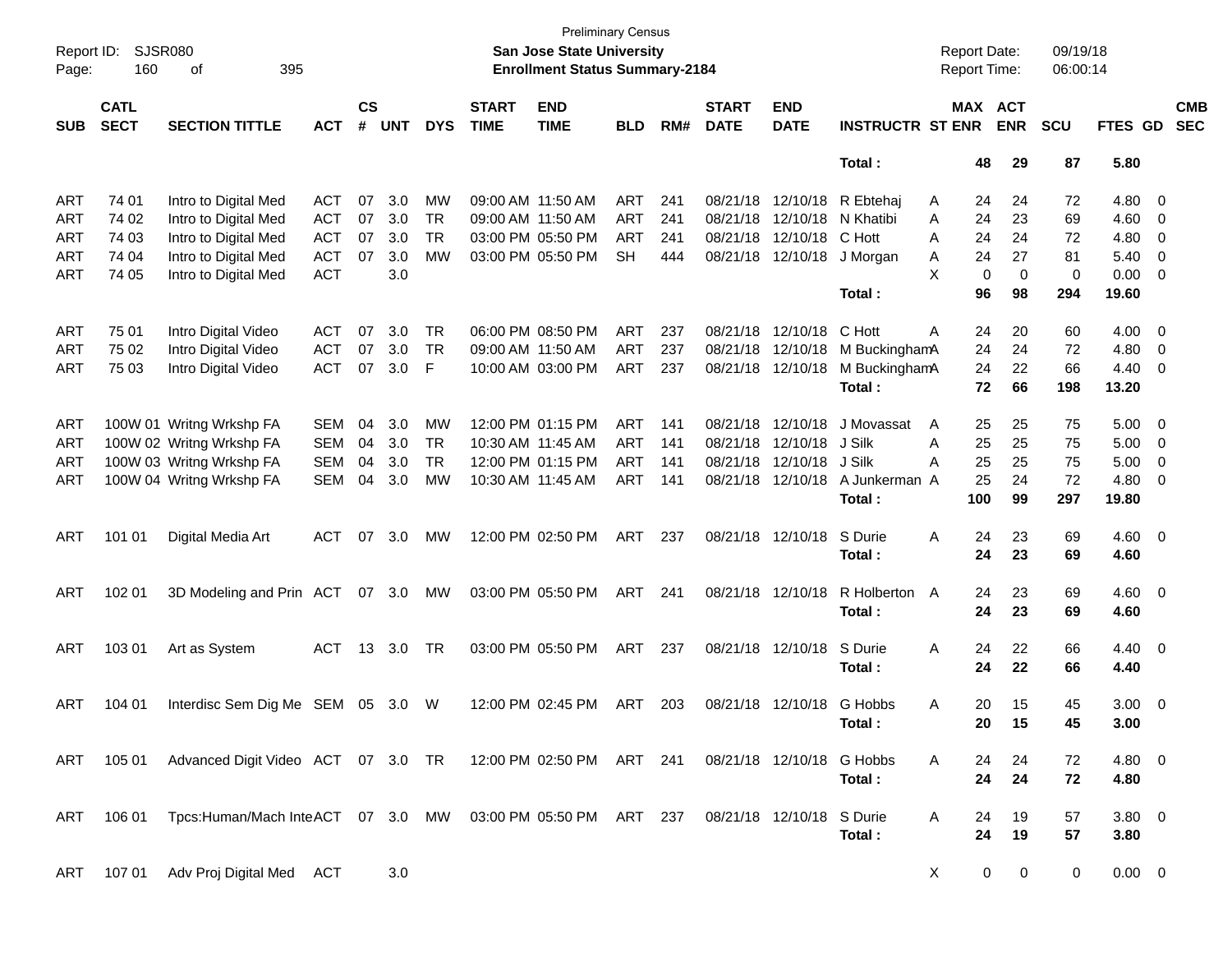| Report ID:<br>Page:           | 161                        | SJSR080<br>395<br>οf                                                                                 |                                        |                |                   |              |                             | San Jose State University<br><b>Enrollment Status Summary-2184</b>   | <b>Preliminary Census</b>              |                   |                             |                                                             |                                  | <b>Report Date:</b><br><b>Report Time:</b> |                                            | 09/19/18<br>06:00:14 |                                |                              |                          |
|-------------------------------|----------------------------|------------------------------------------------------------------------------------------------------|----------------------------------------|----------------|-------------------|--------------|-----------------------------|----------------------------------------------------------------------|----------------------------------------|-------------------|-----------------------------|-------------------------------------------------------------|----------------------------------|--------------------------------------------|--------------------------------------------|----------------------|--------------------------------|------------------------------|--------------------------|
| <b>SUB</b>                    | <b>CATL</b><br><b>SECT</b> | <b>SECTION TITTLE</b>                                                                                | <b>ACT</b>                             | <b>CS</b><br># | <b>UNT</b>        | <b>DYS</b>   | <b>START</b><br><b>TIME</b> | <b>END</b><br><b>TIME</b>                                            | <b>BLD</b>                             | RM#               | <b>START</b><br><b>DATE</b> | <b>END</b><br><b>DATE</b>                                   | <b>INSTRUCTR ST ENR</b>          |                                            | MAX ACT<br><b>ENR</b>                      | <b>SCU</b>           | FTES GD                        |                              | <b>CMB</b><br><b>SEC</b> |
| ART                           | 107 02                     | Adv Proj Digital Med                                                                                 | <b>ACT</b>                             |                | 07 3.0            | <b>MW</b>    |                             | 12:00 PM 02:50 PM                                                    | ART                                    | 241               |                             | 08/21/18 12/10/18                                           | R Holberton A<br>Total:          |                                            | 24<br>24<br>24<br>24                       | 72<br>72             | 4.95 3<br>4.95                 |                              |                          |
| <b>ART</b>                    | 108 01                     | Intro Game Studies                                                                                   | <b>LEC</b>                             | 01             | 3.0               | MW           |                             | 06:00 PM 07:15 PM                                                    | <b>ART</b>                             | 135               |                             | 08/21/18 12/10/18                                           | J Morgan                         | 30<br>A                                    | 13                                         | 39                   | 2.60                           | 0 C                          |                          |
| <b>CS</b><br>ART<br><b>CS</b> | 108 01<br>108 02<br>108 02 | Intro Game Studies<br>Intro Game Studies<br>Intro Game Studies                                       | <b>LEC</b><br><b>LEC</b><br><b>LEC</b> | 01<br>01<br>01 | 3.0<br>3.0<br>3.0 | MW<br>F<br>F |                             | 06:00 PM 07:15 PM<br>12:30 PM 03:15 PM<br>12:30 PM 03:15 PM          | <b>ART</b><br><b>ART</b><br><b>ART</b> | 135<br>135<br>135 |                             | 08/21/18 12/10/18<br>08/21/18 12/10/18<br>08/21/18 12/10/18 | J Morgan<br>J Morgan<br>J Morgan | A<br>A<br>A                                | 0<br>21<br>30<br>30<br>0<br>4              | 63<br>90<br>12       | 4.20<br>6.00<br>0.80           | 0 C<br>0 <sup>o</sup><br>0 C |                          |
| <b>ART</b>                    | 132 01                     | <b>TpcsInterCeramics</b>                                                                             | ACT                                    | 07             | 3.0               | <b>MW</b>    |                             | 12:00 PM 02:50 PM                                                    | IS                                     | 166               |                             | 08/21/18 12/10/18                                           | Total:<br>A Shiverdeck A         | 60                                         | 68<br>22<br>24                             | 204<br>66            | 13.60<br>$4.40 \ 0$            |                              |                          |
|                               |                            |                                                                                                      |                                        |                |                   |              |                             |                                                                      |                                        |                   |                             |                                                             | Total:                           | 24                                         | 22                                         | 66                   | 4.40                           |                              |                          |
| <b>ART</b>                    | 133 01                     | Tpcs:Ceramic Sculptu ACT 07 3.0                                                                      |                                        |                |                   | MW           |                             | 03:00 PM 05:50 PM                                                    | IS                                     | 124               |                             | 08/21/18 12/10/18                                           | A Shiverdeck A<br>Total:         | 18<br>18                                   | 13<br>13                                   | 39<br>39             | 2.60 0<br>2.60                 |                              |                          |
| ART                           | 134 01                     | Tpcs:Advanced CeramiACT 13 3.0                                                                       |                                        |                |                   | MW           |                             | 03:00 PM 05:50 PM                                                    | IS                                     | 124               |                             | 08/21/18 12/10/18                                           | A Shiverdeck A<br>Total:         |                                            | 7<br>7<br>$\overline{7}$<br>$\overline{7}$ | 21<br>21             | $1.45$ 1<br>1.45               |                              |                          |
| ART                           | 135 01                     | Moldmaking                                                                                           | <b>ACT</b>                             |                | 3.0               |              |                             |                                                                      |                                        |                   |                             |                                                             | Total:                           | Х                                          | 0<br>0<br>$\bf{0}$<br>0                    | 0<br>0               | $0.00 \t 0$<br>0.00            |                              |                          |
| ART<br>CA                     | 139 01<br>139 01           | <b>Teach Diversity Art</b><br><b>Teach Diversity Art</b>                                             | <b>ACT</b><br>ACT                      | 07             | 3.0<br>07 3.0     | TR<br>TR     |                             | 12:00 PM 02:50 PM<br>12:00 PM 02:50 PM                               | <b>ART</b><br><b>ART</b>               | 203<br>203        |                             | 08/21/18 12/10/18<br>08/21/18 12/10/18                      | S Trimingham A<br>S Trimingham A | 10                                         | 12<br>0<br>$\mathbf 1$                     | 36<br>3              | 2.40<br>0.20                   | 0 <sup>o</sup><br>0 C        |                          |
| <b>ART</b>                    | 140 01                     | Glass                                                                                                | <b>ACT</b>                             | 07             | 3.0               | MW           |                             | 09:00 AM 11:50 AM                                                    | IS                                     | 235               |                             | 08/21/18 12/10/18                                           | Total:<br>C Straubing            | 10                                         | 13                                         | 39<br>66             | 2.60                           |                              |                          |
| <b>ART</b>                    | 140 02                     | Glass                                                                                                | <b>ACT</b>                             | 07             | 3.0               | <b>MW</b>    |                             | 12:00 PM 02:50 PM                                                    | IS                                     | 235               |                             | 08/21/18 12/10/18                                           | C Straubing<br>Total:            | 24<br>$\mathsf{A}$<br>24<br>A<br>48        | 22<br>16<br>38                             | 48<br>114            | $4.40 \quad 0$<br>3.35<br>7.75 | $\overline{\mathbf{3}}$      |                          |
| ART                           | 147 01                     | Tpcs: Mtlsmithing/Je                                                                                 | ACT 07 3.0 F                           |                |                   |              |                             | 09:30 AM 03:30 PM                                                    | <b>ART</b>                             | 210               |                             | 08/21/18 12/10/18                                           | Y Escalante A<br>Total:          | 24                                         | 11<br>24<br>11                             | 33<br>33             | 2.35<br>2.35                   | $\overline{\mathbf{3}}$      |                          |
|                               |                            | ART 149 01 Tpcs:JewelSmSculp ACT 07 3.0 TR 12:00 PM 02:50 PM ART 210 08/21/18 12/10/18 Y Escalante A |                                        |                |                   |              |                             |                                                                      |                                        |                   |                             |                                                             | Total:                           |                                            | 24<br>22<br>24<br>22                       | 66<br>66             | 4.45 1<br>4.45                 |                              |                          |
|                               | ART 150 01                 | Intro Printmaking                                                                                    | ACT 07 3.0 TR                          |                |                   |              |                             | 03:00 PM 05:50 PM ART 309 08/21/18 12/10/18 I Carvajal               |                                        |                   |                             |                                                             | Total:                           | A<br>24<br>24                              | 21<br>21                                   | 63<br>63             | $4.25$ 1<br>4.25               |                              |                          |
|                               |                            | ART 151 01 Screen-Printing                                                                           |                                        |                |                   |              |                             | ACT 07 3.0 TR 12:00 PM 02:50 PM ART 301 08/21/18 12/10/18 I Carvajal |                                        |                   |                             |                                                             |                                  | $\mathsf{A}$                               | 24 24                                      | 72                   | 4.80 0                         |                              |                          |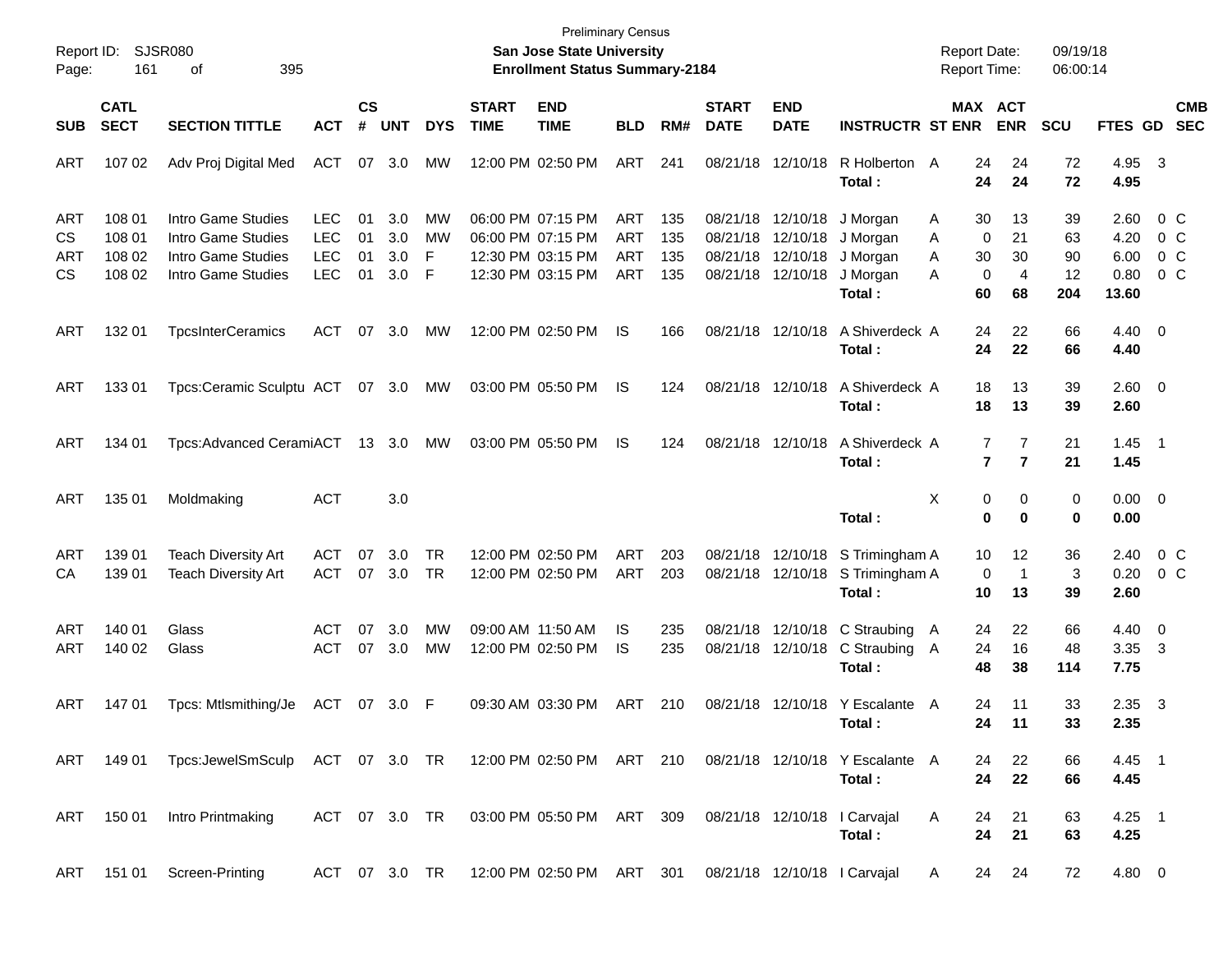| Page:              | Report ID: SJSR080<br>162  | 395<br>of                                                                                     |                                                      |                    |                          |             |                             | <b>Preliminary Census</b><br>San Jose State University<br><b>Enrollment Status Summary-2184</b> |            |            |                             |                                      |                                           |                  | <b>Report Date:</b><br><b>Report Time:</b>                               | 09/19/18<br>06:00:14     |                                                    |            |                          |
|--------------------|----------------------------|-----------------------------------------------------------------------------------------------|------------------------------------------------------|--------------------|--------------------------|-------------|-----------------------------|-------------------------------------------------------------------------------------------------|------------|------------|-----------------------------|--------------------------------------|-------------------------------------------|------------------|--------------------------------------------------------------------------|--------------------------|----------------------------------------------------|------------|--------------------------|
| SUB                | <b>CATL</b><br><b>SECT</b> | <b>SECTION TITTLE</b>                                                                         | <b>ACT</b>                                           | $\mathsf{cs}$<br># | <b>UNT</b>               | <b>DYS</b>  | <b>START</b><br><b>TIME</b> | <b>END</b><br><b>TIME</b>                                                                       | <b>BLD</b> | RM#        | <b>START</b><br><b>DATE</b> | <b>END</b><br><b>DATE</b>            | <b>INSTRUCTR ST ENR</b>                   |                  | MAX ACT<br><b>ENR</b>                                                    | <b>SCU</b>               | <b>FTES GD</b>                                     |            | <b>CMB</b><br><b>SEC</b> |
|                    |                            |                                                                                               |                                                      |                    |                          |             |                             |                                                                                                 |            |            |                             |                                      | Total:                                    |                  | 24<br>24                                                                 | 72                       | 4.80                                               |            |                          |
| ART                | 153 01                     | Tpcs: Intaglio Proce                                                                          | ACT                                                  |                    | 07 3.0                   | МW          |                             | 12:00 PM 02:50 PM                                                                               | ART        | 309        |                             | 08/21/18 12/10/18                    | P Surgalski<br>Total:                     | A                | 24<br>18<br>24<br>18                                                     | 54<br>54                 | $3.70$ 2<br>3.70                                   |            |                          |
| ART                | 158 01                     | Tpcs: Adv Drawing                                                                             | ACT                                                  |                    | 07 3.0                   | МW          |                             | 12:00 PM 02:50 PM                                                                               | ART        | 312        |                             | 08/21/18 12/10/18                    | <b>G</b> Antokal<br>Total:                | A                | 24<br>22<br>24<br>22                                                     | 66<br>66                 | 4.50 2<br>4.50                                     |            |                          |
| ART                | 162 01                     | Watercolor                                                                                    | ACT                                                  |                    | 07 3.0                   | TR          |                             | 08:00 AM 10:50 AM                                                                               | ART        | 203        |                             | 08/21/18 12/10/18                    | M Taylor<br>Total:                        | A                | 24<br>12<br>24<br>12                                                     | 36<br>36                 | $2.40 \ 0$<br>2.40                                 |            |                          |
| ART                | 164A 01                    | <b>Intermed Painting</b>                                                                      | ACT                                                  |                    | 07 3.0                   | TR          |                             | 12:00 PM 02:50 PM                                                                               | ART        | 306        |                             | 08/21/18 12/10/18                    | D Feasel<br>Total:                        | A                | 23<br>24<br>24<br>23                                                     | 69<br>69                 | $4.60$ 0<br>4.60                                   |            |                          |
| ART                | 165 01                     | Tpcs: Figure Paintin                                                                          | ACT 07 3.0 TR                                        |                    |                          |             |                             | 03:00 PM 05:50 PM                                                                               | ART        | 306        |                             | 08/21/18 12/10/18                    | D Feasel<br>Total:                        | A                | 24<br>23<br>24<br>23                                                     | 69<br>69                 | $4.60$ 0<br>4.60                                   |            |                          |
| ART                | 166 01                     | Tpcs: Advanced Painti LAB                                                                     |                                                      |                    | 15 3.0 MW                |             |                             | 03:00 PM 05:50 PM                                                                               | ART        | 310        |                             | 08/21/18 12/10/18                    | P Surgalski<br>Total:                     | A                | 24<br>10<br>24<br>10                                                     | 30<br>30                 | $2.00 \t 0$<br>2.00                                |            |                          |
| ART                | 168 01                     | Topics in Woodworkin LAB                                                                      |                                                      |                    | 15 3.0 F                 |             |                             | 09:30 AM 03:30 PM                                                                               | ART        | 108        |                             | 08/21/18 12/10/18                    | S Wright<br>Total:                        | A                | 24<br>19<br>24<br>19                                                     | 57<br>57                 | $3.90$ 2<br>3.90                                   |            |                          |
| ART                | 169 01                     | <b>Metal Sculpture</b>                                                                        | ACT                                                  |                    | 07 3.0                   | MW          |                             | 03:00 PM 05:50 PM                                                                               | AF         | 001        |                             | 08/21/18 12/10/18                    | A Valenziano A<br>Total:                  |                  | 24<br>11<br>24<br>11                                                     | 33<br>33                 | $2.25$ 1<br>2.25                                   |            |                          |
| ART<br>ARTH<br>ART | 174A 01<br>174A 01         | Mus & Gall Oper<br>Mus & Gall Oper<br>174A 02 Mus & Gall Oper<br>ARTH 174A 02 Mus & Gall Oper | <b>SEM</b><br><b>SEM</b><br><b>SEM</b><br><b>SEM</b> | 05<br>05           | 3.0<br>3.0<br>3.0<br>3.0 | Т<br>$\top$ |                             | 06:00 PM 08:45 PM<br>06:00 PM 08:45 PM                                                          | ART<br>ART | 110<br>110 | 08/21/18                    | 12/10/18<br>08/21/18 12/10/18 L Fung | L Fung<br>Total:                          | Х<br>X<br>Α<br>A | 0<br>0<br>0<br>0<br>20<br>9<br>$\mathbf 0$<br>$\overline{7}$<br>20<br>16 | 0<br>0<br>27<br>21<br>48 | $0.00 \t 0$<br>$0.00 \t 0$<br>1.90<br>1.45<br>3.35 | 2 C<br>1 C |                          |
|                    |                            | ART 175 01 Sp Top Studio Art                                                                  |                                                      |                    |                          |             |                             | ACT 07 3.0 TR 12:00 PM 02:45 PM ART 237                                                         |            |            |                             |                                      | 08/21/18 12/10/18 A Blanton<br>Total:     | A                | 24<br>18<br>24<br>18                                                     | 54<br>54                 | $3.75 \quad 3$<br>3.75                             |            |                          |
|                    |                            | ART 178 01 Art Field Work                                                                     | SUP 78 3.0 TBA                                       |                    |                          |             |                             |                                                                                                 |            |            |                             |                                      | 08/21/18 12/10/18 A Raynsford A<br>Total: |                  | 10<br>0<br>10<br>$\bf{0}$                                                | 0<br>0                   | $0.00 \t 0$<br>0.00                                |            |                          |
|                    | ART 179 01                 | Spec Prob in Art                                                                              | SUP 78 3.0 TBA                                       |                    |                          |             |                             |                                                                                                 |            |            |                             |                                      | 08/21/18 12/10/18 A Raynsford A           |                  | 10 <sup>°</sup><br>$\overline{0}$                                        | 0                        | $0.00 \t 0$                                        |            |                          |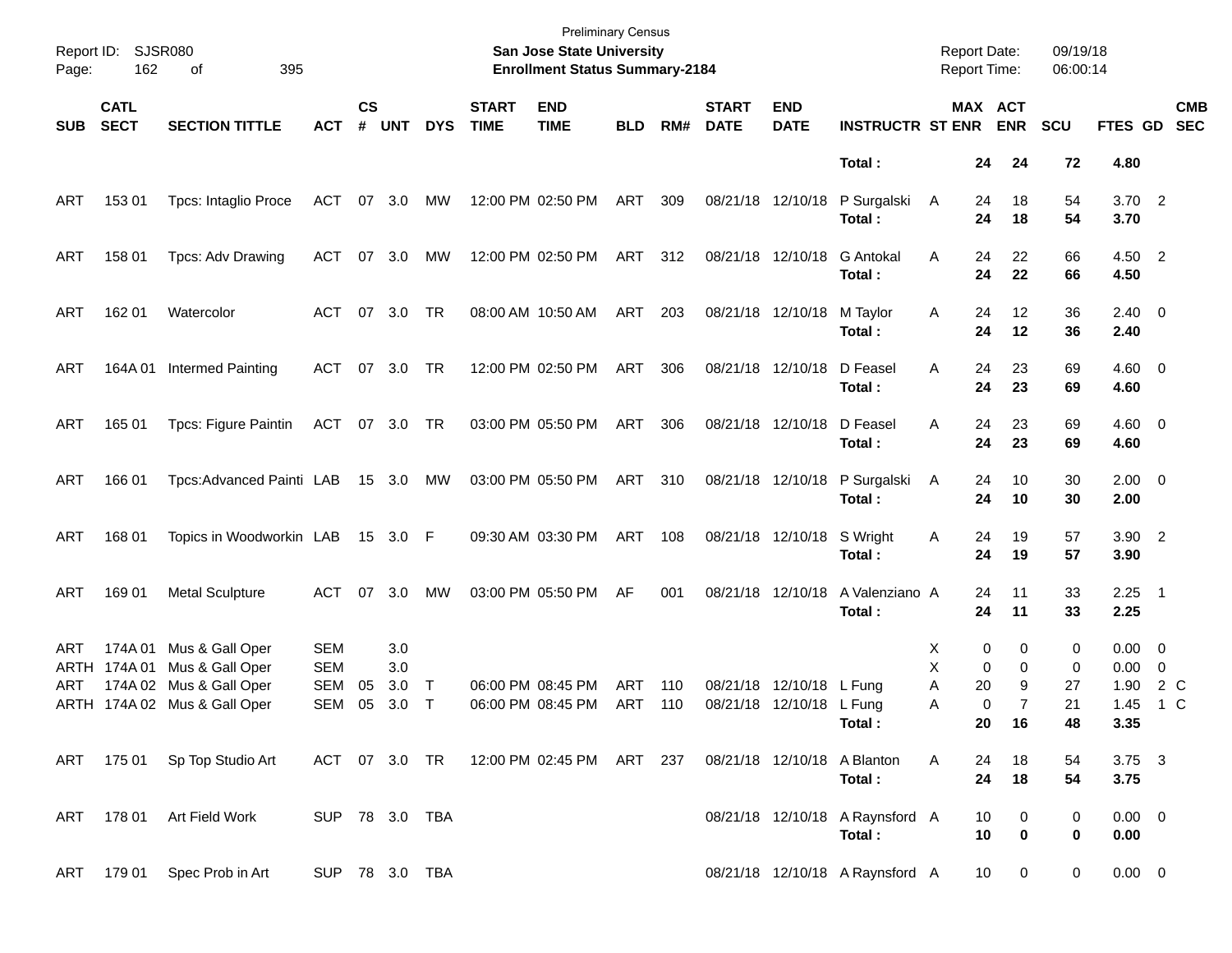| Page:                    | Report ID: SJSR080<br>163<br>395<br>of |                                                                                              |                                                      |                             |                             |                                               |                             | <b>Preliminary Census</b><br>San Jose State University<br><b>Enrollment Status Summary-2184</b> |            |            |                             |                                                       |                                                                                                                                                    | <b>Report Date:</b><br><b>Report Time:</b> |                                          | 09/19/18<br>06:00:14                            |                                                             |            |
|--------------------------|----------------------------------------|----------------------------------------------------------------------------------------------|------------------------------------------------------|-----------------------------|-----------------------------|-----------------------------------------------|-----------------------------|-------------------------------------------------------------------------------------------------|------------|------------|-----------------------------|-------------------------------------------------------|----------------------------------------------------------------------------------------------------------------------------------------------------|--------------------------------------------|------------------------------------------|-------------------------------------------------|-------------------------------------------------------------|------------|
| SUB                      | <b>CATL</b><br><b>SECT</b>             | <b>SECTION TITTLE</b>                                                                        | <b>ACT</b>                                           | $\mathsf{cs}$<br>$\pmb{\#}$ | <b>UNT</b>                  | <b>DYS</b>                                    | <b>START</b><br><b>TIME</b> | <b>END</b><br><b>TIME</b>                                                                       | <b>BLD</b> | RM#        | <b>START</b><br><b>DATE</b> | <b>END</b><br><b>DATE</b>                             | <b>INSTRUCTR ST ENR</b>                                                                                                                            |                                            | MAX ACT<br><b>ENR</b>                    | <b>SCU</b>                                      | FTES GD SEC                                                 | <b>CMB</b> |
|                          |                                        |                                                                                              |                                                      |                             |                             |                                               |                             |                                                                                                 |            |            |                             |                                                       | Total:                                                                                                                                             |                                            | 10<br>0                                  | 0                                               | 0.00                                                        |            |
| ART<br>ART<br>ART<br>ART | 180 01<br>180 02<br>180 03<br>180 04   | <b>Indiv Studies</b><br><b>Indiv Studies</b><br><b>Indiv Studies</b><br><b>Indiv Studies</b> | <b>SUP</b><br><b>SUP</b><br><b>SUP</b><br><b>SUP</b> | 78<br>78<br>78              | 1.0<br>2.0<br>3.0<br>78 1.0 | TBA<br><b>TBA</b><br><b>TBA</b><br><b>TBA</b> |                             |                                                                                                 |            |            |                             |                                                       | 08/21/18 12/10/18 A Raynsford A<br>08/21/18 12/10/18 A Raynsford A<br>08/21/18 12/10/18 A Raynsford A<br>08/21/18 12/10/18 A Raynsford A<br>Total: | 36<br>36<br>36<br>108                      | 0<br>0<br>1<br>7<br>1<br>9               | 0<br>$\overline{2}$<br>21<br>$\mathbf{1}$<br>24 | $0.00 \t 0$<br>$0.13 \ 0$<br>$1.40 \ 0$<br>$0.07$ 0<br>1.60 |            |
| ART                      | 197 01                                 | <b>BA Senior Project</b>                                                                     | LAB                                                  | 78                          | $3.0$ T                     |                                               |                             | 09:00 AM 11:45 AM                                                                               | ART        | 105        |                             | 08/21/18 12/10/18                                     | L Fung<br>Total:                                                                                                                                   | Α<br>24<br>24                              | 10<br>10                                 | 30<br>30                                        | $2.00 \t 0$<br>2.00                                         |            |
| ART<br>ART               | 198 01<br>198 02                       | B.F.A. Seminar<br><b>B.F.A. Seminar</b>                                                      | SEM<br>SEM                                           | 05<br>05                    | 3.0<br>3.0 W                | $\top$                                        |                             | 01:30 PM 04:15 PM<br>10:30 AM 01:15 PM                                                          | ART<br>ART | 141<br>110 |                             | 08/21/18 12/10/18 L Fung<br>08/21/18 12/10/18 L Guyer | Total:                                                                                                                                             | 20<br>A<br>20<br>A<br>40                   | 15<br>19<br>34                           | 45<br>57<br>102                                 | $3.00 \ 0$<br>$3.80\ 0$<br>6.80                             |            |
| ART                      | 199 01                                 | <b>BFA Project</b>                                                                           | <b>SUP</b>                                           |                             | 78 3.0                      | TBA                                           |                             |                                                                                                 |            |            |                             |                                                       | 08/21/18 12/10/18 A Raynsford A<br>Total:                                                                                                          |                                            | 35<br>20<br>35<br>20                     | 60<br>60                                        | $4.00 \ 0$<br>4.00                                          |            |
| ART                      |                                        | 200W 01 Prof Writing Worksho SEM 05 3.0 R                                                    |                                                      |                             |                             |                                               |                             | 03:00 PM 05:45 PM                                                                               | ART 110    |            | 08/21/18 12/10/18           |                                                       | J Silk<br>Total:                                                                                                                                   | Α                                          | 20<br>15<br>20<br>15                     | 45<br>45                                        | 3.75 15<br>3.75                                             |            |
| ART                      | 208 01                                 | <b>Grad Photo Crit</b>                                                                       | LAB                                                  |                             | 15 3.0 T                    |                                               |                             | 06:00 PM 08:50 PM                                                                               | IS         |            | 219C 08/21/18 12/10/18      |                                                       | R Lasser<br>Total:                                                                                                                                 | Α                                          | 15<br>8<br>15<br>8                       | 24<br>24                                        | $1.95$ 7<br>1.95                                            |            |
| ART                      | 210 01                                 | Sem Digital Media                                                                            | SEM 05 3.0                                           |                             |                             | W                                             |                             | 03:00 PM 05:45 PM                                                                               | ART        | 141        |                             | 08/21/18 12/10/18                                     | A Blanton<br>Total:                                                                                                                                | Α                                          | 15<br>8<br>15<br>8                       | 24<br>24                                        | 2.00 8<br>2.00                                              |            |
| ART                      | 21701                                  | <b>Tutrls Pictorial</b>                                                                      | LAB                                                  |                             | 78 3.0                      | TBA                                           |                             |                                                                                                 |            |            |                             |                                                       | 08/21/18 12/10/18 A Raynsford A<br>Total:                                                                                                          |                                            | 20<br>5<br>5<br>20                       | 15<br>15                                        | $1.25$ 5<br>1.25                                            |            |
| ART                      | 21901                                  | Tutrls Spatial Art                                                                           | LAB 78 3.0 TBA                                       |                             |                             |                                               |                             |                                                                                                 |            |            |                             |                                                       | 08/21/18 12/10/18 A Raynsford A<br>Total:                                                                                                          |                                            | 20<br>$\mathbf{1}$<br>20<br>$\mathbf{1}$ | 3<br>3                                          | $0.25$ 1<br>0.25                                            |            |
|                          |                                        | ART 220 01 Tutrls Digital Art                                                                | LAB 78 3.0 TBA                                       |                             |                             |                                               |                             |                                                                                                 |            |            |                             |                                                       | 08/21/18 12/10/18 A Raynsford A<br>Total:                                                                                                          | 20                                         | 20<br>0<br>0                             | 0<br>0                                          | $0.00 \t 0$<br>0.00                                         |            |
| ART                      | 222 01                                 | <b>Grad Tutrls Photog</b>                                                                    | LAB 78 3.0 TBA                                       |                             |                             |                                               |                             |                                                                                                 |            |            |                             |                                                       | 08/21/18 12/10/18 A Raynsford A<br>Total:                                                                                                          |                                            | 20<br>0<br>20<br>0                       | 0<br>0                                          | $0.00 \t 0$<br>0.00                                         |            |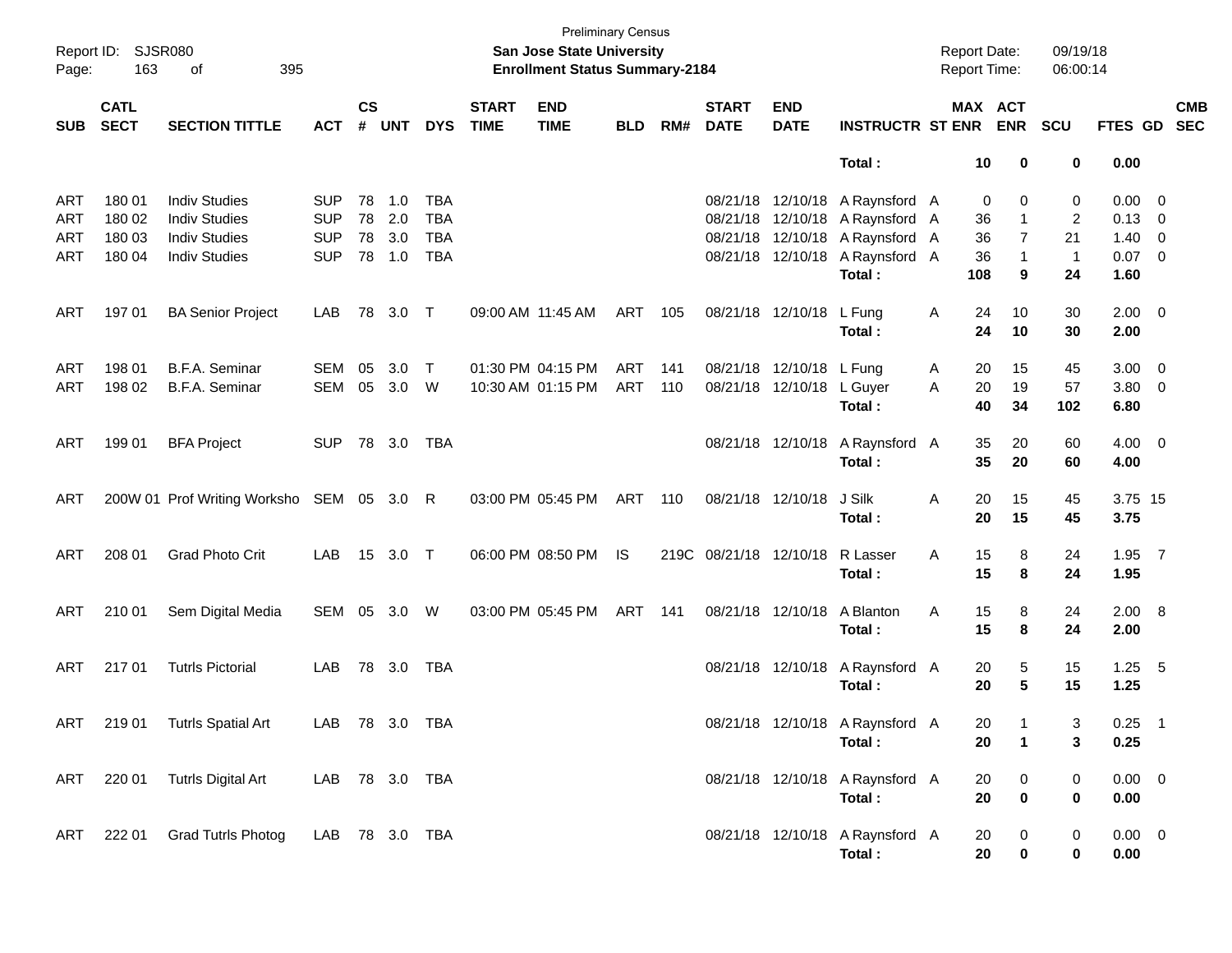| Page:                           | Report ID: SJSR080<br>164  | 395<br>of                                                                                                    |                                                      |                    |                             |                                        |                             | <b>Preliminary Census</b><br>San Jose State University<br><b>Enrollment Status Summary-2184</b> |                           |            |                             |                                                            |                                                                                                                                                    | <b>Report Date:</b><br><b>Report Time:</b> |                           | 09/19/18<br>06:00:14    |                                                                  |            |
|---------------------------------|----------------------------|--------------------------------------------------------------------------------------------------------------|------------------------------------------------------|--------------------|-----------------------------|----------------------------------------|-----------------------------|-------------------------------------------------------------------------------------------------|---------------------------|------------|-----------------------------|------------------------------------------------------------|----------------------------------------------------------------------------------------------------------------------------------------------------|--------------------------------------------|---------------------------|-------------------------|------------------------------------------------------------------|------------|
| <b>SUB</b>                      | <b>CATL</b><br><b>SECT</b> | <b>SECTION TITTLE</b>                                                                                        | <b>ACT</b>                                           | $\mathsf{cs}$<br># | <b>UNT</b>                  | <b>DYS</b>                             | <b>START</b><br><b>TIME</b> | <b>END</b><br><b>TIME</b>                                                                       | <b>BLD</b>                | RM#        | <b>START</b><br><b>DATE</b> | <b>END</b><br><b>DATE</b>                                  | <b>INSTRUCTR ST ENR</b>                                                                                                                            |                                            | MAX ACT<br><b>ENR</b>     | <b>SCU</b>              | FTES GD SEC                                                      | <b>CMB</b> |
| ART                             | 260 01                     | Spec Tutrls in Art                                                                                           | LAB                                                  |                    | 78 3.0                      | TBA                                    |                             |                                                                                                 |                           |            |                             | 08/21/18 12/10/18                                          | A Raynsford A<br>Total:                                                                                                                            | 20<br>20                                   | 5<br>$5\phantom{1}$       | 15<br>15                | $1.25$ 5<br>1.25                                                 |            |
| ART                             | 281 01                     | Interdis Critique                                                                                            | SEM 05 3.0                                           |                    |                             | W                                      |                             | 06:00 PM 08:45 PM                                                                               | ART 110                   |            |                             | 08/21/18 12/10/18                                          | A Shiverdeck A<br>Total:                                                                                                                           | 15<br>15                                   | 12<br>12                  | 36<br>36                | 3.00 12<br>3.00                                                  |            |
| ART                             |                            | 282A 01 Sem Theory & Crit                                                                                    | SEM 05 3.0 T                                         |                    |                             |                                        |                             | 03:00 PM 05:45 PM                                                                               | ART                       | 110        |                             | 08/21/18 12/10/18                                          | D Solomon<br>Total:                                                                                                                                | 20<br>A<br>20                              | 10<br>10                  | 30<br>30                | 2.50 10<br>2.50                                                  |            |
| ART<br><b>ART</b><br>ART<br>ART |                            | 297A 01 MA Special Study<br>297A 02 MA Special Study<br>297A 03 MA Special Study<br>297A 04 MA Special Study | <b>SUP</b><br><b>SUP</b><br><b>SUP</b><br><b>SUP</b> | 78<br>78<br>78     | 3.0<br>3.0<br>3.0<br>78 3.0 | TBA<br><b>TBA</b><br><b>TBA</b><br>TBA |                             |                                                                                                 |                           |            |                             |                                                            | 08/21/18 12/10/18 A Raynsford A<br>08/21/18 12/10/18 A Raynsford A<br>08/21/18 12/10/18 A Raynsford A<br>08/21/18 12/10/18 A Raynsford A<br>Total: | 10<br>10<br>10<br>10<br>40                 | 0<br>0<br>0<br>0<br>0     | 0<br>0<br>0<br>0<br>0   | $0.00 \t 0$<br>$0.00 \t 0$<br>$0.00 \t 0$<br>$0.00 \t 0$<br>0.00 |            |
| ART                             |                            | 297B 01 Masters Project                                                                                      | <b>SUP</b>                                           |                    | 78 3.0                      | TBA                                    |                             |                                                                                                 |                           |            |                             | 08/21/18 12/10/18                                          | A Raynsford A<br>Total:                                                                                                                            | 10<br>10                                   | 0<br>0                    | 0<br>0                  | $0.00 \t 0$<br>0.00                                              |            |
| ART                             |                            | 298A 01 MFA Special Study                                                                                    | <b>SUP</b>                                           |                    | 78 3.0 TBA                  |                                        |                             |                                                                                                 |                           |            |                             | 08/21/18 12/10/18                                          | A Raynsford A<br>Total:                                                                                                                            | 25<br>25                                   | 5<br>$5\phantom{1}$       | 15<br>15                | $1.25$ 5<br>1.25                                                 |            |
| ART                             |                            | 298B 01 MFA Project                                                                                          | <b>SUP</b>                                           |                    | 78 3.0                      | TBA                                    |                             |                                                                                                 |                           |            |                             | 08/21/18 12/10/18                                          | A Raynsford A<br>Total:                                                                                                                            | 25<br>25                                   | 0<br>0                    | 0<br>0                  | $0.00 \t 0$<br>0.00                                              |            |
| ART                             | 299 01                     | Master's Thesis                                                                                              | SUP.                                                 |                    | 78 3.0                      | TBA                                    |                             |                                                                                                 |                           |            |                             | 08/21/18 12/10/18                                          | A Raynsford A<br>Total:                                                                                                                            | 25<br>25                                   | 2<br>$\overline{2}$       | 6<br>6                  | $0.50$ 2<br>0.50                                                 |            |
| ARTH                            | ARTH 1501<br>15 02         | <b>Visual Culture</b><br><b>Visual Culture</b>                                                               | LEC.<br><b>LEC</b>                                   | 02<br>02           | 3.0<br>3.0                  | МW<br>MW                               |                             | 10:30 AM 11:45 AM<br>12:00 PM 01:15 PM                                                          | ART<br>ART                | 133<br>133 |                             | 08/21/18 12/10/18   Pafford<br>08/21/18 12/10/18 I Pafford | Total :                                                                                                                                            | 70<br>Α<br>70<br>А<br>140                  | 69<br>71<br>140           | 207<br>213<br>420       | 13.80 0<br>$14.20 \t 0$<br>28.00                                 |            |
|                                 |                            | ARTH 70A 01 Art Hist Prehis-Med                                                                              |                                                      |                    |                             |                                        |                             | LEC 02 3.0 MW 01:30 PM 02:45 PM ART 135                                                         |                           |            |                             | 08/21/18 12/10/18 I Pafford                                | Total:                                                                                                                                             | 35<br>A<br>35                              | 38<br>38                  | 114<br>114              | $7.60 \t 0$<br>7.60                                              |            |
| ARTH                            |                            | ARTH 70B 02 Art Hist Ren-Mod<br>70B 03 Art Hist Ren-Mod<br>ARTH 70B 04 Art Hist Ren-Mod                      | LEC.<br><b>LEC</b><br><b>LEC</b>                     |                    | 02 3.0<br>02 3.0<br>02 3.0  | MW<br>TR<br>МW                         |                             | 04:30 PM 05:45 PM<br>12:00 PM 01:15 PM<br>03:00 PM 04:15 PM                                     | ART 133<br>ART<br>ART 110 | - 133      |                             | 08/21/18 12/10/18 J Smits                                  | 08/21/18 12/10/18 J Movassat<br>08/21/18 12/10/18 J Movassat<br>Total:                                                                             | 70<br>A<br>70<br>Α<br>25<br>A              | 69<br>70<br>22<br>165 161 | 207<br>210<br>66<br>483 | 13.80 0<br>14.00 0<br>4.40 0<br>32.20                            |            |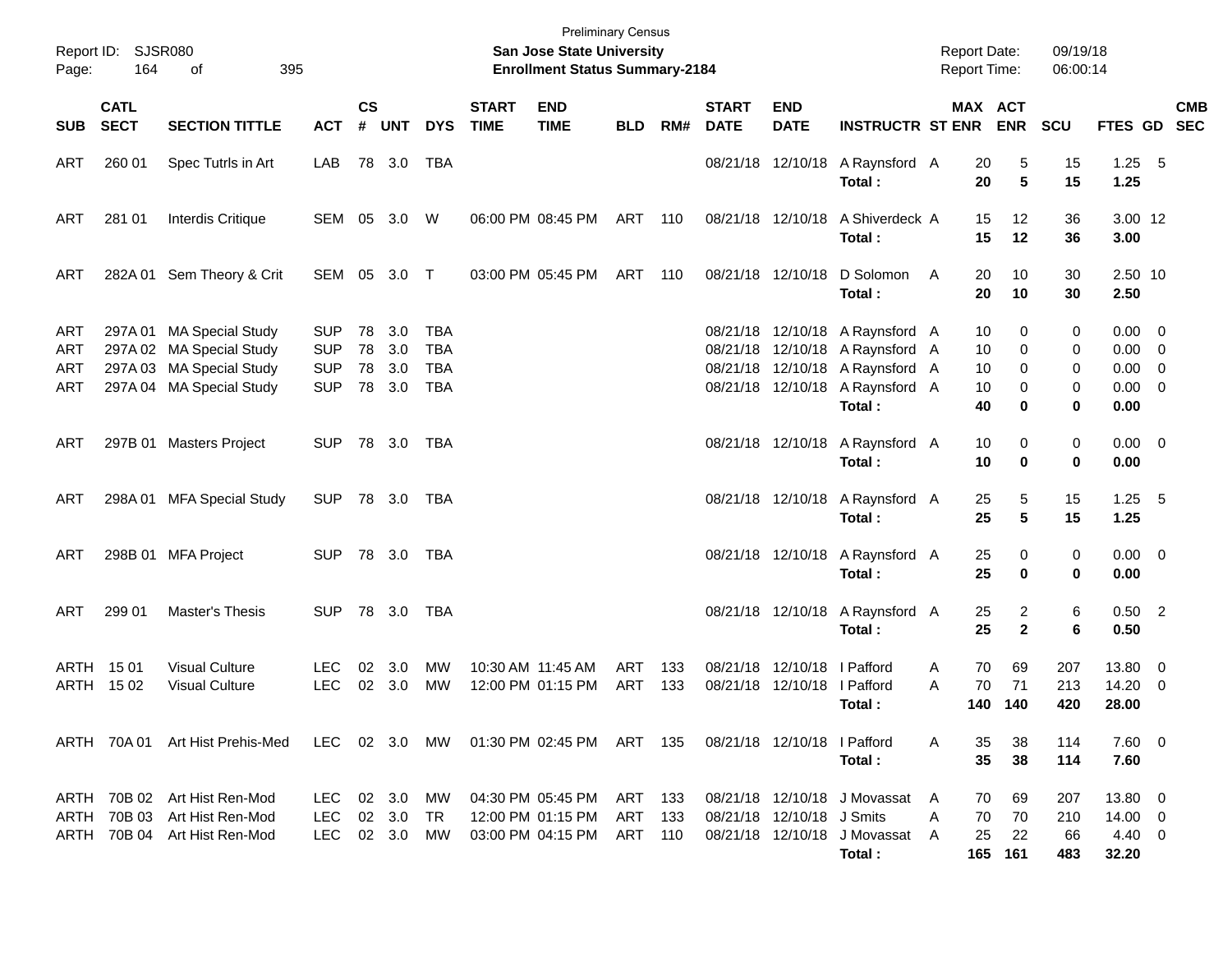| Report ID:<br>Page: | 165                        | <b>SJSR080</b><br>395<br>оf       |                |                |            |            |                             | San Jose State University<br><b>Enrollment Status Summary-2184</b> | <b>Preliminary Census</b> |       |                             |                           |                                 |   | <b>Report Date:</b><br><b>Report Time:</b> |                | 09/19/18<br>06:00:14 |                |                          |                          |
|---------------------|----------------------------|-----------------------------------|----------------|----------------|------------|------------|-----------------------------|--------------------------------------------------------------------|---------------------------|-------|-----------------------------|---------------------------|---------------------------------|---|--------------------------------------------|----------------|----------------------|----------------|--------------------------|--------------------------|
| <b>SUB</b>          | <b>CATL</b><br><b>SECT</b> | <b>SECTION TITTLE</b>             | <b>ACT</b>     | <b>CS</b><br># | <b>UNT</b> | <b>DYS</b> | <b>START</b><br><b>TIME</b> | <b>END</b><br><b>TIME</b>                                          | BLD                       | RM#   | <b>START</b><br><b>DATE</b> | <b>END</b><br><b>DATE</b> | <b>INSTRUCTR ST ENR</b>         |   | MAX ACT                                    | <b>ENR</b>     | <b>SCU</b>           | FTES GD        |                          | <b>CMB</b><br><b>SEC</b> |
| ARTH                | 72 01                      | Design in Society                 | <b>LEC</b>     |                | 3.0        |            |                             |                                                                    |                           |       |                             |                           |                                 | X | 0                                          | 0              | 0                    | 0.00           | $\overline{\phantom{0}}$ |                          |
| ARTH                | 7202                       | Design in Society                 | <b>LEC</b>     | 01             | 3.0        | МW         |                             | 03:00 PM 04:15 PM                                                  | ART                       | 133   |                             | 08/21/18 12/10/18         | E Consavari A                   |   | 70                                         | 70             | 210                  | 14.00          | $\overline{\mathbf{0}}$  |                          |
| ARTH                | 72 03                      | Design in Society                 | <b>LEC</b>     | 01             | 3.0        | <b>TR</b>  |                             | 03:00 PM 04:15 PM                                                  | ART                       | 133   |                             | 08/21/18 12/10/18         | J Thompson A                    |   | 70                                         | 63             | 189                  | 12.60          | $\overline{\mathbf{0}}$  |                          |
| ARTH                | 72 04                      | Design in Society                 | <b>LEC</b>     | 01             | 3.0        | <b>MW</b>  |                             | 04:30 PM 05:45 PM                                                  | <b>ART</b>                | 135   |                             | 08/21/18 12/10/18         | E Consavari A                   |   | 50                                         | 50             | 150                  | 10.00          | $\overline{\mathbf{0}}$  |                          |
| ARTH                | 72 05                      | Design in Society                 | <b>LEC</b>     | 01             | 3.0        | <b>MW</b>  |                             | 10:30 AM 11:45 AM                                                  | <b>ART</b>                | 135   |                             | 08/21/18 12/10/18         | E Consavari A                   |   | 50                                         | 49             | 147                  | 9.80           | $\overline{\phantom{0}}$ |                          |
|                     |                            |                                   |                |                |            |            |                             |                                                                    |                           |       |                             |                           | Total:                          |   | 240                                        | 232            | 696                  | 46.40          |                          |                          |
| ARTH 110 01         |                            | Hst/Thry New Media                | <b>LEC</b>     | 01             | 3.0        | TR         |                             | 01:30 PM 02:45 PM                                                  | ART                       | 133   |                             | 08/21/18 12/10/18         | M Hankwitz A                    |   | 50                                         | 28             | 84                   | 5.60           |                          | 0 <sup>o</sup>           |
| ART                 | 110 01                     | Hst/Thry New Media                | <b>LEC</b>     | 01             | 3.0        | <b>TR</b>  |                             | 01:30 PM 02:45 PM                                                  | ART                       | 133   | 08/21/18                    | 12/10/18                  | M Hankwitz                      | A | 0                                          | 13             | 39                   | 2.60           |                          | 0 <sup>o</sup>           |
|                     | ARTH 110 02                | Hst/Thry New Media                | LEC            | 01             | 3.0        | <b>TR</b>  |                             | 04:30 PM 05:45 PM                                                  | ART                       | 135   |                             | 08/21/18 12/10/18         | M Hankwitz                      | A | 50                                         | 25             | 75                   | 5.00           |                          | 0 <sup>o</sup>           |
| ART                 | 110 02                     | Hst/Thry New Media                | LEC            | 01             | 3.0        | <b>TR</b>  |                             | 04:30 PM 05:45 PM                                                  | ART                       | 135   |                             | 08/21/18 12/10/18         | M Hankwitz A                    |   | 0                                          | 12             | 36                   | 2.40           |                          | 0 <sup>o</sup>           |
|                     |                            |                                   |                |                |            |            |                             |                                                                    |                           |       |                             |                           | Total:                          |   | 100                                        | 78             | 234                  | 15.60          |                          |                          |
| ARTH 126 01         |                            | History of Photo                  | <b>LEC</b>     | 02             | 3.0        | <b>TR</b>  |                             | 10:30 AM 11:45 AM                                                  | ART                       | 133   |                             | 08/21/18 12/10/18         | M Hankwitz A                    |   | 40                                         | 9              | 27                   | 1.85           |                          | 1 C                      |
|                     | PHOT 126 01                | History of Photo                  | <b>LEC</b>     | 02             | 3.0        | <b>TR</b>  |                             | 10:30 AM 11:45 AM                                                  | ART                       | 133   |                             | 08/21/18 12/10/18         | M Hankwitz A                    |   | 0                                          | 21             | 63                   | 4.30           |                          | 2 C                      |
|                     |                            |                                   |                |                |            |            |                             |                                                                    |                           |       |                             |                           | Total:                          |   | 40                                         | 30             | 90                   | 6.15           |                          |                          |
|                     | ARTH 160 01                | Modern Architecture               | <b>LEC</b>     | 02             | 3.0        | MW         |                             | 12:00 PM 01:15 PM                                                  | ART                       | 135   |                             | 08/21/18 12/10/18         | A Raynsford A                   |   | 50                                         | 47             | 141                  | $9.40 \quad 0$ |                          |                          |
|                     |                            |                                   |                |                |            |            |                             |                                                                    |                           |       |                             |                           | Total:                          |   | 50                                         | 47             | 141                  | 9.40           |                          |                          |
|                     | ARTH 175 01                | Thry Art His/Crit                 | <b>LEC</b>     | 02             | 3.0        | - R        |                             | 12:00 PM 02:45 PM                                                  | <b>ART</b>                | - 110 |                             | 08/21/18 12/10/18         | D Solomon                       | A | 20                                         | 3              | 9                    | $0.70$ 2       |                          |                          |
|                     |                            |                                   |                |                |            |            |                             |                                                                    |                           |       |                             |                           | Total:                          |   | 20                                         | 3              | 9                    | 0.70           |                          |                          |
|                     |                            | ARTH 176A 01 Gr Des Hist/Theory   | <b>LEC</b>     | 01             | 3.0        | МW         |                             | 09:00 AM 10:15 AM                                                  | ART                       | 133   |                             | 08/21/18 12/10/18         | C Riley                         | A | 50                                         | 11             | 33                   | 2.20           |                          | 0 <sup>o</sup>           |
|                     |                            | DSGD 176A 01 Gr Des Hist/Theory   | <b>LEC</b>     | 01             | 3.0        | MW         |                             | 09:00 AM 10:15 AM                                                  | ART                       | 133   |                             | 08/21/18 12/10/18         | C Riley                         | A | 0                                          | 38             | 114                  | 7.60           |                          | 0 <sup>o</sup>           |
|                     |                            | ARTH 176A 02 Gr Des Hist/Theory   | <b>LEC</b>     | 01             | 3.0        | <b>MW</b>  |                             | 01:30 PM 02:45 PM                                                  | ART                       | 133   |                             | 08/21/18 12/10/18 C Riley |                                 | Α | 50                                         | 9              | 27                   | 1.80           |                          | 0 <sup>o</sup>           |
|                     |                            | DSGD 176A 02 Gr Des Hist/Theory   | <b>LEC</b>     | 01             | 3.0        | <b>MW</b>  |                             | 01:30 PM 02:45 PM                                                  | ART                       | 133   |                             | 08/21/18 12/10/18 C Riley |                                 | Α | 0                                          | 37             | 111                  | 7.40           |                          | $0\,C$                   |
|                     |                            | ARTH 176A 03 Gr Des Hist/Theory   | <b>LEC</b>     |                | 3.0        |            |                             |                                                                    |                           |       |                             |                           |                                 | Х | 0                                          | 0              | 0                    | 0.00           | $\mathbf 0$              |                          |
|                     |                            | DSGD 176A 03 Gr Des Hist/Theory   | <b>LEC</b>     |                | 3.0        |            |                             |                                                                    |                           |       |                             |                           |                                 | X | $\mathbf 0$                                | $\mathbf 0$    | 0                    | 0.00           | - 0                      |                          |
|                     |                            |                                   |                |                |            |            |                             |                                                                    |                           |       |                             |                           | Total :                         |   | 100                                        | 95             | 285                  | 19.00          |                          |                          |
|                     |                            | ARTH 178 01 Arth Field Work       | SUP 78 3.0 TBA |                |            |            |                             |                                                                    |                           |       |                             |                           | 08/21/18 12/10/18 A Raynsford A |   | 0                                          | 0              | 0                    | $0.00 \t 0$    |                          |                          |
|                     |                            |                                   |                |                |            |            |                             |                                                                    |                           |       |                             |                           | Total:                          |   | $\mathbf 0$                                | 0              | 0                    | 0.00           |                          |                          |
|                     | ARTH 180 01                | Indiv Studies ArtH                | SUP 78 3.0 TBA |                |            |            |                             |                                                                    |                           |       |                             |                           | 08/21/18 12/10/18 A Raynsford A |   | 10                                         | $\overline{a}$ | 6                    | $0.45$ 1       |                          |                          |
|                     | ARTH 180 02                | Indiv Studies ArtH                | SUP 78 1.0 TBA |                |            |            |                             |                                                                    |                           |       |                             |                           | 08/21/18 12/10/18 A Raynsford A |   | 10                                         | $\overline{1}$ | $\mathbf{1}$         | $0.08$ 1       |                          |                          |
|                     |                            |                                   |                |                |            |            |                             |                                                                    |                           |       |                             |                           | Total:                          |   | 20                                         | $\mathbf{3}$   | $\overline{7}$       | 0.53           |                          |                          |
|                     |                            | ARTH 183B 01 Islamic 7th C-13th C | LEC            |                | 3.0        |            |                             |                                                                    |                           |       |                             |                           |                                 | X | 0                                          | $\mathbf 0$    | $\mathbf 0$          | $0.00 \t 0$    |                          |                          |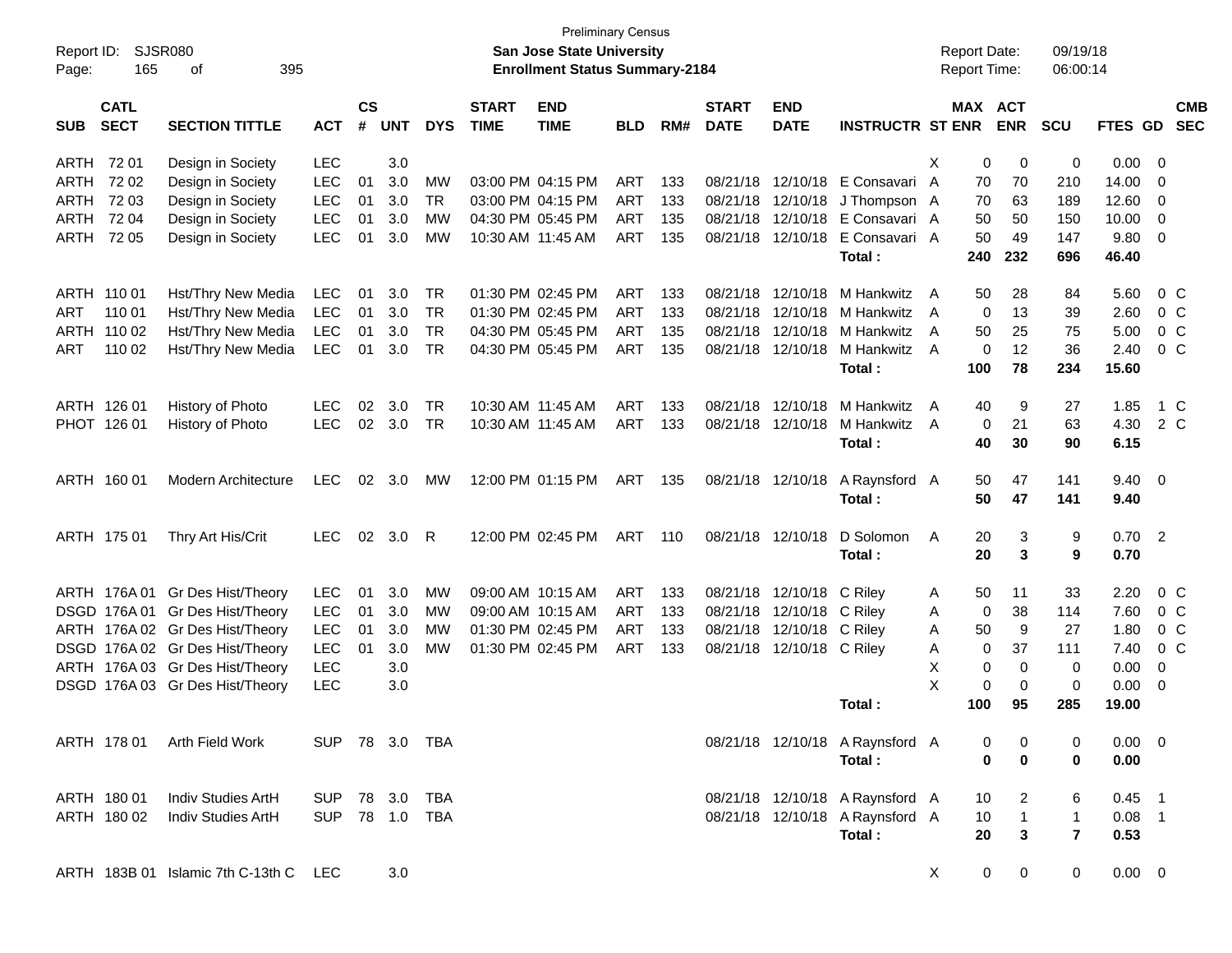| Page:        | Report ID: SJSR080<br>166  | 395<br>оf                                                         |                          |                    |            |                        |                             | <b>Preliminary Census</b><br>San Jose State University<br><b>Enrollment Status Summary-2184</b> |                   |            |                             |                               |                                           | <b>Report Date:</b><br>Report Time: |                                          | 09/19/18<br>06:00:14 |                                 |                            |
|--------------|----------------------------|-------------------------------------------------------------------|--------------------------|--------------------|------------|------------------------|-----------------------------|-------------------------------------------------------------------------------------------------|-------------------|------------|-----------------------------|-------------------------------|-------------------------------------------|-------------------------------------|------------------------------------------|----------------------|---------------------------------|----------------------------|
| <b>SUB</b>   | <b>CATL</b><br><b>SECT</b> | <b>SECTION TITTLE</b>                                             | <b>ACT</b>               | $\mathsf{cs}$<br># | <b>UNT</b> | <b>DYS</b>             | <b>START</b><br><b>TIME</b> | <b>END</b><br><b>TIME</b>                                                                       | <b>BLD</b>        | RM#        | <b>START</b><br><b>DATE</b> | <b>END</b><br><b>DATE</b>     | <b>INSTRUCTR ST ENR</b>                   |                                     | MAX ACT<br><b>ENR</b>                    | <b>SCU</b>           |                                 | <b>CMB</b><br>FTES GD SEC  |
|              |                            | MDES 183B 01 Islamic 7th C-13th C                                 | <b>LEC</b>               |                    | 3.0        |                        |                             |                                                                                                 |                   |            |                             |                               | Total:                                    | Х                                   | 0<br>0<br>$\mathbf 0$<br>0               | 0<br>0               | $0.00 \t 0$<br>0.00             |                            |
|              |                            | ARTH 187A 01 Art Ital Ren 15th                                    | <b>LEC</b>               | 01                 | 3.0        | МW                     |                             | 01:30 PM 02:45 PM                                                                               | ART 110           |            |                             | 08/21/18 12/10/18             | A Junkerman A<br>Total:                   | 24<br>24                            | 15<br>15                                 | 45<br>45             | $3.00 \ 0$<br>3.00              |                            |
|              |                            | ARTH 188A 01 N Ren 14 & 15 Cent                                   | LEC                      |                    | 01 3.0     | MW                     |                             | 09:00 AM 10:15 AM                                                                               | ART 110           |            |                             | 08/21/18 12/10/18             | A Simonson A<br>Total:                    | 30                                  | 16<br>16<br>30                           | 48<br>48             | $3.35 \quad 3$<br>3.35          |                            |
|              |                            | ARTH 190B 01 Early Modernist                                      | <b>LEC</b>               | 01                 | 3.0        | TR                     |                             | 12:00 PM 01:15 PM                                                                               | ART 135           |            | 08/21/18 12/10/18           |                               | J Thompson A<br>Total:                    | 50                                  | 23<br>50<br>23                           | 69<br>69             | $4.60$ 0<br>4.60                |                            |
|              |                            | ARTH 191A 01 Contemporary Issues LEC 01 3.0 TR                    |                          |                    |            |                        |                             | 10:30 AM 11:45 AM                                                                               | ART 135           |            | 08/21/18 12/10/18           |                               | D Solomon<br>Total:                       | 50<br>A                             | 50<br>50<br>50                           | 150<br>150           | 10.15 3<br>10.15                |                            |
|              |                            | ARTH 192A 01 Modern Design                                        | <b>LEC</b>               |                    | 3.0        |                        |                             |                                                                                                 |                   |            |                             |                               | Total:                                    | Х                                   | 0<br>0<br>$\bf{0}$<br>0                  | 0<br>0               | $0.00 \t 0$<br>0.00             |                            |
| <b>DSIT</b>  |                            | ARTH 192C 01 Interior Design Hist<br>192C 01 Interior Design Hist | <b>LEC</b><br><b>LEC</b> | 01<br>01           | 3.0<br>3.0 | MW<br><b>MW</b>        |                             | 03:00 PM 04:15 PM<br>03:00 PM 04:15 PM                                                          | ART<br>ART        | 135<br>135 | 08/21/18                    | 12/10/18<br>08/21/18 12/10/18 | C Riley<br>C Riley<br>Total:              | 50<br>A<br>A<br>50                  | 10<br>6<br>$\mathbf 0$<br>16             | 30<br>18<br>48       | 2.00<br>1.20<br>3.20            | 0 C<br>$0\,$ C             |
|              | ARTH 193A 01               | Worlds Art/Culture<br>ARTH 193A 02 Worlds Art/Culture             | LEC.<br><b>LEC</b>       | 02<br>02           | 3.0<br>3.0 | <b>TR</b><br><b>TR</b> |                             | 09:00 AM 10:15 AM<br>03:00 PM 04:15 PM                                                          | ART<br><b>ART</b> | 135<br>135 | 08/21/18                    | 12/10/18<br>08/21/18 12/10/18 | J Smits<br>J Smits<br>Total:              | A<br>40<br>A<br>90                  | 50<br>44<br>32<br>76                     | 132<br>96<br>228     | 8.85<br>$6.40 \quad 0$<br>15.25 | $\overline{\phantom{0}}$ 1 |
| ARTH<br>ASIA |                            | 193B 01 East West in Art<br>193B 01 East West in Art              | <b>LEC</b><br><b>LEC</b> | 01<br>01           | 3.0<br>3.0 | MW<br><b>MW</b>        |                             | 09:00 AM 10:15 AM<br>09:00 AM 10:15 AM                                                          | ART<br><b>ART</b> | 135<br>135 | 08/21/18<br>08/21/18        | 12/10/18<br>12/10/18          | J Movassat<br>J Movassat<br>Total:        | A<br>A<br>50                        | 50<br>28<br>$\mathbf 0$<br>0<br>28       | 84<br>0<br>84        | 5.60<br>0.00<br>5.60            | 0 C<br>0 <sup>o</sup>      |
|              |                            | ARTH 196 01 German Art                                            | LEC                      |                    | $3.0\,$    |                        |                             |                                                                                                 |                   |            |                             |                               | Total:                                    | X                                   | $\pmb{0}$<br>$\pmb{0}$<br>0<br>0         | 0<br>0               | $0.00 \t 0$<br>0.00             |                            |
|              | ARTH 277 01                | Sem Historiography                                                | SEM 05 3.0 R             |                    |            |                        |                             | 12:00 PM 02:45 PM ART 110                                                                       |                   |            | 08/21/18 12/10/18           |                               | D Solomon<br>Total:                       | A                                   | 15<br>6<br>$\bf 6$<br>15                 | 18<br>18             | $1.35 \quad 3$<br>1.35          |                            |
|              | ARTH 291 01                | Grad Prob Art Hist                                                | SEM 78 3.0 TBA           |                    |            |                        |                             |                                                                                                 |                   |            |                             |                               | 08/21/18 12/10/18 A Raynsford A<br>Total: |                                     | 5<br>$\overline{a}$<br>5<br>$\mathbf{2}$ | 6<br>6               | $0.50$ 2<br>0.50                |                            |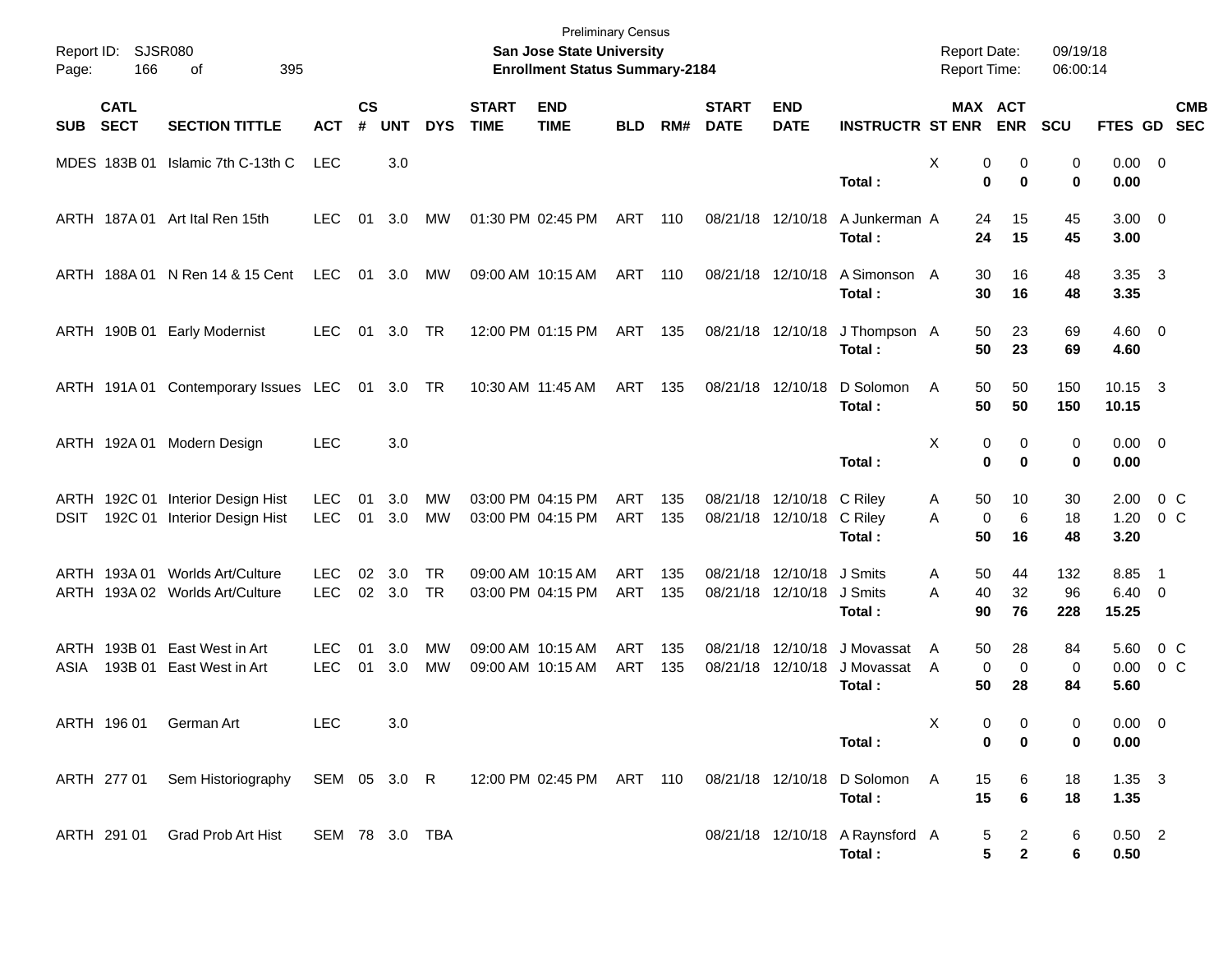| Report ID:<br>Page: | 167                        | <b>SJSR080</b><br>395<br>οf                                         |               |                    |            |            |                             | San Jose State University<br><b>Enrollment Status Summary-2184</b> | <b>Preliminary Census</b> |      |                             |                           |                              | <b>Report Date:</b><br>Report Time: |            | 09/19/18<br>06:00:14 |                |                          |  |
|---------------------|----------------------------|---------------------------------------------------------------------|---------------|--------------------|------------|------------|-----------------------------|--------------------------------------------------------------------|---------------------------|------|-----------------------------|---------------------------|------------------------------|-------------------------------------|------------|----------------------|----------------|--------------------------|--|
| <b>SUB</b>          | <b>CATL</b><br><b>SECT</b> | <b>SECTION TITTLE</b>                                               | <b>ACT</b>    | $\mathsf{cs}$<br># | <b>UNT</b> | <b>DYS</b> | <b>START</b><br><b>TIME</b> | <b>END</b><br><b>TIME</b>                                          | <b>BLD</b>                | RM#  | <b>START</b><br><b>DATE</b> | <b>END</b><br><b>DATE</b> | <b>INSTRUCTR ST ENR</b>      | <b>MAX ACT</b>                      | <b>ENR</b> | <b>SCU</b>           | <b>FTES GD</b> | <b>CMB</b><br><b>SEC</b> |  |
| <b>PHOT</b>         | 40 01                      | Beg Photography                                                     | <b>ACT</b>    | 13                 | 3.0        | МW         |                             | 12:00 PM 02:50 PM                                                  | DH                        | 410  | 08/21/18                    | 12/10/18                  | V Heilweil                   | 24<br>A                             | 24         | 72                   | 4.80           | $\overline{0}$           |  |
| <b>PHOT</b>         | 40 02                      | Beg Photography                                                     | <b>ACT</b>    | 13                 | 3.0        | МW         |                             | 03:00 PM 05:50 PM                                                  | IS.                       | 219C | 08/21/18                    | 12/10/18                  | M Hershenow A                | 24                                  | 23         | 69                   | 4.60           | 0                        |  |
| <b>PHOT</b>         | 40 03                      | Beg Photography                                                     | <b>ACT</b>    | 13                 | 3.0        | MW         |                             | 06:00 PM 08:50 PM                                                  | IS                        | 219  | 08/21/18                    | 12/10/18                  | V Mendoza                    | 24<br>A                             | 24         | 72                   | 4.85           | -1                       |  |
| <b>PHOT</b>         | 40 04                      | Beg Photography                                                     | <b>ACT</b>    | 13                 | 3.0        | TR         |                             | 08:00 AM 10:50 AM                                                  | DН                        | 410  |                             | 08/21/18 12/10/18         | E Cetto                      | 24<br>A                             | 23         | 69                   | 4.60           | 0                        |  |
| <b>PHOT</b>         | 40 05                      | Beg Photography                                                     | <b>ACT</b>    | 13                 | 3.0        | TR         |                             | 12:00 PM 02:50 PM                                                  | DН                        | 410  |                             | 08/21/18 12/10/18         | A Rios                       | 24<br>A                             | 24         | 72                   | 4.80           | 0                        |  |
| <b>PHOT</b>         | 40 06                      | Beg Photography                                                     | <b>ACT</b>    | 13                 | 3.0        | <b>TR</b>  |                             | 03:00 PM 05:50 PM                                                  | IS                        | 219C | 08/21/18                    | 12/10/18                  | <b>B</b> Danh                | 24<br>Α                             | 24         | 72                   | 4.80           | 0                        |  |
| <b>PHOT</b>         | 40 07                      | Beg Photography                                                     | <b>ACT</b>    | 13                 | 3.0        | F          |                             | 09:30 AM 03:30 PM                                                  | DН                        | 410  |                             | 08/21/18 12/10/18         | J Fung                       | 24<br>Α                             | 17         | 51                   | 3.40           | $\mathbf 0$              |  |
|                     |                            |                                                                     |               |                    |            |            |                             |                                                                    |                           |      |                             |                           | Total:                       | 168                                 | 159        | 477                  | 31.85          |                          |  |
|                     | PHOT 110 01                | <b>Black &amp; White Photo</b>                                      | <b>ACT</b>    | 13                 | 3.0        | МW         |                             | 12:00 PM 02:50 PM                                                  | DН                        | 406  | 08/21/18                    | 12/10/18                  | D Herrera                    | 24<br>A                             | 22         | 66                   | 4.40           | $\overline{0}$           |  |
|                     | PHOT 110 02                | <b>Black &amp; White Photo</b>                                      | <b>ACT</b>    | 13                 | 3.0        | <b>TR</b>  |                             | 12:00 PM 02:50 PM                                                  | DН                        | 406  |                             | 08/21/18 12/10/18         | L Norton                     | 24<br>Α                             | 24         | 72                   | 4.80           | $\overline{0}$           |  |
|                     |                            |                                                                     |               |                    |            |            |                             |                                                                    |                           |      |                             |                           | Total:                       | 48                                  | 46         | 138                  | 9.20           |                          |  |
|                     | PHOT 11201                 | <b>Color Photo</b>                                                  | ACT           | 13                 | 3.0        | MW         |                             | 06:00 PM 08:50 PM                                                  | DН                        | 410  |                             | 08/21/18 12/10/18         | Y Williams                   | A<br>24                             | 25         | 75                   | 5.00           | - 0                      |  |
|                     |                            |                                                                     |               |                    |            |            |                             |                                                                    |                           |      |                             |                           | Total:                       | 24                                  | 25         | 75                   | 5.00           |                          |  |
|                     | PHOT 114 01                | Adv Blk/Wht Photo                                                   | <b>ACT</b>    | 13                 | 3.0        | MW         |                             | 08:00 AM 10:50 AM                                                  | DН                        | 406  |                             | 08/21/18 12/10/18         | D Herrera                    | Α<br>21                             | 8          | 24                   | 1.60           | $\overline{\mathbf{0}}$  |  |
|                     |                            |                                                                     |               |                    |            |            |                             |                                                                    |                           |      |                             |                           | Total:                       | 21                                  | 8          | 24                   | 1.60           |                          |  |
|                     | PHOT 115 01                | Int Digital Imaging                                                 | <b>ACT</b>    | 13                 | 3.0        | МW         |                             | 12:00 PM 02:50 PM                                                  | IS                        | 219  | 08/21/18                    | 12/10/18                  | V Mendoza                    | 24<br>A                             | 24         | 72                   | 4.80           | 0                        |  |
|                     | PHOT 115 02                | Int Digital Imaging                                                 | <b>ACT</b>    | 13                 | 3.0        | MW         |                             | 03:00 PM 05:50 PM                                                  | IS                        | 219  |                             | 08/21/18 12/10/18         | V Mendoza                    | 24<br>A                             | 23         | 69                   | 4.60           | $\overline{0}$           |  |
|                     |                            |                                                                     |               |                    |            |            |                             |                                                                    |                           |      |                             |                           | Total:                       | 48                                  | 47         | 141                  | 9.40           |                          |  |
|                     | PHOT 116 01                | Cont Issues Photog                                                  | SEM 04        |                    | 3.0        | $\top$     |                             | 12:00 PM 02:50 PM                                                  | 1S                        |      | 219C 08/21/18 12/10/18      |                           | E Cetto                      | A<br>24                             | 17         | 51                   | 3.40           | - 0                      |  |
|                     |                            |                                                                     |               |                    |            |            |                             |                                                                    |                           |      |                             |                           | Total:                       | 24                                  | 17         | 51                   | 3.40           |                          |  |
|                     | PHOT 120 01                | Image and Idea                                                      | ACT           | 13                 | 3.0        | TR         |                             | 12:00 PM 02:50 PM                                                  | IS                        | 219  | 08/21/18                    | 12/10/18                  | R Lasser                     | 24<br>A                             | 22         | 66                   | 4.40           | 0                        |  |
|                     | PHOT 120 02                | Image and Idea                                                      | <b>ACT</b>    | 13                 | 3.0        | <b>TR</b>  |                             | 03:00 PM 05:50 PM                                                  | IS                        | 219  |                             | 08/21/18 12/10/18         | R Lasser                     | 24<br>Α                             | 24         | 72                   | 4.80           | $\mathbf 0$              |  |
|                     |                            |                                                                     |               |                    |            |            |                             |                                                                    |                           |      |                             |                           | Total:                       | 48                                  | 46         | 138                  | 9.20           |                          |  |
|                     |                            | PHOT 121 01 Intro to Studio Ligh ACT 13 3.0 MW 12:00 PM 02:50 PM DH |               |                    |            |            |                             |                                                                    |                           | 407  |                             |                           | 08/21/18 12/10/18 Y Williams | 18<br>A                             | 18         | 54                   | 3.60 0         |                          |  |
|                     | PHOT 121 02                | Intro to Studio Ligh                                                | ACT           |                    | 13 3.0     | МW         |                             | 03:00 PM 05:50 PM                                                  | DH                        | 407  |                             |                           | 08/21/18 12/10/18 Y Williams | Α<br>18                             | 18         | 54                   | $3.60 \quad 0$ |                          |  |
|                     | PHOT 121 03                | Intro to Studio Ligh                                                | ACT 13 3.0 TR |                    |            |            |                             | 12:00 PM 02:50 PM                                                  | DH                        | 407  |                             | 08/21/18 12/10/18 S Frank |                              | Α<br>18                             | 18         | 54                   | $3.60 \ 0$     |                          |  |
|                     |                            |                                                                     |               |                    |            |            |                             |                                                                    |                           |      |                             |                           | Total:                       | 54                                  | 54         | 162                  | 10.80          |                          |  |
|                     | PHOT 122 01                | Adv Studio Lighting                                                 | ACT 13 3.0 TR |                    |            |            |                             | 03:00 PM 05:50 PM                                                  | DH.                       | 407  |                             | 08/21/18 12/10/18 S Frank |                              | A<br>18                             | 19         | 57                   | $3.80\ 0$      |                          |  |
|                     |                            |                                                                     |               |                    |            |            |                             |                                                                    |                           |      |                             |                           | Total:                       | 18                                  | 19         | 57                   | 3.80           |                          |  |
|                     | PHOT 123 01                | Photo Illustration                                                  | ACT 13 3.0 TR |                    |            |            |                             | 08:00 AM 10:50 AM                                                  | DH                        | 407  |                             | 08/21/18 12/10/18 S Frank |                              | 18<br>A                             | 21         | 63                   | 4.20 0         |                          |  |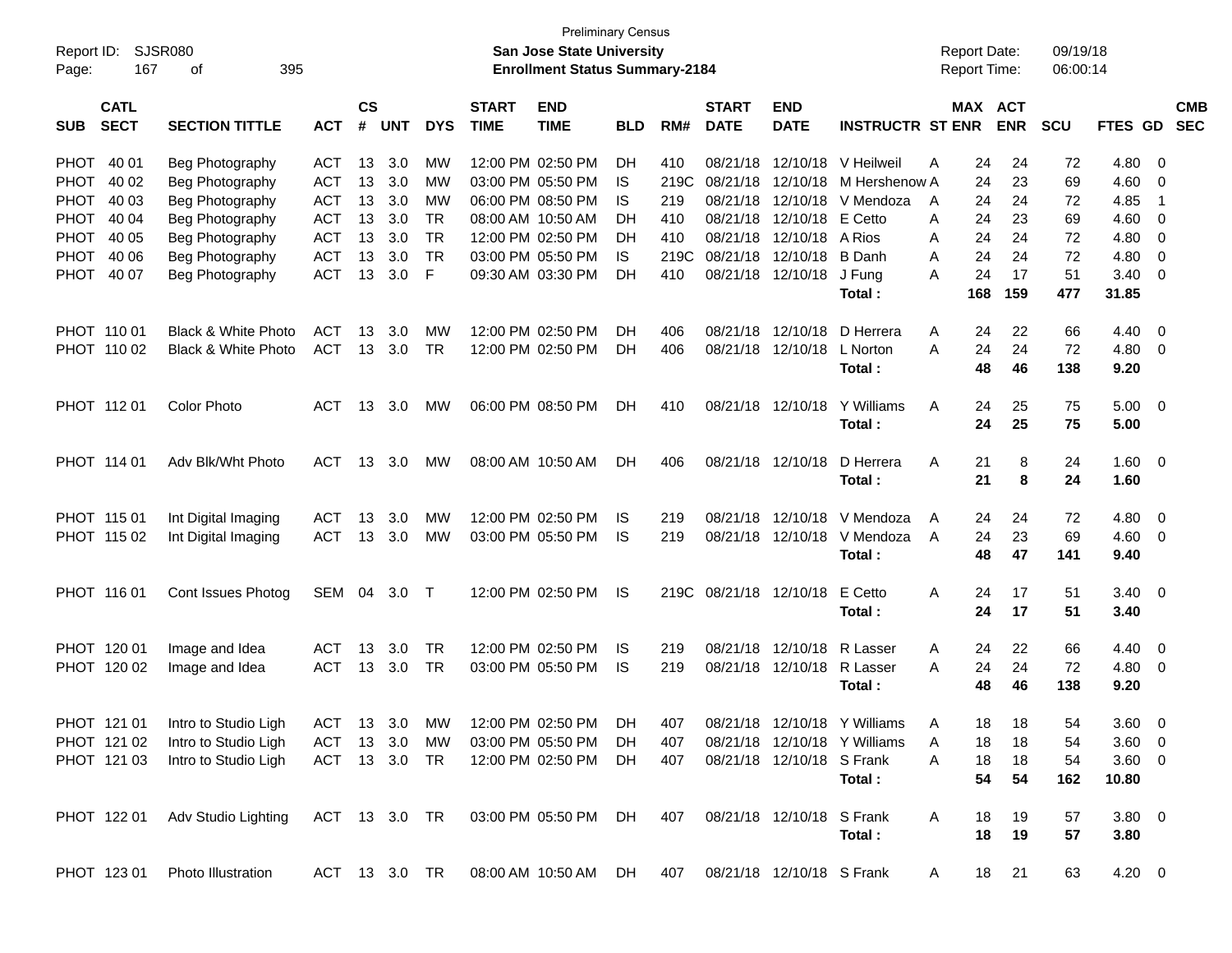| Report ID:<br>Page: | 168                        | SJSR080<br>395<br>οf             |                          |                    |            |                          |                             | <b>Preliminary Census</b><br><b>San Jose State University</b><br><b>Enrollment Status Summary-2184</b> |            |     |                             |                                                  |                                                       |              | <b>Report Date:</b><br><b>Report Time:</b> |                            | 09/19/18<br>06:00:14        |                                     |                                 |
|---------------------|----------------------------|----------------------------------|--------------------------|--------------------|------------|--------------------------|-----------------------------|--------------------------------------------------------------------------------------------------------|------------|-----|-----------------------------|--------------------------------------------------|-------------------------------------------------------|--------------|--------------------------------------------|----------------------------|-----------------------------|-------------------------------------|---------------------------------|
| <b>SUB</b>          | <b>CATL</b><br><b>SECT</b> | <b>SECTION TITTLE</b>            | <b>ACT</b>               | $\mathsf{cs}$<br># | <b>UNT</b> | <b>DYS</b>               | <b>START</b><br><b>TIME</b> | <b>END</b><br><b>TIME</b>                                                                              | <b>BLD</b> | RM# | <b>START</b><br><b>DATE</b> | <b>END</b><br><b>DATE</b>                        | <b>INSTRUCTR ST ENR</b>                               |              | MAX                                        | <b>ACT</b><br><b>ENR</b>   | <b>SCU</b>                  | FTES GD                             | <b>CMB</b><br><b>SEC</b>        |
|                     |                            |                                  |                          |                    |            |                          |                             |                                                                                                        |            |     |                             |                                                  | Total:                                                |              | 18                                         | 21                         | 63                          | 4.20                                |                                 |
| <b>PHOT</b><br>PHOT | 180 01<br>180 02           | Indiv St Photo<br>Indiv St Photo | <b>SUP</b><br><b>SUP</b> | 78<br>78           | 3.0<br>3.0 | <b>TBA</b><br><b>TBA</b> |                             |                                                                                                        |            |     | 08/21/18<br>08/21/18        | 12/10/18                                         | 12/10/18 A Raynsford A<br>A Raynsford A<br>Total:     |              | 36<br>36<br>72                             | 3<br>$\mathbf{0}$<br>3     | 9<br>0<br>9                 | 0.60<br>0.00<br>0.60                | $\overline{\phantom{0}}$<br>- 0 |
|                     | PHOT 197 01                | Sr Project Photograp             | SEM                      | 05                 | 3.0        | TR                       |                             | 06:00 PM 08:50 PM                                                                                      | IS.        |     | 219C 08/21/18               | 12/10/18                                         | B Danh<br>Total:                                      | $\mathsf{A}$ | 24<br>24                                   | 14<br>14                   | 42<br>42                    | $2.80 \ 0$<br>2.80                  |                                 |
|                     | Department :               | <b>Art and Art History</b>       |                          |                    |            |                          |                             |                                                                                                        |            |     |                             | <b>Lower Division:</b><br><b>Upper Division:</b> | <b>Department Total:</b><br><b>Graduate Division:</b> |              | 4107<br>1675<br>2099<br>333                | 3173<br>1553<br>1541<br>79 | 9379<br>4523<br>4631<br>225 | 631.28<br>301.58<br>311.67<br>18.03 |                                 |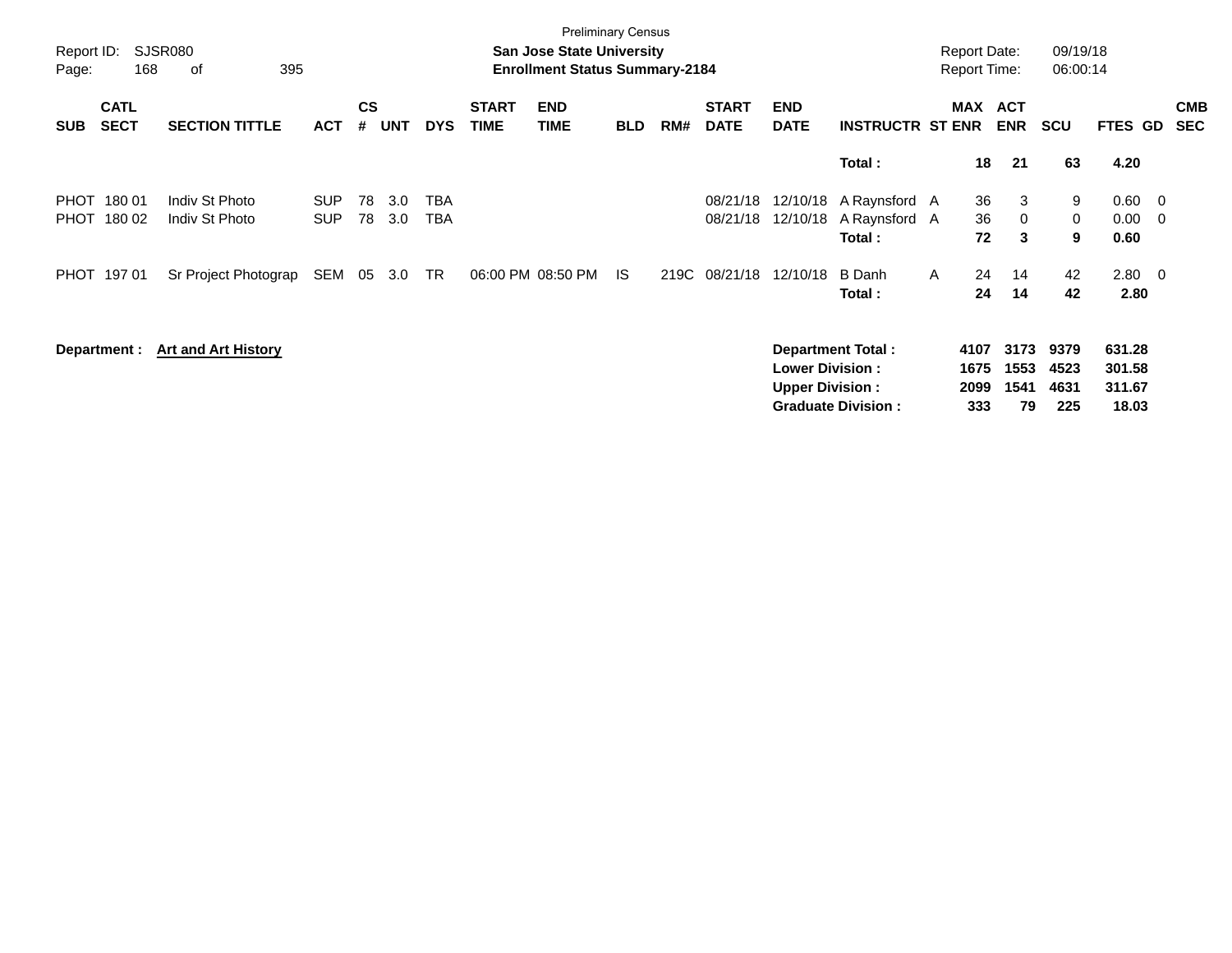| Report ID:<br>Page: | <b>SJSR080</b><br>169      | 395                                               |            |                    |            |            | <b>Preliminary Census</b><br><b>San Jose State University</b><br><b>Enrollment Status Summary-2184</b> |                           |            |     |                             |                             |                         | <b>Report Date:</b><br>Report Time: |             | 09/19/18<br>06:00:14 |             |               |                          |                          |
|---------------------|----------------------------|---------------------------------------------------|------------|--------------------|------------|------------|--------------------------------------------------------------------------------------------------------|---------------------------|------------|-----|-----------------------------|-----------------------------|-------------------------|-------------------------------------|-------------|----------------------|-------------|---------------|--------------------------|--------------------------|
| <b>SUB</b>          | <b>CATL</b><br><b>SECT</b> | <b>SECTION TITTLE</b>                             | <b>ACT</b> | $\mathsf{cs}$<br># | <b>UNT</b> | <b>DYS</b> | <b>START</b><br><b>TIME</b>                                                                            | <b>END</b><br><b>TIME</b> | <b>BLD</b> | RM# | <b>START</b><br><b>DATE</b> | <b>END</b><br><b>DATE</b>   | <b>INSTRUCTR ST ENR</b> |                                     | MAX ACT     | <b>ENR</b>           | SCU         | FTES GD       |                          | <b>CMB</b><br><b>SEC</b> |
| <b>College</b>      | Department :               | <b>Humanities &amp; the Arts</b><br><b>Design</b> |            |                    |            |            |                                                                                                        |                           |            |     |                             |                             |                         |                                     |             |                      |             |               |                          |                          |
| ANI                 | 1201                       | Light & Optics                                    | <b>ACT</b> | 07                 | 3.0        | МW         | 08:00 AM 10:50 AM                                                                                      |                           | ART        | 243 | 08/21/18                    | 12/10/18                    | J Clapp                 | A                                   | 25          | 28                   | 84          | 5.60          | 0                        |                          |
| ANI                 | 12 02                      | Light & Optics                                    | <b>ACT</b> | 07                 | 3.0        | <b>TR</b>  | 08:00 AM 10:50 AM                                                                                      |                           | <b>ART</b> | 243 | 08/21/18                    | 12/10/18                    | J Clapp                 | Α                                   | 25          | 20                   | 60          | 4.00          | 0                        |                          |
| ANI                 | 12 03                      | Light & Optics                                    | <b>ACT</b> | 07                 | 3.0        | <b>TR</b>  |                                                                                                        | 06:00 PM 08:50 PM         | <b>ART</b> | 206 | 08/21/18                    | 12/10/18                    | I Poslitur              | A                                   | 25          | 12                   | 36          | 2.40          | 0                        |                          |
| ANI                 | 1204                       | Light & Optics                                    | <b>ACT</b> | 07                 | 3.0        | <b>MW</b>  |                                                                                                        | 12:00 PM 02:50 PM         | <b>ART</b> | 206 | 08/21/18                    | 12/10/18                    | C Chun                  | A                                   | 25          | 24                   | 72          | 4.80          | 0                        |                          |
| ANI                 | 12 05                      | Light & Optics                                    | <b>ACT</b> |                    | 3.0        |            |                                                                                                        |                           |            |     |                             |                             |                         | X                                   | $\mathbf 0$ | $\mathbf 0$          | $\mathbf 0$ | 0.00          | $\mathbf 0$              |                          |
| ANI                 | 12 06                      | Light & Optics                                    | <b>ACT</b> | 07                 | 3.0        | <b>TR</b>  |                                                                                                        | 12:00 PM 02:50 PM         | <b>ART</b> | 243 | 08/21/18                    | 12/10/18                    | I Poslitur<br>Total:    | A                                   | 25<br>125   | 17<br>101            | 51<br>303   | 3.40<br>20.20 | 0                        |                          |
| ANI                 | 24 01                      | Illus Fundamentals                                | <b>ACT</b> | 07                 | 3.0        | <b>TR</b>  |                                                                                                        | 12:00 PM 02:50 PM         | <b>ART</b> | 314 | 08/21/18                    | 12/10/18                    | A Wu                    | Α                                   | 25          | 25                   | 75          | 5.00          | 0                        |                          |
| ANI                 | 24 02                      | Illus Fundamentals                                | <b>ACT</b> | 07                 | 3.0        | <b>TR</b>  |                                                                                                        | 03:00 PM 05:50 PM         | <b>ART</b> | 314 | 08/21/18                    | 12/10/18                    | A Wu                    | Α                                   | 25          | 25                   | 75          | 5.00          | 0                        |                          |
| ANI                 | 24 03                      | <b>Illus Fundamentals</b>                         | <b>ACT</b> |                    | 3.0        |            |                                                                                                        |                           |            |     |                             |                             |                         | X                                   | 0           | $\mathbf 0$          | 0           | 0.00          | 0                        |                          |
| ANI                 | 24 04                      | Illus Fundamentals                                | <b>ACT</b> | 07                 | 3.0        | <b>MW</b>  | 08:00 AM 10:50 AM                                                                                      |                           | <b>ART</b> | 314 | 08/21/18                    | 12/10/18                    | L Hill                  | A                                   | 25          | 18                   | 54          | 3.60          | 0                        |                          |
| ANI                 | 24 05                      | Illus Fundamentals                                | <b>ACT</b> | 07                 | 3.0        | <b>TR</b>  |                                                                                                        | 08:00 AM 10:50 AM         | <b>ART</b> | 314 | 08/21/18                    | 12/10/18                    | A Wu                    | A                                   | 25          | 20                   | 60          | 4.00          | 0                        |                          |
| ANI                 | 24 06                      | <b>Illus Fundamentals</b>                         | <b>ACT</b> |                    | 3.0        |            |                                                                                                        |                           |            |     |                             |                             |                         | X                                   | 0           | $\mathbf 0$          | $\mathbf 0$ | 0.00          | 0                        |                          |
|                     |                            |                                                   |            |                    |            |            |                                                                                                        |                           |            |     |                             |                             | Total:                  |                                     | 100         | 88                   | 264         | 17.60         |                          |                          |
| ANI                 | 28 01                      | <b>ANI Fundamentals</b>                           | <b>ACT</b> | 07                 | 3.0        | MW         | 08:00 AM 10:50 AM                                                                                      |                           | <b>ART</b> | 218 | 08/21/18                    | 12/10/18                    | <b>B</b> Moore          | Α                                   | 25          | 29                   | 87          | 5.80          | 0                        |                          |
| ANI                 | 28 02                      | <b>ANI Fundamentals</b>                           | <b>ACT</b> | 07                 | 3.0        | <b>MW</b>  |                                                                                                        | 12:00 PM 02:50 PM         | ART        | 218 | 08/21/18                    | 12/10/18                    | <b>B</b> Moore          | A                                   | 25          | 29                   | 87          | 5.80          | 0                        |                          |
| ANI                 | 28 03                      | <b>ANI Fundamentals</b>                           | <b>ACT</b> | 07                 | 3.0        | <b>TR</b>  |                                                                                                        | 12:00 PM 02:50 PM         | <b>ART</b> | 218 | 08/21/18                    | 12/10/18                    | J Jackson               | A                                   | 25          | 25                   | 75          | 5.00          | 0                        |                          |
| ANI                 | 28 04                      | <b>ANI Fundamentals</b>                           | <b>ACT</b> |                    | 3.0        |            |                                                                                                        |                           |            |     |                             |                             |                         | X                                   | $\mathbf 0$ | $\mathbf 0$          | $\mathbf 0$ | 0.00          | 0                        |                          |
|                     |                            |                                                   |            |                    |            |            |                                                                                                        |                           |            |     |                             |                             | Total:                  |                                     | 75          | 83                   | 249         | 16.60         |                          |                          |
| ANI                 | 50 01                      | <b>Visual Principles</b>                          | <b>ACT</b> | 07                 | 3.0        | MW         |                                                                                                        | 12:00 PM 02:50 PM         | <b>ART</b> | 243 | 08/21/18                    | 12/10/18                    | E Briggs                | A                                   | 25          | 25                   | 75          | 5.00          | 0                        |                          |
| ANI                 | 50 02                      | <b>Visual Principles</b>                          | <b>ACT</b> | 07                 | 3.0        | МW         |                                                                                                        | 03:00 PM 05:50 PM         | ART        | 243 | 08/21/18                    | 12/10/18                    | E Briggs                | Α                                   | 25          | 25                   | 75          | 5.00          | 0                        |                          |
| ANI                 | 50 03                      | <b>Visual Principles</b>                          | <b>ACT</b> | 07                 | 3.0        | <b>MW</b>  |                                                                                                        | 06:00 PM 08:50 PM         | <b>ART</b> | 203 | 08/21/18                    | 12/10/18                    | L Hill                  | A                                   | 25          | 23                   | 69          | 4.60          | 0                        |                          |
| ANI                 | 50 04                      | <b>Visual Principles</b>                          | <b>ACT</b> | 07                 | 3.0        | <b>MW</b>  |                                                                                                        | 03:00 PM 05:50 PM         | <b>ART</b> | 203 | 08/21/18                    | 12/10/18                    | L Hill                  | A                                   | 25          | 25                   | 75          | 5.00          | 0                        |                          |
| ANI                 | 50 05                      | <b>Visual Principles</b>                          | <b>ACT</b> | 07                 | 3.0        | TR         |                                                                                                        | 03:00 PM 05:50 PM         | ART        | 243 | 08/21/18                    | 12/10/18                    | <b>T</b> Austin         | A                                   | 25          | 27                   | 81          | 5.40          | 0                        |                          |
|                     |                            |                                                   |            |                    |            |            |                                                                                                        |                           |            |     |                             |                             | Total:                  |                                     | 125         | 125                  | 375         | 25.00         |                          |                          |
| ANI                 | 51A 01                     | Intro 3D Modeling                                 | ACT        |                    | 07 3.0     | МW         |                                                                                                        | 08:00 AM 10:50 AM         | ART        | 222 |                             | 08/21/18 12/10/18 D Gustlin |                         | A                                   | 20          | 18                   | 54          | 3.60          | $\overline{\phantom{0}}$ |                          |
| ANI                 | 51A02                      | Intro 3D Modeling                                 | ACT        |                    | 07 3.0     | TR         |                                                                                                        | 08:00 AM 10:50 AM         | ART        | 222 |                             | 08/21/18 12/10/18           | T Austin                | A                                   | 20          | 14                   | 42          | 2.80 0        |                          |                          |
|                     |                            |                                                   |            |                    |            |            |                                                                                                        |                           |            |     |                             |                             | Total:                  |                                     | 40          | 32                   | 96          | 6.40          |                          |                          |
| ANI                 | 51B 01                     | Intro 3D Animation                                | ACT        |                    | 07 3.0     | МW         |                                                                                                        | 08:00 AM 10:50 AM         | ART        | 224 |                             | 08/21/18 12/10/18 R Coelho  |                         | A                                   | 20          | 16                   | 48          | $3.20 \ 0$    |                          |                          |
| ANI                 | 51B 02                     | Intro 3D Animation                                | ACT        |                    | 07 3.0     | MW         |                                                                                                        | 12:00 PM 02:50 PM         | ART        | 224 |                             | 08/21/18 12/10/18           | M Meeker                | A                                   | 20          | 21                   | 63          | 4.20 0        |                          |                          |
|                     |                            |                                                   |            |                    |            |            |                                                                                                        |                           |            |     |                             |                             | Total:                  |                                     | 40          | 37                   | 111         | 7.40          |                          |                          |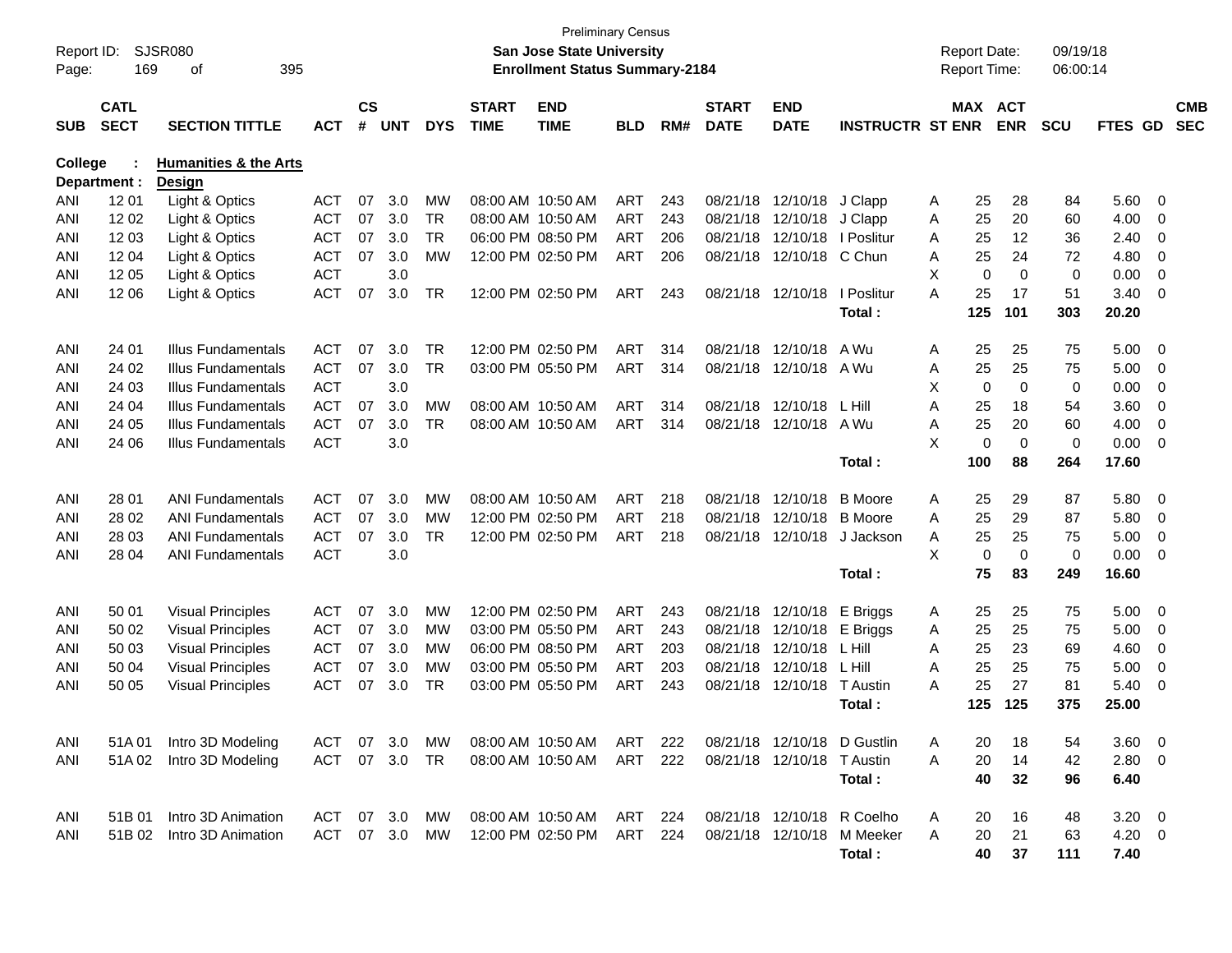| Report ID:<br>Page: | 170                           | SJSR080<br>395<br>оf                                |                                        |                    |                   |                              |                             | <b>Preliminary Census</b><br><b>San Jose State University</b><br><b>Enrollment Status Summary-2184</b> |                                        |                   |                                  |                                  |                                                 | <b>Report Date:</b><br><b>Report Time:</b> |                              | 09/19/18<br>06:00:14  |                               |                                                    |                          |
|---------------------|-------------------------------|-----------------------------------------------------|----------------------------------------|--------------------|-------------------|------------------------------|-----------------------------|--------------------------------------------------------------------------------------------------------|----------------------------------------|-------------------|----------------------------------|----------------------------------|-------------------------------------------------|--------------------------------------------|------------------------------|-----------------------|-------------------------------|----------------------------------------------------|--------------------------|
| <b>SUB</b>          | <b>CATL</b><br><b>SECT</b>    | <b>SECTION TITTLE</b>                               | <b>ACT</b>                             | $\mathsf{cs}$<br># | <b>UNT</b>        | <b>DYS</b>                   | <b>START</b><br><b>TIME</b> | <b>END</b><br><b>TIME</b>                                                                              | <b>BLD</b>                             | RM#               | <b>START</b><br><b>DATE</b>      | <b>END</b><br><b>DATE</b>        | <b>INSTRUCTR ST ENR</b>                         |                                            | <b>MAX ACT</b><br><b>ENR</b> | <b>SCU</b>            | FTES GD                       |                                                    | <b>CMB</b><br><b>SEC</b> |
| ANI<br>ANI          | 112B 01                       | Drawing for ANI<br>112B 02 Drawing for ANI          | <b>ACT</b><br><b>ACT</b>               | 07<br>07           | 3.0<br>3.0        | F<br>F                       |                             | 08:30 AM 02:10 PM<br>02:20 PM 08:00 PM                                                                 | <b>ART</b><br><b>ART</b>               | 314<br>314        | 08/21/18<br>08/21/18             | 12/10/18<br>12/10/18             | S Borenstein A<br>S Borenstein A<br>Total:      | 25<br>25<br>50                             | 35<br>23<br>58               | 105<br>69<br>174      | 7.00<br>4.60<br>11.60         | $\overline{\mathbf{0}}$<br>0                       |                          |
| ANI<br>ANI<br>ANI   | 113A 01<br>113A 02<br>113A 03 | Inter, AI<br>Inter. AI<br>Inter. Al                 | <b>ACT</b><br><b>ACT</b><br><b>ACT</b> | 07<br>07<br>07     | 3.0<br>3.0<br>3.0 | <b>TR</b><br>МW<br><b>MW</b> | 03:00 PM 05:50 PM           | 03:00 PM 05:50 PM<br>06:00 PM 08:50 PM                                                                 | <b>ART</b><br><b>ART</b><br><b>ART</b> | 206<br>206<br>206 | 08/21/18<br>08/21/18<br>08/21/18 | 12/10/18<br>12/10/18<br>12/10/18 | I Poslitur<br>C Chun<br>N Hernandez A<br>Total: | Α<br>25<br>25<br>Α<br>25<br>75             | 20<br>23<br>18<br>61         | 60<br>69<br>54<br>183 | 4.00<br>4.60<br>3.60<br>12.20 | 0<br>0<br>0                                        |                          |
| ANI<br>ANI          | 113B 01                       | Inter Project<br>113B 02 Inter Project              | <b>ACT</b><br><b>ACT</b>               | 07<br>07           | 3.0<br>3.0        | <b>TR</b><br><b>TR</b>       |                             | 08:00 AM 10:50 AM<br>12:00 PM 02:50 PM                                                                 | <b>ART</b><br><b>ART</b>               | 206<br>206        | 08/21/18<br>08/21/18             | 12/10/18<br>12/10/18             | O Aurelio<br>O Aurelio<br>Total:                | Α<br>25<br>25<br>A<br>50                   | 14<br>22<br>36               | 42<br>66<br>108       | 2.80<br>4.40<br>7.20          | 0<br>0                                             |                          |
| ANI<br>ANI          | 114 01<br>114 02              | Animation<br>Animation                              | <b>ACT</b><br><b>ACT</b>               | 07                 | 3.0<br>3.0        | <b>TR</b>                    |                             | 03:00 PM 05:50 PM                                                                                      | <b>ART</b>                             | 218               | 08/21/18                         | 12/10/18                         | J Jackson<br>Total:                             | 25<br>Α<br>X<br>25                         | 20<br>0<br>0<br>20           | 60<br>0<br>60         | 4.00<br>0.00<br>4.00          | $\overline{\mathbf{0}}$<br>$\overline{\mathbf{0}}$ |                          |
| ANI<br>ANI          | 115 01<br>115 02              | <b>Inter Animation</b><br>Inter Animation           | <b>ACT</b><br><b>ACT</b>               | 07<br>07           | 3.0<br>3.0        | <b>MW</b><br><b>TR</b>       |                             | 03:00 PM 05:50 PM<br>08:00 AM 10:50 AM                                                                 | <b>ART</b><br><b>ART</b>               | 218<br>218        | 08/21/18<br>08/21/18             | 12/10/18<br>12/10/18             | D Chai<br>D Chai<br>Total:                      | Α<br>25<br>25<br>A<br>50                   | 18<br>18<br>36               | 54<br>54<br>108       | 3.60<br>3.60<br>7.20          | $\overline{\mathbf{0}}$<br>0                       |                          |
| ANI                 | 116 01                        | <b>Conceptual Illus</b>                             | <b>ACT</b>                             | 07                 | 3.0               | TR                           |                             | 06:00 PM 08:50 PM                                                                                      | ART                                    | 243               | 08/21/18                         | 12/10/18                         | R Storey<br>Total:                              | 25<br>Α<br>25                              | 15<br>15                     | 45<br>45              | $3.00 \ 0$<br>3.00            |                                                    |                          |
| ANI<br>ANI          | 117A 01                       | <b>Adv Illustration</b><br>117A 02 Adv Illustration | LAB<br>LAB                             | 07                 | 3.0<br>3.0        | TR                           |                             | 03:00 PM 05:50 PM                                                                                      | ART                                    | 222               |                                  | 08/21/18 12/10/18                | T Esmeralda A<br>Total:                         | Χ<br>20<br>20                              | 0<br>0<br>23<br>23           | 0<br>69<br>69         | 0.00<br>4.60<br>4.60          | $\overline{\mathbf{0}}$<br>0                       |                          |
| ANI                 |                               | 117B 01 Visual Development                          | LAB                                    | 15                 | 3.0               | TR                           |                             | 12:00 PM 02:50 PM                                                                                      | ART                                    | 222               | 08/21/18                         | 12/10/18                         | T Esmeralda A<br>Total:                         | 20<br>20                                   | 14<br>14                     | 42<br>42              | 2.80<br>2.80                  | $\overline{\mathbf{0}}$                            |                          |
| ANI                 |                               | 118 01 Adv Animation                                | ACT 07 3.0 TR                          |                    |                   |                              |                             | 12:00 PM 02:50 PM ART 224                                                                              |                                        |                   |                                  | 08/21/18 12/10/18 D Yee          | Total:                                          | 20<br>A<br>20                              | 12<br>12                     | 36<br>36              | $2.40 \ 0$<br>2.40            |                                                    |                          |
| ANI                 |                               | 118B 01 Applied Adv Anim                            |                                        |                    |                   |                              |                             | ACT 07 3.0 MW 03:00 PM 05:50 PM ART 222                                                                |                                        |                   | 08/21/18 12/10/18 B Moore        |                                  | Total:                                          | 20<br>A<br>20                              | 14<br>14                     | 42<br>42              | 2.80 0<br>2.80                |                                                    |                          |
| ANI                 |                               | 128A 01 Digital Animation I                         |                                        |                    |                   |                              |                             | ACT 07 3.0 MW 03:00 PM 05:50 PM ART 224                                                                |                                        |                   |                                  |                                  | 08/21/18 12/10/18 M Meeker<br>Total:            | A<br>20<br>20                              | 16<br>16                     | 48<br>48              | $3.20 \ 0$<br>3.20            |                                                    |                          |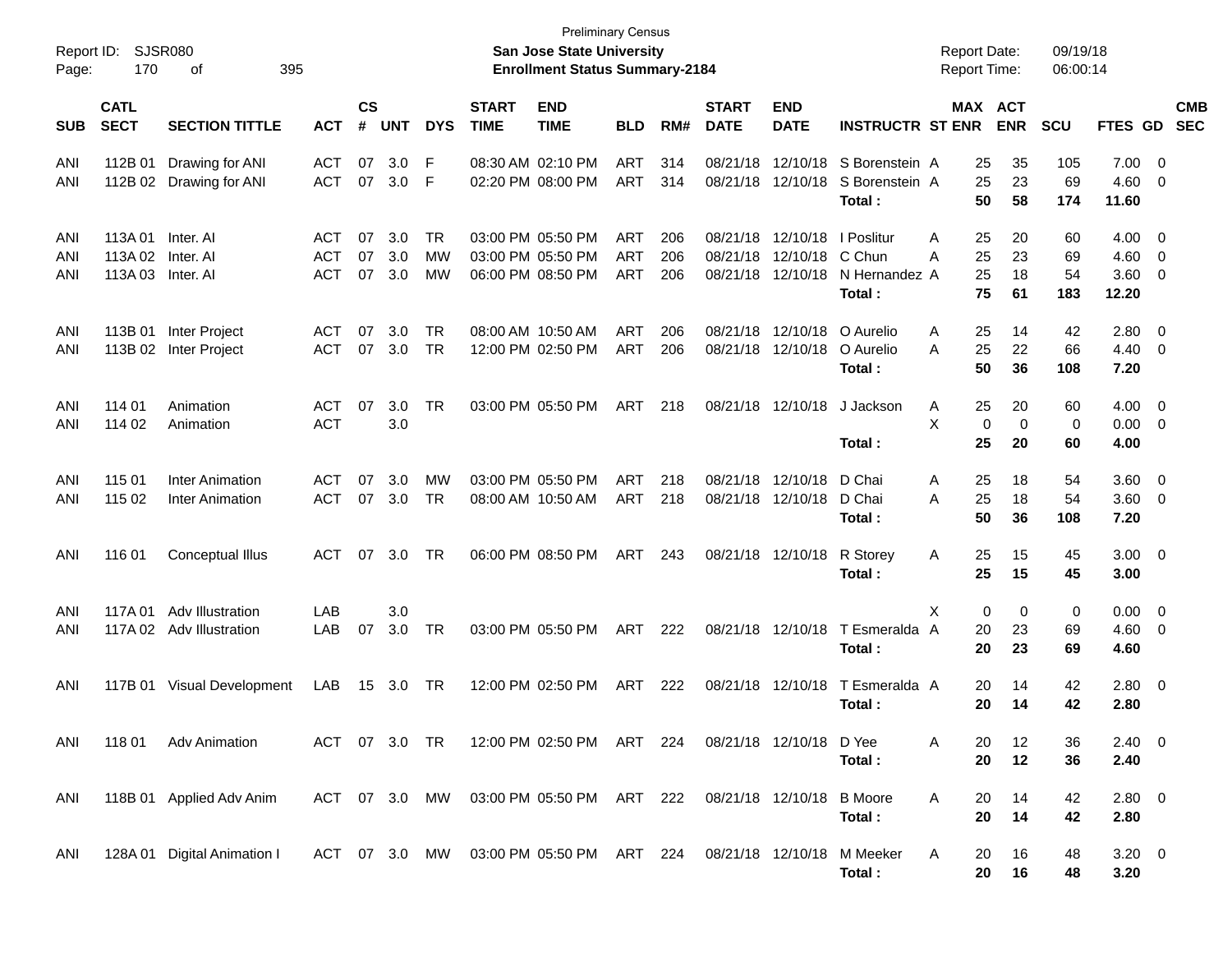| Page:                                             | Report ID: SJSR080<br>171                                | 395<br>οf                                                                                                                    |                                               |                      |                          |                               |                             | <b>Preliminary Census</b><br>San Jose State University<br><b>Enrollment Status Summary-2184</b> |                                               |                          |                             |                                                                                  |                                                                                               | <b>Report Date:</b><br><b>Report Time:</b>     |                                  | 09/19/18<br>06:00:14        |                                                        |                                                     |                          |
|---------------------------------------------------|----------------------------------------------------------|------------------------------------------------------------------------------------------------------------------------------|-----------------------------------------------|----------------------|--------------------------|-------------------------------|-----------------------------|-------------------------------------------------------------------------------------------------|-----------------------------------------------|--------------------------|-----------------------------|----------------------------------------------------------------------------------|-----------------------------------------------------------------------------------------------|------------------------------------------------|----------------------------------|-----------------------------|--------------------------------------------------------|-----------------------------------------------------|--------------------------|
| <b>SUB</b>                                        | <b>CATL</b><br><b>SECT</b>                               | <b>SECTION TITTLE</b>                                                                                                        | <b>ACT</b>                                    | $\mathsf{cs}$<br>#   | <b>UNT</b>               | <b>DYS</b>                    | <b>START</b><br><b>TIME</b> | <b>END</b><br><b>TIME</b>                                                                       | <b>BLD</b>                                    | RM#                      | <b>START</b><br><b>DATE</b> | <b>END</b><br><b>DATE</b>                                                        | <b>INSTRUCTR ST ENR</b>                                                                       |                                                | <b>MAX ACT</b><br><b>ENR</b>     | <b>SCU</b>                  | <b>FTES GD</b>                                         |                                                     | <b>CMB</b><br><b>SEC</b> |
| ANI                                               | 128B 01                                                  | <b>Digital Animation II</b>                                                                                                  | ACT                                           | 07                   | 3.0                      | TR                            |                             | 08:00 AM 10:50 AM                                                                               | ART                                           | 224                      |                             | 08/21/18 12/10/18                                                                | R Coelho<br>Total:                                                                            | 20<br>A<br>20                                  | 25<br>25                         | 75<br>75                    | $5.00 \t 0$<br>5.00                                    |                                                     |                          |
| ANI                                               | 130A 01                                                  | Digital Modeling I                                                                                                           | ACT                                           | 07                   | 3.0                      | МW                            |                             | 12:00 PM 02:50 PM                                                                               | ART                                           | 222                      | 08/21/18 12/10/18           |                                                                                  | D Gustlin<br>Total:                                                                           | 20<br>A<br>20                                  | 20<br>20                         | 60<br>60                    | $4.00 \ 0$<br>4.00                                     |                                                     |                          |
| ANI                                               | 179 01                                                   | Spec Topics A/I                                                                                                              | <b>SUP</b>                                    | 36                   | 3.0                      | TBA                           |                             |                                                                                                 |                                               |                          |                             | 08/21/18 12/10/18                                                                | D Chai<br>Total:                                                                              | 35<br>Α<br>35                                  |                                  | 0<br>0<br>$\bf{0}$<br>0     | $0.00 \t 0$<br>0.00                                    |                                                     |                          |
| ANI                                               | 180 01                                                   | <b>Indiv Studies</b>                                                                                                         | <b>SUP</b>                                    |                      | 78 3.0                   | TBA                           |                             |                                                                                                 |                                               |                          |                             | 08/21/18 12/10/18                                                                | D Chai<br>Total:                                                                              | 35<br>A<br>35                                  | 15<br>15                         | 45<br>45                    | $3.00 \ 0$<br>3.00                                     |                                                     |                          |
| ANI<br>ANI<br>ANI<br>ANI                          | 198 01<br>198 02<br>198 03<br>198 04                     | <b>Senior Seminar ANI</b><br>Senior Seminar ANI<br>Senior Seminar ANI<br>Senior Seminar ANI                                  | ACT<br><b>ACT</b><br><b>ACT</b><br><b>ACT</b> | 07<br>07<br>07<br>07 | 3.0<br>3.0<br>3.0<br>3.0 | F<br>F<br>F<br>F              |                             | 08:30 AM 02:10 PM<br>08:30 AM 02:10 PM<br>08:30 AM 02:10 PM<br>08:30 AM 02:10 PM                | ART<br><b>ART</b><br><b>ART</b><br>ART        | 218<br>222<br>224<br>243 |                             | 08/21/18 12/10/18<br>08/21/18 12/10/18<br>08/21/18 12/10/18<br>08/21/18 12/10/18 | J Clapp<br>T Austin<br>R Coelho<br>D Yee<br>Total:                                            | 25<br>Α<br>20<br>A<br>20<br>Α<br>A<br>25<br>90 | 19<br>17<br>14<br>14<br>64       | 57<br>51<br>42<br>42<br>192 | $3.80 \ 0$<br>3.40<br>2.80<br>$2.80 \t 0$<br>12.80     | $\overline{\phantom{0}}$<br>0                       |                          |
| DSGD 63 01<br>DSGD 6302                           | DSGD 6303                                                | Fund Graphic Visual<br>Fund Graphic Visual<br>Fund Graphic Visual                                                            | ACT<br><b>ACT</b><br>ACT                      | 07<br>07<br>07       | 3.0<br>3.0<br>3.0        | TR.<br><b>TR</b><br><b>TR</b> |                             | 08:00 AM 10:50 AM<br>12:00 PM 02:50 PM<br>03:00 PM 05:50 PM                                     | ART<br><b>ART</b><br>ART                      | 212<br>105<br>212        |                             | 08/21/18 12/10/18 J Levy<br>08/21/18 12/10/18<br>08/21/18 12/10/18 Y Han         | J Levy<br>Total:                                                                              | 25<br>Α<br>25<br>A<br>25<br>А<br>75            | 20<br>23<br>22<br>65             | 60<br>69<br>66<br>195       | $4.00 \ 0$<br>4.60<br>$4.40 \quad 0$<br>13.00          | $\overline{\mathbf{0}}$                             |                          |
| DSGD 8301<br>DSGD 8302<br>DSGD 8303<br>DSGD 83 04 |                                                          | Digital Apps Basic<br>Digital Apps Basic<br>Digital Apps Basic<br>Digital Apps Basic                                         | ACT<br>ACT<br>ACT<br><b>ACT</b>               | 07<br>07<br>07<br>07 | 3.0<br>3.0<br>3.0<br>3.0 | <b>MW</b><br>MW<br>MW<br>MW   |                             | 08:00 AM 10:50 AM<br>12:00 PM 02:50 PM<br>03:00 PM 05:50 PM<br>08:00 AM 10:50 AM                | ART<br><b>ART</b><br><b>ART</b><br><b>ART</b> | 201<br>201<br>201<br>203 | 08/21/18<br>08/21/18        | 12/10/18<br>08/21/18 12/10/18                                                    | 08/21/18 12/10/18 A Thompson A<br>12/10/18 A Thompson A<br>A Thompson A<br>J Miller<br>Total: | 25<br>25<br>25<br>25<br>A<br>100               | 25<br>27<br>27<br>25<br>104      | 75<br>81<br>81<br>75<br>312 | $5.00 \quad 0$<br>5.40<br>5.40<br>$5.00 \t 0$<br>20.80 | $\overline{\phantom{0}}$<br>$\overline{\mathbf{0}}$ |                          |
| DSGD 99 01                                        | DSGD 99 02<br>DSGD 99 03                                 | Intro to Typography<br>Intro to Typography<br>Intro to Typography                                                            | ACT<br>ACT<br>ACT 07 3.0 TR                   |                      | 07 3.0<br>07 3.0         | <b>MW</b><br>МW               |                             | 08:00 AM 10:50 AM<br>12:00 PM 02:50 PM<br>03:00 PM 05:50 PM                                     | ART 216<br>ART<br>ART 201                     | 212                      |                             | 08/21/18 12/10/18 D Lee<br>08/21/18 12/10/18 E Gee                               | 08/21/18 12/10/18 J Martinez<br>Total:                                                        | A<br>25<br>Α<br>25<br>A                        | 25<br>25<br>27<br>21<br>75<br>73 | 75<br>81<br>63<br>219       | $5.00 \t 0$<br>$5.40 \ 0$<br>$4.20 \ 0$<br>14.60       |                                                     |                          |
|                                                   | DSGD 100 01<br>DSGD 100 02<br>DSGD 100 03<br>DSGD 100 04 | Vis Comm & Process ACT 07 3.0<br>Vis Comm & Process ACT<br>Vis Comm & Process ACT 07 3.0<br>Vis Comm & Process ACT 07 3.0 MW |                                               |                      | 07 3.0                   | MW<br>MW<br>МW                |                             | 08:00 AM 10:50 AM<br>03:00 PM 05:50 PM<br>12:00 PM 02:50 PM<br>03:00 PM 05:50 PM                | ART 212<br>ART 212<br>ART 216<br>ART 216      |                          |                             | 08/21/18 12/10/18 P Krayna<br>08/21/18 12/10/18 D Lee<br>08/21/18 12/10/18 C Kim | 08/21/18 12/10/18 J Martinez                                                                  | 25<br>A<br>25<br>Α<br>25<br>Α<br>A             | 17<br>23<br>24<br>25<br>25       | 51<br>69<br>72<br>75        | $3.40 \ 0$<br>$4.60$ 0<br>4.80 0<br>$5.00 \t 0$        |                                                     |                          |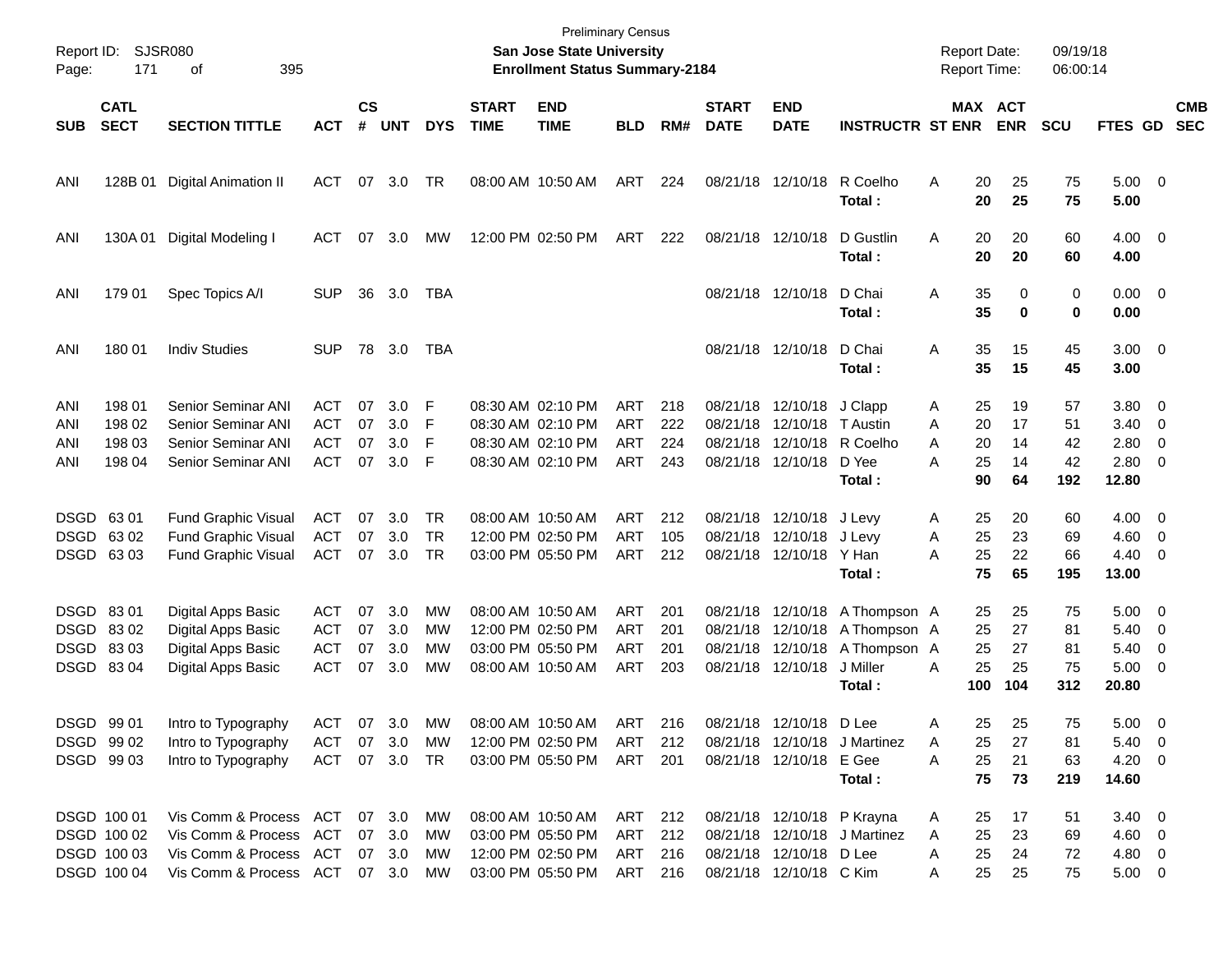| Page:       | Report ID: SJSR080<br>172  | 395<br>οf                                       |                   |                    |              |                  |                             | <b>Preliminary Census</b><br>San Jose State University<br><b>Enrollment Status Summary-2184</b> |                |            |                             |                                                 |                             |        | <b>Report Date:</b><br><b>Report Time:</b> |                | 09/19/18<br>06:00:14 |                 |                          |                          |
|-------------|----------------------------|-------------------------------------------------|-------------------|--------------------|--------------|------------------|-----------------------------|-------------------------------------------------------------------------------------------------|----------------|------------|-----------------------------|-------------------------------------------------|-----------------------------|--------|--------------------------------------------|----------------|----------------------|-----------------|--------------------------|--------------------------|
| <b>SUB</b>  | <b>CATL</b><br><b>SECT</b> | <b>SECTION TITTLE</b>                           | <b>ACT</b>        | $\mathsf{cs}$<br># | <b>UNT</b>   | <b>DYS</b>       | <b>START</b><br><b>TIME</b> | <b>END</b><br><b>TIME</b>                                                                       | <b>BLD</b>     | RM#        | <b>START</b><br><b>DATE</b> | <b>END</b><br><b>DATE</b>                       | <b>INSTRUCTR ST ENR</b>     |        | MAX ACT                                    | <b>ENR</b>     | <b>SCU</b>           | <b>FTES GD</b>  |                          | <b>CMB</b><br><b>SEC</b> |
| DSGD 100 05 |                            | Vis Comm & Process                              | ACT               | 07                 | 3.0          | TR               |                             | 12:00 PM 02:50 PM                                                                               | ART            | 216        |                             | 08/21/18 12/10/18 R Sexton                      |                             | A      | 25                                         | 22             | 66                   | 4.40            | $\overline{\phantom{0}}$ |                          |
| DSGD 100 06 | DSGD 100 07                | Vis Comm & Process<br>Vis Comm & Process        | <b>ACT</b><br>ACT | 07<br>07           | 3.0<br>3.0   | <b>TR</b><br>TR. |                             | 03:00 PM 05:50 PM<br>06:00 PM 08:50 PM                                                          | ART<br>ART     | 216<br>212 |                             | 08/21/18 12/10/18 R Sexton<br>08/21/18 12/10/18 | G Hom                       | A<br>A | 25<br>25                                   | 16<br>25       | 48<br>75             | 3.20<br>5.00    | - 0<br>- 0               |                          |
|             |                            |                                                 |                   |                    |              |                  |                             |                                                                                                 |                |            |                             |                                                 | Total:                      |        | 175                                        | 152            | 456                  | 30.40           |                          |                          |
| DSGD 102 01 |                            | Interm Typography                               | ACT               | 07                 | 3.0          | МW               |                             | 12:00 PM 02:50 PM                                                                               | IS             | 226        |                             | 08/21/18 12/10/18                               | C Kim                       | A      | 25                                         | 25             | 75                   | $5.00 \t 0$     |                          |                          |
|             |                            |                                                 |                   |                    |              |                  |                             |                                                                                                 |                |            |                             |                                                 | Total:                      |        | 25                                         | 25             | 75                   | 5.00            |                          |                          |
|             | DSGD 103A01                | Adv Typography I                                | ACT               | 07                 | 3.0          | TR               |                             | 08:00 AM 10:50 AM                                                                               | IS             | 226        |                             | 08/21/18 12/10/18                               | R Sexton                    | A      | 25                                         | 23             | 69                   | $4.60$ 0        |                          |                          |
|             |                            |                                                 |                   |                    |              |                  |                             |                                                                                                 |                |            |                             |                                                 | Total:                      |        | 25                                         | 23             | 69                   | 4.60            |                          |                          |
| DSGD 110 01 |                            | Image Making                                    | <b>ACT</b>        | 07                 | 3.0          | МW               |                             | 08:00 AM 10:50 AM                                                                               | IS             | 226        |                             | 08/21/18 12/10/18                               | J Martinez                  | A      | 25                                         | 25             | 75                   | $5.00 \t 0$     |                          |                          |
|             |                            |                                                 |                   |                    |              |                  |                             |                                                                                                 |                |            |                             |                                                 | Total:                      |        | 25                                         | 25             | 75                   | 5.00            |                          |                          |
| DSGD 111 01 |                            | <b>Design Practices</b>                         | <b>ACT</b>        | 07                 | 3.0          | TR               |                             | 08:00 AM 10:50 AM                                                                               | ART            | 216        |                             | 08/21/18 12/10/18                               | J Miller                    | A      | 25                                         | 25             | 75                   | 5.00            | - 0                      |                          |
| DSGD 111 02 |                            | <b>Design Practices</b>                         | <b>ACT</b>        | 07                 | 3.0          | <b>TR</b>        |                             | 12:00 PM 02:50 PM                                                                               | <b>ART</b>     | 212        |                             | 08/21/18 12/10/18 J Miller                      |                             | A      | 25                                         | 25             | 75                   | 5.00            | $\overline{\phantom{0}}$ |                          |
| DSGD 111 03 |                            | <b>Design Practices</b>                         | <b>ACT</b>        |                    | 3.0          |                  |                             |                                                                                                 |                |            |                             |                                                 |                             | X      | 0                                          | 0              | 0                    | 0.00            | - 0                      |                          |
|             |                            |                                                 |                   |                    |              |                  |                             |                                                                                                 |                |            |                             |                                                 | Total:                      |        | 50                                         | 50             | 150                  | 10.00           |                          |                          |
| DSGD 120 01 |                            | <b>Exhibition Design</b>                        | <b>ACT</b>        | 07                 | 3.0          | МW               |                             | 03:00 PM 05:50 PM                                                                               | IS             | 226        |                             | 08/21/18 12/10/18                               | C Hwang                     | Α      | 25                                         | 23             | 69                   | $4.60$ 0        |                          |                          |
|             |                            |                                                 |                   |                    |              |                  |                             |                                                                                                 |                |            |                             |                                                 | Total:                      |        | 25                                         | 23             | 69                   | 4.60            |                          |                          |
| DSGD 141 01 |                            | 3D B& P Design                                  | ACT               | 07                 | 3.0          | <b>TR</b>        |                             | 03:00 PM 05:50 PM                                                                               | IS             | 226        |                             | 08/21/18 12/10/18                               | J Miller                    | A      | 25                                         | 23             | 69                   | $4.60$ 0        |                          |                          |
|             |                            |                                                 |                   |                    |              |                  |                             |                                                                                                 |                |            |                             |                                                 | Total:                      |        | 25                                         | 23             | 69                   | 4.60            |                          |                          |
| DSGD 186 01 |                            | Digi Apps Method                                | <b>ACT</b>        |                    | 3.0          |                  |                             |                                                                                                 |                |            |                             |                                                 |                             | X      | 0                                          | 0              | 0                    | $0.00 \t 0$     |                          |                          |
| DSGD 186 02 |                            | Digi Apps Method                                | ACT               | 07                 | 3.0          | TR               |                             | 12:00 PM 02:50 PM                                                                               | IS             | 226        |                             | 08/21/18 12/10/18                               | Y Han                       | A      | 25                                         | 25             | 75                   | 5.00            | $\overline{\mathbf{0}}$  |                          |
|             |                            |                                                 |                   |                    |              |                  |                             |                                                                                                 |                |            |                             |                                                 | Total:                      |        | 25                                         | 25             | 75                   | 5.00            |                          |                          |
|             |                            | DSGN 100W 01 Writing Workshop: De LEC           |                   |                    | 04 3.0       | TR               |                             | 09:00 AM 10:15 AM                                                                               | IS             | 241        |                             | 08/21/18 12/10/18 A Tran                        |                             | A      | 25                                         | 26             | 78                   | 5.20            | $\overline{\phantom{0}}$ |                          |
|             |                            | DSGN 100W 02 Writing Workshop: De LEC 04 3.0 TR |                   |                    |              |                  |                             | 10:30 AM 11:45 AM                                                                               | IS             | 241        |                             |                                                 | 08/21/18 12/10/18 S Domingo | A      | 25                                         | 25             | 75                   | $5.00 \t 0$     |                          |                          |
|             |                            | DSGN 100W 03 Writing Workshop: De LEC 04 3.0 MW |                   |                    |              |                  |                             | 01:30 PM 02:45 PM                                                                               | <b>BBC</b> 205 |            |                             | 08/21/18 12/10/18 J Loomis                      |                             | A      | 25                                         | 25             | 75                   | $5.00 \t 0$     |                          |                          |
|             |                            | DSGN 100W 04 Writing Workshop: De LEC 04 3.0    |                   |                    |              | MW               |                             | 03:00 PM 04:15 PM                                                                               | <b>BBC</b> 205 |            |                             | 08/21/18 12/10/18 J Loomis                      |                             | A      | 25                                         | 25             | 75                   | $5.00 \t 0$     |                          |                          |
|             |                            | DSGN 100W 05 Writing Workshop: De LEC 04 3.0 MW |                   |                    |              |                  |                             | 04:30 PM 05:45 PM                                                                               | <b>BBC</b> 205 |            |                             | 08/21/18 12/10/18 J Loomis                      | Total:                      | A      | 25<br>125                                  | 22<br>123      | 66<br>369            | 4.40 0<br>24.60 |                          |                          |
|             |                            |                                                 |                   |                    |              |                  |                             |                                                                                                 |                |            |                             |                                                 |                             |        |                                            |                |                      |                 |                          |                          |
| DSGN 127 01 |                            | Intern                                          | <b>SUP</b>        |                    | 36 3.0       | TBA              |                             |                                                                                                 |                |            |                             | 08/21/18 12/10/18 C Hwang                       |                             | A      | 45                                         | 12             | 36                   | $2.40 \ 0$      |                          |                          |
|             | DSGN 127 02                | Intern                                          | <b>SUP</b>        |                    | 36 2.0       | TBA              |                             |                                                                                                 |                |            |                             | 08/21/18 12/10/18 C Hwang                       |                             | A      | 15                                         | $\overline{1}$ | 2                    | $0.13 \ 0$      |                          |                          |
|             | DSGN 127 03                | Intern                                          | <b>SUP</b>        |                    | 36  4.0  TBA |                  |                             |                                                                                                 |                |            |                             | 08/21/18 12/10/18 C Hwang                       |                             | A      | 25                                         | 6              | 24                   | $1.60 \t 0$     |                          |                          |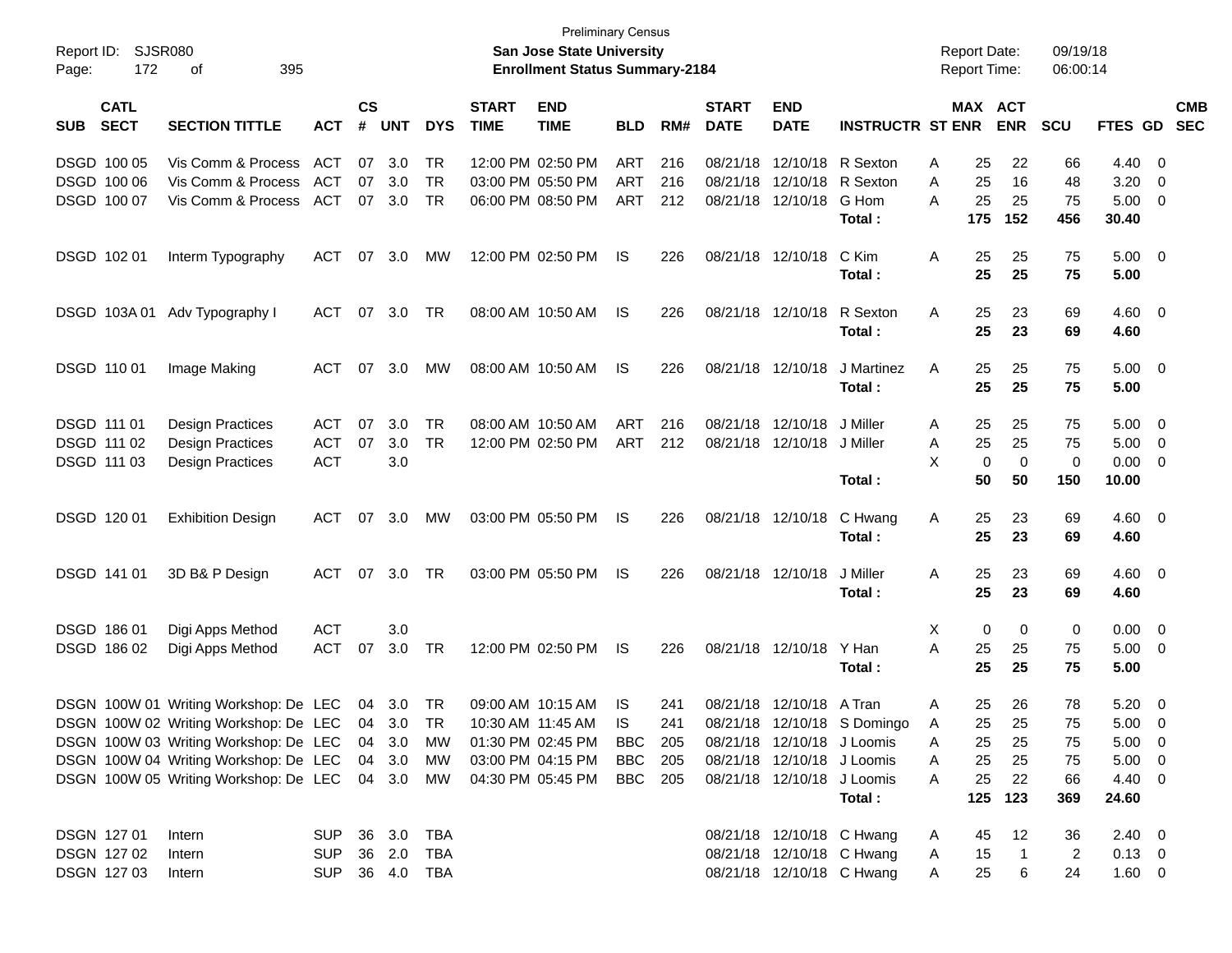| Report ID:<br>Page:                                      | <b>SJSR080</b><br>173                                    | 395<br>оf                                                                                                    |                                               |                      |                          |                               |                             | <b>Preliminary Census</b><br>San Jose State University<br><b>Enrollment Status Summary-2184</b> |                                        |                          |                             |                                                                     |                                                                                               | <b>Report Date:</b><br><b>Report Time:</b>      |                                       | 09/19/18<br>06:00:14        |                                       |                               |                          |
|----------------------------------------------------------|----------------------------------------------------------|--------------------------------------------------------------------------------------------------------------|-----------------------------------------------|----------------------|--------------------------|-------------------------------|-----------------------------|-------------------------------------------------------------------------------------------------|----------------------------------------|--------------------------|-----------------------------|---------------------------------------------------------------------|-----------------------------------------------------------------------------------------------|-------------------------------------------------|---------------------------------------|-----------------------------|---------------------------------------|-------------------------------|--------------------------|
| SUB                                                      | <b>CATL</b><br><b>SECT</b>                               | <b>SECTION TITTLE</b>                                                                                        | <b>ACT</b>                                    | <b>CS</b><br>#       | <b>UNT</b>               | <b>DYS</b>                    | <b>START</b><br><b>TIME</b> | <b>END</b><br><b>TIME</b>                                                                       | <b>BLD</b>                             | RM#                      | <b>START</b><br><b>DATE</b> | <b>END</b><br><b>DATE</b>                                           | <b>INSTRUCTR ST ENR</b>                                                                       |                                                 | MAX ACT<br><b>ENR</b>                 | <b>SCU</b>                  | FTES GD                               |                               | <b>CMB</b><br><b>SEC</b> |
|                                                          | DSGN 127 04                                              | Intern                                                                                                       | <b>SUP</b>                                    | 36                   | 1.0                      | TBA                           |                             |                                                                                                 |                                        |                          |                             | 08/21/18 12/10/18                                                   | C Hwang<br>Total:                                                                             | 15<br>Α<br>100                                  | 9<br>28                               | 9<br>71                     | 0.60<br>4.73                          | $\overline{\phantom{0}}$      |                          |
|                                                          | DSGN 180 01                                              | <b>Indiv Studies</b>                                                                                         | <b>SUP</b>                                    | 78                   | 3.0                      | TBA                           |                             |                                                                                                 |                                        |                          |                             | 08/21/18 12/10/18                                                   | C Hwang<br>Total:                                                                             | 45<br>A<br>45                                   | 6<br>6                                | 18<br>18                    | 1.20<br>1.20                          | $\overline{\mathbf{0}}$       |                          |
|                                                          | DSGN 197 01<br>DSGN 197 02<br>DSGN 197 03<br>DSGN 197 04 | <b>BA Senior Project</b><br><b>BA Senior Project</b><br><b>BA Senior Project</b><br><b>BA Senior Project</b> | ACT<br><b>ACT</b><br><b>ACT</b><br><b>ACT</b> | 07<br>07<br>07<br>07 | 3.0<br>3.0<br>3.0<br>3.0 | TR.<br>TR.<br>MW<br><b>TR</b> |                             | 08:00 AM 10:50 AM<br>12:00 PM 02:50 PM<br>06:00 PM 08:50 PM<br>06:00 PM 08:50 PM                | ART<br><b>ART</b><br><b>ART</b><br>ART | 201<br>201<br>216<br>201 |                             | 08/21/18 12/10/18<br>08/21/18 12/10/18                              | 08/21/18 12/10/18 A English<br>08/21/18 12/10/18 A English<br>E Briggs<br>A English<br>Total: | 25<br>A<br>25<br>A<br>25<br>A<br>25<br>A<br>100 | 25<br>25<br>25<br>19<br>94            | 75<br>75<br>75<br>57<br>282 | 5.00<br>5.00<br>5.00<br>3.80<br>18.80 | 0<br>0<br>0<br>0              |                          |
| <b>DSID</b><br><b>DSID</b><br><b>DSID</b>                | 21 01<br>21 02<br>21 03                                  | Visualization I<br>Visualization I<br>Visualization I                                                        | ACT<br>ACT<br><b>ACT</b>                      | 07<br>07<br>07       | 3.0<br>3.0<br>3.0        | TR.<br><b>TR</b><br><b>MW</b> |                             | 08:00 AM 10:50 AM<br>12:00 PM 02:50 PM<br>03:00 PM 05:50 PM                                     | IS<br>IS<br>IS                         | 118<br>118<br>118        |                             | 08/21/18 12/10/18<br>08/21/18 12/10/18 K Scott<br>08/21/18 12/10/18 | J Nelson<br>R Boeder<br>Total:                                                                | A<br>20<br>20<br>Α<br>20<br>A<br>60             | 17<br>16<br>16<br>49                  | 51<br>48<br>48<br>147       | 3.40<br>3.20<br>3.20<br>9.80          | 0<br>0<br>$\overline{0}$      |                          |
| <b>DSID</b><br><b>DSID</b><br><b>DSID</b><br><b>DSID</b> | 31 01<br>31 02<br>31 03<br>31 04                         | <b>ID Foundation I</b><br><b>ID Foundation I</b><br><b>ID Foundation I</b><br><b>ID Foundation I</b>         | ACT<br><b>ACT</b><br><b>ACT</b><br><b>ACT</b> | 13<br>13<br>13       | 3.0<br>3.0<br>3.0<br>3.0 | MW<br>TR.<br><b>TR</b>        |                             | 08:00 AM 10:50 AM<br>08:00 AM 10:50 AM<br>12:00 PM 02:50 PM                                     | ART<br><b>ART</b><br>ART               | 103<br>103<br>103        |                             | 08/21/18 12/10/18<br>08/21/18 12/10/18 K Scott<br>08/21/18 12/10/18 | <b>A</b> Armstrong<br>J Shook<br>Total:                                                       | 20<br>A<br>X<br>Α<br>20<br>20<br>Α<br>60        | 16<br>$\Omega$<br>0<br>16<br>16<br>48 | 48<br>0<br>48<br>48<br>144  | 3.20<br>0.00<br>3.20<br>3.20<br>9.60  | 0<br>0<br>0<br>$\overline{0}$ |                          |
| <b>DSID</b><br><b>DSID</b>                               | 41 01<br>41 02                                           | Matls & Process I<br>Matls & Process I                                                                       | ACT<br><b>ACT</b>                             | 07                   | 3.0<br>3.0               | MW                            |                             | 12:00 PM 02:50 PM                                                                               | IS                                     | 118                      |                             | 08/21/18 12/10/18                                                   | R Boeder<br>Total:                                                                            | 24<br>A<br>X<br>24                              | 26<br>0<br>$\Omega$<br>26             | 78<br>$\mathbf 0$<br>78     | 5.20<br>0.00<br>5.20                  | 0<br>$\overline{0}$           |                          |
| <b>DSID</b>                                              | 121 01                                                   | <b>ID Process</b>                                                                                            | ACT                                           | 07                   | 3.0                      | TR                            | 08:00 AM 10:50 AM           |                                                                                                 | ART                                    | 205                      | 08/21/18 12/10/18           |                                                                     | J Shook<br>Total:                                                                             | Α<br>24<br>24                                   | 20<br>20                              | 60<br>60                    | $4.00 \ 0$<br>4.00                    |                               |                          |
|                                                          | DSID 122 01<br>DSID 122 02                               | C&CS: Ind. Design<br>C&CS: Ind. Design                                                                       | <b>LEC</b><br>ACT 07 0.0 MW                   |                      | 02 3.0 MW                |                               |                             | 08:00 AM 10:00 AM<br>10:00 AM 10:50 AM                                                          | IS<br>IS.                              | 118<br>118               |                             | 08/21/18 12/10/18 M Skov<br>08/21/18 12/10/18 M Skov                | Total:                                                                                        | 24<br>Α<br>24<br>Α<br>48                        | 23<br>23<br>46                        | 58<br>12<br>69              | $4.60$ 0<br>$0.00 \t 0$<br>4.60       |                               |                          |
|                                                          | DSID 123 01                                              | Intermed Ind Des                                                                                             | ACT 07 3.0 MW                                 |                      |                          |                               |                             | 03:00 PM 05:50 PM ART 103                                                                       |                                        |                          | 08/21/18 12/10/18           |                                                                     | M Mathe<br>Total:                                                                             | Α<br>24<br>24                                   | 22<br>22                              | 66<br>66                    | 4.40 0<br>4.40                        |                               |                          |
|                                                          | DSID 125 01                                              | Adv Industr Design                                                                                           |                                               |                      |                          |                               |                             | LAB 13 3.0 MW 03:00 PM 05:50 PM ART 205                                                         |                                        |                          |                             |                                                                     | 08/21/18 12/10/18 J Guenther<br>Total:                                                        | A                                               | 21<br>24<br>21<br>24                  | 63<br>63                    | $4.20 \ 0$<br>4.20                    |                               |                          |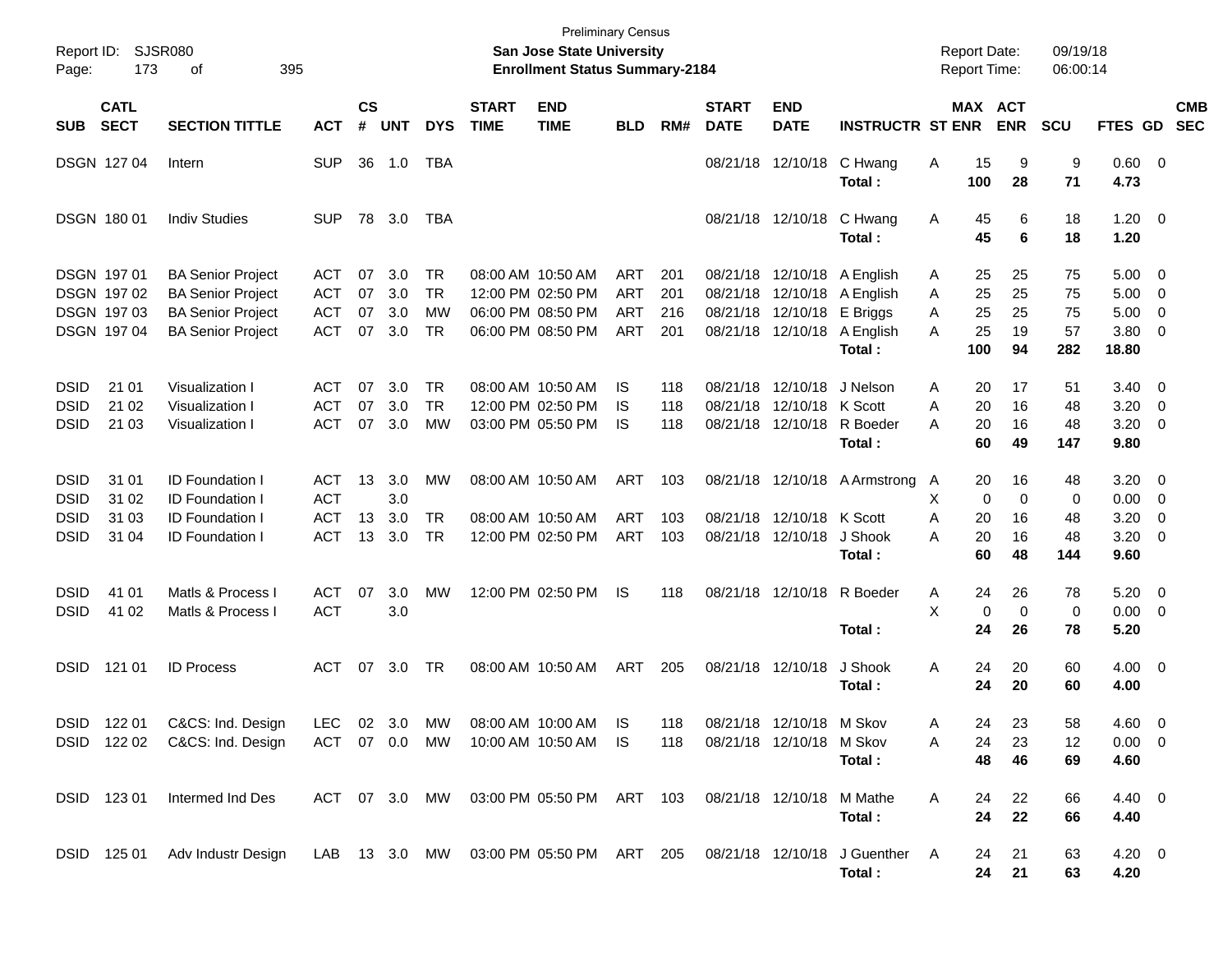| Page:                      | Report ID: SJSR080<br>174  | 395<br>οf                                                   |                          |                |            |            |                                        | <b>Preliminary Census</b><br>San Jose State University<br><b>Enrollment Status Summary-2184</b> |                          |            |                               |                           |                                                | <b>Report Date:</b><br><b>Report Time:</b> |                                  | 09/19/18<br>06:00:14 |                                   |                          |
|----------------------------|----------------------------|-------------------------------------------------------------|--------------------------|----------------|------------|------------|----------------------------------------|-------------------------------------------------------------------------------------------------|--------------------------|------------|-------------------------------|---------------------------|------------------------------------------------|--------------------------------------------|----------------------------------|----------------------|-----------------------------------|--------------------------|
| <b>SUB</b>                 | <b>CATL</b><br><b>SECT</b> | <b>SECTION TITTLE</b>                                       | <b>ACT</b>               | <b>CS</b><br># | <b>UNT</b> | <b>DYS</b> | <b>START</b><br><b>TIME</b>            | <b>END</b><br><b>TIME</b>                                                                       | <b>BLD</b>               | RM#        | <b>START</b><br><b>DATE</b>   | <b>END</b><br><b>DATE</b> | <b>INSTRUCTR ST ENR</b>                        |                                            | MAX ACT<br><b>ENR</b>            | <b>SCU</b>           | FTES GD                           | <b>CMB</b><br><b>SEC</b> |
| <b>DSID</b>                | 128 01                     | Adv Projects in ID                                          | ACT                      |                | 13 3.0     | R          |                                        | 03:00 PM 08:50 PM                                                                               | ART                      | 205        |                               | 08/21/18 12/10/18         | C Whittall<br>Total:                           | A                                          | 20<br>24<br>24<br>20             | 60<br>60             | $4.00 \t 0$<br>4.00               |                          |
| <b>DSID</b><br><b>DSID</b> | 129 01<br>129 02           | <b>Visualization III</b><br><b>Visualization III</b>        | <b>ACT</b><br><b>ACT</b> | 07             | 3.0<br>3.0 | MW         |                                        | 06:00 PM 08:50 PM                                                                               | ART                      | 105        | 08/21/18 12/10/18             |                           | M Mathe<br>Total:                              | A<br>X                                     | 24<br>28<br>0<br>0<br>24<br>28   | 84<br>0<br>84        | 5.60 0<br>$0.00 \t 0$<br>5.60     |                          |
| <b>DSID</b>                | 132 01                     | Softgoods                                                   | <b>ACT</b>               | 07             | 3.0        | <b>MW</b>  |                                        | 12:00 PM 02:50 PM                                                                               | ART                      | 205        |                               | 08/21/18 12/10/18         | A Armstrong A<br>Total:                        |                                            | 19<br>24<br>24<br>19             | 57<br>57             | 3.80 0<br>3.80                    |                          |
| <b>DSID</b><br><b>DSID</b> | 136 01<br>136 02           | Adv Digital Workshop ACT<br>Adv Digital Workshop ACT 07 3.0 |                          | 07             | 3.0        | MW<br>MW   | 06:00 PM 08:50 PM<br>12:00 PM 02:50 PM |                                                                                                 | <b>ART</b><br><b>ART</b> | 205<br>105 | 08/21/18<br>08/21/18 12/10/18 | 12/10/18                  | J Ammon<br>M Mathe<br>Total:                   | A<br>A                                     | 20<br>24<br>25<br>12<br>49<br>32 | 60<br>36<br>96       | $4.00 \t 0$<br>$2.40 \ 0$<br>6.40 |                          |
| <b>DSID</b>                | 137 01                     | <b>Adv Physical Prototy</b>                                 | ACT                      |                | 3.0        |            |                                        |                                                                                                 |                          |            |                               |                           | Total:                                         | X                                          | 0<br>0<br>0<br>0                 | 0<br>0               | $0.00 \t 0$<br>0.00               |                          |
| <b>DSID</b>                | 144 01                     | Design for Healthcar                                        | ACT 07 3.0               |                |            | TR         |                                        | 12:00 PM 02:50 PM                                                                               | ART                      | 205        | 08/21/18 12/10/18             |                           | J Nelson<br>Total:                             | Α                                          | 24<br>23<br>24<br>23             | 69<br>69             | $4.60 \quad 0$<br>4.60            |                          |
| <b>DSIT</b>                | 501                        | Intro Int Dsn+Arch                                          | ACT                      |                | 07 3.0     | MW         |                                        | 08:00 AM 10:50 AM                                                                               | IS                       | 240        |                               | 08/21/18 12/10/18         | V San Fratel A<br>Total:                       |                                            | 25<br>21<br>25<br>21             | 63<br>63             | $4.20 \ 0$<br>4.20                |                          |
| <b>DSIT</b>                | 10 01                      | Sketch+Draw+Model                                           | ACT 07 3.0               |                |            | - TR       |                                        | 06:00 PM 08:50 PM                                                                               | IS                       | 241        |                               | 08/21/18 12/10/18         | M Cheng<br>Total:                              | A                                          | 25<br>25<br>25<br>25             | 75<br>75             | $5.00 \t 0$<br>5.00               |                          |
| <b>DSIT</b>                | 29 01                      | Design Process                                              | ACT                      | 07             | 3.0        | TR         |                                        | 12:00 PM 02:50 PM                                                                               | IS                       | 240        |                               | 08/21/18 12/10/18         | J Komen<br>Total :                             | Α                                          | 25<br>25<br>25<br>25             | 75<br>75             | $5.00 \t 0$<br>5.00               |                          |
| <b>DSIT</b>                | 33 01                      | <b>Arch Presentation</b>                                    | ACT 07 3.0               |                |            | MW         |                                        | 12:00 PM 02:50 PM                                                                               | IS                       | 241        |                               | 08/21/18 12/10/18         | M Medved<br>Total:                             | A                                          | 25<br>17<br>25<br>17             | 51<br>51             | $3.40 \quad 0$<br>3.40            |                          |
|                            | DSIT 34 01                 | Int Arch Fdn Stud                                           |                          |                |            |            |                                        | ACT 07 3.0 MW 08:00 AM 10:50 AM IS                                                              |                          | 241        | 08/21/18 12/10/18 B Tan       |                           | Total:                                         | A                                          | 25<br>17<br>25<br>17             | 51<br>51             | $3.40 \ 0$<br>3.40                |                          |
|                            | DSIT 8301                  | Vis communicatn 1                                           |                          |                |            |            |                                        | ACT 07 3.0 MW 03:00 PM 05:50 PM IS                                                              |                          |            |                               |                           | 240 08/21/18 12/10/18 A Karavokiri A<br>Total: |                                            | 22<br>25<br>25<br>22             | 66<br>66             | $4.40 \quad 0$<br>4.40            |                          |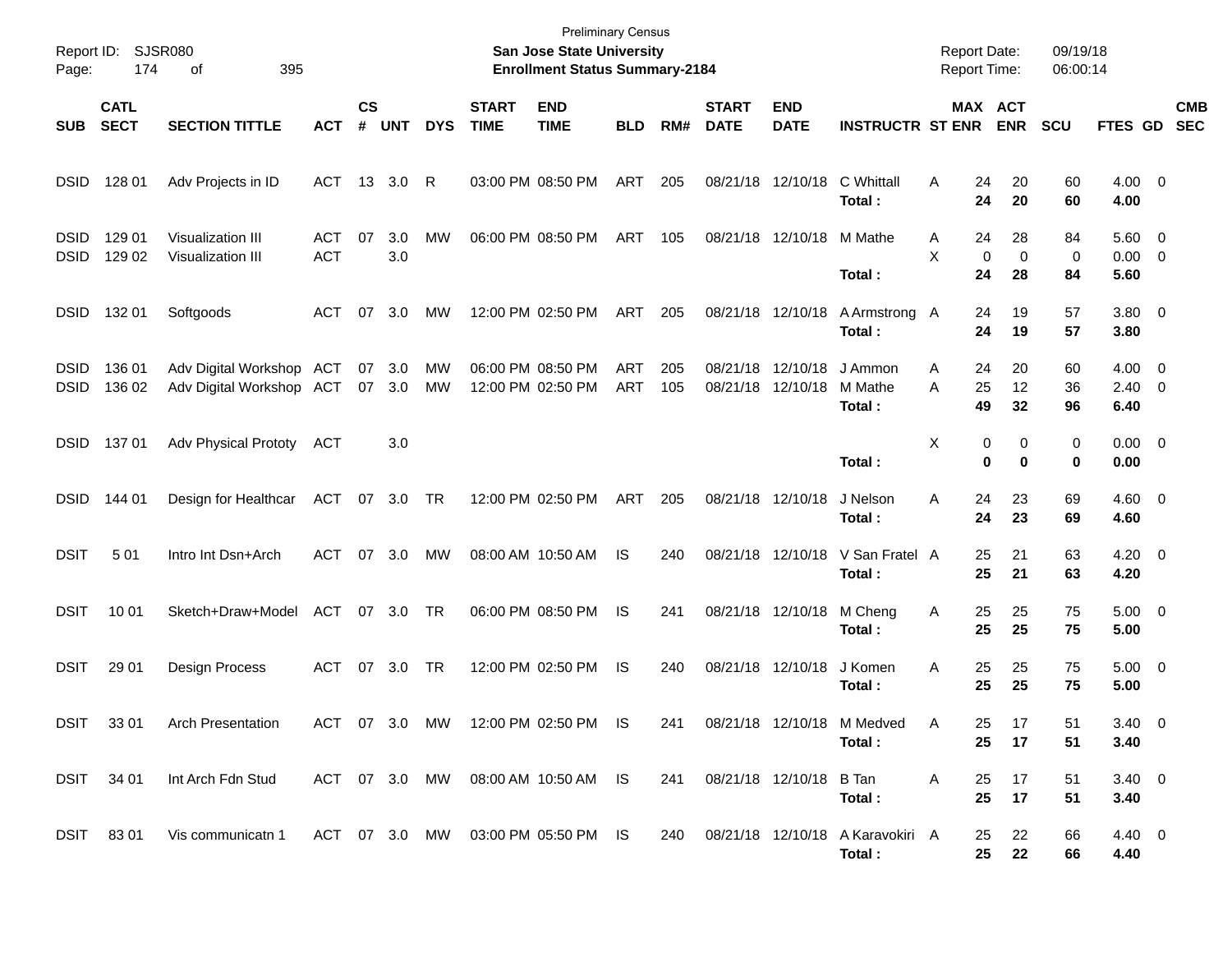| Page:                      | Report ID: SJSR080<br>175  | 395<br>οf                      |                          |                    |            |                        |                             | <b>Preliminary Census</b><br><b>San Jose State University</b><br><b>Enrollment Status Summary-2184</b> |                 |            |                             |                                                  |                                | <b>Report Date:</b><br><b>Report Time:</b> |                      |                              | 09/19/18<br>06:00:14 |                            |                |                          |
|----------------------------|----------------------------|--------------------------------|--------------------------|--------------------|------------|------------------------|-----------------------------|--------------------------------------------------------------------------------------------------------|-----------------|------------|-----------------------------|--------------------------------------------------|--------------------------------|--------------------------------------------|----------------------|------------------------------|----------------------|----------------------------|----------------|--------------------------|
| <b>SUB</b>                 | <b>CATL</b><br><b>SECT</b> | <b>SECTION TITTLE</b>          | <b>ACT</b>               | $\mathsf{cs}$<br># | <b>UNT</b> | <b>DYS</b>             | <b>START</b><br><b>TIME</b> | <b>END</b><br><b>TIME</b>                                                                              | <b>BLD</b>      | RM#        | <b>START</b><br><b>DATE</b> | <b>END</b><br><b>DATE</b>                        | <b>INSTRUCTR ST ENR</b>        |                                            |                      | <b>MAX ACT</b><br><b>ENR</b> | SCU                  | FTES GD                    |                | <b>CMB</b><br><b>SEC</b> |
| <b>DSIT</b><br><b>DSIT</b> | 101 01<br>101 02           | Arch. Systems<br>Arch. Systems | <b>SEM</b><br><b>ACT</b> | 05<br>07           | 3.0<br>0.0 | <b>MW</b><br><b>MW</b> |                             | 03:00 PM 04:00 PM<br>04:00 PM 05:50 PM                                                                 | IS<br><b>IS</b> | 241<br>241 | 08/21/18<br>08/21/18        | 12/10/18<br>12/10/18                             | M Medved<br>M Medved<br>Total: | A<br>A                                     | 25<br>25<br>50       | 25<br>25<br>50               | 25<br>50<br>75       | 5.00<br>0.00<br>5.00       | - 0<br>- 0     |                          |
| <b>DSIT</b>                | 102 01                     | Comp Graph Int Arc             | <b>ACT</b>               | 07                 | 3.0        | <b>TR</b>              |                             | 08:00 AM 10:50 AM                                                                                      | IS.             | 240        | 08/21/18                    | 12/10/18                                         | J Komen<br>Total:              | A                                          | 25<br>25             | 25<br>25                     | 75<br>75             | $5.00 \t 0$<br>5.00        |                |                          |
| <b>DSIT</b>                | 103 01                     | Arch. Studio                   | <b>ACT</b>               | 07                 | 3.0        | MW                     |                             | 12:00 PM 02:50 PM                                                                                      | <b>IS</b>       | 240        | 08/21/18                    | 12/10/18                                         | V San Fratel A<br>Total:       |                                            | 25<br>25             | 23<br>23                     | 69<br>69             | 4.60<br>4.60               | $\overline{0}$ |                          |
| <b>DSIT</b>                | 104 01                     | Int Arc Sp Plan                | ACT                      | 07                 | 3.0        | F                      |                             | 03:00 PM 08:50 PM                                                                                      | <b>IS</b>       | 241        |                             | 08/21/18 12/10/18                                | C Wong<br>Total:               | A                                          | 25<br>25             | 24<br>24                     | 72<br>72             | 4.80<br>4.80               | - 0            |                          |
| <b>DSIT</b>                | 106 01                     | Arch Proj Material             | <b>ACT</b>               | 07                 | 3.0        | <b>TR</b>              |                             | 03:00 PM 05:50 PM                                                                                      | IS.             | 240        |                             | 08/21/18 12/10/18                                | L Crannell<br>Total:           | A                                          | 25<br>25             | 25<br>25                     | 75<br>75             | $5.00 \ 0$<br>5.00         |                |                          |
| <b>DSIT</b>                | 107 01                     | <b>Furniture Design</b>        | <b>ACT</b>               |                    | 3.0        |                        |                             |                                                                                                        |                 |            |                             |                                                  | Total:                         | X                                          | 0<br>$\mathbf 0$     | 0<br>$\mathbf 0$             | 0<br>$\bf{0}$        | $0.00 \ 0$<br>0.00         |                |                          |
| <b>DSIT</b>                | 110 01                     | <b>Capstone Thesis</b>         | <b>ACT</b>               | 07                 | 3.0        | F                      |                             | 12:00 PM 05:50 PM                                                                                      | <b>IS</b>       | 240        | 08/21/18                    | 12/10/18                                         | E Pries<br>Total:              | A                                          | 25<br>25             | 21<br>21                     | 63<br>63             | $4.20 \ 0$<br>4.20         |                |                          |
|                            | Department :               | Design                         |                          |                    |            |                        |                             |                                                                                                        |                 |            |                             | <b>Lower Division:</b><br><b>Upper Division:</b> | Department Total:              |                                            | 2809<br>1049<br>1760 | 2383<br>958<br>1425          | 6992<br>2874<br>4118 | 466.13<br>191.60<br>274.53 |                |                          |

**Graduate Division : 0 0 0 0.00**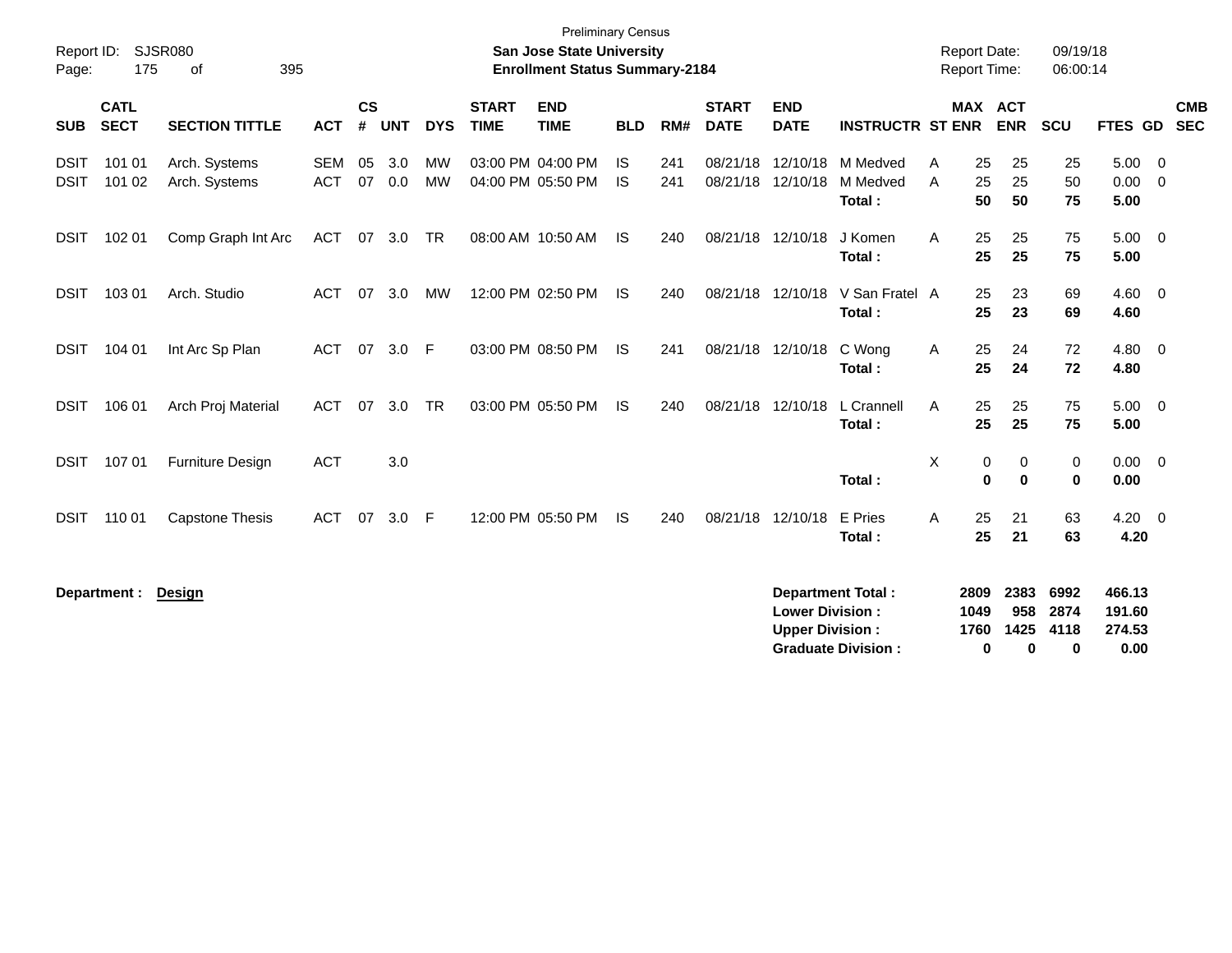| Report ID:<br>Page: | 176                        | <b>SJSR080</b><br>395<br>οf                        |            |                    |                |            |                             | <b>San Jose State University</b><br><b>Enrollment Status Summary-2184</b> | <b>Preliminary Census</b> |       |                             |                           |                              |   | <b>Report Date:</b><br>Report Time: |            | 09/19/18<br>06:00:14 |                |                         |                          |
|---------------------|----------------------------|----------------------------------------------------|------------|--------------------|----------------|------------|-----------------------------|---------------------------------------------------------------------------|---------------------------|-------|-----------------------------|---------------------------|------------------------------|---|-------------------------------------|------------|----------------------|----------------|-------------------------|--------------------------|
| <b>SUB</b>          | <b>CATL</b><br><b>SECT</b> | <b>SECTION TITTLE</b>                              | ACT        | $\mathsf{cs}$<br># | <b>UNT</b>     | <b>DYS</b> | <b>START</b><br><b>TIME</b> | <b>END</b><br><b>TIME</b>                                                 | <b>BLD</b>                | RM#   | <b>START</b><br><b>DATE</b> | <b>END</b><br><b>DATE</b> | <b>INSTRUCTR ST ENR</b>      |   | MAX ACT                             | <b>ENR</b> | <b>SCU</b>           | FTES GD        |                         | <b>CMB</b><br><b>SEC</b> |
| <b>College</b>      | Department :               | <b>Humanities &amp; the Arts</b><br>Film & Theatre |            |                    |                |            |                             |                                                                           |                           |       |                             |                           |                              |   |                                     |            |                      |                |                         |                          |
| <b>RTVF</b>         | 10 01                      | Art of Film                                        | <b>LEC</b> | 01                 | 3.0            | M          |                             | 12:00 PM 02:45 PM                                                         | HGH                       | 124   | 08/21/18                    | 12/10/18                  | L Walker                     | A | 40                                  | 40         | 120                  | 8.00           | 0                       |                          |
| <b>RTVF</b>         | 10 02                      | Art of Film                                        | <b>LEC</b> | 01                 | 3.0            | F          |                             | 10:30 AM 01:15 PM                                                         | HGH                       | 118   | 08/21/18                    | 12/10/18                  | L Walker                     | Α | 48                                  | 48         | 144                  | 9.60           | 0                       |                          |
| <b>RTVF</b>         | 10 03                      | Art of Film                                        | <b>LEC</b> | 01                 | 3.0            | F          |                             | 01:30 PM 04:15 PM                                                         | <b>HGH 118</b>            |       | 08/21/18                    | 12/10/18                  | L Walker                     | A | 48                                  | 48         | 144                  | 9.60           | 0                       |                          |
| <b>RTVF</b>         | 1080                       | Art of Film                                        | <b>LEC</b> | 01                 | 3.0            | <b>TBA</b> |                             |                                                                           |                           |       | 08/21/18                    | 12/10/18                  | A McKee                      | A | 40                                  | 40         | 120                  | 8.00           | 0                       |                          |
| <b>RTVF</b>         | 1081                       | Art of Film                                        | <b>LEC</b> | 01                 | 3.0            | <b>TBA</b> |                             |                                                                           |                           |       |                             | 08/21/18 12/10/18         | J Todd                       | A | 40                                  | 38         | 114                  | 7.60           | 0                       |                          |
|                     |                            |                                                    |            |                    |                |            |                             |                                                                           |                           |       |                             |                           | Total:                       |   | 216                                 | 214        | 642                  | 42.80          |                         |                          |
| <b>RTVF</b>         | 20 01                      | Intro Sound Prod                                   | <b>LEC</b> | 01                 | 3.0            | Т          |                             | 02:00 PM 03:45 PM                                                         | HGH                       | -114  | 08/21/18                    | 12/10/18                  | J Abramson                   | A | 18                                  | 20         | 40                   | 4.00           | 0                       |                          |
| <b>RTVF</b>         | 20 02                      | Intro Sound Prod                                   | <b>ACT</b> | 07                 | 0.0            | Т          |                             | 04:00 PM 05:45 PM                                                         | <b>HGH</b>                | 121F  | 08/21/18                    | 12/10/18                  | J Abramson                   | A | 18                                  | 20         | 20                   | 0.00           | 0                       |                          |
| <b>RTVF</b>         | 20 03                      | Intro Sound Prod                                   | <b>LEC</b> | 01                 | 3.0            | Т          |                             | 06:00 PM 07:45 PM                                                         | <b>HGH</b>                | 120   | 08/21/18                    | 12/10/18                  | J Abramson                   | A | 18                                  | 18         | 36                   | 3.60           | 0                       |                          |
| <b>RTVF</b>         | 20 04                      | Intro Sound Prod                                   | <b>ACT</b> | 07                 | 0.0            | Т          |                             | 08:00 PM 09:45 PM                                                         | <b>HGH</b>                | 121F  | 08/21/18                    | 12/10/18                  | J Abramson                   | A | 18                                  | 18         | 18                   | 0.00           | 0                       |                          |
| <b>RTVF</b>         | 20 05                      | Intro Sound Prod                                   | <b>LEC</b> | 01                 | 3.0            | R          |                             | 06:00 PM 07:45 PM                                                         | <b>HGH</b>                | 120   | 08/21/18                    | 12/10/18                  | J Abramson                   | A | 18                                  | 15         | 30                   | 3.00           | 0                       |                          |
| <b>RTVF</b>         | 20 06                      | Intro Sound Prod                                   | <b>ACT</b> | 07                 | 0.0            | R          |                             | 08:00 PM 09:45 PM                                                         | <b>HGH</b>                | 121F  | 08/21/18                    | 12/10/18                  | J Abramson                   | A | 18                                  | 15         | 15                   | 0.00           | 0                       |                          |
|                     |                            |                                                    |            |                    |                |            |                             |                                                                           |                           |       |                             |                           | Total:                       |   | 108                                 | 106        | 159                  | 10.60          |                         |                          |
| <b>RTVF</b>         | 21 01                      | <b>KSJS On-Air Operat</b>                          | <b>LEC</b> | 02                 | 3.0            | M          |                             | 07:00 PM 07:50 PM                                                         | <b>HGH 124</b>            |       | 08/21/18                    | 12/10/18                  | J Biagini                    | A | 40                                  | 37         | 37                   | 7.40           | $\overline{\mathbf{0}}$ |                          |
| <b>RTVF</b>         | 21 02                      | <b>KSJS On-Air Operat</b>                          | <b>ACT</b> | 07                 | 0.0            | <b>TBA</b> |                             |                                                                           |                           |       |                             | 08/21/18 12/10/18         | J Biagini                    | A | 40                                  | 37         | 74                   | 0.00           | $\overline{\mathbf{0}}$ |                          |
|                     |                            |                                                    |            |                    |                |            |                             |                                                                           |                           |       |                             |                           | Total:                       |   | 80                                  | 74         | 111                  | 7.40           |                         |                          |
| <b>RTVF</b>         | 30 01                      | Intro Film/TV Prod                                 | <b>LEC</b> | 02                 | 3.0            | R          |                             | 08:30 AM 10:15 AM                                                         | HGH                       | 118   | 08/21/18                    | 12/10/18                  | J LeFever                    | Α | 18                                  | 19         | 38                   | 3.80           | $\overline{\mathbf{0}}$ |                          |
| <b>RTVF</b>         | 30 02                      | Intro Film/TV Prod                                 | <b>ACT</b> | 07                 | 0.0            | Т          |                             | 08:30 AM 10:15 AM                                                         | <b>HGH</b>                | 118   | 08/21/18                    | 12/10/18                  | J LeFever                    | A | 18                                  | 19         | 19                   | 0.00           | 0                       |                          |
| <b>RTVF</b>         | 30 03                      | Intro Film/TV Prod                                 | <b>LEC</b> | 02                 | 3.0            | F          |                             | 09:00 AM 10:45 AM                                                         | <b>HGH</b>                | 114   | 08/21/18                    | 12/10/18                  | C Guzzetta                   | A | 18                                  | 16         | 32                   | 3.20           | 0                       |                          |
| <b>RTVF</b>         | 30 04                      | Intro Film/TV Prod                                 | <b>ACT</b> | 07                 | 0.0            | F          |                             | 11:00 AM 12:45 PM                                                         | <b>HGH 115</b>            |       | 08/21/18                    | 12/10/18                  | C Guzzetta                   | A | 18                                  | 16         | 16                   | 0.00           | 0                       |                          |
| <b>RTVF</b>         | 30 05                      | Intro Film/TV Prod                                 | <b>LEC</b> | 02                 | 3.0            | F          |                             | 01:30 PM 03:15 PM                                                         | HGH                       | 114   | 08/21/18                    | 12/10/18                  | C Guzzetta                   | A | 18                                  | 11         | 22                   | 2.20           | 0                       |                          |
| <b>RTVF</b>         | 30 06                      | Intro Film/TV Prod                                 | <b>ACT</b> | 07                 | 0.0            | F          |                             | 03:30 PM 05:15 PM                                                         | <b>HGH</b>                | 115   | 08/21/18                    | 12/10/18                  | C Guzzetta                   | Α | 18                                  | 11         | 11                   | 0.00           | 0                       |                          |
| <b>RTVF</b>         | 30 07                      | Intro Film/TV Prod                                 | <b>LEC</b> | 02                 | 3.0            | Т          |                             | 06:00 PM 07:45 PM                                                         | <b>HGH</b>                | 114   | 08/21/18                    | 12/10/18                  | J Serna                      | A | 18                                  | 16         | 32                   | 3.20           | 0                       |                          |
| <b>RTVF</b>         | 30 08                      | Intro Film/TV Prod                                 | <b>ACT</b> | 07                 | 0.0            | Т          |                             | 08:00 PM 09:45 PM                                                         | HGH                       | - 115 |                             | 08/21/18 12/10/18         | J Serna                      | A | 18                                  | 16         | 16                   | 0.00           | 0                       |                          |
|                     |                            |                                                    |            |                    |                |            |                             |                                                                           |                           |       |                             |                           | Total :                      |   | 144                                 | 124        | 186                  | 12.40          |                         |                          |
|                     | RTVF 3180                  | <b>FILM/TV Aesthetics</b>                          | LEC.       |                    | $02 \quad 3.0$ | TBA        |                             |                                                                           |                           |       |                             |                           | 08/21/18 12/10/18 B Sarrafan | A | 30                                  | 30         | 90                   | $6.00 \quad 0$ |                         |                          |
|                     | RTVF 3181                  | <b>FILM/TV Aesthetics</b>                          | LEC        |                    | 02 3.0         | TBA        |                             |                                                                           |                           |       |                             |                           | 08/21/18 12/10/18 B Sarrafan | A | 30                                  | 30         | 90                   | $6.00 \t 0$    |                         |                          |
|                     |                            |                                                    |            |                    |                |            |                             |                                                                           |                           |       |                             |                           | Total:                       |   | 60                                  | 60         | 180                  | 12.00          |                         |                          |
|                     | RTVF 80 01                 | Introduction to Medi                               | LEC 02 3.0 |                    |                | TR.        |                             | 10:30 AM 11:45 AM                                                         | HGH 118                   |       |                             |                           | 08/21/18 12/10/18 C Burrows  | A | 48                                  | 42         | 126                  | 8.40 0         |                         |                          |
|                     | RTVF 80 02                 | Introduction to Medi                               | LEC        |                    | 02 3.0         | TR         |                             | 12:00 PM 01:15 PM                                                         | <b>HGH 118</b>            |       |                             |                           | 08/21/18 12/10/18 C Burrows  | A | 48                                  | 40         | 120                  | $8.00 \quad 0$ |                         |                          |
|                     |                            |                                                    |            |                    |                |            |                             |                                                                           |                           |       |                             |                           | Total:                       |   | 96                                  | 82         | 246                  | 16.40          |                         |                          |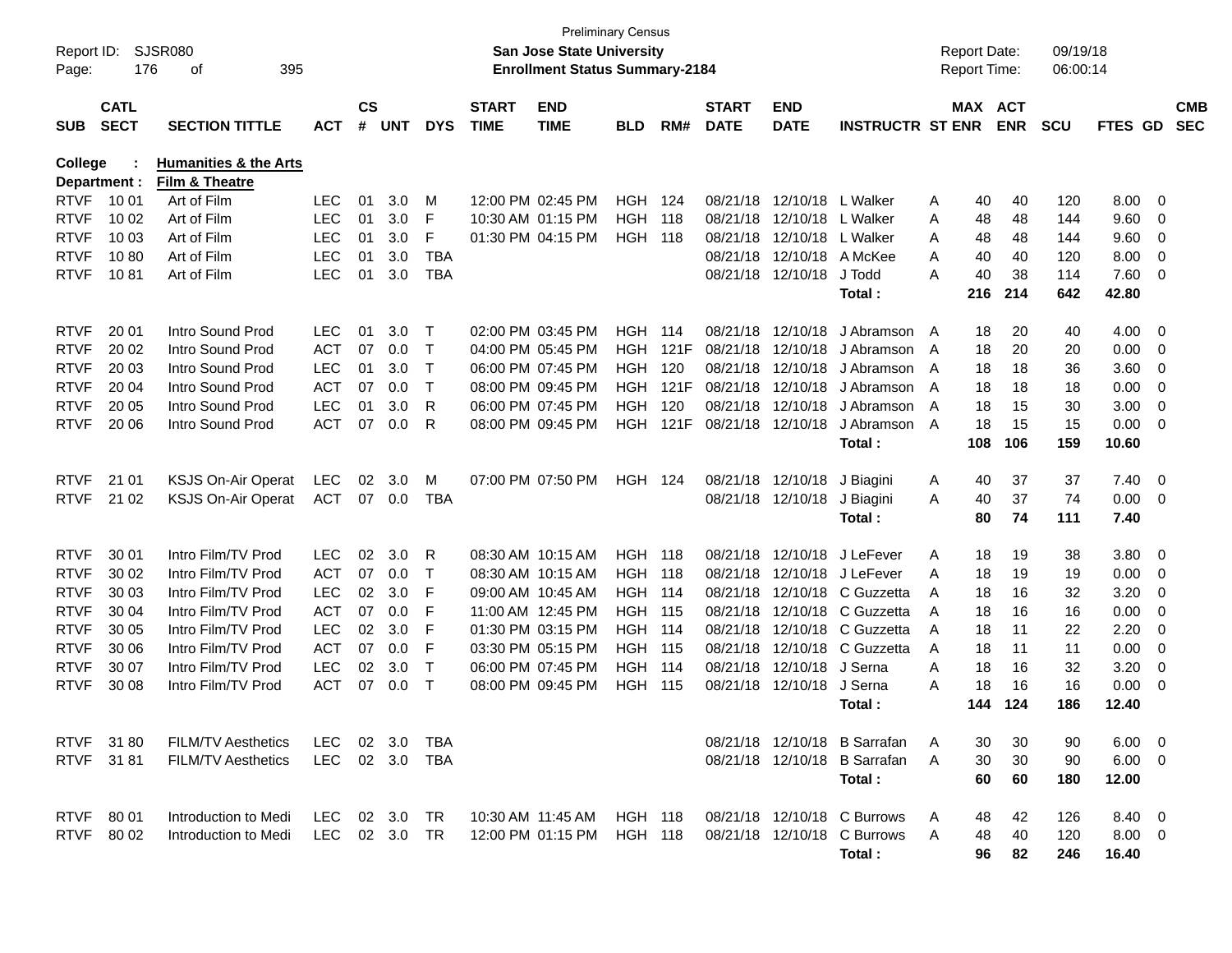| Report ID:<br>Page:                       | 177                                       | <b>SJSR080</b><br>395<br>οf                                    |                                                      |                             |                   |                                       |                             | San Jose State University<br><b>Enrollment Status Summary-2184</b> | <b>Preliminary Census</b>                          |                            |                                  |                                                   |                                                                                              | <b>Report Date:</b><br>Report Time: |                 |                       | 09/19/18<br>06:00:14 |                                                    |                                              |                          |
|-------------------------------------------|-------------------------------------------|----------------------------------------------------------------|------------------------------------------------------|-----------------------------|-------------------|---------------------------------------|-----------------------------|--------------------------------------------------------------------|----------------------------------------------------|----------------------------|----------------------------------|---------------------------------------------------|----------------------------------------------------------------------------------------------|-------------------------------------|-----------------|-----------------------|----------------------|----------------------------------------------------|----------------------------------------------|--------------------------|
| <b>SUB</b>                                | <b>CATL</b><br><b>SECT</b>                | <b>SECTION TITTLE</b>                                          | <b>ACT</b>                                           | $\mathbf{c}\mathbf{s}$<br># | <b>UNT</b>        | <b>DYS</b>                            | <b>START</b><br><b>TIME</b> | <b>END</b><br><b>TIME</b>                                          | <b>BLD</b>                                         | RM#                        | <b>START</b><br><b>DATE</b>      | <b>END</b><br><b>DATE</b>                         | <b>INSTRUCTR ST ENR</b>                                                                      |                                     |                 | MAX ACT<br><b>ENR</b> | <b>SCU</b>           | <b>FTES GD</b>                                     |                                              | <b>CMB</b><br><b>SEC</b> |
| <b>RTVF</b>                               | 82 01                                     | Intro Film History                                             | <b>LEC</b>                                           | 02                          | 3.0               | $\top$                                |                             | 03:00 PM 05:45 PM                                                  | HGH                                                | 118                        | 08/21/18                         | 12/10/18                                          | A McKee<br>Total:                                                                            | Α                                   | 48<br>48        | 45<br>45              | 135<br>135           | 9.00<br>9.00                                       | $\overline{\phantom{0}}$                     |                          |
| <b>RTVF</b><br><b>RTVF</b>                | RTVF 110 01<br>110 02<br>110 03           | Media and Culture<br>Media and Culture<br>Media and Culture    | <b>LEC</b><br>LEC<br>LEC                             | 01<br>01<br>01              | 3.0<br>3.0<br>3.0 | МW<br><b>MW</b><br>МW                 |                             | 09:00 AM 10:15 AM<br>10:30 AM 11:45 AM<br>01:30 PM 02:45 PM        | <b>HGH 118</b><br><b>HGH 118</b><br><b>HGH 118</b> |                            | 08/21/18<br>08/21/18             | 08/21/18 12/10/18 Z Hasan<br>12/10/18<br>12/10/18 | C Burrows<br>K Massey                                                                        | A<br>Α<br>Α                         | 48<br>48<br>48  | 24<br>43<br>32        | 72<br>129<br>96      | 4.80<br>8.60<br>6.40                               | 0<br>$\mathbf 0$<br>0                        |                          |
| <b>RTVF</b><br><b>RTVF</b><br><b>RTVF</b> | 110 04<br>110 05<br>110 06                | Media and Culture<br>Media and Culture<br>Media and Culture    | LEC<br>LEC<br>LEC                                    | 01<br>01<br>01              | 3.0<br>3.0<br>3.0 | МW<br><b>MW</b><br>м                  |                             | 03:00 PM 04:15 PM<br>04:30 PM 05:45 PM<br>06:00 PM 08:45 PM        | <b>HGH 118</b><br><b>HGH 118</b><br><b>HGH 118</b> |                            | 08/21/18<br>08/21/18<br>08/21/18 | 12/10/18<br>12/10/18                              | J Biagini<br>J Biagini<br>12/10/18 A Berney                                                  | Α<br>Α<br>Α                         | 48<br>48<br>48  | 40<br>19<br>12        | 120<br>57<br>36      | 8.00<br>3.80<br>2.40                               | 0<br>0<br>0                                  |                          |
| <b>RTVF</b><br><b>RTVF</b><br><b>RTVF</b> | 110 07<br>11080<br>11081                  | Media and Culture<br>Media and Culture<br>Media and Culture    | LEC<br><b>LEC</b><br><b>LEC</b>                      | 01<br>01<br>01              | 3.0<br>3.0<br>3.0 | <b>TR</b><br><b>TBA</b><br><b>TBA</b> |                             | 01:30 PM 02:45 PM                                                  | <b>HGH 118</b>                                     |                            | 08/21/18<br>08/21/18<br>08/21/18 | 12/10/18<br>12/10/18<br>12/10/18                  | C Burrows<br>A Berney<br>K Clark                                                             | Α<br>Α<br>Α                         | 48<br>40<br>40  | 41<br>40<br>41        | 123<br>120<br>123    | 8.20<br>8.00<br>8.20                               | 0<br>0<br>0                                  |                          |
| <b>RTVF</b>                               | 11082                                     | Media and Culture                                              | LEC                                                  | 01                          | 3.0               | <b>TBA</b>                            |                             |                                                                    |                                                    |                            |                                  | 08/21/18 12/10/18                                 | K Massey<br>Total:                                                                           | A                                   | 40<br>456       | 38<br>330             | 114<br>990           | 7.60<br>66.00                                      | 0                                            |                          |
| <b>RTVF</b>                               | RTVF 111 01<br>RTVF 111 02<br>111 03      | Alternative Cinema<br>Alternative Cinema<br>Alternative Cinema | <b>LEC</b><br><b>LEC</b><br><b>LEC</b>               | 01<br>01<br>01              | 3.0<br>3.0<br>3.0 | M<br>W<br>W                           |                             | 03:00 PM 05:45 PM<br>03:00 PM 05:45 PM<br>06:00 PM 08:45 PM        | HGH<br>HGH<br><b>HGH</b>                           | 124<br>124<br>118          | 08/21/18<br>08/21/18<br>08/21/18 | 12/10/18<br>12/10/18<br>12/10/18                  | L Walker<br>J Todd<br>J Todd                                                                 | A<br>Α<br>Α                         | 40<br>40<br>48  | 40<br>40<br>45        | 120<br>120<br>135    | 8.00<br>8.00<br>9.00                               | $\overline{0}$<br>$\mathbf 0$<br>0           |                          |
| <b>RTVF</b>                               | 111 04                                    | Alternative Cinema                                             | <b>LEC</b>                                           | 01                          | 3.0               | R                                     |                             | 06:00 PM 08:45 PM                                                  | HGH                                                | 118                        |                                  | 08/21/18 12/10/18                                 | J Todd<br>Total:                                                                             | A                                   | 48<br>176       | 32<br>157             | 96<br>471            | 6.40<br>31.40                                      | 0                                            |                          |
| <b>RTVF</b><br><b>RTVF</b>                | RTVF 120 01<br>120 02<br>120 03           | Intermediate Sound<br>Intermediate Sound<br>Intermediate Sound | <b>LEC</b><br><b>ACT</b><br><b>LEC</b><br><b>ACT</b> | 02<br>07<br>02              | 3.0<br>0.0<br>3.0 | M<br>M<br>W                           |                             | 06:00 PM 07:45 PM<br>08:00 PM 09:45 PM<br>06:00 PM 07:45 PM        | <b>HGH</b><br>HGH<br><b>HGH</b>                    | 120<br>121F<br>120<br>121F | 08/21/18<br>08/21/18             | 12/10/18<br>12/10/18<br>08/21/18 12/10/18         | M Altin<br>M Altin<br>M Altin                                                                | A<br>Α<br>Α                         | 18<br>18<br>18  | 19<br>19<br>20        | 38<br>19<br>40       | 3.80<br>0.00<br>4.00                               | $\overline{0}$<br>$\mathbf 0$<br>$\mathbf 0$ |                          |
| <b>RTVF</b>                               | 120 04<br>RTVF 121 01                     | Intermediate Sound<br><b>KSJS-FM Radio</b>                     | <b>ACT</b>                                           | 07                          | 0.0<br>20 3.0     | W<br>TBA                              |                             | 08:00 PM 09:45 PM                                                  | HGH                                                |                            |                                  | 08/21/18 12/10/18<br>08/21/18 12/10/18            | M Altin<br>Total:                                                                            | A<br>Α                              | 18<br>72<br>132 | 20<br>78<br>75        | 20<br>117<br>75      | 0.00<br>7.80<br>15.00                              | 0<br>$\overline{\phantom{0}}$                |                          |
|                                           | RTVF 122 80                               | <b>KSJS Management</b>                                         | LEC                                                  |                             | 05 3.0            | TBA                                   |                             |                                                                    |                                                    |                            |                                  |                                                   | Total :<br>08/21/18 12/10/18 K Massey                                                        | A                                   | 132<br>20       | 75<br>9               | 75<br>9              | 15.00<br>1.80                                      | - 0                                          |                          |
|                                           | RTVF 122 81                               | <b>KSJS Management</b>                                         | ACT 07 0.0 TBA                                       |                             |                   |                                       |                             |                                                                    |                                                    |                            |                                  |                                                   | 08/21/18 12/10/18 K Massey<br>Total:                                                         | A                                   | 20<br>40        | 9<br>18               | 18<br>27             | $0.00 \quad 0$<br>1.80                             |                                              |                          |
|                                           | RTVF 130 01<br>RTVF 130 02<br>RTVF 130 03 | Inter Film/TV Prod<br>Inter Film/TV Prod<br>Inter Film/TV Prod | LEC 02 3.0 R<br><b>ACT</b><br><b>LEC</b>             |                             | 12 0.0<br>02 3.0  | R<br>R                                |                             | 09:00 AM 10:45 AM<br>11:00 AM 12:45 PM<br>01:30 PM 03:15 PM        | <b>HGH 114</b><br><b>HGH 115</b><br><b>HGH 114</b> |                            |                                  |                                                   | 08/21/18 12/10/18 C Guzzetta<br>08/21/18 12/10/18 C Guzzetta<br>08/21/18 12/10/18 C Guzzetta | A<br>A<br>A                         | 18<br>18<br>18  | 17<br>17<br>18        | 34<br>17<br>36       | $3.40 \quad 0$<br>$0.00 \quad 0$<br>$3.60 \quad 0$ |                                              |                          |
|                                           | RTVF 130 04                               | Inter Film/TV Prod                                             | ACT 12 0.0                                           |                             |                   | - R                                   |                             | 03:30 PM 05:15 PM                                                  | <b>HGH 115</b>                                     |                            |                                  |                                                   | 08/21/18 12/10/18 C Guzzetta<br>Total:                                                       | A                                   | 18<br>72        | 18<br>70              | 18<br>105            | $0.00 \quad 0$<br>7.00                             |                                              |                          |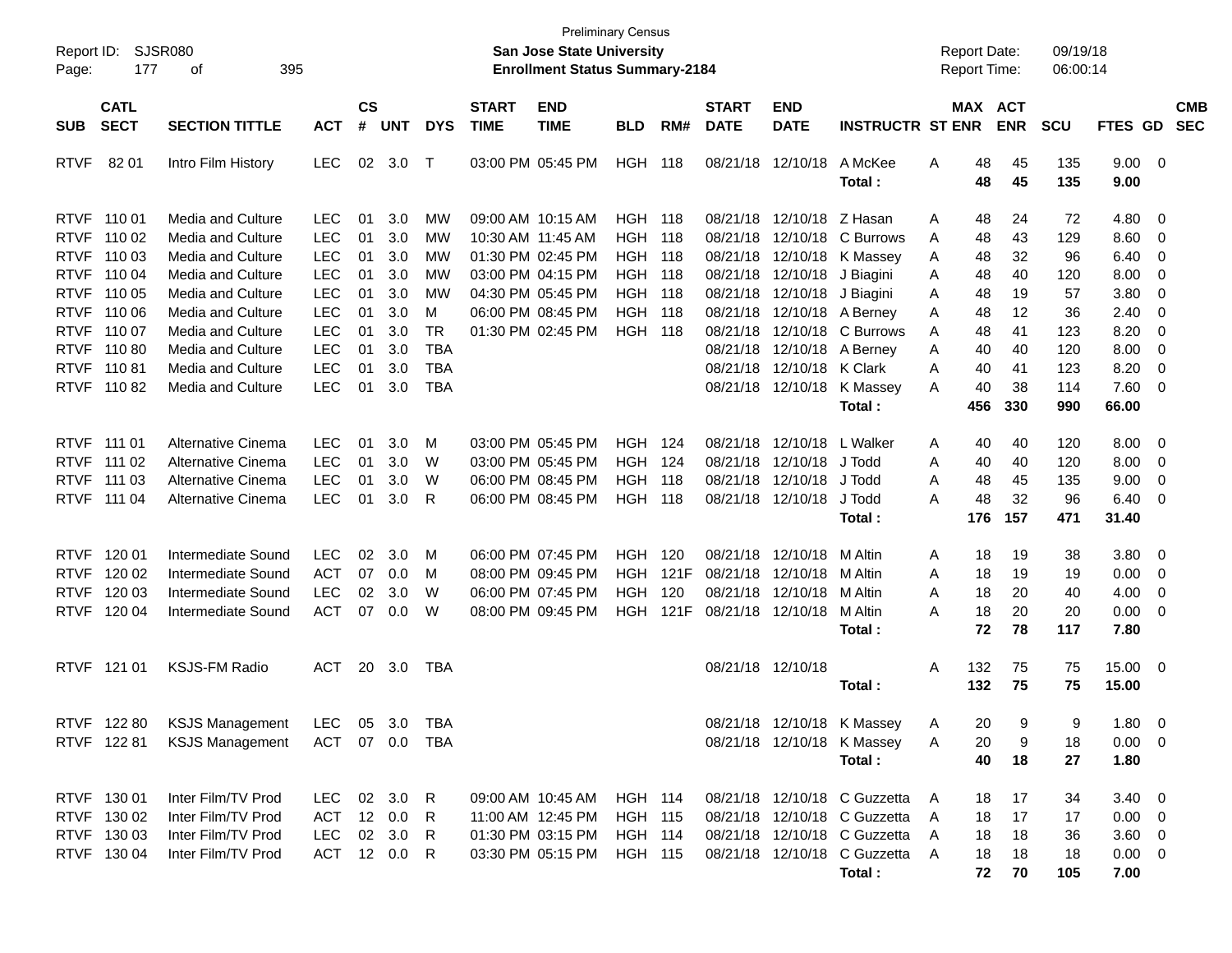| Report ID:<br>Page:                       | 178                        | <b>SJSR080</b><br>395<br>οf                                       |                                  |                    |                   |                   |                             | <b>Preliminary Census</b><br>San Jose State University<br><b>Enrollment Status Summary-2184</b> |                                        |                   |                             |                                                        |                                                                    | <b>Report Date:</b><br><b>Report Time:</b> |                      |                       | 09/19/18<br>06:00:14  |                                         |                                                                       |                          |
|-------------------------------------------|----------------------------|-------------------------------------------------------------------|----------------------------------|--------------------|-------------------|-------------------|-----------------------------|-------------------------------------------------------------------------------------------------|----------------------------------------|-------------------|-----------------------------|--------------------------------------------------------|--------------------------------------------------------------------|--------------------------------------------|----------------------|-----------------------|-----------------------|-----------------------------------------|-----------------------------------------------------------------------|--------------------------|
| <b>SUB</b>                                | <b>CATL</b><br><b>SECT</b> | <b>SECTION TITTLE</b>                                             | <b>ACT</b>                       | $\mathsf{cs}$<br># | <b>UNT</b>        | <b>DYS</b>        | <b>START</b><br><b>TIME</b> | <b>END</b><br><b>TIME</b>                                                                       | <b>BLD</b>                             | RM#               | <b>START</b><br><b>DATE</b> | <b>END</b><br><b>DATE</b>                              | <b>INSTRUCTR ST ENR</b>                                            |                                            |                      | MAX ACT<br><b>ENR</b> | <b>SCU</b>            | FTES GD                                 |                                                                       | <b>CMB</b><br><b>SEC</b> |
| <b>RTVF</b><br><b>RTVF</b>                | 131A 01                    | <b>Color Correction</b><br>131A 02 Color Correction               | <b>LEC</b><br>LAB                | 02<br>07           | 3.0<br>0.0        | M<br>M            |                             | 01:30 PM 03:15 PM<br>03:30 PM 05:15 PM                                                          | <b>HGH 114</b><br><b>HGH 115</b>       |                   |                             | 08/21/18 12/10/18                                      | 08/21/18 12/10/18 B Sarrafan<br><b>B</b> Sarrafan<br>Total:        | A<br>A                                     | 18<br>18<br>36       | 18<br>18<br>36        | 36<br>18<br>54        | $3.60 \ 0$<br>0.00<br>3.60              | $\overline{\mathbf{0}}$                                               |                          |
| <b>RTVF</b>                               | 133 01                     | Film/TV Mgmnt                                                     | <b>LEC</b>                       | 02                 | 3.0               | $\top$            |                             | 03:00 PM 05:45 PM                                                                               | <b>HGH 124</b>                         |                   |                             | 08/21/18 12/10/18                                      | N Martinez<br>Total:                                               | A                                          | 25<br>25             | 22<br>22              | 66<br>66              | $4.40 \quad 0$<br>4.40                  |                                                                       |                          |
| <b>RTVF</b><br><b>RTVF</b>                | 136 01<br>136 02           | Adv Film/TV Prod<br>Adv Film/TV Prod                              | <b>LEC</b><br><b>ACT</b>         | 02<br>12           | 3.0<br>$0.0\,$    | $\top$<br>$\top$  |                             | 12:00 PM 01:45 PM<br>02:00 PM 03:45 PM                                                          | <b>HGH 114</b><br><b>HGH 115</b>       |                   | 08/21/18                    | 12/10/18<br>08/21/18 12/10/18                          | <b>B</b> Sarrafan<br><b>B</b> Sarrafan<br>Total:                   | A<br>A                                     | 18<br>18<br>36       | 9<br>9<br>18          | 18<br>9<br>27         | $1.80 \ 0$<br>$0.00 \t 0$<br>1.80       |                                                                       |                          |
| <b>RTVF</b><br><b>RTVF</b><br><b>RTVF</b> | 160 01<br>160 02<br>160 03 | Intro Screenwriting<br>Intro Screenwriting<br>Intro Screenwriting | SEM<br>SEM<br>SEM                | 04<br>04<br>04     | 3.0<br>3.0<br>3.0 | M<br>W<br>W       |                             | 03:00 PM 05:45 PM<br>12:00 PM 02:45 PM<br>03:00 PM 05:45 PM                                     | <b>HGH</b><br><b>HGH</b><br><b>HGH</b> | 120<br>124<br>120 | 08/21/18<br>08/21/18        | 12/10/18<br>12/10/18<br>08/21/18 12/10/18              | <b>B</b> Dallas<br>T Gamburg<br>T Gamburg<br>Total:                | A<br>A<br>A                                | 25<br>25<br>25<br>75 | 25<br>20<br>8<br>53   | 75<br>60<br>24<br>159 | 5.15<br>4.05<br>1.70<br>10.90           | $\overline{\mathbf{3}}$<br>$\overline{1}$<br>$\overline{\phantom{a}}$ |                          |
|                                           | RTVF 161 01                | <b>Adv Screenwriting</b>                                          | <b>LEC</b>                       |                    | 01 3.0            | R                 |                             | 03:00 PM 05:45 PM                                                                               | <b>HGH 124</b>                         |                   |                             | 08/21/18 12/10/18                                      | L Schapiro<br>Total:                                               | Α                                          | 25<br>25             | 19<br>19              | 57<br>57              | $3.80\ 0$<br>3.80                       |                                                                       |                          |
| <b>RTVF</b>                               |                            | 180S 01 Individual Studies                                        | <b>SUP</b>                       |                    | 78 3.0            | <b>TBA</b>        |                             |                                                                                                 |                                        |                   |                             | 08/21/18 12/10/18                                      | A McKee<br>Total:                                                  | Α                                          | 20<br>20             | 3<br>3                | 9<br>9                | $0.60 \quad 0$<br>0.60                  |                                                                       |                          |
|                                           | RTVF 181 01                | Modern Film History                                               | LEC                              |                    | 02 3.0            | R                 |                             | 03:00 PM 05:45 PM                                                                               | <b>HGH 118</b>                         |                   |                             | 08/21/18 12/10/18                                      | J Todd<br>Total:                                                   | Α                                          | 48<br>48             | 22<br>22              | 66<br>66              | $4.40 \quad 0$<br>4.40                  |                                                                       |                          |
|                                           | RTVF 18301                 | Study-Resrch RTVF                                                 | LEC                              | 03                 | 3.0               | МW                |                             | 12:00 PM 01:15 PM                                                                               | <b>HGH 118</b>                         |                   |                             | 08/21/18 12/10/18                                      | C Burrows<br>Total:                                                | Α                                          | 30<br>30             | 33<br>33              | 99<br>99              | $6.60 \quad 0$<br>6.60                  |                                                                       |                          |
| <b>RTVF</b>                               | 185 01                     | <b>Special Topcs RTVF</b>                                         | SEM                              |                    | 3.0               |                   |                             |                                                                                                 |                                        |                   |                             |                                                        | Total:                                                             | Χ                                          | 0<br>$\bf{0}$        | 0<br>$\bf{0}$         | 0<br>0                | $0.00 \t 0$<br>0.00                     |                                                                       |                          |
|                                           | RTVF 198 01<br>RTVF 198 02 | <b>RTVF</b> Internships<br><b>RTVF</b> Internships                | LEC.<br>ACT                      |                    | 02 0.0<br>20 3.0  | TBA<br><b>TBA</b> |                             |                                                                                                 |                                        |                   |                             |                                                        | 08/21/18 12/10/18 K Massey<br>08/21/18 12/10/18 K Massey<br>Total: | A<br>A                                     | 30<br>30<br>60       | 27<br>27<br>54        | 27<br>54<br>81        | $0.00 \t 0$<br>5.40 0<br>5.40           |                                                                       |                          |
| TA<br>TA<br>TA                            | 501<br>5 0 2<br>5 0 3      | Acting<br>Acting<br>Acting                                        | LEC.<br><b>LEC</b><br>LEC 04 3.0 | 04<br>04           | 3.0<br>3.0        | МW<br>MW<br>MW    |                             | 09:00 AM 10:15 AM<br>10:30 AM 11:45 AM<br>12:00 PM 01:15 PM                                     | HGH 226<br>HGH 226<br>HGH 226          |                   |                             | 08/21/18 12/10/18 L Long<br>08/21/18 12/10/18 B Butler | 08/21/18 12/10/18 S Anderson                                       | A<br>A<br>A                                | 24<br>24<br>24       | 23<br>22<br>25        | 69<br>66<br>75        | $4.60 \quad 0$<br>4.40 0<br>$5.00 \t 0$ |                                                                       |                          |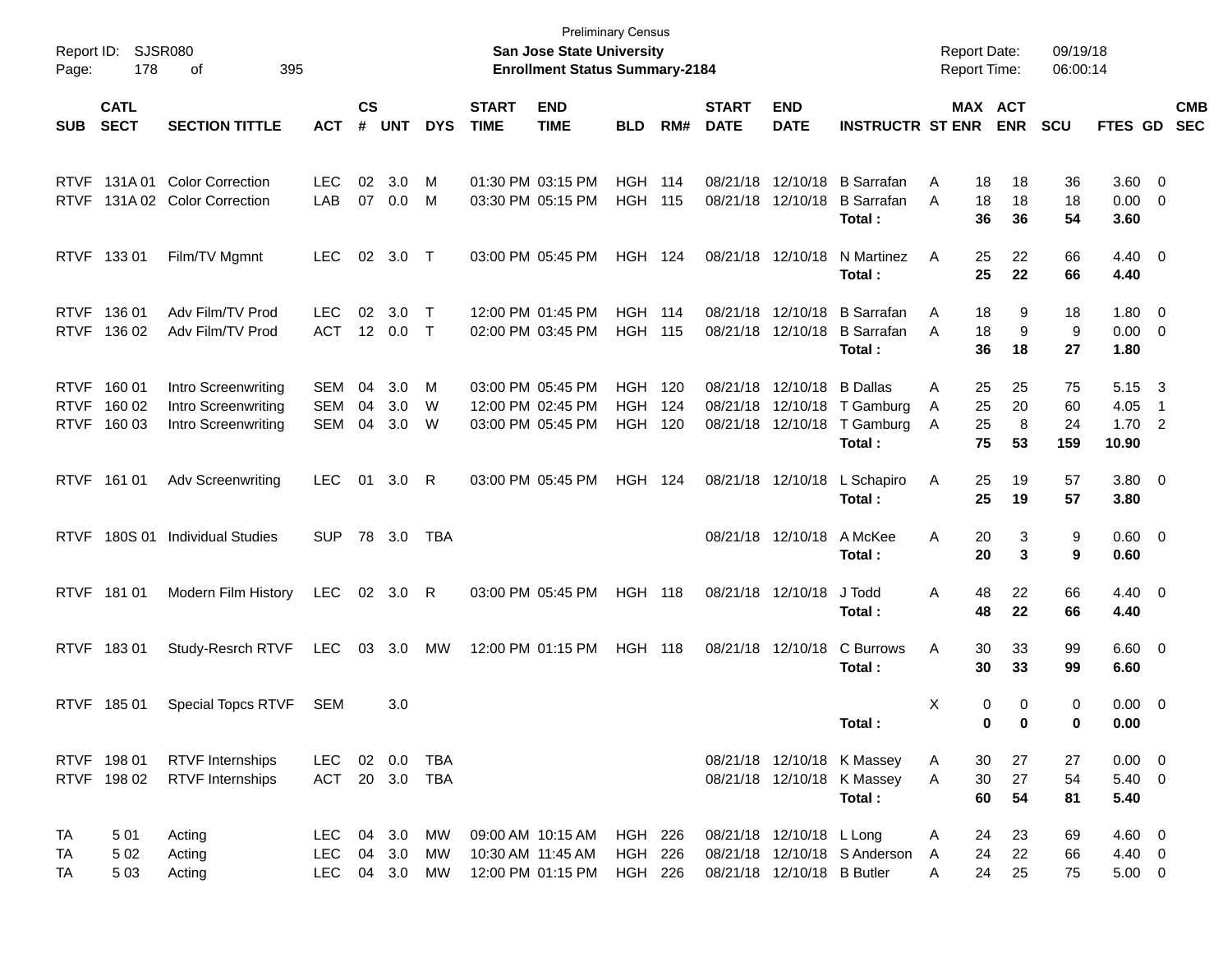| Report ID:<br>Page: | 179                        | <b>SJSR080</b><br>395<br>οf |                |                |            |            |                             | San Jose State University<br><b>Enrollment Status Summary-2184</b> | <b>Preliminary Census</b> |     |                             |                           |                         | <b>Report Date:</b><br>Report Time: |          |            | 09/19/18<br>06:00:14 |              |                          |  |
|---------------------|----------------------------|-----------------------------|----------------|----------------|------------|------------|-----------------------------|--------------------------------------------------------------------|---------------------------|-----|-----------------------------|---------------------------|-------------------------|-------------------------------------|----------|------------|----------------------|--------------|--------------------------|--|
| <b>SUB</b>          | <b>CATL</b><br><b>SECT</b> | <b>SECTION TITTLE</b>       | <b>ACT</b>     | <b>CS</b><br># | <b>UNT</b> | <b>DYS</b> | <b>START</b><br><b>TIME</b> | <b>END</b><br><b>TIME</b>                                          | <b>BLD</b>                | RM# | <b>START</b><br><b>DATE</b> | <b>END</b><br><b>DATE</b> | <b>INSTRUCTR ST ENR</b> | MAX ACT                             |          | <b>ENR</b> | SCU                  | FTES GD      | <b>CMB</b><br><b>SEC</b> |  |
| TA                  | 5 0 4                      | Acting                      | <b>LEC</b>     | 04             | 3.0        | МW         |                             | 01:30 PM 02:45 PM                                                  | <b>HGH</b>                | 226 | 08/21/18                    | 12/10/18                  | S Anderson              | A                                   | 24       | 23         | 69                   | 4.60         | -0                       |  |
| TA                  | 5 0 5                      | Acting                      | <b>LEC</b>     | 04             | 3.0        | <b>MW</b>  |                             | 03:00 PM 04:15 PM                                                  | <b>HGH</b>                | 226 | 08/21/18                    | 12/10/18                  | <b>B</b> Butler         | A                                   | 24       | 22         | 66                   | 4.40         | 0                        |  |
| TA                  | 5 0 6                      | Acting                      | <b>LEC</b>     | 04             | 3.0        | <b>TR</b>  |                             | 09:00 AM 10:15 AM                                                  | <b>HGH</b>                | 226 | 08/21/18                    | 12/10/18                  | S Anderson              | A                                   | 24       | 23         | 69                   | 4.60         | 0                        |  |
| TA                  | 507                        | Acting                      | <b>LEC</b>     | 04             | 3.0        | <b>TR</b>  |                             | 10:30 AM 11:45 AM                                                  | <b>HGH</b>                | 226 | 08/21/18                    | 12/10/18                  | K Normington A          |                                     | 24       | 25         | 75                   | 5.00         | 0                        |  |
| TA                  | 5 0 8                      | Acting                      | <b>LEC</b>     | 04             | 3.0        | <b>TR</b>  |                             | 12:00 PM 01:15 PM                                                  | <b>HGH</b>                | 226 | 08/21/18                    | 12/10/18                  | K Kratochvil            | A                                   | 24       | 24         | 72                   | 4.80         | 0                        |  |
| TA                  | 5 0 9                      | Acting                      | <b>LEC</b>     | 04             | 3.0        | <b>TR</b>  |                             | 01:30 PM 02:45 PM                                                  | <b>HGH</b>                | 226 | 08/21/18                    | 12/10/18                  | J Moreno                | A                                   | 24       | 24         | 72                   | 4.80         | 0                        |  |
| TA                  | 5 10                       | Acting                      | <b>LEC</b>     | 04             | 3.0        | <b>TR</b>  |                             | 03:00 PM 04:15 PM                                                  | <b>HGH</b>                | 226 | 08/21/18                    | 12/10/18                  | N Carlin                | A                                   | 24       | 24         | 72                   | 4.80         | $\overline{0}$           |  |
| <b>TA</b>           | 5 1 1                      | Acting                      | <b>LEC</b>     | 04             | 3.0        | F          |                             | 10:00 AM 12:45 PM                                                  | <b>HGH</b>                | 226 |                             | 08/21/18 12/10/18         | K Kratochvil            | A                                   | 24       | 24         | 72                   | 4.80         | - 0                      |  |
|                     |                            |                             |                |                |            |            |                             |                                                                    |                           |     |                             |                           | Total:                  |                                     | 264      | 259        | 777                  | 51.80        |                          |  |
| TA                  | 10 01                      | Theatre Apprecia            | <b>LEC</b>     | 01             | 3.0        | MW         |                             | 10:30 AM 11:45 AM                                                  | <b>HGH</b>                | 103 | 08/21/18                    | 12/10/18                  | M Locher                | A                                   | 50       | 50         | 150                  | 10.00        | - 0                      |  |
| TA                  | 10 02                      | <b>Theatre Apprecia</b>     | <b>LEC</b>     | 01             | 3.0        | <b>TR</b>  |                             | 09:00 AM 10:15 AM                                                  | <b>HGH</b>                | 103 | 08/21/18                    | 12/10/18                  | S Cummins               | A                                   | 50       | 49         | 147                  | 9.80         | $\overline{0}$           |  |
| TA                  | 10 03                      | Theatre Apprecia            | <b>LEC</b>     | 01             | 3.0        | <b>TR</b>  |                             | 10:30 AM 11:45 AM                                                  | <b>HGH</b>                | 103 | 08/21/18                    | 12/10/18                  | J Moreno                | A                                   | 50       | 50         | 150                  | 10.00        | 0                        |  |
| TA                  | 10 04                      | Theatre Apprecia            | <b>LEC</b>     | 01             | 3.0        | <b>TR</b>  |                             | 12:00 PM 01:15 PM                                                  | <b>HGH</b>                | 103 | 08/21/18                    | 12/10/18 N Carlin         |                         | A                                   | 50       | 50         | 150                  | 10.00        | 0                        |  |
| TA                  | 10 05                      | Theatre Apprecia            | <b>LEC</b>     | 01             | 3.0        | <b>TR</b>  |                             | 01:30 PM 02:45 PM                                                  | <b>HGH</b>                | 103 | 08/21/18                    | 12/10/18                  | M Locher                | A                                   | 50       | 50         | 150                  | 10.00        | $\overline{0}$           |  |
| TA                  | 1080                       | Theatre Apprecia            | <b>LEC</b>     | 01             | 3.0        | <b>TBA</b> |                             |                                                                    |                           |     | 08/21/18                    | 12/10/18                  | K Kratochvil            | A                                   | 40       | 42         | 126                  | 8.40         | 0                        |  |
| TA                  | 1081                       | Theatre Apprecia            | <b>LEC</b>     | 01             | 3.0        | <b>TBA</b> |                             |                                                                    |                           |     |                             | 08/21/18 12/10/18         | S Anderson              | A                                   | 40       | 38         | 114                  | 7.60         | $\overline{0}$           |  |
|                     |                            |                             |                |                |            |            |                             |                                                                    |                           |     |                             |                           | Total:                  |                                     | 330      | 329        | 987                  | 65.80        |                          |  |
| <b>TA</b>           | 11 01                      | <b>Script Analysis</b>      | <b>LEC</b>     | 03             | 3.0        | MW         |                             | 01:30 PM 02:45 PM                                                  | <b>HGH 120</b>            |     |                             | 08/21/18 12/10/18         | L Long<br>Total:        | A                                   | 30<br>30 | 28<br>28   | 84<br>84             | 5.60<br>5.60 | - 0                      |  |
| TA                  | 1301                       | Great Comedies for T LEC    |                | 03             | 3.0        | МW         |                             | 09:00 AM 10:15 AM                                                  | <b>HGH</b>                | 103 | 08/21/18                    | 12/10/18                  | K Brandt                | A                                   | 30       | 29         | 87                   | 5.80         | - 0                      |  |
| TA                  | 1302                       | Great Comedies for T LEC    |                | 03             | 3.0        | <b>TR</b>  |                             | 04:30 PM 05:45 PM                                                  | <b>HGH</b>                | 116 |                             | 08/21/18 12/10/18         | S Cummins               | A                                   | 30       | 26         | 78                   | 5.20         | - 0                      |  |
|                     |                            |                             |                |                |            |            |                             |                                                                    |                           |     |                             |                           | Total:                  |                                     | 60       | 55         | 165                  | 11.00        |                          |  |
| TA                  | 48 01                      | Voice & Movement            | <b>LEC</b>     | 01             | 3.0        | MW         |                             | 12:00 PM 01:15 PM                                                  | <b>HGH</b>                | 103 | 08/21/18                    | 12/10/18                  | K Brandt                | A                                   | 30       | 28         | 84                   | 5.60         | - 0                      |  |
| TA                  | 48 02                      | Voice & Movement            | <b>LEC</b>     | 01             | 3.0        | <b>TR</b>  |                             | 03:00 PM 04:15 PM                                                  | <b>HGH</b>                | 103 | 08/21/18                    | 12/10/18                  | K Normington A          |                                     | 30       | 29         | 87                   | 5.80         | 0                        |  |
| TA                  | 48 03                      | Voice & Movement            | <b>LEC</b>     | 01             | 3.0        | <b>TR</b>  |                             | 04:30 PM 05:45 PM                                                  | <b>HGH</b>                | 226 |                             | 08/21/18 12/10/18         | N Carlin                | A                                   | 30       | 26         | 78                   | 5.20         | 0                        |  |
|                     |                            |                             |                |                |            |            |                             |                                                                    |                           |     |                             |                           | Total:                  |                                     | 90       | 83         | 249                  | 16.60        |                          |  |
| TA                  |                            | 51A 01 Scenery Props Arts   | LEC            |                | 02 1.0 F   |            |                             | 09:00 AM 10:15 AM                                                  | HGH 120                   |     |                             | 08/21/18 12/10/18 J York  |                         | A                                   | 16       | 17         | 9                    | $1.13 \ 0$   |                          |  |
| TA                  |                            | 51A 02 Scenery Props Arts   | ACT 15 0.0 TBA |                |            |            |                             |                                                                    |                           |     |                             | 08/21/18 12/10/18 J York  |                         | A                                   | 16       | 17         | 9                    | $0.00 \t 0$  |                          |  |
|                     |                            |                             |                |                |            |            |                             |                                                                    |                           |     |                             |                           | Total:                  |                                     | 32       | 34         | 17                   | 1.13         |                          |  |
| TA                  |                            | 51B 01 Costume Perf Arts    | <b>LEC</b>     |                | 02  0.0    | M          |                             | 09:00 AM 10:15 AM                                                  | <b>HGH 120</b>            |     |                             | 08/21/18 12/10/18         | D Weber                 | A                                   | 18       | 13         | 7                    | $0.00 \t 0$  |                          |  |
| TA                  |                            | 51B 02 Costume Perf Arts    | ACT 15 1.0 TBA |                |            |            |                             |                                                                    |                           |     |                             | 08/21/18 12/10/18 D Weber |                         | A                                   | 18       | 13         | 7                    | $0.87$ 0     |                          |  |
|                     |                            |                             |                |                |            |            |                             |                                                                    |                           |     |                             |                           | Total:                  |                                     | 36       | 26         | 13                   | 0.87         |                          |  |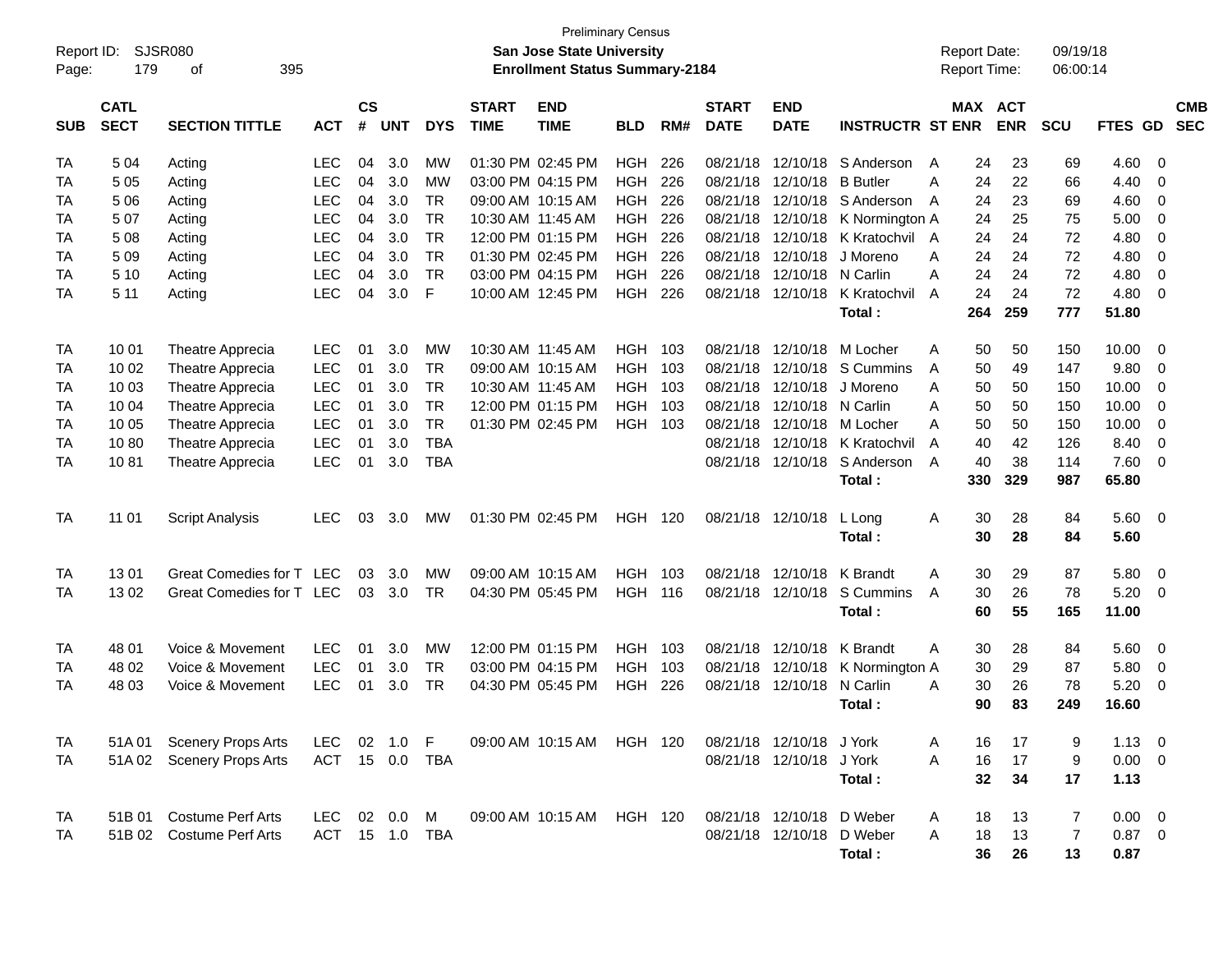| Report ID:<br>Page:  | 180                        | SJSR080<br>395<br>оf                                                                                             |                                               |                    |                          |                              |                                                             | <b>Preliminary Census</b><br><b>San Jose State University</b><br><b>Enrollment Status Summary-2184</b> |                                            |              |                                        |                                                          |                                                     | <b>Report Date:</b><br><b>Report Time:</b>              |                                | 09/19/18<br>06:00:14                 |                                                |                                                     |                          |
|----------------------|----------------------------|------------------------------------------------------------------------------------------------------------------|-----------------------------------------------|--------------------|--------------------------|------------------------------|-------------------------------------------------------------|--------------------------------------------------------------------------------------------------------|--------------------------------------------|--------------|----------------------------------------|----------------------------------------------------------|-----------------------------------------------------|---------------------------------------------------------|--------------------------------|--------------------------------------|------------------------------------------------|-----------------------------------------------------|--------------------------|
| <b>SUB</b>           | <b>CATL</b><br><b>SECT</b> | <b>SECTION TITTLE</b>                                                                                            | <b>ACT</b>                                    | $\mathsf{cs}$<br># | <b>UNT</b>               | <b>DYS</b>                   | <b>START</b><br><b>TIME</b>                                 | <b>END</b><br><b>TIME</b>                                                                              | <b>BLD</b>                                 | RM#          | <b>START</b><br><b>DATE</b>            | <b>END</b><br><b>DATE</b>                                | <b>INSTRUCTR ST ENR</b>                             | MAX ACT                                                 | <b>ENR</b>                     | <b>SCU</b>                           | FTES GD                                        |                                                     | <b>CMB</b><br><b>SEC</b> |
| TA<br>TA             | 51C 01<br>51C 02           | Stage Management<br>Stage Management                                                                             | <b>LEC</b><br><b>ACT</b>                      | 02<br>15           | 0.0<br>1.0               | W<br><b>TBA</b>              | 09:00 AM 10:15 AM                                           |                                                                                                        | <b>HGH 120</b>                             |              | 08/21/18                               | 08/21/18 12/10/18                                        | 12/10/18 S Mannshardt A<br>S Mannshardt A<br>Total: | 25<br>25<br>50                                          | 14<br>14<br>28                 | 7<br>$\overline{7}$<br>14            | $0.00 \t 0$<br>0.93<br>0.93                    | $\overline{\mathbf{0}}$                             |                          |
| TA<br>TA             | 55 01<br>55 02             | Design for Theatre<br>Design for Theatre                                                                         | <b>LEC</b><br><b>ACT</b>                      |                    | 3.0<br>0.0               |                              |                                                             |                                                                                                        |                                            |              |                                        |                                                          | Total:                                              | 0<br>Χ<br>X<br>0<br>0                                   | 0<br>0<br>$\mathbf 0$          | 0<br>0<br>0                          | $0.00 \t 0$<br>$0.00 \t 0$<br>0.00             |                                                     |                          |
| TA<br>TA             | 64 01<br>64 02             | Make-up<br>Make-up                                                                                               | <b>LEC</b><br><b>ACT</b>                      | 04                 | 3.0<br>12 0.0            | <b>TR</b><br>TR              | 01:30 PM 02:20 PM<br>02:30 PM 03:20 PM                      |                                                                                                        | HGH<br>HGH                                 | 136C<br>136C | 08/21/18 12/10/18<br>08/21/18 12/10/18 |                                                          | C Carpenter A<br>C Carpenter A<br>Total:            | 18<br>18<br>36                                          | 6<br>6<br>12                   | 12<br>6<br>18                        | $1.20 \t 0$<br>$0.00 \t 0$<br>1.20             |                                                     |                          |
| TA<br>TA             | 91 01<br>91 02             | <b>Tech Theatre Activit</b><br><b>Tech Theatre Activit</b>                                                       | <b>ACT</b><br><b>ACT</b>                      |                    | 3.0<br>3.0               |                              |                                                             |                                                                                                        |                                            |              |                                        |                                                          | Total:                                              | 0<br>X<br>X<br>0<br>0                                   | 0<br>0<br>$\bf{0}$             | 0<br>0<br>0                          | $0.00 \t 0$<br>$0.00 \t 0$<br>0.00             |                                                     |                          |
| TA<br>TA<br>TA<br>TA |                            | 100W 01 Wrt Wkshp Th Arts<br>100W 02 Wrt Wkshp Th Arts<br>100W 03 Wrt Wkshp Th Arts<br>100W 04 Wrt Wkshp Th Arts | <b>LEC</b><br><b>LEC</b><br>LEC<br><b>LEC</b> | 04<br>04<br>04     | 3.0<br>3.0<br>3.0<br>3.0 | MW<br><b>MW</b><br><b>TR</b> | 10:30 AM 11:45 AM<br>12:00 PM 01:15 PM<br>01:30 PM 02:45 PM |                                                                                                        | <b>HGH</b><br><b>HGH</b><br><b>HGH 124</b> | 120<br>120   |                                        | 08/21/18 12/10/18 L Long<br>08/21/18 12/10/18 L Long     | 08/21/18 12/10/18 K Kratochvil<br>Total:            | 25<br>A<br>25<br>Α<br>25<br>A<br>X<br>$\mathbf 0$<br>75 | 22<br>24<br>15<br>0<br>61      | 66<br>72<br>45<br>$\mathbf 0$<br>183 | 4.40 0<br>4.80<br>3.00<br>$0.00 \t 0$<br>12.20 | $\overline{\mathbf{0}}$<br>$\overline{\phantom{0}}$ |                          |
| TA<br>TA             | 103 01<br>103 02           | <b>Musical Theatre</b><br><b>Musical Theatre</b>                                                                 | <b>LEC</b><br>LAB                             |                    | 3.0<br>0.0               |                              |                                                             |                                                                                                        |                                            |              |                                        |                                                          | Total:                                              | 0<br>X<br>X<br>0<br>0                                   | 0<br>0<br>$\mathbf 0$          | 0<br>0<br>0                          | $0.00 \t 0$<br>$0.00 \t 0$<br>0.00             |                                                     |                          |
| TA<br>TA             | 112 01<br>112 02           | Rehearse & Perform<br>Rehearse & Perform                                                                         | <b>ACT</b><br>ACT                             | 20                 | 3.0<br>20 3.0            | <b>MW</b><br>TR              | 05:30 PM 07:30 PM<br>04:30 PM 06:30 PM                      |                                                                                                        | <b>HGH</b><br>HGH 103                      | 226          |                                        | 08/21/18 12/10/18<br>08/21/18 12/10/18                   | <b>B</b> Butler<br>K Normington A<br>Total:         | 26<br>Α<br>26<br>52                                     | 9<br>8<br>17                   | 27<br>24<br>51                       | 1.80 0<br>1.60 0<br>3.40                       |                                                     |                          |
| TA<br>TA             | 11301                      | Acting & Career Prep SEM<br>113 02 Acting & Career Prep LAB                                                      |                                               |                    | 3.0<br>0.0               |                              |                                                             |                                                                                                        |                                            |              |                                        |                                                          | Total:                                              | X<br>Χ<br>0<br>$\bf{0}$                                 | $\Omega$<br>$\Omega$<br>0<br>0 | $\Omega$<br>0<br>$\mathbf 0$         | $0.00 \quad 0$<br>$0.00 \t 0$<br>0.00          |                                                     |                          |
| TA<br>TA             | 116 01<br>116 02           | Directing<br>Directing                                                                                           | LEC 02 3.0 M<br>ACT 12 0.0 M                  |                    |                          |                              |                                                             | 01:30 PM 03:15 PM HGH 103<br>03:30 PM 05:15 PM                                                         | HGH 103                                    |              |                                        | 08/21/18 12/10/18 K Brandt<br>08/21/18 12/10/18 K Brandt | Total:                                              | 25<br>A<br>25<br>A<br>50                                | 17<br>17<br>34                 | 34<br>17<br>51                       | $3.40 \quad 0$<br>$0.00 \t 0$<br>3.40          |                                                     |                          |
| TA                   | 117 01                     | Pract Act or Direc                                                                                               | ACT 20 1.0 TBA                                |                    |                          |                              |                                                             |                                                                                                        |                                            |              |                                        |                                                          | 08/21/18 12/10/18 A Glazer Con A                    |                                                         | 25 21                          | 21                                   | $1.40 \quad 0$                                 |                                                     |                          |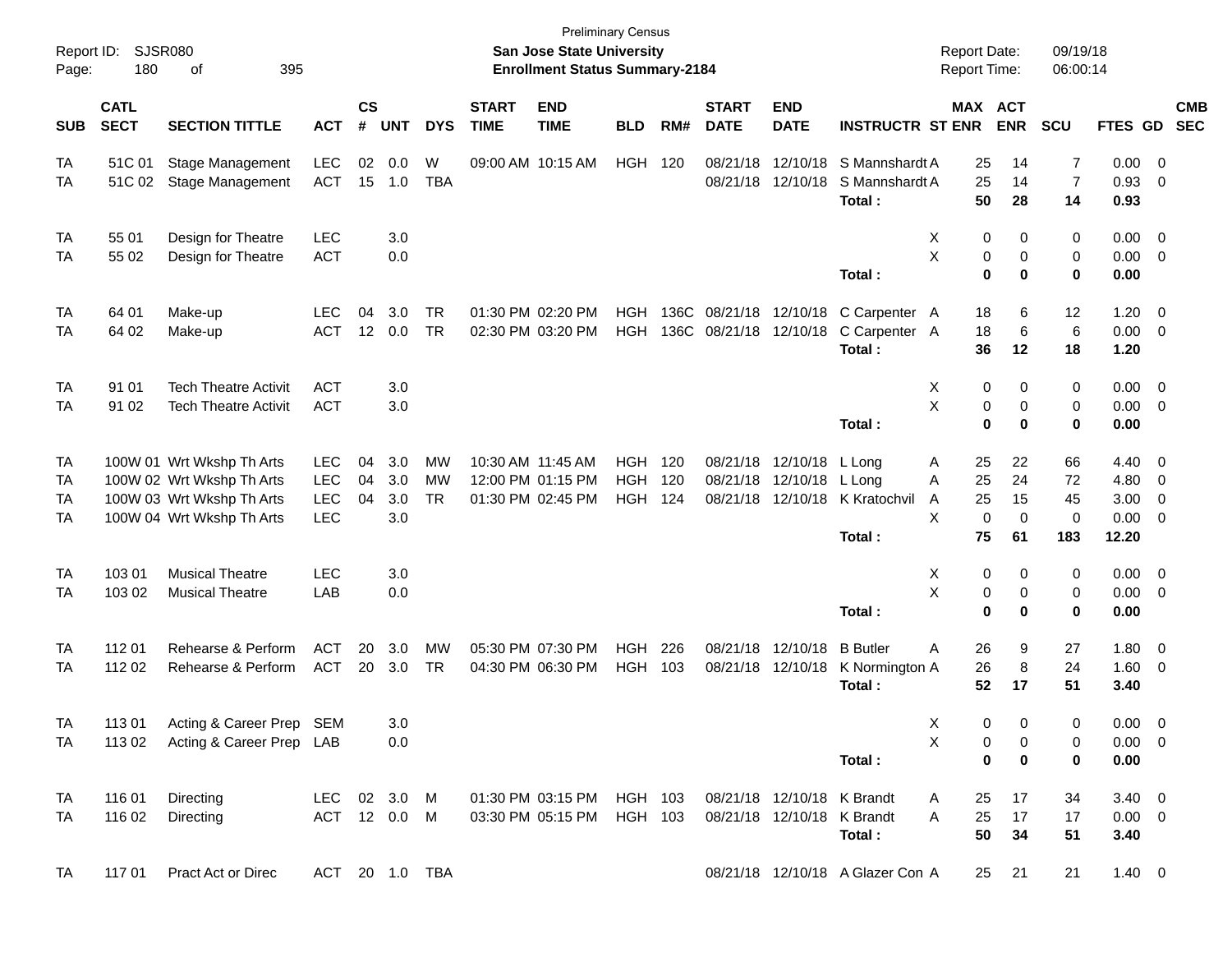| Report ID:<br>Page:    | 181                                            | <b>SJSR080</b><br>395<br>οf                                                     |                                                      |                    |                          |                         |                                        | <b>Preliminary Census</b><br>San Jose State University<br><b>Enrollment Status Summary-2184</b> |                          |            |                             |                               |                                                                      | <b>Report Date:</b><br>Report Time:                |                                   | 09/19/18<br>06:00:14       |                                             |                                  |
|------------------------|------------------------------------------------|---------------------------------------------------------------------------------|------------------------------------------------------|--------------------|--------------------------|-------------------------|----------------------------------------|-------------------------------------------------------------------------------------------------|--------------------------|------------|-----------------------------|-------------------------------|----------------------------------------------------------------------|----------------------------------------------------|-----------------------------------|----------------------------|---------------------------------------------|----------------------------------|
| <b>SUB</b>             | <b>CATL</b><br><b>SECT</b>                     | <b>SECTION TITTLE</b>                                                           | <b>ACT</b>                                           | $\mathsf{cs}$<br># | <b>UNT</b>               | <b>DYS</b>              | <b>START</b><br><b>TIME</b>            | <b>END</b><br><b>TIME</b>                                                                       | <b>BLD</b>               | RM#        | <b>START</b><br><b>DATE</b> | <b>END</b><br><b>DATE</b>     | <b>INSTRUCTR ST ENR</b>                                              | <b>MAX ACT</b>                                     | <b>ENR</b>                        | SCU                        | FTES GD                                     | <b>CMB</b><br><b>SEC</b>         |
| <b>TA</b>              | 117 02                                         | <b>Pract Act or Direc</b>                                                       | <b>ACT</b>                                           |                    | 1.0                      |                         |                                        |                                                                                                 |                          |            |                             |                               | Total:                                                               | X<br>0<br>25                                       | 0<br>21                           | 0<br>21                    | $0.00 \t 0$<br>1.40                         |                                  |
| TA<br>ENGL             | 120 01<br>120 01                               | <b>Theatre History</b><br><b>Theatre History</b>                                | <b>LEC</b><br><b>LEC</b>                             | 02<br>02           | 3.0<br>3.0               | <b>TR</b><br><b>TR</b>  |                                        | 09:00 AM 10:15 AM<br>09:00 AM 10:15 AM                                                          | HGH<br><b>HGH</b>        | 120<br>120 | 08/21/18<br>08/21/18        | 12/10/18<br>12/10/18          | A Bechert<br>A Bechert<br>Total:                                     | 25<br>A<br>A<br>$\mathbf 0$<br>25                  | 10<br>6<br>16                     | 30<br>18<br>48             | 2.00<br>1.20<br>3.20                        | 0 <sup>o</sup><br>0 <sup>o</sup> |
| <b>TA</b>              | 121 01                                         | <b>Topics Perf Hist</b>                                                         | <b>LEC</b>                                           |                    | 3.0                      |                         |                                        |                                                                                                 |                          |            |                             |                               | Total:                                                               | X<br>0<br>$\mathbf 0$                              | 0<br>0                            | 0<br>0                     | $0.00 \t 0$<br>0.00                         |                                  |
| <b>TA</b><br>ТA        | 127 01<br>ENGL 127 01<br>127 02<br>ENGL 127 02 | <b>Contemp Theatre</b><br>Contemp Theatre<br>Contemp Theatre<br>Contemp Theatre | <b>LEC</b><br><b>LEC</b><br><b>LEC</b><br><b>LEC</b> | 02<br>02           | 3.0<br>3.0<br>3.0<br>3.0 | <b>TR</b><br><b>TR</b>  |                                        | 09:00 AM 10:15 AM<br>09:00 AM 10:15 AM                                                          | HGH<br><b>HGH</b>        | 124<br>124 | 08/21/18                    | 12/10/18<br>08/21/18 12/10/18 | K Normington A<br>K Normington A<br>Total:                           | 30<br>0<br>0<br>X.<br>X<br>$\mathbf 0$<br>30       | 10<br>5<br>0<br>$\mathbf 0$<br>15 | 30<br>15<br>0<br>0<br>45   | 2.00<br>1.00<br>0.00<br>$0.00 \t 0$<br>3.00 | $0\,$ C<br>$0\,$ C<br>-0         |
| TA<br>ENGL             | 128 01<br>128 01                               | Scriptwriting<br>Scriptwriting                                                  | <b>LEC</b><br><b>LEC</b>                             | 02<br>02           | 3.0<br>3.0               | <b>MW</b><br><b>MW</b>  | 10:30 AM 11:45 AM<br>10:30 AM 11:45 AM |                                                                                                 | <b>HGH</b><br><b>HGH</b> | 124<br>124 | 08/21/18<br>08/21/18        | 12/10/18<br>12/10/18          | <b>B</b> Butler<br><b>B</b> Butler<br>Total:                         | 25<br>A<br>A<br>0<br>25                            | 16<br>6<br>22                     | 48<br>18<br>66             | 3.20<br>1.20<br>4.40                        | $0\,$ C<br>0 <sup>o</sup>        |
| TA<br>TA               | 131 01<br>131 02                               | Storytelling<br>Storytelling                                                    | <b>LEC</b><br><b>LEC</b>                             |                    | 3.0<br>3.0               |                         |                                        |                                                                                                 |                          |            |                             |                               | Total:                                                               | X<br>0<br>X<br>$\pmb{0}$<br>$\bf{0}$               | 0<br>0<br>$\bf{0}$                | 0<br>0<br>0                | $0.00 \t 0$<br>$0.00 \t 0$<br>0.00          |                                  |
| TA<br>TA               | 153 01<br>153 02                               | Costume Design<br>Costume Design                                                | <b>LEC</b><br><b>ACT</b>                             | 04<br>12           | 3.0<br>0.0               | <b>TR</b><br><b>TBA</b> |                                        | 12:00 PM 01:15 PM                                                                               | <b>HGH 124</b>           |            | 08/21/18<br>08/21/18        | 12/10/18<br>12/10/18          | M Locher<br>M Locher<br>Total:                                       | 25<br>A<br>A<br>25<br>50                           | 12<br>12<br>24                    | 24<br>12<br>36             | $2.40 \ 0$<br>$0.00 \t 0$<br>2.40           |                                  |
| TA<br>TA               | 154 01<br>154 02                               | Scenic Design<br>Scenic Design                                                  | <b>LEC</b><br><b>ACT</b>                             | 04<br>12           | 3.0<br>0.0               | <b>TR</b><br><b>TBA</b> |                                        | 10:30 AM 11:45 AM                                                                               | <b>HGH 120</b>           |            | 08/21/18<br>08/21/18        | 12/10/18                      | A Bechert<br>12/10/18 A Bechert<br>Total :                           | 25<br>A<br>20<br>A<br>45                           | 13<br>13<br>26                    | 26<br>13<br>39             | $2.60 \t 0$<br>$0.00 \t 0$<br>2.60          |                                  |
| <b>TA</b><br><b>TA</b> | 158 01<br>158 02                               | Drafting & Models<br>Drafting & Models                                          | SEM<br>ACT 12 0.0 TBA                                | 04                 | 3.0                      | TR                      |                                        | 01:30 PM 02:45 PM                                                                               | HGH 120                  |            |                             |                               | 08/21/18 12/10/18 A Bechert<br>08/21/18 12/10/18 A Bechert<br>Total: | 25<br>A<br>20<br>Α<br>45                           | 7<br>$\boldsymbol{7}$<br>14       | 14<br>$\overline{7}$<br>21 | $1.40 \ 0$<br>$0.00 \t 0$<br>1.40           |                                  |
| <b>TA</b><br>TA        | 161 01<br>161 02                               | Theatre Design Top<br>Theatre Design Top                                        | <b>LEC</b><br><b>ACT</b>                             |                    | 3.0<br>$0.0\,$           |                         |                                        |                                                                                                 |                          |            |                             |                               | Total:                                                               | X<br>0<br>$\pmb{\times}$<br>$\pmb{0}$<br>$\pmb{0}$ | 0<br>$\pmb{0}$<br>$\bf{0}$        | 0<br>0<br>0                | $0.00 \t 0$<br>$0.00 \t 0$<br>0.00          |                                  |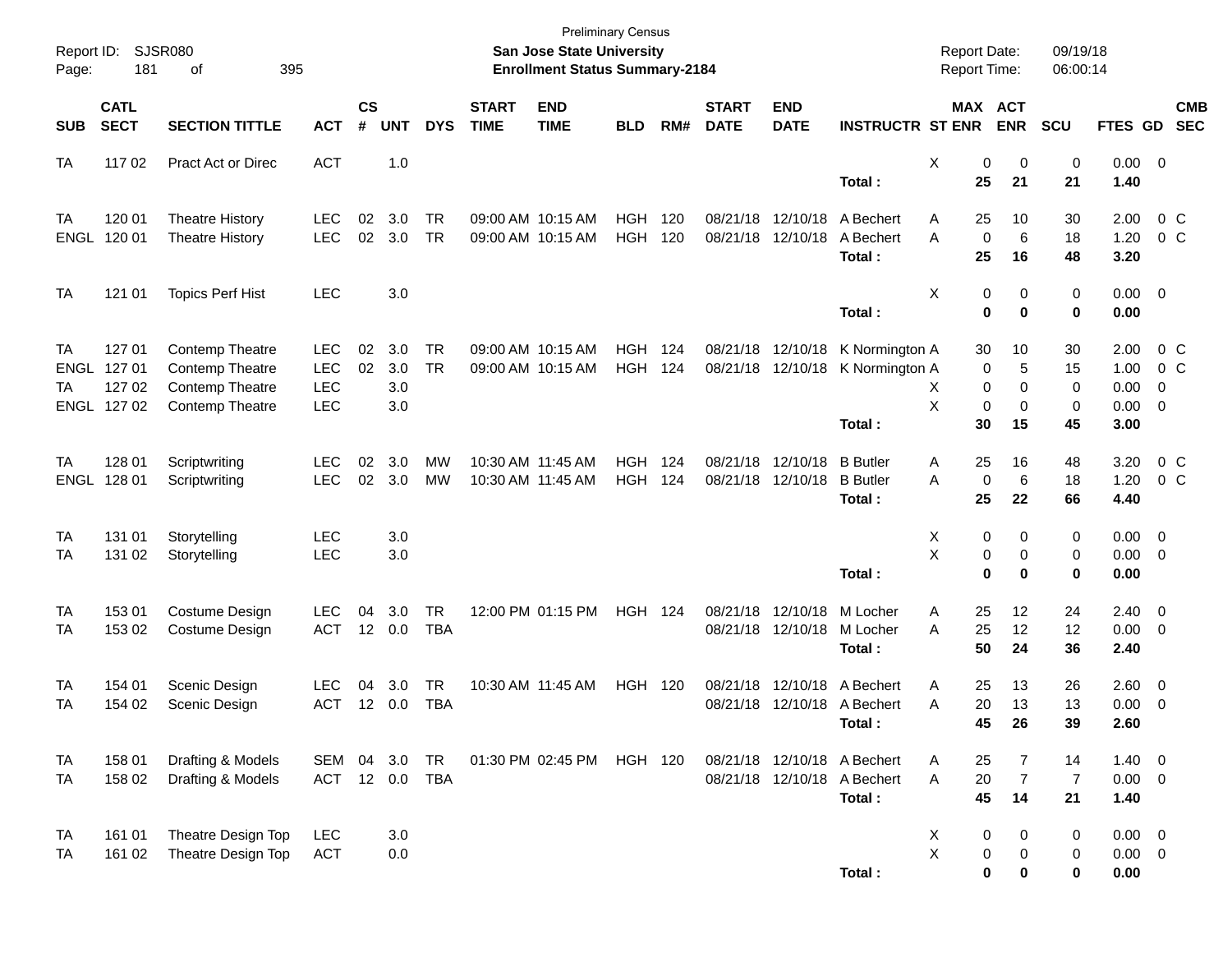| Report ID:<br>Page:    | 182                        | SJSR080<br>395<br>οf                 |                          |                    |            |            |                             | <b>San Jose State University</b><br><b>Enrollment Status Summary-2184</b> | <b>Preliminary Census</b> |     |                             |                           |                         | <b>Report Date:</b><br><b>Report Time:</b> |                              |             | 09/19/18<br>06:00:14 |              |                          |
|------------------------|----------------------------|--------------------------------------|--------------------------|--------------------|------------|------------|-----------------------------|---------------------------------------------------------------------------|---------------------------|-----|-----------------------------|---------------------------|-------------------------|--------------------------------------------|------------------------------|-------------|----------------------|--------------|--------------------------|
| <b>SUB</b>             | <b>CATL</b><br><b>SECT</b> | <b>SECTION TITTLE</b>                | <b>ACT</b>               | $\mathsf{cs}$<br># | <b>UNT</b> | <b>DYS</b> | <b>START</b><br><b>TIME</b> | <b>END</b><br><b>TIME</b>                                                 | <b>BLD</b>                | RM# | <b>START</b><br><b>DATE</b> | <b>END</b><br><b>DATE</b> | <b>INSTRUCTR ST ENR</b> |                                            | <b>MAX ACT</b><br><b>ENR</b> | <b>SCU</b>  |                      | FTES GD      | <b>CMB</b><br><b>SEC</b> |
| TA                     | 170A 01<br>170A 02         | Act & Dir Camera<br>Act & Dir Camera | <b>LEC</b>               |                    | 3.0        |            |                             |                                                                           |                           |     |                             |                           |                         | Χ<br>X                                     | 0                            | 0           | 0                    | 0.00         | - 0                      |
| <b>TA</b><br><b>TA</b> |                            | 170A 03 Act & Dir Camera             | <b>ACT</b><br><b>LEC</b> | 02                 | 0.0<br>3.0 | W          |                             | 01:30 PM 03:15 PM                                                         | HGH                       | 114 | 08/21/18                    | 12/10/18                  | A Glazer Con A          |                                            | $\mathbf 0$<br>25<br>26      | $\mathbf 0$ | 0<br>52              | 0.00<br>5.20 | - 0<br>$\Omega$          |
| <b>TA</b>              |                            | 170A 04 Act & Dir Camera             | <b>ACT</b>               | 12                 | 0.0        | W          |                             | 03:30 PM 05:15 PM                                                         | <b>HGH</b>                | 115 | 08/21/18                    | 12/10/18                  | A Glazer Con A          |                                            | 25<br>26                     |             | 26                   | 0.00         | - 0                      |
|                        |                            |                                      |                          |                    |            |            |                             |                                                                           |                           |     |                             |                           | Total:                  |                                            | 50<br>52                     |             | 78                   | 5.20         |                          |
| <b>TA</b>              | 180 01                     | <b>Indiv Studies</b>                 | <b>SUP</b>               |                    | 78 1.0     | <b>TBA</b> |                             |                                                                           |                           |     | 08/21/18                    | 12/10/18                  | A Bechert<br>Total:     | $\mathsf{A}$                               | 15<br>15                     | 5<br>5      | 5<br>5               | 0.33<br>0.33 | $\overline{\phantom{0}}$ |
| <b>TA</b>              | 191 01                     | Act Proj Thea Prod                   | <b>ACT</b>               | 20                 | 1.0        | <b>TBA</b> |                             |                                                                           |                           |     | 08/21/18                    | 12/10/18                  | M Locher                | A                                          | 20                           |             | 1                    | 0.07         | - 0                      |
| <b>TA</b>              | 191 02                     | Act Proj Thea Prod                   | <b>ACT</b>               |                    | 2.0        |            |                             |                                                                           |                           |     |                             |                           |                         | X                                          | $\mathbf 0$                  | 0           | 0                    | 0.00         | - 0                      |
| <b>TA</b>              | 191 03                     | Act Proj Thea Prod                   | <b>ACT</b>               |                    | 3.0        |            |                             |                                                                           |                           |     |                             |                           |                         | X                                          | $\Omega$                     | $\Omega$    | 0                    | 0.00         | - 0                      |
| <b>TA</b>              | 191 04                     | Act Proj Thea Prod                   | <b>ACT</b>               | 20                 | 1.0        | <b>TBA</b> |                             |                                                                           |                           |     | 08/21/18                    | 12/10/18                  | A Bechert               | Α                                          | 20                           | 5           | 5                    | 0.33         | - 0                      |
| <b>TA</b>              | 191 05                     | Act Proj Thea Prod                   | <b>ACT</b>               | 20                 | 1.0        | <b>TBA</b> |                             |                                                                           |                           |     | 08/21/18                    | 12/10/18                  | C Carpenter A           |                                            | 20                           | 4           | 4                    | 0.27         | $\Omega$                 |
| TA                     | 191 06                     | Act Proj Thea Prod                   | <b>ACT</b>               | 20                 | 1.0        | <b>TBA</b> |                             |                                                                           |                           |     | 08/21/18                    | 12/10/18                  | S Mannshardt A          |                                            | 20                           | 0           | 0                    | 0.00         | - 0                      |
|                        |                            |                                      |                          |                    |            |            |                             |                                                                           |                           |     |                             |                           | Total:                  |                                            | 80                           | 10          | 10                   | 0.67         |                          |
| TA                     | 198 01                     | Internship                           | <b>LEC</b>               | 02                 | 3.0        | <b>TBA</b> |                             |                                                                           |                           |     | 08/21/18                    | 12/10/18                  | A Glazer Con A          |                                            | 30<br>21                     |             | 21                   | 4.20         | - 0                      |
| TA                     | 198 02                     | Internship                           | <b>ACT</b>               | 20                 | 0.0        | <b>TBA</b> |                             |                                                                           |                           |     | 08/21/18                    | 12/10/18                  | A Glazer Con A          |                                            | 30<br>21                     |             | 42                   | 0.00         | - 0                      |
|                        |                            |                                      |                          |                    |            |            |                             |                                                                           |                           |     |                             |                           | Total:                  |                                            | 42<br>60                     |             | 63                   | 4.20         |                          |

**Department : Film & Theatre** 

| <b>Department Total:</b>  |   | 3610 2906 7103 |   | 483.83 |
|---------------------------|---|----------------|---|--------|
| <b>Lower Division :</b>   |   | 1680 1559 3983 |   | 265.53 |
| <b>Upper Division:</b>    |   | 1930 1347 3120 |   | 218.30 |
| <b>Graduate Division:</b> | o | $\mathbf{u}$   | 0 | 0.00   |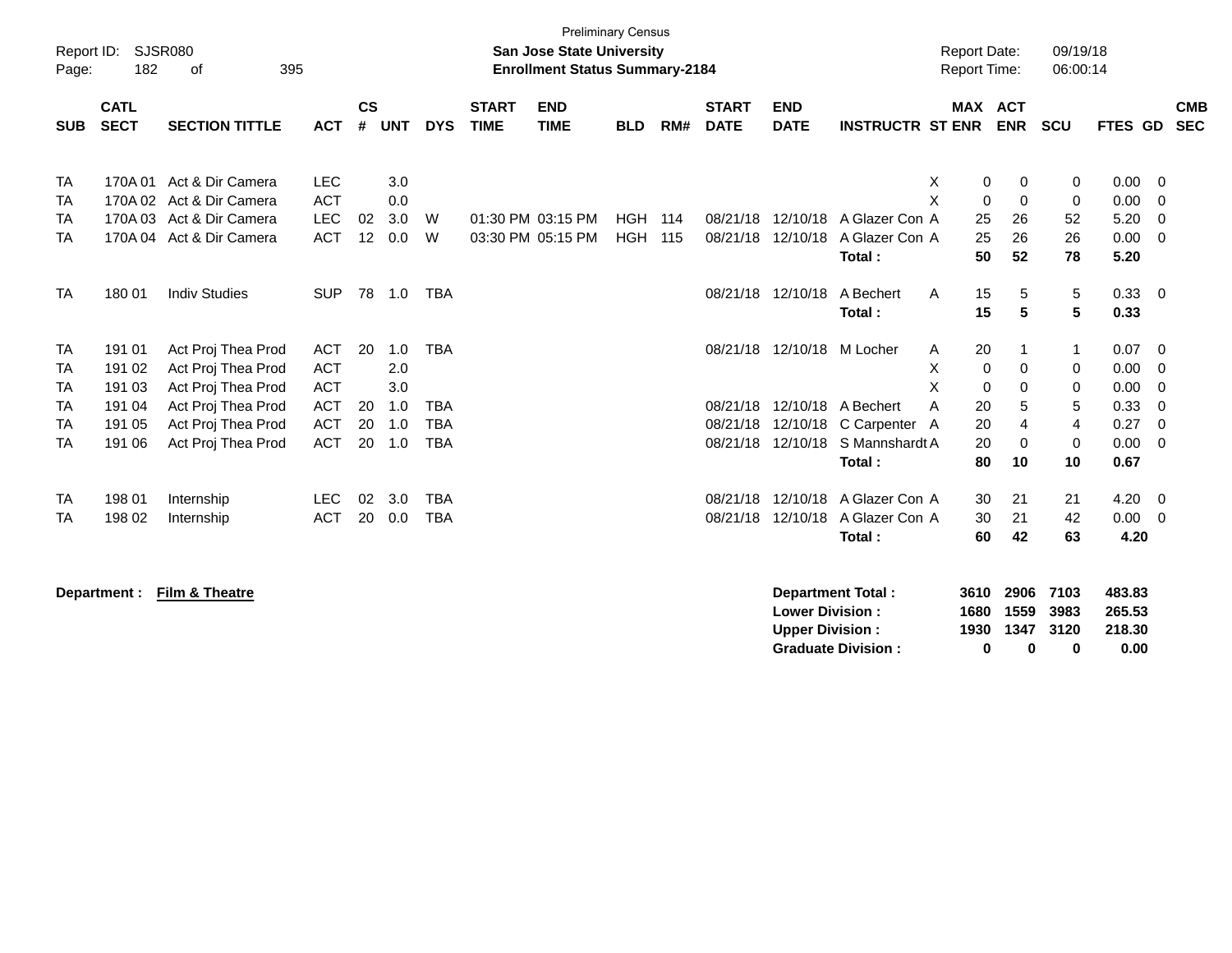| Page:               | Report ID: SJSR080<br>183  | 395<br>оf                                              |                          |                    |            |            |                             | <b>Preliminary Census</b><br><b>San Jose State University</b><br><b>Enrollment Status Summary-2184</b> |                         |            |                             |                                                        |                                                                |        |                | <b>Report Date:</b><br><b>Report Time:</b> | 09/19/18<br>06:00:14 |              |                                                    |            |
|---------------------|----------------------------|--------------------------------------------------------|--------------------------|--------------------|------------|------------|-----------------------------|--------------------------------------------------------------------------------------------------------|-------------------------|------------|-----------------------------|--------------------------------------------------------|----------------------------------------------------------------|--------|----------------|--------------------------------------------|----------------------|--------------|----------------------------------------------------|------------|
| <b>SUB</b>          | <b>CATL</b><br><b>SECT</b> | <b>SECTION TITTLE</b>                                  | <b>ACT</b>               | $\mathsf{cs}$<br># | <b>UNT</b> | <b>DYS</b> | <b>START</b><br><b>TIME</b> | <b>END</b><br><b>TIME</b>                                                                              | <b>BLD</b>              | RM#        | <b>START</b><br><b>DATE</b> | <b>END</b><br><b>DATE</b>                              | <b>INSTRUCTR ST ENR</b>                                        |        |                | MAX ACT<br><b>ENR</b>                      | <b>SCU</b>           | FTES GD SEC  |                                                    | <b>CMB</b> |
| College             |                            | <b>Humanities &amp; the Arts</b>                       |                          |                    |            |            |                             |                                                                                                        |                         |            |                             |                                                        |                                                                |        |                |                                            |                      |              |                                                    |            |
|                     | Department :               | <b>English &amp; Comparative Literature</b>            |                          |                    |            |            |                             |                                                                                                        |                         |            |                             |                                                        |                                                                |        |                |                                            |                      |              |                                                    |            |
|                     |                            | ENED 184Y 01 Stdt Tchg II                              | <b>SUP</b>               | 25                 | 4.0        | <b>TBA</b> |                             |                                                                                                        |                         |            |                             | 08/21/18 12/10/18 S Ball                               |                                                                | A      | 6              | 4                                          | 16                   | 1.07         | $\overline{\phantom{0}}$                           |            |
|                     |                            | ENED 184Y 02 Stdt Tchg II                              | <b>SUP</b>               | 25                 | 4.0        | <b>TBA</b> |                             |                                                                                                        |                         |            |                             |                                                        | 08/21/18 12/10/18 M Warner                                     | A      | 3              | -1                                         | $\overline{4}$       | 0.27         | 0                                                  |            |
|                     |                            | ENED 184Y 03 Stdt Tchg II                              | <b>SUP</b>               | 25                 | 4.0        | <b>TBA</b> |                             |                                                                                                        |                         |            |                             | 08/21/18 12/10/18 L Hamor                              |                                                                | A      | 6              | 4                                          | 16                   | 1.07         | - 0                                                |            |
|                     |                            | ENED 184Y 04 Stdt Tchg II                              | <b>SUP</b>               | 25                 | 4.0        | <b>TBA</b> |                             |                                                                                                        |                         |            |                             | 08/21/18 12/10/18                                      |                                                                | А      | 6              | 0                                          | $\mathbf 0$          | 0.00         | - 0                                                |            |
|                     |                            | ENED 184Y 05 Stdt Tchg II                              | <b>SUP</b>               | 25                 | 4.0        | <b>TBA</b> |                             |                                                                                                        |                         |            |                             |                                                        | 08/21/18 12/10/18 E Burchard                                   | A      | $\overline{4}$ | 4                                          | 16                   | $1.07 \t 0$  |                                                    |            |
|                     |                            |                                                        |                          |                    |            |            |                             |                                                                                                        |                         |            |                             |                                                        | Total:                                                         |        | 25             | 13                                         | 52                   | 3.47         |                                                    |            |
|                     |                            | ENED 184Z 01 Stdt Tchg III                             | <b>SUP</b>               | 25                 | 4.0        | TBA        |                             |                                                                                                        |                         |            |                             | 08/21/18 12/10/18 S Ball                               |                                                                | A      | 6              | 3                                          | 12                   | 0.80         | $\overline{\phantom{0}}$                           |            |
|                     |                            | ENED 184Z 02 Stdt Tchg III                             | <b>SUP</b>               | 25                 | 4.0        | <b>TBA</b> |                             |                                                                                                        |                         |            |                             |                                                        | 08/21/18 12/10/18 M Warner                                     | A      | 3              | 1                                          | 4                    | 0.27         | 0                                                  |            |
|                     |                            | ENED 184Z 03 Stdt Tchg III                             | <b>SUP</b>               | 25                 | 4.0        | <b>TBA</b> |                             |                                                                                                        |                         |            |                             | 08/21/18 12/10/18 L Hamor                              |                                                                | A      | 6              | 5                                          | 20                   | 1.33         | 0                                                  |            |
|                     |                            | ENED 184Z 04 Stdt Tchg III                             | <b>SUP</b>               | 25                 | 4.0        | <b>TBA</b> |                             |                                                                                                        |                         |            |                             | 08/21/18 12/10/18                                      |                                                                | А      | 6              | 0                                          | 0                    | 0.00         | - 0                                                |            |
|                     |                            | ENED 184Z 05 Stdt Tchg III                             | <b>SUP</b>               | 25                 | 4.0        | <b>TBA</b> |                             |                                                                                                        |                         |            |                             |                                                        | 08/21/18 12/10/18 E Burchard                                   | A      | $\overline{4}$ | 4                                          | 16                   | $1.07 \t 0$  |                                                    |            |
|                     |                            |                                                        |                          |                    |            |            |                             |                                                                                                        |                         |            |                             |                                                        | Total:                                                         |        | 25             | 13                                         | 52                   | 3.47         |                                                    |            |
|                     |                            |                                                        |                          |                    |            |            |                             |                                                                                                        |                         |            |                             |                                                        |                                                                |        |                |                                            |                      |              |                                                    |            |
|                     | ENED 353 01                | Meth Tchng English                                     | SEM 05 3.0               |                    |            | $\top$     |                             | 04:00 PM 06:45 PM                                                                                      | <b>SH</b>               | 444        |                             | 08/21/18 12/10/18                                      | J Johnson                                                      | Α      | 25             | 11                                         | 33                   | $2.25$ 1     |                                                    |            |
|                     |                            |                                                        |                          |                    |            |            |                             |                                                                                                        |                         |            |                             |                                                        | Total:                                                         |        | 25             | 11                                         | 33                   | 2.25         |                                                    |            |
|                     |                            |                                                        |                          |                    |            |            |                             |                                                                                                        |                         |            |                             |                                                        |                                                                |        |                |                                            |                      |              |                                                    |            |
|                     | ENED 365 04                | Seminar in English E SEM 05 2.0 R                      |                          |                    |            |            |                             | 04:00 PM 06:45 PM                                                                                      | <b>SH</b>               | 444        |                             | 08/21/18 12/10/18                                      | M Warner                                                       | A      | 25             | 12                                         | 24                   | $1.60 \t 0$  |                                                    |            |
|                     |                            |                                                        |                          |                    |            |            |                             |                                                                                                        |                         |            |                             |                                                        | Total:                                                         |        | 25             | 12                                         | 24                   | 1.60         |                                                    |            |
|                     |                            |                                                        |                          |                    |            |            |                             |                                                                                                        |                         |            |                             |                                                        |                                                                |        |                |                                            |                      |              |                                                    |            |
| ENGL                | 1A 01                      | <b>First Year Writing</b>                              | <b>LEC</b>               | 03                 | 3.0        | <b>MW</b>  |                             | 07:30 AM 08:45 AM                                                                                      | <b>BBC</b>              | 122        |                             | 08/21/18 12/10/18                                      | D Hendel De A                                                  |        | 23             | 21                                         | 63                   | 4.20         | $\overline{\phantom{0}}$                           |            |
| <b>ENGL</b>         | 1A 02                      | <b>First Year Writing</b>                              | <b>LEC</b>               | 03                 | 3.0        | <b>TR</b>  |                             | 07:30 AM 08:45 AM                                                                                      | <b>BBC</b>              | 122        |                             |                                                        | 08/21/18 12/10/18 D Hendel De A                                |        | 23             | 23                                         | 69                   | 4.60         | - 0                                                |            |
| <b>ENGL</b>         | 1A 03                      | <b>First Year Writing</b>                              | <b>LEC</b>               |                    | 3.0        |            |                             |                                                                                                        |                         |            |                             |                                                        |                                                                | X      | 0              | 0                                          | 0                    | 0.00         | 0                                                  |            |
| <b>ENGL</b>         | 1A 04                      | <b>First Year Writing</b>                              | <b>LEC</b>               | 03                 | 3.0        | TR.        |                             | 07:30 AM 08:45 AM                                                                                      | SH.                     | 348        |                             | 08/21/18 12/10/18 E Sams                               |                                                                | A      | 23             | 23                                         | 69                   | 4.60         | 0                                                  |            |
| <b>ENGL</b>         | 1A 05                      | <b>First Year Writing</b>                              | <b>LEC</b>               | 03                 | 3.0        | МW         |                             | 07:30 AM 08:45 AM                                                                                      | <b>BBC</b>              | 124        |                             | 08/21/18 12/10/18 C Saylor                             |                                                                | A      | 23             | 23                                         | 69                   | 4.60         | 0                                                  |            |
| <b>ENGL</b>         | 1A 06                      | <b>First Year Writing</b>                              | <b>LEC</b>               | 03                 | 3.0        | <b>TR</b>  |                             | 09:00 AM 10:15 AM                                                                                      | <b>BBC</b>              | 123        |                             |                                                        | 08/21/18 12/10/18 S Domingo<br>08/21/18 12/10/18 D Hendel De A | A      | 23             | 22                                         | 66                   | 4.40         | 0                                                  |            |
| <b>ENGL</b>         | 1A 07                      | <b>First Year Writing</b>                              | <b>LEC</b>               | 03                 | 3.0        | МW         |                             | 09:00 AM 10:15 AM                                                                                      | CL.                     | 238        |                             |                                                        |                                                                |        | 23             | 23                                         | 69                   | 4.60         | 0                                                  |            |
| ENGL                | 1A 08                      | <b>First Year Writing</b>                              | <b>LEC</b>               | 03                 | 3.0        | TR         |                             | 09:00 AM 10:15 AM                                                                                      | <b>BBC</b>              | 122        |                             |                                                        | 08/21/18 12/10/18 D Hendel De A                                |        | 23             | 23                                         | 69                   | 4.60         | - 0                                                |            |
| ENGL                | 1A 09                      | <b>First Year Writing</b>                              | <b>LEC</b>               | 03                 | 3.0        | <b>MW</b>  |                             | 09:00 AM 10:15 AM                                                                                      | SH                      | 411        |                             |                                                        | 08/21/18 12/10/18 M Edgerton                                   | A      | 23             | 23                                         | 69                   | 4.60         | 0                                                  |            |
| ENGL                | 1A 10                      | <b>First Year Writing</b>                              | <b>LEC</b>               | 03                 | 3.0        | МW         |                             | 09:00 AM 10:15 AM                                                                                      | SH                      | 444        |                             | 08/21/18 12/10/18 A Tran                               |                                                                | A      | 23             | 23                                         | 69                   | 4.60         | - 0                                                |            |
| ENGL                | 1A 11                      | <b>First Year Writing</b>                              | <b>LEC</b>               |                    | 03 3.0     | TR         |                             | 09:00 AM 10:15 AM                                                                                      | <b>SH</b>               | 413        |                             | 08/21/18 12/10/18 N Justin                             |                                                                | A      | 23             | 23                                         | 69                   | 4.60         | $\overline{\mathbf{0}}$                            |            |
| ENGL                | 1A 12                      | <b>First Year Writing</b>                              | <b>LEC</b><br><b>LEC</b> | 03<br>03           | 3.0<br>3.0 | TR<br>MW   |                             | 09:00 AM 10:15 AM<br>09:00 AM 10:15 AM                                                                 | <b>SH</b><br><b>BBC</b> | 348        |                             | 08/21/18 12/10/18 E Sams<br>08/21/18 12/10/18 C Saylor |                                                                | A      | 23<br>23       | 23<br>23                                   | 69                   | 4.60<br>4.60 | $\overline{\phantom{0}}$                           |            |
| ENGL<br><b>ENGL</b> | 1A 13<br>1A 14             | <b>First Year Writing</b><br><b>First Year Writing</b> | <b>LEC</b>               | 03                 | 3.0        | F          |                             | 09:30 AM 12:15 PM                                                                                      | DMH                     | 124<br>354 |                             | 08/21/18 12/10/18 S Hervey                             |                                                                | A<br>A | 23             | 26                                         | 69<br>78             | 5.20         | $\overline{\mathbf{0}}$<br>$\overline{\mathbf{0}}$ |            |
| ENGL                | 1A 15                      | First Year Writing                                     | <b>LEC</b>               | 03                 | 3.0        | F          |                             | 09:30 AM 12:15 PM                                                                                      | <b>SH</b>               | 413        |                             |                                                        | 08/21/18 12/10/18 R Spencer                                    | A      | 23             | 23                                         | 69                   | 4.60         | $\overline{\phantom{0}}$                           |            |
| ENGL                | 1A 16                      | First Year Writing                                     | <b>LEC</b>               |                    | 03 3.0     | TR         |                             | 10:30 AM 11:45 AM                                                                                      | <b>BBC</b>              | 124        |                             |                                                        | 08/21/18 12/10/18 C Browne                                     | A      | 23             | 23                                         | 69                   | $4.60$ 0     |                                                    |            |
| ENGL                | 1A 17                      | First Year Writing                                     | <b>LEC</b>               |                    | 03 3.0     | TR         |                             | 10:30 AM 11:45 AM                                                                                      | <b>BBC</b>              | 123        |                             | 08/21/18 12/10/18 S Sloan                              |                                                                | A      | 23             | 23                                         | 69                   | 4.60 0       |                                                    |            |
|                     |                            |                                                        |                          |                    |            |            |                             |                                                                                                        |                         |            |                             |                                                        |                                                                |        |                |                                            |                      |              |                                                    |            |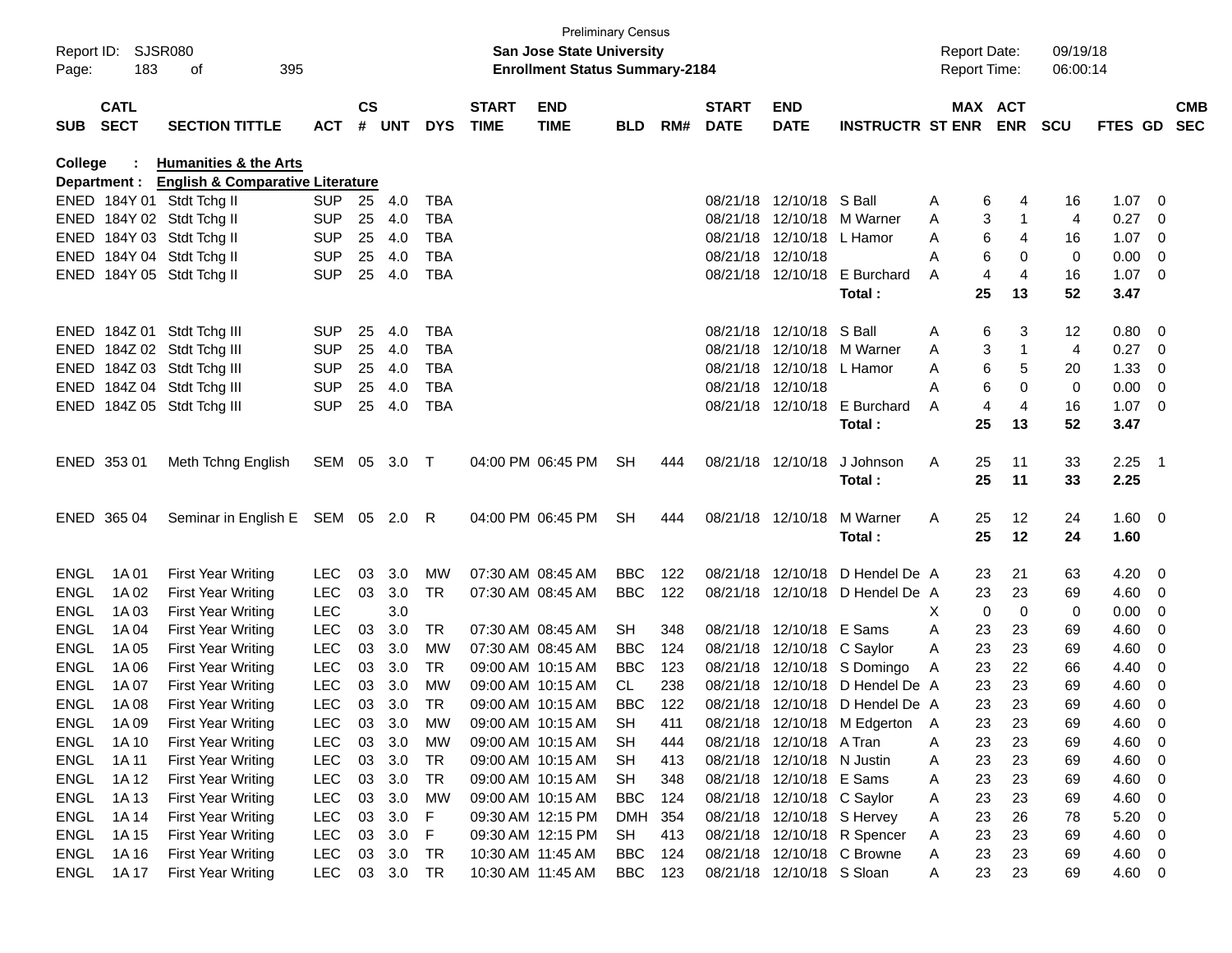| Report ID:<br>Page: | 184                        | SJSR080<br>395<br>οf      |            |                    |            |            |                             | <b>Preliminary Census</b><br><b>San Jose State University</b><br><b>Enrollment Status Summary-2184</b> |            |     |                             |                           |                              |   |    | <b>Report Date:</b><br><b>Report Time:</b> | 09/19/18<br>06:00:14 |                |                          |
|---------------------|----------------------------|---------------------------|------------|--------------------|------------|------------|-----------------------------|--------------------------------------------------------------------------------------------------------|------------|-----|-----------------------------|---------------------------|------------------------------|---|----|--------------------------------------------|----------------------|----------------|--------------------------|
| <b>SUB</b>          | <b>CATL</b><br><b>SECT</b> | <b>SECTION TITTLE</b>     | <b>ACT</b> | $\mathsf{cs}$<br># | <b>UNT</b> | <b>DYS</b> | <b>START</b><br><b>TIME</b> | <b>END</b><br><b>TIME</b>                                                                              | <b>BLD</b> | RM# | <b>START</b><br><b>DATE</b> | <b>END</b><br><b>DATE</b> | <b>INSTRUCTR ST ENR</b>      |   |    | MAX ACT<br><b>ENR</b>                      | <b>SCU</b>           | <b>FTES GD</b> | <b>CMB</b><br><b>SEC</b> |
| ENGL                | 1A 18                      | <b>First Year Writing</b> | <b>LEC</b> |                    | 3.0        |            |                             |                                                                                                        |            |     |                             |                           |                              | Χ | 0  | 0                                          | 0                    | 0.00           | 0                        |
| <b>ENGL</b>         | 1A 19                      | <b>First Year Writing</b> | LEC        | 03                 | 3.0        | TR         |                             | 12:00 PM 01:15 PM                                                                                      | <b>SH</b>  | 444 | 08/21/18                    | 12/10/18                  | E Sams                       | Α | 23 | 23                                         | 69                   | 4.60           | 0                        |
| <b>ENGL</b>         | 1A 20                      | <b>First Year Writing</b> | LEC        | 03                 | 3.0        | <b>MW</b>  |                             | 10:30 AM 11:45 AM                                                                                      | <b>SH</b>  | 444 | 08/21/18                    | 12/10/18                  | A Tran                       | Α | 23 | 23                                         | 69                   | 4.60           | 0                        |
| <b>ENGL</b>         | 1A 21                      | <b>First Year Writing</b> | LEC        | 03                 | 3.0        | <b>TR</b>  |                             | 10:30 AM 11:45 AM                                                                                      | <b>SH</b>  | 413 | 08/21/18                    | 12/10/18                  | N Justin                     | Α | 23 | 23                                         | 69                   | 4.60           | 0                        |
| <b>ENGL</b>         | 1A 22                      | <b>First Year Writing</b> | LEC        | 03                 | 3.0        | <b>TR</b>  |                             | 12:00 PM 01:15 PM                                                                                      | <b>SH</b>  | 238 | 08/21/18                    | 12/10/18                  | N Justin                     | Α | 23 | 23                                         | 69                   | 4.60           | 0                        |
| <b>ENGL</b>         | 1A 23                      | <b>First Year Writing</b> | LEC        | 03                 | 3.0        | <b>TR</b>  |                             | 10:30 AM 11:45 AM                                                                                      | <b>SH</b>  | 238 | 08/21/18                    | 12/10/18                  | R Vora                       | Α | 23 | 23                                         | 69                   | 4.60           | 0                        |
| <b>ENGL</b>         | 1A 24                      | <b>First Year Writing</b> | LEC        | 03                 | 3.0        | <b>TR</b>  |                             | 12:00 PM 01:15 PM                                                                                      | <b>BBC</b> | 122 | 08/21/18                    | 12/10/18                  | C Garrecht-W A               |   | 23 | 22                                         | 66                   | 4.40           | 0                        |
| <b>ENGL</b>         | 1A 25                      | <b>First Year Writing</b> | LEC        | 03                 | 3.0        | <b>TR</b>  |                             | 12:00 PM 01:15 PM                                                                                      | <b>BBC</b> | 124 | 08/21/18                    | 12/10/18                  | C Browne                     | Α | 23 | 23                                         | 69                   | 4.60           | 0                        |
| <b>ENGL</b>         | 1A 26                      | <b>First Year Writing</b> | LEC        | 03                 | 3.0        | MW         |                             | 12:00 PM 01:15 PM                                                                                      | <b>SH</b>  | 411 | 08/21/18                    | 12/10/18                  | M Edgerton                   | A | 23 | 23                                         | 69                   | 4.60           | 0                        |
| <b>ENGL</b>         | 1A 27                      | <b>First Year Writing</b> | LEC        | 03                 | 3.0        | MW         |                             | 12:00 PM 01:15 PM                                                                                      | <b>BBC</b> | 128 | 08/21/18                    | 12/10/18                  | L Lindelof                   | Α | 23 | 23                                         | 69                   | 4.60           | 0                        |
| <b>ENGL</b>         | 1A 28                      | <b>First Year Writing</b> | LEC        | 03                 | 3.0        | <b>TR</b>  |                             | 12:00 PM 01:15 PM                                                                                      | <b>SH</b>  | 411 | 08/21/18                    | 12/10/18                  | T Adry                       | Α | 23 | 23                                         | 69                   | 4.60           | 0                        |
| <b>ENGL</b>         | 1A 29                      | <b>First Year Writing</b> | LEC        | 03                 | 3.0        | <b>TR</b>  |                             | 12:00 PM 01:15 PM                                                                                      | <b>SH</b>  | 435 | 08/21/18                    | 12/10/18                  | A Van Wey                    | Α | 23 | 23                                         | 69                   | 4.60           | 0                        |
| <b>ENGL</b>         | 1A 30                      | <b>First Year Writing</b> | LEC        | 03                 | 3.0        | MW         |                             | 12:00 PM 01:15 PM                                                                                      | <b>BBC</b> | 124 | 08/21/18                    | 12/10/18                  | J Navarro                    | Α | 23 | 22                                         | 66                   | 4.40           | 0                        |
| <b>ENGL</b>         | 1A 31                      | <b>First Year Writing</b> | LEC        | 03                 | 3.0        | MW         |                             | 12:00 PM 01:15 PM                                                                                      | <b>BBC</b> | 122 | 08/21/18                    | 12/10/18                  | A St. Dennis                 | A | 23 | 22                                         | 66                   | 4.40           | 0                        |
| <b>ENGL</b>         | 1A 32                      | <b>First Year Writing</b> | LEC        | 03                 | 3.0        | <b>TR</b>  |                             | 12:00 PM 01:15 PM                                                                                      | <b>BBC</b> | 128 | 08/21/18                    | 12/10/18                  | O Lee                        | Α | 23 | 22                                         | 66                   | 4.40           | 0                        |
| <b>ENGL</b>         | 1A 33                      | <b>First Year Writing</b> | LEC        | 03                 | 3.0        | <b>TR</b>  |                             | 01:30 PM 02:45 PM                                                                                      | <b>BBC</b> | 122 | 08/21/18                    | 12/10/18                  | R Arnold                     | Α | 23 | 22                                         | 66                   | 4.40           | 0                        |
| <b>ENGL</b>         | 1A 34                      | <b>First Year Writing</b> | LEC        |                    | 3.0        |            |                             |                                                                                                        |            |     |                             |                           |                              | х | 0  | $\mathbf 0$                                | 0                    | 0.00           | 0                        |
| <b>ENGL</b>         | 1A 35                      | <b>First Year Writing</b> | LEC        | 03                 | 3.0        | МW         |                             | 01:30 PM 02:45 PM                                                                                      | <b>SH</b>  | 444 | 08/21/18                    | 12/10/18                  | <b>B</b> Hoffer              | Α | 23 | 23                                         | 69                   | 4.60           | 0                        |
| <b>ENGL</b>         | 1A 36                      | <b>First Year Writing</b> | LEC        | 03                 | 3.0        | <b>TR</b>  |                             | 01:30 PM 02:45 PM                                                                                      | <b>SH</b>  | 411 | 08/21/18                    | 12/10/18                  | S Bradfield                  | A | 23 | 22                                         | 66                   | 4.40           | 0                        |
| <b>ENGL</b>         | 1A 37                      | <b>First Year Writing</b> | LEC        | 03                 | 3.0        | MW         |                             | 01:30 PM 02:45 PM                                                                                      | <b>BBC</b> | 124 | 08/21/18                    | 12/10/18                  | C Saylor                     | Α | 23 | 23                                         | 69                   | 4.60           | 0                        |
| <b>ENGL</b>         | 1A 38                      | <b>First Year Writing</b> | LEC        | 03                 | 3.0        | MW         |                             | 01:30 PM 02:45 PM                                                                                      | <b>BBC</b> | 122 | 08/21/18                    | 12/10/18                  | A St. Dennis                 | A | 23 | 22                                         | 66                   | 4.40           | 0                        |
| <b>ENGL</b>         | 1A 39                      | <b>First Year Writing</b> | LEC        | 03                 | 3.0        | <b>TR</b>  |                             | 01:30 PM 02:45 PM                                                                                      | <b>BBC</b> | 121 | 08/21/18                    | 12/10/18                  | S Kirby                      | Α | 23 | 23                                         | 69                   | 4.60           | 0                        |
| <b>ENGL</b>         | 1A 40                      | <b>First Year Writing</b> | LEC        | 03                 | 3.0        | MW         |                             | 04:30 PM 05:45 PM                                                                                      | <b>BBC</b> | 130 | 08/21/18                    | 12/10/18                  | K Kremer                     | Α | 23 | 22                                         | 66                   | 4.40           | 0                        |
| <b>ENGL</b>         | 1A 41                      | <b>First Year Writing</b> | LEC        | 03                 | 3.0        | MW         |                             | 01:30 PM 02:45 PM                                                                                      | <b>BBC</b> | 221 | 08/21/18                    | 12/10/18                  | K O'Hare                     | Α | 23 | 23                                         | 69                   | 4.60           | 0                        |
| <b>ENGL</b>         | 1A 42                      | <b>First Year Writing</b> | LEC        | 03                 | 3.0        | <b>TR</b>  |                             | 01:30 PM 02:45 PM                                                                                      | <b>BBC</b> | 128 | 08/21/18                    | 12/10/18                  | <b>K Schwartz</b>            | A | 23 | 22                                         | 66                   | 4.40           | 0                        |
| <b>ENGL</b>         | 1A 43                      | <b>First Year Writing</b> | LEC        | 03                 | 3.0        | <b>TR</b>  |                             | 03:00 PM 04:15 PM                                                                                      | <b>BBC</b> | 124 | 08/21/18                    | 12/10/18                  | C Browne                     | A | 23 | 23                                         | 69                   | 4.60           | 0                        |
| <b>ENGL</b>         | 1A 44                      | <b>First Year Writing</b> | LEC        | 03                 | 3.0        | МW         |                             | 03:00 PM 04:15 PM                                                                                      | <b>SH</b>  | 348 | 08/21/18                    | 12/10/18                  | A Tran                       | A | 23 | 23                                         | 69                   | 4.60           | 0                        |
| <b>ENGL</b>         | 1A 45                      | <b>First Year Writing</b> | LEC        | 03                 | 3.0        | <b>TR</b>  |                             | 03:00 PM 04:15 PM                                                                                      | <b>BBC</b> | 128 | 08/21/18                    | 12/10/18                  | E Hansen                     | Α | 23 | 23                                         | 69                   | 4.60           | 0                        |
| <b>ENGL</b>         | 1A 46                      | <b>First Year Writing</b> | <b>LEC</b> | 03                 | 3.0        | МW         |                             | 01:30 PM 02:45 PM                                                                                      | HGH        | 217 | 08/21/18                    | 12/10/18                  | J Navarro                    | Α | 23 | 23                                         | 69                   | 4.60           | 0                        |
| <b>ENGL</b>         | 1A 47                      | <b>First Year Writing</b> | <b>LEC</b> | 03                 | 3.0        | <b>TR</b>  |                             | 03:00 PM 04:15 PM                                                                                      | <b>BBC</b> | 122 | 08/21/18                    | 12/10/18                  | C Garrecht-W A               |   | 23 | 23                                         | 69                   | 4.60           | 0                        |
| ENGL                | 1A48                       | <b>First Year Writing</b> | LEC        | 03                 | 3.0        | <b>TR</b>  |                             | 03:00 PM 04:15 PM                                                                                      | CL         | 316 |                             | 08/21/18 12/10/18         | E Rosser                     | A | 23 | 22                                         | 66                   | 4.40           | 0                        |
| <b>ENGL</b>         | 1A 49                      | <b>First Year Writing</b> | <b>LEC</b> | 03                 | 3.0        | МW         |                             | 03:00 PM 04:15 PM                                                                                      | <b>BBC</b> | 122 |                             | 08/21/18 12/10/18 C Mujal |                              | A | 23 | 23                                         | 69                   | 4.60           | 0                        |
| <b>ENGL</b>         | 1A 50                      | <b>First Year Writing</b> | <b>LEC</b> | 03                 | 3.0        | МW         |                             | 03:00 PM 04:15 PM                                                                                      | <b>BBC</b> | 124 |                             | 08/21/18 12/10/18 M Dowdy |                              | A | 23 | 23                                         | 69                   | 4.60           | $\boldsymbol{0}$         |
| <b>ENGL</b>         | 1A 51                      | <b>First Year Writing</b> | <b>LEC</b> | 03                 | 3.0        | МW         |                             | 03:00 PM 04:15 PM                                                                                      | <b>BBC</b> | 128 |                             |                           | 08/21/18 12/10/18 L Lindelof | Α | 23 | 22                                         | 66                   | 4.40           | $\boldsymbol{0}$         |
| <b>ENGL</b>         | 1A 52                      | <b>First Year Writing</b> | <b>LEC</b> | 03                 | 3.0        | <b>TR</b>  |                             | 03:00 PM 04:15 PM                                                                                      | <b>BBC</b> | 121 | 08/21/18                    | 12/10/18 N Justin         |                              | Α | 23 | 22                                         | 66                   | 4.40           | 0                        |
| <b>ENGL</b>         | 1A 53                      | <b>First Year Writing</b> | <b>LEC</b> | 03                 | 3.0        | <b>TR</b>  |                             | 04:30 PM 05:45 PM                                                                                      | <b>BBC</b> | 124 | 08/21/18                    |                           | 12/10/18 Z Babaci-Wil A      |   | 23 | 22                                         | 66                   | 4.40           | 0                        |
| <b>ENGL</b>         | 1A 54                      | <b>First Year Writing</b> | LEC        | 03                 | 3.0        | <b>TR</b>  |                             | 04:30 PM 05:45 PM                                                                                      | CL         | 238 | 08/21/18                    |                           | 12/10/18 E Hansen            | A | 23 | 23                                         | 69                   | 4.60           | $\boldsymbol{0}$         |
| <b>ENGL</b>         | 1A 55                      | <b>First Year Writing</b> | LEC        | 03                 | 3.0        | МW         |                             | 04:30 PM 05:45 PM                                                                                      | <b>BBC</b> | 122 | 08/21/18                    | 12/10/18 C Mujal          |                              | A | 23 | 23                                         | 69                   | 4.60           | $\boldsymbol{0}$         |
| <b>ENGL</b>         | 1A 56                      | <b>First Year Writing</b> | LEC        |                    | 03 3.0     | MW         |                             | 04:30 PM 05:45 PM                                                                                      | DMH 354    |     |                             |                           | 08/21/18 12/10/18 J Navarro  | A | 23 | 23                                         | 69                   | 4.60           | $\boldsymbol{0}$         |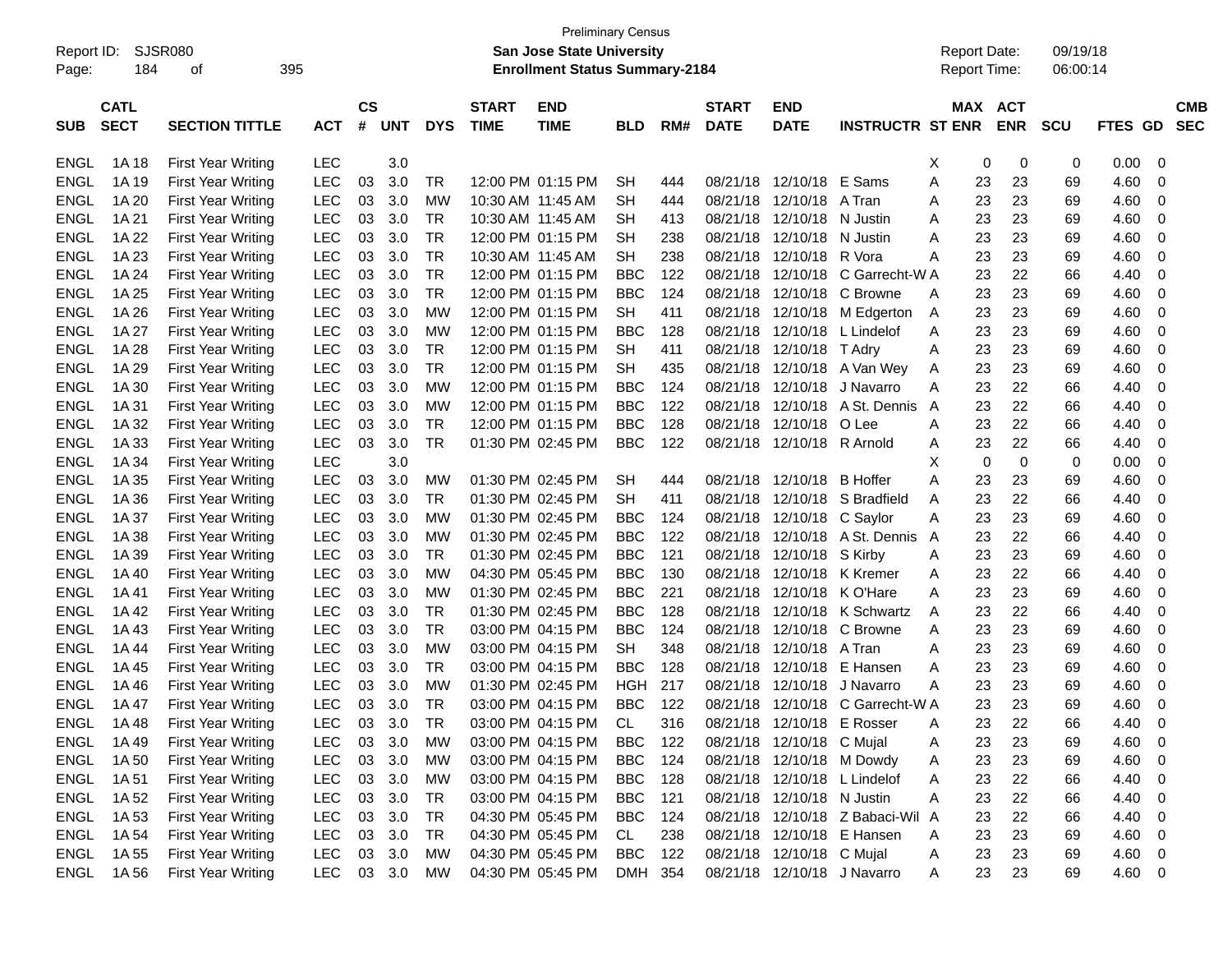| SJSR080<br>Report ID:<br>185<br>Page:<br>οf                       | 395                                    |                    |            |            |                             | <b>Preliminary Census</b><br><b>San Jose State University</b><br><b>Enrollment Status Summary-2184</b> |            |      |                             |                            |                         | <b>Report Date:</b><br><b>Report Time:</b> |                              |             | 09/19/18<br>06:00:14 |                |                         |                          |
|-------------------------------------------------------------------|----------------------------------------|--------------------|------------|------------|-----------------------------|--------------------------------------------------------------------------------------------------------|------------|------|-----------------------------|----------------------------|-------------------------|--------------------------------------------|------------------------------|-------------|----------------------|----------------|-------------------------|--------------------------|
| <b>CATL</b><br><b>SECT</b><br><b>SECTION TITTLE</b><br><b>SUB</b> | <b>ACT</b>                             | $\mathsf{cs}$<br># | <b>UNT</b> | <b>DYS</b> | <b>START</b><br><b>TIME</b> | <b>END</b><br><b>TIME</b>                                                                              | <b>BLD</b> | RM#  | <b>START</b><br><b>DATE</b> | <b>END</b><br><b>DATE</b>  | <b>INSTRUCTR ST ENR</b> |                                            | <b>MAX ACT</b><br><b>ENR</b> |             | <b>SCU</b>           | FTES GD        |                         | <b>CMB</b><br><b>SEC</b> |
| <b>ENGL</b><br>1A 57<br><b>First Year Writing</b>                 | <b>LEC</b>                             | 03                 | 3.0        | МW         |                             | 12:00 PM 01:15 PM                                                                                      | CL         | 316  | 08/21/18                    | 12/10/18 K O'Hare          |                         | A                                          | 23                           | 23          | 69                   | 4.60           | 0                       |                          |
| <b>ENGL</b><br>1A 58<br><b>First Year Writing</b>                 | <b>LEC</b>                             |                    | 3.0        |            |                             |                                                                                                        |            |      |                             |                            |                         | X                                          | 0                            | $\mathbf 0$ | 0                    | 0.00           | 0                       |                          |
| ENGL<br>1A 59<br><b>First Year Writing</b>                        | <b>LEC</b>                             | 03                 | 3.0        | МW         |                             | 06:00 PM 07:15 PM                                                                                      | <b>DMH</b> | 354  | 08/21/18                    | 12/10/18                   | J Navarro               | A                                          | 23                           | 23          | 69                   | 4.60           | 0                       |                          |
| ENGL<br>1A60<br><b>First Year Writing</b>                         | <b>LEC</b>                             | 03                 | 3.0        | МW         | 10:30 AM 11:45 AM           |                                                                                                        | HGH        | 217  | 08/21/18                    | 12/10/18                   | J Dunn                  | A                                          | 23                           | 22          | 66                   | 4.40           | 0                       |                          |
| <b>ENGL</b><br>1A 61<br><b>First Year Writing</b>                 | <b>LEC</b>                             | 03                 | 3.0        | TR         |                             | 04:30 PM 05:45 PM                                                                                      | <b>BBC</b> | 122  | 08/21/18                    | 12/10/18                   | C Muial                 | A                                          | 23                           | 23          | 69                   | 4.60           | 0                       |                          |
| <b>ENGL</b><br>1A 62<br><b>First Year Writing</b>                 | <b>LEC</b>                             | 03                 | 3.0        | МW         | 09:00 AM 10:15 AM           |                                                                                                        | BBC.       | 123  | 08/21/18                    | 12/10/18                   | J Damm                  | A                                          | 23                           | 23          | 69                   | 4.60           | 0                       |                          |
| ENGL<br>1A63<br><b>First Year Writing</b>                         | <b>LEC</b>                             | 03                 | 3.0        | МW         |                             | 12:00 PM 01:15 PM                                                                                      | CL.        | 111  | 08/21/18                    | 12/10/18                   | M Hager                 | A                                          | 23                           | 23          | 69                   | 4.60           | 0                       |                          |
| <b>ENGL</b><br>1A 64<br><b>First Year Writing</b>                 | <b>LEC</b>                             | 03                 | 3.0        | R          |                             | 06:00 PM 08:45 PM                                                                                      | BBC        | 121  | 08/21/18                    |                            | 12/10/18 Z Babaci-Wil A |                                            | 23                           | 23          | 69                   | 4.60           | 0                       |                          |
| <b>ENGL</b><br>1A 65<br><b>First Year Writing</b>                 | <b>LEC</b>                             | 03                 | 3.0        | TR         |                             | 09:00 AM 10:15 AM                                                                                      | <b>SH</b>  | 241  | 08/21/18                    | 12/10/18                   | C Garrecht-W A          |                                            | 23                           | 23          | 69                   | 4.60           | 0                       |                          |
| ENGL<br>1A 66<br><b>First Year Writing</b>                        | <b>LEC</b>                             | 03                 | 3.0        | МW         |                             | 04:30 PM 05:45 PM                                                                                      | BBC        | 128  | 08/21/18                    | 12/10/18                   | M Edgerton              | A                                          | 23                           | 23          | 69                   | 4.60           | 0                       |                          |
| ENGL<br>1A 67<br><b>First Year Writing</b>                        | <b>LEC</b>                             | 03                 | 3.0        | МW         |                             | 01:30 PM 02:45 PM                                                                                      | BBC        | 128  | 08/21/18                    | 12/10/18                   | C Criez                 | A                                          | 23                           | 23          | 69                   | 4.60           | 0                       |                          |
| <b>ENGL</b><br>1A68<br><b>First Year Writing</b>                  | <b>LEC</b>                             | 03                 | 3.0        | МW         |                             | 01:30 PM 02:45 PM                                                                                      | <b>SH</b>  | 413  | 08/21/18                    | 12/10/18                   | J Murphy                | A                                          | 23                           | 23          | 69                   | 4.60           | 0                       |                          |
| <b>ENGL</b><br>1A69<br><b>First Year Writing</b>                  | <b>LEC</b>                             | 03                 | 3.0        | МW         | 09:00 AM 10:15 AM           |                                                                                                        | SH         | 413  | 08/21/18                    | 12/10/18                   | A Mills                 | A                                          | 23                           | 23          | 69                   | 4.60           | 0                       |                          |
| ENGL<br>1A 70<br><b>First Year Writing</b>                        | <b>LEC</b>                             | 03                 | 3.0        | МW         | 09:00 AM 10:15 AM           |                                                                                                        | BBC        | 205  | 08/21/18                    |                            | 12/10/18 H Meservey     | A                                          | 23                           | 22          | 66                   | 4.40           | 0                       |                          |
| ENGL<br>1A 71<br><b>First Year Writing</b>                        | <b>LEC</b>                             | 03                 | 3.0        |            |                             | 06:00 PM 08:45 PM                                                                                      | BBC        | 122  | 08/21/18                    | 12/10/18                   | Z Babaci-Wil   A        |                                            | 23                           | 22          | 66                   | 4.40           | 0                       |                          |
| <b>ENGL</b><br>1A 72<br><b>First Year Writing</b>                 | <b>LEC</b>                             | 03                 | 3.0        | МW         |                             | 12:00 PM 01:15 PM                                                                                      | SH         | 238  | 08/21/18                    | 12/10/18                   | C Vines                 | A                                          | 23                           | 23          | 69                   | 4.60           | 0                       |                          |
| ENGL<br>1A 73<br><b>First Year Writing</b>                        | <b>LEC</b>                             | 03                 | 3.0        | МW         | 10:30 AM 11:45 AM           |                                                                                                        | BBC        | 205  | 08/21/18                    |                            | 12/10/18 H Meservev     | A                                          | 23                           | 23          | 69                   | 4.60           | 0                       |                          |
| ENGL<br>1A 74<br><b>First Year Writing</b>                        | <b>LEC</b>                             | 03                 | 3.0        | МW         | 10:30 AM 11:45 AM           |                                                                                                        | SH         | 411  |                             | 08/21/18 12/10/18 C Vines  |                         | A                                          | 23                           | 24          | 72                   | 4.80           | 0                       |                          |
| <b>ENGL</b><br>1A 75<br><b>First Year Writing</b>                 | <b>LEC</b>                             |                    | 3.0        |            |                             |                                                                                                        |            |      |                             |                            |                         | X                                          | 0                            | 0           | 0                    | 0.00           | 0                       |                          |
| <b>ENGL</b><br>1A 76<br><b>First Year Writing</b>                 | <b>LEC</b>                             |                    | 3.0        |            |                             |                                                                                                        |            |      |                             |                            |                         | Х                                          | 0                            | 0           | 0                    | 0.00           | 0                       |                          |
| ENGL<br>1A 77<br><b>First Year Writing</b>                        | <b>LEC</b>                             | 03                 | 3.0        | МW         |                             | 04:30 PM 05:45 PM                                                                                      | BBC.       | 123  |                             | 08/21/18 12/10/18 L Landau |                         | A                                          | 23                           | 23          | 69                   | 4.60           | 0                       |                          |
| ENGL<br>1A 78<br><b>First Year Writing</b>                        | <b>LEC</b>                             | 03                 | 3.0        | TR         |                             | 12:00 PM 01:15 PM                                                                                      | <b>BBC</b> | 221  | 08/21/18                    | 12/10/18                   | R Arnold                | A                                          | 23                           | 23          | 69                   | 4.60           | 0                       |                          |
| <b>ENGL</b><br>1A 79<br><b>First Year Writing</b>                 | <b>LEC</b>                             | 03                 | 3.0        | МW         |                             | 06:00 PM 07:15 PM                                                                                      | BBC        | 124  | 08/21/18                    | 12/10/18                   | K Kremer                | A                                          | 23                           | 22          | 66                   | 4.40           | 0                       |                          |
| <b>ENGL</b><br>1A 80<br><b>First Year Writing</b>                 | <b>LEC</b>                             | 03                 | 3.0        | МW         |                             | 12:00 PM 01:15 PM                                                                                      | <b>SH</b>  | 413  | 08/21/18                    | 12/10/18                   | C Saylor                | A                                          | 23                           | 23          | 69                   | 4.60           | 0                       |                          |
| ENGL<br><b>First Year Writing</b><br>1A 81                        | <b>LEC</b>                             | 03                 | 3.0        | TR         |                             | 03:00 PM 04:15 PM                                                                                      | DMH        | 354  | 08/21/18                    | 12/10/18                   | S Bradfield             | A                                          | 23                           | 22          | 66                   | 4.40           | 0                       |                          |
| <b>ENGL</b><br>1A 82<br><b>First Year Writing</b>                 | <b>LEC</b>                             | 03                 | 3.0        | МW         |                             | 06:00 PM 07:15 PM                                                                                      | <b>DMH</b> | 226B | 08/21/18                    | 12/10/18                   | R Spencer               | A                                          | 23                           | 23          | 69                   | 4.60           | 0                       |                          |
| <b>ENGL</b><br>1A83<br><b>First Year Writing</b>                  | <b>LEC</b>                             | 03                 | 3.0        | TR         |                             | 01:30 PM 02:45 PM                                                                                      | HGH        | 217  | 08/21/18                    | 12/10/18                   | <b>B</b> Hoffer         | A                                          | 23                           | 23          | 69                   | 4.60           | 0                       |                          |
| <b>ENGL</b><br>1A 84<br><b>First Year Writing</b>                 | <b>LEC</b>                             | 03                 | 3.0        | <b>TR</b>  | 07:30 AM 08:45 AM           |                                                                                                        | <b>SH</b>  | 413  | 08/21/18                    | 12/10/18                   | T Morgan                | A                                          | 23                           | 24          | 72                   | 4.80           | 0                       |                          |
| <b>ENGL</b><br>1A 85<br><b>First Year Writing</b>                 | <b>LEC</b>                             |                    | 3.0        |            |                             |                                                                                                        |            |      |                             |                            |                         | X                                          | 0                            | 0           | 0                    | 0.00           | 0                       |                          |
|                                                                   |                                        |                    |            |            |                             |                                                                                                        |            |      |                             |                            | Total :                 |                                            | 1794 1778                    |             | 5334                 | 355.60         |                         |                          |
| ENGL                                                              | 1AF 01 FYW: Stretch English LEC        |                    | 03 3.0     | МW         |                             | 10:30 AM 11:45 AM                                                                                      | <b>BBC</b> | 123  |                             | 08/21/18 12/10/18 A Ahmad  |                         | A                                          | 22                           | 21          | 63                   | 4.20           | 0                       |                          |
| <b>ENGL</b>                                                       | 1AF 02 FYW: Stretch English LEC        |                    | 03 3.0     | MW         |                             | 12:00 PM 01:15 PM                                                                                      | <b>BBC</b> | 121  |                             | 08/21/18 12/10/18 A Ahmad  |                         | A                                          | 22                           | 22          | 66                   | 4.40           | - 0                     |                          |
| <b>ENGL</b>                                                       | 1AF 03 FYW: Stretch English LEC        |                    | 03 3.0     | <b>MW</b>  |                             | 04:30 PM 05:45 PM                                                                                      | <b>SH</b>  | 348  |                             | 08/21/18 12/10/18 A Ahmad  |                         | A                                          | 22                           | 20          | 60                   | 4.00           | $\overline{\mathbf{0}}$ |                          |
| <b>ENGL</b>                                                       | 1AF 04 FYW: Stretch English LEC        |                    | 03 3.0     | <b>TR</b>  | 10:30 AM 11:45 AM           |                                                                                                        | DMH 354    |      |                             | 08/21/18 12/10/18 T Morgan |                         | A                                          | 22                           | 23          | 69                   | 4.60           | - 0                     |                          |
| <b>ENGL</b>                                                       | 1AF 05 FYW: Stretch English LEC        |                    | 03 3.0     | <b>MW</b>  |                             | 09:00 AM 10:15 AM                                                                                      | CL         | 316  |                             | 08/21/18 12/10/18 M Dowdy  |                         | A                                          | 22                           | 22          | 66                   | 4.40           | - 0                     |                          |
| <b>ENGL</b>                                                       | 1AF 06 FYW: Stretch English LEC        |                    | 03 3.0     | <b>MW</b>  | 10:30 AM 11:45 AM           |                                                                                                        | CL         | 316  |                             | 08/21/18 12/10/18 M Dowdy  |                         | A                                          | 22                           | 22          | 66                   | 4.40           | - 0                     |                          |
| <b>ENGL</b>                                                       | 1AF 07 FYW: Stretch English LEC        |                    | 03 3.0     | TR         |                             | 09:00 AM 10:15 AM                                                                                      | DMH 354    |      |                             | 08/21/18 12/10/18 B Hoffer |                         | A                                          | 22                           | 22          | 66                   | 4.40           | - 0                     |                          |
| ENGL                                                              | 1AF 08 FYW: Stretch English LEC 03 3.0 |                    |            | TR         |                             | 12:00 PM 01:15 PM                                                                                      | DMH 354    |      |                             | 08/21/18 12/10/18 S Sloan  |                         | A                                          | 22                           | 22          | 66                   | $4.40 \quad 0$ |                         |                          |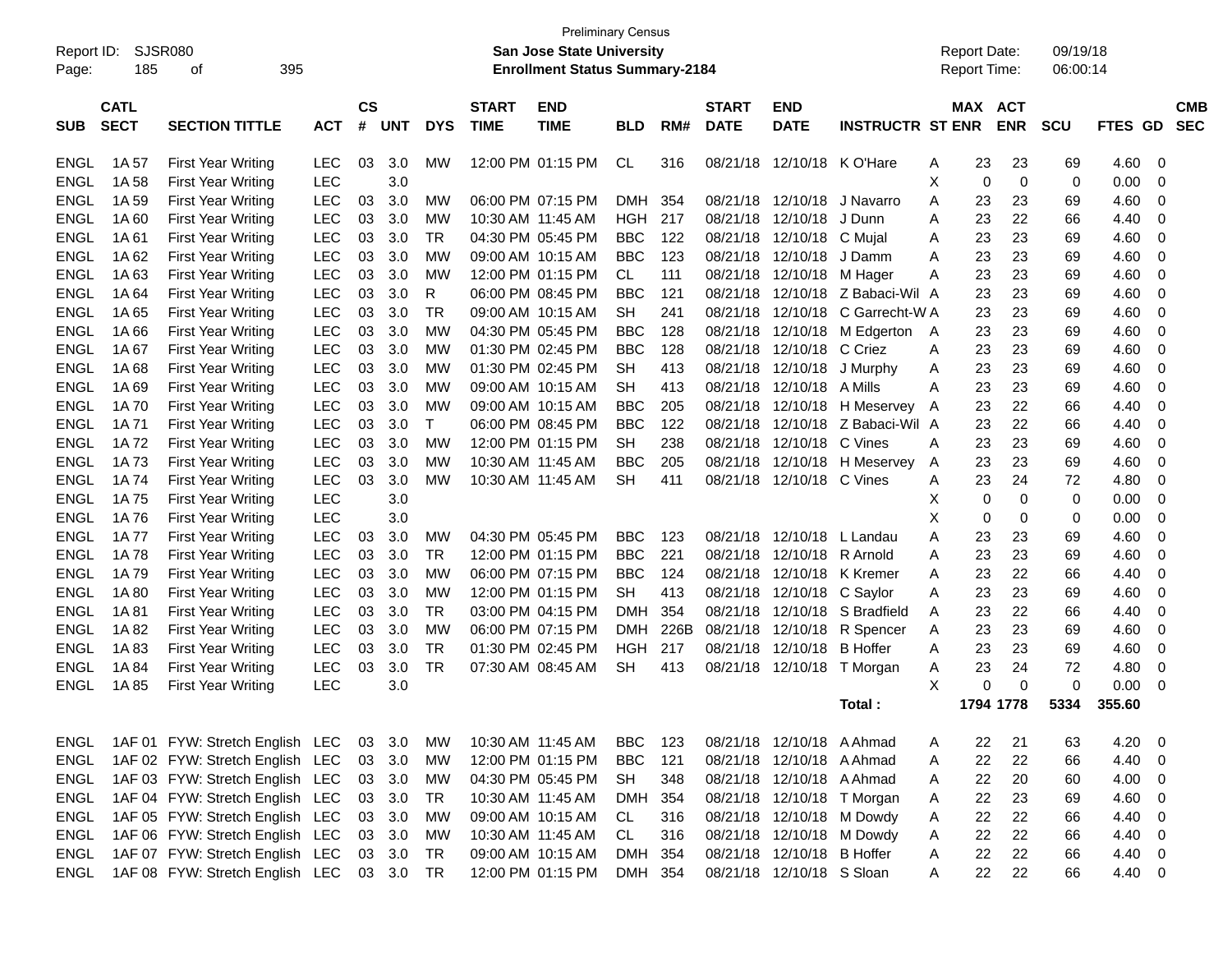| Report ID:<br>Page: | 186                        | SJSR080<br>395<br>οf            |            |                    |            |            |                             | <b>Preliminary Census</b><br><b>San Jose State University</b><br><b>Enrollment Status Summary-2184</b> |            |     |                             |                            |                                  |   | <b>Report Date:</b><br>Report Time: |             | 09/19/18<br>06:00:14 |                  |                          |                          |
|---------------------|----------------------------|---------------------------------|------------|--------------------|------------|------------|-----------------------------|--------------------------------------------------------------------------------------------------------|------------|-----|-----------------------------|----------------------------|----------------------------------|---|-------------------------------------|-------------|----------------------|------------------|--------------------------|--------------------------|
| <b>SUB</b>          | <b>CATL</b><br><b>SECT</b> | <b>SECTION TITTLE</b>           | <b>ACT</b> | $\mathsf{cs}$<br># | <b>UNT</b> | <b>DYS</b> | <b>START</b><br><b>TIME</b> | <b>END</b><br><b>TIME</b>                                                                              | <b>BLD</b> | RM# | <b>START</b><br><b>DATE</b> | <b>END</b><br><b>DATE</b>  | <b>INSTRUCTR ST ENR</b>          |   | MAX ACT                             | <b>ENR</b>  | <b>SCU</b>           | <b>FTES GD</b>   |                          | <b>CMB</b><br><b>SEC</b> |
| ENGL                |                            | 1AF 09 FYW: Stretch English LEC |            | 03                 | 3.0        | МW         |                             | 03:00 PM 04:15 PM                                                                                      | <b>BBC</b> | 121 | 08/21/18                    | 12/10/18 J Logan           |                                  | Α | 22                                  | 22          | 66                   | 4.40             | - 0                      |                          |
| <b>ENGL</b>         |                            | 1AF 10 FYW: Stretch English LEC |            | 03                 | 3.0        | MW         |                             | 04:30 PM 05:45 PM                                                                                      | <b>BBC</b> | 121 | 08/21/18                    | 12/10/18 J Logan           |                                  | Α | 22                                  | 22          | 66                   | 4.40             | 0                        |                          |
| ENGL                |                            | 1AF 11 FYW: Stretch English LEC |            | 03                 | 3.0        | TR         |                             | 04:30 PM 05:45 PM                                                                                      | <b>BBC</b> | 121 | 08/21/18                    | 12/10/18                   | <b>B</b> Hoffer                  | Α | 22                                  | 21          | 63                   | 4.20             | 0                        |                          |
| <b>ENGL</b>         |                            | 1AF 12 FYW: Stretch English LEC |            | 03                 | 3.0        | MW         |                             | 09:00 AM 10:15 AM                                                                                      | <b>BBC</b> | 121 | 08/21/18                    | 12/10/18                   | F Kirk                           | A | 22                                  | 21          | 63                   | 4.20             | 0                        |                          |
| <b>ENGL</b>         |                            | 1AF 13 FYW: Stretch English LEC |            | 03                 | 3.0        | MW         |                             | 10:30 AM 11:45 AM                                                                                      | <b>BBC</b> | 124 | 08/21/18                    | 12/10/18                   | F Kirk                           | A | 22                                  | 21          | 63                   | 4.20             | 0                        |                          |
| <b>ENGL</b>         |                            | 1AF 14 FYW: Stretch English LEC |            | 03                 | 3.0        | MW         |                             | 01:30 PM 02:45 PM                                                                                      | <b>DMH</b> | 354 | 08/21/18                    | 12/10/18                   | F Kirk                           | Α | 22                                  | 21          | 63                   | 4.20             | 0                        |                          |
| <b>ENGL</b>         |                            | 1AF 15 FYW: Stretch English LEC |            | 03                 | 3.0        | MW         |                             | 03:00 PM 04:15 PM                                                                                      | <b>DMH</b> | 354 | 08/21/18                    |                            | 12/10/18 K Golden                | Α | 22                                  | 19          | 57                   | 3.80             | 0                        |                          |
| <b>ENGL</b>         |                            | 1AF 16 FYW: Stretch English LEC |            | 03                 | 3.0        | МW         |                             | 12:00 PM 01:15 PM                                                                                      | <b>BBC</b> | 130 | 08/21/18                    | 12/10/18 L Landau          |                                  | Α | 22                                  | 22          | 66                   | 4.40             | 0                        |                          |
| <b>ENGL</b>         |                            | 1AF 17 FYW: Stretch English LEC |            |                    | 3.0        |            |                             |                                                                                                        |            |     |                             |                            |                                  | х | $\mathbf 0$                         | $\mathbf 0$ | 0                    | 0.00             | 0                        |                          |
| <b>ENGL</b>         |                            | 1AF 18 FYW: Stretch English     | LEC        | 03                 | 3.0        | TR         |                             | 01:30 PM 02:45 PM                                                                                      | DMH 354    |     | 08/21/18                    | 12/10/18 S Sloan           |                                  | Α | 22                                  | 22          | 66                   | 4.40             | 0                        |                          |
| <b>ENGL</b>         |                            | 1AF 19 FYW: Stretch English LEC |            |                    | 3.0        |            |                             |                                                                                                        |            |     |                             |                            |                                  | х | $\mathbf 0$                         | 0           | 0                    | 0.00             | 0                        |                          |
| <b>ENGL</b>         |                            | 1AF 20 FYW: Stretch English LEC |            |                    | 3.0        |            |                             |                                                                                                        |            |     |                             |                            |                                  | х | 0                                   | 0           | 0                    | 0.00             | 0                        |                          |
| <b>ENGL</b>         |                            | 1AF 21 FYW: Stretch English LEC |            |                    | 3.0        |            |                             |                                                                                                        |            |     |                             |                            |                                  | X | 0                                   | 0           | 0                    | 0.00             | 0                        |                          |
| <b>ENGL</b>         |                            | 1AF 22 FYW: Stretch English     | LEC        | 03                 | 3.0        | TR         |                             | 09:00 AM 10:15 AM                                                                                      | <b>SH</b>  | 411 |                             |                            | 08/21/18 12/10/18 J Patchigond A |   | 22                                  | 19          | 57                   | 3.80             | 0                        |                          |
| <b>ENGL</b>         |                            | 1AF 23 FYW: Stretch English LEC |            |                    | 3.0        |            |                             |                                                                                                        |            |     |                             |                            |                                  | х | 0                                   | 0           | 0                    | 0.00             | 0                        |                          |
| <b>ENGL</b>         |                            | 1AF 24 FYW: Stretch English LEC |            |                    | 3.0        |            |                             |                                                                                                        |            |     |                             |                            |                                  | х | 0                                   | 0           | 0                    | 0.00             | 0                        |                          |
| <b>ENGL</b>         |                            | 1AF 25 FYW: Stretch English LEC |            |                    | 3.0        |            |                             |                                                                                                        |            |     |                             |                            |                                  | X | 0                                   | 0           | 0                    | 0.00             | 0                        |                          |
| <b>ENGL</b>         |                            | 1AF 26 FYW: Stretch English LEC |            | 03                 | 3.0        | TR         |                             | 09:00 AM 10:15 AM                                                                                      | <b>BBC</b> | 121 | 08/21/18                    |                            | 12/10/18 K Schwartz              | A | 22                                  | 21          | 63                   | 4.20             | 0                        |                          |
| <b>ENGL</b>         |                            | 1AF 27 FYW: Stretch English LEC |            | 03                 | 3.0        | <b>TR</b>  |                             | 12:00 PM 01:15 PM                                                                                      | <b>BBC</b> | 123 | 08/21/18                    |                            | 12/10/18 K Schwartz              | Α | 22                                  | 22          | 66                   | 4.40             | 0                        |                          |
| <b>ENGL</b>         |                            | 1AF 28 FYW: Stretch English LEC |            |                    | 3.0        |            |                             |                                                                                                        |            |     |                             |                            |                                  | х | 0                                   | $\mathbf 0$ | 0                    | 0.00             | 0                        |                          |
| <b>ENGL</b>         |                            | 1AF 29 FYW: Stretch English LEC |            | 03                 | 3.0        | TR         |                             | 09:00 AM 10:15 AM                                                                                      | <b>BBC</b> | 221 | 08/21/18                    | 12/10/18 A Smith           |                                  | A | 22                                  | 20          | 60                   | 4.00             | 0                        |                          |
| <b>ENGL</b>         |                            | 1AF 30 FYW: Stretch English LEC |            | 03                 | 3.0        | TR         |                             | 10:30 AM 11:45 AM                                                                                      | <b>BBC</b> | 221 | 08/21/18                    | 12/10/18 A Smith           |                                  | Α | 22                                  | 20          | 60                   | 4.00             | 0                        |                          |
| <b>ENGL</b>         |                            | 1AF 31 FYW: Stretch English LEC |            | 03                 | 3.0        | <b>TR</b>  |                             | 01:30 PM 02:45 PM                                                                                      | <b>SH</b>  | 238 |                             | 08/21/18 12/10/18 A Smith  |                                  | Α | 22                                  | 21          | 63                   | 4.20             | 0                        |                          |
| <b>ENGL</b>         |                            | 1AF 32 FYW: Stretch English LEC |            |                    | 3.0        |            |                             |                                                                                                        |            |     |                             |                            |                                  | Х | 0                                   | 0           | 0                    | 0.00             | 0                        |                          |
| <b>ENGL</b>         |                            | 1AF 33 FYW: Stretch English LEC |            | 03                 | 3.0        | МW         |                             | 09:00 AM 10:15 AM                                                                                      | DMH        | 354 |                             |                            | 08/21/18 12/10/18 A St. Dennis   | A | 22                                  | 19          | 57                   | 3.80             | 0                        |                          |
| <b>ENGL</b>         |                            | 1AF 34 FYW: Stretch English LEC |            |                    | 3.0        |            |                             |                                                                                                        |            |     |                             |                            |                                  | х | 0                                   | 0           | 0                    | 0.00             | 0                        |                          |
| <b>ENGL</b>         |                            | 1AF 35 FYW: Stretch English     | LEC        |                    | 3.0        |            |                             |                                                                                                        |            |     |                             |                            |                                  | х | 0                                   | 0           | 0                    | 0.00             | 0                        |                          |
| <b>ENGL</b>         |                            | 1AF 36 FYW: Stretch English LEC |            | 03                 | 3.0        | TR         |                             | 12:00 PM 01:15 PM                                                                                      | <b>SH</b>  | 413 | 08/21/18                    | 12/10/18                   | T Morgan                         | Α | 22                                  | 22          | 66                   | 4.40             | 0                        |                          |
| ENGL                |                            | 1AF 37 FYW: Stretch English     | LEC        | 03                 | 3.0        | <b>TR</b>  |                             | 03:00 PM 04:15 PM                                                                                      | <b>BBC</b> | 130 |                             |                            | 08/21/18 12/10/18 T Morgan       | Α | 22                                  | 22          | 66                   | 4.40             | - 0                      |                          |
| <b>ENGL</b>         |                            | 1AF 38 FYW: Stretch English LEC |            |                    | 3.0        |            |                             |                                                                                                        |            |     |                             |                            |                                  | X | $\mathbf 0$                         | $\Omega$    | 0                    | 0.00             | - 0                      |                          |
| ENGL                |                            | 1AF 39 FYW: Stretch English LEC |            |                    | 3.0        |            |                             |                                                                                                        |            |     |                             |                            |                                  | X | $\pmb{0}$                           | 0           | 0                    | 0.00             | $\overline{\phantom{0}}$ |                          |
| ENGL                |                            | 1AF 40 FYW: Stretch English LEC |            |                    | 3.0        |            |                             |                                                                                                        |            |     |                             |                            |                                  | X | 0                                   | 0           | 0                    | 0.00             | $\overline{\mathbf{0}}$  |                          |
| <b>ENGL</b>         |                            | 1AF 41 FYW: Stretch English LEC |            | 03                 | 3.0        | <b>TR</b>  |                             | 07:30 AM 08:45 AM SH                                                                                   |            | 444 |                             |                            | 08/21/18 12/10/18 J Patchigond A |   | 22                                  | 14          | 42                   | 2.80 0           |                          |                          |
| ENGL                |                            | 1AF 42 FYW: Stretch English LEC |            |                    | 3.0        |            |                             |                                                                                                        |            |     |                             |                            |                                  | Χ | $\mathbf 0$                         | 0           | 0                    | $0.00 \t 0$      |                          |                          |
| ENGL                |                            | 1AF 43 FYW: Stretch English LEC |            | 03                 | 3.0        | <b>MW</b>  |                             | 01:30 PM 02:45 PM                                                                                      | SH         | 411 |                             | 08/21/18 12/10/18 K Golden |                                  | Α | 22                                  | 21          | 63                   | $4.20 \ 0$       |                          |                          |
| ENGL                |                            | 1AF 44 FYW: Stretch English LEC |            |                    | 3.0        |            |                             |                                                                                                        |            |     |                             |                            |                                  | Χ | $\mathbf 0$                         | 0           | 0                    | $0.00 \t 0$      |                          |                          |
| ENGL                |                            | 1AF 45 FYW: Stretch English LEC |            | 03                 | 3.0        | <b>MW</b>  |                             | 10:30 AM 11:45 AM                                                                                      | BBC        | 104 |                             | 08/21/18 12/10/18 A Petty  | Total:                           | A | 22<br>638                           | 22<br>608   | 66<br>1824           | 4.40 0<br>121.60 |                          |                          |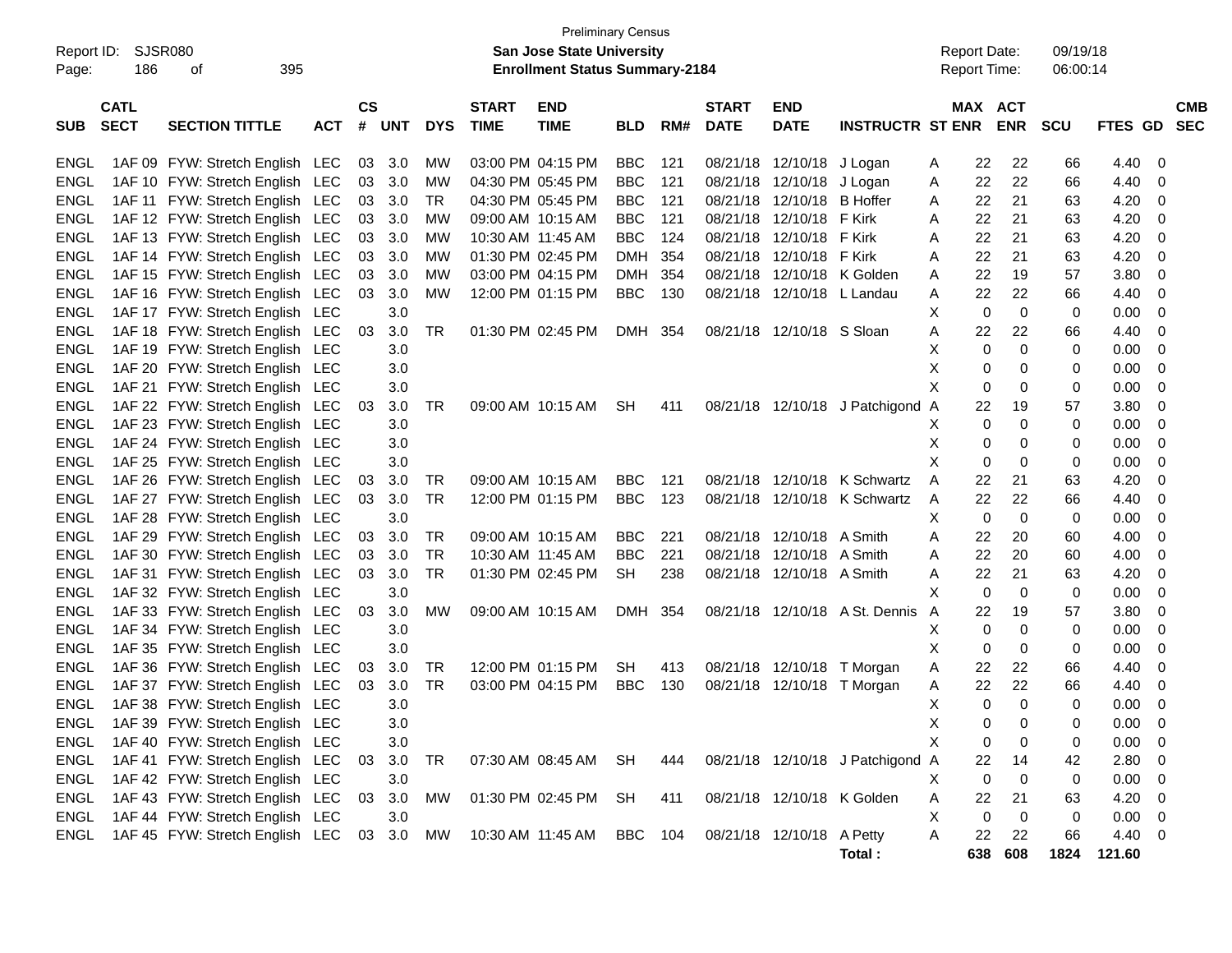|             |             |                          |            |               |            |            |                   | <b>Preliminary Census</b>              |            |     |              |                                         |                                  |                     |          |             |            |              |             |
|-------------|-------------|--------------------------|------------|---------------|------------|------------|-------------------|----------------------------------------|------------|-----|--------------|-----------------------------------------|----------------------------------|---------------------|----------|-------------|------------|--------------|-------------|
| Report ID:  | SJSR080     |                          |            |               |            |            |                   | <b>San Jose State University</b>       |            |     |              |                                         |                                  | <b>Report Date:</b> |          |             | 09/19/18   |              |             |
| Page:       | 187         | 395<br>οf                |            |               |            |            |                   | <b>Enrollment Status Summary-2184</b>  |            |     |              |                                         |                                  | Report Time:        |          |             | 06:00:14   |              |             |
|             |             |                          |            |               |            |            |                   |                                        |            |     |              |                                         |                                  |                     |          |             |            |              |             |
|             | <b>CATL</b> |                          |            | $\mathsf{cs}$ |            |            | <b>START</b>      | <b>END</b>                             |            |     | <b>START</b> | <b>END</b>                              |                                  |                     |          | MAX ACT     |            |              | <b>CMB</b>  |
| <b>SUB</b>  | <b>SECT</b> | <b>SECTION TITTLE</b>    | <b>ACT</b> | #             | <b>UNT</b> | <b>DYS</b> | <b>TIME</b>       | <b>TIME</b>                            | <b>BLD</b> | RM# | <b>DATE</b>  | <b>DATE</b>                             | <b>INSTRUCTR ST ENR</b>          |                     |          | <b>ENR</b>  | <b>SCU</b> | FTES GD      | <b>SEC</b>  |
| ENGL        | 1B 01       | Argument and Analysi LEC |            | 03            | 3.0        | MW         | 07:30 AM 08:45 AM |                                        | <b>BBC</b> | 123 | 08/21/18     | 12/10/18                                | J Damm                           | Α                   | 25       | 24          | 72         | 4.80         | 0           |
| <b>ENGL</b> | 1B 02       | Argument and Analysi LEC |            | 03            | 3.0        | TR         | 07:30 AM 08:45 AM |                                        | <b>BBC</b> | 124 | 08/21/18     | 12/10/18                                | S Harvey                         | A                   | 25       | 23          | 69         | 4.60         | 0           |
| <b>ENGL</b> | 1B 03       | Argument and Analysi LEC |            | 03            | 3.0        | <b>MW</b>  |                   | 09:00 AM 10:15 AM                      | <b>BBC</b> | 221 | 08/21/18     | 12/10/18                                | K Harrison                       | Α                   | 25       | 24          | 72         | 4.80         | 0           |
| <b>ENGL</b> | 1B 04       | Argument and Analysi LEC |            | 03            | 3.0        | <b>TR</b>  |                   | 09:00 AM 10:15 AM                      | <b>BBC</b> | 124 | 08/21/18     |                                         | 12/10/18 S Harvey                | A                   | 25       | 25          | 75         | 5.00         | 0           |
| <b>ENGL</b> | 1B 05       | Argument and Analysi LEC |            |               | 3.0        |            |                   |                                        |            |     |              |                                         |                                  | X                   | 0        | $\mathbf 0$ | 0          | 0.00         | 0           |
| <b>ENGL</b> | 1B 06       |                          |            |               |            |            |                   |                                        |            |     |              |                                         |                                  | X                   | 0        | 0           | 0          |              | 0           |
| <b>ENGL</b> | 1B 07       | Argument and Analysi LEC |            |               | 3.0        | <b>MW</b>  |                   | 10:30 AM 11:45 AM                      | <b>BBC</b> | 221 | 08/21/18     | 12/10/18                                | K Harrison                       | Α                   |          | 24          |            | 0.00         | 0           |
|             |             | Argument and Analysi LEC |            | 03            | 3.0        |            |                   |                                        |            |     |              |                                         |                                  |                     | 25       |             | 72         | 4.80         |             |
| <b>ENGL</b> | 1B 08       | Argument and Analysi LEC |            | 03            | 3.0        | MW         |                   | 12:00 PM 01:15 PM                      | <b>DMH</b> | 354 | 08/21/18     | 12/10/18                                | D Sirkin                         | Α                   | 25       | 25          | 75         | 5.00         | 0           |
| <b>ENGL</b> | 1B 09       | Argument and Analysi LEC |            | 03            | 3.0        | TR         |                   | 12:00 PM 01:15 PM                      | <b>SH</b>  | 348 | 08/21/18     |                                         | 12/10/18 S Harvey                | Α                   | 25       | 24          | 72         | 4.80         | 0           |
| <b>ENGL</b> | 1B 10       | Argument and Analysi LEC |            | 03            | 3.0        | <b>MW</b>  |                   | 01:30 PM 02:45 PM                      | CL.        | 316 | 08/21/18     |                                         | 12/10/18 A Rohatgi               | Α                   | 25       | 24          | 72         | 4.80         | 0           |
| <b>ENGL</b> | 1B 11       | Argument and Analysi LEC |            | 03            | 3.0        | TR         |                   | 01:30 PM 02:45 PM                      | <b>SH</b>  | 348 | 08/21/18     | 12/10/18                                | S Harvey                         | A                   | 25       | 21          | 63         | 4.20         | 0           |
| <b>ENGL</b> | 1B 12       | Argument and Analysi LEC |            | 03            | 3.0        | <b>MW</b>  |                   | 03:00 PM 04:15 PM                      | CL         | 316 |              |                                         | 08/21/18 12/10/18 A Rohatgi      | A                   | 25       | 25          | 75         | 5.00         | 0           |
| <b>ENGL</b> | 1B 13       | Argument and Analysi LEC |            |               | 3.0        |            |                   |                                        |            |     |              |                                         |                                  | Х                   | 0        | $\mathbf 0$ | 0          | 0.00         | 0           |
| <b>ENGL</b> | 1B 14       | Argument and Analysi LEC |            |               | 3.0        |            |                   |                                        |            |     |              |                                         |                                  | X                   | 0        | 0           | 0          | 0.00         | 0           |
| <b>ENGL</b> | 1B 15       | Argument and Analysi LEC |            | 03            | 3.0        | TR         |                   | 04:30 PM 05:45 PM                      | CL         | 316 |              | 08/21/18 12/10/18                       | A Rohatgi                        | Α                   | 25       | 24          | 72         | 4.80         | 0           |
|             |             |                          |            |               |            |            |                   |                                        |            |     |              |                                         | Total:                           |                     | 275      | 263         | 789        | 52.60        |             |
| <b>ENGL</b> | 2 0 1       | Critical Thinking an     | LEC        | 03            | 3.0        | TR         |                   | 07:30 AM 08:45 AM                      | <b>BBC</b> | 121 | 08/21/18     | 12/10/18                                | R McNabb                         | A                   | 25       | 25          | 75         | 5.00         | - 0         |
| <b>ENGL</b> | 202         | Critical Thinking an     | <b>LEC</b> | 03            | 3.0        | MW         |                   | 07:30 AM 08:45 AM                      | <b>SH</b>  | 348 | 08/21/18     | 12/10/18                                | PO'Sullivan A                    |                     | 25       | 25          | 75         | 5.00         | 0           |
| <b>ENGL</b> | 2 0 3       | Critical Thinking an     | <b>LEC</b> | 03            | 3.0        | TR         |                   | 09:00 AM 10:15 AM                      | <b>SH</b>  | 444 | 08/21/18     | 12/10/18 S Sloan                        |                                  | A                   | 25       | 23          | 69         | 4.60         | 0           |
| <b>ENGL</b> | 2 0 4       | Critical Thinking an     | LEC        | 03            | 3.0        | <b>MW</b>  |                   | 09:00 AM 10:15 AM                      | <b>SH</b>  | 348 | 08/21/18     | 12/10/18                                | P O'Sullivan                     | A                   | 25       | 25          | 75         | 5.00         | 0           |
| <b>ENGL</b> | 2 0 5       |                          | LEC        | 03            | 3.0        | F          |                   | 09:30 AM 12:15 PM                      | <b>BBC</b> | 123 | 08/21/18     | 12/10/18 R James                        |                                  | A                   |          | 24          | 72         |              | 0           |
| <b>ENGL</b> | 2 0 6       | Critical Thinking an     | <b>LEC</b> | 03            | 3.0        | F          |                   |                                        | <b>SH</b>  | 435 | 08/21/18     | 12/10/18 S Prasad                       |                                  |                     | 25<br>25 | 25          | 75         | 4.80<br>5.00 |             |
| <b>ENGL</b> | 207         | Critical Thinking an     | <b>LEC</b> | 03            | 3.0        | TR         |                   | 09:30 AM 12:15 PM<br>10:30 AM 11:45 AM | <b>SH</b>  | 348 | 08/21/18     |                                         | 12/10/18 S Prasad                | Α<br>Α              | 25       | 25          | 75         | 5.00         | 0           |
|             |             | Critical Thinking an     |            |               |            |            |                   |                                        |            |     |              |                                         |                                  |                     |          |             |            |              | 0           |
| <b>ENGL</b> | 2 0 8       | Critical Thinking an     | LEC        | 03            | 3.0        | <b>MW</b>  |                   | 10:30 AM 11:45 AM                      | <b>BBC</b> | 130 | 08/21/18     | 12/10/18 L Landau<br>12/10/18 J Fussell |                                  | Α                   | 25       | 25          | 75         | 5.00         | 0           |
| <b>ENGL</b> | 209         | Critical Thinking an     | <b>LEC</b> | 03            | 3.0        | TR         |                   | 10:30 AM 11:45 AM                      | <b>SH</b>  | 444 | 08/21/18     | 12/10/18                                |                                  | Α                   | 25       | 25          | 75         | 5.00         | 0           |
| <b>ENGL</b> | 2 1 0       | Critical Thinking an     | <b>LEC</b> | 03            | 3.0        | TR         |                   | 12:00 PM 01:15 PM                      | <b>BBC</b> | 205 | 08/21/18     |                                         | R McNabb                         | Α                   | 25       | 25          | 75         | 5.00         | 0           |
| <b>ENGL</b> | 2 1 1       | Critical Thinking an     | <b>LEC</b> | 03            | 3.0        | <b>MW</b>  |                   | 12:00 PM 01:15 PM                      | <b>BBC</b> | 123 | 08/21/18     | 12/10/18                                | J Damm                           | Α                   | 25       | 25          | 75         | 5.00         | 0           |
| <b>ENGL</b> | 2 1 2       | Critical Thinking an     | <b>LEC</b> | 03            | 3.0        | MW         |                   | 12:00 PM 01:15 PM                      | <b>SH</b>  | 348 | 08/21/18     | 12/10/18                                | P O'Sullivan                     | A                   | 25       | 25          | 75         | 5.00         | 0           |
| <b>ENGL</b> | 2 1 3       | Critical Thinking an     | <b>LEC</b> | 03            | 3.0        | TR         |                   | 01:30 PM 02:45 PM                      | <b>BBC</b> | 123 | 08/21/18     | 12/10/18 R James                        |                                  | A                   | 25       | 25          | 75         | 5.00         | 0           |
| ENGL        | 2 14        | Critical Thinking an     | LEC        | 03            | 3.0        | MW         |                   | 01:30 PM 02:45 PM                      | <b>BBC</b> | 123 | 08/21/18     | 12/10/18 J Damm                         |                                  |                     | 25       | 25          | 75         | 5.00         | $\mathbf 0$ |
| ENGL        | 2 1 5       | Critical Thinking an     | <b>LEC</b> | 03            | 3.0        | МW         |                   | 01:30 PM 02:45 PM                      | <b>SH</b>  | 348 |              |                                         | 08/21/18 12/10/18 PO'Sullivan A  |                     | 25       | 25          | 75         | 5.00         | 0           |
| ENGL        | 2 1 6       | Critical Thinking an     | <b>LEC</b> |               | 03 3.0     | TR         |                   | 03:00 PM 04:15 PM                      | BBC        | 205 |              |                                         | 08/21/18 12/10/18 Z Babaci-Wil A |                     | 25       | 25          | 75         | 5.00         | 0           |
| ENGL        | 2 1 7       | Critical Thinking an     | <b>LEC</b> |               | 03 3.0     | TR         |                   | 03:00 PM 04:15 PM                      | BBC        | 123 |              | 08/21/18 12/10/18 R James               |                                  | A                   | 25       | 24          | 72         | 4.80         | 0           |
| ENGL        | 2 1 8       | Critical Thinking an     | <b>LEC</b> | 03            | 3.0        | <b>MW</b>  |                   | 03:00 PM 04:15 PM                      | BBC        | 123 |              | 08/21/18 12/10/18 L Landau              |                                  | Α                   | 25       | 25          | 75         | 5.00         | 0           |
| ENGL        | 2 1 9       | Critical Thinking an     | <b>LEC</b> | 03            | 3.0        | <b>TR</b>  |                   | 04:30 PM 05:45 PM                      | <b>BBC</b> | 205 |              |                                         | 08/21/18 12/10/18 C Garrecht-W A |                     | 25       | 24          | 72         | 4.80         | 0           |
| ENGL        | 2 2 0       | Critical Thinking an     | <b>LEC</b> |               | 03 3.0     | TR         |                   | 04:30 PM 05:45 PM                      | BBC        | 123 |              | 08/21/18 12/10/18 R James               |                                  | A                   | 25       | 25          | 75         | 5.00         | $\mathbf 0$ |
| ENGL        | 2 2 1       | Critical Thinking an     | <b>LEC</b> |               | 03 3.0     | <b>MW</b>  |                   | 09:00 AM 10:15 AM                      | MН         | 235 |              | 08/21/18 12/10/18 Y Yang                |                                  | Α                   | 25       | 23          | 69         | 4.60         | 0           |
| ENGL 223    |             | Critical Thinking an     | <b>LEC</b> |               | 03 3.0     | MW         |                   | 12:00 PM 01:15 PM                      | <b>SH</b>  | 240 |              | 08/21/18 12/10/18 Y Yang                |                                  | A                   | 25       | 24          | 72         | 4.80 0       |             |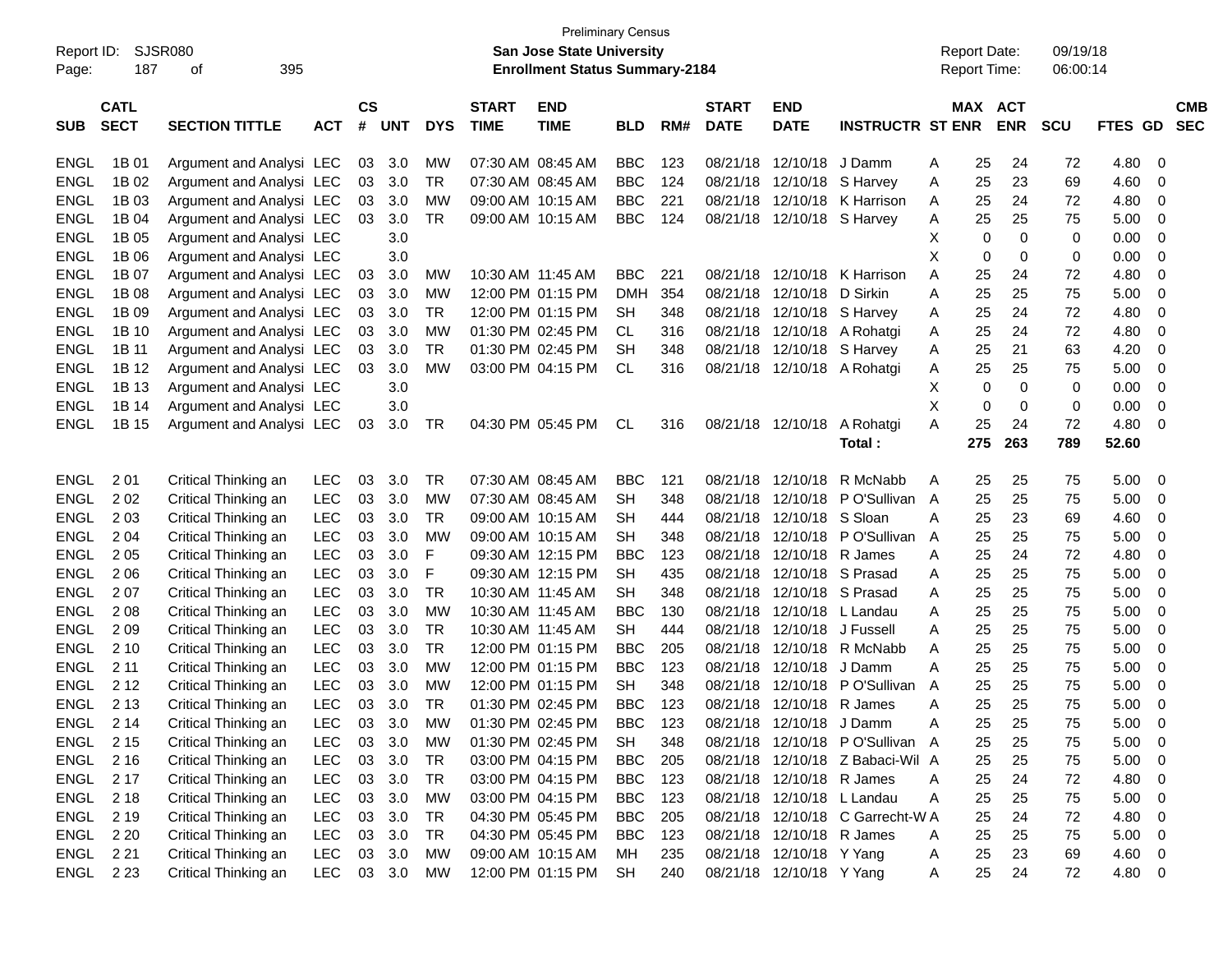| Report ID:<br>Page: | SJSR080<br>188             | 395<br>οf                       |               |                |            |            |                             | <b>Preliminary Census</b><br>San Jose State University<br><b>Enrollment Status Summary-2184</b> |            |     |                             |                           |                                  |   | <b>Report Date:</b><br><b>Report Time:</b> |            | 09/19/18<br>06:00:14 |                    |                         |                          |
|---------------------|----------------------------|---------------------------------|---------------|----------------|------------|------------|-----------------------------|-------------------------------------------------------------------------------------------------|------------|-----|-----------------------------|---------------------------|----------------------------------|---|--------------------------------------------|------------|----------------------|--------------------|-------------------------|--------------------------|
| <b>SUB</b>          | <b>CATL</b><br><b>SECT</b> | <b>SECTION TITTLE</b>           | <b>ACT</b>    | <b>CS</b><br># | <b>UNT</b> | <b>DYS</b> | <b>START</b><br><b>TIME</b> | <b>END</b><br><b>TIME</b>                                                                       | <b>BLD</b> | RM# | <b>START</b><br><b>DATE</b> | <b>END</b><br><b>DATE</b> | <b>INSTRUCTR ST ENR</b>          |   | MAX ACT                                    | <b>ENR</b> | <b>SCU</b>           | FTES GD            |                         | <b>CMB</b><br><b>SEC</b> |
| <b>ENGL</b>         | 2 2 4                      | Critical Thinking an            | <b>LEC</b>    | 03             | 3.0        | F          |                             | 09:30 AM 12:15 PM                                                                               | <b>BBC</b> | 121 | 08/21/18                    | 12/10/18                  | Y Yang                           | Α | 25                                         | 21         | 63                   | 4.20               | $\overline{0}$          |                          |
| <b>ENGL</b>         | 2 2 5                      | Critical Thinking an            | <b>LEC</b>    | 03             | 3.0        | MW         | 10:30 AM 11:45 AM           |                                                                                                 | <b>DMH</b> | 354 | 08/21/18                    | 12/10/18                  | D Sirkin<br>Total:               | Α | 25<br>600                                  | 24<br>587  | 72<br>1761           | 4.80<br>117.40     | 0                       |                          |
| ENGL 21 01          |                            | <b>Detective Fiction</b>        | <b>LEC</b>    |                | 3.0        |            |                             |                                                                                                 |            |     |                             |                           |                                  | Χ | 0                                          | 0          | 0                    | $0.00 \t 0$        |                         |                          |
|                     |                            |                                 |               |                |            |            |                             |                                                                                                 |            |     |                             |                           | Total:                           |   | 0                                          | $\bf{0}$   | 0                    | 0.00               |                         |                          |
| ENGL 22 01          |                            | <b>Fantasy Science Fic</b>      | LEC           | 03             | 3.0        | TR         |                             | 01:30 PM 02:45 PM                                                                               | <b>SH</b>  | 413 |                             | 08/21/18 12/10/18         | E Sams<br>Total :                | A | 40<br>40                                   | 39<br>39   | 117<br>117           | 7.80 0<br>7.80     |                         |                          |
|                     |                            |                                 |               |                |            |            |                             |                                                                                                 |            |     |                             |                           |                                  |   |                                            |            |                      |                    |                         |                          |
| ENGL                | 50 01                      | Lit Survey before 16            | LEC           | 02             | 3.0        | TR         |                             | 10:30 AM 11:45 AM                                                                               | <b>BBC</b> | 220 |                             | 08/21/18 12/10/18         | N Stork<br>Total :               | A | 42<br>42                                   | 41<br>41   | 123<br>123           | $8.20 \ 0$<br>8.20 |                         |                          |
| ENGL                | 60 01                      | Lit Survey 1680-1860 LEC        |               |                | 02 4.0     | TBA        |                             |                                                                                                 |            |     |                             | 08/21/18 12/10/18         |                                  | Α | 30                                         | 34         | 136                  | $9.07$ 0           |                         |                          |
|                     |                            |                                 |               |                |            |            |                             |                                                                                                 |            |     |                             |                           | Total:                           |   | 30                                         | 34         | 136                  | 9.07               |                         |                          |
| ENGL 70 01          |                            | Lit Survey 1860 to p            | <b>LEC</b>    | $02\,$         | 3.0        | TR         |                             | 04:30 PM 05:45 PM                                                                               | <b>BBC</b> | 130 |                             | 08/21/18 12/10/18         | W Wilson<br>Total:               | A | 40<br>40                                   | 39<br>39   | 117<br>117           | 7.80 0<br>7.80     |                         |                          |
| ENGL 71 01          |                            | <b>Intro Creative Writ</b>      | SEM           | 04             | 3.0        | <b>TR</b>  |                             | 03:00 PM 04:15 PM                                                                               | CL         | 111 | 08/21/18                    |                           | 12/10/18 A Soldofsky             | A | 25                                         | 23         | 69                   | 4.60               | $\overline{\mathbf{0}}$ |                          |
|                     | ENGL 71 02                 | Intro Creative Writ             | SEM           | 04             | 3.0        | MW         |                             | 01:30 PM 02:45 PM                                                                               | <b>BBC</b> | 121 | 08/21/18                    | 12/10/18                  | J Logan                          | A | 25                                         | 25         | 75                   | 5.00               | $\overline{0}$          |                          |
|                     | ENGL 71 03                 | <b>Intro Creative Writ</b>      | SEM           | 04             | 3.0        | <b>TR</b>  |                             | 09:00 AM 10:15 AM                                                                               | <b>BBC</b> | 128 | 08/21/18                    |                           | 12/10/18 S Ashton                | A | 25                                         | 25         | 75                   | 5.00               | 0                       |                          |
|                     | ENGL 71 04                 | <b>Intro Creative Writ</b>      | <b>SEM</b>    | 04             | 3.0        | <b>TR</b>  |                             | 12:00 PM 01:15 PM                                                                               | <b>BBC</b> | 121 | 08/21/18                    | 12/10/18                  | S Ashton                         | A | 25                                         | 25         | 75                   | 5.00               | 0                       |                          |
|                     | ENGL 71 05                 | Intro Creative Writ             | SEM           | 04             | 3.0        | MW         |                             | 10:30 AM 11:45 AM                                                                               | <b>BBC</b> | 121 | 08/21/18                    | 12/10/18                  | L Lindelof                       | A | 25                                         | 25         | 75                   | 5.00               | 0                       |                          |
|                     | ENGL 71 06                 | <b>Intro Creative Writ</b>      | SEM           | 04             | 3.0        | <b>TR</b>  |                             | 10:30 AM 11:45 AM                                                                               | <b>BBC</b> | 121 | 08/21/18                    | 12/10/18                  | S Kirby                          | A | 25                                         | 25         | 75                   | 5.00               | 0                       |                          |
|                     | ENGL 7180                  | <b>Intro Creative Writ</b>      | SEM           | 04             | 3.0        | <b>TBA</b> |                             |                                                                                                 |            |     | 08/21/18                    | 12/10/18                  | A Soldofsky                      | A | 25                                         | 23         | 69                   | 4.60               | 0                       |                          |
|                     |                            |                                 |               |                |            |            |                             |                                                                                                 |            |     |                             |                           | Total:                           |   | 175                                        | 171        | 513                  | 34.20              |                         |                          |
| ENGL 78 01          |                            | Intro Shakespeare               | <b>LEC</b>    | 03             | 3.0        | МW         | 01:30 PM 02:45 PM           |                                                                                                 | <b>BBC</b> | 130 |                             | 08/21/18 12/10/18         | M Dowdy                          | Α | 40                                         | 33         | 99                   | $6.60$ 0           |                         |                          |
|                     |                            |                                 |               |                |            |            |                             |                                                                                                 |            |     |                             |                           | Total:                           |   | 40                                         | 33         | 99                   | 6.60               |                         |                          |
|                     |                            | ENGL 100A 01 Writing Competency | SEM 05        |                | 3.0        | TR         |                             | 09:00 AM 10:15 AM                                                                               | CL         | 316 |                             | 08/21/18 12/10/18 A Petty |                                  | Α | 25                                         | 25         | 75                   | $5.00 \t 0$        |                         |                          |
|                     |                            | ENGL 100A 02 Writing Competency | SEM           | 05             | 3.0        | <b>TR</b>  |                             | 10:30 AM 11:45 AM                                                                               | <b>CL</b>  | 316 |                             | 08/21/18 12/10/18 A Petty |                                  | Α | 25                                         | 25         | 75                   | $5.00 \t 0$        |                         |                          |
|                     |                            | ENGL 100A 03 Writing Competency | SEM 05 3.0 MW |                |            |            |                             | 07:30 AM 08:45 AM                                                                               | DMH 354    |     |                             |                           | 08/21/18 12/10/18 A St. Dennis A |   | 25                                         | 25         | 75                   | $5.00 \t 0$        |                         |                          |
|                     |                            |                                 |               |                |            |            |                             |                                                                                                 |            |     |                             |                           | Total:                           |   | 75                                         | 75         | 225                  | 15.00              |                         |                          |
|                     |                            | ENGL 100W 01 Wrtg Wrkshop       | <b>SEM</b>    |                | 3.0        |            |                             |                                                                                                 |            |     |                             |                           |                                  | X | 0                                          | 0          | 0                    | $0.00 \quad 0$     |                         |                          |
|                     |                            | ENGL 100W 02 Wrtg Wrkshop       | SEM 04        |                | 3.0        | TR         |                             | 01:30 PM 02:45 PM BBC 130                                                                       |            |     |                             | 08/21/18 12/10/18 N Stork |                                  | Α | 25                                         | 29         | 87                   | 5.80 0             |                         |                          |
|                     |                            | ENGL 100W 03 Wrtg Wrkshop       | <b>SEM</b>    |                | 3.0        |            |                             |                                                                                                 |            |     |                             |                           |                                  | Χ | 0                                          | 0          | 0                    | $0.00 \t 0$        |                         |                          |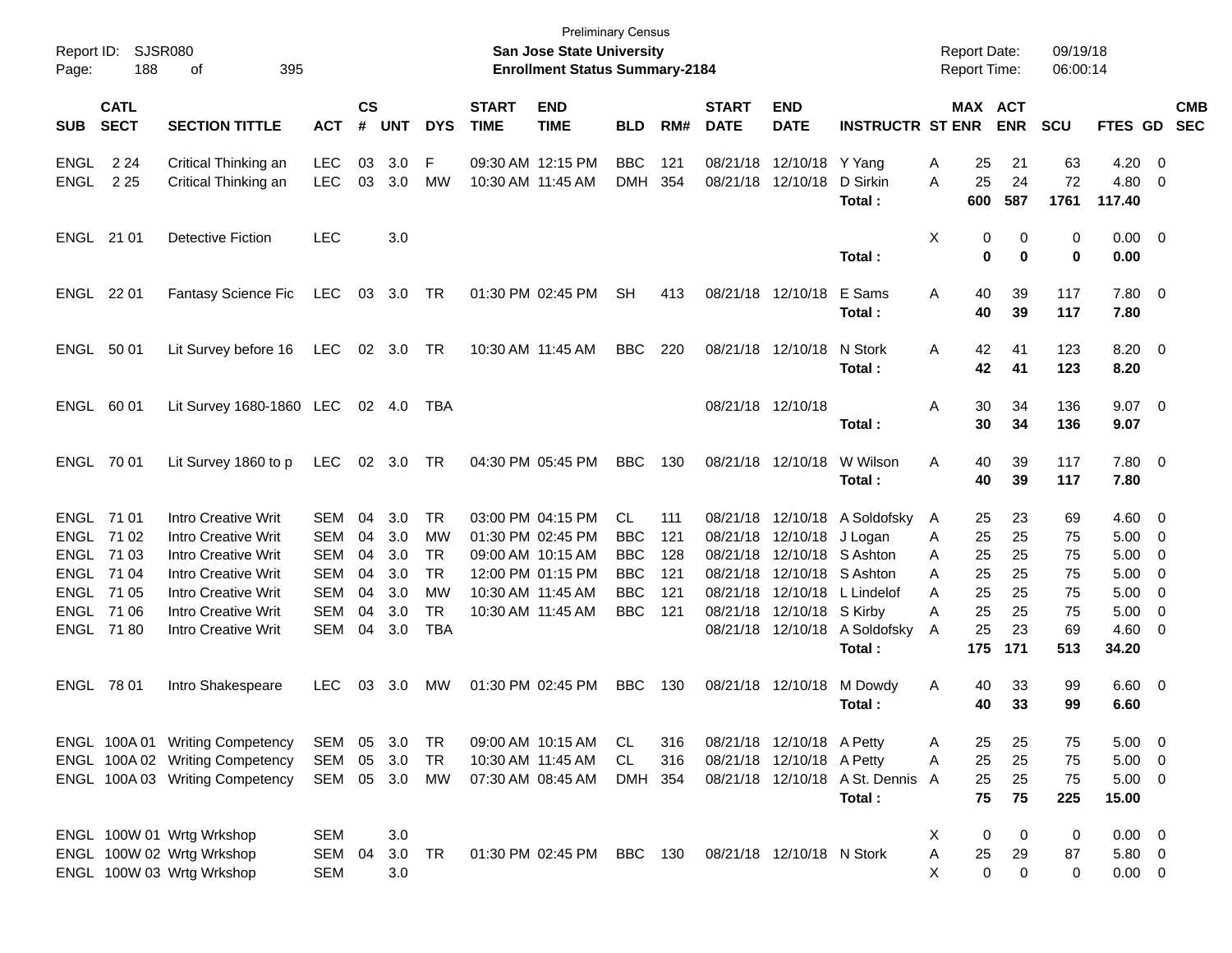| Page: | Report ID: SJSR080<br>189  | 395<br>of                                                                                                               |                          |                    |                      |                        |                                        | <b>Preliminary Census</b><br><b>San Jose State University</b><br><b>Enrollment Status Summary-2184</b> |                                        |                   |                                        |                                                                                    |                                           | <b>Report Date:</b><br><b>Report Time:</b> |                       |                       | 09/19/18<br>06:00:14  |                                       |                                                           |            |
|-------|----------------------------|-------------------------------------------------------------------------------------------------------------------------|--------------------------|--------------------|----------------------|------------------------|----------------------------------------|--------------------------------------------------------------------------------------------------------|----------------------------------------|-------------------|----------------------------------------|------------------------------------------------------------------------------------|-------------------------------------------|--------------------------------------------|-----------------------|-----------------------|-----------------------|---------------------------------------|-----------------------------------------------------------|------------|
| SUB   | <b>CATL</b><br><b>SECT</b> | <b>SECTION TITTLE</b>                                                                                                   | <b>ACT</b>               | $\mathsf{cs}$<br># | <b>UNT</b>           | <b>DYS</b>             | <b>START</b><br><b>TIME</b>            | <b>END</b><br><b>TIME</b>                                                                              | <b>BLD</b>                             | RM#               | <b>START</b><br><b>DATE</b>            | <b>END</b><br><b>DATE</b>                                                          | <b>INSTRUCTR ST ENR</b>                   |                                            |                       | MAX ACT<br><b>ENR</b> | <b>SCU</b>            | FTES GD SEC                           |                                                           | <b>CMB</b> |
|       |                            | ENGL 100W 04 Wrtg Wrkshop                                                                                               | SEM                      | 04                 | 3.0                  | TR                     |                                        | 10:30 AM 11:45 AM                                                                                      | <b>SH</b>                              | 411               |                                        | 08/21/18 12/10/18                                                                  | <b>B</b> Cox<br>Total :                   | Α                                          | 25<br>50              | 24<br>53              | 72<br>159             | $4.80\ 0$<br>10.60                    |                                                           |            |
|       |                            | ENGL 100WB 01Written Comm Busines SEM<br>ENGL 100WB 02Written Comm Busines SEM                                          |                          | 04<br>04           | 3.0<br>3.0           | MW<br>W                | 10:30 AM 11:45 AM<br>09:00 AM 11:45 AM |                                                                                                        | CL.<br><b>BBC</b>                      | 111<br>128        |                                        | 08/21/18 12/10/18 S West<br>08/21/18 12/10/18 L Lo                                 |                                           | Α<br>A                                     | 25<br>25              | 27<br>22              | 81<br>66              | 5.40<br>4.40                          | $\overline{\phantom{0}}$<br>- 0                           |            |
|       |                            | ENGL 100WB 03Written Comm Busines SEM<br>ENGL 100WB 04Written Comm Busines SEM<br>ENGL 100WB 05Written Comm Busines SEM |                          | 04<br>04<br>04     | 3.0<br>3.0<br>3.0    | M<br>R<br>$\mathsf{T}$ | 09:00 AM 11:45 AM                      | 06:00 PM 08:45 PM<br>06:00 PM 08:45 PM                                                                 | <b>BBC</b><br><b>BBC</b><br><b>BBC</b> | 128<br>123<br>121 |                                        | 08/21/18 12/10/18 L Lo<br>08/21/18 12/10/18 J Hessler<br>08/21/18 12/10/18 C Mujal |                                           | Α<br>A<br>A                                | 25<br>25<br>25        | 22<br>26<br>26        | 66<br>78<br>78        | 4.40<br>5.20<br>5.20                  | $\overline{0}$<br>$\overline{0}$<br>$\overline{0}$        |            |
|       |                            | ENGL 100WB 06Written Comm Busines SEM<br>ENGL 100WB 07Written Comm Busines SEM<br>ENGL 100WB 08Written Comm Busines SEM |                          | 04<br>04           | 3.0<br>3.0<br>04 3.0 | $\top$<br>M<br>W       |                                        | 06:00 PM 08:45 PM<br>06:00 PM 08:45 PM<br>06:00 PM 08:45 PM                                            | <b>BBC</b><br><b>BBC</b><br><b>BBC</b> | 123<br>123<br>123 |                                        | 08/21/18 12/10/18 J Hessler<br>08/21/18 12/10/18 J Hessler<br>08/21/18 12/10/18    | J Hessler<br>Total :                      | A<br>A<br>A                                | 25<br>25<br>25<br>200 | 25<br>25<br>25<br>198 | 75<br>75<br>75<br>594 | 5.00<br>5.00<br>5.00<br>39.60         | $\overline{\mathbf{0}}$<br>$\overline{\mathbf{0}}$<br>- 0 |            |
|       | ENGL 101 01<br>ENGL 101 02 | <b>Literary Criticism</b><br><b>Literary Criticism</b>                                                                  | <b>LEC</b><br><b>LEC</b> | 04                 | 4.0<br>4.0           | TBA                    |                                        |                                                                                                        |                                        |                   | 08/21/18 12/10/18                      |                                                                                    | Total :                                   | Х<br>Α                                     | 0<br>25<br>25         | 0<br>21<br>21         | 0<br>84<br>84         | $0.00 \t 0$<br>5.60 0<br>5.60         |                                                           |            |
|       | ENGL 103 01<br>ENGL 103 02 | Modern English<br>Modern English                                                                                        | LEC.<br><b>LEC</b>       | 02                 | -4.0<br>02 4.0       | TBA<br>TBA             |                                        |                                                                                                        |                                        |                   | 08/21/18 12/10/18<br>08/21/18 12/10/18 |                                                                                    | Total:                                    | A<br>A                                     | 35<br>35<br>70        | 32<br>35<br>67        | 128<br>140<br>268     | 8.53<br>9.33<br>17.87                 | $\overline{\mathbf{0}}$<br>$\overline{\phantom{0}}$       |            |
|       | ENGL 105 01                | Sem in Adv Comp                                                                                                         | LEC.                     |                    | 02 4.0               | TBA                    |                                        |                                                                                                        |                                        |                   | 08/21/18 12/10/18                      |                                                                                    | Total :                                   | A                                          | 25<br>25              | 17<br>17              | 68<br>68              | $4.53 \quad 0$<br>4.53                |                                                           |            |
|       | ENGL 106 01                | <b>Editing for Writers</b>                                                                                              | <b>LEC</b>               |                    | 02 4.0               | TBA                    |                                        |                                                                                                        |                                        |                   | 08/21/18 12/10/18                      |                                                                                    | Total :                                   | A                                          | 25<br>25              | 25<br>25              | 100<br>100            | $6.67$ 0<br>6.67                      |                                                           |            |
|       | ENGL 107 01                | Prof Tech Writing                                                                                                       | <b>LEC</b>               |                    | 02 4.0               | TBA                    |                                        |                                                                                                        |                                        |                   | 08/21/18 12/10/18                      |                                                                                    | Total :                                   | A                                          | 25<br>25              | 26<br>26              | 104<br>104            | $7.07$ 2<br>7.07                      |                                                           |            |
|       | ENGL 109 01                | Writing & the Young LEC 02 4.0 TBA                                                                                      |                          |                    |                      |                        |                                        |                                                                                                        |                                        |                   |                                        | 08/21/18 12/10/18                                                                  | Total :                                   | Α                                          | 30<br>30              | -31<br>31             | 124<br>124            | $8.33$ 1<br>8.33                      |                                                           |            |
|       |                            | ENGL 112A 01 Childrens Lit<br>ENGL 112A 02 Childrens Lit                                                                |                          |                    |                      |                        |                                        | LEC 03 3.0 TR 09:00 AM 10:15 AM SH<br>LEC 03 3.0 MW 10:30 AM 11:45 AM                                  | BBC 222                                | 238               |                                        | 08/21/18 12/10/18 R Vora                                                           | 08/21/18 12/10/18 D Hendel De A<br>Total: | A                                          | 35<br>35<br>70        | 34<br>35<br>69        | 102<br>105<br>207     | $6.80\quad 0$<br>$7.00 \t 0$<br>13.80 |                                                           |            |
|       |                            | ENGL 112B 01 Lit for Young Adults LEC 02 4.0 TBA                                                                        |                          |                    |                      |                        |                                        |                                                                                                        |                                        |                   | 08/21/18 12/10/18                      |                                                                                    | Total:                                    | A                                          | 35<br>35              | 24<br>24              | 96<br>96              | 6.40 0<br>6.40                        |                                                           |            |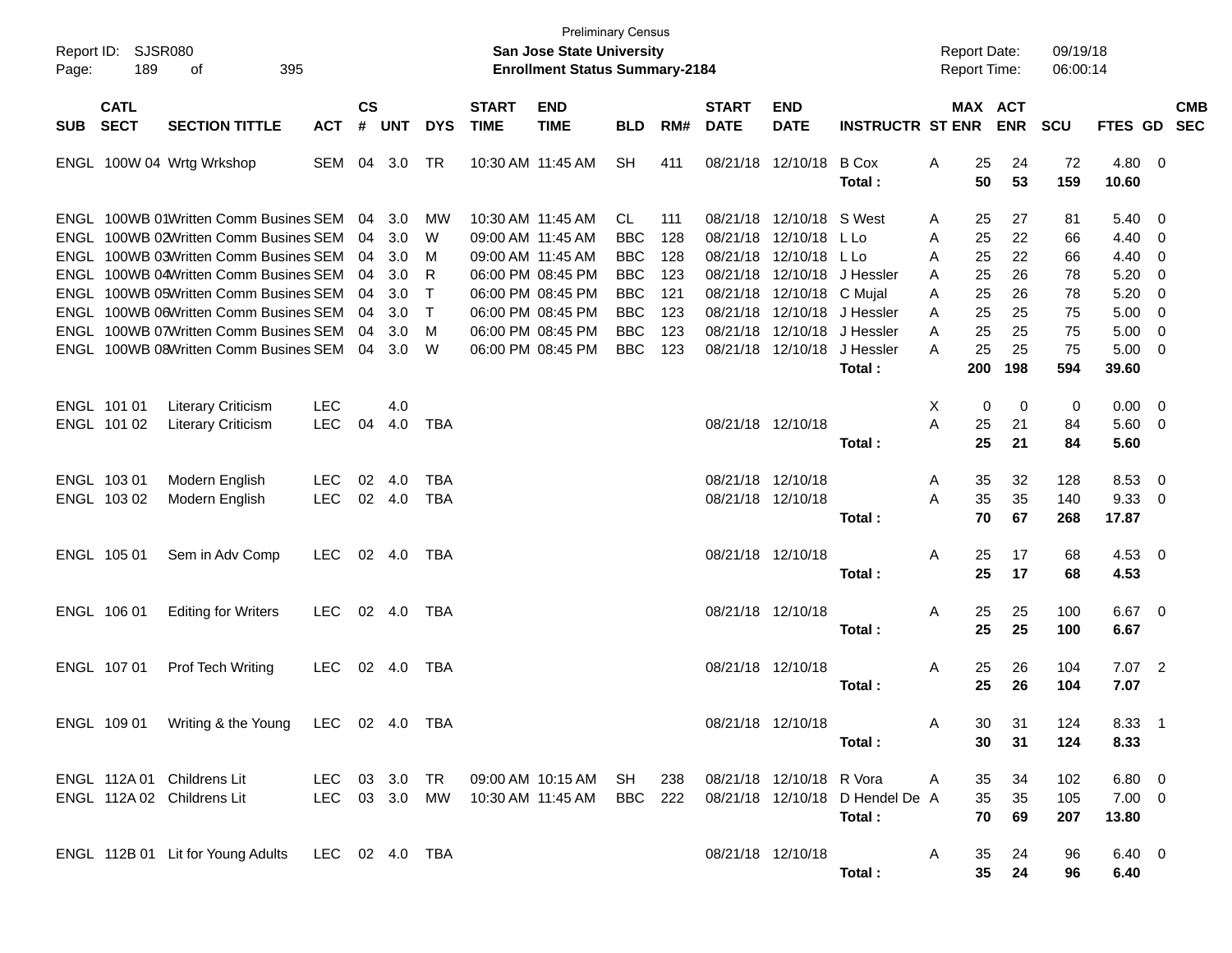| Page:    | Report ID: SJSR080<br>190 | 395<br>of                                               |                |                    |              |            |                             | <b>Preliminary Census</b><br>San Jose State University<br><b>Enrollment Status Summary-2184</b> |            |     |                             |                           |                         | <b>Report Date:</b><br>Report Time: |                         | 09/19/18<br>06:00:14 |                       |            |
|----------|---------------------------|---------------------------------------------------------|----------------|--------------------|--------------|------------|-----------------------------|-------------------------------------------------------------------------------------------------|------------|-----|-----------------------------|---------------------------|-------------------------|-------------------------------------|-------------------------|----------------------|-----------------------|------------|
| SUB SECT | <b>CATL</b>               | <b>SECTION TITTLE</b>                                   | <b>ACT</b>     | $\mathsf{cs}$<br># | <b>UNT</b>   | <b>DYS</b> | <b>START</b><br><b>TIME</b> | <b>END</b><br><b>TIME</b>                                                                       | <b>BLD</b> | RM# | <b>START</b><br><b>DATE</b> | <b>END</b><br><b>DATE</b> | <b>INSTRUCTR ST ENR</b> |                                     | MAX ACT<br><b>ENR</b>   | <b>SCU</b>           | FTES GD SEC           | <b>CMB</b> |
|          |                           |                                                         |                |                    |              |            |                             |                                                                                                 |            |     |                             |                           |                         |                                     |                         |                      |                       |            |
|          |                           | ENGL 117A 01 Am Lit, Film, Cult                         | <b>LEC</b>     |                    | 3.0          |            |                             |                                                                                                 |            |     |                             |                           |                         | 0<br>X                              | 0                       | 0                    | $0.00 \t 0$           |            |
|          |                           | ENGL 117A 02 Am Lit, Film, Cult                         | <b>LEC</b>     | 01                 | 3.0 F        |            |                             | 09:30 AM 12:15 PM                                                                               | CL         | 234 |                             | 08/21/18 12/10/18         | F Kirk                  | A<br>40                             | 38                      | 114                  | $7.60$ 0              |            |
|          |                           |                                                         |                |                    |              |            |                             |                                                                                                 |            |     |                             |                           | Total:                  | 40                                  | 38                      | 114                  | 7.60                  |            |
|          |                           | ENGL 123A 01 Global-Lit-Americas                        | LEC            |                    | 03 3.0 MW    |            |                             | 01:30 PM 02:45 PM                                                                               | SH         | 238 |                             | 08/21/18 12/10/18 S Maio  |                         | Α<br>35                             | 35                      | 105                  | $7.00 \t 0$           |            |
|          |                           |                                                         |                |                    |              |            |                             |                                                                                                 |            |     |                             |                           | Total:                  | 35                                  | 35                      | 105                  | 7.00                  |            |
|          | ENGL 125 01               | European Lit                                            | LEC            |                    | 02 4.0       | TBA        |                             |                                                                                                 |            |     |                             | 08/21/18 12/10/18         |                         | 35<br>A                             | 36                      | 144                  | $9.60 \quad 0$        |            |
|          |                           |                                                         |                |                    |              |            |                             |                                                                                                 |            |     |                             |                           | Total:                  | 35                                  | 36                      | 144                  | 9.60                  |            |
|          | ENGL 129 01               | Intro Career Wrtg                                       | <b>LEC</b>     |                    | 02 4.0       | TBA        |                             |                                                                                                 |            |     |                             | 08/21/18 12/10/18         |                         | 25<br>A                             | 25                      | 100                  | $6.73$ 1              |            |
|          |                           |                                                         |                |                    |              |            |                             |                                                                                                 |            |     |                             |                           | Total:                  | 25                                  | 25                      | 100                  | 6.73                  |            |
|          | ENGL 130 01               | <b>Writing Fiction</b>                                  | LEC            |                    | 02 4.0       | <b>TBA</b> |                             |                                                                                                 |            |     |                             | 08/21/18 12/10/18         |                         | 25<br>A                             | 25                      | 100                  | 6.67 0                |            |
|          | ENGL 130 02               | <b>Writing Fiction</b>                                  | <b>LEC</b>     |                    | 02 4.0       | TBA        |                             |                                                                                                 |            |     |                             | 08/21/18 12/10/18         |                         | 25<br>A                             | 25                      | 100                  | 6.67 0                |            |
|          |                           |                                                         |                |                    |              |            |                             |                                                                                                 |            |     |                             |                           | Total:                  | 50                                  | 50                      | 200                  | 13.33                 |            |
|          | ENGL 131 01               | <b>Writing Poetry</b>                                   | LEC 02 4.0 TBA |                    |              |            |                             |                                                                                                 |            |     |                             | 08/21/18 12/10/18         |                         | 25<br>A                             | 26                      | 104                  | 6.93 0                |            |
|          |                           |                                                         |                |                    |              |            |                             |                                                                                                 |            |     |                             |                           | Total:                  | 25                                  | 26                      | 104                  | 6.93                  |            |
|          | ENGL 133 01               | Reed Magazine                                           | LEC            |                    | 02  4.0  TBA |            |                             |                                                                                                 |            |     |                             | 08/21/18 12/10/18         |                         | 30<br>A                             | 28                      | 112                  | 8.07 9                |            |
|          |                           |                                                         |                |                    |              |            |                             |                                                                                                 |            |     |                             |                           | Total:                  | 30                                  | 28                      | 112                  | 8.07                  |            |
|          | ENGL 135 01               | <b>Writing Nonfiction</b>                               | LEC            |                    | 02  4.0  TBA |            |                             |                                                                                                 |            |     |                             | 08/21/18 12/10/18         |                         | Α<br>25                             | 24                      | 96                   | $6.40 \quad 0$        |            |
|          |                           |                                                         |                |                    |              |            |                             |                                                                                                 |            |     |                             |                           | Total:                  | 25                                  | 24                      | 96                   | 6.40                  |            |
|          |                           |                                                         |                |                    |              |            |                             |                                                                                                 |            |     |                             |                           |                         |                                     |                         |                      |                       |            |
|          |                           | ENGL 140A 01 Old English                                | LEC            |                    | 02 4.0       | TBA        |                             |                                                                                                 |            |     |                             | 08/21/18 12/10/18         | Total:                  | 30<br>A<br>30                       | 23<br>23                | 92<br>92             | 6.33 3<br>6.33        |            |
|          |                           |                                                         |                |                    |              |            |                             |                                                                                                 |            |     |                             |                           |                         |                                     |                         |                      |                       |            |
|          | ENGL 144 01               | Shakespeare I<br>TA 144 01 Shakespeare I LEC 02 4.0 TBA | LEC 02 4.0 TBA |                    |              |            |                             |                                                                                                 |            |     |                             | 08/21/18 12/10/18         |                         | A                                   | 32<br>30                | 128                  | 8.53 0 C              |            |
|          |                           |                                                         |                |                    |              |            |                             |                                                                                                 |            |     |                             | 08/21/18 12/10/18         | Total :                 | $\overline{0}$<br>A                 | $\overline{0}$<br>30 32 | 0<br>128             | $0.00 \t 0 C$<br>8.53 |            |
|          |                           |                                                         |                |                    |              |            |                             |                                                                                                 |            |     |                             |                           |                         |                                     |                         |                      |                       |            |
|          |                           | ENGL 145 01 Shakespeare + Perfor LEC 02 4.0 TBA         |                |                    |              |            |                             |                                                                                                 |            |     |                             | 08/21/18 12/10/18         |                         | A                                   | 30 31                   | 124                  | 8.27 0 C              |            |
|          |                           | TA 145 01 Shakespeare + Perfor LEC 02 4.0 TBA           |                |                    |              |            |                             |                                                                                                 |            |     |                             | 08/21/18 12/10/18         |                         | $\overline{0}$<br>$A \quad \Box$    | $\overline{\mathbf{0}}$ | $\mathbf 0$          | $0.00 \t 0 C$         |            |
|          |                           |                                                         |                |                    |              |            |                             |                                                                                                 |            |     |                             |                           | Total :                 |                                     | 30 31                   | 124                  | 8.27                  |            |
|          |                           | LEC 02 4.0 TBA<br>ENGL 167 01 Steinbeck                 |                |                    |              |            |                             |                                                                                                 |            |     |                             | 08/21/18 12/10/18         |                         | A                                   | 30 32                   | 128                  | 8.60 1                |            |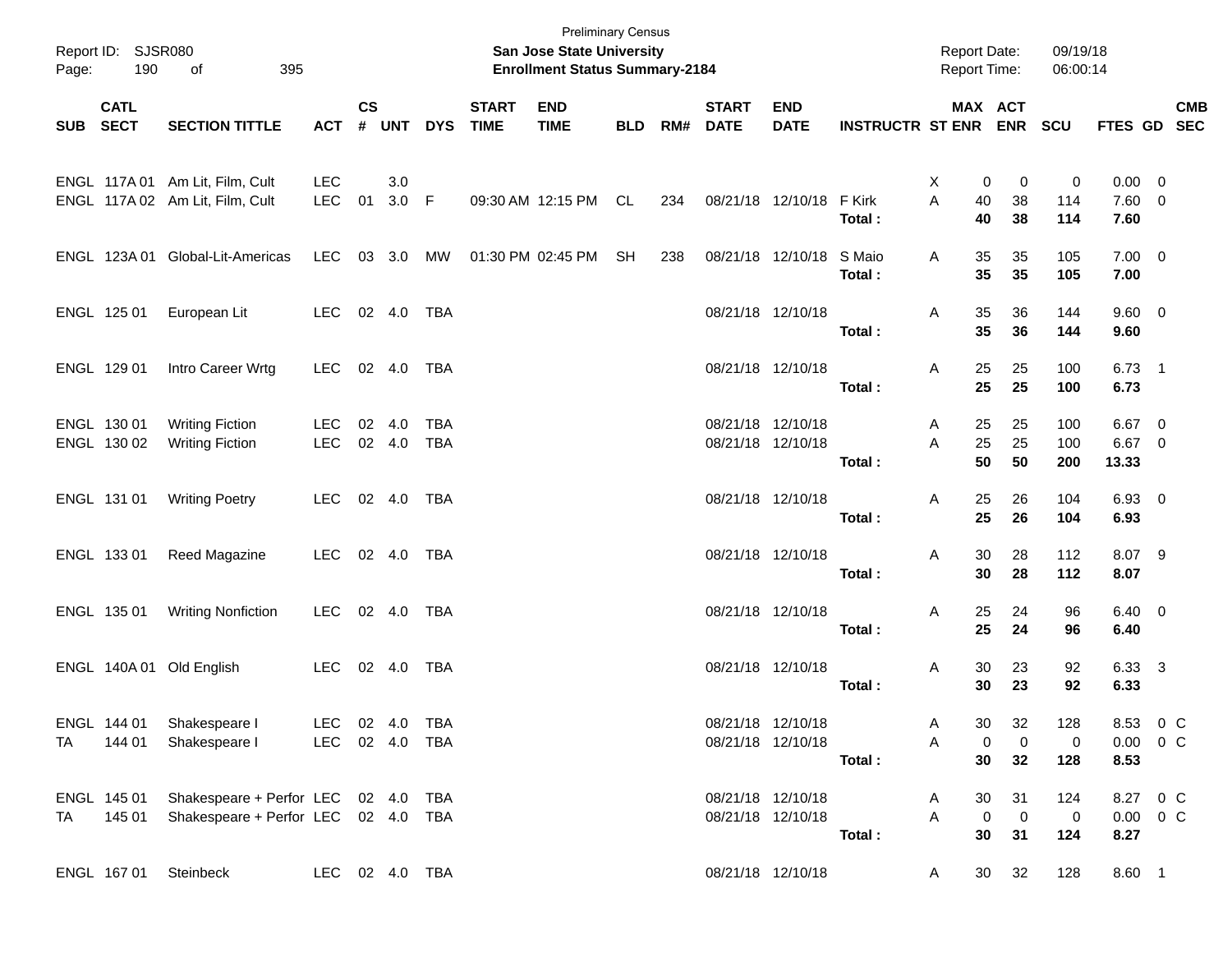| Page: | Report ID: SJSR080<br>191                 | 395<br>of                                                         |                                        |                    |                         |                                        |                             | <b>Preliminary Census</b><br><b>San Jose State University</b><br><b>Enrollment Status Summary-2184</b> |            |     |                             |                                        |                                                              | Report Date:<br>Report Time:        |                              | 09/19/18<br>06:00:14           |                                               |            |
|-------|-------------------------------------------|-------------------------------------------------------------------|----------------------------------------|--------------------|-------------------------|----------------------------------------|-----------------------------|--------------------------------------------------------------------------------------------------------|------------|-----|-----------------------------|----------------------------------------|--------------------------------------------------------------|-------------------------------------|------------------------------|--------------------------------|-----------------------------------------------|------------|
| SUB   | <b>CATL</b><br><b>SECT</b>                | <b>SECTION TITTLE</b>                                             | <b>ACT</b>                             | $\mathsf{cs}$<br># |                         | UNT DYS                                | <b>START</b><br><b>TIME</b> | <b>END</b><br><b>TIME</b>                                                                              | <b>BLD</b> | RM# | <b>START</b><br><b>DATE</b> | <b>END</b><br><b>DATE</b>              | <b>INSTRUCTR ST ENR ENR</b>                                  |                                     | MAX ACT                      | <b>SCU</b>                     | FTES GD SEC                                   | <b>CMB</b> |
|       |                                           |                                                                   |                                        |                    |                         |                                        |                             |                                                                                                        |            |     |                             |                                        | Total:                                                       | 30                                  | 32                           | 128                            | 8.60                                          |            |
|       | ENGL 169 01                               | Ethnicity in Amer Li                                              | LEC                                    |                    | 03 3.0                  | TR                                     |                             | 03:00 PM 04:15 PM                                                                                      | SH         | 238 |                             | 08/21/18 12/10/18                      | A Johnson<br>Total:                                          | 30<br>A<br>30                       | 30<br>30                     | 90<br>90                       | $6.00 \t 0$<br>6.00                           |            |
|       | ENGL 176 01                               | The Short Story                                                   | <b>LEC</b>                             |                    | 02 4.0                  | TBA                                    |                             |                                                                                                        |            |     |                             | 08/21/18 12/10/18                      | Total:                                                       | 30<br>Α<br>30                       | 31<br>31                     | 124<br>124                     | $8.27$ 0<br>8.27                              |            |
|       | ENGL 180 01<br>ENGL 180 02<br>ENGL 180 03 | <b>Indv Studies</b><br><b>Indv Studies</b><br><b>Indv Studies</b> | <b>SUP</b><br><b>SUP</b><br><b>SUP</b> | 78                 | 78 1.0<br>2.0<br>78 3.0 | <b>TBA</b><br><b>TBA</b><br><b>TBA</b> |                             |                                                                                                        |            |     |                             | 08/21/18 12/10/18<br>08/21/18 12/10/18 | R McNabb<br>08/21/18 12/10/18 R McNabb<br>R McNabb<br>Total: | 13<br>A<br>13<br>A<br>A<br>13<br>39 | $\mathbf{1}$<br>3<br>5       | 1<br>$\overline{2}$<br>9<br>12 | $0.07$ 0<br>$0.13 \ 0$<br>$0.60 \t 0$<br>0.80 |            |
|       | ENGL 190 01                               | Honors Colloquium                                                 | LEC                                    | 02 4.0             |                         | TBA                                    |                             |                                                                                                        |            |     |                             | 08/21/18 12/10/18                      | Total:                                                       | 25<br>Α<br>25                       | 18<br>18                     | 72<br>72                       | 4.87 1<br>4.87                                |            |
|       | ENGL 199 01                               | Writing Internship                                                | <b>SUP</b>                             |                    | 36 3.0                  | TBA                                    |                             |                                                                                                        |            |     |                             |                                        | 08/21/18 12/10/18 M Thompson A<br>Total:                     |                                     | 6<br>1<br>6<br>1             | 3<br>3                         | $0.20 \ 0$<br>0.20                            |            |
|       | ENGL 201 01                               | Mat & Meth Lit Res                                                | SEM 05 4.0                             |                    |                         | TBA                                    |                             |                                                                                                        |            |     |                             | 08/21/18 12/10/18                      | Total:                                                       | 16<br>Α<br>16                       | 11<br>11                     | 44<br>44                       | 3.60 10<br>3.60                               |            |
| TA    | ENGL 225 01<br>225 01                     | Sem in Shakespeare<br>Sem in Shakespeare                          | SEM<br>SEM 05 4.0                      |                    | 05 4.0                  | <b>TBA</b><br>TBA                      |                             |                                                                                                        |            |     |                             | 08/21/18 12/10/18<br>08/21/18 12/10/18 | Total:                                                       | 16<br>A<br>A<br>16                  | 11<br>$\mathbf 0$<br>0<br>11 | 44<br>0<br>44                  | 3.60 10 C<br>$0.00 \t 0 C$<br>3.60            |            |
|       | ENGL 240 01                               | Poet Writ Workshop                                                | SEM 05 4.0                             |                    |                         | TBA                                    |                             |                                                                                                        |            |     |                             | 08/21/18 12/10/18                      | Total:                                                       | Α<br>16<br>16                       | 12<br>12                     | 48<br>48                       | 4.00 12<br>4.00                               |            |
|       | ENGL 241 01                               | Fic Writ Workshop                                                 | SEM 05 4.0                             |                    |                         | TBA                                    |                             |                                                                                                        |            |     |                             | 08/21/18 12/10/18                      | Total:                                                       | 16<br>A                             | 15<br>16 15                  | 60<br>60                       | 4.93 14<br>4.93                               |            |
|       | ENGL 242 01                               | Nonfic Writ Wrkshp SEM 05 4.0 TBA                                 |                                        |                    |                         |                                        |                             |                                                                                                        |            |     |                             | 08/21/18 12/10/18                      | Total:                                                       | 16<br>A<br>16                       | 10<br>10                     | 40<br>40                       | 3.33 10<br>3.33                               |            |
|       | ENGL 256 01                               | Sem 20th-Cent Brlt SEM 05 4.0 TBA                                 |                                        |                    |                         |                                        |                             |                                                                                                        |            |     |                             | 08/21/18 12/10/18                      | Total:                                                       | 16<br>A<br>16                       | 14<br>14                     | 56<br>56                       | 4.67 14<br>4.67                               |            |
|       | ENGL 259 01                               | Sem in Compos Studs SEM 05 4.0 TBA                                |                                        |                    |                         |                                        |                             |                                                                                                        |            |     |                             | 08/21/18 12/10/18                      |                                                              | A                                   | 16 14                        | 56                             | 4.67 14                                       |            |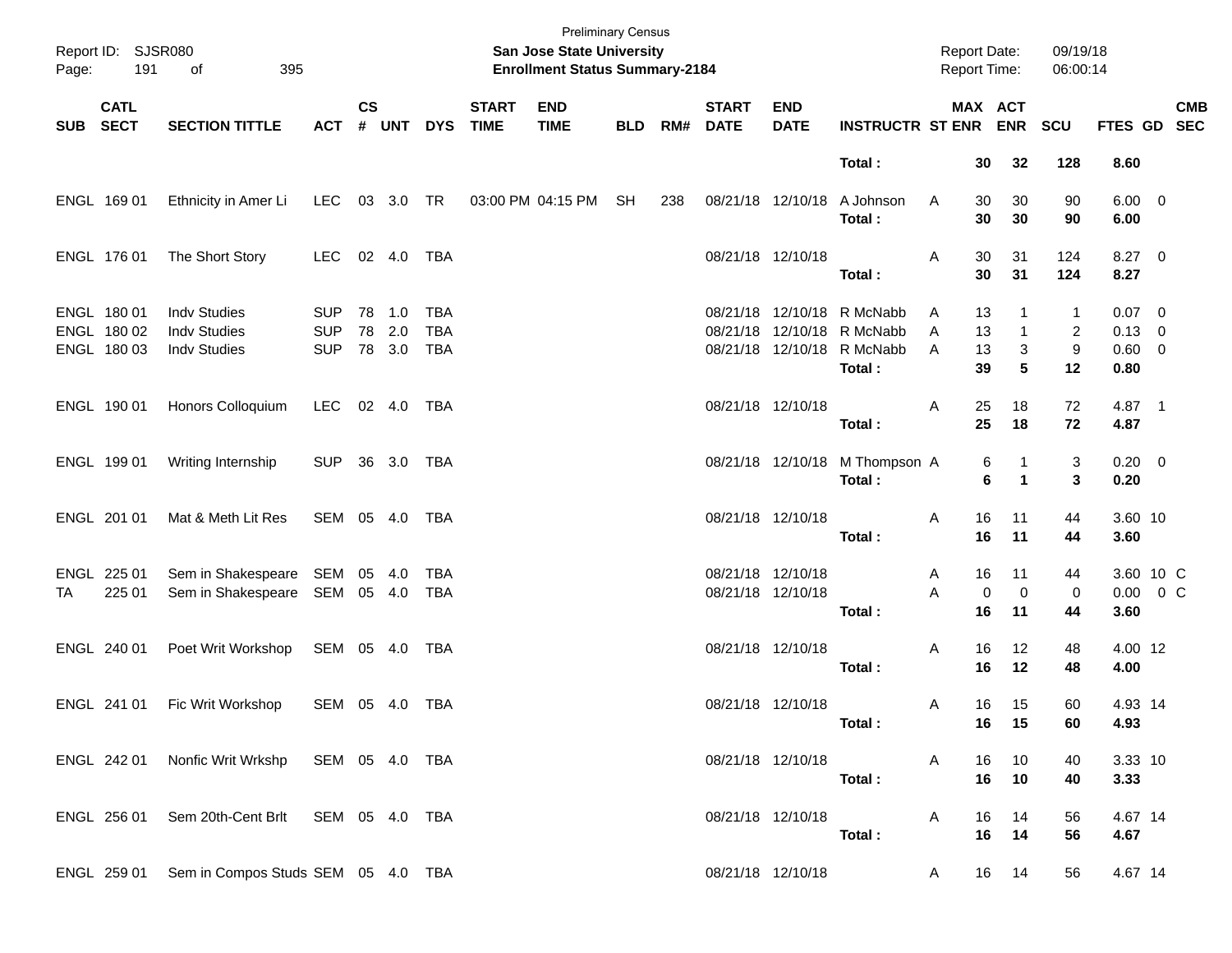| Report ID:<br>Page: | 192                                                                | <b>SJSR080</b><br>395<br>of                                                                                               |                                                                    |                            |                                 |                                                                    |                             | <b>San Jose State University</b><br><b>Enrollment Status Summary-2184</b> | <b>Preliminary Census</b> |     |                                  |                                                                            |                                | <b>Report Date:</b><br><b>Report Time:</b> |                                                                | 09/19/18<br>06:00:14                                  |                                              |                                                          |
|---------------------|--------------------------------------------------------------------|---------------------------------------------------------------------------------------------------------------------------|--------------------------------------------------------------------|----------------------------|---------------------------------|--------------------------------------------------------------------|-----------------------------|---------------------------------------------------------------------------|---------------------------|-----|----------------------------------|----------------------------------------------------------------------------|--------------------------------|--------------------------------------------|----------------------------------------------------------------|-------------------------------------------------------|----------------------------------------------|----------------------------------------------------------|
| <b>SUB</b>          | <b>CATL</b><br><b>SECT</b>                                         | <b>SECTION TITTLE</b>                                                                                                     | <b>ACT</b>                                                         | $\mathsf{cs}$<br>#         | <b>UNT</b>                      | <b>DYS</b>                                                         | <b>START</b><br><b>TIME</b> | <b>END</b><br><b>TIME</b>                                                 | <b>BLD</b>                | RM# | <b>START</b><br><b>DATE</b>      | <b>END</b><br><b>DATE</b>                                                  | <b>INSTRUCTR ST ENR</b>        |                                            | <b>MAX ACT</b><br><b>ENR</b>                                   | <b>SCU</b>                                            | FTES GD                                      | <b>CMB</b><br><b>SEC</b>                                 |
|                     |                                                                    |                                                                                                                           |                                                                    |                            |                                 |                                                                    |                             |                                                                           |                           |     |                                  |                                                                            | Total:                         | 16                                         | 14                                                             | 56                                                    | 4.67                                         |                                                          |
|                     | ENGL 291 01                                                        | <b>Lit Practicum</b>                                                                                                      | SEM 05 4.0                                                         |                            |                                 | <b>TBA</b>                                                         |                             |                                                                           |                           |     |                                  | 08/21/18 12/10/18                                                          | Total:                         | A<br>16<br>16                              | 19<br>19                                                       | 76<br>76                                              | 6.33 19<br>6.33                              |                                                          |
|                     | ENGL 297 01                                                        | MA Comp Exam Prep SEM 05 2.0                                                                                              |                                                                    |                            |                                 | M                                                                  |                             | 07:00 PM 09:45 PM                                                         | <b>BBC</b>                | 221 |                                  | 08/21/18 12/10/18                                                          | R Krishnaswa A<br>Total:       | 16<br>16                                   | 17<br>17                                                       | 34<br>34                                              | 2.80 16<br>2.80                              |                                                          |
| ENGL<br><b>ENGL</b> | ENGL 298 01<br>298 02<br>298 03<br>ENGL 298 04                     | Spec Study<br>Spec Study<br>Spec Study<br>Spec Study                                                                      | <b>SUP</b><br><b>SUP</b><br><b>SUP</b><br><b>SUP</b>               | 78<br>78<br>78<br>78       | 1.0<br>2.0<br>3.0<br>4.0        | <b>TBA</b><br><b>TBA</b><br><b>TBA</b><br><b>TBA</b>               |                             |                                                                           |                           |     | 08/21/18                         | 08/21/18 12/10/18<br>08/21/18 12/10/18<br>12/10/18<br>08/21/18 12/10/18    | R McNabb<br>R McNabb<br>Total: | A<br>A<br>A<br>10<br>A<br>22               | 3<br>0<br>3<br>-1<br>0<br>6<br>6<br>$\overline{7}$             | 0<br>2<br>0<br>24<br>26                               | 0.00<br>0.17<br>0.00<br>2.00<br>2.17         | $\overline{\phantom{0}}$<br>- 1<br>$\overline{0}$<br>- 6 |
| ENGL                | ENGL 299 01<br>ENGL 299 02<br>299 03<br>ENGL 299 04<br>ENGL 299 05 | <b>Masters Thesis</b><br><b>Masters Thesis</b><br><b>Masters Thesis</b><br><b>Masters Thesis</b><br><b>Masters Thesis</b> | <b>SUP</b><br><b>SUP</b><br><b>SUP</b><br><b>SUP</b><br><b>SUP</b> | 25<br>25<br>25<br>25<br>25 | 1.0<br>3.0<br>4.0<br>6.0<br>2.0 | <b>TBA</b><br><b>TBA</b><br><b>TBA</b><br><b>TBA</b><br><b>TBA</b> |                             |                                                                           |                           |     | 08/21/18<br>08/21/18<br>08/21/18 | 12/10/18<br>12/10/18<br>12/10/18<br>08/21/18 12/10/18<br>08/21/18 12/10/18 | R McNabb<br>R McNabb<br>Total: | A<br>10<br>A<br>A<br>10<br>A<br>А<br>35    | 6<br>1<br>0<br>3<br>$\mathbf 1$<br>0<br>6<br>0<br>$\mathbf{2}$ | -1<br>0<br>$\overline{4}$<br>0<br>0<br>$5\phantom{1}$ | 0.08<br>0.00<br>0.33<br>0.00<br>0.00<br>0.42 | $\overline{\phantom{0}}$<br>- 0<br>-1<br>- 0<br>- 0      |
|                     | Department :                                                       | <b>English &amp; Comparative Literature</b>                                                                               |                                                                    |                            |                                 |                                                                    |                             |                                                                           |                           |     |                                  | <b>Lower Division:</b><br><b>Upper Division:</b>                           | <b>Department Total:</b>       | 5120<br>3674<br>1195                       | 1097                                                           | 4845 15240<br>3593 10813<br>3881                      | 1025.17<br>720.87<br>259.93                  |                                                          |

**Upper Division : 1195 1097 3881 259.93**

**Graduate Division : 251 155 546 44.37**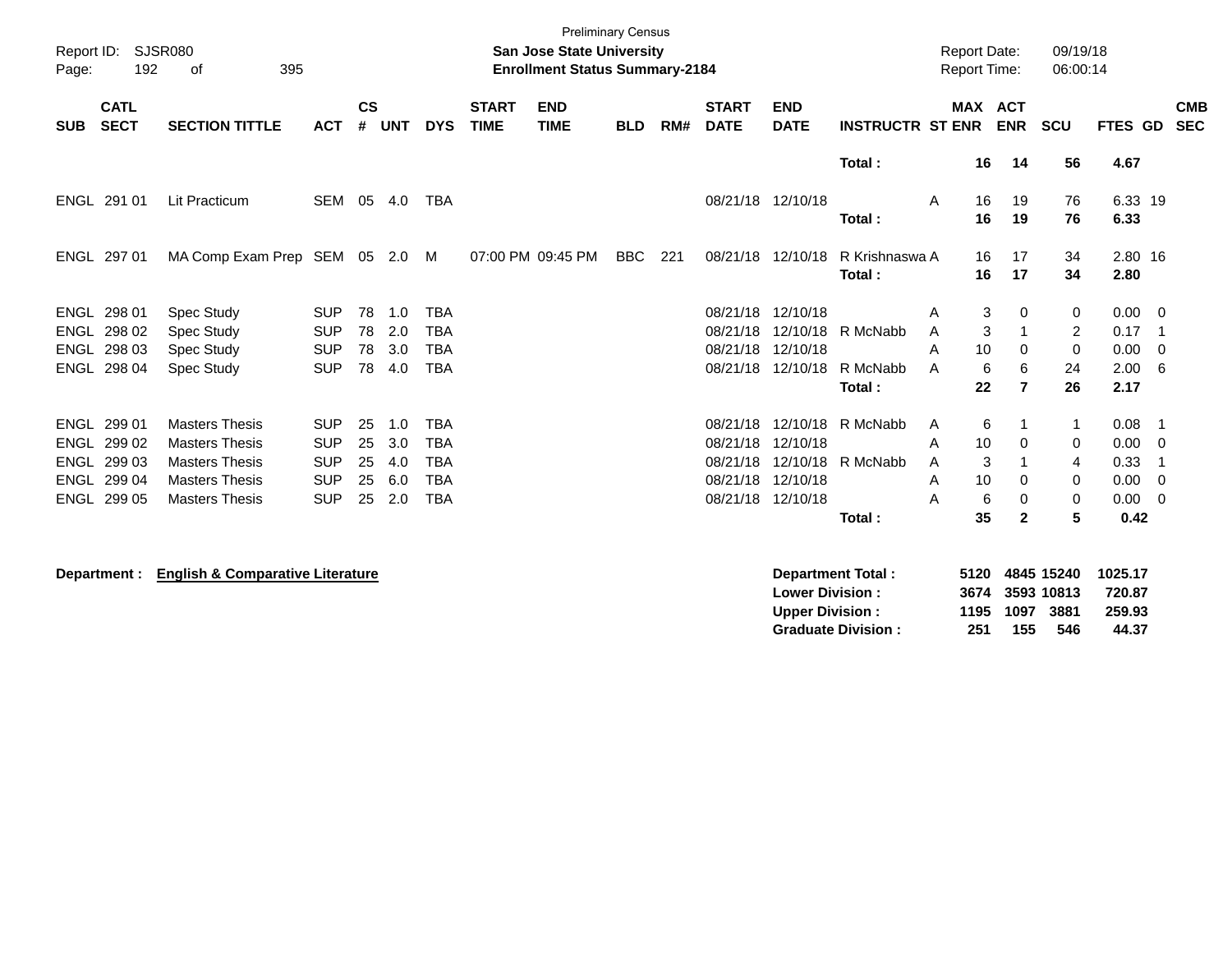| Report ID:<br>Page: | 193                        | SJSR080<br>395<br>οf                     | <b>Preliminary Census</b><br>San Jose State University<br><b>Enrollment Status Summary-2184</b> |               |        |            |                             |                           |            |     |                             |                           | <b>Report Date:</b><br><b>Report Time:</b> |   |          | 09/19/18<br>06:00:14  |            |                |                          |                          |
|---------------------|----------------------------|------------------------------------------|-------------------------------------------------------------------------------------------------|---------------|--------|------------|-----------------------------|---------------------------|------------|-----|-----------------------------|---------------------------|--------------------------------------------|---|----------|-----------------------|------------|----------------|--------------------------|--------------------------|
| <b>SUB</b>          | <b>CATL</b><br><b>SECT</b> | <b>SECTION TITTLE</b>                    | <b>ACT</b>                                                                                      | $\mathsf{cs}$ | # UNT  | <b>DYS</b> | <b>START</b><br><b>TIME</b> | <b>END</b><br><b>TIME</b> | <b>BLD</b> | RM# | <b>START</b><br><b>DATE</b> | <b>END</b><br><b>DATE</b> | <b>INSTRUCTR ST ENR</b>                    |   |          | MAX ACT<br><b>ENR</b> | <b>SCU</b> | FTES GD        |                          | <b>CMB</b><br><b>SEC</b> |
| College             |                            | <b>Humanities &amp; the Arts</b>         |                                                                                                 |               |        |            |                             |                           |            |     |                             |                           |                                            |   |          |                       |            |                |                          |                          |
|                     | Department :               | <b>World Languages &amp; Literatures</b> |                                                                                                 |               |        |            |                             |                           |            |     |                             |                           |                                            |   |          |                       |            |                |                          |                          |
| <b>CHIN</b>         | 1A 01                      | Elem Chinese                             | <b>LEC</b>                                                                                      | 02            | -4.0   | МW         |                             | 08:30 AM 10:10 AM         | CL         | 206 |                             | 08/21/18 12/10/18 C Peng  |                                            | A | 30       | 24                    | 96         | 6.40           | - 0                      |                          |
| <b>CHIN</b>         | 1A 02                      | Elem Chinese                             | <b>LEC</b>                                                                                      | 02            | 4.0    | <b>MW</b>  |                             | 01:30 PM 03:10 PM         | CL         | 206 | 08/21/18                    | 12/10/18                  | C Pena                                     | Α | 30       | 29                    | 116        | 7.73           | $\mathbf 0$              |                          |
| <b>CHIN</b>         | 1A03                       | Elem Chinese                             | <b>LEC</b>                                                                                      | 02            | 4.0    | <b>MW</b>  |                             | 08:30 AM 10:10 AM         | <b>BBC</b> | 203 |                             | 08/21/18 12/10/18         | Y Yao                                      | A | 30       | 22                    | 88         | 5.87           | $\overline{0}$           |                          |
|                     |                            |                                          |                                                                                                 |               |        |            |                             |                           |            |     |                             |                           | Total:                                     |   | 90       | 75                    | 300        | 20.00          |                          |                          |
| <b>CHIN</b>         | 25A 01                     | Inter Chinese                            | <b>LEC</b>                                                                                      | 02            | 4.0    | <b>TR</b>  |                             | 08:30 AM 10:10 AM         | CL         | 206 |                             | 08/21/18 12/10/18         | Y Yao                                      | Α | 30       | 30                    | 120        | 8.07           | $\overline{\phantom{1}}$ |                          |
|                     |                            |                                          |                                                                                                 |               |        |            |                             |                           |            |     |                             |                           | Total:                                     |   | 30       | 30                    | 120        | 8.07           |                          |                          |
| <b>CHIN</b>         | 101A 01                    | <b>Advanced Chinese</b>                  | <b>LEC</b>                                                                                      | 02            | 4.0    | TBA        |                             |                           |            |     |                             | 08/21/18 12/10/18         |                                            | Α | 26       | 17                    | 68         | 4.53           | $\overline{\phantom{0}}$ |                          |
|                     |                            |                                          |                                                                                                 |               |        |            |                             |                           |            |     |                             |                           | Total:                                     |   | 26       | 17                    | 68         | 4.53           |                          |                          |
| <b>CHIN</b>         | 102 01                     | <b>Chinese Culture</b>                   | <b>LEC</b>                                                                                      | 02            | 4.0    | TBA        |                             |                           |            |     |                             |                           | 08/21/18 12/10/18 S Chuang                 | A | 30       | 12                    | 48         | 3.20           |                          | $0\,C$                   |
| ASIA                | 102 01                     | <b>Chinese Culture</b>                   | <b>LEC</b>                                                                                      |               | 02 4.0 | TBA        |                             |                           |            |     |                             | 08/21/18 12/10/18         | S Chuang                                   | A | 0        | 3                     | 12         | 0.80           |                          | 0 C                      |
|                     |                            |                                          |                                                                                                 |               |        |            |                             |                           |            |     |                             |                           | <b>Total:</b>                              |   | 30       | 15                    | 60         | 4.00           |                          |                          |
| <b>CHIN</b>         | 140 01                     | Chin Cul & Pol Lit                       | <b>SEM</b>                                                                                      | 04            | 3.0    | <b>MW</b>  |                             | 10:30 AM 11:45 AM         | CL         | 206 |                             | 08/21/18 12/10/18 C Peng  |                                            | A | 30       | 28                    | 84         | 5.60           |                          | $0\,C$                   |
| ASIA                | 140 01                     | Chin Cul & Pol Lit                       | SEM                                                                                             | 04            | 3.0    | MW         |                             | 10:30 AM 11:45 AM         | CL.        | 206 |                             | 08/21/18 12/10/18         | C Peng                                     | A | 0        | $\overline{2}$        | 6          | 0.40           |                          | 0 C                      |
|                     |                            |                                          |                                                                                                 |               |        |            |                             |                           |            |     |                             |                           | Total:                                     |   | 30       | 30                    | 90         | 6.00           |                          |                          |
| <b>CHIN</b>         | 18001                      | <b>Indiv Studies</b>                     | <b>SUP</b>                                                                                      | 78            | 3.0    | TBA        |                             |                           |            |     |                             | 08/21/18 12/10/18 C Peng  |                                            | A | 5        | 4                     | 12         | 0.80           | - 0                      |                          |
| <b>CHIN</b>         | 180 02                     | <b>Indiv Studies</b>                     | <b>SUP</b>                                                                                      | 78            | 1.0    | TBA        |                             |                           |            |     | 08/21/18                    | 12/10/18                  | C Peng                                     | Α | 5        | 4                     | 4          | 0.27           | $\overline{0}$           |                          |
| <b>CHIN</b>         | 180 03                     | <b>Indiv Studies</b>                     | <b>SUP</b>                                                                                      | 78            | 1.0    | <b>TBA</b> |                             |                           |            |     | 08/21/18                    | 12/10/18                  | Y Yao                                      | A | 5        | 5                     | 5          | 0.33           | 0                        |                          |
| <b>CHIN</b>         | 180 04                     | <b>Indiv Studies</b>                     | <b>SUP</b>                                                                                      | 78            | 3.0    | <b>TBA</b> |                             |                           |            |     |                             | 08/21/18 12/10/18         | Y Yao                                      | A | 5        | 5                     | 15         | 1.00           | 0                        |                          |
|                     |                            |                                          |                                                                                                 |               |        |            |                             |                           |            |     |                             |                           | Total:                                     |   | 20       | 18                    | 36         | 2.40           |                          |                          |
| <b>FLED</b>         |                            | 184Y 01 Stdt Tchg II                     | <b>SUP</b>                                                                                      |               | 4.0    |            |                             |                           |            |     |                             |                           |                                            | X | 0        | 0                     | 0          | 0.00           | $\overline{0}$           |                          |
| <b>FLED</b>         |                            | 184Y 02 Stdt Tchg II                     | <b>SUP</b>                                                                                      | 25            | 4.0    | TBA        |                             |                           |            |     |                             | 08/21/18 12/10/18         | A Jensen                                   | A | -1       | $\mathbf 1$           | 4          | 0.27           | 0                        |                          |
|                     |                            |                                          |                                                                                                 |               |        |            |                             |                           |            |     |                             |                           | Total:                                     |   | 1        | $\mathbf 1$           | 4          | 0.27           |                          |                          |
|                     |                            | FLED 184Z 01 Stdt Tchg III               | <b>SUP</b>                                                                                      |               | 4.0    |            |                             |                           |            |     |                             |                           |                                            | X | 0        | 0                     | 0          | $0.00 \t 0$    |                          |                          |
|                     |                            |                                          |                                                                                                 |               |        |            |                             |                           |            |     |                             |                           | Total:                                     |   | 0        | $\bf{0}$              | 0          | 0.00           |                          |                          |
|                     |                            | FLED 285 01 Teaching Sem FL Ed SEM       |                                                                                                 |               | 1.0    |            |                             |                           |            |     |                             |                           |                                            | X | 0        | 0                     | 0          | $0.00 \quad 0$ |                          |                          |
|                     |                            |                                          |                                                                                                 |               |        |            |                             |                           |            |     |                             |                           | Total:                                     |   | $\bf{0}$ | $\bf{0}$              | 0          | 0.00           |                          |                          |
|                     |                            | FLED 380 01 Teaching FI                  | SEM 04 3.0 T                                                                                    |               |        |            |                             | 05:00 PM 07:45 PM HB      |            | 405 | 08/21/18 12/10/18           |                           | A Jensen                                   | A | 15       | 9                     | 27         | $1.90$ 2       |                          |                          |
|                     |                            |                                          |                                                                                                 |               |        |            |                             |                           |            |     |                             |                           | Total:                                     |   | 15       | 9                     | 27         | 1.90           |                          |                          |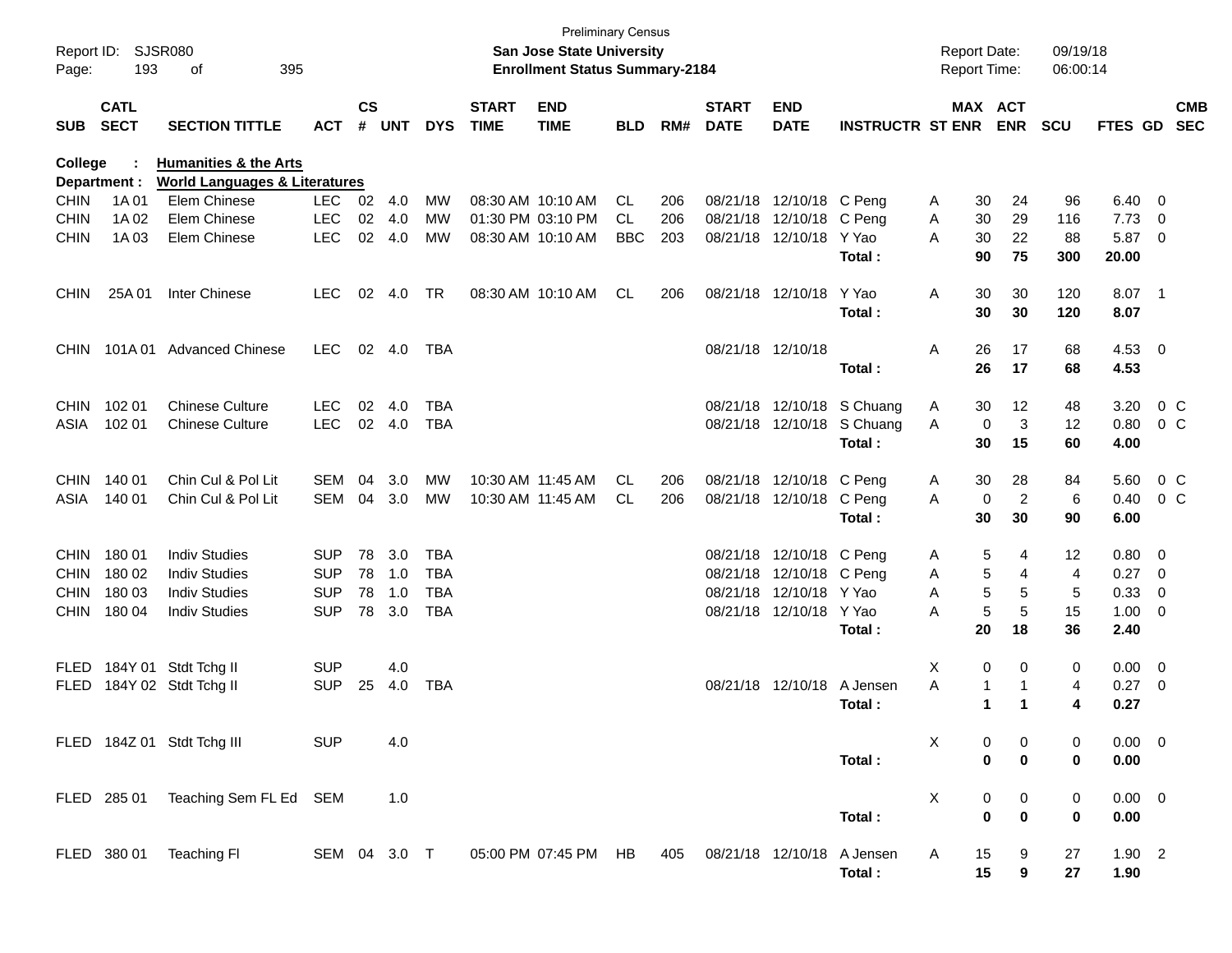| Page:                              | Report ID: SJSR080<br>194           | 395<br>of                                        |                                        |               |                      |                                       |                             | <b>Preliminary Census</b><br>San Jose State University<br><b>Enrollment Status Summary-2184</b> |            |            |                             |                           |                                                                          | <b>Report Date:</b><br>Report Time: |                               | 09/19/18<br>06:00:14          |                                            |            |
|------------------------------------|-------------------------------------|--------------------------------------------------|----------------------------------------|---------------|----------------------|---------------------------------------|-----------------------------|-------------------------------------------------------------------------------------------------|------------|------------|-----------------------------|---------------------------|--------------------------------------------------------------------------|-------------------------------------|-------------------------------|-------------------------------|--------------------------------------------|------------|
| SUB                                | <b>CATL</b><br><b>SECT</b>          | <b>SECTION TITTLE</b>                            | <b>ACT</b>                             | $\mathsf{cs}$ | # UNT                | <b>DYS</b>                            | <b>START</b><br><b>TIME</b> | <b>END</b><br><b>TIME</b>                                                                       | <b>BLD</b> | RM#        | <b>START</b><br><b>DATE</b> | <b>END</b><br><b>DATE</b> | <b>INSTRUCTR ST ENR ENR</b>                                              |                                     | MAX ACT                       | <b>SCU</b>                    | FTES GD SEC                                | <b>CMB</b> |
|                                    |                                     | FORL 100W 01 Writing Workshop                    | SEM 04 3.0 M                           |               |                      |                                       |                             | 05:30 PM 08:15 PM                                                                               | CL         | 218        |                             |                           | 08/21/18 12/10/18 A lacomini-B A<br>Total:                               | 26<br>26                            | 17<br>17                      | 51<br>51                      | $3.40 \ 0$<br>3.40                         |            |
|                                    | FORL 200 01                         | Grad Research & Writ SEM 05 3.0 R                |                                        |               |                      |                                       |                             | 06:00 PM 08:45 PM                                                                               | CL.        | 206        |                             |                           | 08/21/18 12/10/18 C Samuelson A<br>Total:                                | 15<br>15                            | 9<br>9                        | 27<br>27                      | $2.25$ 9<br>2.25                           |            |
| <b>FREN</b><br><b>FREN</b><br>FREN | 1A 01<br>1A 80<br>1A 99             | Elem French<br>Elem French<br>Elem French        | <b>LEC</b><br><b>LEC</b><br><b>LEC</b> | 02<br>02      | 4.0<br>4.0<br>02 4.0 | <b>TR</b><br><b>TBA</b><br><b>TBA</b> |                             | 03:00 PM 04:40 PM                                                                               | BBC        | - 203      |                             | 08/21/18 12/10/18 L Hafid | 08/21/18 12/10/18 L Pilot-Dari<br>08/21/18 12/10/18 J Desalvo<br>Total:  | 30<br>Α<br>30<br>A<br>30<br>A<br>90 | 32<br>30<br>28<br>90          | 128<br>120<br>112<br>360      | 8.53 0<br>$8.00 \t 0$<br>7.60 2<br>24.13   |            |
| <b>FREN</b><br><b>FREN</b>         | 1B 01<br>1B 99                      | Elem French<br>Elem French                       | <b>LEC</b><br><b>LEC</b>               | 02            | 4.0<br>4.0           | <b>TBA</b>                            |                             |                                                                                                 |            |            |                             |                           | 08/21/18 12/10/18 F Herrmann<br>Total:                                   | Χ<br>$\mathbf 0$<br>A<br>30<br>30   | $\mathbf 0$<br>21<br>21       | 0<br>84<br>84                 | $0.00 \t 0$<br>5.67 1<br>5.67              |            |
|                                    | FREN 25A 99                         | Inter Fren Reading                               | <b>LEC</b>                             |               | 4.0                  |                                       |                             |                                                                                                 |            |            |                             |                           | Total:                                                                   | Χ<br>$\mathbf 0$                    | 0<br>0<br>$\bf{0}$            | 0<br>0                        | $0.00 \t 0$<br>0.00                        |            |
|                                    |                                     | FREN 101A 80 Adv Frn Read Write                  | LEC                                    |               | 02 4.0               | TBA                                   |                             |                                                                                                 |            |            |                             | 08/21/18 12/10/18         | J Desalvo<br>Total:                                                      | Α<br>20<br>20                       | 14<br>14                      | 56<br>56                      | $3.80$ 1<br>3.80                           |            |
|                                    |                                     | FREN 102B 99 Frncphone Lit & Cine SEM 04 3.0 TBA |                                        |               |                      |                                       |                             |                                                                                                 |            |            |                             | 08/21/18 12/10/18         | J Desalvo<br>Total:                                                      | Α<br>30<br>30                       | 13<br>13                      | 39<br>39                      | $2.75$ 3<br>2.75                           |            |
|                                    | FREN 132 80                         | Fren for Careers                                 | <b>SEM</b>                             |               | 4.0                  |                                       |                             |                                                                                                 |            |            |                             |                           | Total:                                                                   | Χ<br>0<br>$\bf{0}$                  | 0<br>$\bf{0}$                 | 0<br>0                        | $0.00 \t 0$<br>0.00                        |            |
|                                    | FREN 18001<br>FREN 180 02           | <b>Indiv Studies</b><br><b>Indiv Studies</b>     | <b>SUP</b><br><b>SUP</b>               | 78            | 3.0<br>78 1.0        | TBA<br><b>TBA</b>                     |                             |                                                                                                 |            |            |                             | 08/21/18 12/10/18         | J Desalvo<br>08/21/18 12/10/18 J Desalvo<br>Total:                       | Α<br>Α<br>10                        | 5<br>3<br>5<br>4<br>7         | 9<br>4<br>13                  | $0.60 \quad 0$<br>$0.27$ 0<br>0.87         |            |
|                                    | GERM 1A01<br>GERM 1A02<br>GERM 1A03 | Elem Germ<br>Elem Germ<br>Elem Germ              | SEM 04 4.0<br>SEM<br><b>SEM</b>        | 04            | 4.0<br>4.0           | МW<br>TR                              |                             | 03:15 PM 05:00 PM<br>09:00 AM 10:40 AM                                                          | CL.<br>HB. | 206<br>405 |                             |                           | 08/21/18 12/10/18 L Chiriaeva<br>08/21/18 12/10/18 L Chiriaeva<br>Total: | 30<br>A<br>Α<br>21<br>X<br>0<br>51  | 28<br>18<br>$\mathbf 0$<br>46 | 112<br>72<br>$\pmb{0}$<br>184 | $7.53$ 1<br>4.80 0<br>$0.00 \t 0$<br>12.33 |            |
|                                    | GERM 1B 01                          | Elem Germ                                        | <b>SEM</b>                             |               | 4.0                  |                                       |                             |                                                                                                 |            |            |                             |                           | Total:                                                                   | X                                   | 0<br>0<br>0<br>0              | $\mathbf 0$<br>0              | $0.00 \t 0$<br>0.00                        |            |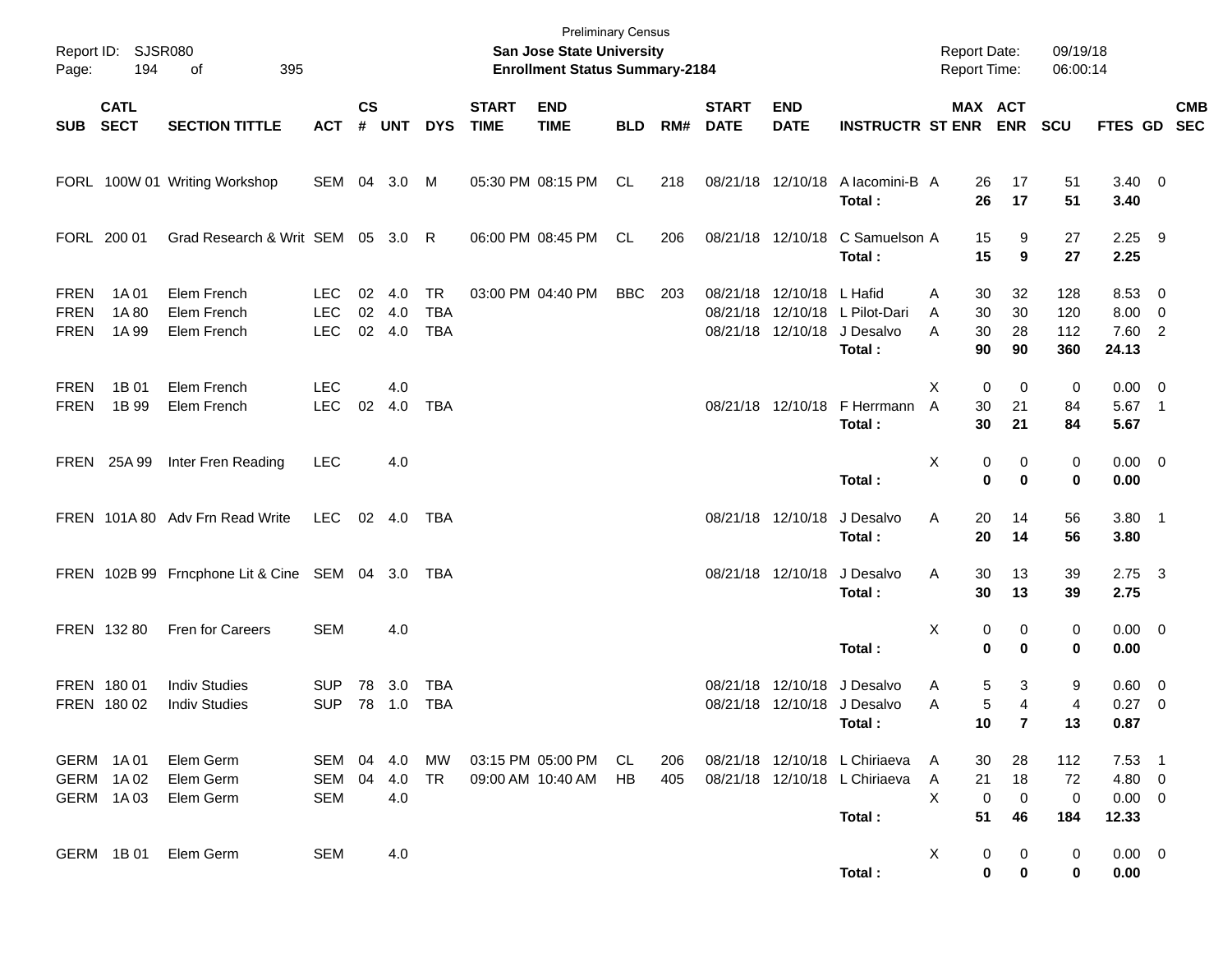| Report ID:<br>Page:                                                 | 195                                                         | <b>SJSR080</b><br>395<br>οf                                                                                        |                                                                           |                                        |                                               |                                       |                                                                                               | <b>Preliminary Census</b><br>San Jose State University<br><b>Enrollment Status Summary-2184</b> |                                                                    |                                         |                                                                                           |                                                                      |                                                                                     | <b>Report Date:</b><br>Report Time: |                                               |                                               | 09/19/18<br>06:00:14                               |                                                               |                                                                                       |                          |
|---------------------------------------------------------------------|-------------------------------------------------------------|--------------------------------------------------------------------------------------------------------------------|---------------------------------------------------------------------------|----------------------------------------|-----------------------------------------------|---------------------------------------|-----------------------------------------------------------------------------------------------|-------------------------------------------------------------------------------------------------|--------------------------------------------------------------------|-----------------------------------------|-------------------------------------------------------------------------------------------|----------------------------------------------------------------------|-------------------------------------------------------------------------------------|-------------------------------------|-----------------------------------------------|-----------------------------------------------|----------------------------------------------------|---------------------------------------------------------------|---------------------------------------------------------------------------------------|--------------------------|
| <b>SUB</b>                                                          | <b>CATL</b><br><b>SECT</b>                                  | <b>SECTION TITTLE</b>                                                                                              | <b>ACT</b>                                                                | $\mathsf{cs}$<br>#                     | <b>UNT</b>                                    | <b>DYS</b>                            | <b>START</b><br><b>TIME</b>                                                                   | <b>END</b><br><b>TIME</b>                                                                       | <b>BLD</b>                                                         | RM#                                     | <b>START</b><br><b>DATE</b>                                                               | <b>END</b><br><b>DATE</b>                                            | <b>INSTRUCTR ST ENR</b>                                                             | <b>MAX ACT</b>                      |                                               | <b>ENR</b>                                    | <b>SCU</b>                                         | <b>FTES GD</b>                                                |                                                                                       | <b>CMB</b><br><b>SEC</b> |
|                                                                     | GERM 25A 01                                                 | Inter German                                                                                                       | <b>SEM</b>                                                                |                                        | 5.0                                           |                                       |                                                                                               |                                                                                                 |                                                                    |                                         |                                                                                           |                                                                      | Total:                                                                              | Χ                                   | 0<br>0                                        | 0<br>$\bf{0}$                                 | 0<br>0                                             | $0.00 \t 0$<br>0.00                                           |                                                                                       |                          |
| <b>HEBR</b><br><b>JWSS</b><br><b>RELS</b>                           | 10A 01<br>10A 01<br>10A 01                                  | <b>Elementary Hebrew</b><br><b>Elementary Hebrew</b><br><b>Elementary Hebrew</b>                                   | <b>SEM</b><br><b>SEM</b><br><b>SEM</b>                                    | 04<br>04<br>04                         | 3.0<br>3.0<br>3.0                             | TR.<br><b>TR</b><br><b>TR</b>         |                                                                                               | 10:30 AM 11:45 AM<br>10:30 AM 11:45 AM<br>10:30 AM 11:45 AM                                     | СL<br><b>CL</b><br>СL                                              | 218<br>218<br>218                       | 08/21/18                                                                                  | 08/21/18 12/10/18<br>12/10/18<br>08/21/18 12/10/18                   | R Katzen<br>R Katzen<br>R Katzen<br>Total:                                          | Α<br>Α<br>А                         | 26<br>0<br>0<br>26                            | 2<br>0<br>$\mathbf{1}$<br>3                   | 6<br>0<br>3<br>9                                   | 0.40<br>0.00<br>0.20<br>0.60                                  | 0 <sup>o</sup><br>0 <sup>o</sup><br>$0\,C$                                            |                          |
| <b>HEBR</b><br><b>JWSS</b><br><b>RELS</b>                           | 15A 01<br>15A 01<br>15A 01                                  | Inter Hebrew<br>Inter Hebrew<br>Inter Hebrew                                                                       | SEM<br><b>SEM</b><br><b>SEM</b>                                           | 04<br>04<br>04                         | 3.0<br>3.0<br>3.0                             | TR.<br><b>TR</b><br><b>TR</b>         |                                                                                               | 01:30 PM 02:45 PM<br>01:30 PM 02:45 PM<br>01:30 PM 02:45 PM                                     | СL<br>СL<br>CL                                                     | 421<br>421<br>421                       | 08/21/18                                                                                  | 08/21/18 12/10/18<br>12/10/18<br>08/21/18 12/10/18                   | R Katzen<br>R Katzen<br>R Katzen<br>Total:                                          | Α<br>Α<br>А                         | 8<br>0<br>0<br>8                              | 1<br>0<br>0<br>1                              | 3<br>0<br>0<br>3                                   | 0.20<br>0.00<br>0.00<br>0.20                                  | 0 <sup>o</sup><br>0 <sup>o</sup><br>$0\,C$                                            |                          |
| JWSS<br><b>RELS</b>                                                 | HEBR 102A01<br>102A 01                                      | Adv Hebrew<br>Adv Hebrew<br>102A 01 Adv Hebrew                                                                     | SEM<br>SEM<br><b>SEM</b>                                                  | 04<br>04<br>04                         | 3.0<br>3.0<br>3.0                             | TR.<br><b>TR</b><br><b>TR</b>         |                                                                                               | 03:00 PM 04:15 PM<br>03:00 PM 04:15 PM<br>03:00 PM 04:15 PM                                     | СL<br>СL<br>CL                                                     | 421<br>421<br>421                       | 08/21/18                                                                                  | 08/21/18 12/10/18<br>12/10/18<br>08/21/18 12/10/18                   | R Katzen<br>R Katzen<br>R Katzen<br>Total:                                          | Α<br>Α<br>А                         | 8<br>0<br>0<br>8                              | 1<br>0<br>0<br>$\mathbf 1$                    | 3<br>0<br>0<br>3                                   | 0.20<br>0.00<br>0.00<br>0.20                                  | 0 <sup>o</sup><br>$0\,C$<br>0 <sup>o</sup>                                            |                          |
|                                                                     |                                                             | HEBR 102X 01 Adv HEBR Indv Lrng                                                                                    | ACT 13 1.0                                                                |                                        |                                               | TBA                                   |                                                                                               |                                                                                                 |                                                                    |                                         |                                                                                           | 08/21/18 12/10/18                                                    | R Katzen<br>Total:                                                                  | Α                                   | 1<br>1                                        | 0<br>$\bf{0}$                                 | 0<br>0                                             | $0.00 \t 0$<br>0.00                                           |                                                                                       |                          |
| <b>ITAL</b><br><b>JPN</b><br>JPN<br><b>JPN</b><br>JPN<br>JPN<br>JPN | 1A 01<br>1A 01<br>1A 02<br>1A 03<br>1A 04<br>1A 05<br>1A 06 | Elem Italian<br>Elem Japanese<br>Elem Japanese<br>Elem Japanese<br>Elem Japanese<br>Elem Japanese<br>Elem Japanese | SEM<br>LEC<br>LEC<br><b>LEC</b><br><b>LEC</b><br><b>LEC</b><br><b>LEC</b> | 04<br>02<br>02<br>02<br>02<br>02<br>02 | 5.0<br>4.0<br>4.0<br>4.0<br>4.0<br>4.0<br>4.0 | <b>TBA</b><br>MWF<br><b>MW</b><br>MWF | MTWR 12:00 PM 12:50 PM<br>MTWR01:30 PM 02:20 PM<br>MWF 12:00 PM 01:10 PM<br>12:00 PM 01:10 PM | 05:00 PM 06:40 PM<br>12:00 PM 01:10 PM                                                          | BBC<br><b>BBC</b><br><b>BBC</b><br><b>BBC</b><br>HGH<br><b>DMH</b> | 120<br>120<br>203<br>205<br>217<br>226B | 08/21/18 12/10/18<br>08/21/18<br>08/21/18<br>08/21/18<br>08/21/18<br>08/21/18<br>08/21/18 | 12/10/18<br>12/10/18<br>12/10/18<br>12/10/18<br>12/10/18<br>12/10/18 | Y Shimazu<br>Y Shimazu<br>M Iwata<br>M Ishida<br>M Loffgren<br>M Loffgren<br>Total: | Α<br>A<br>A<br>Α<br>A<br>A<br>Α     | 26<br>30<br>30<br>30<br>30<br>30<br>30<br>206 | 10<br>30<br>28<br>29<br>28<br>29<br>24<br>178 | 50<br>120<br>112<br>116<br>112<br>116<br>96<br>722 | 3.33<br>8.00<br>7.47<br>7.73<br>7.47<br>7.73<br>6.40<br>48.13 | - 0<br>0<br>$\overline{\mathbf{0}}$<br>$\overline{0}$<br>- 0<br>$\overline{0}$<br>- 0 |                          |
| JPN<br>JPN<br>JPN                                                   | 1B 01<br>1B 02<br>1B 03                                     | Elem Japanese<br>Elem Japanese<br>Elem Japanese                                                                    | LEC.<br><b>LEC</b><br><b>LEC</b>                                          | 02<br>02                               | 4.0<br>4.0<br>4.0                             | MW                                    | MTWR 10:30 AM 11:20 AM                                                                        | 08:30 AM 10:10 AM                                                                               | BBC<br><b>BBC</b>                                                  | 120<br>120                              |                                                                                           | 08/21/18 12/10/18 S Inaba<br>08/21/18 12/10/18 S Inaba               | Total:                                                                              | Α<br>A<br>X                         | 30<br>30<br>0<br>60                           | 14<br>17<br>$\mathbf 0$<br>31                 | 56<br>68<br>0<br>124                               | $3.73$ 0<br>$4.53$ 0<br>$0.00 \t 0$<br>8.27                   |                                                                                       |                          |
| JPN<br>JPN                                                          | 25A 01<br>25A 02                                            | Interm Japanese<br>Interm Japanese                                                                                 | <b>LEC</b><br><b>LEC</b>                                                  |                                        | 02 4.0<br>02 4.0                              |                                       | MWF 10:30 AM 11:40 AM<br>MWF 01:30 PM 02:40 PM                                                |                                                                                                 | <b>BBC</b><br><b>BBC</b>                                           | 203<br>203                              |                                                                                           | 08/21/18 12/10/18 M Iwata<br>08/21/18 12/10/18 M Iwata               | Total:                                                                              | A<br>A                              | 30<br>30<br>60                                | 14<br>10<br>24                                | 56<br>40<br>96                                     | $3.80$ 1<br>$2.67$ 0<br>6.47                                  |                                                                                       |                          |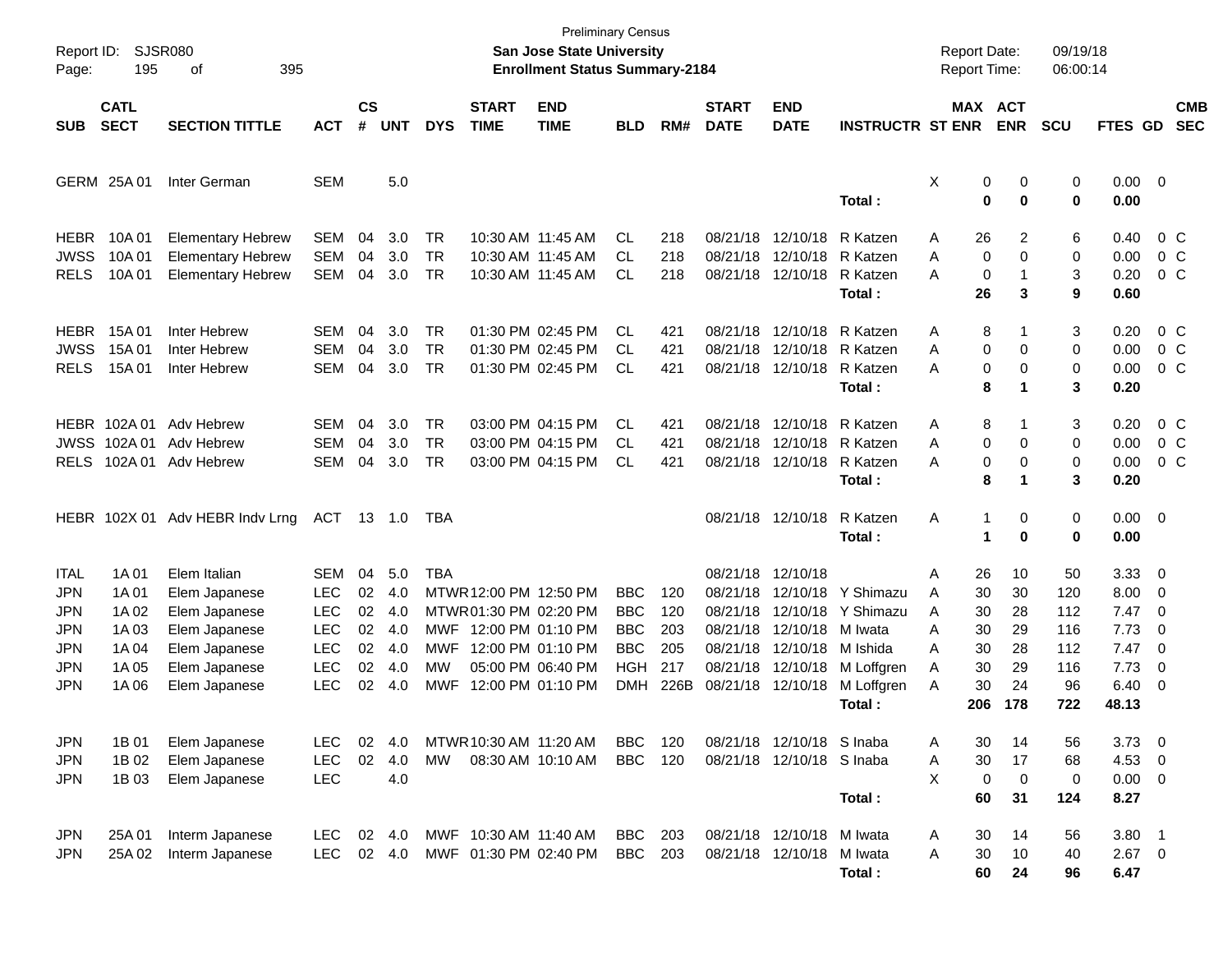| Page:                      | Report ID: SJSR080<br>196  | 395<br>of                          |                          |                    |            |            |                             | <b>Preliminary Census</b><br>San Jose State University<br><b>Enrollment Status Summary-2184</b> |            |     |                             |                            |                                            | <b>Report Date:</b><br><b>Report Time:</b> |                                   | 09/19/18<br>06:00:14 |                                    |            |
|----------------------------|----------------------------|------------------------------------|--------------------------|--------------------|------------|------------|-----------------------------|-------------------------------------------------------------------------------------------------|------------|-----|-----------------------------|----------------------------|--------------------------------------------|--------------------------------------------|-----------------------------------|----------------------|------------------------------------|------------|
| <b>SUB</b>                 | <b>CATL</b><br><b>SECT</b> | <b>SECTION TITTLE</b>              | <b>ACT</b>               | $\mathsf{cs}$<br># | <b>UNT</b> | <b>DYS</b> | <b>START</b><br><b>TIME</b> | <b>END</b><br><b>TIME</b>                                                                       | <b>BLD</b> | RM# | <b>START</b><br><b>DATE</b> | <b>END</b><br><b>DATE</b>  | <b>INSTRUCTR ST ENR</b>                    |                                            | MAX ACT<br><b>ENR</b>             | <b>SCU</b>           | FTES GD SEC                        | <b>CMB</b> |
| <b>JPN</b>                 | 25B 01                     | Interm Japanese                    | <b>LEC</b>               |                    | 02 4.0     |            | MWF 01:30 PM 02:40 PM       |                                                                                                 | HB         | 405 |                             | 08/21/18 12/10/18          | M Ishida                                   | 21<br>Α                                    | 16                                | 64                   | $4.27$ 0                           |            |
|                            |                            |                                    |                          |                    |            |            |                             |                                                                                                 |            |     |                             |                            | Total:                                     | 21                                         | 16                                | 64                   | 4.27                               |            |
| <b>JPN</b>                 |                            | 101A 01 Advanced Jpanese           | SEM                      |                    | 04 4.0     | МW         |                             | 03:00 PM 04:40 PM                                                                               | HGH 217    |     |                             | 08/21/18 12/10/18          | M Loffgren<br>Total:                       | 30<br>A<br>30                              | 15<br>15                          | 60<br>60             | $4.00 \ 0$<br>4.00                 |            |
| <b>JPN</b>                 |                            | 101C 01 Adv. Japanese Conv         | LEC                      |                    | 02 4.0     | MW         |                             | 10:30 AM 12:10 PM                                                                               | HB         | 405 |                             | 08/21/18 12/10/18          | Y Yanai<br>Total:                          | 21<br>Α<br>21                              | 16<br>16                          | 64<br>64             | $4.27$ 0<br>4.27                   |            |
| <b>JPN</b>                 | 102 01                     | Japanese Culture                   | SEM 04 3.0               |                    |            | W          |                             | 03:00 PM 05:45 PM                                                                               | <b>SH</b>  | 435 |                             | 08/21/18 12/10/18          | M Ishida<br>Total:                         | 25<br>Α<br>25                              | 15<br>15                          | 45<br>45             | $3.00 \ 0$<br>3.00                 |            |
| <b>JPN</b>                 | 130 01                     | Read in Jpn Cult                   | <b>LEC</b>               |                    | 02 4.0     | TBA        |                             |                                                                                                 |            |     | 08/21/18 12/10/18           |                            | Total :                                    | 25<br>Α<br>25                              | 16<br>16                          | 64<br>64             | $4.27$ 0<br>4.27                   |            |
| <b>JPN</b>                 | 140 01                     | Japanese Drama and LLEC            |                          |                    | 02 4.0     | TBA        |                             |                                                                                                 |            |     | 08/21/18 12/10/18           |                            | Total :                                    | 21<br>A<br>21                              | 19<br>19                          | 76<br>76             | $5.07$ 0<br>5.07                   |            |
| <b>PORT</b>                | 1A 01                      | Elem Portuguese                    | SEM 04 5.0               |                    |            | TBA        |                             |                                                                                                 |            |     | 08/21/18 12/10/18           |                            | Total :                                    | 21<br>A<br>21                              | 14<br>14                          | 70<br>70             | 4.67 0<br>4.67                     |            |
| <b>PORT</b>                | 1B 01                      | Elem Portuguese                    | <b>SEM</b>               |                    | 5.0        |            |                             |                                                                                                 |            |     |                             |                            |                                            | X                                          | 0<br>0                            | 0                    | $0.00 \t 0$                        |            |
| <b>PORT</b><br><b>PORT</b> | 1B 02<br>1B 03             | Elem Portuguese<br>Elem Portuguese | <b>SEM</b><br><b>SEM</b> |                    | 5.0<br>5.0 |            |                             |                                                                                                 |            |     |                             |                            | Total:                                     | х<br>X                                     | 0<br>0<br>0<br>0<br>$\bf{0}$<br>0 | 0<br>0<br>0          | $0.00 \t 0$<br>$0.00 \t 0$<br>0.00 |            |
|                            |                            | PORT 102A 80 Lusophone Cultures    | SEM 05 3.0               |                    |            | TBA        |                             |                                                                                                 |            |     |                             | 08/21/18 12/10/18          | D Carvalho P A<br>Total:                   | 30<br>30                                   | 6<br>6                            | 18<br>18             | $1.20 \t 0$<br>1.20                |            |
|                            | PORT 180 01                | <b>Indiv Studies</b>               | SUP 78 3.0 TBA           |                    |            |            |                             |                                                                                                 |            |     |                             |                            | 08/21/18 12/10/18 D Carvalho P A           |                                            | 6<br>5                            | 15                   | $1.00 \t 0$                        |            |
|                            | PORT 180 02                | <b>Indiv Studies</b>               | <b>SUP</b>               |                    | 3.0        |            |                             |                                                                                                 |            |     |                             |                            |                                            | х                                          | 0<br>0                            | 0                    | $0.00 \t 0$                        |            |
|                            | PORT 180 03                | <b>Indiv Studies</b>               | <b>SUP</b>               |                    | 78 3.0     | TBA        |                             |                                                                                                 |            |     |                             |                            | 08/21/18 12/10/18 D Carvalho P A           |                                            | 6                                 | 3                    | $0.20 \ 0$                         |            |
|                            | PORT 180 80                | <b>Indiv Studies</b>               | <b>SUP</b>               |                    | 78 3.0     | TBA        |                             |                                                                                                 |            |     |                             |                            | 08/21/18 12/10/18 D Carvalho P A<br>Total: | 18                                         | 6<br>$\overline{4}$<br>10         | 12<br>30             | 0.80 0<br>2.00                     |            |
| SPAN                       | 1A 01                      | Elem Spanish                       | LEC 02 4.0               |                    |            | MW         |                             | 03:00 PM 04:40 PM                                                                               | BBC        | 120 |                             | 08/21/18 12/10/18 L Flores |                                            | 30<br>A                                    | 25                                | 100                  | 6.67 0                             |            |
| <b>SPAN</b>                | 1A 02                      | Elem Spanish                       | <b>LEC</b>               |                    | 02 4.0     | TR         |                             | 12:30 PM 02:10 PM                                                                               | CL         | 206 |                             |                            | 08/21/18 12/10/18 A Lopez-RomeA            | 30                                         | 31                                | 124                  | 8.27 0                             |            |
| <b>SPAN</b>                | 1A03                       | Elem Spanish                       | LEC 02 4.0               |                    |            | MW         |                             | 08:30 AM 10:10 AM                                                                               | CL         | 218 |                             | 08/21/18 12/10/18 J Bush   |                                            | 26<br>A                                    | 26                                | 104                  | 6.93 0                             |            |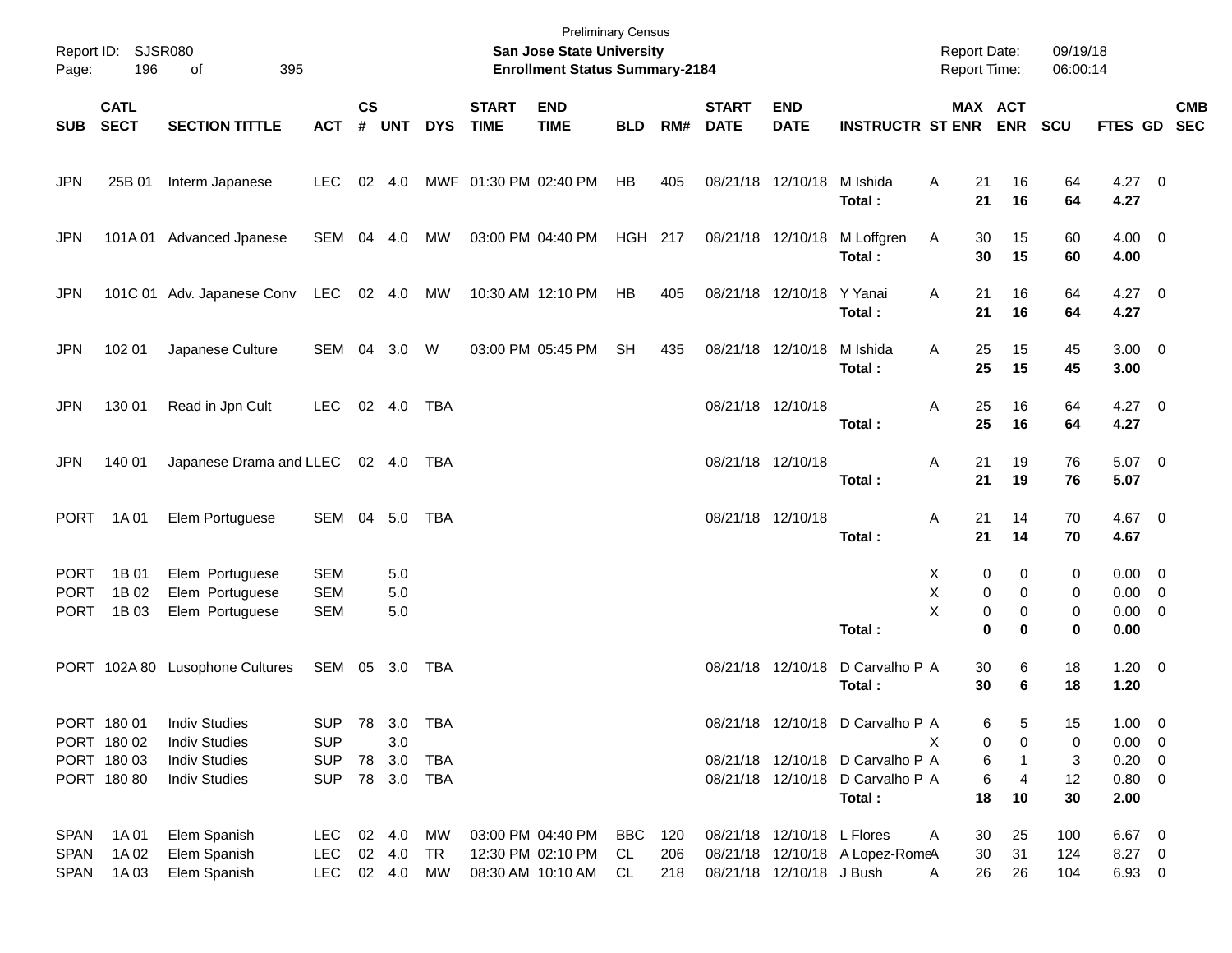| Report ID:<br>Page:        | 197                        | <b>SJSR080</b><br>395<br>οf                                      |                                |                |            |                 |                             | <b>Preliminary Census</b><br><b>San Jose State University</b><br><b>Enrollment Status Summary-2184</b> |                |            |                             |                           |                                                              | <b>Report Date:</b><br><b>Report Time:</b> |                       | 09/19/18<br>06:00:14 |                        |                                                     |                          |
|----------------------------|----------------------------|------------------------------------------------------------------|--------------------------------|----------------|------------|-----------------|-----------------------------|--------------------------------------------------------------------------------------------------------|----------------|------------|-----------------------------|---------------------------|--------------------------------------------------------------|--------------------------------------------|-----------------------|----------------------|------------------------|-----------------------------------------------------|--------------------------|
| <b>SUB</b>                 | <b>CATL</b><br><b>SECT</b> | <b>SECTION TITTLE</b>                                            | <b>ACT</b>                     | <b>CS</b><br># | <b>UNT</b> | <b>DYS</b>      | <b>START</b><br><b>TIME</b> | <b>END</b><br><b>TIME</b>                                                                              | <b>BLD</b>     | RM#        | <b>START</b><br><b>DATE</b> | <b>END</b><br><b>DATE</b> | <b>INSTRUCTR ST ENR</b>                                      |                                            | MAX ACT<br><b>ENR</b> | <b>SCU</b>           | FTES GD                |                                                     | <b>CMB</b><br><b>SEC</b> |
| <b>SPAN</b><br><b>SPAN</b> | 1A 04<br>1A 05             | Elem Spanish<br>Elem Spanish                                     | <b>LEC</b><br><b>LEC</b>       | 02<br>02       | 4.0<br>4.0 | TR<br><b>TR</b> |                             | 08:30 AM 10:10 AM<br>03:00 PM 04:40 PM                                                                 | CL.<br>CL.     | 218<br>208 | 08/21/18<br>08/21/18        | 12/10/18                  | 12/10/18 N Montes<br>T Cordova Es A                          | Α<br>26<br>30                              | 24<br>29              | 96<br>116            | $6.40\quad 0$<br>7.73  | - 0                                                 |                          |
| <b>SPAN</b>                | 1A 06                      | Elem Spanish                                                     | <b>LEC</b>                     | 02             | 4.0        | МW              |                             | 03:00 PM 04:40 PM                                                                                      | CL.            | 208        |                             | 08/21/18 12/10/18         | A Long<br>Total:                                             | 30<br>A<br>172                             | 28<br>163             | 112<br>652           | 7.47<br>43.47          | $\overline{\phantom{0}}$                            |                          |
| <b>SPAN</b>                | 1B 01                      | Elem Spanish                                                     | <b>LEC</b>                     | 02             | 4.0        | TR              |                             | 03:00 PM 04:40 PM<br>03:00 PM 04:40 PM                                                                 | CL.            | 218        |                             | 08/21/18 12/10/18         | C Wagner                                                     | A<br>26                                    | 17                    | 68                   | 4.53                   | $\overline{\mathbf{0}}$                             |                          |
| <b>SPAN</b><br><b>SPAN</b> | 1B 02<br>1B 03             | Elem Spanish<br>Elem Spanish                                     | <b>LEC</b><br><b>LEC</b>       | 02<br>02       | 4.0<br>4.0 | <b>TR</b><br>MW |                             | 08:30 AM 10:10 AM                                                                                      | НB<br>HGH      | 405<br>217 | 08/21/18                    |                           | 12/10/18 N Montes<br>08/21/18 12/10/18 C Wagner              | 21<br>A<br>30<br>A                         | 8<br>23               | 32<br>92             | 2.13<br>6.13           | $\overline{\mathbf{0}}$<br>$\overline{\mathbf{0}}$  |                          |
| <b>SPAN</b>                | 1B 04                      | Elem Spanish                                                     | <b>LEC</b>                     | 02             | 4.0        | <b>TR</b>       |                             | 12:00 PM 01:40 PM                                                                                      | <b>CL</b>      | 218        |                             | 08/21/18 12/10/18         | L Flores<br>Total:                                           | Α<br>26<br>103                             | 24<br>72              | 96<br>288            | 6.40<br>19.20          | $\overline{\phantom{0}}$                            |                          |
| <b>SPAN</b>                | 380                        | <b>Practical Spanish</b>                                         | <b>LEC</b>                     | 02             | 4.0        | TBA             |                             |                                                                                                        |                |            |                             | 08/21/18 12/10/18         | F De La Call A<br>Total:                                     | 30<br>30                                   | 12<br>12              | 48<br>48             | $3.20 \ 0$<br>3.20     |                                                     |                          |
| <b>SPAN</b>                | 4A 80                      | Basic Spanish I                                                  | <b>LEC</b>                     | 02             | 4.0        | <b>TBA</b>      |                             |                                                                                                        |                |            |                             | 08/21/18 12/10/18         | A Dias Ferre A<br>Total:                                     | 30<br>30                                   | 29<br>29              | 116<br>116           | 7.87 2<br>7.87         |                                                     |                          |
| <b>SPAN</b>                | 4B 80                      | <b>Basic Spanish II</b>                                          | <b>LEC</b>                     |                | 02 4.0     | <b>TBA</b>      |                             |                                                                                                        |                |            |                             | 08/21/18 12/10/18         | A Dias Ferre A<br>Total:                                     | 30<br>30                                   | 29<br>29              | 116<br>116           | 7.87 2<br>7.87         |                                                     |                          |
| <b>SPAN</b>                | 25A 01                     | Inter Spanish                                                    | <b>LEC</b>                     | 02             | 4.0        | МW              |                             | 04:30 PM 06:10 PM                                                                                      | <b>BBC</b>     | 125        |                             | 08/21/18 12/10/18         | A Garcia Cas A<br>Total:                                     | 30<br>30                                   | 17<br>17              | 68<br>68             | $4.53 \quad 0$<br>4.53 |                                                     |                          |
| <b>SPAN</b>                | 25B 01                     | Inter Spanish                                                    | <b>LEC</b>                     | 02             | 4.0        | TR              |                             | 08:30 AM 10:10 AM                                                                                      | <b>HGH 217</b> |            |                             | 08/21/18 12/10/18         | A Campos Alb A<br>Total:                                     | 30<br>30                                   | 10<br>10              | 40<br>40             | $2.67$ 0<br>2.67       |                                                     |                          |
| SPAN<br>SPAN               | 101A 01                    | <b>Advanced Spanish</b><br>101A 02 Advanced Spanish              | SEM<br>SEM                     | 04<br>04       | 4.0<br>4.0 | МW<br>МW        |                             | 08:30 AM 10:10 AM<br>10:30 AM 12:10 PM                                                                 | CL.<br>CL.     | 208<br>208 |                             | 08/21/18 12/10/18         | T Estrabao<br>08/21/18 12/10/18 A Campos Alb A<br>Total:     | 30<br>A<br>30<br>60                        | 29<br>14<br>43        | 116<br>56<br>172     | 7.73<br>3.73<br>11.47  | $\overline{\phantom{0}}$<br>$\overline{\mathbf{0}}$ |                          |
|                            |                            | SPAN 101B 01 Advanced Spanish                                    | SEM 04 4.0 TR                  |                |            |                 |                             | 08:30 AM 10:10 AM                                                                                      | BBC            | 203        |                             |                           | 08/21/18 12/10/18 T Estrabao A                               | 35                                         | 14                    | 56                   | $3.73 \quad 0$         |                                                     |                          |
|                            |                            | SPAN 101B 02 Advanced Spanish                                    |                                |                |            |                 |                             | SEM 04 4.0 TR 10:30 AM 12:10 PM CL                                                                     |                | 206        |                             |                           | 08/21/18 12/10/18 R Ramirez<br>Total:                        | A<br>30<br>65                              | 29<br>43              | 116<br>172           | $7.73 \t 0$<br>11.47   |                                                     |                          |
|                            |                            | SPAN 102A 01 Spanish Culture                                     | LEC 02 4.0 TBA                 |                |            |                 |                             |                                                                                                        |                |            |                             |                           | 08/21/18 12/10/18 F De La Call A<br>Total:                   | 30<br>30                                   | 30<br>30              | 120<br>120           | $8.00 \t 0$<br>8.00    |                                                     |                          |
|                            |                            | SPAN 102B 01 Hisp Amer Culture<br>SPAN 102B 02 Hisp Amer Culture | SEM 04 3.0 MW<br>SEM 04 3.0 TR |                |            |                 |                             | 04:30 PM 05:45 PM<br>10:30 AM 11:45 AM                                                                 | HB.<br>BBC     | 405<br>203 |                             |                           | 08/21/18 12/10/18 T Estrabao<br>08/21/18 12/10/18 T Estrabao | 21<br>A<br>31<br>$\mathsf{A}$              | 15<br>28              | 45<br>84             | $3.00 \ 0$<br>5.60 0   |                                                     |                          |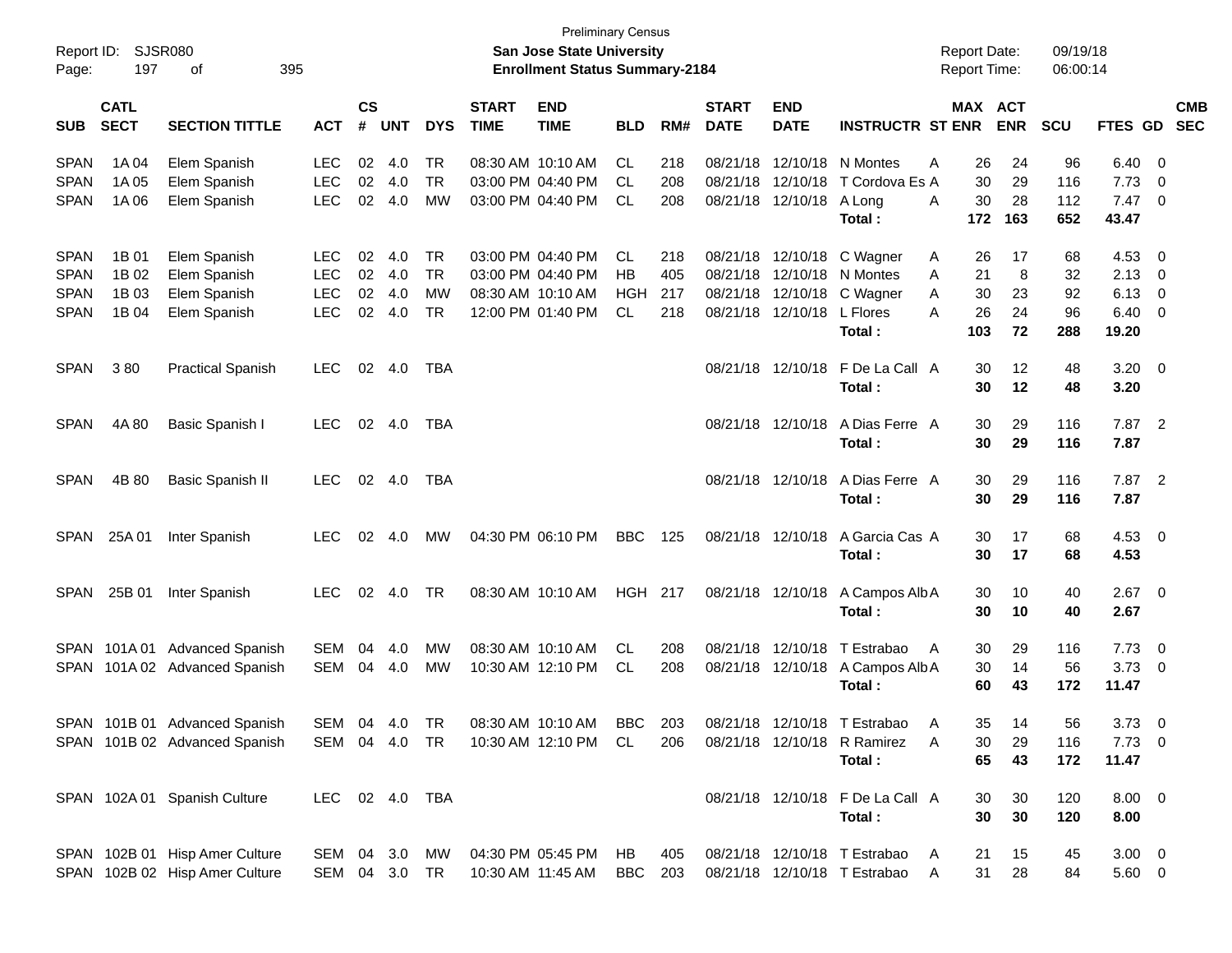| Page:       | Report ID: SJSR080<br>198  | 395<br>οf                                  |              |                    |            |            |                             | <b>Preliminary Census</b><br><b>San Jose State University</b><br><b>Enrollment Status Summary-2184</b> |            |     |                             |                                                  |                                                       |   | <b>Report Date:</b><br><b>Report Time:</b> |                                      | 09/19/18<br>06:00:14           |                                    |            |
|-------------|----------------------------|--------------------------------------------|--------------|--------------------|------------|------------|-----------------------------|--------------------------------------------------------------------------------------------------------|------------|-----|-----------------------------|--------------------------------------------------|-------------------------------------------------------|---|--------------------------------------------|--------------------------------------|--------------------------------|------------------------------------|------------|
| <b>SUB</b>  | <b>CATL</b><br><b>SECT</b> | <b>SECTION TITTLE</b>                      | <b>ACT</b>   | $\mathsf{cs}$<br># | <b>UNT</b> | <b>DYS</b> | <b>START</b><br><b>TIME</b> | <b>END</b><br><b>TIME</b>                                                                              | <b>BLD</b> | RM# | <b>START</b><br><b>DATE</b> | <b>END</b><br><b>DATE</b>                        | <b>INSTRUCTR ST ENR</b>                               |   |                                            | MAX ACT<br><b>ENR</b>                | <b>SCU</b>                     | FTES GD SEC                        | <b>CMB</b> |
|             |                            | SPAN 102B 03 Hisp Amer Culture             | <b>SEM</b>   |                    | 3.0        |            |                             |                                                                                                        |            |     |                             |                                                  |                                                       | Χ | 0                                          | 0                                    | 0                              | $0.00 \t 0$                        |            |
|             |                            | SPAN 102B 04 Hisp Amer Culture             | <b>SEM</b>   |                    | 3.0        |            |                             |                                                                                                        |            |     |                             |                                                  | Total:                                                | X | 0<br>52                                    | 0<br>43                              | 0<br>129                       | $0.00 \t 0$<br>8.60                |            |
|             | SPAN 110 01                | Spanish Morphology                         | LEC          |                    | 02 4.0     | TBA        |                             |                                                                                                        |            |     | 08/21/18 12/10/18           |                                                  |                                                       | Α | 30                                         | 19                                   | 76                             | $5.20$ 2                           |            |
|             |                            |                                            |              |                    |            |            |                             |                                                                                                        |            |     |                             |                                                  | Total:                                                |   | 30                                         | 19                                   | 76                             | 5.20                               |            |
|             | SPAN 115 01                | Intro Lit Studies                          | <b>LEC</b>   | 02 4.0             |            | TBA        |                             |                                                                                                        |            |     | 08/21/18 12/10/18           |                                                  | Total:                                                | Α | 32<br>32                                   | 7<br>$\overline{7}$                  | 28<br>28                       | 1.87 0<br>1.87                     |            |
|             |                            | SPAN 120A 80 Spanish Literature I          | <b>LEC</b>   |                    | 02 4.0     | TBA        |                             |                                                                                                        |            |     |                             | 08/21/18 12/10/18                                | C Bacich<br>Total:                                    | A | 32<br>32                                   | 20<br>20                             | 80<br>80                       | 5.67 5<br>5.67                     |            |
|             |                            | SPAN 140A 01 Spanish Amer Lit              | <b>LEC</b>   |                    | 02 4.0     | TBA        |                             |                                                                                                        |            |     | 08/21/18 12/10/18           |                                                  | Total:                                                | A | 30<br>30                                   | 10<br>10                             | 40<br>40                       | $2.73$ 1<br>2.73                   |            |
|             |                            | SPAN 160A 01 Hispanic Culture              | <b>LEC</b>   |                    | 02 4.0     | TBA        |                             |                                                                                                        |            |     | 08/21/18 12/10/18           |                                                  | Total:                                                | Α | 30<br>30                                   | 25<br>25                             | 100<br>100                     | $7.13 \quad 7$<br>7.13             |            |
|             |                            | SPAN 160B 01 Hispanic Ling                 | <b>LEC</b>   | 02 4.0             |            | TBA        |                             |                                                                                                        |            |     | 08/21/18 12/10/18           |                                                  |                                                       | Α | 26                                         | 6                                    | 24                             | $2.00\quad 6$                      |            |
|             |                            |                                            |              |                    |            |            |                             |                                                                                                        |            |     |                             |                                                  | Total:                                                |   | 26                                         | 6                                    | 24                             | 2.00                               |            |
|             | SPAN 270 01                | Sem Contemp Lit                            | SEM 05 3.0   |                    |            | W          |                             | 06:00 PM 08:45 PM                                                                                      | <b>BBC</b> | 203 |                             | 08/21/18 12/10/18                                | R Ramirez<br>Total:                                   | A | 20<br>20                                   | 18<br>18                             | 54<br>54                       | 4.50 18<br>4.50                    |            |
|             | SPAN 298 01                | <b>Special Study</b>                       | <b>SUP</b>   | 78                 | 1.0        | <b>TBA</b> |                             |                                                                                                        |            |     | 08/21/18                    |                                                  | 12/10/18 V Fernández A                                |   | 10                                         | 0                                    | 0                              | $0.00 \t 0$                        |            |
| <b>SPAN</b> | 298 02                     | <b>Special Study</b>                       | <b>SUP</b>   | 78                 | 1.0        | <b>TBA</b> |                             |                                                                                                        |            |     | 08/21/18                    | 12/10/18                                         | C Bacich                                              | A | 1                                          | 0                                    | 0                              | $0.00 \t 0$                        |            |
|             | SPAN 298 03                | <b>Special Study</b>                       | <b>SUP</b>   | 78                 | 2.0        | <b>TBA</b> |                             |                                                                                                        |            |     |                             | 08/21/18 12/10/18 C Bacich                       | Total:                                                | A | $\mathbf{1}$<br>12                         | $\mathbf{1}$<br>$\blacktriangleleft$ | $\overline{2}$<br>$\mathbf{2}$ | $0.17$ 1<br>0.17                   |            |
| <b>VIET</b> | 1A 01                      | Elem Vietnamese                            | SEM 04 3.0 T |                    |            |            |                             | 03:00 PM 05:45 PM                                                                                      | CL         | 206 |                             | 08/21/18 12/10/18 H Le                           | Total:                                                | A | 25<br>25                                   | 27<br>27                             | 81<br>81                       | 5.45 1<br>5.45                     |            |
|             |                            | Department : World Languages & Literatures |              |                    |            |            |                             |                                                                                                        |            |     |                             | <b>Lower Division:</b><br><b>Upper Division:</b> | <b>Department Total:</b><br><b>Graduate Division:</b> |   | 1143<br>774<br>47                          | 1964 1401<br>888<br>485<br>28        | 5373<br>3545<br>1745<br>83     | 362.02<br>237.05<br>118.40<br>6.57 |            |

**Graduate Division : 47 28 83 6.57**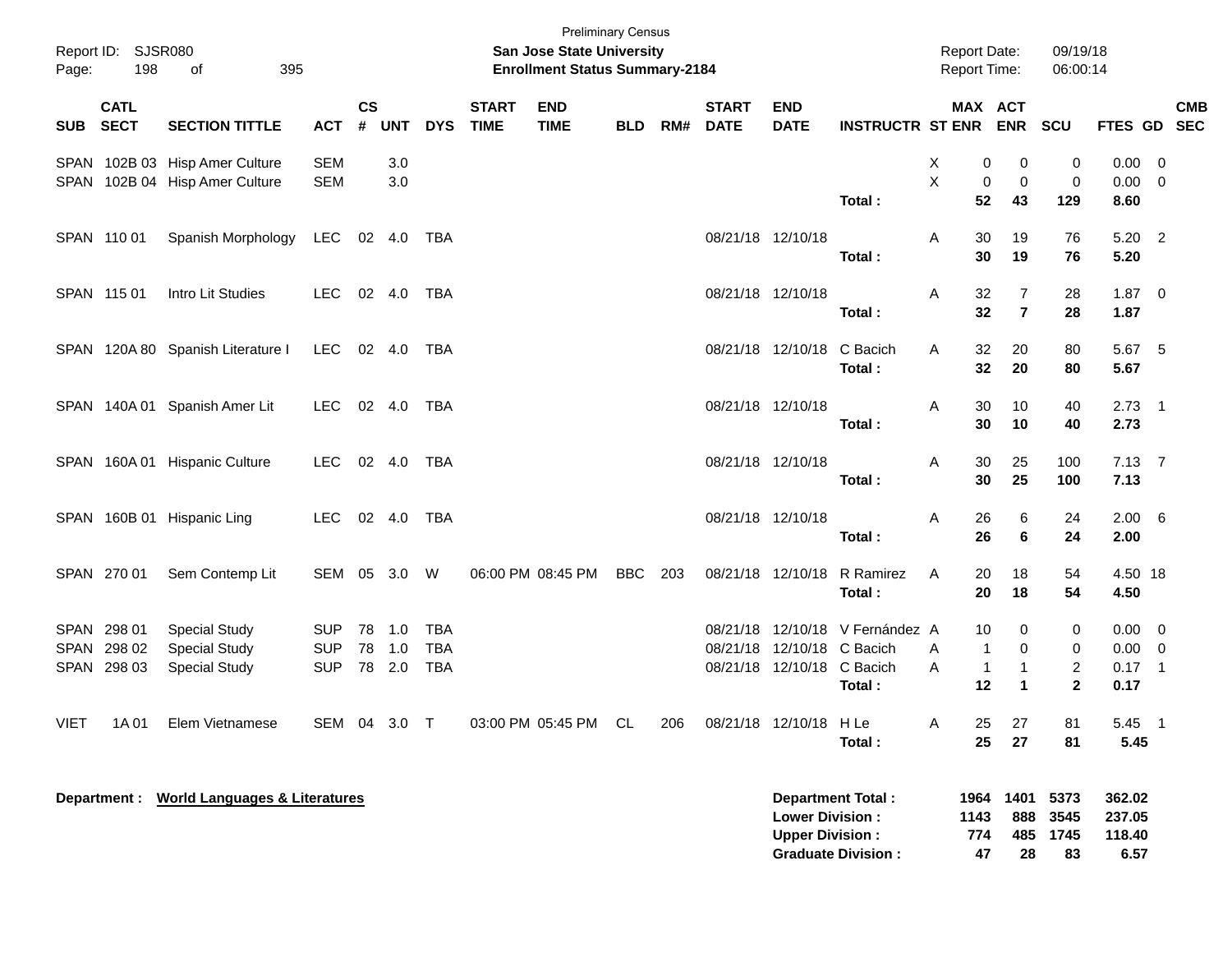| Report ID:<br>Page: | 199                        | SJSR080<br>395<br>οf                                                                                |            |                |            |            |                             | <b>San Jose State University</b><br><b>Enrollment Status Summary-2184</b> | <b>Preliminary Census</b> |      |                             |                           |                                |     | <b>Report Date:</b><br><b>Report Time:</b> |            | 09/19/18<br>06:00:14 |                       |                |                          |
|---------------------|----------------------------|-----------------------------------------------------------------------------------------------------|------------|----------------|------------|------------|-----------------------------|---------------------------------------------------------------------------|---------------------------|------|-----------------------------|---------------------------|--------------------------------|-----|--------------------------------------------|------------|----------------------|-----------------------|----------------|--------------------------|
| <b>SUB</b>          | <b>CATL</b><br><b>SECT</b> | <b>SECTION TITTLE</b>                                                                               | <b>ACT</b> | <b>CS</b><br># | <b>UNT</b> | <b>DYS</b> | <b>START</b><br><b>TIME</b> | <b>END</b><br><b>TIME</b>                                                 | <b>BLD</b>                | RM#  | <b>START</b><br><b>DATE</b> | <b>END</b><br><b>DATE</b> | <b>INSTRUCTR ST ENR</b>        |     | <b>MAX ACT</b>                             | <b>ENR</b> | <b>SCU</b>           | FTES GD               |                | <b>CMB</b><br><b>SEC</b> |
| <b>College</b>      | Department :               | <b>Humanities &amp; the Arts</b><br><b>Humanities</b>                                               |            |                |            |            |                             |                                                                           |                           |      |                             |                           |                                |     |                                            |            |                      |                       |                |                          |
| AMS                 | 1A 01                      | American Civ                                                                                        | LEC        | 01             | 0.0        | MW         |                             | 01:30 PM 02:45 PM                                                         | <b>WSQ</b>                | 109  | 08/21/18                    | 12/10/18                  | J Rycenga                      | A   | 30                                         | 31         | 93                   | 0.00                  | 0              |                          |
| AMS                 | 1A 02                      | American Civ                                                                                        | SEM        | 05             | 6.0        | MW         |                             | 03:00 PM 04:15 PM                                                         | CL.                       | 306  | 08/21/18                    | 12/10/18                  | J Rycenga                      | A   | 30                                         | 31         | 93                   | 12.40                 | 0              |                          |
| <b>AMS</b>          | 1A 03                      | American Civ                                                                                        | <b>LEC</b> | 01             | 0.0        | MW         |                             | 01:30 PM 02:45 PM                                                         | <b>WSQ</b>                | 109  | 08/21/18                    | 12/10/18                  | M Kapell                       | A   | 35                                         | 31         | 93                   | 0.00                  | 0              |                          |
| <b>AMS</b>          | 1A 04                      | American Civ                                                                                        | <b>SEM</b> | 05             | 6.0        | MW         |                             | 03:00 PM 04:15 PM                                                         | <b>SH</b>                 | 240  | 08/21/18                    | 12/10/18                  | M Kapell                       | A   | 35                                         | 31         | 93                   | 12.40                 | 0              |                          |
| <b>AMS</b>          | 1A 05                      | American Civ                                                                                        | <b>LEC</b> | 01             | 0.0        | МW         |                             | 01:30 PM 02:45 PM                                                         | <b>WSQ</b>                | 109  | 08/21/18                    | 12/10/18                  | V Lo                           | Α   | 35                                         | 32         | 96                   | 0.00                  | 0              |                          |
| <b>AMS</b>          | 1A 06                      | American Civ                                                                                        | SEM        | 05             | 6.0        | MW         |                             | 03:00 PM 04:15 PM                                                         | <b>BBC</b>                | 125  | 08/21/18                    | 12/10/18                  | V Lo                           | Α   | 35                                         | 32         | 96                   | 12.80                 | 0              |                          |
| AMS                 | 1A 11                      | American Civ                                                                                        | <b>LEC</b> | 01             | 0.0        | <b>TR</b>  |                             | 12:00 PM 01:15 PM                                                         | <b>WSQ</b>                | 109  | 08/21/18                    | 12/10/18                  | F Hsu                          | A   | 35                                         | 36         | 108                  | 0.00                  | 0              |                          |
| <b>AMS</b>          | 1A 12                      | American Civ                                                                                        | SEM        | 05             | 6.0        | TR         |                             | 01:30 PM 02:45 PM                                                         | <b>BBC</b>                | 125  | 08/21/18                    | 12/10/18                  | F Hsu                          | A   | 35                                         | 36         | 108                  | 14.40                 | 0              |                          |
| <b>AMS</b>          | 1A 13                      | American Civ                                                                                        | <b>LEC</b> | 01             | 0.0        | TR         |                             | 12:00 PM 01:15 PM                                                         | <b>WSQ</b>                | 109  | 08/21/18                    | 12/10/18                  | L Trost                        | Α   | 35                                         | 35         | 105                  | 0.00                  | 0              |                          |
| AMS                 | 1A 14                      | American Civ                                                                                        | SEM        | 05             | 6.0        | TR         |                             | 01:30 PM 02:45 PM                                                         | <b>SH</b>                 | 240  | 08/21/18                    | 12/10/18                  | L Trost                        | Α   | 35                                         | 35         | 105                  | 14.00                 | 0              |                          |
| <b>AMS</b>          | 1A 15                      | American Civ                                                                                        | <b>LEC</b> | 01             | 0.0        | TR         |                             | 12:00 PM 01:15 PM                                                         | WSQ                       | 109  | 08/21/18                    | 12/10/18                  | J Franks                       | A   | 35                                         | 34         | 102                  | 0.00                  | 0              |                          |
| <b>AMS</b>          | 1A 16                      | American Civ                                                                                        | SEM        | 05             | 6.0        | <b>TR</b>  |                             | 01:30 PM 02:45 PM                                                         | <b>DMH</b>                | 226B | 08/21/18                    | 12/10/18                  | J Franks                       | A   | 35                                         | 34         | 102                  | 13.60                 | 0              |                          |
| <b>AMS</b>          | 1A 21                      | American Civ                                                                                        | <b>LEC</b> | 01             | 0.0        | <b>MW</b>  |                             | 09:00 AM 10:15 AM                                                         | WSQ                       | 109  | 08/21/18                    | 12/10/18                  | K English                      | A   | 35                                         | 31         | 93                   | 0.00                  | 0              |                          |
| AMS                 | 1A 22                      | American Civ                                                                                        | <b>SEM</b> | 05             | 6.0        | MW         |                             | 10:30 AM 11:45 AM                                                         | <b>SH</b>                 | 240  | 08/21/18                    | 12/10/18                  | K English                      | A   | 35                                         | 31         | 93                   | 12.40                 | 0              |                          |
| <b>AMS</b>          | 1A 23                      | American Civ                                                                                        | <b>LEC</b> | 01             | 0.0        | MW         |                             | 09:00 AM 10:15 AM                                                         | <b>WSQ</b>                | 109  | 08/21/18                    | 12/10/18                  | J Georges                      | A   | 35                                         | 34         | 102                  | 0.00                  | 0              |                          |
| <b>AMS</b>          | 1A 24                      | American Civ                                                                                        | <b>SEM</b> | 05             | 6.0        | МW         |                             | 10:30 AM 11:45 AM                                                         | <b>BBC</b>                | 125  | 08/21/18                    | 12/10/18                  | J Georges                      | A   | 35                                         | 34         | 102                  | 13.60                 | 0              |                          |
| <b>AMS</b>          | 1A 25                      | American Civ                                                                                        | <b>LEC</b> | 01             | 0.0        | МW         |                             | 09:00 AM 10:15 AM                                                         | <b>WSQ</b>                | 109  | 08/21/18                    | 12/10/18                  | M Moore                        | A   | 35                                         | 35         | 105                  | 0.00                  | 0              |                          |
| <b>AMS</b>          | 1A 26                      | American Civ                                                                                        | <b>SEM</b> | 05             | 6.0        | MW         |                             | 10:30 AM 11:45 AM                                                         | <b>DMH</b>                | 226B | 08/21/18                    | 12/10/18                  | M Moore                        | A   | 35                                         | 35         | 105                  | 14.00                 | 0              |                          |
| <b>AMS</b>          | 1A 31                      | American Civ                                                                                        | <b>LEC</b> | 01             | 0.0        | МW         |                             | 12:00 PM 01:15 PM                                                         | <b>WSQ</b>                | 109  | 08/21/18                    | 12/10/18                  | J Brahinsky                    | A   | 35                                         | 29         | 87                   | 0.00                  | 0              |                          |
| <b>AMS</b>          | 1A 32                      | American Civ                                                                                        | <b>SEM</b> | 05             | 6.0        | MW         |                             | 01:30 PM 02:45 PM                                                         | <b>DMH</b>                | 226B | 08/21/18                    | 12/10/18                  | J Brahinsky                    | A   | 35                                         | 29         | 87                   | 11.60                 | 0              |                          |
| AMS                 | 1A 33                      | American Civ                                                                                        | <b>LEC</b> | 01             | 0.0        | МW         |                             | 12:00 PM 01:15 PM                                                         | <b>WSQ</b>                | 109  | 08/21/18                    | 12/10/18                  | A Cushner                      | A   | 35                                         | 32         | 96                   | 0.00                  | 0              |                          |
| <b>AMS</b>          | 1A 34                      | American Civ                                                                                        | <b>SEM</b> | 05             | 6.0        | MW         |                             | 01:30 PM 02:45 PM                                                         | <b>BBC</b>                | 125  | 08/21/18                    | 12/10/18                  | A Cushner                      | A   | 35                                         | 32         | 96                   | 12.80                 | 0              |                          |
| AMS                 | 1A 35                      | American Civ                                                                                        | <b>LEC</b> | 01             | 0.0        | МW         |                             | 12:00 PM 01:15 PM                                                         | <b>WSQ</b>                | 109  | 08/21/18                    | 12/10/18                  | G Smay                         | A   | 35                                         | 32         | 96                   | 0.00                  | 0              |                          |
| AMS                 | 1A 36                      | American Civ                                                                                        | SEM        | 05             | 6.0        | МW         |                             | 01:30 PM 02:45 PM                                                         | <b>ENG</b>                | 232  | 08/21/18                    | 12/10/18                  | G Smay                         | A   | 35                                         | 32         | 96                   | 12.80                 | 0              |                          |
|                     |                            |                                                                                                     |            |                |            |            |                             |                                                                           |                           |      |                             |                           | Total:                         |     | 830                                        | 784        | 2352                 | 156.80                |                |                          |
| AMS                 | 1B 01                      | American Civ                                                                                        | LEC        | 01             | 0.0        | TR         |                             | 01:30 PM 02:45 PM                                                         | <b>WSQ</b>                | 109  | 08/21/18                    | 12/10/18                  | J Ormsbee                      | A   | 35                                         | 25         | 75                   | 0.00                  | 0              |                          |
| AMS                 | 1B 02                      | American Civ                                                                                        | SEM        | 05             | 6.0        | <b>TR</b>  |                             | 03:00 PM 04:15 PM                                                         | <b>BBC</b>                | 125  | 08/21/18                    | 12/10/18                  | J Ormsbee                      | A   | 35                                         | 25         | 75                   | 10.00                 | 0              |                          |
| AMS                 | 1B 03                      | American Civ                                                                                        | <b>LEC</b> |                | 01 0.0     | TR         |                             | 01:30 PM 02:45 PM                                                         | WSQ 109                   |      |                             |                           | 08/21/18 12/10/18 A Cushner    | A   | 35                                         | 29         | 87                   | 0.00                  | $\overline{0}$ |                          |
| AMS                 |                            | 1B 04 American Civ                                                                                  | SEM 05 6.0 |                |            | TR.        |                             | 03:00 PM_04:15 PM  SH                                                     |                           | 240  |                             |                           | 08/21/18 12/10/18 A Cushner    | A   | 35                                         | 29         | 87                   | $11.60 \t 0$          |                |                          |
| AMS                 |                            | 1B 05 American Civ                                                                                  | LEC 01 0.0 |                |            | TR         |                             | 01:30 PM 02:45 PM WSQ 109                                                 |                           |      |                             |                           | 08/21/18 12/10/18 J Gonzalez   | - A | 35                                         | 19         | 57                   | $0.00 \t 0$           |                |                          |
| AMS                 |                            | 1B 06 American Civ                                                                                  | SEM 05 6.0 |                |            | TR         |                             | 03:00 PM 04:15 PM ENG 232                                                 |                           |      |                             |                           | 08/21/18 12/10/18 J Gonzalez A |     | 35                                         | 19         | 57                   | $7.60\quad 0$         |                |                          |
|                     |                            |                                                                                                     |            |                |            |            |                             |                                                                           |                           |      |                             |                           | Total:                         |     | 210                                        | 146        | 438                  | 29.20                 |                |                          |
|                     |                            | AMS 129 01 How World Sees USA LEC 02 3.0 TR 10:30 AM 11:45 AM ENG 403 08/21/18 12/10/18 J Ormsbee A |            |                |            |            |                             |                                                                           |                           |      |                             |                           | Total:                         |     | 35<br>35                                   | 32<br>32   | 96<br>96             | $6.40\quad 0$<br>6.40 |                |                          |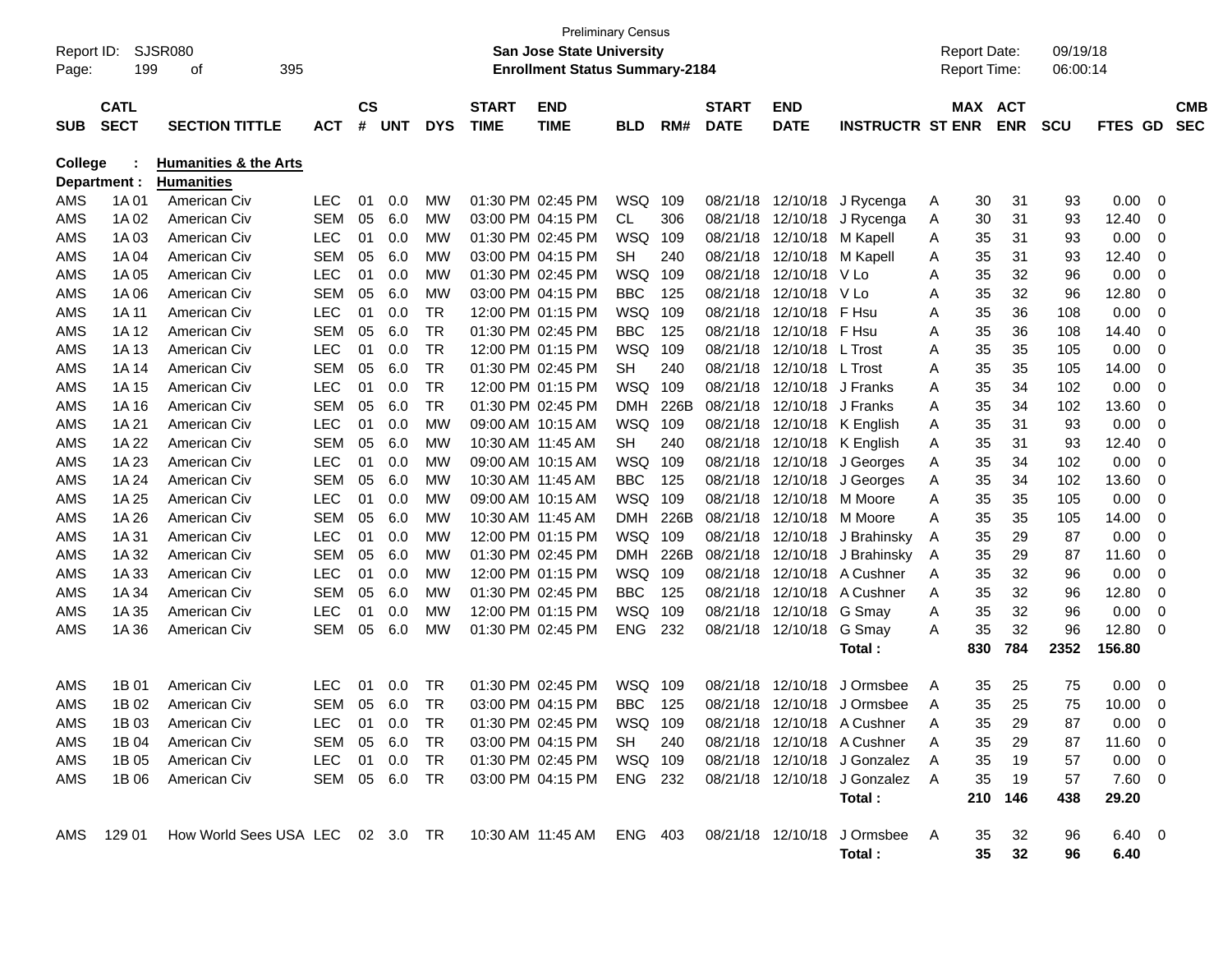|             |                                           |                           |            |               |            |            |              | <b>Preliminary Census</b>                                          |            |      |              |                            |                         |                                            |            | 09/19/18   |             |                          |
|-------------|-------------------------------------------|---------------------------|------------|---------------|------------|------------|--------------|--------------------------------------------------------------------|------------|------|--------------|----------------------------|-------------------------|--------------------------------------------|------------|------------|-------------|--------------------------|
| Page:       | SJSR080<br>Report ID:<br>395<br>200<br>οf |                           |            |               |            |            |              | San Jose State University<br><b>Enrollment Status Summary-2184</b> |            |      |              |                            |                         | <b>Report Date:</b><br><b>Report Time:</b> |            | 06:00:14   |             |                          |
|             | <b>CATL</b>                               |                           |            | $\mathsf{cs}$ |            |            | <b>START</b> | <b>END</b>                                                         |            |      | <b>START</b> | <b>END</b>                 |                         |                                            | MAX ACT    |            |             | <b>CMB</b>               |
| <b>SUB</b>  | <b>SECT</b>                               | <b>SECTION TITTLE</b>     | <b>ACT</b> | #             | <b>UNT</b> | <b>DYS</b> | <b>TIME</b>  | <b>TIME</b>                                                        | <b>BLD</b> | RM#  | <b>DATE</b>  | <b>DATE</b>                | <b>INSTRUCTR ST ENR</b> |                                            | <b>ENR</b> | <b>SCU</b> | FTES GD     | <b>SEC</b>               |
| AMS         | 15980                                     | Nat & World Cult          | SEM        | 05            | 3.0        | U          |              | 06:00 PM 08:45 PM                                                  |            |      | 08/21/18     | 12/10/18                   | J Pfeiffer              | 40<br>A                                    | 7          | 21         | 1.45        | 1 C                      |
| <b>ENVS</b> | 15980                                     | Nat & World Cult          | SEM        | 05            | 3.0        | U          |              | 06:00 PM 08:45 PM                                                  |            |      |              | 08/21/18 12/10/18          | J Pfeiffer              | A                                          | 0<br>16    | 48         | 3.25        | 1 C                      |
| <b>HUM</b>  | 159 80                                    | Nat & World Cult          | SEM        | 05            | 3.0        | U          |              | 06:00 PM 08:45 PM                                                  |            |      | 08/21/18     | 12/10/18                   | J Pfeiffer              | A                                          | 3<br>0     | 9          | 0.60        | 0 <sup>C</sup>           |
| AMS         | 15981                                     | Nat & World Cult          | <b>SEM</b> |               | 3.0        |            |              |                                                                    |            |      |              |                            |                         | х                                          | 0<br>0     | 0          | 0.00        | 0                        |
| <b>ENVS</b> | 15981                                     | Nat & World Cult          | <b>SEM</b> |               | 3.0        |            |              |                                                                    |            |      |              |                            |                         | X                                          | 0<br>0     | 0          | 0.00        | 0                        |
| <b>HUM</b>  | 15981                                     | Nat & World Cult          | SEM        |               | 3.0        |            |              |                                                                    |            |      |              |                            |                         | X                                          | 0<br>0     | 0          | 0.00        | $\overline{\mathbf{0}}$  |
|             |                                           |                           |            |               |            |            |              |                                                                    |            |      |              |                            | Total:                  | 40                                         | 26         | 78         | 5.30        |                          |
| AMS         | 169 01                                    | Amer Dream                | <b>SEM</b> |               | 3.0        |            |              |                                                                    |            |      |              |                            |                         | х                                          | 0<br>0     | 0          | 0.00        | $\overline{\mathbf{0}}$  |
| <b>HUM</b>  | 169 01                                    | Amer Dream                | <b>SEM</b> |               | 3.0        |            |              |                                                                    |            |      |              |                            |                         | Χ                                          | 0<br>0     | 0          | 0.00        | $\overline{\mathbf{0}}$  |
|             |                                           |                           |            |               |            |            |              |                                                                    |            |      |              |                            | Total:                  |                                            | 0<br>0     | 0          | 0.00        |                          |
| AMS         | 180 01                                    | <b>Individual Studies</b> | <b>SUP</b> | 78            | 1.0        | TBA        |              |                                                                    |            |      |              | 08/21/18 12/10/18          | J Ormsbee               | A<br>1                                     | 0          | 0          | 0.00        | $\overline{\mathbf{0}}$  |
| AMS         | 180 02                                    | <b>Individual Studies</b> | <b>SUP</b> | 78            | 2.0        | <b>TBA</b> |              |                                                                    |            |      | 08/21/18     | 12/10/18                   | J Ormsbee               | A                                          | 0<br>1     | 0          | 0.00        | $\overline{\mathbf{0}}$  |
| AMS         | 180 03                                    | <b>Individual Studies</b> | <b>SUP</b> | 78            | 3.0        | <b>TBA</b> |              |                                                                    |            |      |              | 08/21/18 12/10/18          | J Ormsbee               | A                                          | 1<br>0     | 0          | 0.00        | $\overline{\mathbf{0}}$  |
|             |                                           |                           |            |               |            |            |              |                                                                    |            |      |              |                            | Total:                  |                                            | 3<br>0     | 0          | 0.00        |                          |
| CA          | 60 01                                     | <b>Creativity Matters</b> | <b>LEC</b> | 02            | 3.0        | MW         |              | 09:00 AM 10:15 AM                                                  | CL         | 306  | 08/21/18     | 12/10/18                   | E Linden                | 25<br>A                                    | 26         | 78         | 5.20        | $\overline{\mathbf{0}}$  |
| CA          | 60 02                                     | <b>Creativity Matters</b> | <b>LEC</b> | 02            | 3.0        | W          |              | 03:00 PM 05:45 PM                                                  | <b>DMH</b> | 226B | 08/21/18     | 12/10/18                   | E Linden                | 25<br>A                                    | 24         | 72         | 4.80        | - 0                      |
| CA          | 60 03                                     | <b>Creativity Matters</b> | <b>LEC</b> | 02            | 3.0        | <b>TR</b>  |              | 12:00 PM 01:15 PM                                                  | <b>ENG</b> | 403  |              | 08/21/18 12/10/18          | S Verducci -            | 25<br>A                                    | 25         | 75         | 5.00        | $\overline{\mathbf{0}}$  |
|             |                                           |                           |            |               |            |            |              |                                                                    |            |      |              |                            | Total:                  | 75                                         | 75         | 225        | 15.00       |                          |
| CA          | 95 01                                     | Queer Arts                | <b>LEC</b> | 02            | 3.0        | <b>TR</b>  |              | 04:30 PM 05:45 PM                                                  | <b>CL</b>  | 306  |              | 08/21/18 12/10/18          | J Ormsbee               | 25<br>A                                    | 25         | 75         | $5.00 \ 0$  |                          |
|             |                                           |                           |            |               |            |            |              |                                                                    |            |      |              |                            | Total:                  | 25                                         | 25         | 75         | 5.00        |                          |
| CA          | 17201                                     | Arts in US Society        | <b>LEC</b> | 01            | 3.0        | MW         |              | 03:00 PM 04:15 PM                                                  | <b>ENG</b> | 232  | 08/21/18     | 12/10/18                   | W McCraw                | A<br>30                                    | 14         | 42         | 2.80        | $0\,C$                   |
|             | ENGL 172 01                               | Arts in US Society        | <b>LEC</b> | 01            | 3.0        | MW         |              | 03:00 PM 04:15 PM                                                  | ENG        | 232  | 08/21/18     | 12/10/18                   | W McCraw                | A                                          | 7<br>0     | 21         | 1.40        | $0\,C$                   |
|             | MUSC 172 01                               | Arts in US Society        | <b>LEC</b> | 01            | 3.0        | MW         |              | 03:00 PM 04:15 PM                                                  | <b>ENG</b> | 232  | 08/21/18     | 12/10/18                   | W McCraw                | A                                          | 0<br>0     | 0          | 0.00        | 0 <sup>C</sup>           |
| ТA          | 17201                                     | Arts in US Society        | <b>LEC</b> | 01            | 3.0        | MW         |              | 03:00 PM 04:15 PM                                                  | <b>ENG</b> | 232  | 08/21/18     | 12/10/18                   | W McCraw                | A                                          | 0<br>4     | 12         | 0.80        | $0\,C$                   |
| CA          | 172 02                                    | Arts in US Society        | <b>LEC</b> | 01            | 3.0        | MW         |              | 10:30 AM 11:45 AM                                                  | CL         | 306  |              | 08/21/18 12/10/18          | E Linden                | 30<br>A                                    | 20         | 60         | 4.00        | 0 <sup>C</sup>           |
|             | ENGL 172 02                               | Arts in US Society        | LEC        |               | 01 3.0     | MW         |              | 10:30 AM 11:45 AM                                                  | CL         | 306  |              | 08/21/18 12/10/18 E Linden |                         | A                                          | 0<br>5     | 15         | 1.00        | $0\,C$                   |
|             | MUSC 172 02                               | Arts in US Society        | <b>LEC</b> | 01            | 3.0        | МW         |              | 10:30 AM 11:45 AM                                                  | CL.        | 306  |              | 08/21/18 12/10/18 E Linden |                         | Α                                          | 3<br>0     | 9          | 0.60        | $0\,C$                   |
| TA          | 172 02                                    | Arts in US Society        | <b>LEC</b> | 01            | 3.0        | MW         |              | 10:30 AM 11:45 AM                                                  | CL.        | 306  |              | 08/21/18 12/10/18 E Linden |                         | A                                          | 2<br>0     | 6          | 0.40        | $0\,C$                   |
| CA          | 172 03                                    | Arts in US Society        | <b>LEC</b> |               | 3.0        |            |              |                                                                    |            |      |              |                            |                         | х<br>0                                     | 0          | 0          | 0.00        | - 0                      |
|             | ENGL 172 03                               | Arts in US Society        | <b>LEC</b> |               | 3.0        |            |              |                                                                    |            |      |              |                            |                         | X<br>0                                     | 0          | 0          | 0.00        | $\overline{\phantom{0}}$ |
|             | MUSC 172 03                               | Arts in US Society        | <b>LEC</b> |               | 3.0        |            |              |                                                                    |            |      |              |                            |                         | Χ<br>0                                     | 0          | 0          | $0.00 \t 0$ |                          |
| TA          | 172 03                                    | Arts in US Society        | <b>LEC</b> |               | $3.0\,$    |            |              |                                                                    |            |      |              |                            |                         | X<br>0                                     | 0          | 0          | $0.00 \t 0$ |                          |
|             |                                           |                           |            |               |            |            |              |                                                                    |            |      |              |                            | Total:                  | 60                                         | 55         | 165        | 11.00       |                          |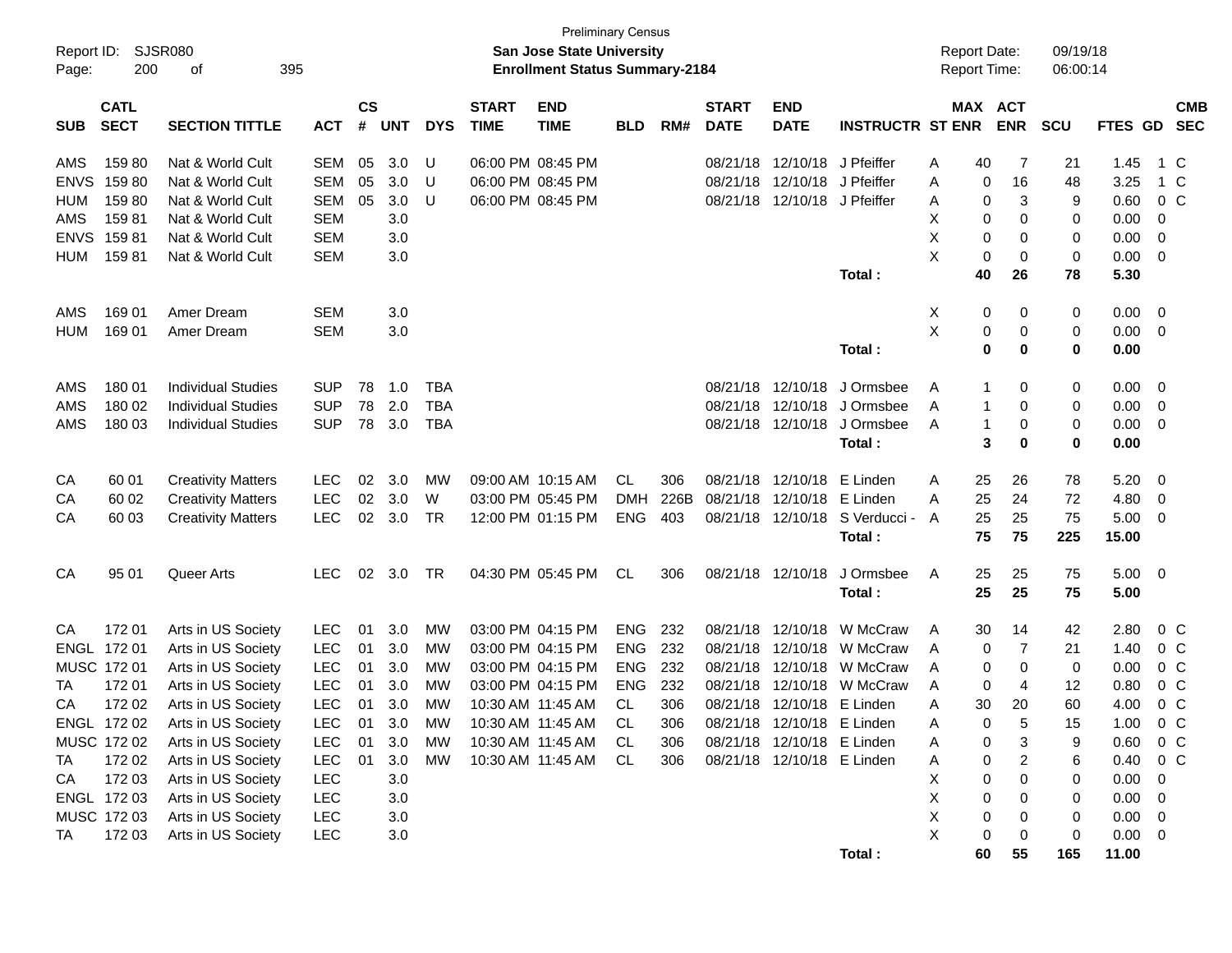| Report ID:<br>SJSR080<br>201<br>395<br>οf<br>Page: |                            |                           |            |                |               |            |                             | San Jose State University<br><b>Enrollment Status Summary-2184</b> | <b>Preliminary Census</b> |          |                             |                             |                            | <b>Report Date:</b><br>Report Time: |             |                       | 09/19/18<br>06:00:14 |             |                          |            |
|----------------------------------------------------|----------------------------|---------------------------|------------|----------------|---------------|------------|-----------------------------|--------------------------------------------------------------------|---------------------------|----------|-----------------------------|-----------------------------|----------------------------|-------------------------------------|-------------|-----------------------|----------------------|-------------|--------------------------|------------|
| <b>SUB</b>                                         | <b>CATL</b><br><b>SECT</b> | <b>SECTION TITTLE</b>     | <b>ACT</b> | <b>CS</b><br># | <b>UNT</b>    | <b>DYS</b> | <b>START</b><br><b>TIME</b> | <b>END</b><br><b>TIME</b>                                          | <b>BLD</b>                | RM#      | <b>START</b><br><b>DATE</b> | <b>END</b><br><b>DATE</b>   | <b>INSTRUCTR ST ENR</b>    |                                     |             | MAX ACT<br><b>ENR</b> | <b>SCU</b>           | FTES GD SEC |                          | <b>CMB</b> |
| CA                                                 | 173 01                     | Cont World Arts           | <b>LEC</b> |                | 3.0           |            |                             |                                                                    |                           |          |                             |                             |                            | х                                   | 0           | 0                     | 0                    | 0.00        | 0                        |            |
| <b>ENGL</b>                                        | 17301                      | <b>Cont World Arts</b>    | <b>LEC</b> |                | 3.0           |            |                             |                                                                    |                           |          |                             |                             |                            | X                                   | 0           | 0                     | 0                    | 0.00        | 0                        |            |
|                                                    | MUSC 173 01                | Cont World Arts           | <b>LEC</b> |                | 3.0           |            |                             |                                                                    |                           |          |                             |                             |                            | X                                   | 0           | 0                     | 0                    | 0.00        | 0                        |            |
| TA                                                 | 173 01                     | Cont World Arts           | <b>LEC</b> |                | 3.0           |            |                             |                                                                    |                           |          |                             |                             |                            | X                                   | 0           | 0                     | 0                    | 0.00        | 0                        |            |
| СA                                                 | 17302                      | Cont World Arts           | <b>LEC</b> |                | 3.0           |            |                             |                                                                    |                           |          |                             |                             |                            | X                                   | 0           | 0                     | 0                    | 0.00        | 0                        |            |
|                                                    | ENGL 173 02                | <b>Cont World Arts</b>    | <b>LEC</b> |                | 3.0           |            |                             |                                                                    |                           |          |                             |                             |                            | X                                   | 0           | 0                     | 0                    | 0.00        | 0                        |            |
|                                                    | MUSC 173 02                | <b>Cont World Arts</b>    | <b>LEC</b> |                | 3.0           |            |                             |                                                                    |                           |          |                             |                             |                            | X                                   | 0           | 0                     | 0                    | 0.00        | 0                        |            |
| TA                                                 | 17302                      | Cont World Arts           | <b>LEC</b> |                | 3.0           |            |                             |                                                                    |                           |          |                             |                             |                            | X                                   | 0           | 0                     | 0                    | 0.00        | 0                        |            |
|                                                    |                            |                           |            |                |               |            |                             |                                                                    |                           |          |                             |                             | Total:                     |                                     | $\mathbf 0$ | 0                     | $\mathbf 0$          | 0.00        |                          |            |
| CA                                                 | 175 01                     | <b>Creative Process</b>   | <b>LEC</b> | 02             | 3.0           | $\top$     |                             | 04:30 PM 07:15 PM                                                  | <b>BBC</b>                | 125      |                             | 08/21/18 12/10/18           | <b>B</b> Jamrus            | Α                                   | 30          | 12                    | 36                   | 2.40        | $\overline{0}$           |            |
|                                                    |                            |                           |            |                |               |            |                             |                                                                    |                           |          |                             |                             | Total:                     |                                     | 30          | 12                    | 36                   | 2.40        |                          |            |
|                                                    |                            |                           |            |                |               |            |                             |                                                                    |                           |          |                             |                             |                            |                                     |             |                       |                      |             |                          |            |
| CA                                                 | 17701                      | Arts for teaching         | <b>LEC</b> | 02             | 3.0           | F          |                             | 01:00 PM 03:45 PM                                                  | <b>ART</b>                | 203      | 08/21/18                    | 12/10/18                    | K Kratochvil               | A                                   | 25          | 22                    | 66                   | 4.40        | 0                        |            |
| CA                                                 | 17702                      | Arts for teaching         | <b>LEC</b> | 02             | 3.0           | МW         |                             | 09:00 AM 10:15 AM                                                  | <b>ENG</b>                | 403      |                             | 08/21/18 12/10/18           | <b>G</b> Muriera           | A                                   | 30          | 32                    | 96                   | 6.40        | $\overline{0}$           |            |
|                                                    |                            |                           |            |                |               |            |                             |                                                                    |                           |          |                             |                             | Total:                     |                                     | 55          | 54                    | 162                  | 10.80       |                          |            |
| CA                                                 | 180 01                     | <b>Individual Studies</b> | <b>SUP</b> | 78             | 1.0           | <b>TBA</b> |                             |                                                                    |                           |          |                             | 08/21/18 12/10/18 S Riley   |                            | A                                   | 1           | 0                     | 0                    | 0.00        | 0                        |            |
| CA                                                 | 180 02                     | <b>Individual Studies</b> | <b>SUP</b> | 78             | 2.0           | <b>TBA</b> |                             |                                                                    |                           |          |                             | 08/21/18 12/10/18           | S Riley                    | Α                                   |             | 0                     | 0                    | 0.00        | 0                        |            |
| CA                                                 | 180 03                     | <b>Individual Studies</b> | <b>SUP</b> | 78             | 3.0           | <b>TBA</b> |                             |                                                                    |                           |          |                             | 08/21/18 12/10/18 S Riley   |                            | Α                                   | 1           | 0                     | 0                    | 0.00        | 0                        |            |
| CA                                                 | 180 04                     | <b>Individual Studies</b> | <b>SUP</b> | 78             | 4.0           | <b>TBA</b> |                             |                                                                    |                           |          |                             | 08/21/18 12/10/18 S Riley   |                            | Α                                   | 1           | 0                     | 0                    | 0.00        | 0                        |            |
|                                                    |                            |                           |            |                |               |            |                             |                                                                    |                           |          |                             |                             | Total:                     |                                     | 4           | 0                     | $\mathbf 0$          | 0.00        |                          |            |
| CA                                                 | 190 01                     | <b>Field Work-Intern</b>  | <b>SUP</b> | 78             | 1.0           | <b>TBA</b> |                             |                                                                    |                           |          |                             | 08/21/18 12/10/18 S Riley   |                            | A                                   | 1           | 0                     | 0                    | 0.00        | 0                        |            |
| CA                                                 | 190 02                     | <b>Field Work-Intern</b>  | <b>SUP</b> | 78             | 2.0           | <b>TBA</b> |                             |                                                                    |                           |          | 08/21/18                    | 12/10/18                    | S Riley                    | Α                                   | 1           | 0                     | 0                    | 0.00        | 0                        |            |
| CA                                                 | 190 03                     | Field Work-Intern         | <b>SUP</b> | 78             | 3.0           | <b>TBA</b> |                             |                                                                    |                           |          |                             | 08/21/18 12/10/18 S Riley   |                            | Α                                   | 1           | 0                     | 0                    | 0.00        | 0                        |            |
|                                                    |                            |                           |            |                |               |            |                             |                                                                    |                           |          |                             |                             | Total:                     |                                     | 3           | 0                     | $\mathbf 0$          | 0.00        |                          |            |
| CA                                                 | 194 01                     | <b>Community Arts</b>     | SEM        | 05             | 3.0           | R          |                             | 03:00 PM 05:45 PM                                                  | <b>DMH</b>                | 226B     |                             | 08/21/18 12/10/18           | W McCraw                   | A                                   | 25          | 7                     | 21                   | 1.40        | $\overline{0}$           |            |
|                                                    |                            |                           |            |                |               |            |                             |                                                                    |                           |          |                             |                             | Total:                     |                                     | 25          | $\overline{7}$        | 21                   | 1.40        |                          |            |
|                                                    |                            |                           |            |                |               |            |                             |                                                                    |                           |          |                             |                             |                            |                                     |             |                       |                      |             |                          |            |
| HUM                                                | 1A 01                      | Hum Honors 1A             | <b>LEC</b> |                | 01 0.0        | TR         |                             | 09:00 AM 10:15 AM                                                  | WSQ 109                   |          |                             | 08/21/18 12/10/18 I Pafford |                            | A                                   | 35          | 34                    | 102                  | 0.00        | $\overline{\phantom{0}}$ |            |
| HUM                                                | 1A 02                      | Hum Honors 1A             | SEM        | 05             | 6.0           | TR         |                             | 10:30 AM 11:45 AM                                                  |                           | DMH 226B |                             | 08/21/18 12/10/18 I Pafford |                            | A                                   | 35          | 34                    | 102                  | 13.60       | $\overline{0}$           |            |
| HUM                                                | 1A03                       | Hum Honors 1A             | LEC        | 01             | 0.0           | TR         |                             | 09:00 AM 10:15 AM                                                  | WSQ 109                   |          |                             |                             | 08/21/18 12/10/18 D Mesher | A                                   | 35          | 33                    | 99                   | 0.00        | $\overline{\mathbf{0}}$  |            |
| HUM                                                | 1A 04                      | Hum Honors 1A             | <b>SEM</b> | 05             | 6.0           | TR         |                             | 10:30 AM 11:45 AM                                                  | <b>BBC</b>                | 125      |                             |                             | 08/21/18 12/10/18 D Mesher | A                                   | 35          | 33                    | 99                   | 13.20       | $\overline{\mathbf{0}}$  |            |
| HUM                                                | 1A 05                      | Hum Honors 1A             | LEC        | 01             | 0.0           | TR         |                             | 09:00 AM 10:15 AM                                                  | WSQ 109                   |          |                             | 08/21/18 12/10/18 L Trost   |                            | A                                   | 35          | 32                    | 96                   | 0.00        | $\overline{\mathbf{0}}$  |            |
| HUM                                                | 1A 06                      | Hum Honors 1A             | SEM        | 05             | 6.0           | TR         |                             | 10:30 AM 11:45 AM                                                  | SH                        | 240      |                             | 08/21/18 12/10/18 L Trost   |                            | A                                   | 35          | 32                    | 96                   | 12.80       | $\overline{\mathbf{0}}$  |            |
| HUM                                                | 1A 07                      | Hum Honors 1A             | <b>LEC</b> | 01             | 0.0           | TR         |                             | 09:00 AM 10:15 AM                                                  | WSQ 109                   |          |                             | 08/21/18 12/10/18 G Smay    |                            | A                                   | 35          | 36                    | 108                  | $0.00 \t 0$ |                          |            |
| HUM                                                | 1A 08                      | Hum Honors 1A             |            |                | SEM 05 6.0 TR |            |                             | 10:30 AM 11:45 AM                                                  | ENG 232                   |          |                             | 08/21/18 12/10/18 G Smay    |                            | A                                   | 35          | 36                    | 108                  | 14.40 0     |                          |            |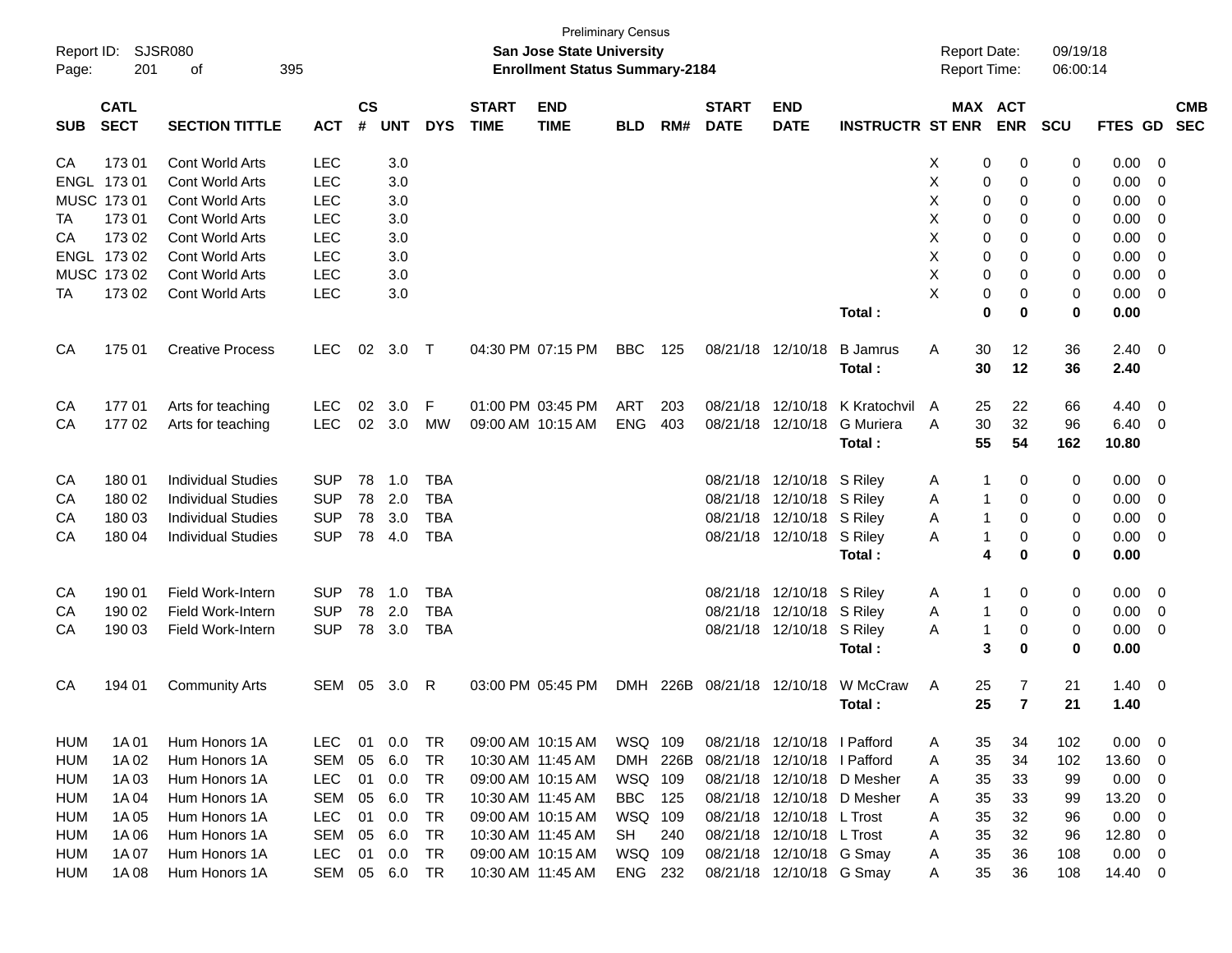| Report ID:  |             | SJSR080                     |            |               |            |            |                   | <b>Preliminary Census</b><br>San Jose State University |            |      |              |                           |                            |   | <b>Report Date:</b> |                         | 09/19/18   |          |                         |            |
|-------------|-------------|-----------------------------|------------|---------------|------------|------------|-------------------|--------------------------------------------------------|------------|------|--------------|---------------------------|----------------------------|---|---------------------|-------------------------|------------|----------|-------------------------|------------|
| Page:       | 202         | 395<br>οf                   |            |               |            |            |                   | <b>Enrollment Status Summary-2184</b>                  |            |      |              |                           |                            |   | <b>Report Time:</b> |                         | 06:00:14   |          |                         |            |
|             | <b>CATL</b> |                             |            | $\mathsf{cs}$ |            |            | <b>START</b>      | <b>END</b>                                             |            |      | <b>START</b> | <b>END</b>                |                            |   | MAX ACT             |                         |            |          |                         | <b>CMB</b> |
| <b>SUB</b>  | <b>SECT</b> | <b>SECTION TITTLE</b>       | <b>ACT</b> | #             | <b>UNT</b> | <b>DYS</b> | <b>TIME</b>       | <b>TIME</b>                                            | <b>BLD</b> | RM#  | <b>DATE</b>  | <b>DATE</b>               | <b>INSTRUCTR ST ENR</b>    |   |                     | <b>ENR</b>              | <b>SCU</b> | FTES GD  |                         | <b>SEC</b> |
|             |             |                             |            |               |            |            |                   |                                                        |            |      |              |                           | Total:                     |   | 280                 | 270                     | 810        | 54.00    |                         |            |
| <b>HUM</b>  | 2A 01       | Hum Honors 2A               | LEC        | 01            | 0.0        | TR         | 10:30 AM 11:45 AM |                                                        | WSQ        | 109  |              | 08/21/18 12/10/18         | J Lindahl                  | A | 35                  | 26                      | 78         | 0.00     | 0                       |            |
| <b>HUM</b>  | 2A 02       | Hum Honors 2A               | <b>SEM</b> | 05            | 6.0        | <b>TR</b>  |                   | 12:00 PM 01:15 PM                                      | <b>SH</b>  | 240  |              | 08/21/18 12/10/18         | J Lindahl                  | A | 35                  | 26                      | 78         | 10.40    | 0                       |            |
| <b>HUM</b>  | 2A 03       | Hum Honors 2A               | LEC        | 01            | 0.0        | <b>TR</b>  |                   | 10:30 AM 11:45 AM                                      | WSQ        | 109  |              |                           | 08/21/18 12/10/18 T Cooper | A | 35                  | 31                      | 93         | 0.00     | 0                       |            |
| <b>HUM</b>  | 2A 04       | Hum Honors 2A               | <b>SEM</b> | 05            | 6.0        | <b>TR</b>  |                   | 12:00 PM 01:15 PM                                      | <b>BBC</b> | 125  |              |                           | 08/21/18 12/10/18 T Cooper | A | 35                  | 31                      | 93         | 12.40    | 0                       |            |
| <b>HUM</b>  | 2A 05       | Hum Honors 2A               | <b>LEC</b> | 01            | 0.0        | <b>TR</b>  |                   | 10:30 AM 11:45 AM                                      | WSQ 109    |      |              | 08/21/18 12/10/18         | J Rycenga                  | A | 35                  | 27                      | 81         | 0.00     | 0                       |            |
| <b>HUM</b>  | 2A 06       | Hum Honors 2A               | <b>SEM</b> | 05            | 6.0        | <b>TR</b>  |                   | 12:00 PM 01:15 PM                                      | <b>ENG</b> | 232  |              | 08/21/18 12/10/18         | J Rycenga                  | A | 35                  | 27                      | 81         | 10.80    | 0                       |            |
| <b>HUM</b>  | 2A 07       | Hum Honors 2A               | <b>LEC</b> | 01            | 0.0        | <b>TR</b>  |                   | 10:30 AM 11:45 AM                                      | WSQ        | 109  |              | 08/21/18 12/10/18 K Peter |                            | A | 35                  | 31                      | 93         | 0.00     | 0                       |            |
| <b>HUM</b>  | 2A 08       | Hum Honors 2A               | <b>SEM</b> | 05            | 6.0        | <b>TR</b>  |                   | 12:00 PM 01:15 PM                                      | <b>DMH</b> | 226B |              | 08/21/18 12/10/18         | K Peter                    | A | 35                  | 31                      | 93         | 12.40    | 0                       |            |
|             |             |                             |            |               |            |            |                   |                                                        |            |      |              |                           | Total:                     |   | 280                 | 230                     | 690        | 46.00    |                         |            |
| <b>HUM</b>  | 10 01       | <b>Chronicles of Educat</b> | <b>LEC</b> | 02            | 3.0        | TR         |                   | 09:00 AM 10:15 AM                                      | <b>SH</b>  | 240  |              | 08/21/18 12/10/18         | T Cooper                   | A | 25                  | 24                      | 72         | 4.80     | 0                       |            |
| <b>HUM</b>  | 10 02       | <b>Chronicles of Educat</b> | <b>LEC</b> | 02            | 3.0        | <b>TR</b>  |                   | 01:30 PM 02:45 PM                                      | СL         | 306  |              | 08/21/18 12/10/18         | T Cooper                   | A | 25                  | 27                      | 81         | 5.40     | $\mathbf 0$             |            |
| <b>HUM</b>  | 10 03       | <b>Chronicles of Educat</b> | <b>LEC</b> | 02            | 3.0        | TR         |                   | 10:30 AM 11:45 AM                                      | СL         | 306  |              | 08/21/18 12/10/18         | F Hsu                      | A | 25                  | 24                      | 72         | 4.80     | 0                       |            |
|             |             |                             |            |               |            |            |                   |                                                        |            |      |              |                           | Total:                     |   | 75                  | 75                      | 225        | 15.00    |                         |            |
| <b>HUM</b>  | 85 01       | Intro Liberal Ed            | <b>LEC</b> | 03            | 1.0        | M          |                   | 09:00 AM 09:50 AM                                      | DMH        | 226B |              | 08/21/18 12/10/18         | <b>B</b> Walters           | A | 30                  | 26                      | 26         | 1.73     | - 0                     |            |
| <b>HUM</b>  | 85 02       | Intro Liberal Ed            | <b>LEC</b> | 03            | 1.0        | W          |                   | 09:00 AM 09:50 AM                                      | DMH        | 226B |              | 08/21/18 12/10/18         | <b>B</b> Walters           | A | 30                  | 20                      | 20         | 1.33     | 0                       |            |
|             |             |                             |            |               |            |            |                   |                                                        |            |      |              |                           | Total:                     |   | 60                  | 46                      | 46         | 3.07     |                         |            |
| HUM         |             | 100W 01 Writing Humanities  | <b>SEM</b> | 05            | 3.0        | MW         |                   | 01:30 PM 02:45 PM                                      | <b>CL</b>  | 306  |              | 08/21/18 12/10/18         | J Georges                  | A | 25                  | 24                      | 72         | 4.80     | $0\,C$                  |            |
| AMS         |             | 100W 01 Writing Humanities  | <b>SEM</b> | 05            | 3.0        | MW         |                   | 01:30 PM 02:45 PM                                      | CL.        | 306  |              | 08/21/18 12/10/18         | J Georges                  | A | 0                   | $\overline{\mathbf{c}}$ | 6          | 0.40     | $0\,C$                  |            |
| <b>RELS</b> |             | 100W 01 Writing Humanities  | <b>SEM</b> | 05            | 3.0        | MW         |                   | 01:30 PM 02:45 PM                                      | CL.        | 306  |              | 08/21/18 12/10/18         | J Georges                  | A | 0                   | 0                       | 0          | 0.00     | $0\,C$                  |            |
| <b>HUM</b>  |             | 100W 02 Writing Humanities  | <b>SEM</b> | 05            | 3.0        | R          |                   | 04:30 PM 07:15 PM                                      | <b>BBC</b> | 125  |              | 08/21/18 12/10/18         | <b>B</b> Walters           | A | 25                  | 13                      | 39         | 2.60     | $0\,C$                  |            |
| AMS         |             | 100W 02 Writing Humanities  | <b>SEM</b> | 05            | 3.0        | R          |                   | 04:30 PM 07:15 PM                                      | <b>BBC</b> | 125  |              | 08/21/18 12/10/18         | <b>B</b> Walters           | A | 0                   | -1                      | 3          | 0.20     | 0 <sup>C</sup>          |            |
| <b>RELS</b> |             | 100W 02 Writing Humanities  | SEM        | 05            | 3.0        | R          |                   | 04:30 PM 07:15 PM                                      | <b>BBC</b> | 125  |              | 08/21/18 12/10/18         | <b>B</b> Walters           | A | 0                   | 0                       | 0          | 0.00     | $0\,C$                  |            |
|             |             |                             |            |               |            |            |                   |                                                        |            |      |              |                           | Total:                     |   | 50                  | 40                      | 120        | 8.00     |                         |            |
| <b>HUM</b>  | 101 01      | Human Life                  | <b>LEC</b> | 02            | 3.0        | МW         |                   | 12:00 PM 01:15 PM                                      | CL         | 306  |              | 08/21/18 12/10/18         | C RostankowsA              |   | 30                  | 18                      | 54         | 3.60     | $\overline{\mathbf{0}}$ |            |
|             |             |                             |            |               |            |            |                   |                                                        |            |      |              |                           | Total :                    |   | 30                  | 18                      | 54         | 3.60     |                         |            |
|             | HUM 114 80  | Legacy of Asia              | LEC.       |               | 03 3.0     | <b>TBA</b> |                   |                                                        |            |      |              | 08/21/18 12/10/18 C Phan  |                            | A | 35                  | 7                       | 21         | 1.40 0 C |                         |            |
|             | ANTH 114 80 | Legacy of Asia              | <b>LEC</b> | 03            | 3.0        | <b>TBA</b> |                   |                                                        |            |      |              | 08/21/18 12/10/18 C Phan  |                            | Α | 0                   | 16                      | 48         | 3.20     | 0 C                     |            |
|             | RELS 114 80 | Legacy of Asia              | <b>LEC</b> | 03            | 3.0        | <b>TBA</b> |                   |                                                        |            |      |              | 08/21/18 12/10/18 C Phan  |                            | A | 0                   | $\overline{2}$          | 6          | 0.40     | 0 <sup>C</sup>          |            |
|             | ASIA 114 80 | Legacy of Asia              | <b>LEC</b> | 03            | 3.0        | <b>TBA</b> |                   |                                                        |            |      |              | 08/21/18 12/10/18 C Phan  |                            | A | 0                   | 6                       | 18         | 1.20     | 0 <sup>C</sup>          |            |
|             | HUM 114 81  | Legacy of Asia              | <b>LEC</b> | 03            | 3.0        | <b>TBA</b> |                   |                                                        |            |      |              | 08/21/18 12/10/18 C Phan  |                            | A | 35                  | 9                       | 27         | 1.80     | 0 <sup>C</sup>          |            |
|             | ANTH 114 81 | Legacy of Asia              | <b>LEC</b> |               | 03 3.0     | <b>TBA</b> |                   |                                                        |            |      |              | 08/21/18 12/10/18 C Phan  |                            | A | 0                   | 11                      | 33         | 2.20     | $0\,C$                  |            |
|             | RELS 114 81 | Legacy of Asia              | <b>LEC</b> |               |            | 03 3.0 TBA |                   |                                                        |            |      |              | 08/21/18 12/10/18 C Phan  |                            | A | 0                   | $\overline{2}$          | 6          | 0.40 0 C |                         |            |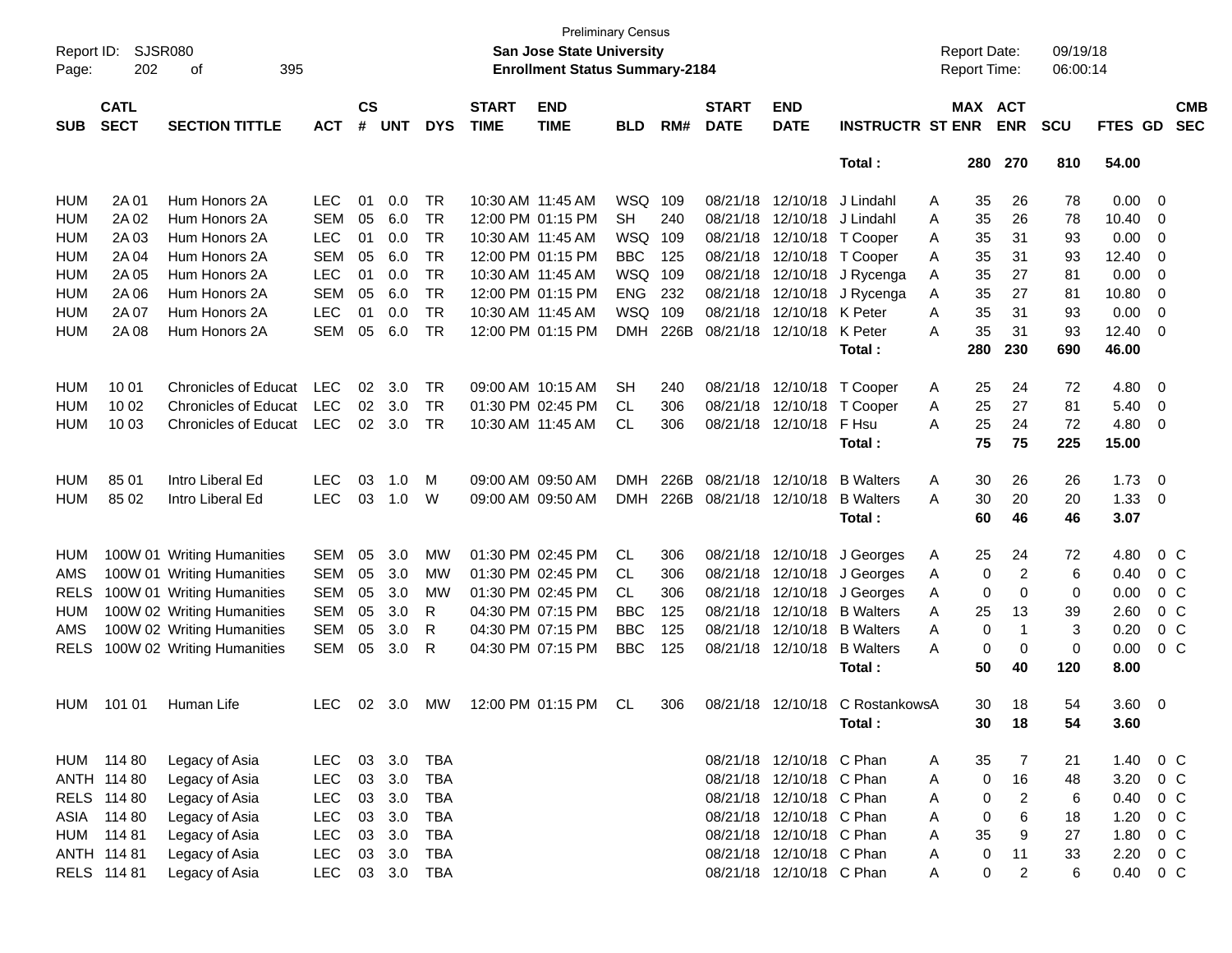| Report ID:<br>Page:                                    | 203                                                      | SJSR080<br>395<br>оf                                                                                  |                                                                                  |                      |                                        |                                           |                             | <b>Preliminary Census</b><br><b>San Jose State University</b><br><b>Enrollment Status Summary-2184</b> |                                            |                          |                                  |                                                          |                                                                    | <b>Report Date:</b><br>Report Time:                       |                                               | 09/19/18<br>06:00:14        |                                              |                                                            |
|--------------------------------------------------------|----------------------------------------------------------|-------------------------------------------------------------------------------------------------------|----------------------------------------------------------------------------------|----------------------|----------------------------------------|-------------------------------------------|-----------------------------|--------------------------------------------------------------------------------------------------------|--------------------------------------------|--------------------------|----------------------------------|----------------------------------------------------------|--------------------------------------------------------------------|-----------------------------------------------------------|-----------------------------------------------|-----------------------------|----------------------------------------------|------------------------------------------------------------|
| <b>SUB</b>                                             | <b>CATL</b><br><b>SECT</b>                               | <b>SECTION TITTLE</b>                                                                                 | <b>ACT</b>                                                                       | <b>CS</b><br>#       | <b>UNT</b>                             | <b>DYS</b>                                | <b>START</b><br><b>TIME</b> | <b>END</b><br><b>TIME</b>                                                                              | <b>BLD</b>                                 | RM#                      | <b>START</b><br><b>DATE</b>      | <b>END</b><br><b>DATE</b>                                | <b>INSTRUCTR ST ENR</b>                                            | MAX ACT                                                   | <b>ENR</b>                                    | <b>SCU</b>                  | FTES GD                                      | <b>CMB</b><br><b>SEC</b>                                   |
| ASIA                                                   | 114 81                                                   | Legacy of Asia                                                                                        | <b>LEC</b>                                                                       | 03                   | 3.0                                    | TBA                                       |                             |                                                                                                        |                                            |                          |                                  | 08/21/18 12/10/18                                        | C Phan<br>Total:                                                   | Α<br>0<br>70                                              | 8<br>61                                       | 24<br>183                   | 1.60<br>12.20                                | $0\,$ C                                                    |
| <b>HUM</b>                                             | 120 01                                                   | Renaissnc, Reason an LEC                                                                              |                                                                                  |                      | 3.0                                    |                                           |                             |                                                                                                        |                                            |                          |                                  |                                                          | Total:                                                             | Χ<br>0<br>$\mathbf 0$                                     | 0<br>$\bf{0}$                                 | 0<br>0                      | 0.00<br>0.00                                 | - 0                                                        |
| <b>HUM</b>                                             | 128 80                                                   | <b>Twentieth Century</b>                                                                              | <b>LEC</b>                                                                       |                      | 02 3.0                                 | TBA                                       |                             |                                                                                                        |                                            |                          |                                  | 08/21/18 12/10/18                                        | L Stenmark<br>Total:                                               | 40<br>A<br>40                                             | 39<br>39                                      | 117<br>117                  | 7.80<br>7.80                                 | $\overline{\mathbf{0}}$                                    |
| HUM<br>HUM<br>HUM<br>HUM                               | 177A 11<br>177A 20<br>177A 21                            | 177A 10 Advanced Honors<br><b>Advanced Honors</b><br><b>Advanced Honors</b><br><b>Advanced Honors</b> | <b>LEC</b><br><b>SEM</b><br><b>LEC</b><br><b>SEM</b>                             | 01<br>05<br>01<br>05 | 6.0<br>0.0<br>6.0<br>0.0               | TR<br><b>TR</b><br><b>TR</b><br><b>TR</b> |                             | 03:00 PM 04:15 PM<br>04:30 PM 05:45 PM<br>03:00 PM 04:15 PM<br>04:30 PM 05:45 PM                       | SН<br><b>BBC</b><br><b>SH</b><br><b>SH</b> | 100<br>222<br>100<br>240 | 08/21/18<br>08/21/18<br>08/21/18 | 12/10/18<br>12/10/18<br>12/10/18<br>08/21/18 12/10/18    | C RostankowsA<br>C RostankowsA<br>J Lindahl<br>J Lindahl<br>Total: | 42<br>42<br>42<br>A<br>42<br>А<br>168                     | 31<br>31<br>33<br>33<br>128                   | 93<br>93<br>99<br>99<br>384 | 12.40<br>0.00<br>13.20<br>0.00<br>25.60      | 0<br>0<br>0<br>0                                           |
| HUM<br>HUM<br>HUM                                      | 180 01<br>180 02<br>180 03                               | <b>Indiv Studies</b><br><b>Indiv Studies</b><br><b>Indiv Studies</b>                                  | <b>SUP</b><br><b>SUP</b><br><b>SUP</b>                                           | 78<br>78<br>78       | 1.0<br>2.0<br>3.0                      | TBA<br><b>TBA</b><br><b>TBA</b>           |                             |                                                                                                        |                                            |                          | 08/21/18<br>08/21/18             | 12/10/18<br>12/10/18<br>08/21/18 12/10/18                | C RostankowsA<br>C RostankowsA<br>C RostankowsA<br>Total:          | 1<br>$\mathbf{1}$<br>$\mathbf{1}$<br>3                    | 0<br>0<br>-1<br>$\mathbf 1$                   | 0<br>0<br>3<br>3            | 0.00<br>0.00<br>0.20<br>0.20                 | - 0<br>0<br>0                                              |
| HUM<br><b>HUM</b>                                      | 185 01<br>185 02                                         | Fld Exp Sem<br>Fld Exp Sem                                                                            | <b>LEC</b><br>LAB                                                                | 02<br>15             | 3.0<br>0.0                             | Τ<br><b>TBA</b>                           |                             | 03:00 PM 04:40 PM                                                                                      | <b>ENG</b>                                 | 403                      | 08/21/18                         | 12/10/18<br>08/21/18 12/10/18                            | S Verducci - A<br>S Verducci - A<br>Total:                         | 30<br>30<br>60                                            | 28<br>28<br>56                                | 56<br>28<br>84              | 5.60<br>0.00<br>5.60                         | 0<br>0                                                     |
| HUM<br>AMS<br><b>RELS</b><br>HUM<br>AMS<br><b>RELS</b> | 190 01<br>190 01<br>190 01<br>190 02<br>190 02<br>190 02 | Sr Sem in Hum<br>Sr Sem in Hum<br>Sr Sem in Hum<br>Sr Sem in Hum<br>Sr Sem in Hum<br>Sr Sem in Hum    | <b>SEM</b><br><b>SEM</b><br><b>SEM</b><br><b>SEM</b><br><b>SEM</b><br><b>SEM</b> | 05<br>05<br>05       | 3.0<br>3.0<br>3.0<br>3.0<br>3.0<br>3.0 | $\mathsf T$<br>$\top$<br>$\mathsf{T}$     |                             | 03:00 PM 05:45 PM<br>03:00 PM 05:45 PM<br>03:00 PM 05:45 PM                                            | <b>DMH</b><br><b>DMH</b><br><b>DMH</b>     | 226B<br>226B             | 08/21/18<br>08/21/18             | 12/10/18<br>12/10/18                                     | T Perreira<br>T Perreira<br>226B 08/21/18 12/10/18 T Perreira      | 20<br>Α<br>0<br>Α<br>Α<br>0<br>X<br>0<br>Х<br>0<br>X<br>0 | 11<br>$\mathbf{1}$<br>0<br>0<br>0<br>$\Omega$ | 33<br>3<br>0<br>0<br>0<br>0 | 2.20<br>0.20<br>0.00<br>0.00<br>0.00<br>0.00 | $0\,$ C<br>0 <sup>o</sup><br>0 <sup>o</sup><br>0<br>0<br>0 |
| <b>HUM</b><br>AMS                                      | 190 03<br>190 03<br>RELS 190 03                          | Sr Sem in Hum<br>Sr Sem in Hum<br>Sr Sem in Hum                                                       | SEM<br><b>SEM</b><br>SEM                                                         | 05<br>05             | 3.0<br>3.0<br>05 3.0 TR                | <b>TR</b><br>TR                           |                             | 12:00 PM 01:15 PM BBC 126 08/21/18 12/10/18 M Kapell<br>12:00 PM 01:15 PM<br>12:00 PM 01:15 PM         | BBC<br>BBC 126                             | 126                      |                                  | 08/21/18 12/10/18 M Kapell<br>08/21/18 12/10/18 M Kapell | Total:                                                             | Α<br>20<br>0<br>A<br>Α<br>0<br>40                         | 25<br>0<br>0<br>37                            | 75<br>0<br>0<br>111         | 5.00<br>0.00<br>0.00<br>7.40                 | $0\,$ C<br>0 <sup>o</sup><br>$0\,C$                        |
|                                                        | RELS 70 01<br>RELS 70 02                                 | <b>World Religions</b><br><b>World Religions</b>                                                      | <b>LEC</b><br><b>LEC</b>                                                         |                      | 02 3.0<br>3.0                          | МW                                        |                             | 09:00 AM 10:15 AM                                                                                      | SH                                         | 240                      |                                  |                                                          | 08/21/18 12/10/18 T Perreira<br>Total:                             | 40<br>A<br>X<br>$\pmb{0}$<br>40                           | 31<br>0<br>31                                 | 93<br>0<br>93               | $6.20 \t 0$<br>$0.00 \t 0$<br>6.20           |                                                            |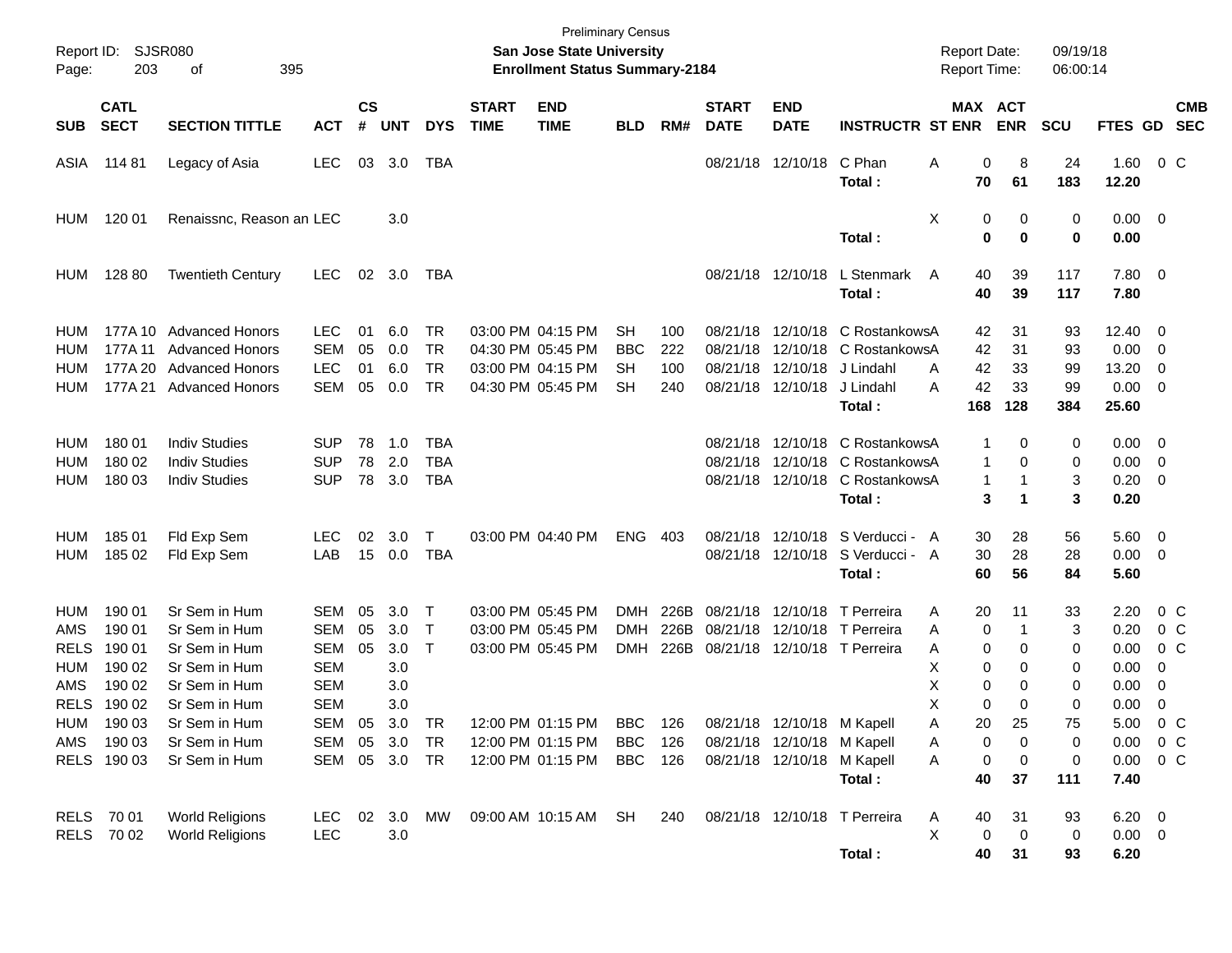| Report ID:<br>Page: | <b>SJSR080</b><br>204      | 395                       |            |                    |              |            | San Jose State University<br><b>Enrollment Status Summary-2184</b> | <b>Preliminary Census</b> |            |     |                             |                           | <b>Report Date:</b><br><b>Report Time:</b> |               | 09/19/18<br>06:00:14  |            |              |                          |  |
|---------------------|----------------------------|---------------------------|------------|--------------------|--------------|------------|--------------------------------------------------------------------|---------------------------|------------|-----|-----------------------------|---------------------------|--------------------------------------------|---------------|-----------------------|------------|--------------|--------------------------|--|
| <b>SUB</b>          | <b>CATL</b><br><b>SECT</b> | <b>SECTION TITTLE</b>     | <b>ACT</b> | $\mathsf{cs}$<br># | <b>UNT</b>   | <b>DYS</b> | <b>START</b><br><b>TIME</b>                                        | <b>END</b><br><b>TIME</b> | <b>BLD</b> | RM# | <b>START</b><br><b>DATE</b> | <b>END</b><br><b>DATE</b> | <b>INSTRUCTR ST ENR</b>                    |               | MAX ACT<br><b>ENR</b> | <b>SCU</b> | FTES GD      | <b>CMB</b><br><b>SEC</b> |  |
| <b>RELS</b>         | 90 01                      | <b>Bible Hist and Lit</b> | <b>LEC</b> | 02                 | 3.0          | <b>TR</b>  |                                                                    | 09:00 AM 10:15 AM         | <b>ENG</b> | 403 | 08/21/18                    | 12/10/18                  | <b>B</b> Walters                           | 40<br>A       | 5                     | 15         | 1.00         | $0\,$ C                  |  |
| <b>JWSS</b>         | 90 01                      | Bible Hist and Lit        | <b>LEC</b> | 02                 | 3.0          | <b>TR</b>  |                                                                    | 09:00 AM 10:15 AM         | <b>ENG</b> | 403 | 08/21/18                    | 12/10/18                  | <b>B</b> Walters                           | Α<br>0        | 2                     | 6          | 0.40         | $0\,C$                   |  |
| <b>HUM</b>          | 90 01                      | <b>Bible Hist and Lit</b> | <b>LEC</b> | 02                 | 3.0          | <b>TR</b>  |                                                                    | 09:00 AM 10:15 AM         | <b>ENG</b> | 403 | 08/21/18                    | 12/10/18                  | <b>B</b> Walters                           | A<br>0        | 10                    | 30         | 2.00         | 0 <sup>o</sup>           |  |
| <b>MDES</b>         | 90 01                      | <b>Bible Hist and Lit</b> | <b>LEC</b> | 02                 | 3.0          | <b>TR</b>  |                                                                    | 09:00 AM 10:15 AM         | <b>ENG</b> | 403 | 08/21/18                    | 12/10/18                  | <b>B</b> Walters                           | 0<br>Α        | 5                     | 15         | 1.00         | 0 <sup>o</sup>           |  |
| <b>RELS</b>         | 90 02                      | <b>Bible Hist and Lit</b> | <b>LEC</b> | 02                 | 3.0          | <b>MW</b>  |                                                                    | 12:00 PM 01:15 PM         | <b>ENG</b> | 403 | 08/21/18                    | 12/10/18                  | <b>B</b> Walters                           | Α<br>40       | 11                    | 33         | 2.20         | 0 <sup>o</sup>           |  |
| <b>JWSS</b>         | 90 02                      | <b>Bible Hist and Lit</b> | LEC        | 02                 | 3.0          | <b>MW</b>  |                                                                    | 12:00 PM 01:15 PM         | <b>ENG</b> | 403 | 08/21/18                    | 12/10/18                  | <b>B</b> Walters                           | 0<br>Α        | 3                     | 9          | 0.60         | 0 <sup>o</sup>           |  |
| <b>HUM</b>          | 90 02                      | <b>Bible Hist and Lit</b> | <b>LEC</b> | 02                 | 3.0          | <b>MW</b>  |                                                                    | 12:00 PM 01:15 PM         | <b>ENG</b> | 403 | 08/21/18                    | 12/10/18                  | <b>B</b> Walters                           | Α<br>0        | 20                    | 60         | 4.00         | 0 <sup>o</sup>           |  |
| MDES 90 02          |                            | <b>Bible Hist and Lit</b> | <b>LEC</b> | 02                 | 3.0          | <b>MW</b>  |                                                                    | 12:00 PM 01:15 PM         | <b>ENG</b> | 403 |                             | 08/21/18 12/10/18         | <b>B</b> Walters                           | 0<br>A        | 3                     | 9          | 0.60         | 0 <sup>o</sup>           |  |
|                     |                            |                           |            |                    |              |            |                                                                    |                           |            |     |                             |                           | Total:                                     | 80            | 59                    | 177        | 11.80        |                          |  |
| <b>RELS</b>         | 99 01                      | Death Dying & Rels        | <b>LEC</b> | 02                 | 3.0          | MW         | 10:30 AM 11:45 AM                                                  |                           | <b>ENG</b> | 403 | 08/21/18                    |                           | 12/10/18 T Perreira                        | 40<br>A       | 19                    | 57         | 3.80         | $0\,$ C                  |  |
| <b>GERO</b>         | 99 01                      | Death Dying & Rels        | <b>LEC</b> | 02                 | 3.0          | <b>MW</b>  | 10:30 AM 11:45 AM                                                  |                           | <b>ENG</b> | 403 |                             |                           | 08/21/18 12/10/18 T Perreira               | Α<br>0        | 11                    | 33         | 2.20         | 0 <sup>o</sup>           |  |
| HUM                 | 99 01                      | Death Dying & Rels        | <b>LEC</b> | 02                 | 3.0          | MW         | 10:30 AM 11:45 AM                                                  |                           | <b>ENG</b> | 403 |                             |                           | 08/21/18 12/10/18 T Perreira               | 0<br>A        | 7                     | 21         | 1.40         | 0 <sup>o</sup>           |  |
| <b>RELS</b>         | 99 02                      | Death Dying & Rels        | <b>LEC</b> | 02                 | 3.0          | <b>TR</b>  |                                                                    | 01:30 PM 02:45 PM         | <b>ENG</b> | 403 |                             |                           | 08/21/18 12/10/18 T Perreira               | Α<br>40       | 13                    | 39         | 2.60         | 0 <sup>o</sup>           |  |
| <b>GERO</b>         | 99 02                      | Death Dying & Rels        | <b>LEC</b> | 02                 | 3.0          | <b>TR</b>  |                                                                    | 01:30 PM 02:45 PM         | <b>ENG</b> | 403 | 08/21/18                    |                           | 12/10/18 T Perreira                        | A<br>0        | 10                    | 30         | 2.00         | 0 <sup>o</sup>           |  |
| <b>HUM</b>          | 99 02                      | Death Dying & Rels        | LEC        | 02                 | 3.0          | <b>TR</b>  |                                                                    | 01:30 PM 02:45 PM         | <b>ENG</b> | 403 |                             |                           | 08/21/18 12/10/18 T Perreira               | A<br>0        | 14                    | 42         | 2.80         | 0 <sup>o</sup>           |  |
|                     |                            |                           |            |                    |              |            |                                                                    |                           |            |     |                             |                           | Total:                                     | 80            | 74                    | 222        | 14.80        |                          |  |
|                     | RELS 122 80                | Magic Science Reli        | <b>LEC</b> | 02                 | 3.0          | <b>TBA</b> |                                                                    |                           |            |     | 08/21/18                    |                           | 12/10/18 L Gilmore                         | 40<br>A       | 17                    | 51         | 3.40         | $0\,$ C                  |  |
|                     | ANTH 122 80                | Magic Science Reli        | <b>LEC</b> | 02                 | 3.0          | <b>TBA</b> |                                                                    |                           |            |     | 08/21/18                    |                           | 12/10/18 L Gilmore                         | Α<br>0        | 23                    | 69         | 4.60         | 0 <sup>o</sup>           |  |
| RELS 122 81         |                            | Magic Science Reli        | <b>LEC</b> | 02                 | 3.0          | <b>TBA</b> |                                                                    |                           |            |     | 08/21/18                    |                           | 12/10/18 L Gilmore                         | Α<br>40       | 7                     | 21         | 1.40         | 0 <sup>o</sup>           |  |
| ANTH 122 81         |                            | Magic Science Reli        | <b>LEC</b> | 02                 | 3.0          | <b>TBA</b> |                                                                    |                           |            |     |                             |                           | 08/21/18 12/10/18 L Gilmore                | Α<br>0        | 30                    | 90         | 6.00         | 0 <sup>o</sup>           |  |
|                     | RELS 122 82                | Magic Science Reli        | <b>LEC</b> |                    | 3.0          |            |                                                                    |                           |            |     |                             |                           |                                            | X<br>0        | 0                     | 0          | 0.00         | 0                        |  |
|                     | ANTH 122 82                | Magic Science Reli        | <b>LEC</b> |                    | 3.0          |            |                                                                    |                           |            |     |                             |                           |                                            | X<br>0        | 0                     | 0          | 0.00         | 0                        |  |
|                     |                            |                           |            |                    |              |            |                                                                    |                           |            |     |                             |                           | Total:                                     | 80            | 77                    | 231        | 15.40        |                          |  |
|                     | RELS 162 80                | <b>Relig Controversy</b>  | <b>LEC</b> | 02                 | 3.0          | TBA        |                                                                    |                           |            |     |                             | 08/21/18 12/10/18         | L Stenmark<br>Total:                       | 30<br>A<br>30 | 30<br>30              | 90<br>90   | 6.00<br>6.00 | $\overline{\mathbf{0}}$  |  |
| RELS 180 01         |                            | <b>Indiv Studies</b>      | <b>SUP</b> |                    |              | TBA        |                                                                    |                           |            |     |                             |                           | 08/21/18 12/10/18 J Rycenga                | 1<br>A        | 0                     | 0          | 0.00         | $0\,C$                   |  |
|                     | MDES 180 01                | <b>Indiv Studies</b>      | <b>SUP</b> | 78                 | 1.0          | <b>TBA</b> |                                                                    |                           |            |     |                             |                           | 08/21/18 12/10/18 J Rycenga                | A<br>0        | 0                     | 0          | 0.00         | $0\,C$                   |  |
|                     | RELS 180 02                | <b>Indiv Studies</b>      | <b>SUP</b> | 78                 | 2.0          | TBA        |                                                                    |                           |            |     |                             |                           | 08/21/18 12/10/18 J Rycenga                | A             | 0                     | 0          | 0.00         | $0\,$ C                  |  |
|                     | MDES 180 02                | <b>Indiv Studies</b>      | <b>SUP</b> | 78                 | 2.0          | <b>TBA</b> |                                                                    |                           |            |     |                             |                           | 08/21/18 12/10/18 J Rycenga                | 0<br>Α        | 0                     | 0          | 0.00         | 0 <sup>o</sup>           |  |
|                     | RELS 180 03                | <b>Indiv Studies</b>      | <b>SUP</b> | 78                 | 3.0          | <b>TBA</b> |                                                                    |                           |            |     |                             |                           | 08/21/18 12/10/18 J Rycenga                | Α             | 0                     | 0          | 0.00         | 0 <sup>o</sup>           |  |
|                     | MDES 180 03                | <b>Indiv Studies</b>      | <b>SUP</b> | 78                 | 3.0          | <b>TBA</b> |                                                                    |                           |            |     |                             |                           | 08/21/18 12/10/18 J Rycenga                | 0<br>Α        | 0                     | 0          | 0.00         | 0 <sup>o</sup>           |  |
|                     | RELS 180 04                | <b>Indiv Studies</b>      | <b>SUP</b> | 78                 | 4.0          | TBA        |                                                                    |                           |            |     |                             |                           | 08/21/18 12/10/18 J Rycenga                | Α             |                       | 0          | 0.00         | $0\,$ C                  |  |
|                     | MDES 180 04                | <b>Indiv Studies</b>      | <b>SUP</b> |                    | 78  4.0  TBA |            |                                                                    |                           |            |     |                             |                           | 08/21/18 12/10/18 J Rycenga                | A<br>0        |                       | 0          | 0.00         | $0\,C$                   |  |
|                     |                            |                           |            |                    |              |            |                                                                    |                           |            |     |                             |                           | Total:                                     | 4             | 0                     | 0          | 0.00         |                          |  |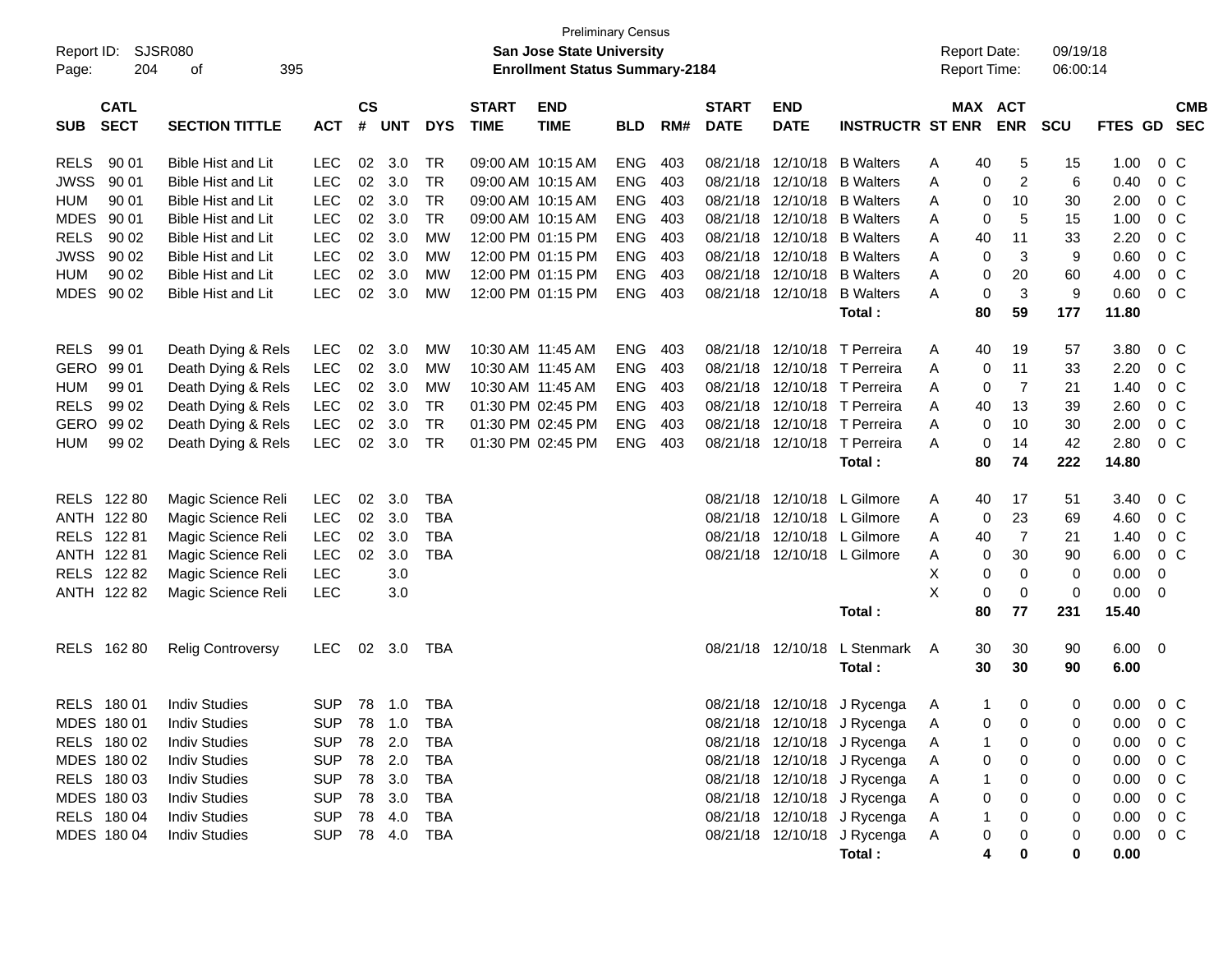| Report ID:<br>Page: | 205                        | SJSR080<br>оf         | 395        |                |            |            |                             | <b>San Jose State University</b><br><b>Enrollment Status Summary-2184</b> | <b>Preliminary Census</b> |     |                             |                           |                           |   | <b>Report Date:</b><br><b>Report Time:</b> |                          | 09/19/18<br>06:00:14 |                  |                |                          |
|---------------------|----------------------------|-----------------------|------------|----------------|------------|------------|-----------------------------|---------------------------------------------------------------------------|---------------------------|-----|-----------------------------|---------------------------|---------------------------|---|--------------------------------------------|--------------------------|----------------------|------------------|----------------|--------------------------|
| <b>SUB</b>          | <b>CATL</b><br><b>SECT</b> | <b>SECTION TITTLE</b> | <b>ACT</b> | <b>CS</b><br># | <b>UNT</b> | <b>DYS</b> | <b>START</b><br><b>TIME</b> | <b>END</b><br><b>TIME</b>                                                 | <b>BLD</b>                | RM# | <b>START</b><br><b>DATE</b> | <b>END</b><br><b>DATE</b> | <b>INSTRUCTR ST ENR</b>   |   | MAX                                        | <b>ACT</b><br><b>ENR</b> | <b>SCU</b>           | <b>FTES</b>      | <b>GD</b>      | <b>CMB</b><br><b>SEC</b> |
| RELS                | 191 01                     | Relig in America      | <b>LEC</b> |                | 3.0        |            |                             |                                                                           |                           |     |                             |                           |                           | X | 0                                          | $\mathbf 0$              | 0                    | 0.00             | $\overline{0}$ |                          |
| HUM                 | 191 01                     | Relig in America      | LEC        |                | 3.0        |            |                             |                                                                           |                           |     |                             |                           |                           | X | $\mathbf 0$                                | $\overline{0}$           | 0                    | 0.00             | - 0            |                          |
| <b>RELS</b>         | 19180                      | Relig in America      | <b>LEC</b> | 02             | 3.0        | TBA        |                             |                                                                           |                           |     | 08/21/18                    | 12/10/18                  | L Stenmark                | A | 40                                         | 24                       | 72                   | 4.85             |                | 1 C                      |
| HUM                 | 19180                      | Relig in America      | LEC.       | 02             | 3.0        | TBA        |                             |                                                                           |                           |     | 08/21/18                    | 12/10/18                  | L Stenmark                | A | $\mathbf{0}$                               | 14                       | 42                   | 2.80             |                | $0\,$ C                  |
|                     |                            |                       |            |                |            |            |                             |                                                                           |                           |     |                             |                           | Total :                   |   | 40                                         | 38                       | 114                  | 7.65             |                |                          |
|                     | Department :               | <b>Humanities</b>     |            |                |            |            |                             |                                                                           |                           |     |                             | <b>Lower Division :</b>   | <b>Department Total:</b>  |   | 2905<br>2035                               | 2526<br>1815             | 7402<br>5353         | 493.62<br>356.87 |                |                          |
|                     |                            |                       |            |                |            |            |                             |                                                                           |                           |     |                             | <b>Upper Division:</b>    |                           |   | 870                                        | 711                      | 2049                 | 136.75           |                |                          |
|                     |                            |                       |            |                |            |            |                             |                                                                           |                           |     |                             |                           | <b>Graduate Division:</b> |   | 0                                          | $\mathbf 0$              | 0                    | 0.00             |                |                          |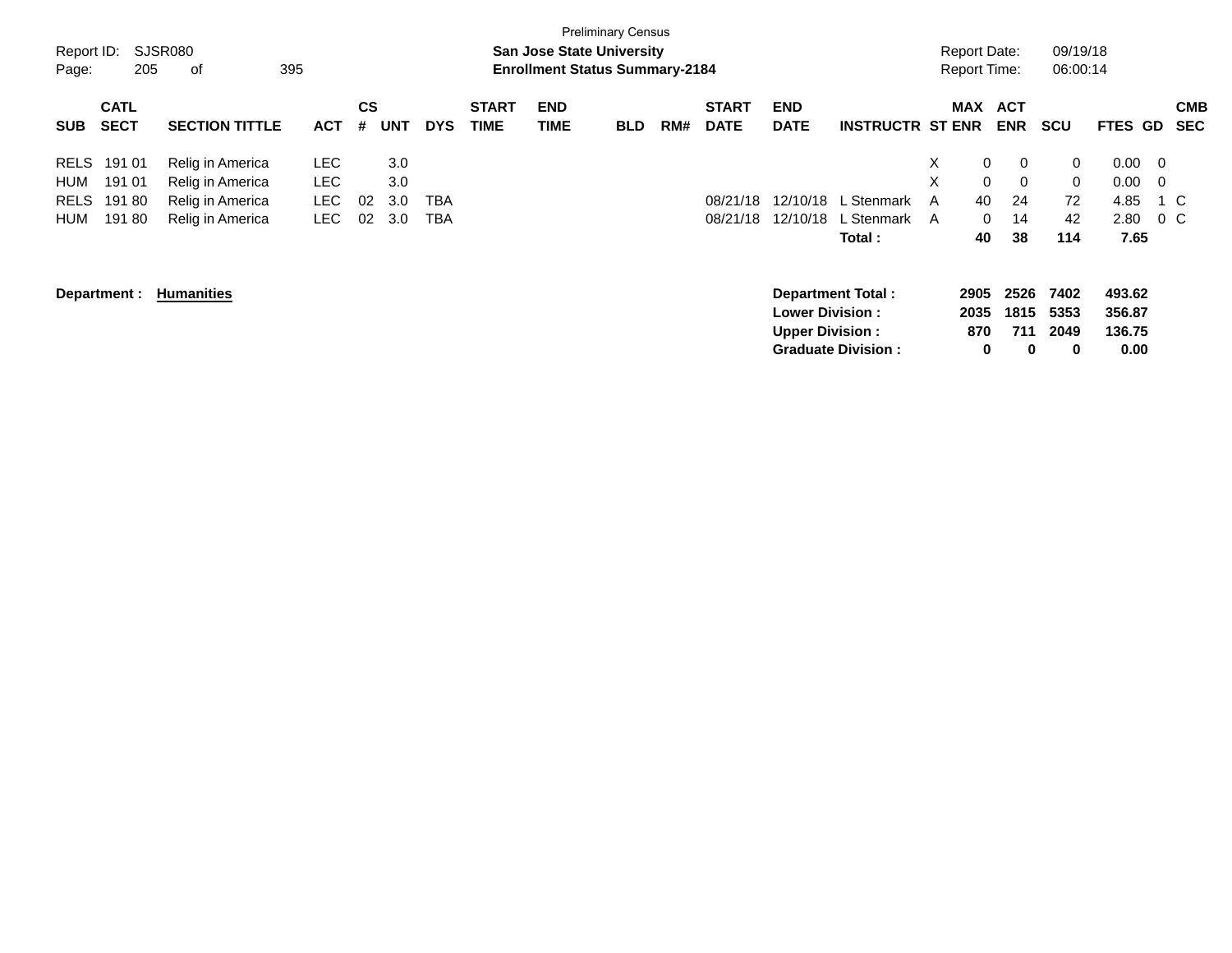| Report ID:<br>Page: | 206                        | <b>SJSR080</b><br>395<br>οf                   |            |                |              |            |                             | <b>Preliminary Census</b><br>San Jose State University<br><b>Enrollment Status Summary-2184</b> |            |     |                             |                            |                                 |   | <b>Report Date:</b><br>Report Time: |             | 09/19/18<br>06:00:14 |                |                          |                          |
|---------------------|----------------------------|-----------------------------------------------|------------|----------------|--------------|------------|-----------------------------|-------------------------------------------------------------------------------------------------|------------|-----|-----------------------------|----------------------------|---------------------------------|---|-------------------------------------|-------------|----------------------|----------------|--------------------------|--------------------------|
| <b>SUB</b>          | <b>CATL</b><br><b>SECT</b> | <b>SECTION TITTLE</b>                         | <b>ACT</b> | <b>CS</b><br># | <b>UNT</b>   | <b>DYS</b> | <b>START</b><br><b>TIME</b> | <b>END</b><br><b>TIME</b>                                                                       | <b>BLD</b> | RM# | <b>START</b><br><b>DATE</b> | <b>END</b><br><b>DATE</b>  | <b>INSTRUCTR ST ENR</b>         |   | MAX ACT                             | <b>ENR</b>  | <b>SCU</b>           | <b>FTES GD</b> |                          | <b>CMB</b><br><b>SEC</b> |
| <b>College</b>      |                            | <b>Humanities &amp; the Arts</b>              |            |                |              |            |                             |                                                                                                 |            |     |                             |                            |                                 |   |                                     |             |                      |                |                          |                          |
|                     | Department :               | <b>Linguistics &amp; Language Development</b> |            |                |              |            |                             |                                                                                                 |            |     |                             |                            |                                 |   |                                     |             |                      |                |                          |                          |
| <b>LING</b>         | 20 01                      | Nature of Language                            | <b>LEC</b> | 02             | 3.0          | MW         |                             | 09:00 AM 10:15 AM                                                                               | <b>CL</b>  | 242 | 08/21/18                    | 12/10/18                   | D Dodick                        | A | 25                                  | 26          | 78                   | 5.25           | -1                       |                          |
| <b>LING</b>         | 20 02                      | Nature of Language                            | <b>LEC</b> | 02             | 3.0          | МW         |                             | 01:30 PM 02:45 PM                                                                               | <b>CL</b>  | 308 | 08/21/18                    | 12/10/18                   | R Kataoka                       | A | 25                                  | 25          | 75                   | 5.00           | 0                        |                          |
| <b>LING</b>         | 20 03                      | Nature of Language                            | <b>LEC</b> | 02             | 3.0          | <b>TR</b>  |                             | 09:00 AM 10:15 AM                                                                               | <b>BBC</b> | 125 | 08/21/18                    | 12/10/18                   | K Varjoy                        | A | 25                                  | 25          | 75                   | 5.00           | 0                        |                          |
|                     |                            |                                               |            |                |              |            |                             |                                                                                                 |            |     |                             |                            | Total:                          |   | 75                                  | 76          | 228                  | 15.25          |                          |                          |
| <b>LING</b>         | 21 01                      | Langu and Thinking                            | <b>SEM</b> | 04             | 3.0          | МW         |                             | 09:00 AM 10:15 AM                                                                               | <b>CL</b>  | 308 | 08/21/18                    | 12/10/18                   | K Sanders                       | A | 25                                  | 25          | 75                   | 5.00           | 0                        |                          |
| <b>LING</b>         | 21 02                      | Langu and Thinking                            | <b>SEM</b> | 04             | 3.0          | МW         |                             | 10:30 AM 11:45 AM                                                                               | <b>CL</b>  | 308 | 08/21/18                    | 12/10/18                   | S Ball                          | Α | 25                                  | 27          | 81                   | 5.40           | 0                        |                          |
| <b>LING</b>         | 21 03                      | Langu and Thinking                            | <b>SEM</b> | 04             | 3.0          | МW         |                             | 12:00 PM 01:15 PM                                                                               | <b>CL</b>  | 308 | 08/21/18                    | 12/10/18                   | D Hunter                        | A | 25                                  | 24          | 72                   | 4.80           | 0                        |                          |
| LING                | 21 04                      | Langu and Thinking                            | <b>SEM</b> | 04             | 3.0          | МW         |                             | 01:30 PM 02:45 PM                                                                               | ENG        | 403 | 08/21/18                    | 12/10/18                   | D Hunter                        | А | 25                                  | 24          | 72                   | 4.80           | 0                        |                          |
| <b>LING</b>         | 21 05                      | Langu and Thinking                            | <b>SEM</b> | 04             | 3.0          | МW         |                             | 03:00 PM 04:15 PM                                                                               | CL.        | 308 | 08/21/18                    |                            | 12/10/18 T Chatterjee           | A | 25                                  | 24          | 72                   | 4.80           | 0                        |                          |
| <b>LING</b>         | 21 06                      | Langu and Thinking                            | <b>SEM</b> |                | 3.0          |            |                             |                                                                                                 |            |     |                             |                            |                                 | Х | $\mathbf 0$                         | $\mathbf 0$ | 0                    | 0.00           | 0                        |                          |
| LING                | 21 07                      | Langu and Thinking                            | <b>SEM</b> | 04             | 3.0          | TR.        |                             | 09:00 AM 10:15 AM                                                                               | <b>ENG</b> | 232 | 08/21/18                    | 12/10/18                   | S Alkire                        | A | 25                                  | 22          | 66                   | 4.45           | $\overline{\mathbf{1}}$  |                          |
| <b>LING</b>         | 21 08                      | Langu and Thinking                            | <b>SEM</b> | 04             | 3.0          | TR.        |                             | 10:30 AM 11:45 AM                                                                               | <b>HGH</b> | 217 | 08/21/18                    | 12/10/18                   | D Malinowski A                  |   | 25                                  | 25          | 75                   | 5.00           | 0                        |                          |
| <b>LING</b>         | 21 09                      | Langu and Thinking                            | <b>SEM</b> | 04             | 3.0          | TR.        |                             | 12:00 PM 01:15 PM                                                                               | <b>CL</b>  | 308 | 08/21/18                    | 12/10/18                   | J Kitajima                      | A | 25                                  | 25          | 75                   | 5.00           | 0                        |                          |
| LING                | 21 10                      | Langu and Thinking                            | <b>SEM</b> | 04             | 3.0          | <b>TR</b>  |                             | 01:30 PM 02:45 PM                                                                               | <b>ENG</b> | 232 | 08/21/18                    | 12/10/18                   | R Joseph                        | A | 25                                  | 24          | 72                   | 4.80           | 0                        |                          |
| <b>LING</b>         | 21 11                      | Langu and Thinking                            | <b>SEM</b> | 04             | 3.0          | <b>TR</b>  |                             | 03:00 PM 04:15 PM                                                                               | <b>CL</b>  | 306 | 08/21/18                    | 12/10/18 S Alkire          |                                 | A | 25                                  | 26          | 78                   | 5.20           | 0                        |                          |
| <b>LING</b>         | 21 12                      | Langu and Thinking                            | <b>SEM</b> |                | 3.0          |            |                             |                                                                                                 |            |     |                             |                            |                                 | X | $\mathbf 0$                         | $\mathbf 0$ | 0                    | 0.00           | 0                        |                          |
| <b>LING</b>         | 2180                       | Langu and Thinking                            | <b>SEM</b> | 04             | 3.0          | <b>TBA</b> |                             |                                                                                                 |            |     | 08/21/18                    | 12/10/18                   | D Hunter                        | A | 25                                  | 25          | 75                   | 5.00           | 0                        |                          |
| <b>LING</b>         | 2181                       | Langu and Thinking                            | <b>SEM</b> | 04             | 3.0          | TBA        |                             |                                                                                                 |            |     | 08/21/18                    | 12/10/18                   | E Chiu                          | A | 25                                  | 23          | 69                   | 4.60           | 0                        |                          |
| <b>LING</b>         | 21 99                      | Langu and Thinking                            | SEM        | 04             | 3.0          | <b>TBA</b> |                             |                                                                                                 |            |     | 08/21/18                    | 12/10/18                   | M ModirzadehA                   |   | 25                                  | 24          | 72                   | 4.80           | 0                        |                          |
|                     |                            |                                               |            |                |              |            |                             |                                                                                                 |            |     |                             |                            | Total:                          |   | 325                                 | 318         | 954                  | 63.65          |                          |                          |
| <b>LING</b>         | 22 01                      | Lang across Life                              | LEC        | 02             | 3.0          | МW         |                             | 12:00 PM 01:15 PM                                                                               | SН         | 414 | 08/21/18                    | 12/10/18                   | S Phillabaum A                  |   | 25                                  | 22          | 66                   | 4.40           | 0                        |                          |
| <b>LING</b>         | 22 02                      | Lang across Life                              | <b>LEC</b> | 02             | 3.0          | МW         |                             | 01:30 PM 02:45 PM                                                                               | <b>SH</b>  | 414 | 08/21/18                    | 12/10/18                   | D Moradkhan A                   |   | 25                                  | 18          | 54                   | 3.60           | 0                        |                          |
| <b>LING</b>         | 22 03                      | Lang across Life                              | <b>LEC</b> | 02             | 3.0          | TR         |                             | 12:00 PM 01:15 PM                                                                               | <b>CL</b>  | 205 | 08/21/18                    | 12/10/18                   | K Varjoy                        | A | 24                                  | 21          | 63                   | 4.20           | 0                        |                          |
| <b>LING</b>         | 22 04                      | Lang across Life                              | <b>LEC</b> |                | 3.0          |            |                             |                                                                                                 |            |     |                             |                            |                                 | Χ | 0                                   | $\mathbf 0$ | 0                    | 0.00           | 0                        |                          |
|                     |                            |                                               |            |                |              |            |                             |                                                                                                 |            |     |                             |                            | Total:                          |   | 74                                  | 61          | 183                  | 12.20          |                          |                          |
| <b>LING</b>         | 24 01                      | Language Variation                            | <b>LEC</b> | 04             | 3.0          | MW         |                             | 10:30 AM 11:45 AM CL                                                                            |            | 216 |                             |                            | 08/21/18 12/10/18 T Chatterjee  | A | 25                                  | 22          | 66                   | 4.40           | $\overline{\mathbf{0}}$  |                          |
| <b>LING</b>         | 24 02                      | Language Variation                            | <b>LEC</b> | 04             | 3.0          | <b>TR</b>  |                             | 12:00 PM 01:15 PM HGH 217                                                                       |            |     |                             | 08/21/18 12/10/18 C Donlay |                                 | Α | 25                                  | 25          | 75                   | 5.00           | $\overline{\mathbf{0}}$  |                          |
| <b>LING</b>         | 24 81                      | Language Variation                            | <b>LEC</b> |                | 3.0          |            |                             |                                                                                                 |            |     |                             |                            |                                 | Х | 0                                   | 0           | 0                    | 0.00           | $\overline{\mathbf{0}}$  |                          |
| <b>LING</b>         | 24 82                      | Language Variation                            | <b>LEC</b> |                | 3.0          |            |                             |                                                                                                 |            |     |                             |                            |                                 | X | 0                                   | 0           | 0                    | 0.00           | $\overline{\phantom{0}}$ |                          |
| LING                | 24 99                      | Language Variation                            | <b>LEC</b> | 04             | 3.0          | <b>TBA</b> |                             |                                                                                                 |            |     |                             |                            | 08/21/18 12/10/18 M ModirzadehA |   | 25                                  | 23          | 69                   | $4.60$ 0       |                          |                          |
|                     |                            |                                               |            |                |              |            |                             |                                                                                                 |            |     |                             |                            | Total:                          |   | 75                                  | 70          | 210                  | 14.00          |                          |                          |
| LING                | 101 01                     | Intro to Ling                                 | SEM 04 3.0 |                |              | TR         |                             | 12:00 PM 01:15 PM SH                                                                            |            | 414 |                             | 08/21/18 12/10/18 J Swan   |                                 | A | 25                                  | 26          | 78                   | 5.55 7         |                          |                          |
| LING                | 101 02                     | Intro to Ling                                 |            |                | SEM 04 3.0 T |            |                             | 06:00 PM 08:45 PM                                                                               | CL         | 308 |                             |                            | 08/21/18 12/10/18 D Silverman A |   | 25                                  | 16          | 48                   | 3.35 3         |                          |                          |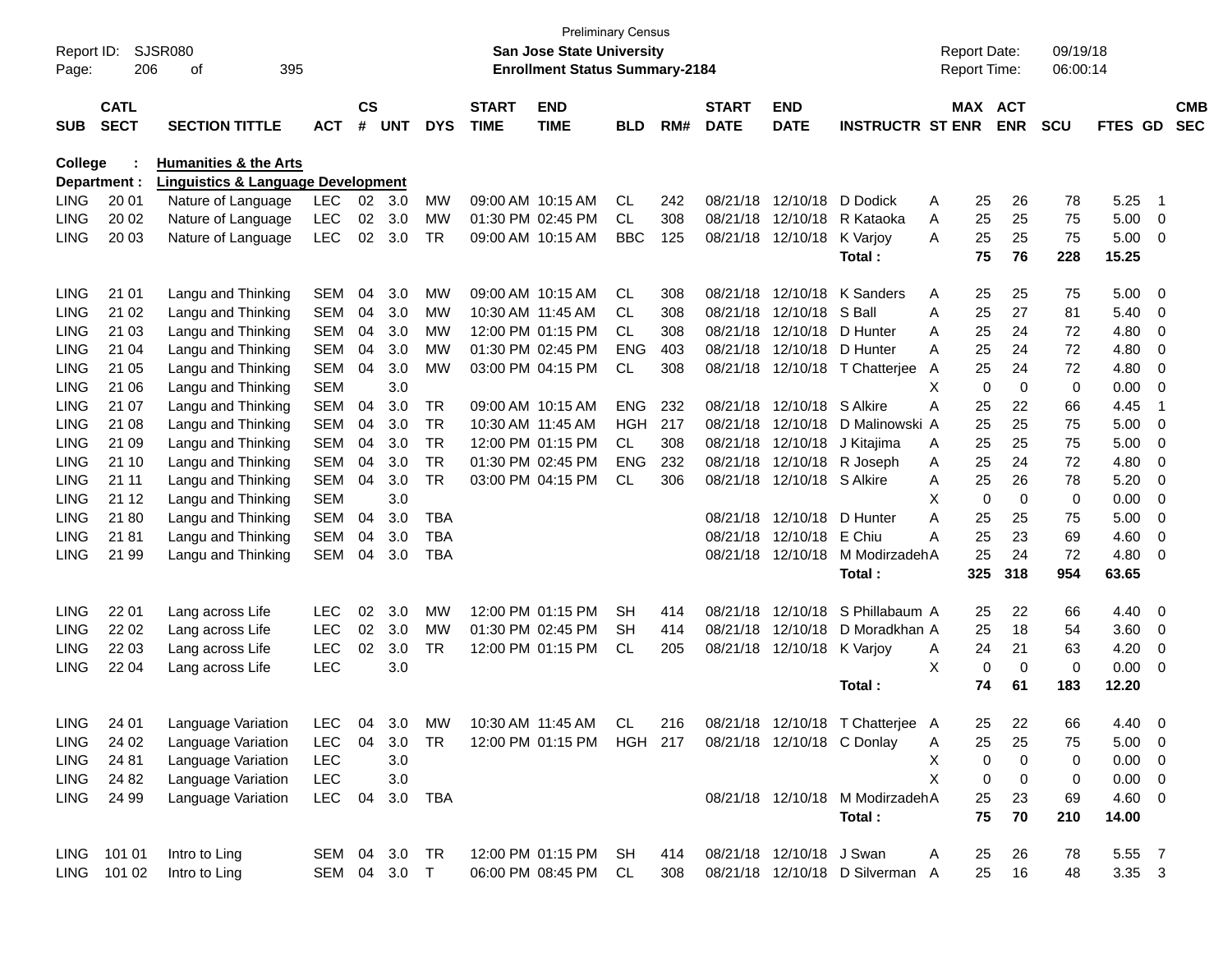| Page:       | Report ID: SJSR080<br>207  | 395<br>of                |               |                    |            |            |                             | <b>Preliminary Census</b><br><b>San Jose State University</b><br><b>Enrollment Status Summary-2184</b> |            |     |                             |                            |                                  |          | <b>Report Date:</b><br><b>Report Time:</b> |                | 09/19/18<br>06:00:14 |                |                         |                          |
|-------------|----------------------------|--------------------------|---------------|--------------------|------------|------------|-----------------------------|--------------------------------------------------------------------------------------------------------|------------|-----|-----------------------------|----------------------------|----------------------------------|----------|--------------------------------------------|----------------|----------------------|----------------|-------------------------|--------------------------|
| <b>SUB</b>  | <b>CATL</b><br><b>SECT</b> | <b>SECTION TITTLE</b>    | <b>ACT</b>    | $\mathsf{cs}$<br># | <b>UNT</b> | <b>DYS</b> | <b>START</b><br><b>TIME</b> | <b>END</b><br><b>TIME</b>                                                                              | <b>BLD</b> | RM# | <b>START</b><br><b>DATE</b> | <b>END</b><br><b>DATE</b>  | <b>INSTRUCTR ST ENR</b>          |          | MAX ACT                                    | <b>ENR</b>     | <b>SCU</b>           | <b>FTES GD</b> |                         | <b>CMB</b><br><b>SEC</b> |
|             |                            |                          |               |                    |            |            |                             |                                                                                                        |            |     |                             |                            | Total:                           |          | 50                                         | 42             | 126                  | 8.90           |                         |                          |
| <b>LING</b> | 107 01                     | Patterns English         | <b>SEM</b>    | 05                 | 3.0        | <b>MW</b>  | 10:30 AM 11:45 AM           |                                                                                                        | ENG        | 232 |                             | 08/21/18 12/10/18 K Moore  |                                  | Α        | 25                                         | 26             | 78                   | 5.20           | $\overline{0}$          |                          |
| <b>LING</b> | 107 02                     | Patterns English         | <b>SEM</b>    | 05                 | 3.0        | <b>MW</b>  |                             | 03:00 PM 04:15 PM                                                                                      | <b>ENG</b> | 403 |                             |                            | 08/21/18 12/10/18 S Phillabaum A |          | 25                                         | 25             | 75                   | 5.00           | $\overline{\mathbf{0}}$ |                          |
| <b>LING</b> | 107 03                     | Patterns English         | <b>SEM</b>    | 05                 | 3.0        | TR         |                             | 01:30 PM 02:45 PM                                                                                      | CL.        | 308 |                             | 08/21/18 12/10/18 K Glover |                                  | A        | 25                                         | 23             | 69                   | 4.70           | $\overline{2}$          |                          |
| <b>LING</b> | 107 04                     | Patterns English         | <b>SEM</b>    | 05                 | 3.0        | W          |                             | 06:00 PM 08:45 PM                                                                                      | <b>CL</b>  | 308 |                             | 08/21/18 12/10/18          | K Glover                         | A        | 25                                         | 18             | 54                   | 3.80           | $\overline{4}$          |                          |
|             |                            |                          |               |                    |            |            |                             |                                                                                                        |            |     |                             |                            | Total:                           |          | 100                                        | 92             | 276                  | 18.70          |                         |                          |
| <b>LING</b> | 108 01                     | Sec Lang Dev/Teach       | SEM           | 04                 | 3.0        | TR         | 10:30 AM 11:45 AM           |                                                                                                        | <b>SH</b>  | 414 |                             | 08/21/18 12/10/18          | S Khan<br>Total:                 | Α        | 25<br>25                                   | 24<br>24       | 72<br>72             | 4.80<br>4.80   | $\overline{\mathbf{0}}$ |                          |
| LING.       | 111 01                     | <b>Ling Phonetics</b>    | <b>SEM</b>    | 04                 | 3.0        | MW         | 10:30 AM 11:45 AM           |                                                                                                        | <b>SH</b>  | 414 |                             | 08/21/18 12/10/18          | D Silverman A<br>Total:          |          | 25<br>25                                   | 24<br>24       | 72<br>72             | 5.20 8<br>5.20 |                         |                          |
|             |                            |                          |               |                    |            |            |                             |                                                                                                        |            |     |                             |                            |                                  |          |                                            |                |                      |                |                         |                          |
| LING.       | 112 01                     | Intro to Syntax          | <b>SEM</b>    | 04                 | 3.0        | МW         |                             | 09:00 AM 10:15 AM                                                                                      | <b>BBC</b> | 125 |                             | 08/21/18 12/10/18          | K Moore                          | Α        | 25                                         | 23             | 69                   | 5.05           | $_{9}$                  |                          |
|             |                            |                          |               |                    |            |            |                             |                                                                                                        |            |     |                             |                            | Total :                          |          | 25                                         | 23             | 69                   | 5.05           |                         |                          |
| <b>LING</b> | 114 01                     | Intr Seman & Discrse SEM |               | 04                 | 3.0        | МW         |                             | 04:30 PM 05:45 PM                                                                                      | CL         | 216 |                             | 08/21/18 12/10/18          | C Donlay                         | A        | 25                                         | 26             | 78                   | 5.75 11        |                         |                          |
|             |                            |                          |               |                    |            |            |                             |                                                                                                        |            |     |                             |                            | Total:                           |          | 25                                         | 26             | 78                   | 5.75           |                         |                          |
| <b>LING</b> | 122 01                     | English World Lang       | <b>SEM</b>    |                    | 3.0        |            |                             |                                                                                                        |            |     |                             |                            |                                  | X        | 0                                          | 0              | 0                    | 0.00           | $\overline{0}$          |                          |
| ASIA        | 122 01                     | English World Lang       | <b>SEM</b>    |                    | 3.0        |            |                             |                                                                                                        |            |     |                             |                            |                                  | х        | 0                                          | 0              | 0                    | 0.00           | - 0                     |                          |
| <b>LING</b> | 122 02                     | English World Lang       | <b>SEM</b>    |                    | 3.0        |            |                             |                                                                                                        |            |     |                             |                            |                                  | х        | 0                                          | 0              | 0                    | 0.00           | $\mathbf 0$             |                          |
| ASIA        | 122 02                     | English World Lang       | <b>SEM</b>    |                    | 3.0        |            |                             |                                                                                                        |            |     |                             |                            |                                  | X        | 0                                          | 0              | 0                    | 0.00           | $\mathbf 0$             |                          |
| <b>LING</b> | 122 03                     | English World Lang       | <b>SEM</b>    |                    | 3.0        |            |                             |                                                                                                        |            |     |                             |                            |                                  | X        | 0                                          | 0              | 0                    | 0.00           | 0                       |                          |
| ASIA        | 122 03                     | English World Lang       | <b>SEM</b>    |                    | 3.0        |            |                             |                                                                                                        |            |     |                             |                            |                                  | X        | $\mathbf 0$                                | 0              | 0                    | 0.00           | 0                       |                          |
| <b>LING</b> | 122 04                     | English World Lang       | <b>SEM</b>    | 04                 | 3.0        | TR         |                             | 03:00 PM 04:15 PM                                                                                      | CL         | 308 |                             | 08/21/18 12/10/18 S Khan   |                                  | A        | 25                                         | 15             | 45                   | 3.00           | $0\,C$                  |                          |
| ASIA        | 122 04                     | English World Lang       | <b>SEM</b>    | 04                 | 3.0        | TR         |                             | 03:00 PM 04:15 PM                                                                                      | CL.        | 308 |                             | 08/21/18 12/10/18          | S Khan                           | A        | $\mathbf 0$                                | 8              | 24                   | 1.60           | 0 <sup>o</sup>          |                          |
|             |                            |                          |               |                    |            |            |                             |                                                                                                        |            |     |                             |                            | Total :                          |          | 25                                         | 23             | 69                   | 4.60           |                         |                          |
| LING        | 123 01                     | Sound Comm               | SEM           | 04                 | 3.0        | MW         |                             | 09:00 AM 10:15 AM                                                                                      | <b>SH</b>  | 414 |                             |                            | 08/21/18 12/10/18 C Donlay       | A        | 25                                         | 25             | 75                   | 5.00           | - 0                     |                          |
|             | LING 123 02                | Sound Comm               | SEM           |                    | 04 3.0     | МW         |                             | 10:30 AM 11:45 AM                                                                                      | CL.        | 242 |                             | 08/21/18 12/10/18 H Koo    |                                  | A        | 25                                         | 25             | 75                   | $5.00 \t 0$    |                         |                          |
| LING        | 123 03                     | Sound Comm               | SEM           | 04                 | 3.0        | МW         |                             | 12:00 PM 01:15 PM                                                                                      | CL.        | 242 |                             | 08/21/18 12/10/18 H Koo    |                                  | A        | 25                                         | 25             | 75                   | $5.00 \t 0$    |                         |                          |
|             | LING 123 04                | Sound Comm               | SEM           |                    | 04 3.0     | МW         |                             | 01:30 PM 02:45 PM                                                                                      | CL.        | 216 |                             |                            | 08/21/18 12/10/18 C Donlay       | A        | 25                                         | 23             | 69                   | 4.60 0         |                         |                          |
|             | LING 123 05                | Sound Comm               | SEM           |                    | 04 3.0     | МW         |                             | 03:00 PM 04:15 PM CL                                                                                   |            | 216 |                             |                            | 08/21/18 12/10/18 D Silverman A  |          | 25                                         | 23             | 69                   | $4.60 \quad 0$ |                         |                          |
|             | LING 123 06                | Sound Comm               | <b>SEM</b>    |                    | 3.0        |            |                             |                                                                                                        |            |     |                             |                            |                                  | X        | $\mathbf 0$                                | $\overline{0}$ | $\mathbf 0$          | $0.00 \quad 0$ |                         |                          |
|             | LING 123 07                | Sound Comm               | SEM           |                    | 04 3.0     | TR.        |                             | 09:00 AM 10:15 AM CL                                                                                   |            | 242 |                             |                            | 08/21/18 12/10/18 D Moradkhan A  |          | 25                                         | 16             | 48                   | $3.20 \ 0$     |                         |                          |
|             | LING 123 08                | Sound Comm               | SEM 04 3.0    |                    |            | TR         |                             | 10:30 AM 11:45 AM                                                                                      | -CL        | 216 |                             | 08/21/18 12/10/18 J Swan   |                                  | A        | 25                                         | 26             | 78                   | $5.20 \t 0$    |                         |                          |
|             | LING 123 09                | Sound Comm               | SEM 04 3.0 TR |                    |            |            |                             | 12:00 PM 01:15 PM CL                                                                                   |            | 216 |                             |                            | 08/21/18 12/10/18 R Kataoka      | <b>A</b> | 25                                         | 25             | 75                   | $5.00 \t 0$    |                         |                          |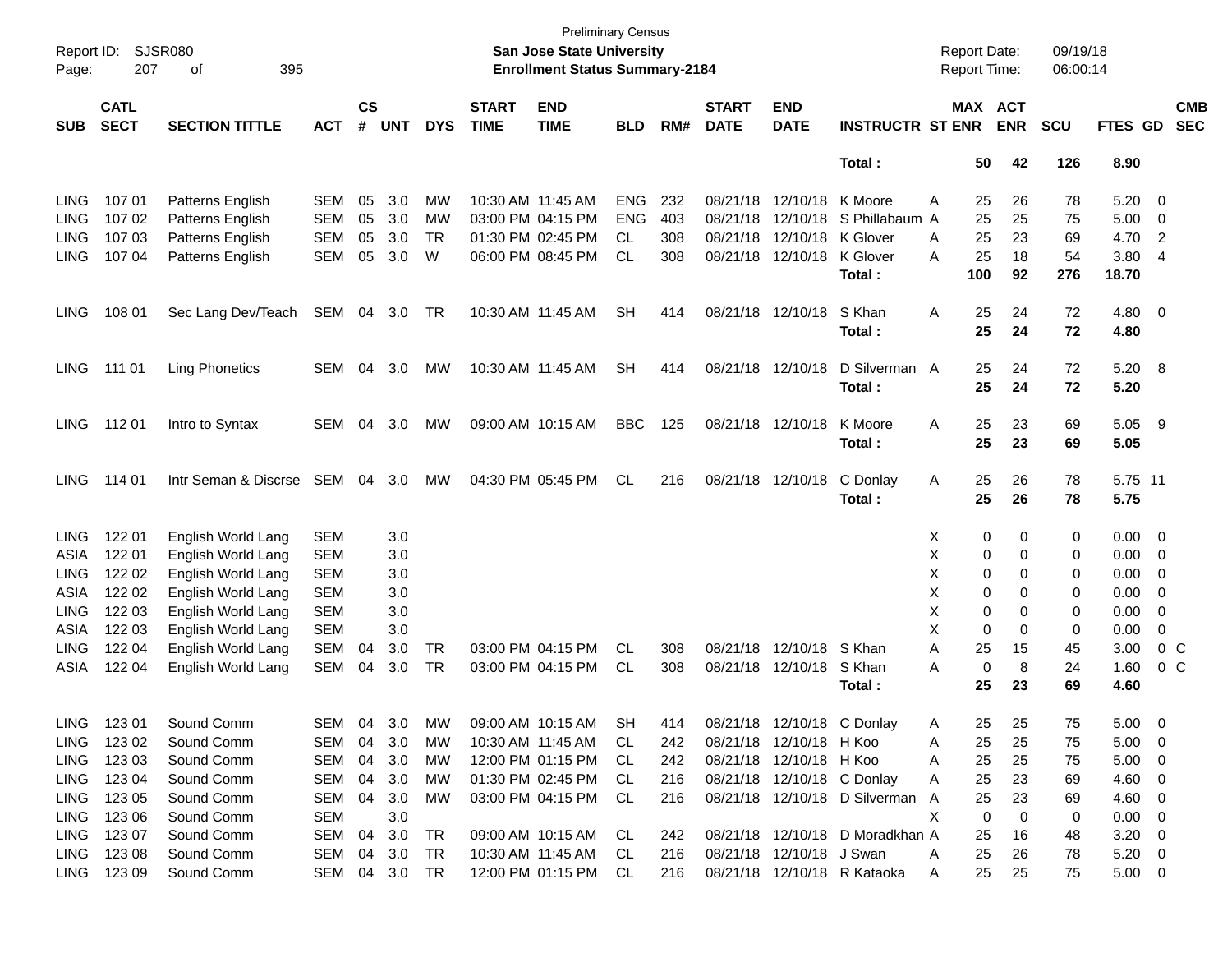| Report ID:<br>Page: | 208                        | SJSR080<br>395<br>οf                                                                             |                |                    |            |            |                             | <b>Preliminary Census</b><br>San Jose State University<br><b>Enrollment Status Summary-2184</b> |            |     |                             |                           |                             | <b>Report Date:</b><br><b>Report Time:</b> |                                   | 09/19/18<br>06:00:14 |               |                          |                          |
|---------------------|----------------------------|--------------------------------------------------------------------------------------------------|----------------|--------------------|------------|------------|-----------------------------|-------------------------------------------------------------------------------------------------|------------|-----|-----------------------------|---------------------------|-----------------------------|--------------------------------------------|-----------------------------------|----------------------|---------------|--------------------------|--------------------------|
| <b>SUB</b>          | <b>CATL</b><br><b>SECT</b> | <b>SECTION TITTLE</b>                                                                            | <b>ACT</b>     | $\mathsf{cs}$<br># | <b>UNT</b> | <b>DYS</b> | <b>START</b><br><b>TIME</b> | <b>END</b><br><b>TIME</b>                                                                       | <b>BLD</b> | RM# | <b>START</b><br><b>DATE</b> | <b>END</b><br><b>DATE</b> | <b>INSTRUCTR ST ENR</b>     |                                            | MAX ACT<br><b>ENR</b>             | <b>SCU</b>           | FTES GD       |                          | <b>CMB</b><br><b>SEC</b> |
| <b>LING</b>         | 123 10                     | Sound Comm                                                                                       | SEM            | 04                 | 3.0        | TR         |                             | 01:30 PM 02:45 PM                                                                               | CL.        | 216 | 08/21/18                    | 12/10/18 K Moore          |                             | 25<br>Α                                    | 24                                | 72                   | 4.80 0        |                          |                          |
| <b>LING</b>         | 123 11                     | Sound Comm                                                                                       | SEM            | 04                 | 3.0        | TR         |                             | 03:00 PM 04:15 PM                                                                               | CL.        | 242 | 08/21/18                    |                           | 12/10/18 R Kataoka          | 25<br>A                                    | 24                                | 72                   | 4.80          | $\overline{\mathbf{0}}$  |                          |
| <b>LING</b>         | 123 12                     | Sound Comm                                                                                       | <b>SEM</b>     |                    | 3.0        |            |                             |                                                                                                 |            |     |                             |                           |                             | х                                          | 0<br>0                            | 0                    | $0.00 \t 0$   |                          |                          |
| <b>LING</b>         | 123 13                     | Sound Comm                                                                                       | <b>SEM</b>     |                    | 3.0        |            |                             |                                                                                                 |            |     |                             |                           |                             | X                                          | 0<br>0                            | 0                    | $0.00 \t 0$   |                          |                          |
|                     |                            |                                                                                                  |                |                    |            |            |                             |                                                                                                 |            |     |                             |                           | Total:                      | 250                                        | 236                               | 708                  | 47.20         |                          |                          |
| <b>LING</b>         | 124 01                     | Intro Speech Tech                                                                                | SEM            | 04                 | 3.0        | TR         |                             | 10:30 AM 11:45 AM                                                                               | CL.        | 242 |                             | 08/21/18 12/10/18         | H Koo                       | 25<br>Α                                    | 13                                | 39                   | $2.90\quad 6$ |                          |                          |
|                     |                            |                                                                                                  |                |                    |            |            |                             |                                                                                                 |            |     |                             |                           | Total:                      | 25                                         | 13                                | 39                   | 2.90          |                          |                          |
| <b>LING</b>         | 129 01                     | Cult/Lg/Ethn/ in US                                                                              | SEM            | 04                 | 3.0        | MW         |                             | 12:00 PM 01:15 PM                                                                               | CL         | 216 |                             |                           | 08/21/18 12/10/18 R Kataoka | 25<br>A                                    | 24                                | 72                   | 4.80 0        |                          |                          |
| <b>LING</b>         | 129 02                     | Cult/Lg/Ethn/ in US                                                                              | <b>SEM</b>     |                    | 3.0        |            |                             |                                                                                                 |            |     |                             |                           |                             | X                                          | 0<br>0                            | 0                    | $0.00 \t 0$   |                          |                          |
| <b>LING</b>         | 129 03                     | Cult/Lg/Ethn/ in US                                                                              | SEM            | 04                 | 3.0        | TR         |                             | 12:00 PM 01:15 PM                                                                               | <b>BBC</b> | 203 |                             | 08/21/18 12/10/18 Y Gao   |                             | 25<br>Α                                    | 20                                | 60                   | 4.00          | $\overline{\phantom{0}}$ |                          |
| <b>LING</b>         | 129 04                     | Cult/Lg/Ethn/ in US                                                                              | <b>SEM</b>     |                    | 3.0        |            |                             |                                                                                                 |            |     |                             |                           |                             | X                                          | 0<br>0                            | 0                    | $0.00 \t 0$   |                          |                          |
|                     |                            |                                                                                                  |                |                    |            |            |                             |                                                                                                 |            |     |                             |                           | Total:                      | 50                                         | 44                                | 132                  | 8.80          |                          |                          |
| <b>LING</b>         | 161 01                     | Psycholinguistics                                                                                | SEM            | 04                 | 3.0        | TR         |                             | 12:00 PM 01:15 PM                                                                               | CL.        | 242 |                             | 08/21/18 12/10/18         | H Koo                       | 25<br>Α                                    | 19                                | 57                   | 4.15 7        |                          |                          |
|                     |                            |                                                                                                  |                |                    |            |            |                             |                                                                                                 |            |     |                             |                           | Total:                      | 25                                         | 19                                | 57                   | 4.15          |                          |                          |
| <b>LING</b>         | 162 01                     | Intro Morphology                                                                                 | SEM            | 04                 | 3.0        | TR         |                             | 04:30 PM 05:45 PM                                                                               | CL         | 216 |                             | 08/21/18 12/10/18         | C Donlay                    | 25<br>Α                                    | 25                                | 75                   | 5.25 5        |                          |                          |
|                     |                            |                                                                                                  |                |                    |            |            |                             |                                                                                                 |            |     |                             |                           | Total:                      | 25                                         | 25                                | 75                   | 5.25          |                          |                          |
| <b>LING</b>         | 18001                      | <b>Individ Studies</b>                                                                           | <b>SUP</b>     |                    | 78 1.0     | TBA        |                             |                                                                                                 |            |     |                             | 08/21/18 12/10/18         | S Ball                      | Α                                          | 2                                 | 1                    | $0.07$ 0      |                          |                          |
|                     |                            |                                                                                                  |                |                    |            |            |                             |                                                                                                 |            |     |                             |                           | Total :                     |                                            | $\mathbf 2$<br>$\mathbf 1$        | 1                    | 0.07          |                          |                          |
| <b>LING</b>         | 201 01                     | Phonol Theor & Appl                                                                              | SEM 05 3.0     |                    |            | MW         |                             | 01:30 PM 02:45 PM                                                                               | CL         | 205 |                             | 08/21/18 12/10/18         | D Silverman A               | 15                                         | 12                                | 36                   | 3.00 12       |                          |                          |
|                     |                            |                                                                                                  |                |                    |            |            |                             |                                                                                                 |            |     |                             |                           | Total:                      | 15                                         | 12                                | 36                   | 3.00          |                          |                          |
| <b>LING</b>         | 203 01                     | Semantic Struc                                                                                   | SEM            | 05                 | 3.0        | MW         |                             | 03:00 PM 04:15 PM                                                                               | CL.        | 205 |                             | 08/21/18 12/10/18         | K Moore                     | 15<br>Α                                    | 8                                 | 24                   | 2.00 8        |                          |                          |
|                     |                            |                                                                                                  |                |                    |            |            |                             |                                                                                                 |            |     |                             |                           | Total :                     | 15                                         | 8                                 | 24                   | 2.00          |                          |                          |
| LING                | 298 01                     | <b>Spec Studies</b>                                                                              | SUP 78 4.0 TBA |                    |            |            |                             |                                                                                                 |            |     |                             | 08/21/18 12/10/18         |                             | A                                          | 0<br>$\mathbf{0}$                 | $\Omega$             | $0.00 \t 0$   |                          |                          |
|                     |                            | LING 298 02 Spec Studies SUP 78 3.0 TBA                                                          |                |                    |            |            |                             |                                                                                                 |            |     |                             | 08/21/18 12/10/18 H Koo   |                             | $\mathsf{A}$                               | $\overline{5}$<br>$5\phantom{.0}$ | 15                   | $1.25$ 5      |                          |                          |
|                     |                            |                                                                                                  |                |                    |            |            |                             |                                                                                                 |            |     |                             |                           | Total:                      |                                            | 5 <sup>5</sup><br>5               | 15                   | 1.25          |                          |                          |
|                     | LING 299 01 Thesis         | SUP 78 6.0 TBA                                                                                   |                |                    |            |            |                             |                                                                                                 |            |     |                             |                           | 08/21/18 12/10/18           | A                                          | $0\qquad 0$                       | $\mathbf{0}$         | $0.00 \ 0$    |                          |                          |
|                     | LING 299 02 Thesis         |                                                                                                  | SUP 78 3.0 TBA |                    |            |            |                             |                                                                                                 |            |     |                             |                           | 08/21/18 12/10/18 S Svorou  | A                                          | $\overline{1}$<br>3 <sup>1</sup>  | 3                    | $0.25$ 1      |                          |                          |
|                     |                            |                                                                                                  |                |                    |            |            |                             |                                                                                                 |            |     |                             |                           | Total:                      |                                            | $\mathbf{3}$<br>$\mathbf{1}$      | $\mathbf{3}$         | 0.25          |                          |                          |
|                     |                            | LLD 100A 01 Writing Competency SEM 05 3.0 MW 07:30 AM 08:45 AM CL 308 08/21/18 12/10/18 D Choe A |                |                    |            |            |                             |                                                                                                 |            |     |                             |                           |                             |                                            | 24 26                             | 78                   | $5.20 \t 0$   |                          |                          |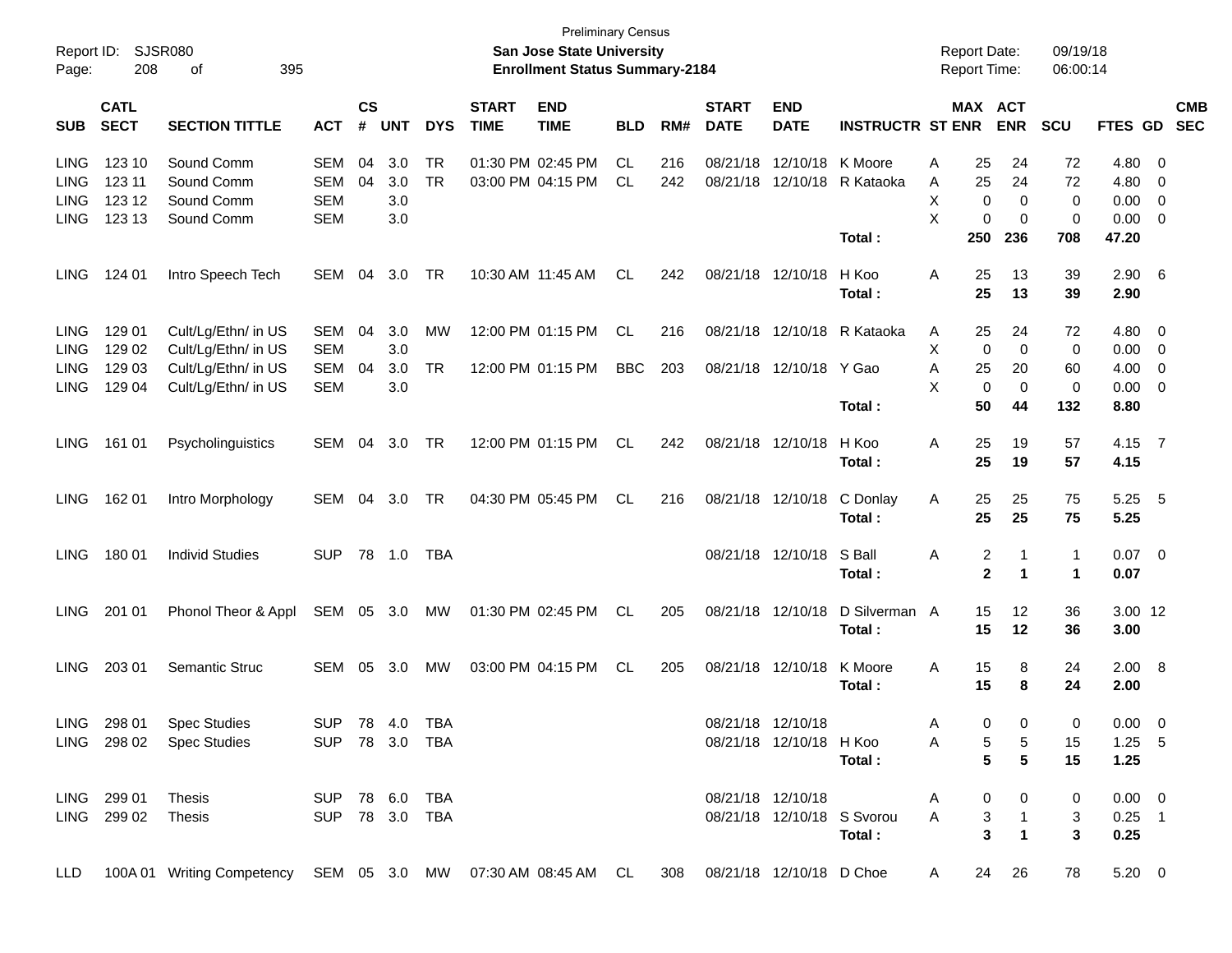| Report ID: |                            | <b>SJSR080</b>                                                                             |            |                    |            |            |                             | <b>Preliminary Census</b><br><b>San Jose State University</b> |            |     |                             |                            |                                 | <b>Report Date:</b> |     |                       | 09/19/18   |                |                          |                          |
|------------|----------------------------|--------------------------------------------------------------------------------------------|------------|--------------------|------------|------------|-----------------------------|---------------------------------------------------------------|------------|-----|-----------------------------|----------------------------|---------------------------------|---------------------|-----|-----------------------|------------|----------------|--------------------------|--------------------------|
| Page:      | 209                        | 395<br>οf                                                                                  |            |                    |            |            |                             | <b>Enrollment Status Summary-2184</b>                         |            |     |                             |                            |                                 | <b>Report Time:</b> |     |                       | 06:00:14   |                |                          |                          |
| SUB        | <b>CATL</b><br><b>SECT</b> | <b>SECTION TITTLE</b>                                                                      | <b>ACT</b> | $\mathsf{cs}$<br># | <b>UNT</b> | <b>DYS</b> | <b>START</b><br><b>TIME</b> | <b>END</b><br><b>TIME</b>                                     | <b>BLD</b> | RM# | <b>START</b><br><b>DATE</b> | <b>END</b><br><b>DATE</b>  | <b>INSTRUCTR ST ENR</b>         |                     |     | MAX ACT<br><b>ENR</b> | <b>SCU</b> | <b>FTES GD</b> |                          | <b>CMB</b><br><b>SEC</b> |
| <b>LLD</b> |                            | 100A 02 Writing Competency                                                                 | <b>SEM</b> | 05                 | 3.0        | МW         |                             | 09:00 AM 10:15 AM                                             | CL.        | 205 | 08/21/18                    | 12/10/18                   | D Moradkhan A                   |                     | 24  | 24                    | 72         | 4.80           | - 0                      |                          |
| <b>LLD</b> |                            | 100A 03 Writing Competency                                                                 | <b>SEM</b> | 05                 | 3.0        | MW         |                             | 01:30 PM 02:45 PM                                             | <b>CL</b>  | 242 | 08/21/18                    | 12/10/18                   | S Ball                          | Α                   | 24  | 24                    | 72         | 4.80           | 0                        |                          |
| <b>LLD</b> |                            | 100A 04 Writing Competency                                                                 | <b>SEM</b> | 05                 | 3.0        | MW         |                             | 03:00 PM 04:15 PM                                             | CL.        | 218 | 08/21/18                    | 12/10/18                   | N Shugan                        | Α                   | 25  | 24                    | 72         | 4.80           | 0                        |                          |
| <b>LLD</b> |                            | 100A 05 Writing Competency                                                                 | <b>SEM</b> | 05                 | 3.0        | TR         |                             | 07:30 AM 08:45 AM                                             | <b>CL</b>  | 205 | 08/21/18                    | 12/10/18                   | S Alkire                        | Α                   | 24  | 24                    | 72         | 4.80           | 0                        |                          |
| <b>LLD</b> |                            | 100A 06 Writing Competency                                                                 | <b>SEM</b> | 05                 | 3.0        | <b>TR</b>  |                             | 09:00 AM 10:15 AM                                             | <b>CL</b>  | 205 | 08/21/18                    | 12/10/18                   | K Sanders                       | A                   | 24  | 24                    | 72         | 4.80           | 0                        |                          |
| <b>LLD</b> |                            | 100A 07 Writing Competency                                                                 | <b>SEM</b> | 05                 | 3.0        | <b>TR</b>  |                             | 01:30 PM 02:45 PM                                             | <b>CL</b>  | 242 | 08/21/18                    | 12/10/18                   | K Haven                         | Α                   | 24  | 24                    | 72         | 4.80           | 0                        |                          |
| LLD        |                            | 100A 08 Writing Competency                                                                 | <b>SEM</b> | 05                 | 3.0        | <b>TR</b>  |                             | 03:00 PM 04:15 PM                                             | SH         | 348 | 08/21/18                    | 12/10/18                   | R Joseph                        | A                   | 25  | 24                    | 72         | 4.80           | 0                        |                          |
| <b>LLD</b> |                            | 100A 09 Writing Competency                                                                 | <b>SEM</b> | 05                 | 3.0        | F          |                             | 09:30 AM 12:15 PM                                             | <b>CL</b>  | 205 |                             |                            | 08/21/18 12/10/18 R Joseph      | A                   | 24  | 23                    | 69         | 4.60           | 0                        |                          |
| <b>LLD</b> |                            | 100A 10 Writing Competency                                                                 | <b>SEM</b> |                    | 3.0        |            |                             |                                                               |            |     |                             |                            |                                 | х                   | 0   | $\mathbf 0$           | 0          | 0.00           | 0                        |                          |
| <b>LLD</b> | 100A 11                    | <b>Writing Competency</b>                                                                  | <b>SEM</b> | 05                 | 3.0        | W          |                             | 06:00 PM 08:45 PM                                             | <b>CL</b>  | 205 |                             | 08/21/18 12/10/18          | D Moradkhan A                   |                     | 24  | 22                    | 66         | 4.40           | 0                        |                          |
| LLD        |                            | 100A 12 Writing Competency                                                                 | <b>SEM</b> | 05                 | 3.0        | F          |                             | 09:30 AM 12:15 PM                                             | <b>CL</b>  | 318 |                             | 08/21/18 12/10/18          | D Moradkhan A                   |                     | 25  | 16                    | 48         | 3.20           | - 0                      |                          |
|            |                            |                                                                                            |            |                    |            |            |                             |                                                               |            |     |                             |                            | Total:                          |                     | 267 | 255                   | 765        | 51.00          |                          |                          |
|            |                            |                                                                                            |            |                    |            |            |                             |                                                               |            |     |                             |                            |                                 |                     |     |                       |            |                |                          |                          |
| <b>LLD</b> |                            | 100W 01 Writing Workshop                                                                   | <b>SEM</b> | 04                 | 3.0        | TR         |                             | 09:00 AM 10:15 AM                                             | <b>SH</b>  | 414 |                             | 08/21/18 12/10/18          | S Khan                          | Α                   | 25  | 26                    | 78         | 5.20           | $\overline{\phantom{0}}$ |                          |
|            |                            |                                                                                            |            |                    |            |            |                             |                                                               |            |     |                             |                            | Total:                          |                     | 25  | 26                    | 78         | 5.20           |                          |                          |
|            |                            |                                                                                            |            |                    |            |            |                             |                                                               |            |     |                             |                            |                                 |                     |     |                       |            |                |                          |                          |
| LLD        |                            | 100WB 01Wrtg Wrkshp Bsns Std SEM                                                           |            |                    | 3.0        |            |                             |                                                               |            |     |                             |                            |                                 | X                   | 0   | 0                     | 0          | 0.00           | - 0                      |                          |
| LLD        |                            | 100WB 02Wrtg Wrkshp Bsns Std SEM                                                           |            | 04                 | 3.0        | MW         |                             | 09:00 AM 10:15 AM                                             | CL         | 216 |                             | 08/21/18 12/10/18          | S Ball                          | A                   | 25  | 27                    | 81         | 5.40           | - 0                      |                          |
| LLD        |                            | 100WB 03Wrtg Wrkshp Bsns Std SEM                                                           |            | 04                 | 3.0        | MW         |                             | 10:30 AM 11:45 AM                                             | CL         | 205 |                             |                            | 08/21/18 12/10/18 K Sanders     | Α                   | 24  | 24                    | 72         | 4.80           | 0                        |                          |
| LLD        |                            | 100WB 04Wrtg Wrkshp Bsns Std SEM                                                           |            | 04                 | 3.0        | MW         |                             | 12:00 PM 01:15 PM                                             | <b>BBC</b> | 125 | 08/21/18                    |                            | 12/10/18 N Shugan               | Α                   | 25  | 25                    | 75         | 5.00           | 0                        |                          |
| LLD        |                            | 100WB 05Wrtg Wrkshp Bsns Std SEM                                                           |            | 04                 | 3.0        | МW         |                             | 01:30 PM 02:45 PM                                             | <b>BBC</b> | 104 |                             |                            | 08/21/18 12/10/18 S Stranahan A |                     | 25  | 25                    | 75         | 5.00           | 0                        |                          |
| LLD        |                            | 100WB 06Wrtg Wrkshp Bsns Std SEM                                                           |            |                    | 3.0        |            |                             |                                                               |            |     |                             |                            |                                 | X                   | 0   | 0                     | 0          | 0.00           | 0                        |                          |
| LLD        |                            | 100WB 07Wrtg Wrkshp Bsns Std SEM                                                           |            |                    | 3.0        |            |                             |                                                               |            |     |                             |                            |                                 | Χ                   | 0   | 0                     | 0          | 0.00           | 0                        |                          |
| LLD        |                            | 100WB 08Wrtg Wrkshp Bsns Std SEM                                                           |            | 04                 | 3.0        | TR         |                             | 09:00 AM 10:15 AM                                             | CL.        | 216 |                             | 08/21/18 12/10/18          | S Ball                          | Α                   | 25  | 27                    | 81         | 5.40           | 0                        |                          |
| LLD        |                            | 100WB 09Wrtg Wrkshp Bsns Std SEM                                                           |            | 04                 | 3.0        | <b>TR</b>  | 10:30 AM 11:45 AM           |                                                               | CL.        | 205 |                             |                            | 08/21/18 12/10/18 K Sanders     | Α                   | 24  | 24                    | 72         | 4.80           | 0                        |                          |
| LLD        |                            | 100WB 10Wrtg Wrkshp Bsns Std SEM                                                           |            | 04                 | 3.0        | <b>TR</b>  |                             | 01:30 PM 02:45 PM                                             | <b>SH</b>  | 414 |                             | 08/21/18 12/10/18 S Alkire |                                 | A                   | 25  | 25                    | 75         | 5.00           | 0                        |                          |
| LLD        |                            | 100WB 11Wrtg Wrkshp Bsns Std SEM                                                           |            | 04                 | 3.0        | <b>TR</b>  |                             | 03:00 PM 04:15 PM                                             | CL.        | 216 | 08/21/18                    |                            | 12/10/18 N Shugan               | A                   | 25  | 25                    | 75         | 5.00           | 0                        |                          |
| LLD        |                            | 100WB 12Wrtg Wrkshp Bsns Std SEM                                                           |            | 04                 | 3.0        | F          |                             | 09:30 AM 12:15 PM                                             | <b>SH</b>  | 414 |                             | 08/21/18 12/10/18 K Haven  |                                 | Α                   | 25  | 25                    | 75         | 5.00           | 0                        |                          |
| LLD        |                            | 100WB 13Wrtg Wrkshp Bsns Std SEM                                                           |            |                    | 3.0        |            |                             |                                                               |            |     |                             |                            |                                 | X                   | 0   | 0                     | 0          | 0.00           | 0                        |                          |
| LLD        |                            | 100WB 14Wrtg Wrkshp Bsns Std SEM                                                           |            |                    | 3.0        |            |                             |                                                               |            |     |                             |                            |                                 | X                   | 0   | 0                     | 0          | 0.00           | 0                        |                          |
| <b>LLD</b> |                            | 100WB 80Wrtg Wrkshp Bsns Std SEM 04                                                        |            |                    | 3.0        | <b>TBA</b> |                             |                                                               |            |     |                             | 08/21/18 12/10/18 E Chiu   |                                 | Α                   | 25  | 25                    | 75         | 5.00           | $\overline{\phantom{0}}$ |                          |
| LLD        |                            | 100WB 81Wrtg Wrkshp Bsns Std SEM                                                           |            |                    | 04 3.0     | TBA        |                             |                                                               |            |     |                             | 08/21/18 12/10/18 E Chiu   |                                 | Α                   | 25  | 25                    | 75         | 5.00           | $\overline{\phantom{0}}$ |                          |
| LLD        |                            | 100WB 82Wrtg Wrkshp Bsns Std SEM                                                           |            |                    | 04 3.0     | <b>TBA</b> |                             |                                                               |            |     |                             | 08/21/18 12/10/18 E Chiu   |                                 | Α                   | 25  | 25                    | 75         | 5.00           | $\overline{\phantom{0}}$ |                          |
| LLD        |                            | 100WB 83Wrtg Wrkshp Bsns Std SEM                                                           |            |                    | 04 3.0     | <b>TBA</b> |                             |                                                               |            |     |                             |                            | 08/21/18 12/10/18 M ModirzadehA |                     | 25  | 25                    | 75         | $5.00 \t 0$    |                          |                          |
| LLD        |                            | 100WB 84Wrtg Wrkshp Bsns Std SEM                                                           |            |                    | 04 3.0     | <b>TBA</b> |                             |                                                               |            |     |                             | 08/21/18 12/10/18 K Haven  |                                 | Α                   | 25  | 25                    | 75         | $5.00 \t 0$    |                          |                          |
| <b>LLD</b> |                            | 100WB 85Wrtg Wrkshp Bsns Std SEM                                                           |            |                    | 3.0        |            |                             |                                                               |            |     |                             |                            |                                 | X                   | 0   | $\mathbf 0$           | 0          | $0.00 \t 0$    |                          |                          |
|            |                            |                                                                                            |            |                    |            |            |                             |                                                               |            |     |                             |                            | Total:                          |                     | 348 | 352                   | 1056       | 70.40          |                          |                          |
|            |                            |                                                                                            |            |                    |            |            |                             |                                                               |            |     |                             |                            |                                 |                     |     |                       |            |                |                          |                          |
| <b>LLD</b> |                            | 250W 01 Prof in Ling TESOL SEM 04 3.0 MW 12:00 PM 01:15 PM CL 205 08/21/18 12/10/18 S Khan |            |                    |            |            |                             |                                                               |            |     |                             |                            |                                 | A                   | 15  | 9                     | 27         | 2.20 8         |                          |                          |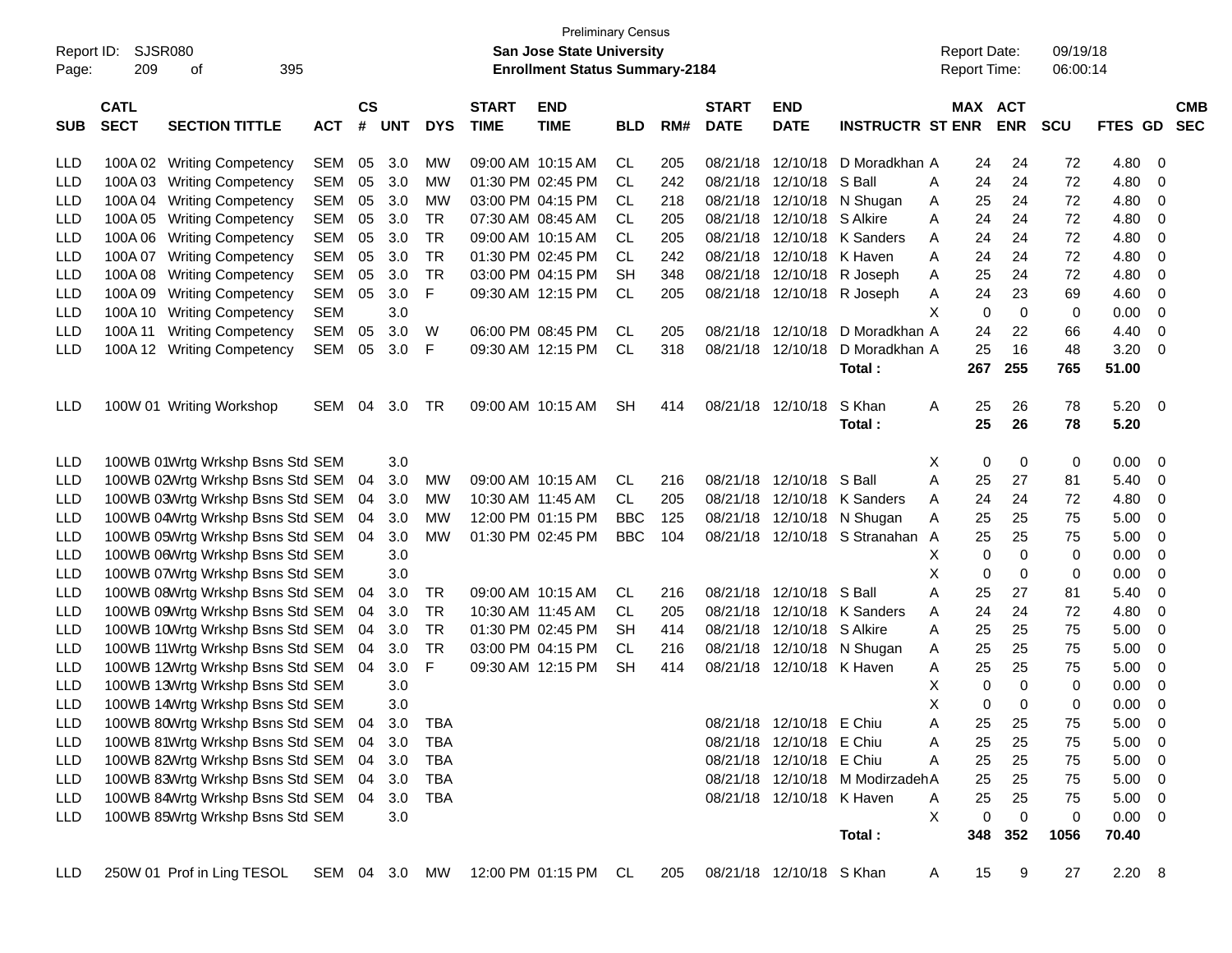| Page:                           | Report ID: SJSR080<br>210  | 395<br>of                                                            |                                        |                |                   |                                        |                             | <b>Preliminary Census</b><br><b>San Jose State University</b><br><b>Enrollment Status Summary-2184</b> |            |     |                             |                                                  |                                                                  | <b>Report Date:</b><br>Report Time:     |                           | 09/19/18<br>06:00:14        |                                            |                |                          |
|---------------------------------|----------------------------|----------------------------------------------------------------------|----------------------------------------|----------------|-------------------|----------------------------------------|-----------------------------|--------------------------------------------------------------------------------------------------------|------------|-----|-----------------------------|--------------------------------------------------|------------------------------------------------------------------|-----------------------------------------|---------------------------|-----------------------------|--------------------------------------------|----------------|--------------------------|
| <b>SUB</b>                      | <b>CATL</b><br><b>SECT</b> | <b>SECTION TITTLE</b>                                                | <b>ACT</b>                             | <b>CS</b><br># | <b>UNT</b>        | <b>DYS</b>                             | <b>START</b><br><b>TIME</b> | <b>END</b><br><b>TIME</b>                                                                              | <b>BLD</b> | RM# | <b>START</b><br><b>DATE</b> | <b>END</b><br><b>DATE</b>                        | <b>INSTRUCTR ST ENR</b>                                          |                                         | MAX ACT<br><b>ENR</b>     | SCU                         | FTES GD                                    |                | <b>CMB</b><br><b>SEC</b> |
|                                 |                            |                                                                      |                                        |                |                   |                                        |                             |                                                                                                        |            |     |                             |                                                  | Total:                                                           | 15                                      | 9                         | 27                          | 2.20                                       |                |                          |
| <b>LLD</b>                      | 261 01                     | Eng Struct Teach II                                                  | SEM 05 3.0                             |                |                   | M                                      |                             | 06:00 PM 08:45 PM                                                                                      | CL         | 205 |                             | 08/21/18 12/10/18                                | S Phillabaum A<br>Total:                                         | 15<br>15                                | 8<br>8                    | 24<br>24                    | 2.00 8<br>2.00                             |                |                          |
| <b>LLD</b>                      | 271 01                     | <b>Intercultural SLA</b>                                             | <b>SEM</b>                             | 05             | 3.0               | TR                                     |                             | 01:30 PM 02:45 PM                                                                                      | CL.        | 205 |                             | 08/21/18 12/10/18                                | S Vanniaraja A<br>Total:                                         | 15<br>15                                | 14<br>14                  | 42<br>42                    | 3.45 13<br>3.45                            |                |                          |
| <b>LLD</b>                      | 280 01                     | Methods TESOL                                                        | SEM                                    | 05             | 3.0               | TR                                     |                             | 04:30 PM 05:45 PM                                                                                      | <b>CL</b>  | 205 |                             | 08/21/18 12/10/18                                | D Malinowski A<br>Total:                                         | 15<br>15                                | 14<br>14                  | 42<br>42                    | 3.45 13<br>3.45                            |                |                          |
| <b>LLD</b>                      | 293 01                     | Teachg Writg Diverse SEM 05 3.0 TR                                   |                                        |                |                   |                                        |                             | 03:00 PM 04:15 PM                                                                                      | CL         | 205 |                             | 08/21/18 12/10/18                                | D Malinowski A<br>Total:                                         | 15<br>15                                | 6<br>6                    | 18<br>18                    | 1.506<br>1.50                              |                |                          |
| <b>LLD</b><br>LLD<br><b>LLD</b> | 298 01<br>298 02<br>298 03 | <b>Indiv Studies</b><br><b>Indiv Studies</b><br><b>Indiv Studies</b> | <b>SUP</b><br><b>SUP</b><br><b>SUP</b> | 78<br>78<br>78 | 4.0<br>3.0<br>1.0 | <b>TBA</b><br><b>TBA</b><br><b>TBA</b> |                             |                                                                                                        |            |     | 08/21/18<br>08/21/18        | 12/10/18                                         | 12/10/18 S Frazier<br>08/21/18 12/10/18 S Phillabaum A<br>Total: | 0<br>Α<br>3<br>A<br>$\overline{c}$<br>5 | 0<br>1<br>$\Omega$<br>1   | 0<br>3<br>0<br>3            | $0.00 \t 0$<br>0.25<br>$0.00 \t 0$<br>0.25 | $\overline{1}$ |                          |
| <b>LLD</b><br><b>LLD</b>        | 299 01<br>299 02           | <b>Thesis</b><br>Thesis                                              | <b>SUP</b><br><b>SUP</b>               | 78<br>78       | 6.0<br>3.0        | <b>TBA</b><br><b>TBA</b>               |                             |                                                                                                        |            |     | 08/21/18                    | 12/10/18<br>08/21/18 12/10/18                    | Total:                                                           | 0<br>Α<br>A<br>3<br>3                   | 0<br>0<br>$\bf{0}$        | 0<br>0<br>$\mathbf{0}$      | $0.00 \quad 0$<br>$0.00 \t 0$<br>0.00      |                |                          |
|                                 | Department :               | <b>Linguistics &amp; Language Development</b>                        |                                        |                |                   |                                        |                             |                                                                                                        |            |     |                             | <b>Lower Division:</b><br><b>Upper Division:</b> | <b>Department Total:</b><br><b>Graduate Division:</b>            | 1962<br>549<br>1292<br>121              | 1828<br>525<br>1225<br>78 | 5482<br>1575<br>3673<br>234 | 372.42<br>105.10<br>247.97<br>19.35        |                |                          |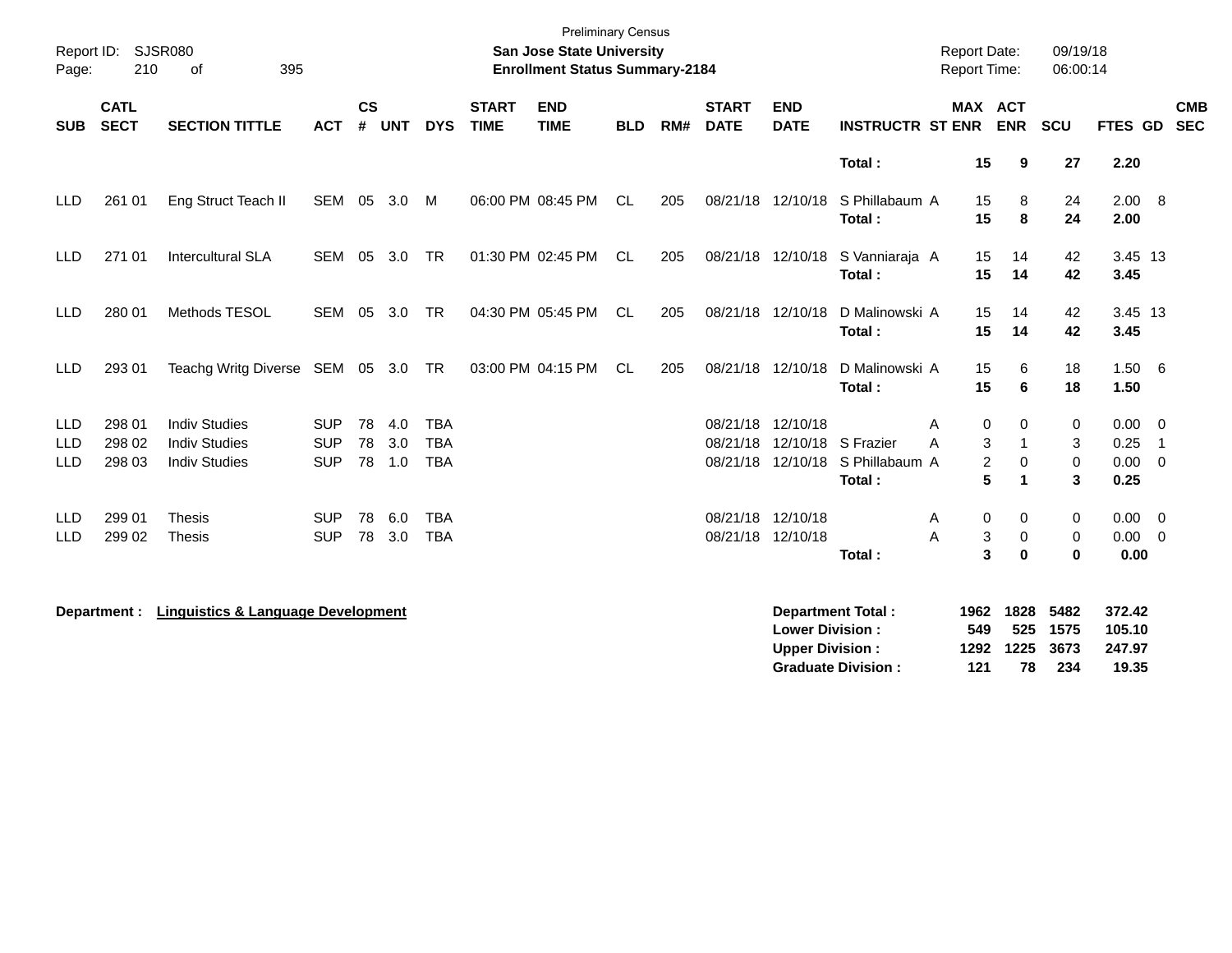| Page:                   | Report ID: SJSR080<br>211  | 395<br>οf                                                    |                |           |                |            |                             | <b>San Jose State University</b><br><b>Enrollment Status Summary-2184</b> | <b>Preliminary Census</b> |      |                             |                           |                                          |   | <b>Report Date:</b><br><b>Report Time:</b> |                | 09/19/18<br>06:00:14 |                     |                          |                          |
|-------------------------|----------------------------|--------------------------------------------------------------|----------------|-----------|----------------|------------|-----------------------------|---------------------------------------------------------------------------|---------------------------|------|-----------------------------|---------------------------|------------------------------------------|---|--------------------------------------------|----------------|----------------------|---------------------|--------------------------|--------------------------|
| <b>SUB</b>              | <b>CATL</b><br><b>SECT</b> | <b>SECTION TITTLE</b>                                        | <b>ACT</b>     | <b>CS</b> | # UNT          | <b>DYS</b> | <b>START</b><br><b>TIME</b> | <b>END</b><br><b>TIME</b>                                                 | <b>BLD</b>                | RM#  | <b>START</b><br><b>DATE</b> | <b>END</b><br><b>DATE</b> | <b>INSTRUCTR ST ENR</b>                  |   | MAX ACT                                    | <b>ENR</b>     | <b>SCU</b>           | <b>FTES GD</b>      |                          | <b>CMB</b><br><b>SEC</b> |
| College<br>Department : |                            | <b>Humanities &amp; the Arts</b><br><b>Music &amp; Dance</b> |                |           |                |            |                             |                                                                           |                           |      |                             |                           |                                          |   |                                            |                |                      |                     |                          |                          |
| DANC 1001               |                            | Dance Appreciation                                           | LEC            | 01        | 3.0            | TR         |                             | 12:00 PM 01:15 PM                                                         | MUS                       | -161 |                             | 08/21/18 12/10/18 J Scott |                                          | A | 70                                         | 69             | 207                  | 13.80               | 0                        |                          |
| DANC 1002               |                            | Dance Appreciation                                           | <b>LEC</b>     | 01        | 3.0            | <b>TR</b>  | 01:30 PM 02:45 PM           |                                                                           | MUS                       | 161  |                             | 08/21/18 12/10/18 J Scott |                                          | A | 70                                         | 70             | 210                  | 14.00               | - 0                      |                          |
| DANC 1003               |                            | Dance Appreciation                                           | <b>LEC</b>     | 01        | 3.0            | MW         |                             | 07:30 AM 08:45 AM                                                         | CL.                       | 117  |                             | 08/21/18 12/10/18 J Yager |                                          | A | 70                                         | 69             | 207                  | 13.80               | - 0                      |                          |
| DANC 1004               |                            | Dance Appreciation                                           | <b>LEC</b>     |           | 3.0            |            |                             |                                                                           |                           |      |                             |                           |                                          | х | 0                                          | 0              | 0                    | 0.00                | 0                        |                          |
| DANC 1005               |                            | Dance Appreciation                                           | <b>LEC</b>     | 01        | 3.0            | МW         |                             | 09:00 AM 10:15 AM                                                         | <b>MUS 150</b>            |      |                             | 08/21/18 12/10/18         | H Cooper<br><b>Total:</b>                | A | 70<br>280                                  | 71<br>279      | 213<br>837           | 14.20<br>55.80      | 0                        |                          |
| DANC 1201               |                            | ENS:DancRehrslPerf ACT                                       |                |           | 20 2.0         |            | MTWR 03:30 PM 05:50 PM      |                                                                           | WSQ 204                   |      |                             | 08/21/18 12/10/18         | R Boumaila<br>Total:                     | A | 15<br>15                                   | 6<br>6         | 12<br>12             | 0.80<br>0.80        | $\overline{\phantom{0}}$ |                          |
| <b>DANC</b>             | 40A 01                     | Tpcs Modern Dance   ACT                                      |                |           | $12 \quad 2.0$ | TBA        |                             |                                                                           |                           |      |                             | 08/21/18 12/10/18         |                                          | A | 30                                         | 16             | 32                   | 2.13                | 0 <sup>o</sup>           |                          |
| <b>KIN</b>              | 40A 01                     | Tpcs Modern Dance I                                          | ACT            |           | $12 \quad 2.0$ | TBA        |                             |                                                                           |                           |      |                             | 08/21/18 12/10/18         |                                          | Α | 0                                          | 11             | 22                   | 1.47                | 0 <sup>o</sup>           |                          |
| DANC                    | 40A 02                     | Tpcs Modern Dance I                                          | ACT            |           | $12 \quad 2.0$ | <b>TBA</b> |                             |                                                                           |                           |      |                             | 08/21/18 12/10/18         |                                          | Α | 30                                         | 15             | 30                   | 2.00                | 0 <sup>o</sup>           |                          |
| <b>KIN</b>              | 40A 02                     | Tpcs Modern Dance   ACT 12 2.0                               |                |           |                | <b>TBA</b> |                             |                                                                           |                           |      |                             | 08/21/18 12/10/18         |                                          | A | 0                                          | 18             | 36                   | 2.40                | 0 <sup>o</sup>           |                          |
|                         |                            |                                                              |                |           |                |            |                             |                                                                           |                           |      |                             |                           | <b>Total :</b>                           |   | 60                                         | 60             | 120                  | 8.00                |                          |                          |
| <b>DANC</b>             | 41A 01                     | Tpcs in Ballet I                                             | ACT            |           | 12 2.0         | TBA        |                             |                                                                           |                           |      |                             | 08/21/18 12/10/18         |                                          | A | 30                                         | 17             | 34                   | 2.27                | 0 <sup>o</sup>           |                          |
| <b>KIN</b>              | 41A01                      | Tpcs in Ballet I                                             | <b>ACT</b>     |           | 12 2.0         | TBA        |                             |                                                                           |                           |      |                             | 08/21/18 12/10/18         |                                          | Α | 0                                          | 11             | 22                   | 1.47                | 0 <sup>o</sup>           |                          |
| <b>DANC</b>             | 41A 02                     | Tpcs in Ballet I                                             | <b>ACT</b>     |           | 12 2.0         | TBA        |                             |                                                                           |                           |      |                             | 08/21/18 12/10/18         |                                          | Α | 30                                         | 9              | 18                   | 1.20                | 0 <sup>o</sup>           |                          |
| <b>KIN</b>              | 41A 02                     | Tpcs in Ballet I                                             | <b>ACT</b>     |           | 12 2.0         | TBA        |                             |                                                                           |                           |      |                             | 08/21/18 12/10/18         |                                          | A | 0                                          | 15             | 30                   | 2.00                | 0 <sup>o</sup>           |                          |
|                         |                            |                                                              |                |           |                |            |                             |                                                                           |                           |      |                             |                           | <b>Total :</b>                           |   | 60                                         | 52             | 104                  | 6.93                |                          |                          |
| <b>DANC</b>             | 42A 01                     | Tpcs in Jazz Dance I                                         | ACT            |           | 12 2.0         | TBA        |                             |                                                                           |                           |      |                             | 08/21/18 12/10/18         |                                          | A | 30                                         | 6              | 12                   | 0.80                | $0\,C$                   |                          |
| <b>KIN</b>              | 42A 01                     | Tpcs in Jazz Dance I                                         | ACT            |           | $12 \quad 2.0$ | <b>TBA</b> |                             |                                                                           |                           |      |                             | 08/21/18 12/10/18         |                                          | Α | 0                                          | $\overline{7}$ | 14                   | 0.93                | 0 <sup>o</sup>           |                          |
| <b>DANC</b>             | 42A 02                     | Tpcs in Jazz Dance I                                         | ACT            |           | $12 \quad 2.0$ | <b>TBA</b> |                             |                                                                           |                           |      |                             | 08/21/18 12/10/18         |                                          | Α | 30                                         | 11             | 22                   | 1.47                | 0 <sup>o</sup>           |                          |
| <b>KIN</b>              | 42A 02                     | Tpcs in Jazz Dance I                                         | ACT            |           | $12 \quad 2.0$ | <b>TBA</b> |                             |                                                                           |                           |      |                             | 08/21/18 12/10/18         |                                          | Α | 0                                          | 19             | 38                   | 2.53                | 0 <sup>o</sup>           |                          |
| <b>DANC</b>             | 42A 03                     | Tpcs in Jazz Dance I                                         | ACT            |           | $12 \quad 2.0$ | TBA        |                             |                                                                           |                           |      |                             | 08/21/18 12/10/18         |                                          | Α | 30                                         | 16             | 32                   | 2.13                | 0 <sup>o</sup>           |                          |
| <b>KIN</b>              | 42A 03                     | Tpcs in Jazz Dance I                                         | <b>ACT</b>     |           | $12 \quad 2.0$ | <b>TBA</b> |                             |                                                                           |                           |      |                             | 08/21/18 12/10/18         |                                          | Α | 0                                          | 14             | 28                   | 1.87                | 0 <sup>o</sup>           |                          |
|                         |                            | DANC 42A 04 Tpcs in Jazz Dance I ACT 12 2.0                  |                |           |                | TBA        |                             |                                                                           |                           |      |                             | 08/21/18 12/10/18         |                                          | Α | 30                                         | 16             | 32                   | 2.13                | $0\,C$                   |                          |
| KIN 1                   |                            | 42A 04 Tpcs in Jazz Dance I ACT 12 2.0 TBA                   |                |           |                |            |                             |                                                                           |                           |      |                             | 08/21/18 12/10/18         |                                          | A | $\mathbf{0}$                               | 15             | 30                   | $2.00 \t 0 \t C$    |                          |                          |
|                         |                            | DANC 42A 05 Tpcs in Jazz Dance I ACT 12 2.0                  |                |           |                | TBA        |                             |                                                                           |                           |      |                             | 08/21/18 12/10/18         |                                          | A | 30                                         | 11             | 22                   | 1.47 0 C            |                          |                          |
| KIN 1                   |                            | 42A 05 Tpcs in Jazz Dance I ACT 12 2.0 TBA                   |                |           |                |            |                             |                                                                           |                           |      |                             | 08/21/18 12/10/18         | Total:                                   | A | 0                                          | 12<br>150 127  | 24<br>254            | 1.60 0 C<br>16.93   |                          |                          |
| DANC 43 01              |                            | Dance Improv                                                 | LAB 15 1.0 TBA |           |                |            |                             |                                                                           |                           |      |                             |                           | 08/21/18 12/10/18 R Boumaila A<br>Total: |   | 30<br>30 <sub>o</sub>                      | - 18<br>18     | 18<br>18             | $1.20 \t 0$<br>1.20 |                          |                          |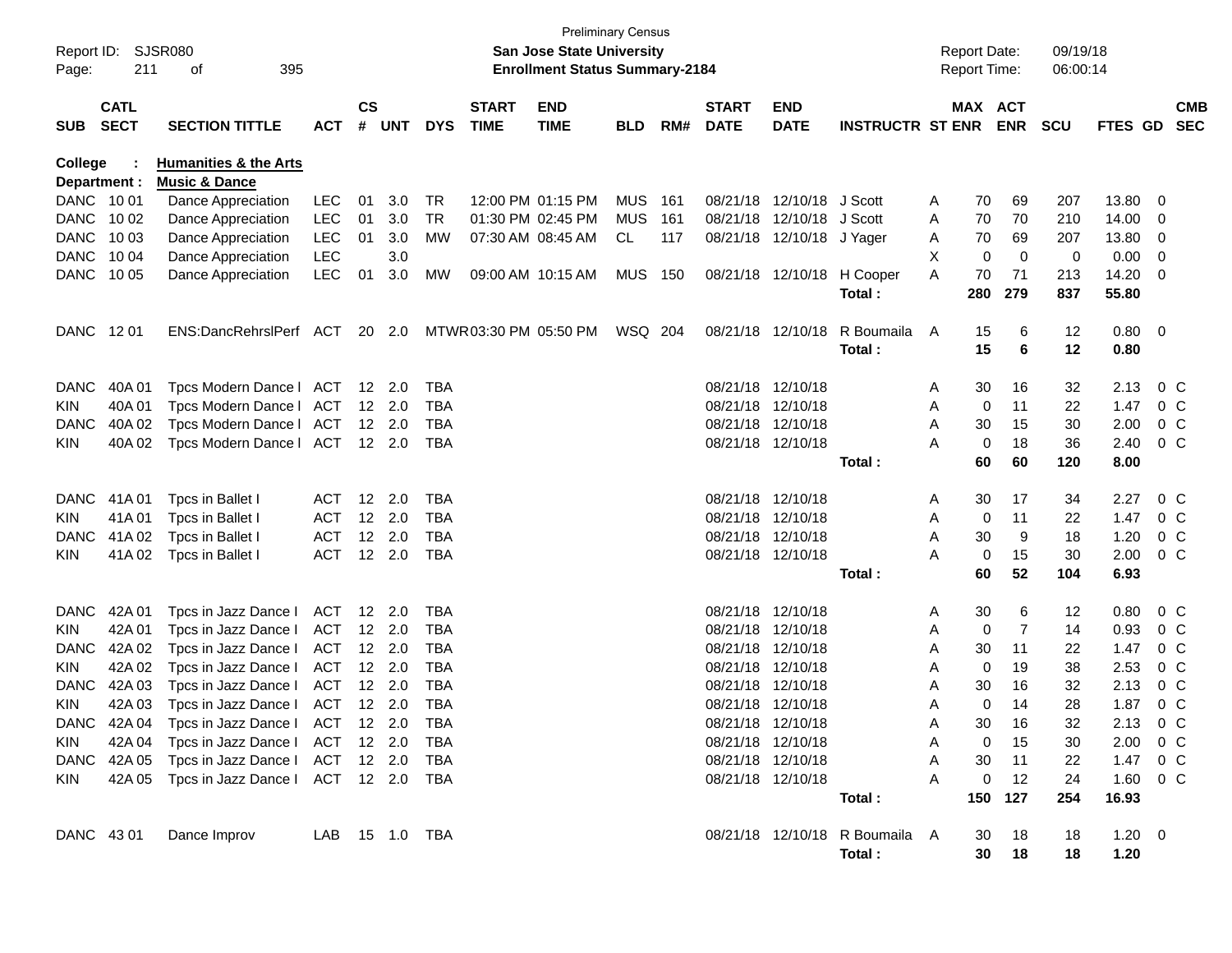| Report ID:<br>Page:        | 212                        | SJSR080<br>395<br>οf                                                                                                         |                                                      |                             |                          |                             |                             | San Jose State University<br><b>Enrollment Status Summary-2184</b>     | <b>Preliminary Census</b>     |     |                             |                                                                             |                                             | <b>Report Date:</b><br><b>Report Time:</b> |                                                                        | 09/19/18<br>06:00:14                  |                                                   |                                                           |
|----------------------------|----------------------------|------------------------------------------------------------------------------------------------------------------------------|------------------------------------------------------|-----------------------------|--------------------------|-----------------------------|-----------------------------|------------------------------------------------------------------------|-------------------------------|-----|-----------------------------|-----------------------------------------------------------------------------|---------------------------------------------|--------------------------------------------|------------------------------------------------------------------------|---------------------------------------|---------------------------------------------------|-----------------------------------------------------------|
| <b>SUB</b>                 | <b>CATL</b><br><b>SECT</b> | <b>SECTION TITTLE</b>                                                                                                        | <b>ACT</b>                                           | $\mathsf{cs}$<br>#          | <b>UNT</b>               | <b>DYS</b>                  | <b>START</b><br><b>TIME</b> | <b>END</b><br><b>TIME</b>                                              | <b>BLD</b>                    | RM# | <b>START</b><br><b>DATE</b> | <b>END</b><br><b>DATE</b>                                                   | <b>INSTRUCTR ST ENR</b>                     |                                            | MAX ACT<br><b>ENR</b>                                                  | <b>SCU</b>                            | FTES GD                                           | <b>CMB</b><br><b>SEC</b>                                  |
| <b>DANC</b><br><b>KIN</b>  | 49A 01<br>49A01            | Tpcs in Tap Dance<br>Tpcs in Tap Dance I                                                                                     | LAB<br>LAB                                           | 15                          | 1.0<br>15 1.0            | MW<br>MW                    |                             | 09:00 AM 10:20 AM<br>09:00 AM 10:20 AM                                 | WSQ 106<br>WSQ 106            |     |                             | 08/21/18 12/10/18<br>08/21/18 12/10/18                                      | J Yager<br>J Yager<br>Total:                | A<br>35<br>A<br>35                         | 13<br>0<br>11<br>24                                                    | 13<br>11<br>24                        | 0.87<br>0.73<br>1.60                              | 0 <sup>C</sup><br>$0\,$ C                                 |
| DANC 53 01                 |                            | <b>World Dance</b>                                                                                                           | LAB                                                  |                             | 1.0                      |                             |                             |                                                                        |                               |     |                             |                                                                             | Total:                                      | Χ                                          | 0<br>0<br>0<br>0                                                       | 0<br>0                                | $0.00 \quad 0$<br>0.00                            |                                                           |
| DANC 54 01                 |                            | TPCS in Danc II                                                                                                              | LAB                                                  | 16                          | 3.0                      | TBA                         |                             |                                                                        |                               |     |                             | 08/21/18 12/10/18                                                           | Total:                                      | 30<br>A<br>30                              | 20<br>20                                                               | 60<br>60                              | $4.00 \ 0$<br>4.00                                |                                                           |
| DANC 75 01<br>DANC 75 03   |                            | Rhym and Dynam DancACT 12 1.0 TR<br>Rhym and Dynam DanoACT                                                                   |                                                      |                             | 1.0                      |                             |                             | 02:30 PM 03:20 PM                                                      | WSQ 204                       |     |                             | 08/21/18 12/10/18                                                           | R Boumaila<br>Total:                        | A<br>35<br>X<br>35                         | 16<br>0<br>$\mathbf 0$<br>16                                           | 16<br>0<br>16                         | 1.07<br>0.00<br>1.07                              | $\overline{\phantom{0}}$<br>$\overline{\phantom{0}}$      |
| DANC 102 01<br>DANC 102 81 | DANC 102 80                | Dance in Wrld Cult<br>Dance in Wrld Cult<br>Dance in Wrld Cult                                                               | <b>LEC</b><br><b>LEC</b><br><b>LEC</b>               | 02                          | 3.0<br>02 3.0<br>02 3.0  | MW<br>TBA<br><b>TBA</b>     |                             | 01:30 PM 02:45 PM                                                      | <b>MUS 250</b>                |     |                             | 08/21/18 12/10/18<br>08/21/18 12/10/18<br>08/21/18 12/10/18                 | J Walton<br>J Walton<br>J Walton<br>Total : | A<br>40<br>40<br>A<br>40<br>A<br>120       | 33<br>39<br>40<br>112                                                  | 99<br>117<br>120<br>336               | 6.60<br>7.80<br>8.00<br>22.40                     | $\overline{\mathbf{0}}$<br>$\overline{\mathbf{0}}$<br>- 0 |
| DANC 112 01                |                            | ENS:Dance Reh/Perf ACT                                                                                                       |                                                      |                             | 20 2.0                   |                             | MTWR 03:30 PM 05:50 PM      |                                                                        | WSQ 204                       |     |                             | 08/21/18 12/10/18                                                           | R Boumaila<br>Total:                        | 20<br>A<br>20                              | 13<br>13                                                               | 26<br>26                              | $1.73 \t 0$<br>1.73                               |                                                           |
|                            |                            | DANC 145B 01 Choreography II<br>DANC 145B 02 Choreography II<br>DANC 145B 03 Choreography II<br>DANC 145B 04 Choreography II | <b>ACT</b><br><b>LEC</b><br><b>ACT</b><br><b>LEC</b> | 12 <sub>2</sub><br>02<br>12 | 3.0<br>0.0<br>3.0<br>0.0 | M<br>W                      |                             | 01:30 PM 03:20 PM<br>01:30 PM 03:20 PM                                 | WSQ 106<br>WSQ 106            |     |                             | 08/21/18 12/10/18<br>08/21/18 12/10/18 D Frank<br>08/21/18 12/10/18         | D Frank<br>Total:                           | A<br>25<br>25<br>A<br>X<br>X<br>50         | 7<br>7<br>0<br>0<br>0<br>0<br>14                                       | 7<br>14<br>0<br>0<br>21               | $1.40 \ 0$<br>$0.00 \t 0$<br>0.00<br>0.00<br>1.40 | - 0<br>- 0                                                |
| DANC 148 01<br>HUM         | 148 01<br>DANC 148 02      | <b>Children's Dance</b><br><b>Children's Dance</b><br>Children's Dance<br>HUM 148 02 Children's Dance                        | <b>LEC</b><br><b>LEC</b><br>ACT 13 0.0               | 02                          | 3.0<br>02 3.0            | M<br>M<br>W<br>ACT 13 0.0 W |                             | 01:00 PM 02:50 PM<br>01:00 PM 02:50 PM<br>01:00 PM 02:50 PM            | WSQ 204<br>WSQ 204<br>WSQ 204 |     |                             | 08/21/18 12/10/18<br>08/21/18 12/10/18 P Bliss<br>08/21/18 12/10/18 P Bliss | P Bliss<br>Total:                           | 40<br>A<br>A<br>30<br>А<br>A<br>70         | 28<br>$\overline{2}$<br>0<br>28<br>$\overline{2}$<br>$\mathbf 0$<br>60 | 56<br>$\overline{4}$<br>28<br>2<br>90 | 5.60<br>0.40<br>0.00<br>$0.00 \t 0 C$<br>6.00     | $0\,$ C<br>$0\,C$<br>0 C                                  |
|                            |                            | DANC 150A 01 Kinesiology I<br>LEC 02 3.0 T<br>DANC 150A 02 Kinesiology I                                                     |                                                      |                             |                          |                             |                             | 01:30 PM 03:20 PM MUS 211<br>ACT 13 0.0 R  01:30 PM 03:20 PM  MUS  211 |                               |     |                             | 08/21/18 12/10/18 J Yager<br>08/21/18 12/10/18 J Yager                      | Total:                                      | 35<br>A<br>35<br>A<br>70                   | 24<br>24<br>48                                                         | 48<br>24<br>72                        | $4.80\quad 0$<br>$0.00 \t 0$<br>4.80              |                                                           |
|                            |                            | DANC 154A 01 TPCS in Danc III                                                                                                | LAB  16  3.0  TBA                                    |                             |                          |                             |                             |                                                                        |                               |     |                             | 08/21/18 12/10/18                                                           |                                             | A                                          | 30 12                                                                  | 36                                    | $2.40\ 0$                                         |                                                           |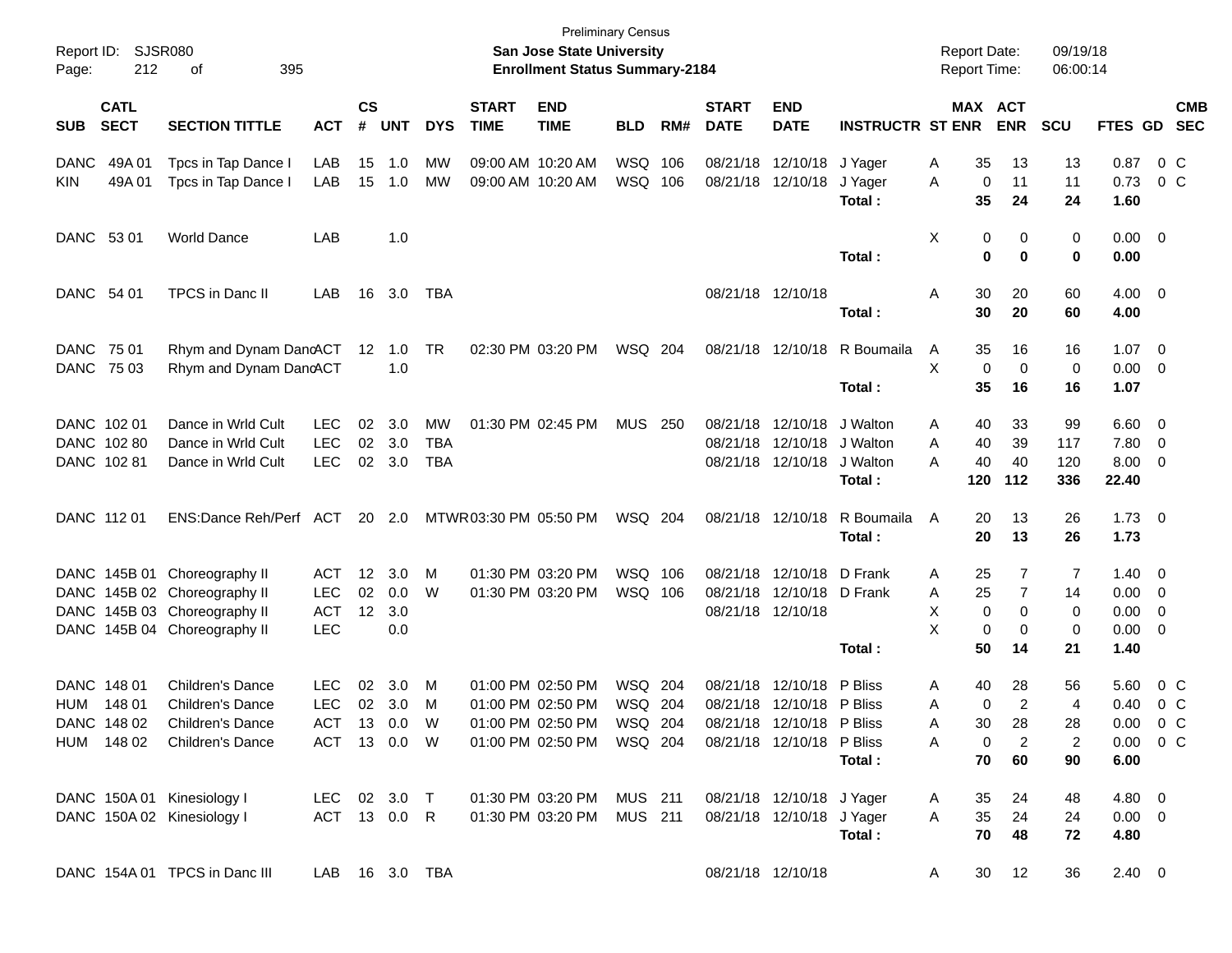| Page:      | Report ID: SJSR080<br>213                 | of<br>395                                                |                                        |                    |                      |                                 |                             | <b>Preliminary Census</b><br><b>San Jose State University</b><br><b>Enrollment Status Summary-2184</b> |                           |     |                             |                           |                                                                                                  | <b>Report Date:</b><br>Report Time: |                             | 09/19/18<br>06:00:14                       |                                                    |                           |
|------------|-------------------------------------------|----------------------------------------------------------|----------------------------------------|--------------------|----------------------|---------------------------------|-----------------------------|--------------------------------------------------------------------------------------------------------|---------------------------|-----|-----------------------------|---------------------------|--------------------------------------------------------------------------------------------------|-------------------------------------|-----------------------------|--------------------------------------------|----------------------------------------------------|---------------------------|
| <b>SUB</b> | <b>CATL</b><br><b>SECT</b>                | <b>SECTION TITTLE</b>                                    | <b>ACT</b>                             | $\mathsf{cs}$<br># | <b>UNT</b>           | <b>DYS</b>                      | <b>START</b><br><b>TIME</b> | <b>END</b><br><b>TIME</b>                                                                              | <b>BLD</b>                | RM# | <b>START</b><br><b>DATE</b> | <b>END</b><br><b>DATE</b> | <b>INSTRUCTR ST ENR ENR</b>                                                                      |                                     | MAX ACT                     | SCU                                        |                                                    | <b>CMB</b><br>FTES GD SEC |
|            |                                           |                                                          |                                        |                    |                      |                                 |                             |                                                                                                        |                           |     |                             |                           | Total:                                                                                           | 30                                  | 12                          | 36                                         | 2.40                                               |                           |
|            |                                           | DANC 154B 01 TPCS in Danc IV                             | LAB.                                   |                    | 16 3.0               | TBA                             |                             |                                                                                                        |                           |     | 08/21/18 12/10/18           |                           | Total :                                                                                          | A<br>30<br>30                       | 22<br>22                    | 66<br>66                                   | $4.40 \quad 0$<br>4.40                             |                           |
|            | DANC 194 01<br>DANC 194 02                | <b>Rep Dance Activity</b><br><b>Rep Dance Activity</b>   | <b>ACT</b><br><b>ACT</b>               | 20                 | 1.0<br>20 1.0        | TBA<br><b>TBA</b>               |                             |                                                                                                        |                           |     |                             |                           | 08/21/18 12/10/18 H Cooper<br>08/21/18 12/10/18 H Cooper<br>Total:                               | A<br>20<br>A<br>20<br>40            | 17<br>11<br>28              | 17<br>11<br>28                             | $1.13 \ 0$<br>$0.73 \quad 0$<br>1.87               |                           |
|            | DANC 198 01<br>DANC 198 02<br>DANC 198 03 | Dance Internship<br>Dance Internship<br>Dance Internship | <b>SUP</b><br><b>SUP</b><br><b>SUP</b> | 36<br>36           | 1.0<br>2.0<br>36 3.0 | TBA<br><b>TBA</b><br><b>TBA</b> |                             |                                                                                                        |                           |     |                             |                           | 08/21/18 12/10/18 H Cooper<br>08/21/18 12/10/18 H Cooper<br>08/21/18 12/10/18 H Cooper<br>Total: | 10<br>Α<br>Α<br>10<br>A<br>10<br>30 | 2<br>$\mathbf{1}$<br>1<br>4 | 2<br>$\overline{2}$<br>3<br>$\overline{7}$ | $0.13 \quad 0$<br>$0.13 \ 0$<br>$0.20 \ 0$<br>0.47 |                           |
|            | MUED 140 01                               | Foundations Mu Ed                                        | <b>LEC</b>                             |                    | 02 3.0               | TR                              |                             | 09:00 AM 10:15 AM                                                                                      | MUS 182                   |     |                             |                           | 08/21/18 12/10/18 D Hollinger<br>Total:                                                          | 30<br>A<br>30                       | 27<br>27                    | 81<br>81                                   | $5.40 \ 0$<br>5.40                                 |                           |
|            | MUED 142 01                               | Intro Mus Ed/EFE                                         | <b>ACT</b>                             |                    | 09 1.0 F             |                                 |                             | 10:30 AM 12:30 PM                                                                                      | <b>MUS 160</b>            |     |                             |                           | 08/21/18 12/10/18 D Hollinger<br>Total:                                                          | 25<br>A<br>25                       | 20<br>20                    | 20<br>20                                   | $1.35$ 1<br>1.35                                   |                           |
|            |                                           | MUED 170B 01 Tch Choral Mus                              | SEM 04 2.0                             |                    |                      | <b>TR</b>                       |                             | 10:30 AM 11:20 AM                                                                                      | <b>MUS 182</b>            |     |                             | 08/21/18 12/10/18         | J Benson<br>Total:                                                                               | A<br>20<br>20                       | 11<br>11                    | 22<br>22                                   | $1.57$ 3<br>1.57                                   |                           |
|            |                                           | MUED 184Y 01 Stdt Tchg II<br>MUED 184Y 02 Stdt Tchg II   | <b>SUP</b><br><b>SUP</b>               | 25                 | 4.0<br>25 4.0        | <b>TBA</b><br><b>TBA</b>        |                             |                                                                                                        |                           |     |                             |                           | 08/21/18 12/10/18 K Ireland D'<br>08/21/18 12/10/18 C McKenzie A<br>Total:                       | 5<br>A<br>5<br>10                   | 1<br>3<br>4                 | 4<br>12<br>16                              | $0.27$ 0<br>0.80 0<br>1.07                         |                           |
|            |                                           | MUED 184Z 01 Stdt Tchg III<br>MUED 184Z 02 Stdt Tchg III | <b>SUP</b><br><b>SUP</b>               | 25                 | 4.0<br>25 4.0        | <b>TBA</b><br><b>TBA</b>        |                             |                                                                                                        |                           |     |                             |                           | 08/21/18 12/10/18 K Ireland D'<br>08/21/18 12/10/18 C McKenzie A<br>Total :                      | 5<br>A<br>5<br>10                   | 1<br>2<br>3                 | 4<br>8<br>12                               | $0.27$ 0<br>0.53 0<br>0.80                         |                           |
|            | MUED 221 01                               | FoundMusEd                                               | SEM 05 3.0 T                           |                    |                      |                                 |                             | 04:00 PM 06:45 PM MUS 163                                                                              |                           |     |                             |                           | 08/21/18 12/10/18 D Hollinger A<br>Total:                                                        | 15<br>15                            | 5<br>5                      | 15<br>15                                   | $1.25$ 5<br>1.25                                   |                           |
|            |                                           | MUED 370A 02 Meth Mus Ed K-8                             | SEM 04 2.0 T                           |                    |                      |                                 |                             | 04:30 PM 06:20 PM                                                                                      | MUS 250                   |     |                             |                           | 08/21/18 12/10/18 K Ireland D' A<br>Total:                                                       | 18<br>18                            | 9<br>$\boldsymbol{9}$       | 18<br>18                                   | $1.20 \t 0$<br>1.20                                |                           |
|            | MUSC 1A01<br>MUSC 1A02                    | Music Systems IA<br>Music Systems IA                     | SEM 04 2.0<br>SEM 04 2.0               |                    |                      | MW<br>MW                        |                             | 09:30 AM 10:20 AM<br>09:30 AM 10:20 AM                                                                 | MUS 210<br><b>MUS 160</b> |     |                             |                           | 08/21/18 12/10/18 M Rodriguez- A<br>08/21/18 12/10/18 T Langan                                   | 30<br>30<br>A                       | 17<br>21                    | 34<br>42                                   | $2.27$ 0<br>2.80 0                                 |                           |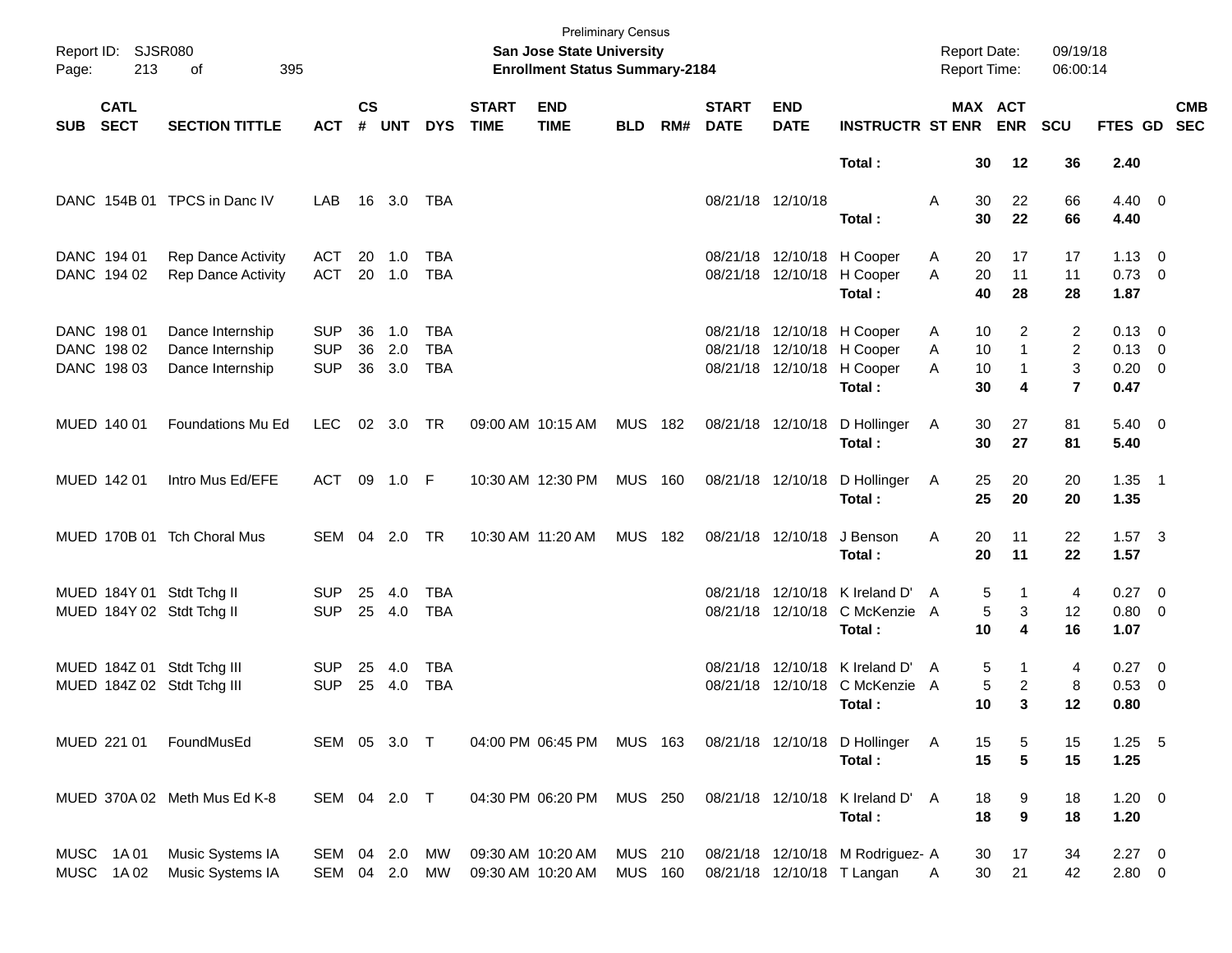| Page:       | Report ID: SJSR080<br>214  | 395<br>οf                                              |                          |                    |            |                          |                             | <b>Preliminary Census</b><br>San Jose State University<br><b>Enrollment Status Summary-2184</b> |                |     |                             |                                     |                                  | <b>Report Date:</b><br><b>Report Time:</b> |                       | 09/19/18<br>06:00:14 |                |                |                          |
|-------------|----------------------------|--------------------------------------------------------|--------------------------|--------------------|------------|--------------------------|-----------------------------|-------------------------------------------------------------------------------------------------|----------------|-----|-----------------------------|-------------------------------------|----------------------------------|--------------------------------------------|-----------------------|----------------------|----------------|----------------|--------------------------|
| <b>SUB</b>  | <b>CATL</b><br><b>SECT</b> | <b>SECTION TITTLE</b>                                  | <b>ACT</b>               | $\mathsf{cs}$<br># | <b>UNT</b> | <b>DYS</b>               | <b>START</b><br><b>TIME</b> | <b>END</b><br><b>TIME</b>                                                                       | <b>BLD</b>     | RM# | <b>START</b><br><b>DATE</b> | <b>END</b><br><b>DATE</b>           | <b>INSTRUCTR ST ENR</b>          |                                            | MAX ACT<br><b>ENR</b> | <b>SCU</b>           | FTES GD        |                | <b>CMB</b><br><b>SEC</b> |
|             |                            |                                                        |                          |                    |            |                          |                             |                                                                                                 |                |     |                             |                                     | Total:                           | 60                                         | 38                    | 76                   | 5.07           |                |                          |
| <b>MUSC</b> | 1B 01                      | Music Systems IB                                       | <b>ACT</b>               | 10                 | 1.0        | MW                       | 10:30 AM 11:20 AM           |                                                                                                 | <b>MUS</b>     | 210 |                             | 08/21/18 12/10/18                   | M Rodriguez- A                   | 30                                         | 17                    | 17                   | 1.13           | $\overline{0}$ |                          |
| <b>MUSC</b> | 1B 02                      | Music Systems IB                                       | <b>ACT</b>               | 10                 | 1.0        | MW                       | 10:30 AM 11:20 AM           |                                                                                                 | <b>MUS</b>     | 161 |                             | 08/21/18 12/10/18                   | T Langan                         | 25<br>A                                    | 21                    | 21                   | 1.40           | 0              |                          |
|             |                            |                                                        |                          |                    |            |                          |                             |                                                                                                 |                |     |                             |                                     | Total:                           | 55                                         | 38                    | 38                   | 2.53           |                |                          |
| <b>MUSC</b> | 3A 01                      | Music Systems IIIA                                     | <b>SEM</b>               | 04                 | 2.0        | TR                       | 10:30 AM 11:20 AM           |                                                                                                 | <b>MUS</b>     | 210 |                             | 08/21/18 12/10/18                   | <b>B</b> Belet                   | 30<br>Α                                    | 19                    | 38                   | 2.53           | 0              |                          |
| <b>MUSC</b> | 3A 02                      | Music Systems IIIA                                     | <b>SEM</b>               | 04                 | 2.0        | TR                       | 10:30 AM 11:20 AM           |                                                                                                 | <b>MUS</b>     | 211 |                             | 08/21/18 12/10/18                   | M Rodriguez- A                   | 30                                         | 15                    | 30                   | 2.00           | 0              |                          |
|             |                            |                                                        |                          |                    |            |                          |                             |                                                                                                 |                |     |                             |                                     | Total:                           | 60                                         | 34                    | 68                   | 4.53           |                |                          |
| <b>MUSC</b> | 3B 01                      | Music Systems IIIB                                     | ACT                      | 10                 | 1.0        | TR                       |                             | 11:30 AM 12:20 PM                                                                               | <b>MUS</b>     | 210 |                             | 08/21/18 12/10/18                   | <b>B</b> Belet                   | Α<br>30                                    | 17                    | 17                   | 1.13           | $\overline{0}$ |                          |
| <b>MUSC</b> | 3B 02                      | Music Systems IIIB                                     | <b>ACT</b>               | 10                 | 1.0        | TR                       | 11:30 AM 12:20 PM           |                                                                                                 | <b>MUS</b>     | 211 |                             | 08/21/18 12/10/18                   | M Rodriguez- A                   | 30                                         | 11                    | 11                   | 0.73           | 0              |                          |
|             |                            |                                                        |                          |                    |            |                          |                             |                                                                                                 |                |     |                             |                                     | Total:                           | 60                                         | 28                    | 28                   | 1.87           |                |                          |
| <b>MUSC</b> | 901                        | Music Fund                                             | <b>SEM</b>               | 04                 | 3.0        | MW                       | 09:30 AM 10:20 AM           |                                                                                                 | <b>MUS</b>     | 211 |                             | 08/21/18 12/10/18                   | A Young                          | A<br>30                                    | 29                    | 58                   | 5.80           | $\overline{0}$ |                          |
| <b>MUSC</b> | 902                        | Music Fund                                             | <b>ACT</b>               | 10                 | 0.0        | MW                       | 10:30 AM 11:20 AM           |                                                                                                 | <b>MUS</b>     | 211 |                             | 08/21/18 12/10/18                   | A Young                          | 30<br>A                                    | 29                    | 29                   | 0.00           | 0              |                          |
|             |                            |                                                        |                          |                    |            |                          |                             |                                                                                                 |                |     |                             |                                     | Total:                           | 60                                         | 58                    | 87                   | 5.80           |                |                          |
| MUSC 10A 01 |                            | <b>Music Appreciation</b>                              | <b>LEC</b>               | 02                 | 3.0        | MW                       | 09:00 AM 10:15 AM           |                                                                                                 | <b>MUS</b>     | 250 |                             | 08/21/18 12/10/18                   | K Metcalf                        | 65<br>Α                                    | 66                    | 198                  | 13.20          | 0              |                          |
|             | MUSC 10A02                 | <b>Music Appreciation</b>                              | <b>LEC</b>               | 02                 | 3.0        | MW                       | 01:30 PM 02:45 PM           |                                                                                                 | <b>MUS</b>     | 161 |                             |                                     | 08/21/18 12/10/18 R Sacolick     | 70<br>A                                    | 72                    | 216                  | 14.40          | 0              |                          |
|             | MUSC 10A03                 | <b>Music Appreciation</b>                              | <b>LEC</b>               | 02                 | 3.0        | <b>TR</b>                | 09:00 AM 10:15 AM           |                                                                                                 | <b>MUS</b>     | 161 |                             | 08/21/18 12/10/18                   | G Haramaki                       | A<br>73                                    | 72                    | 216                  | 14.40          | 0              |                          |
|             | MUSC 10A 04                | <b>Music Appreciation</b>                              | <b>LEC</b>               | 02                 | 3.0        | <b>TR</b>                | 01:30 PM 02:45 PM           |                                                                                                 | <b>MUS</b>     | 250 |                             | 08/21/18 12/10/18                   | R Sacolick                       | 65<br>A                                    | 69                    | 207                  | 13.80          | 0              |                          |
|             | MUSC 10A 80                | <b>Music Appreciation</b>                              | <b>LEC</b>               | 02                 | 3.0        | <b>TBA</b>               |                             |                                                                                                 |                |     |                             |                                     | 08/21/18 12/10/18 V Lington      | 70<br>A                                    | 70                    | 210                  | 14.00          | 0              |                          |
|             | MUSC 10A82                 | <b>Music Appreciation</b>                              | <b>LEC</b>               | 02                 | 3.0        | <b>TBA</b>               |                             |                                                                                                 |                |     |                             | 08/21/18 12/10/18                   | T Langan                         | 70<br>Α                                    | 69                    | 207                  | 13.80          | 0              |                          |
|             | MUSC 10A83                 | <b>Music Appreciation</b>                              | <b>LEC</b>               | 02                 | 3.0        | <b>TBA</b>               |                             |                                                                                                 |                |     | 08/21/18                    |                                     | 12/10/18 M Hernandez A           | 70                                         | 74                    | 222                  | 14.80          | 0              |                          |
|             | MUSC 10A 84                | <b>Music Appreciation</b>                              | <b>LEC</b>               | 02                 | 3.0        | <b>TBA</b>               |                             |                                                                                                 |                |     | 08/21/18                    | 12/10/18                            | S Lin                            | 70<br>A                                    | 70                    | 210                  | 14.00          | 0              |                          |
|             | MUSC 10A 85                | <b>Music Appreciation</b>                              | <b>LEC</b>               | 02                 | 3.0        | <b>TBA</b>               |                             |                                                                                                 |                |     | 08/21/18                    | 12/10/18                            | P Ellison                        | 70<br>A                                    | 70                    | 210                  | 14.00          | 0              |                          |
|             | MUSC 10A 86<br>MUSC 10A 87 | <b>Music Appreciation</b>                              | <b>LEC</b>               | 02                 | 3.0        | <b>TBA</b>               |                             |                                                                                                 |                |     | 08/21/18                    |                                     | 12/10/18 K Metcalf               | 70<br>A                                    | 70                    | 210                  | 14.00          | 0              |                          |
|             | MUSC 10A 99                | <b>Music Appreciation</b><br><b>Music Appreciation</b> | <b>LEC</b><br><b>LEC</b> | 02<br>02           | 3.0<br>3.0 | <b>TBA</b><br><b>TBA</b> |                             |                                                                                                 |                |     | 08/21/18                    | 12/10/18 S Lin<br>08/21/18 12/10/18 | J Barrett                        | 70<br>A<br>70<br>A                         | 68<br>72              | 204<br>216           | 13.60<br>14.40 | 0<br>0         |                          |
|             |                            |                                                        |                          |                    |            |                          |                             |                                                                                                 |                |     |                             |                                     | Total:                           | 833                                        | 842                   | 2526                 | 168.40         |                |                          |
|             |                            |                                                        |                          |                    |            |                          |                             |                                                                                                 |                |     |                             |                                     |                                  |                                            |                       |                      |                |                |                          |
|             | MUSC 10B 01                | Intro to Music                                         | SEM 04 3.0               |                    |            | МW                       |                             | 09:00 AM 10:15 AM                                                                               | <b>MUS 266</b> |     |                             | 08/21/18 12/10/18 COser             |                                  | 50<br>A                                    | 50                    | 150                  | $10.00 \t 0$   |                |                          |
|             | MUSC 10B 02                | Intro to Music                                         | SEM                      | 04                 | 3.0        | МW                       | 10:30 AM 11:45 AM           |                                                                                                 | MUS 266        |     |                             | 08/21/18 12/10/18 S Brook           |                                  | 50<br>A                                    | 49                    | 147                  | 9.80 0         |                |                          |
|             | MUSC 10B 03                | Intro to Music                                         | SEM                      |                    | 04 3.0     | TR                       |                             | 10:30 AM 11:45 AM                                                                               | MUS 266        |     |                             | 08/21/18 12/10/18 G Mok             |                                  | 50<br>A                                    | 37                    | 111                  | $7.40 \quad 0$ |                |                          |
|             | MUSC 10B 04                | Intro to Music                                         | SEM 04 3.0 TR            |                    |            |                          |                             | 12:00 PM 01:15 PM                                                                               | MUS 266        |     |                             | 08/21/18 12/10/18 A Koppel          |                                  | 50<br>A                                    | 48                    | 144                  | 9.60 0         |                |                          |
|             |                            |                                                        |                          |                    |            |                          |                             |                                                                                                 |                |     |                             |                                     | Total:                           | 200                                        | 184                   | 552                  | 36.80          |                |                          |
| MUSC 1301   |                            | Music Tech                                             | ACT 10 1.0 TR            |                    |            |                          |                             | 09:30 AM 10:20 AM MUS 213                                                                       |                |     |                             |                                     | 08/21/18 12/10/18 M Rodriguez- A |                                            | 24<br>20              | 20                   | $1.33 \ 0$     |                |                          |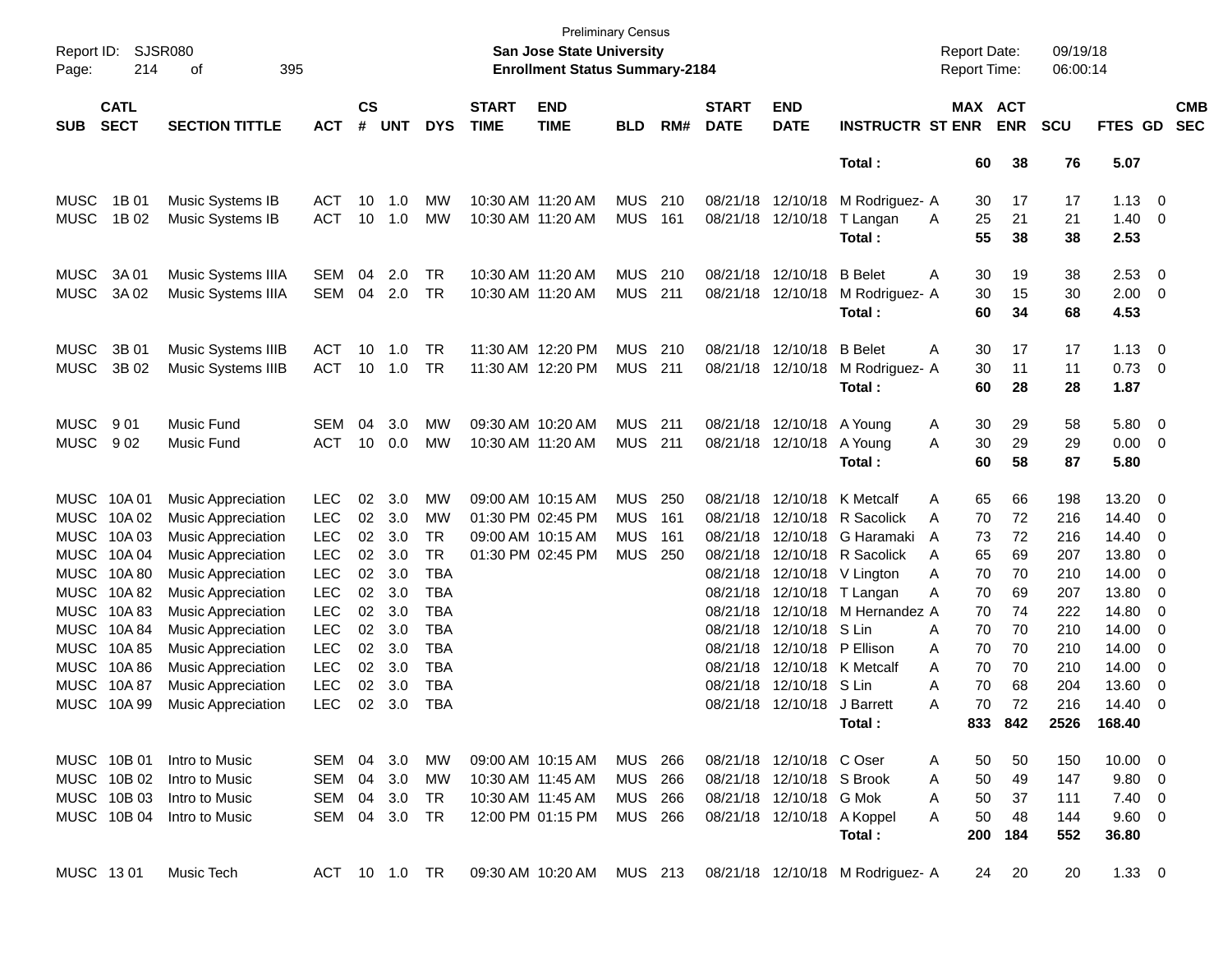| Report ID:<br>Page:                      | SJSR080<br>215             | 395<br>οf                                                                                                    |                                                      |                      |                          |                      |                             | <b>Preliminary Census</b><br>San Jose State University<br><b>Enrollment Status Summary-2184</b> |                          |              |                                              |                                              |                                                            |                  | <b>Report Date:</b><br><b>Report Time:</b> |                            | 09/19/18<br>06:00:14          |                                        |                                                      |
|------------------------------------------|----------------------------|--------------------------------------------------------------------------------------------------------------|------------------------------------------------------|----------------------|--------------------------|----------------------|-----------------------------|-------------------------------------------------------------------------------------------------|--------------------------|--------------|----------------------------------------------|----------------------------------------------|------------------------------------------------------------|------------------|--------------------------------------------|----------------------------|-------------------------------|----------------------------------------|------------------------------------------------------|
| <b>SUB</b>                               | <b>CATL</b><br><b>SECT</b> | <b>SECTION TITTLE</b>                                                                                        | <b>ACT</b>                                           | $\mathsf{cs}$<br>#   | <b>UNT</b>               | <b>DYS</b>           | <b>START</b><br><b>TIME</b> | <b>END</b><br><b>TIME</b>                                                                       | <b>BLD</b>               | RM#          | <b>START</b><br><b>DATE</b>                  | <b>END</b><br><b>DATE</b>                    | <b>INSTRUCTR ST ENR</b>                                    |                  | MAX ACT                                    | <b>ENR</b>                 | <b>SCU</b>                    | FTES GD                                | <b>CMB</b><br><b>SEC</b>                             |
|                                          |                            |                                                                                                              |                                                      |                      |                          |                      |                             |                                                                                                 |                          |              |                                              |                                              | Total:                                                     |                  | 24                                         | 20                         | 20                            | 1.33                                   |                                                      |
| MUSC 1901<br>ASIA<br><b>MUSC</b><br>ASIA | 19 01<br>1980<br>1980      | <b>Mus Wrld Cultures</b><br><b>Mus Wrld Cultures</b><br><b>Mus Wrld Cultures</b><br><b>Mus Wrld Cultures</b> | <b>LEC</b><br><b>LEC</b><br><b>LEC</b><br><b>LEC</b> | 01<br>01<br>01<br>01 | 3.0<br>3.0<br>3.0<br>3.0 | M<br>М<br>TBA<br>TBA |                             | 06:00 PM 08:45 PM<br>06:00 PM 08:45 PM                                                          | <b>MUS</b><br><b>MUS</b> | 161<br>- 161 | 08/21/18<br>08/21/18<br>08/21/18<br>08/21/18 | 12/10/18<br>12/10/18<br>12/10/18<br>12/10/18 | R Sacolick<br>R Sacolick<br>T Harris<br>T Harris<br>Total: | A<br>Α<br>A<br>A | 50<br>0<br>83<br>0<br>133                  | 45<br>5<br>64<br>10<br>124 | 135<br>15<br>192<br>30<br>372 | 9.00<br>1.00<br>12.80<br>2.00<br>24.80 | $0\,$ C<br>$0\,$ C<br>$0\,$ C<br>$0\,$ C             |
| MUSC 25A 01                              | MUSC 25A 02<br>MUSC 25A 03 | PianoProf1<br>PianoProf1<br>PianoProf1                                                                       | <b>ACT</b><br><b>ACT</b><br><b>ACT</b>               | 10<br>10             | 1.0<br>1.0<br>1.0        | TR                   |                             | 09:30 AM 10:20 AM                                                                               | <b>MUS</b>               | 266          | 08/21/18 12/10/18<br>08/21/18                | 12/10/18                                     | S Brook<br>Total:                                          | X.<br>Α<br>X     | 0<br>30<br>0<br>30                         | 0<br>30<br>0<br>30         | 0<br>30<br>0<br>30            | $0.00 \t 0$<br>2.00<br>0.00<br>2.00    | $\overline{\phantom{0}}$<br>$\overline{\phantom{0}}$ |
|                                          | MUSC 25B 01                | Piano Proficiency II                                                                                         | <b>ACT</b>                                           |                      | 1.0                      |                      |                             |                                                                                                 |                          |              |                                              |                                              | Total:                                                     | Χ                | 0<br>0                                     | 0<br>0                     | 0<br>0                        | $0.00 \t 0$<br>0.00                    |                                                      |
|                                          | MUSC 25C 01                | PianoProf3                                                                                                   | ACT                                                  | 10                   | 1.0                      | МW                   |                             | 12:30 PM 01:20 PM                                                                               | MUS                      | 266          | 08/21/18 12/10/18                            |                                              | S Brook<br>Total:                                          | Α                | 30<br>30                                   | 20<br>20                   | 20<br>20                      | $1.33 \ 0$<br>1.33                     |                                                      |
|                                          | MUSC 26A01                 | Voice Fundamentals                                                                                           | ACT                                                  |                      | 10 1.0                   | МW                   |                             | 08:00 AM 08:50 AM                                                                               | <b>MUS</b>               | 182          | 08/21/18 12/10/18                            |                                              | E Nitzan<br>Total:                                         | Α                | 30<br>30                                   | 26<br>26                   | 26<br>26                      | $1.73 \t 0$<br>1.73                    |                                                      |
| MUSC 27A 01                              | MUSC 27A 02                | Fund Jazz KBD I<br>Fund Jazz KBD I                                                                           | <b>ACT</b><br><b>ACT</b>                             | 10                   | 1.0<br>1.0               | МW                   |                             | 03:30 PM 04:20 PM                                                                               | <b>MUS</b>               | 266          | 08/21/18 12/10/18                            |                                              | J Dryden<br>Total:                                         | X<br>A           | 0<br>20<br>20                              | 0<br>7<br>$\overline{7}$   | 0<br>7<br>$\overline{7}$      | $0.00 \t 0$<br>0.47 0<br>0.47          |                                                      |
| MUSC 28 01<br>MUSC 28 02                 |                            | <b>Guitar Fundamentals</b><br><b>Guitar Fundamentals</b>                                                     | ACT<br>ACT                                           | 08<br>08             | 1.0<br>1.0               | R<br>-F              |                             | 06:00 PM 07:50 PM<br>12:30 PM 02:20 PM                                                          | <b>MUS</b><br><b>MUS</b> | 150<br>150   | 08/21/18                                     | 12/10/18<br>08/21/18 12/10/18                | S Lin<br>R Vandivier<br>Total :                            | A<br>A           | 25<br>25<br>50                             | 19<br>9<br>28              | 19<br>9<br>28                 | 1.27<br>0.60<br>1.87                   | $\overline{\phantom{0}}$<br>$\overline{\phantom{0}}$ |
|                                          |                            | MUSC 29A 04 ElecAcous1                                                                                       | <b>SUP</b>                                           |                      |                          | 48 2.0 TBA           |                             |                                                                                                 |                          |              |                                              | 08/21/18 12/10/18                            | P Furman<br>Total:                                         | A                | 3<br>3                                     | 0<br>0                     | $\Omega$<br>0                 | $0.00 \quad 0$<br>0.00                 |                                                      |
|                                          | MUSC 30A 02 Piano 1        |                                                                                                              | SUP 48 2.0 TBA                                       |                      |                          |                      |                             |                                                                                                 |                          |              |                                              | 08/21/18 12/10/18 G Mok                      | Total:                                                     | A                | 3<br>3                                     | 1<br>$\mathbf 1$           | 2<br>$\mathbf{2}$             | $0.13 \ 0$<br>0.13                     |                                                      |
|                                          |                            | MUSC 30AX 01 Applied Piano 1                                                                                 | SUP 48 1.0 TBA                                       |                      |                          |                      |                             |                                                                                                 |                          |              |                                              |                                              | 08/21/18 12/10/18 N Sultanov<br>Total:                     | A                | 3<br>3                                     | 1<br>$\mathbf 1$           | 1<br>$\mathbf{1}$             | $0.07$ 0<br>0.07                       |                                                      |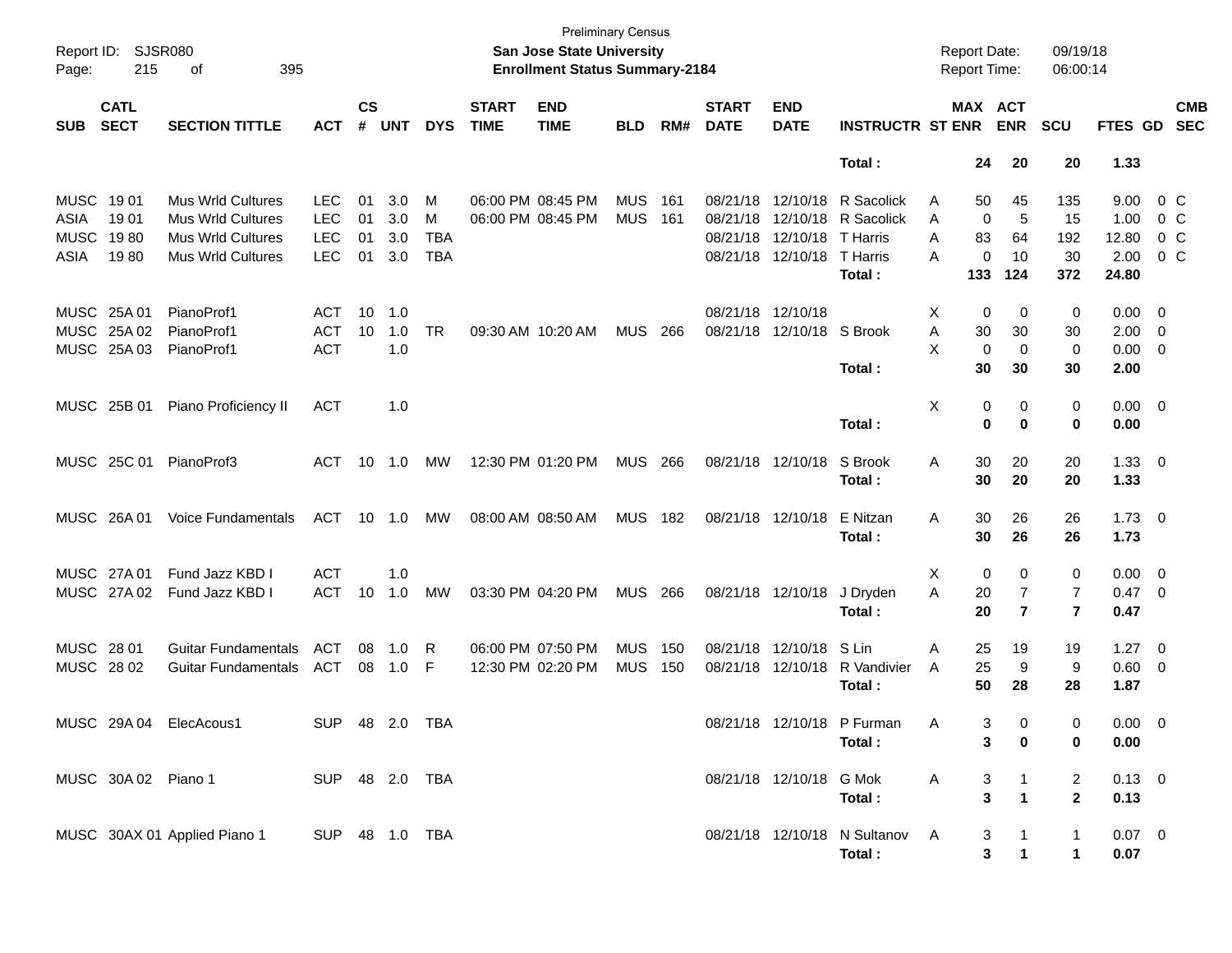| $\mathsf{cs}$<br><b>CATL</b><br><b>START</b><br><b>END</b><br><b>START</b><br><b>END</b><br>MAX ACT<br><b>CMB</b><br><b>TIME</b><br><b>ENR</b><br><b>SECT</b><br><b>SECTION TITTLE</b><br>#<br><b>UNT</b><br><b>DYS</b><br><b>TIME</b><br>RM#<br><b>DATE</b><br><b>DATE</b><br><b>INSTRUCTR ST ENR</b><br>SCU<br><b>FTES GD</b><br><b>SEC</b><br>SUB<br><b>ACT</b><br><b>BLD</b><br>$0.13 \ 0$<br>MUSC 30B 02 Piano 2<br><b>SUP</b><br>48 2.0<br>TBA<br>08/21/18 12/10/18<br>G Mok<br>Α<br>3<br>2<br>-1<br>$\mathbf{2}$<br>$\mathbf{1}$<br>Total:<br>3<br>0.13<br>MUSC 30C 01<br>Piano 3<br>12/10/18<br>N Sultanov<br><b>SUP</b><br>25<br>2.0<br><b>TBA</b><br>08/21/18<br>0.00<br>$\overline{\mathbf{0}}$<br>3<br>0<br>0<br>A<br>MUSC 30C 02 Piano 3<br><b>SUP</b><br>48 2.0<br><b>TBA</b><br>08/21/18 12/10/18<br>G Mok<br>3<br>$\mathbf{1}$<br>2<br>$0.13 \ 0$<br>A<br>$\overline{2}$<br>6<br>$\mathbf{1}$<br>Total:<br>0.13<br>08/21/18 12/10/18 N Sultanov<br>$0.07$ 0<br>MUSC 30CX 01 Applied Piano 3<br><b>SUP</b><br>48<br>1.0<br>TBA<br>3<br>$\mathbf 1$<br>A<br>-1<br>$\mathbf{1}$<br>Total:<br>3<br>$\mathbf 1$<br>0.07<br>MUSC 33A 01<br>12/10/18 J Smucker<br>Voice 1<br><b>SUP</b><br>25<br>2.0<br><b>TBA</b><br>08/21/18<br>0.40<br>3<br>6<br>- 0<br>A<br>5<br>2.0<br>$\overline{2}$<br>MUSC 33A 02<br><b>SUP</b><br>48<br><b>TBA</b><br>08/21/18<br>12/10/18 J Scharlach<br>3<br>0.27<br>Voice 1<br>4<br>$\overline{\mathbf{0}}$<br>A<br>$\overline{4}$<br>$\mathbf 5$<br>MUSC 33A 03<br>48<br>2.0<br><b>TBA</b><br>08/21/18<br>12/10/18 J Mitchell<br>8<br>0.53<br>Voice 1<br><b>SUP</b><br>$\overline{\mathbf{0}}$<br>A<br>6<br>MUSC 33A 04<br><b>SUP</b><br>25 2.0<br><b>TBA</b><br>08/21/18 12/10/18 C Bengochea A<br>3<br>3<br>$0.40 \ 0$<br>Voice 1<br>16<br>12<br>24<br>1.60<br>Total:<br>12/10/18 J Mitchell<br>MUSC 33AX 01 Applied Voice 1<br><b>SUP</b><br>48<br>1.0<br><b>TBA</b><br>08/21/18<br>$0.07 \t 0$<br>3<br>-1<br>1<br>A<br>MUSC 33AX 02 Applied Voice 1<br><b>SUP</b><br>48<br>1.0<br><b>TBA</b><br>12/10/18 C Bengochea A<br>3<br>0.00<br>08/21/18<br>0<br>0<br>$\overline{0}$<br>MUSC 33AX 03 Applied Voice 1<br><b>SUP</b><br>48<br>1.0<br><b>TBA</b><br>08/21/18 12/10/18 J Scharlach A<br>3<br>$\mathbf{1}$<br>$0.07$ 0<br>$\mathbf{1}$<br>Total:<br>9<br>$\mathbf{2}$<br>$\mathbf{2}$<br>0.13<br>MUSC 33B 02 Voice 2<br>$\overline{\mathbf{c}}$<br>$0.13 \ 0$<br><b>SUP</b><br>48 2.0<br>TBA<br>08/21/18 12/10/18 S Bengochea A<br>3<br>-1<br>$\mathbf{2}$<br>3<br>$\mathbf{1}$<br>Total:<br>0.13<br>$0.07$ 0<br>MUSC 33BX 01 Applied Voice 2<br><b>SUP</b><br>48<br>1.0<br>TBA<br>08/21/18 12/10/18<br>J Mitchell<br>3<br>$\mathbf{1}$<br>A<br>$\mathbf 1$<br>3<br>$\mathbf{1}$<br>1<br>0.07<br>Total:<br>MUSC 33C 02<br>Voice 3<br><b>SUP</b><br>48<br>2.0<br><b>TBA</b><br>08/21/18<br>12/10/18 S Bengochea A<br>0.27<br>3<br>2<br>$\overline{\phantom{0}}$<br>4<br>MUSC 33C 04<br>Voice 3<br>48<br>2.0<br><b>TBA</b><br>08/21/18<br>12/10/18<br>3<br>0<br>0.00<br><b>SUP</b><br>0<br>$\overline{\mathbf{0}}$<br>A<br>3<br>MUSC 33C 06<br><b>SUP</b><br>48 2.0<br><b>TBA</b><br>08/21/18 12/10/18 J Frank<br>$\overline{1}$<br>2<br>0.13<br>Voice 3<br>A<br>- 0<br>Total:<br>9<br>6<br>0.40<br>3<br>MUSC 33CX 01 Applied Voice 3<br>08/21/18 12/10/18 J Frank<br>$0.00 \t 0$<br><b>SUP</b><br>48 1.0<br>TBA<br>3<br>0<br>A<br>0<br>3<br>$\pmb{0}$<br>MUSC 33CX 03 Applied Voice 3<br><b>SUP</b><br>48 1.0<br>TBA<br>08/21/18 12/10/18 S Bengochea A<br>$\mathbf 0$<br>$0.00 \t 0$<br>$\mathbf 0$<br>6<br>$\mathbf 0$<br>Total:<br>0.00<br>MUSC 33D 01 Voice 4<br>25 2.0<br><b>TBA</b><br>08/21/18 12/10/18 J Scharlach A<br>$0.40 \ 0$<br><b>SUP</b><br>4<br>3<br>6<br>$\overline{\mathbf{1}}$<br>$\mathbf{3}$<br>25 2.0<br>$\overline{2}$<br>$0.13 \ 0$<br>MUSC 33D 02 Voice 4<br><b>TBA</b><br>08/21/18 12/10/18 C Bengochea A<br><b>SUP</b><br>$\overline{1}$ | Page: | Report ID: SJSR080<br>216 | 395<br>οf |            |  |  | San Jose State University<br><b>Enrollment Status Summary-2184</b> | <b>Preliminary Census</b> |  |  | <b>Report Date:</b><br><b>Report Time:</b> |   | 09/19/18<br>06:00:14 |  |
|-----------------------------------------------------------------------------------------------------------------------------------------------------------------------------------------------------------------------------------------------------------------------------------------------------------------------------------------------------------------------------------------------------------------------------------------------------------------------------------------------------------------------------------------------------------------------------------------------------------------------------------------------------------------------------------------------------------------------------------------------------------------------------------------------------------------------------------------------------------------------------------------------------------------------------------------------------------------------------------------------------------------------------------------------------------------------------------------------------------------------------------------------------------------------------------------------------------------------------------------------------------------------------------------------------------------------------------------------------------------------------------------------------------------------------------------------------------------------------------------------------------------------------------------------------------------------------------------------------------------------------------------------------------------------------------------------------------------------------------------------------------------------------------------------------------------------------------------------------------------------------------------------------------------------------------------------------------------------------------------------------------------------------------------------------------------------------------------------------------------------------------------------------------------------------------------------------------------------------------------------------------------------------------------------------------------------------------------------------------------------------------------------------------------------------------------------------------------------------------------------------------------------------------------------------------------------------------------------------------------------------------------------------------------------------------------------------------------------------------------------------------------------------------------------------------------------------------------------------------------------------------------------------------------------------------------------------------------------------------------------------------------------------------------------------------------------------------------------------------------------------------------------------------------------------------------------------------------------------------------------------------------------------------------------------------------------------------------------------------------------------------------------------------------------------------------------------------------------------------------------------------------------------------------------------------------------------------------------------------------------------------------------------------------------------------------------------------------------------------------------------------------------------------------------------------------------------------------------------------------------------------------------------------------|-------|---------------------------|-----------|------------|--|--|--------------------------------------------------------------------|---------------------------|--|--|--------------------------------------------|---|----------------------|--|
|                                                                                                                                                                                                                                                                                                                                                                                                                                                                                                                                                                                                                                                                                                                                                                                                                                                                                                                                                                                                                                                                                                                                                                                                                                                                                                                                                                                                                                                                                                                                                                                                                                                                                                                                                                                                                                                                                                                                                                                                                                                                                                                                                                                                                                                                                                                                                                                                                                                                                                                                                                                                                                                                                                                                                                                                                                                                                                                                                                                                                                                                                                                                                                                                                                                                                                                                                                                                                                                                                                                                                                                                                                                                                                                                                                                                                                                                                                                 |       |                           |           |            |  |  |                                                                    |                           |  |  |                                            |   |                      |  |
|                                                                                                                                                                                                                                                                                                                                                                                                                                                                                                                                                                                                                                                                                                                                                                                                                                                                                                                                                                                                                                                                                                                                                                                                                                                                                                                                                                                                                                                                                                                                                                                                                                                                                                                                                                                                                                                                                                                                                                                                                                                                                                                                                                                                                                                                                                                                                                                                                                                                                                                                                                                                                                                                                                                                                                                                                                                                                                                                                                                                                                                                                                                                                                                                                                                                                                                                                                                                                                                                                                                                                                                                                                                                                                                                                                                                                                                                                                                 |       |                           |           |            |  |  |                                                                    |                           |  |  |                                            |   |                      |  |
|                                                                                                                                                                                                                                                                                                                                                                                                                                                                                                                                                                                                                                                                                                                                                                                                                                                                                                                                                                                                                                                                                                                                                                                                                                                                                                                                                                                                                                                                                                                                                                                                                                                                                                                                                                                                                                                                                                                                                                                                                                                                                                                                                                                                                                                                                                                                                                                                                                                                                                                                                                                                                                                                                                                                                                                                                                                                                                                                                                                                                                                                                                                                                                                                                                                                                                                                                                                                                                                                                                                                                                                                                                                                                                                                                                                                                                                                                                                 |       |                           |           |            |  |  |                                                                    |                           |  |  |                                            |   |                      |  |
|                                                                                                                                                                                                                                                                                                                                                                                                                                                                                                                                                                                                                                                                                                                                                                                                                                                                                                                                                                                                                                                                                                                                                                                                                                                                                                                                                                                                                                                                                                                                                                                                                                                                                                                                                                                                                                                                                                                                                                                                                                                                                                                                                                                                                                                                                                                                                                                                                                                                                                                                                                                                                                                                                                                                                                                                                                                                                                                                                                                                                                                                                                                                                                                                                                                                                                                                                                                                                                                                                                                                                                                                                                                                                                                                                                                                                                                                                                                 |       |                           |           |            |  |  |                                                                    |                           |  |  |                                            |   |                      |  |
|                                                                                                                                                                                                                                                                                                                                                                                                                                                                                                                                                                                                                                                                                                                                                                                                                                                                                                                                                                                                                                                                                                                                                                                                                                                                                                                                                                                                                                                                                                                                                                                                                                                                                                                                                                                                                                                                                                                                                                                                                                                                                                                                                                                                                                                                                                                                                                                                                                                                                                                                                                                                                                                                                                                                                                                                                                                                                                                                                                                                                                                                                                                                                                                                                                                                                                                                                                                                                                                                                                                                                                                                                                                                                                                                                                                                                                                                                                                 |       |                           |           |            |  |  |                                                                    |                           |  |  |                                            |   |                      |  |
|                                                                                                                                                                                                                                                                                                                                                                                                                                                                                                                                                                                                                                                                                                                                                                                                                                                                                                                                                                                                                                                                                                                                                                                                                                                                                                                                                                                                                                                                                                                                                                                                                                                                                                                                                                                                                                                                                                                                                                                                                                                                                                                                                                                                                                                                                                                                                                                                                                                                                                                                                                                                                                                                                                                                                                                                                                                                                                                                                                                                                                                                                                                                                                                                                                                                                                                                                                                                                                                                                                                                                                                                                                                                                                                                                                                                                                                                                                                 |       |                           |           |            |  |  |                                                                    |                           |  |  |                                            |   |                      |  |
|                                                                                                                                                                                                                                                                                                                                                                                                                                                                                                                                                                                                                                                                                                                                                                                                                                                                                                                                                                                                                                                                                                                                                                                                                                                                                                                                                                                                                                                                                                                                                                                                                                                                                                                                                                                                                                                                                                                                                                                                                                                                                                                                                                                                                                                                                                                                                                                                                                                                                                                                                                                                                                                                                                                                                                                                                                                                                                                                                                                                                                                                                                                                                                                                                                                                                                                                                                                                                                                                                                                                                                                                                                                                                                                                                                                                                                                                                                                 |       |                           |           |            |  |  |                                                                    |                           |  |  |                                            |   |                      |  |
|                                                                                                                                                                                                                                                                                                                                                                                                                                                                                                                                                                                                                                                                                                                                                                                                                                                                                                                                                                                                                                                                                                                                                                                                                                                                                                                                                                                                                                                                                                                                                                                                                                                                                                                                                                                                                                                                                                                                                                                                                                                                                                                                                                                                                                                                                                                                                                                                                                                                                                                                                                                                                                                                                                                                                                                                                                                                                                                                                                                                                                                                                                                                                                                                                                                                                                                                                                                                                                                                                                                                                                                                                                                                                                                                                                                                                                                                                                                 |       |                           |           |            |  |  |                                                                    |                           |  |  |                                            |   |                      |  |
|                                                                                                                                                                                                                                                                                                                                                                                                                                                                                                                                                                                                                                                                                                                                                                                                                                                                                                                                                                                                                                                                                                                                                                                                                                                                                                                                                                                                                                                                                                                                                                                                                                                                                                                                                                                                                                                                                                                                                                                                                                                                                                                                                                                                                                                                                                                                                                                                                                                                                                                                                                                                                                                                                                                                                                                                                                                                                                                                                                                                                                                                                                                                                                                                                                                                                                                                                                                                                                                                                                                                                                                                                                                                                                                                                                                                                                                                                                                 |       |                           |           |            |  |  |                                                                    |                           |  |  |                                            |   |                      |  |
|                                                                                                                                                                                                                                                                                                                                                                                                                                                                                                                                                                                                                                                                                                                                                                                                                                                                                                                                                                                                                                                                                                                                                                                                                                                                                                                                                                                                                                                                                                                                                                                                                                                                                                                                                                                                                                                                                                                                                                                                                                                                                                                                                                                                                                                                                                                                                                                                                                                                                                                                                                                                                                                                                                                                                                                                                                                                                                                                                                                                                                                                                                                                                                                                                                                                                                                                                                                                                                                                                                                                                                                                                                                                                                                                                                                                                                                                                                                 |       |                           |           |            |  |  |                                                                    |                           |  |  |                                            |   |                      |  |
|                                                                                                                                                                                                                                                                                                                                                                                                                                                                                                                                                                                                                                                                                                                                                                                                                                                                                                                                                                                                                                                                                                                                                                                                                                                                                                                                                                                                                                                                                                                                                                                                                                                                                                                                                                                                                                                                                                                                                                                                                                                                                                                                                                                                                                                                                                                                                                                                                                                                                                                                                                                                                                                                                                                                                                                                                                                                                                                                                                                                                                                                                                                                                                                                                                                                                                                                                                                                                                                                                                                                                                                                                                                                                                                                                                                                                                                                                                                 |       |                           |           |            |  |  |                                                                    |                           |  |  |                                            |   |                      |  |
|                                                                                                                                                                                                                                                                                                                                                                                                                                                                                                                                                                                                                                                                                                                                                                                                                                                                                                                                                                                                                                                                                                                                                                                                                                                                                                                                                                                                                                                                                                                                                                                                                                                                                                                                                                                                                                                                                                                                                                                                                                                                                                                                                                                                                                                                                                                                                                                                                                                                                                                                                                                                                                                                                                                                                                                                                                                                                                                                                                                                                                                                                                                                                                                                                                                                                                                                                                                                                                                                                                                                                                                                                                                                                                                                                                                                                                                                                                                 |       |                           |           |            |  |  |                                                                    |                           |  |  |                                            |   |                      |  |
|                                                                                                                                                                                                                                                                                                                                                                                                                                                                                                                                                                                                                                                                                                                                                                                                                                                                                                                                                                                                                                                                                                                                                                                                                                                                                                                                                                                                                                                                                                                                                                                                                                                                                                                                                                                                                                                                                                                                                                                                                                                                                                                                                                                                                                                                                                                                                                                                                                                                                                                                                                                                                                                                                                                                                                                                                                                                                                                                                                                                                                                                                                                                                                                                                                                                                                                                                                                                                                                                                                                                                                                                                                                                                                                                                                                                                                                                                                                 |       |                           |           |            |  |  |                                                                    |                           |  |  |                                            |   |                      |  |
| 08/21/18 12/10/18 J Frank<br>$0.13 \ 0$<br>MUSC 33D 03 Voice 4<br>25  2.0  TBA                                                                                                                                                                                                                                                                                                                                                                                                                                                                                                                                                                                                                                                                                                                                                                                                                                                                                                                                                                                                                                                                                                                                                                                                                                                                                                                                                                                                                                                                                                                                                                                                                                                                                                                                                                                                                                                                                                                                                                                                                                                                                                                                                                                                                                                                                                                                                                                                                                                                                                                                                                                                                                                                                                                                                                                                                                                                                                                                                                                                                                                                                                                                                                                                                                                                                                                                                                                                                                                                                                                                                                                                                                                                                                                                                                                                                                  |       |                           |           | <b>SUP</b> |  |  |                                                                    |                           |  |  | A                                          | 3 | $\overline{2}$       |  |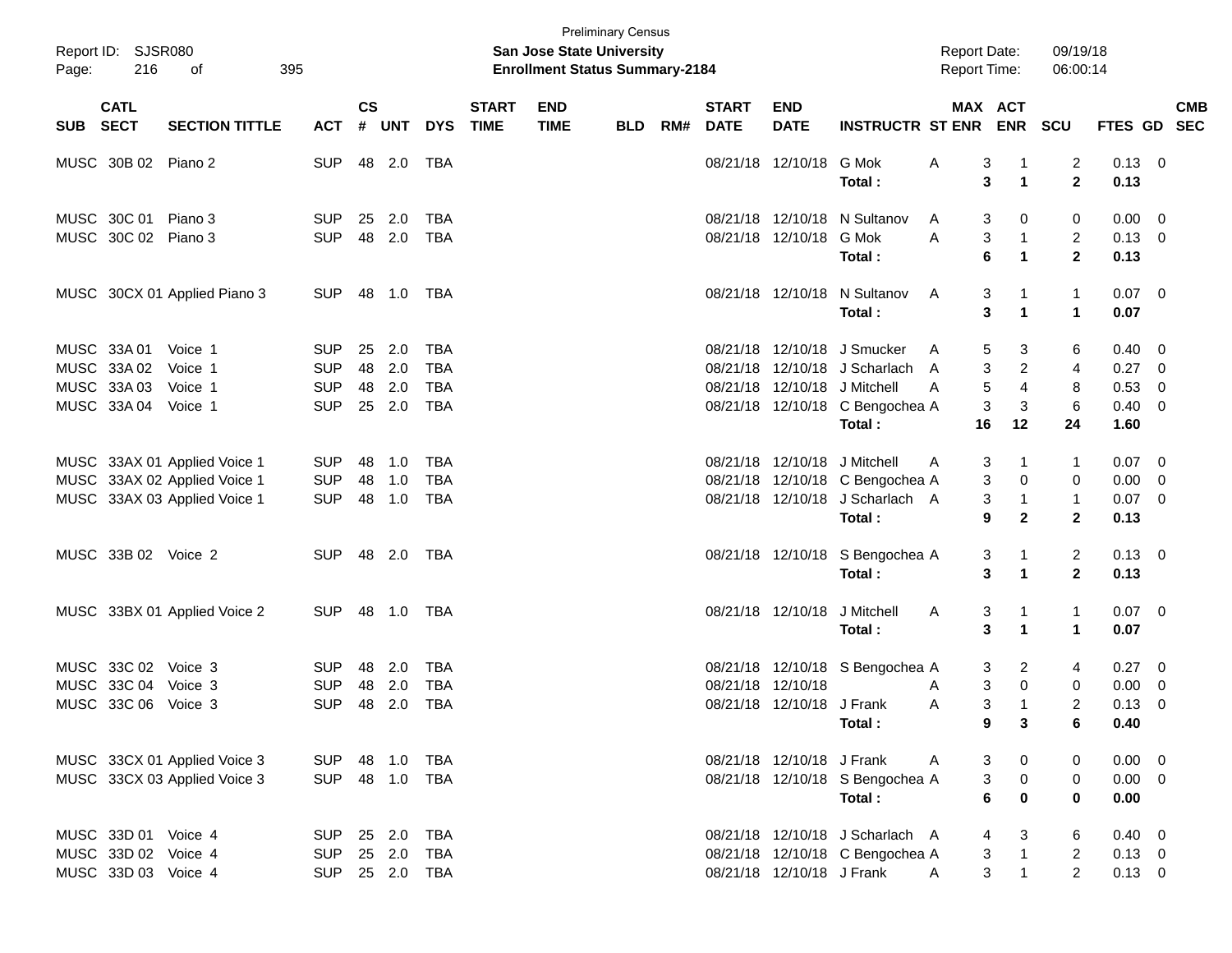| Page:    | Report ID: SJSR080<br>217 | 395<br>of                 |            |               |            |            |                             | <b>San Jose State University</b><br><b>Enrollment Status Summary-2184</b> | <b>Preliminary Census</b> |     |                             |                             |                                            | <b>Report Date:</b> |                                | Report Time:                 | 09/19/18<br>06:00:14      |                  |                          |                          |
|----------|---------------------------|---------------------------|------------|---------------|------------|------------|-----------------------------|---------------------------------------------------------------------------|---------------------------|-----|-----------------------------|-----------------------------|--------------------------------------------|---------------------|--------------------------------|------------------------------|---------------------------|------------------|--------------------------|--------------------------|
| SUB SECT | <b>CATL</b>               | <b>SECTION TITTLE</b>     | <b>ACT</b> | $\mathsf{cs}$ | # UNT      | <b>DYS</b> | <b>START</b><br><b>TIME</b> | <b>END</b><br><b>TIME</b>                                                 | <b>BLD</b>                | RM# | <b>START</b><br><b>DATE</b> | <b>END</b><br><b>DATE</b>   | <b>INSTRUCTR ST ENR</b>                    |                     |                                | MAX ACT<br><b>ENR</b>        | SCU                       | <b>FTES GD</b>   |                          | <b>CMB</b><br><b>SEC</b> |
|          | MUSC 33D 04               | Voice 4                   | <b>SUP</b> | 25            | 2.0        | <b>TBA</b> |                             |                                                                           |                           |     | 08/21/18                    |                             | 12/10/18 J Mitchell                        | A                   | 3                              | -1                           | 2                         | 0.13             | 0                        |                          |
|          | MUSC 33D 05               | Voice 4                   | <b>SUP</b> |               | 25 2.0     | <b>TBA</b> |                             |                                                                           |                           |     |                             |                             | 08/21/18 12/10/18 J Smucker<br>Total :     | A                   | 5<br>18                        | $\overline{2}$<br>8          | $\overline{4}$<br>16      | 0.27<br>1.07     | $\Omega$                 |                          |
|          |                           | MUSC 33X 01 Applied Voice | <b>SUP</b> |               | 48  1.0    | TBA        |                             |                                                                           |                           |     |                             | 08/21/18 12/10/18 J Frank   | Total:                                     | A                   | 3<br>3                         | 1<br>1                       | 1<br>$\blacktriangleleft$ | $0.07$ 0<br>0.07 |                          |                          |
|          | MUSC 34A 01               | Strings 1                 | <b>SUP</b> | 25            | 2.0        | <b>TBA</b> |                             |                                                                           |                           |     |                             |                             | 08/21/18 12/10/18 P Gelfand                | A                   | 3                              | 2                            | 4                         | 0.27             | - 0                      |                          |
|          | MUSC 34A 02               | Strings 1                 | <b>SUP</b> | 25            | 2.0        | <b>TBA</b> |                             |                                                                           |                           |     |                             | 08/21/18 12/10/18 S Lin     |                                            | A                   | 3                              | $\mathbf 0$                  | 0                         | 0.00             | - 0                      |                          |
|          | MUSC 34A 06               | Strings 1                 | <b>SUP</b> |               | 48 2.0     | <b>TBA</b> |                             |                                                                           |                           |     |                             |                             | 08/21/18 12/10/18 S Jones-Haye A<br>Total: |                     | 3<br>9                         | 2<br>$\overline{\mathbf{4}}$ | $\overline{4}$<br>8       | 0.27<br>0.53     | - 0                      |                          |
|          | MUSC 34AX 01 Strings 1    |                           | <b>SUP</b> | 48            | 1.0        | <b>TBA</b> |                             |                                                                           |                           |     |                             |                             | 08/21/18 12/10/18 S Jones-Haye A           |                     | 3                              | 3                            | 3                         | 0.20             | - 0                      |                          |
|          | MUSC 34AX 02 Strings 1    |                           | <b>SUP</b> | 48            | 1.0        | <b>TBA</b> |                             |                                                                           |                           |     |                             | 08/21/18 12/10/18 S Lin     |                                            | A                   | 3                              | 0                            | 0                         | 0.00             | - 0                      |                          |
|          | MUSC 34AX 03 Strings 1    |                           | <b>SUP</b> | 48            | 1.0        | <b>TBA</b> |                             |                                                                           |                           |     |                             | 08/21/18 12/10/18 B Moyer   | Total :                                    | Α                   | $\ensuremath{\mathsf{3}}$<br>9 | $\mathbf{1}$<br>4            | $\mathbf{1}$<br>4         | 0.07<br>0.27     | - 0                      |                          |
|          | MUSC 34B 01 Strings 2     |                           | <b>SUP</b> |               | 25 2.0     | TBA        |                             |                                                                           |                           |     |                             | 08/21/18 12/10/18           | S Lin                                      | A                   | 3                              | 1                            | 2                         | $0.13 \ 0$       |                          |                          |
|          |                           |                           |            |               |            |            |                             |                                                                           |                           |     |                             |                             | Total:                                     |                     | 3                              | 1                            | $\mathbf 2$               | 0.13             |                          |                          |
|          | MUSC 34C 01 Strings 3     |                           | <b>SUP</b> | 25            | 2.0        | <b>TBA</b> |                             |                                                                           |                           |     |                             |                             | 08/21/18 12/10/18 S Jones-Haye A           |                     | 7                              | 1                            | 2                         | 0.13             | - 0                      |                          |
|          | MUSC 34C 02 Strings 3     |                           | <b>SUP</b> | 25            | 2.0        | <b>TBA</b> |                             |                                                                           |                           |     |                             |                             | 08/21/18 12/10/18 P Gelfand                | A                   | 3                              | 0                            | 0                         | 0.00             | - 0                      |                          |
|          | MUSC 34C 03 Strings 3     |                           | <b>SUP</b> |               | 25 2.0     | <b>TBA</b> |                             |                                                                           |                           |     |                             | 08/21/18 12/10/18 B Moyer   |                                            | Α                   | $\ensuremath{\mathsf{3}}$      | $\mathbf{1}$                 | $\overline{\mathbf{c}}$   | 0.13             | - 0                      |                          |
|          |                           |                           |            |               |            |            |                             |                                                                           |                           |     |                             |                             | Total :                                    |                     | 13                             | $\mathbf{2}$                 | 4                         | 0.27             |                          |                          |
|          | MUSC 34CX 01 Strings 3    |                           | <b>SUP</b> |               | 48  1.0    | TBA        |                             |                                                                           |                           |     |                             |                             | 08/21/18 12/10/18 S Jones-Haye A           |                     | 3                              | 0                            | 0                         | $0.00 \t 0$      |                          |                          |
|          |                           |                           |            |               |            |            |                             |                                                                           |                           |     |                             |                             | Total:                                     |                     | 3                              | $\mathbf 0$                  | $\bf{0}$                  | 0.00             |                          |                          |
|          | MUSC 34D 04 Strings 4     |                           | <b>SUP</b> |               | 48 2.0     | TBA        |                             |                                                                           |                           |     |                             |                             | 08/21/18 12/10/18 S Jones-Haye A           |                     | 3                              | $\mathbf{1}$                 | 2                         | $0.13 \quad 0$   |                          |                          |
|          |                           |                           |            |               |            |            |                             |                                                                           |                           |     |                             |                             | Total :                                    |                     | 3                              | $\mathbf{1}$                 | $\mathbf 2$               | 0.13             |                          |                          |
|          | MUSC 34X 01 Strings       |                           | <b>SUP</b> |               | 48 1.0     | TBA        |                             |                                                                           |                           |     |                             |                             | 08/21/18 12/10/18 P Gelfand                | A                   | 3                              | $\mathbf{1}$                 |                           | 0.07             | $\overline{\phantom{0}}$ |                          |
|          | MUSC 34X 02 Strings       |                           | <b>SUP</b> |               | 48 1.0     | TBA        |                             |                                                                           |                           |     |                             | 08/21/18 12/10/18 S Lin     |                                            | A                   | $\ensuremath{\mathsf{3}}$      | $\mathbf 0$                  | 0                         | $0.00 \t 0$      |                          |                          |
|          |                           |                           |            |               |            |            |                             |                                                                           |                           |     |                             |                             | Total:                                     |                     | 6                              | $\mathbf{1}$                 | $\mathbf{1}$              | 0.07             |                          |                          |
|          | MUSC 35A 01               | Woodwinds 1               | <b>SUP</b> |               | 25 2.0     | <b>TBA</b> |                             |                                                                           |                           |     |                             |                             | 08/21/18 12/10/18 M Hernandez A            |                     | 3                              | 3                            | 6                         | $0.40 \ 0$       |                          |                          |
|          | MUSC 35A 02               | Woodwinds 1               | <b>SUP</b> |               | 25 2.0     | <b>TBA</b> |                             |                                                                           |                           |     |                             | 08/21/18 12/10/18 C Payne   |                                            | A                   | $\ensuremath{\mathsf{3}}$      | $\mathbf{1}$                 | $\overline{2}$            | $0.13 \ 0$       |                          |                          |
|          | MUSC 35A 04               | Woodwinds 1               | <b>SUP</b> |               | 48 2.0     | <b>TBA</b> |                             |                                                                           |                           |     |                             | 08/21/18 12/10/18 J Averett |                                            | A                   | $\ensuremath{\mathsf{3}}$      | $\mathbf{1}$                 | $\overline{c}$            | $0.13 \ 0$       |                          |                          |
|          | MUSC 35A 06               | Woodwinds 1               | <b>SUP</b> |               | 48 2.0 TBA |            |                             |                                                                           |                           |     |                             | 08/21/18 12/10/18 Y Chou    |                                            | Α                   | 3                              | 1                            | $\overline{2}$            | $0.13 \ 0$       |                          |                          |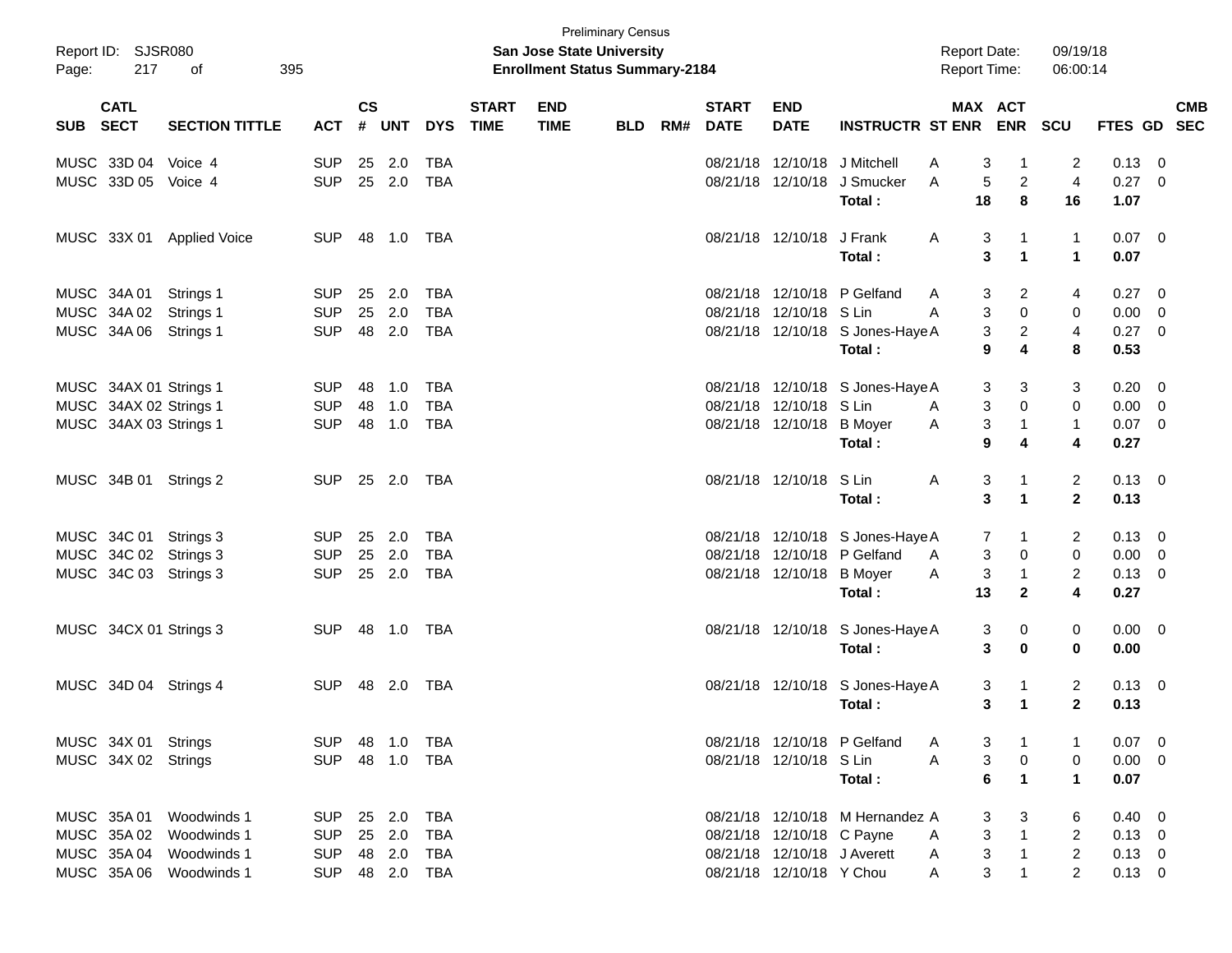| Page:      | Report ID: SJSR080<br>218  | 395<br>of                                            |                          |               |               |                          |                             | San Jose State University<br><b>Enrollment Status Summary-2184</b> | <b>Preliminary Census</b> |     |                             |                                                            |                                           | <b>Report Date:</b><br>Report Time: |                                | 09/19/18<br>06:00:14    |                            |                          |            |
|------------|----------------------------|------------------------------------------------------|--------------------------|---------------|---------------|--------------------------|-----------------------------|--------------------------------------------------------------------|---------------------------|-----|-----------------------------|------------------------------------------------------------|-------------------------------------------|-------------------------------------|--------------------------------|-------------------------|----------------------------|--------------------------|------------|
| <b>SUB</b> | <b>CATL</b><br><b>SECT</b> | <b>SECTION TITTLE</b>                                | <b>ACT</b>               | $\mathsf{cs}$ | # UNT         | <b>DYS</b>               | <b>START</b><br><b>TIME</b> | <b>END</b><br><b>TIME</b>                                          | <b>BLD</b>                | RM# | <b>START</b><br><b>DATE</b> | <b>END</b><br><b>DATE</b>                                  | <b>INSTRUCTR ST ENR</b>                   | MAX ACT                             | <b>ENR</b>                     | <b>SCU</b>              | FTES GD SEC                |                          | <b>CMB</b> |
|            |                            |                                                      |                          |               |               |                          |                             |                                                                    |                           |     |                             |                                                            | Total:                                    | 12                                  | 6                              | 12                      | 0.80                       |                          |            |
|            |                            | MUSC 35AX 01 Woodwinds 1                             | <b>SUP</b>               |               | 48 1.0        | TBA                      |                             |                                                                    |                           |     |                             |                                                            | 08/21/18 12/10/18 M Hernandez A<br>Total: | 3<br>3                              | 0<br>$\mathbf 0$               | 0<br>0                  | $0.00 \t 0$<br>0.00        |                          |            |
|            | MUSC 35B 01                | Woodwinds 2                                          | <b>SUP</b>               |               | 25 2.0        | TBA                      |                             |                                                                    |                           |     |                             | 08/21/18 12/10/18 J Averett                                |                                           | 3<br>A                              | 1                              | $\overline{2}$          | $0.13 \quad 0$             |                          |            |
|            |                            |                                                      |                          |               |               |                          |                             |                                                                    |                           |     |                             |                                                            | Total:                                    | 3                                   | 1                              | $\mathbf{2}$            | 0.13                       |                          |            |
|            |                            | MUSC 35BX 01 Woodwinds 2<br>MUSC 35BX 02 Woodwinds 2 | <b>SUP</b><br><b>SUP</b> | 48<br>48      | 1.0<br>1.0    | <b>TBA</b><br><b>TBA</b> |                             |                                                                    |                           |     |                             | 08/21/18 12/10/18 Y Chou<br>08/21/18 12/10/18 C Payne      |                                           | 3<br>A<br>3<br>Α                    | 0<br>0                         | 0                       | $0.00 \t 0$<br>$0.00 \t 0$ |                          |            |
|            |                            |                                                      |                          |               |               |                          |                             |                                                                    |                           |     |                             |                                                            | Total:                                    | 6                                   | 0                              | 0<br>$\mathbf 0$        | 0.00                       |                          |            |
|            | MUSC 35C 02                | Woodwinds 3                                          | <b>SUP</b>               | 25            | 2.0           | <b>TBA</b>               |                             |                                                                    |                           |     |                             |                                                            | 08/21/18 12/10/18 M Hernandez A           | 3                                   | 2                              | 4                       | $0.27 \t 0$                |                          |            |
|            | MUSC 35C 03<br>MUSC 35C 04 | Woodwinds 3<br>Woodwinds 3                           | <b>SUP</b><br><b>SUP</b> | 25            | 2.0<br>48 2.0 | <b>TBA</b><br><b>TBA</b> |                             |                                                                    |                           |     |                             | 08/21/18 12/10/18 J Barrett<br>08/21/18 12/10/18 J Averett |                                           | 3<br>A<br>3<br>A                    | $\mathbf{1}$<br>$\overline{c}$ | 2<br>$\overline{4}$     | $0.17$ 1<br>0.27 0         |                          |            |
|            |                            |                                                      |                          |               |               |                          |                             |                                                                    |                           |     |                             |                                                            | Total:                                    | 9                                   | 5                              | 10                      | 0.70                       |                          |            |
|            |                            | MUSC 35CX 01 Woodwinds 3                             | <b>SUP</b>               |               | 48 1.0        | TBA                      |                             |                                                                    |                           |     |                             | 08/21/18 12/10/18 J Barrett                                |                                           | 3<br>A                              | 1                              | $\mathbf{1}$            | $0.07 \quad 0$             |                          |            |
|            |                            |                                                      |                          |               |               |                          |                             |                                                                    |                           |     |                             |                                                            | Total:                                    | 3                                   | 1                              | $\mathbf{1}$            | 0.07                       |                          |            |
|            |                            | MUSC 35D 02 Woodwinds 4                              | <b>SUP</b>               |               | 48 2.0        | TBA                      |                             |                                                                    |                           |     |                             |                                                            | 08/21/18 12/10/18 M Hernandez A           | 3                                   | 0                              | 0                       | $0.00 \t 0$                |                          |            |
|            |                            |                                                      |                          |               |               |                          |                             |                                                                    |                           |     |                             |                                                            | Total:                                    | 3                                   | 0                              | 0                       | 0.00                       |                          |            |
|            | MUSC 36B 01                | Brass 1                                              | <b>SUP</b>               | 25            | 2.0           | <b>TBA</b>               |                             |                                                                    |                           |     |                             | 08/21/18 12/10/18 T Hornig                                 |                                           | 5<br>A                              | 3                              | 6                       | $0.40 \quad 0$             |                          |            |
|            | MUSC 36B 02                | Brass 1                                              | <b>SUP</b>               | 25            | 2.0           | <b>TBA</b>               |                             |                                                                    |                           |     |                             |                                                            | 08/21/18 12/10/18 J Freeman               | 5<br>A                              | $\overline{c}$                 | 4                       | $0.27$ 0                   |                          |            |
|            | MUSC 36B 03                | Brass 1                                              | <b>SUP</b>               | 25            | 2.0           | <b>TBA</b>               |                             |                                                                    |                           |     |                             |                                                            | 08/21/18 12/10/18 C Smith Fran A          | 3                                   | $\overline{a}$                 | 4                       | 0.27                       | $\overline{\phantom{0}}$ |            |
|            | MUSC 36B 04                | Brass 1                                              | <b>SUP</b>               |               | 25 2.0        | <b>TBA</b>               |                             |                                                                    |                           |     |                             | 08/21/18 12/10/18 F Byram                                  | Total:                                    | 3<br>A<br>16                        | $\mathbf{1}$<br>8              | $\overline{2}$<br>16    | $0.13 \ 0$<br>1.07         |                          |            |
|            | MUSC 36BX 01 Brass 1       |                                                      | SUP.                     |               | 48  1.0  TBA  |                          |                             |                                                                    |                           |     |                             |                                                            | 08/21/18 12/10/18 J Freeman               | 3<br>A                              | 1                              | $\mathbf{1}$            | $0.07 \quad 0$             |                          |            |
|            | MUSC 36BX 02 Brass 1       |                                                      |                          |               |               | SUP 48 1.0 TBA           |                             |                                                                    |                           |     |                             | 08/21/18 12/10/18 T Hornig                                 |                                           | A                                   | 3<br>$\overline{1}$            |                         | $0.07 \quad 0$             |                          |            |
|            |                            |                                                      |                          |               |               |                          |                             |                                                                    |                           |     |                             |                                                            | Total:                                    | 6                                   | $\overline{2}$                 | $\mathbf{2}$            | 0.13                       |                          |            |
|            | MUSC 36C 01 Brass 2        |                                                      | SUP 25 2.0 TBA           |               |               |                          |                             |                                                                    |                           |     |                             | 08/21/18 12/10/18 T Hornig                                 |                                           | 3<br>A                              |                                | 2                       | $0.13 \ 0$                 |                          |            |
|            | MUSC 36C 02 Brass 2        |                                                      | SUP 25 2.0 TBA           |               |               |                          |                             |                                                                    |                           |     |                             |                                                            | 08/21/18 12/10/18 C Smith Fran A          | 3                                   | $\overline{1}$                 | $\overline{2}$          | $0.13 \ 0$                 |                          |            |
|            |                            |                                                      |                          |               |               |                          |                             |                                                                    |                           |     |                             |                                                            | Total:                                    | $\bf 6$                             | $\overline{2}$                 | $\overline{\mathbf{4}}$ | 0.27                       |                          |            |
|            | MUSC 36CX 01 Brass 2       |                                                      | SUP 48 1.0 TBA           |               |               |                          |                             |                                                                    |                           |     |                             |                                                            | 08/21/18 12/10/18 C Smith Fran A          | 3                                   | $\overline{1}$                 | $\mathbf{1}$            | $0.07$ 0                   |                          |            |
|            | MUSC 36CX 02 Brass 2       |                                                      |                          |               |               | SUP 48 1.0 TBA           |                             |                                                                    |                           |     |                             | 08/21/18 12/10/18 T Hornig                                 |                                           | $\mathsf{A}$                        | $\mathbf{3}$<br>$\mathbf 0$    | 0                       | $0.00 \t 0$                |                          |            |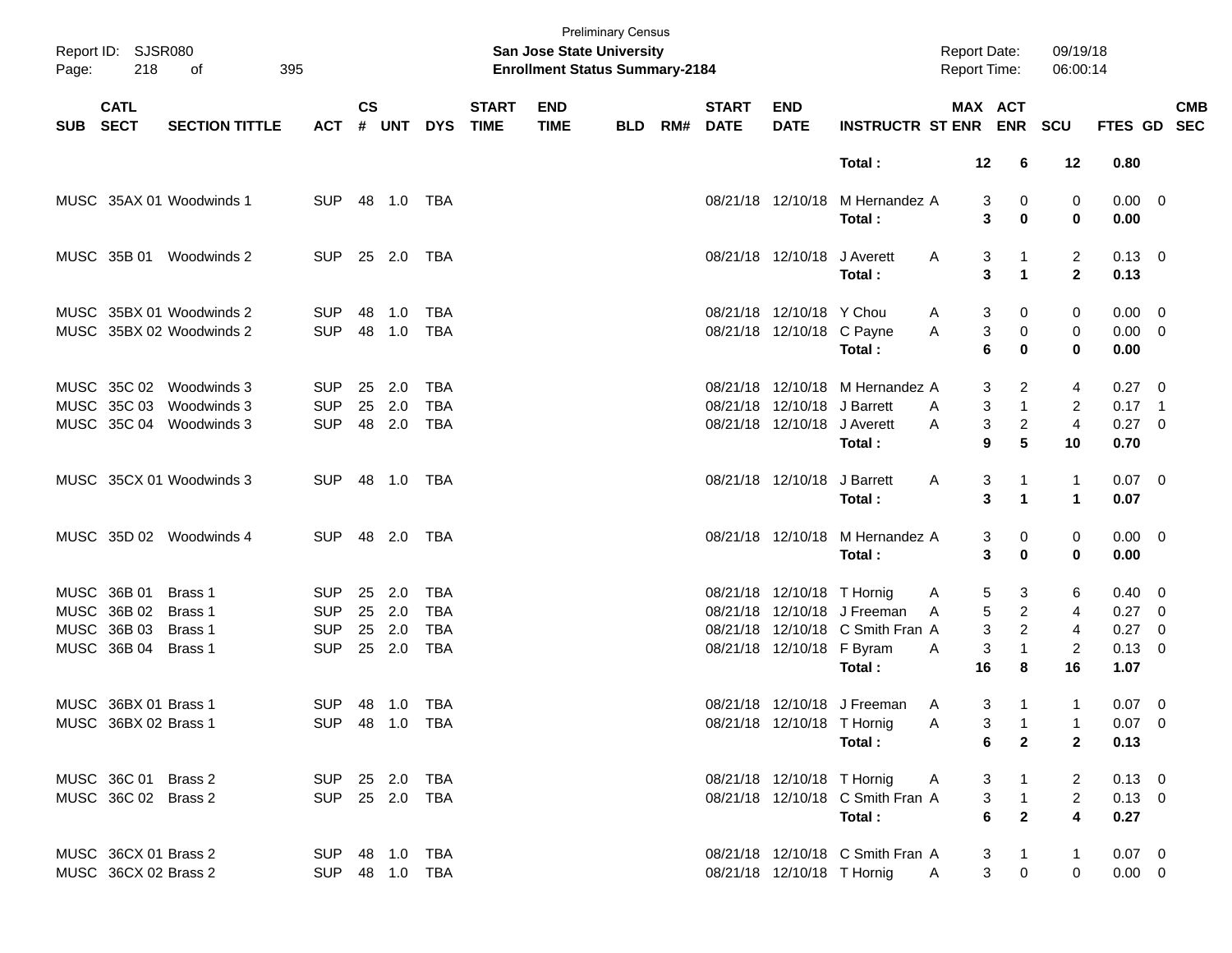| Page:      | Report ID: SJSR080<br>219  | 395<br>оf                                        |                |                             |            |            |                             | San Jose State University<br><b>Enrollment Status Summary-2184</b> | <b>Preliminary Census</b> |     |                             |                            |                                  | <b>Report Date:</b><br><b>Report Time:</b> |                             | 09/19/18<br>06:00:14 |                |            |
|------------|----------------------------|--------------------------------------------------|----------------|-----------------------------|------------|------------|-----------------------------|--------------------------------------------------------------------|---------------------------|-----|-----------------------------|----------------------------|----------------------------------|--------------------------------------------|-----------------------------|----------------------|----------------|------------|
| <b>SUB</b> | <b>CATL</b><br><b>SECT</b> | <b>SECTION TITTLE</b>                            | <b>ACT</b>     | $\mathsf{cs}$<br>$\pmb{\#}$ | <b>UNT</b> | <b>DYS</b> | <b>START</b><br><b>TIME</b> | <b>END</b><br><b>TIME</b>                                          | <b>BLD</b>                | RM# | <b>START</b><br><b>DATE</b> | <b>END</b><br><b>DATE</b>  | <b>INSTRUCTR ST ENR</b>          |                                            | MAX ACT<br><b>ENR</b>       | SCU                  | FTES GD SEC    | <b>CMB</b> |
|            |                            |                                                  |                |                             |            |            |                             |                                                                    |                           |     |                             |                            | Total:                           |                                            | 6<br>-1                     | $\mathbf 1$          | 0.07           |            |
|            | MUSC 36D 01                | Brass 3                                          | <b>SUP</b>     |                             | 25 2.0     | TBA        |                             |                                                                    |                           |     |                             |                            | 08/21/18 12/10/18 C Smith Fran A |                                            | 3<br>3                      | 6                    | $0.40 \ 0$     |            |
|            | MUSC 36D 02                | Brass 3                                          | <b>SUP</b>     |                             | 48 2.0     | <b>TBA</b> |                             |                                                                    |                           |     |                             | 08/21/18 12/10/18 F Byram  |                                  | A                                          | 3<br>$\mathbf{1}$           | $\overline{2}$       | $0.13 \ 0$     |            |
|            | MUSC 36D 04 Brass 3        |                                                  | <b>SUP</b>     |                             | 48 2.0     | <b>TBA</b> |                             |                                                                    |                           |     |                             |                            | 08/21/18 12/10/18 J Freeman      | A                                          | 3<br>$\mathbf{1}$           | 2                    | $0.13 \ 0$     |            |
|            | MUSC 36D 06 Brass 3        |                                                  | <b>SUP</b>     |                             | 48 2.0     | <b>TBA</b> |                             |                                                                    |                           |     |                             | 08/21/18 12/10/18 T Hornig |                                  | A                                          | 3<br>3                      | 6                    | $0.40 \quad 0$ |            |
|            |                            |                                                  |                |                             |            |            |                             |                                                                    |                           |     |                             |                            | Total:                           | 12                                         | 8                           | 16                   | 1.07           |            |
|            | MUSC 36DX 01 Brass 3       |                                                  | <b>SUP</b>     | 48                          | 1.0        | TBA        |                             |                                                                    |                           |     |                             | 08/21/18 12/10/18 T Hornig |                                  | A                                          | 3<br>0                      | 0                    | $0.00 \t 0$    |            |
|            | MUSC 36DX 02 Brass 3       |                                                  | <b>SUP</b>     |                             | 48 1.0     | <b>TBA</b> |                             |                                                                    |                           |     |                             |                            | 08/21/18 12/10/18 J Freeman      | A                                          | 3<br>$\mathbf{1}$           | $\mathbf{1}$         | $0.07$ 0       |            |
|            |                            |                                                  |                |                             |            |            |                             |                                                                    |                           |     |                             |                            | Total:                           |                                            | 6<br>$\mathbf 1$            | $\mathbf{1}$         | 0.07           |            |
|            | MUSC 36E 01                | Brass 4                                          | <b>SUP</b>     |                             | 25 2.0     | TBA        |                             |                                                                    |                           |     |                             | 08/21/18 12/10/18 T Hornig |                                  | A                                          | 3<br>0                      | 0                    | $0.00 \t 0$    |            |
|            |                            |                                                  |                |                             |            |            |                             |                                                                    |                           |     |                             |                            | Total:                           |                                            | 3<br>$\mathbf 0$            | 0                    | 0.00           |            |
|            |                            |                                                  |                |                             |            |            |                             |                                                                    |                           |     |                             |                            |                                  |                                            |                             |                      |                |            |
|            |                            | MUSC 37A 02 Percussion 1                         | <b>SUP</b>     |                             | 48 2.0     | TBA        |                             |                                                                    |                           |     |                             | 08/21/18 12/10/18          | G Lemmon                         | Α                                          | $\overline{c}$<br>3         | 4                    | $0.27$ 0       |            |
|            |                            |                                                  |                |                             |            |            |                             |                                                                    |                           |     |                             |                            | Total:                           |                                            | 3<br>$\mathbf{2}$           | 4                    | 0.27           |            |
|            |                            |                                                  |                |                             |            |            |                             |                                                                    |                           |     |                             |                            |                                  |                                            |                             |                      |                |            |
|            |                            | MUSC 37C 02 Percussion 3                         | <b>SUP</b>     |                             | 48 2.0     | TBA        |                             |                                                                    |                           |     |                             | 08/21/18 12/10/18          | G Lemmon                         | A                                          | 3<br>5                      | 6                    | $0.40 \quad 0$ |            |
|            |                            |                                                  |                |                             |            |            |                             |                                                                    |                           |     |                             |                            | Total:                           |                                            | $5\phantom{1}$<br>3         | 6                    | 0.40           |            |
|            | MUSC 38B 01                | Composition 1                                    | <b>SUP</b>     |                             | 48 2.0     | TBA        |                             |                                                                    |                           |     |                             | 08/21/18 12/10/18          | P Furman                         | Α                                          | 3<br>0                      | 0                    | $0.00 \t 0$    |            |
|            |                            |                                                  |                |                             |            |            |                             |                                                                    |                           |     |                             |                            | Total:                           |                                            | 3<br>$\mathbf 0$            | 0                    | 0.00           |            |
|            |                            |                                                  |                |                             |            |            |                             |                                                                    |                           |     |                             |                            |                                  |                                            |                             |                      |                |            |
|            |                            | MUSC 38BX 01 Applied Instruct Mus                | SUP 48 1.0     |                             |            | TBA        |                             |                                                                    |                           |     |                             | 08/21/18 12/10/18          | <b>B</b> Belet                   | Α                                          | 3<br>$\mathbf{1}$           | 0                    | $0.07$ 0       |            |
|            |                            |                                                  |                |                             |            |            |                             |                                                                    |                           |     |                             |                            | Total:                           |                                            | 3<br>$\blacktriangleleft$   | $\mathbf 0$          | 0.07           |            |
|            |                            |                                                  |                |                             |            |            |                             |                                                                    |                           |     |                             |                            |                                  |                                            |                             |                      |                |            |
|            | MUSC 38C 01                | Composition 2                                    | <b>SUP</b>     | 48                          | 1.0        | TBA        |                             |                                                                    |                           |     |                             | 08/21/18 12/10/18          | <b>B</b> Belet                   | A                                          | 3<br>0                      | 0                    | $0.00 \t 0$    |            |
|            | MUSC 38C 02                | Composition 2                                    | <b>SUP</b>     | 48                          | 1.0        | <b>TBA</b> |                             |                                                                    |                           |     |                             |                            | 08/21/18 12/10/18 P Furman       | A                                          | 3<br>0                      | 0                    | $0.00 \t 0$    |            |
|            |                            |                                                  |                |                             |            |            |                             |                                                                    |                           |     |                             |                            | Total:                           |                                            | 6<br>0                      | 0                    | 0.00           |            |
|            |                            |                                                  |                |                             |            |            |                             |                                                                    |                           |     |                             |                            |                                  |                                            |                             |                      |                |            |
|            |                            | MUSC 38D 01 Composition 3                        | SUP 48 2.0 TBA |                             |            |            |                             |                                                                    |                           |     |                             | 08/21/18 12/10/18 B Belet  |                                  | A                                          | 3                           | 2                    | $0.13 \ 0$     |            |
|            |                            |                                                  |                |                             |            |            |                             |                                                                    |                           |     |                             |                            | Total:                           |                                            | 3<br>$\mathbf 1$            | $\mathbf{2}$         | 0.13           |            |
|            |                            | MUSC 38DX 01 Applied Instruct Mus SUP 48 1.0 TBA |                |                             |            |            |                             |                                                                    |                           |     |                             |                            | 08/21/18 12/10/18 P Furman       | A                                          | 3<br>3                      | 3                    | $0.20 \ 0$     |            |
|            |                            |                                                  |                |                             |            |            |                             |                                                                    |                           |     |                             |                            | Total:                           |                                            | $\mathbf{3}$<br>3           | 3                    | 0.20           |            |
|            |                            |                                                  |                |                             |            |            |                             |                                                                    |                           |     |                             |                            |                                  |                                            |                             |                      |                |            |
|            |                            | MUSC 38E 01 Composition 4                        | SUP 48 1.0 TBA |                             |            |            |                             |                                                                    |                           |     |                             |                            | 08/21/18 12/10/18 A Lington      | A                                          | 3                           | 1                    | $0.07$ 0       |            |
|            |                            |                                                  |                |                             |            |            |                             |                                                                    |                           |     |                             |                            | Total:                           |                                            | $\mathbf{3}$<br>$\mathbf 1$ | $\mathbf 1$          | 0.07           |            |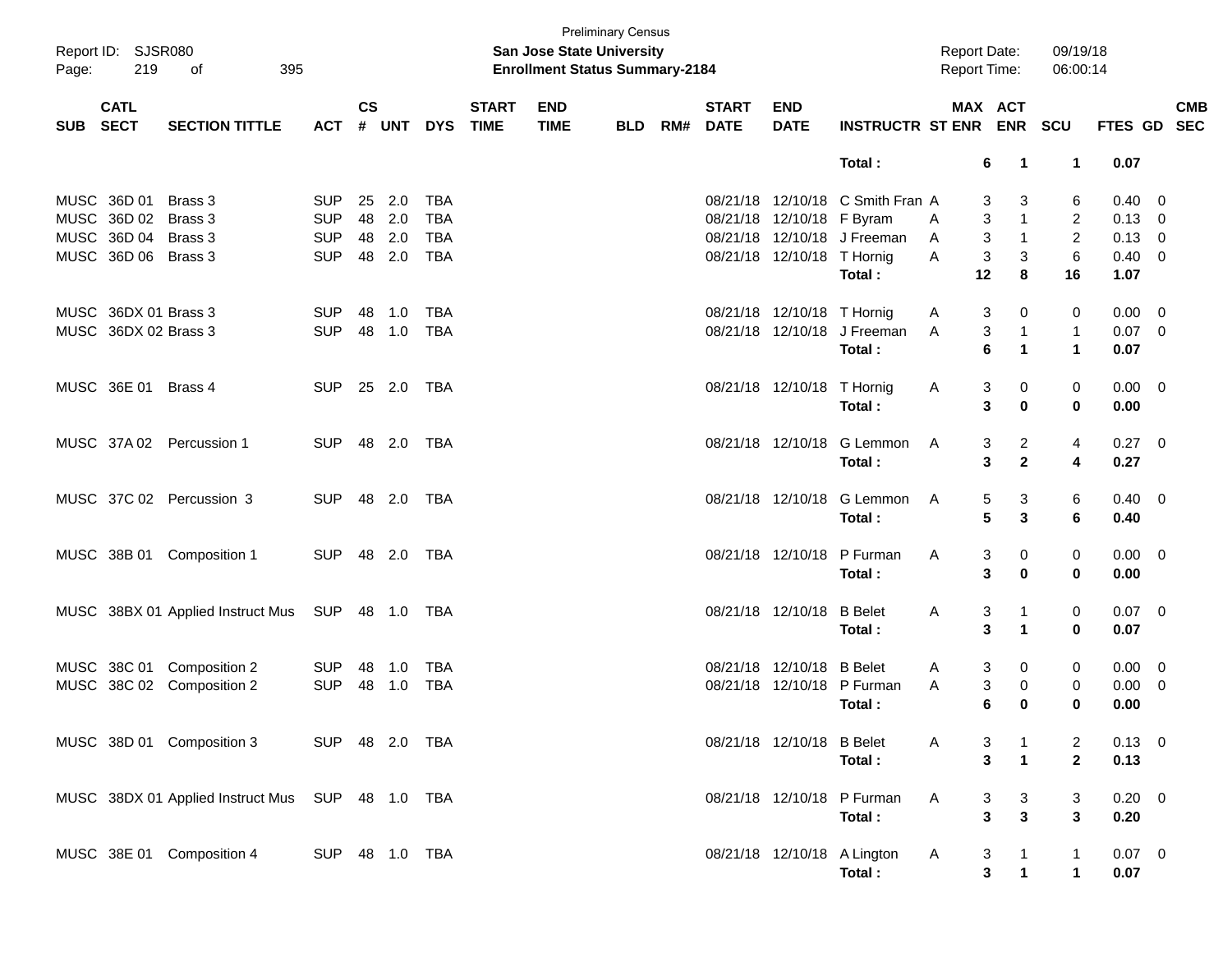| Report ID:<br>Page: | <b>SJSR080</b><br>220      | 395<br>οf                         |               |                    |            |            |                             | <b>San Jose State University</b><br><b>Enrollment Status Summary-2184</b> | <b>Preliminary Census</b> |     |                             |                           |                                         | <b>Report Date:</b><br>Report Time: |                              | 09/19/18<br>06:00:14        |                        |                          |
|---------------------|----------------------------|-----------------------------------|---------------|--------------------|------------|------------|-----------------------------|---------------------------------------------------------------------------|---------------------------|-----|-----------------------------|---------------------------|-----------------------------------------|-------------------------------------|------------------------------|-----------------------------|------------------------|--------------------------|
| <b>SUB</b>          | <b>CATL</b><br><b>SECT</b> | <b>SECTION TITTLE</b>             | <b>ACT</b>    | $\mathsf{cs}$<br># | <b>UNT</b> | <b>DYS</b> | <b>START</b><br><b>TIME</b> | <b>END</b><br><b>TIME</b>                                                 | <b>BLD</b>                | RM# | <b>START</b><br><b>DATE</b> | <b>END</b><br><b>DATE</b> | <b>INSTRUCTR ST ENR ENR</b>             | <b>MAX ACT</b>                      |                              | <b>SCU</b>                  | <b>FTES GD</b>         | <b>CMB</b><br><b>SEC</b> |
|                     |                            | MUSC 38EX 01 Applied Instruct Mus | SUP           |                    | 48 1.0     | TBA        |                             |                                                                           |                           |     |                             |                           | 08/21/18 12/10/18 P Furman<br>Total :   | 3<br>Α<br>3                         | 0<br>0                       | 0<br>0                      | $0.00 \ 0$<br>0.00     |                          |
|                     | MUSC 39A 01                | ImprovCompArr 1                   | <b>SUP</b>    |                    | 48 2.0     | TBA        |                             |                                                                           |                           |     |                             |                           | 08/21/18 12/10/18 R Vandivier<br>Total: | A<br>3<br>3                         | 3<br>3                       | 6<br>6                      | $0.40 \quad 0$<br>0.40 |                          |
|                     |                            | MUSC 39AX 01 JazzImprCompArr1     | <b>SUP</b>    | 48                 | 1.0        | <b>TBA</b> |                             |                                                                           |                           |     |                             |                           | 08/21/18 12/10/18 K Geisick             | 3<br>Α                              | 0                            | 0                           | $0.00 \t 0$            |                          |
|                     |                            | MUSC 39AX 02 JazzImprCompArr1     | <b>SUP</b>    | 48                 | 1.0        | <b>TBA</b> |                             |                                                                           |                           |     |                             |                           | 08/21/18 12/10/18 A Lington             | 3<br>Α                              | 1                            | $\mathbf{1}$                | 0.07                   | $\overline{\phantom{0}}$ |
|                     |                            | MUSC 39AX 03 JazzImprCompArr1     | <b>SUP</b>    | 48                 | 1.0        | <b>TBA</b> |                             |                                                                           |                           |     |                             | 08/21/18 12/10/18 J Lewis | Total :                                 | 3<br>Α<br>9                         | $\mathbf{1}$<br>$\mathbf{2}$ | $\mathbf{1}$<br>$\mathbf 2$ | $0.07$ 0<br>0.13       |                          |
|                     |                            | MUSC 39BX 01 JazzImprCompArr2     | <b>SUP</b>    | 48                 | 1.0        | <b>TBA</b> |                             |                                                                           |                           |     |                             |                           | 08/21/18 12/10/18 A Lington             | 3<br>A                              | 0                            | 0                           | $0.00 \t 0$            |                          |
|                     |                            | MUSC 39BX 02 JazzImprCompArr2     | <b>SUP</b>    | 48                 | 1.0        | <b>TBA</b> |                             |                                                                           |                           |     |                             |                           | 08/21/18 12/10/18 R Vandivier           | 3<br>Α                              | $\overline{\mathbf{c}}$      | 2                           | $0.13 \ 0$             |                          |
|                     |                            | MUSC 39BX 03 JazzImprCompArr2     | <b>SUP</b>    | 48                 | 1.0        | <b>TBA</b> |                             |                                                                           |                           |     |                             | 08/21/18 12/10/18 J Lewis |                                         | 3<br>Α                              | 0                            | 0                           | $0.00 \t 0$            |                          |
|                     |                            |                                   |               |                    |            |            |                             |                                                                           |                           |     |                             |                           | Total :                                 | 9                                   | $\mathbf{2}$                 | $\mathbf{2}$                | 0.13                   |                          |
|                     |                            | MUSC 39CX 01 JazzImprCompArr3     | <b>SUP</b>    | 48                 | 1.0        | <b>TBA</b> |                             |                                                                           |                           |     |                             |                           | 08/21/18 12/10/18 A Lington             | 3<br>A                              |                              | $\mathbf{1}$                | $0.07$ 0               |                          |
| MUSC                |                            | 39CX 02 JazzImprCompArr3          | <b>SUP</b>    | 48                 | 1.0        | <b>TBA</b> |                             |                                                                           |                           |     |                             |                           | 08/21/18 12/10/18 D Robbins             | 3<br>Α                              | 2                            | 2                           | $0.13 \ 0$             |                          |
|                     |                            | MUSC 39CX 03 JazzImprCompArr3     | <b>SUP</b>    | 48                 | 1.0        | <b>TBA</b> |                             |                                                                           |                           |     |                             |                           | 08/21/18 12/10/18 D Behroozi            | 3<br>A                              | $\mathbf{1}$                 | $\mathbf{1}$                | 0.07                   | $\overline{\mathbf{0}}$  |
|                     |                            | MUSC 39CX 04 JazzImprCompArr3     | <b>SUP</b>    | 48                 | 1.0        | <b>TBA</b> |                             |                                                                           |                           |     |                             | 08/21/18 12/10/18 J Lewis | Total :                                 | 3<br>Α<br>12                        | 1<br>5                       | $\mathbf{1}$<br>5           | $0.07$ 0<br>0.33       |                          |
|                     | MUSC 39D 01                | ImprovCompArr 4                   | SUP.          | 48                 | 2.0        | <b>TBA</b> |                             |                                                                           |                           |     |                             | 08/21/18 12/10/18 J Lewis |                                         | 3<br>Α                              |                              | $\overline{c}$              | $0.13 \ 0$             |                          |
|                     | MUSC 39D 02                | ImprovCompArr 4                   | <b>SUP</b>    | 48                 | 2.0        | <b>TBA</b> |                             |                                                                           |                           |     |                             |                           | 08/21/18 12/10/18 R Vandivier           | 3<br>Α                              | 1                            | $\overline{c}$              | $0.13 \ 0$             |                          |
|                     | MUSC 39D 03                | ImprovCompArr 4                   | <b>SUP</b>    | 48                 | 2.0        | <b>TBA</b> |                             |                                                                           |                           |     |                             |                           | 08/21/18 12/10/18 D Robbins             | 3<br>Α                              | 0                            | 0                           | $0.00 \t 0$            |                          |
|                     |                            |                                   |               |                    |            |            |                             |                                                                           |                           |     |                             |                           | Total:                                  | 9                                   | $\mathbf{2}$                 | 4                           | 0.27                   |                          |
|                     |                            | MUSC 39DX 01 JazzImprCompArr4     | <b>SUP</b>    | 48                 | 1.0        | <b>TBA</b> |                             |                                                                           |                           |     | 08/21/18                    | 12/10/18 J Lewis          |                                         | 3<br>Α                              |                              | 1                           | 0.07                   | $\overline{\phantom{0}}$ |
|                     |                            | MUSC 39DX 02 JazzImprCompArr4     | <b>SUP</b>    | 48                 | 1.0        | <b>TBA</b> |                             |                                                                           |                           |     |                             |                           | 08/21/18 12/10/18 D Robbins             | 3<br>A                              | -1                           | 1                           | 0.07                   | $\overline{\phantom{0}}$ |
|                     |                            | MUSC 39DX 03 JazzImprCompArr4     | <b>SUP</b>    | 48                 | 1.0        | TBA        |                             |                                                                           |                           |     |                             |                           | 08/21/18 12/10/18 R Vandivier           | 3<br>A                              |                              | 1                           | $0.07 \quad 0$         |                          |
|                     |                            | MUSC 39DX 04 JazzImprCompArr4     | <b>SUP</b>    |                    | 48 1.0     | TBA        |                             |                                                                           |                           |     |                             |                           | 08/21/18 12/10/18 A Lington             | 3<br>Α                              | 0                            | 0                           | $0.00 \t 0$            |                          |
|                     |                            |                                   |               |                    |            |            |                             |                                                                           |                           |     |                             |                           | Total:                                  | 12                                  | 3                            | 3                           | 0.20                   |                          |
|                     | MUSC 40A 01                | Jazz Improv - I                   | SEM 04 2.0    |                    |            | TR         |                             | 10:30 AM 11:00 AM                                                         | <b>MUS 150</b>            |     |                             |                           | 08/21/18 12/10/18 T Langan              | 35<br>A                             | 18                           | 18                          | $2.40 \ 0$             |                          |
|                     | MUSC 40A 02                | Jazz Improv - I                   | ACT 09 0.0 TR |                    |            |            |                             | 11:00 AM 11:50 AM                                                         | <b>MUS 150</b>            |     |                             |                           | 08/21/18 12/10/18 T Langan              | Α<br>35                             | 18                           | 18                          | $0.00 \t 0$            |                          |
|                     |                            |                                   |               |                    |            |            |                             |                                                                           |                           |     |                             |                           | Total:                                  | 70                                  | 36                           | 36                          | 2.40                   |                          |
|                     |                            | MUSC 41A 01 Applied Lyric Dict    | ACT 09 1.0 TR |                    |            |            |                             | 08:00 AM 08:50 AM                                                         | MUS 157                   |     |                             | 08/21/18 12/10/18 A Young |                                         | 20<br>A                             | 19                           | 19                          | $1.27 \t 0$            |                          |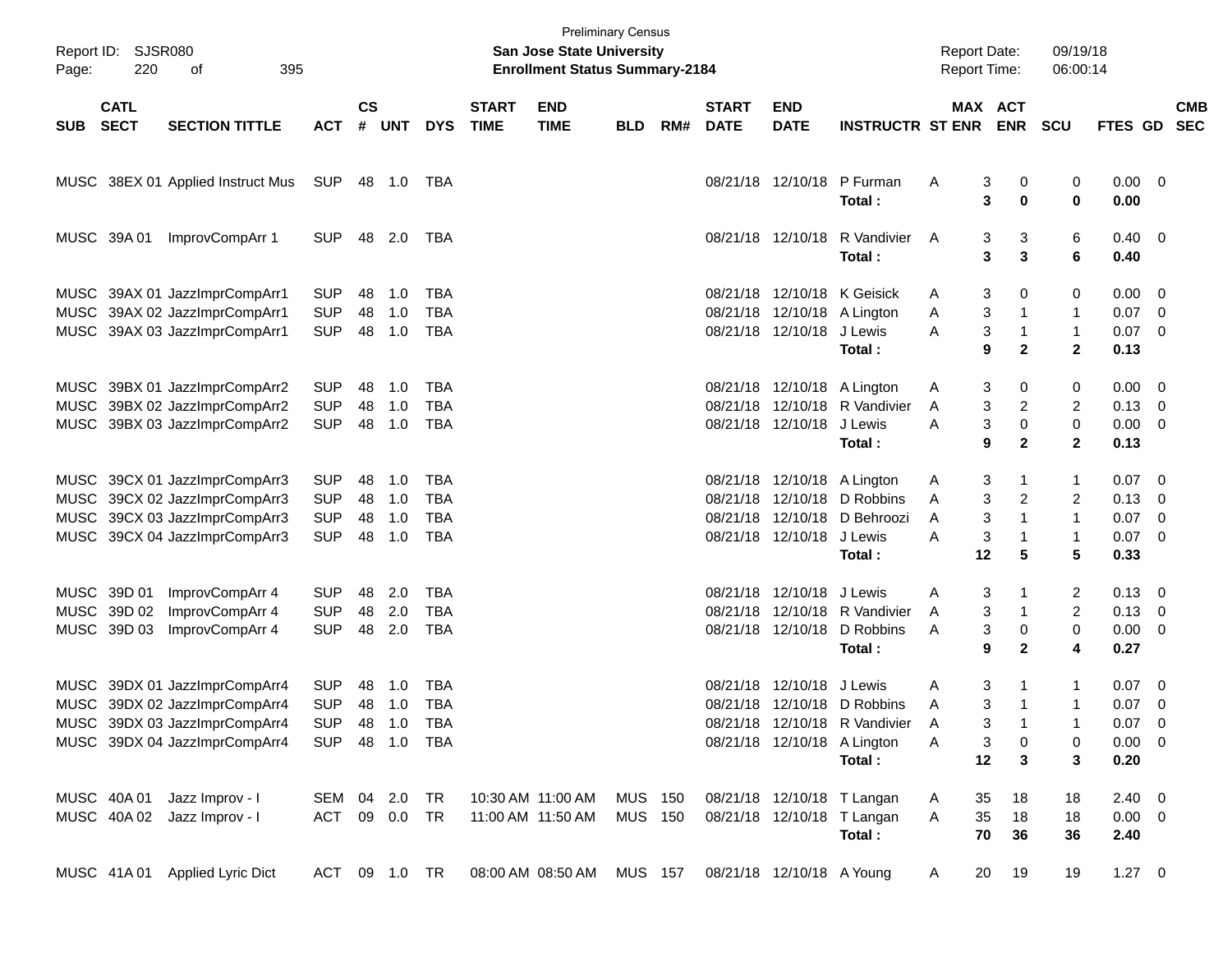| Report ID:<br>Page:      | 221                        | <b>SJSR080</b><br>395<br>οf                                                               |                                   |                    |            |                        |                             | <b>Preliminary Census</b><br>San Jose State University<br><b>Enrollment Status Summary-2184</b> |                          |            |                             |                                                |                                                          | <b>Report Date:</b><br><b>Report Time:</b> |                              | 09/19/18<br>06:00:14       |                                                  |                          |            |
|--------------------------|----------------------------|-------------------------------------------------------------------------------------------|-----------------------------------|--------------------|------------|------------------------|-----------------------------|-------------------------------------------------------------------------------------------------|--------------------------|------------|-----------------------------|------------------------------------------------|----------------------------------------------------------|--------------------------------------------|------------------------------|----------------------------|--------------------------------------------------|--------------------------|------------|
| <b>SUB</b>               | <b>CATL</b><br><b>SECT</b> | <b>SECTION TITTLE</b>                                                                     | АСТ                               | $\mathsf{cs}$<br># | <b>UNT</b> | <b>DYS</b>             | <b>START</b><br><b>TIME</b> | <b>END</b><br><b>TIME</b>                                                                       | <b>BLD</b>               | RM#        | <b>START</b><br><b>DATE</b> | <b>END</b><br><b>DATE</b>                      | <b>INSTRUCTR ST ENR</b>                                  |                                            | <b>MAX ACT</b><br><b>ENR</b> | <b>SCU</b>                 | <b>FTES GD</b>                                   | <b>SEC</b>               | <b>CMB</b> |
|                          |                            |                                                                                           |                                   |                    |            |                        |                             |                                                                                                 |                          |            |                             |                                                | Total:                                                   | 20                                         | 19                           | 19                         | 1.27                                             |                          |            |
|                          | MUSC 50A 01                | ConcertChoir                                                                              | ACT                               |                    | 21 1.0     | МW                     |                             | 01:30 PM 03:20 PM                                                                               | <b>MUS 150</b>           |            |                             | 08/21/18 12/10/18                              | J Benson<br>Total:                                       | 55<br>A<br>55                              | 40<br>40                     | 40<br>40                   | $2.67$ 0<br>2.67                                 |                          |            |
| MUSC 51 01<br>MUSC 51 02 |                            | UnivChorales<br>UnivChorales                                                              | ACT<br><b>ACT</b>                 | 09<br>09           | 1.0<br>1.0 | <b>TR</b><br><b>MW</b> |                             | 03:30 PM 04:20 PM<br>03:30 PM 04:20 PM                                                          | <b>MUS</b><br><b>MUS</b> | 182<br>182 |                             | 08/21/18 12/10/18 A Young<br>08/21/18 12/10/18 | L Hartwig<br>Total:                                      | 30<br>A<br>30<br>A<br>60                   | 10<br>$\overline{7}$<br>17   | 10<br>$\overline{7}$<br>17 | 0.67<br>$0.47 \quad 0$<br>1.13                   | $\overline{\phantom{0}}$ |            |
| MUSC 52 01               |                            | <b>ENS: OperaTheater</b>                                                                  | ACT 21 1.0 TR                     |                    |            |                        |                             | 03:30 PM 05:20 PM                                                                               | <b>MUS 176</b>           |            |                             | 08/21/18 12/10/18                              | S Bengochea A<br>Total:                                  | 30<br>30                                   | 5<br>5                       | 5<br>5                     | 0.33 0<br>0.33                                   |                          |            |
| MUSC 53 01               |                            | ENS: UnivSymphOrcheACT 21 1.0 TR                                                          |                                   |                    |            |                        |                             | 01:30 PM 03:20 PM                                                                               | <b>MUS 176</b>           |            |                             | 08/21/18 12/10/18                              | A Cohen<br>Total:                                        | 30<br>A<br>30                              | 15<br>15                     | 15<br>15                   | $1.00 \t 0$<br>1.00                              |                          |            |
| MUSC 54 01               |                            | SymphBand                                                                                 | ACT 21 1.0                        |                    |            | <b>TR</b>              |                             | 01:30 PM 03:20 PM                                                                               | <b>MUS 150</b>           |            |                             | 08/21/18 12/10/18                              | D Vickerman A<br>Total:                                  | 30<br>30                                   | 29<br>29                     | 29<br>29                   | $1.93 \ 0$<br>1.93                               |                          |            |
| MUSC 55 01               |                            | ENS: WindEnsemble ACT 21 1.0                                                              |                                   |                    |            | MW                     |                             | 01:30 PM 03:20 PM                                                                               | <b>MUS 176</b>           |            |                             | 08/21/18 12/10/18                              | D Vickerman A<br>Total:                                  | 40<br>40                                   | 16<br>16                     | 16<br>16                   | $1.07 \t 0$<br>1.07                              |                          |            |
| MUSC 56 01               |                            | MarchBand                                                                                 | ACT                               |                    | 21 2.0     |                        |                             | MWF 03:45 PM 06:00 PM                                                                           | <b>MUS 150</b>           |            |                             | 08/21/18 12/10/18                              | C McKenzie A<br>Total:                                   | 100<br>100                                 | 50<br>50                     | 50<br>50                   | $6.67$ 0<br>6.67                                 |                          |            |
| MUSC 57 01               |                            | <b>JazzOrch</b>                                                                           | ACT                               | 20                 | 1.0        | <b>TR</b>              |                             | 03:30 PM 05:20 PM                                                                               | <b>MUS 150</b>           |            |                             | 08/21/18 12/10/18                              | A Lington<br>Total:                                      | 20<br>A<br>20                              | 6<br>6                       | 6<br>6                     | $0.40 \quad 0$<br>0.40                           |                          |            |
| MUSC 59 01               |                            | AfroLatinJazzEns                                                                          | ACT                               | 20                 | 1.0        | МW                     |                             | 01:30 PM 03:20 PM                                                                               | <b>MUS 186</b>           |            |                             | 08/21/18 12/10/18                              | J Lewis<br>Total:                                        | 20<br>Α<br>20                              | 5<br>5                       | 5<br>5                     | 0.33 0<br>0.33                                   |                          |            |
|                          |                            | MUSC 60A 01 Choraliers                                                                    |                                   |                    |            |                        |                             | ACT 21 1.0 TR  01:30 PM  03:20 PM  MUS  182  08/21/18  12/10/18  J Benson                       |                          |            |                             |                                                | Total:                                                   | Α<br>20<br>20                              | 10<br>10                     | 10<br>10                   | $0.67$ 0<br>0.67                                 |                          |            |
|                          |                            | MUSC 60C 01 EnsChamberMusic<br>MUSC 60C 02 EnsChamberMusic<br>MUSC 60C 03 EnsChamberMusic | ACT 10 1.0 T<br>ACT<br><b>ACT</b> |                    | 1.0        | 10 1.0 TBA             |                             | 03:30 PM 05:20 PM MUS 211                                                                       |                          |            |                             | 08/21/18 12/10/18 G Mok                        | 08/21/18 12/10/18 S Jones-Haye A<br>Total:               | 10<br>Α<br>10<br>X<br>20                   | 0<br>6<br>0<br>0<br>6        | 0<br>6<br>0<br>6           | $0.00 \t 0$<br>$0.40 \ 0$<br>$0.00 \t 0$<br>0.40 |                          |            |
|                          |                            | MUSC 60D 01 CollMusicum                                                                   | ACT 10 1.0 F                      |                    |            |                        |                             |                                                                                                 |                          |            |                             |                                                | 08:30 AM 10:15 AM MUS 182 08/21/18 12/10/18 G Haramaki A | 15                                         | $\overline{2}$               | $\overline{2}$             | $0.13 \ 0$                                       |                          |            |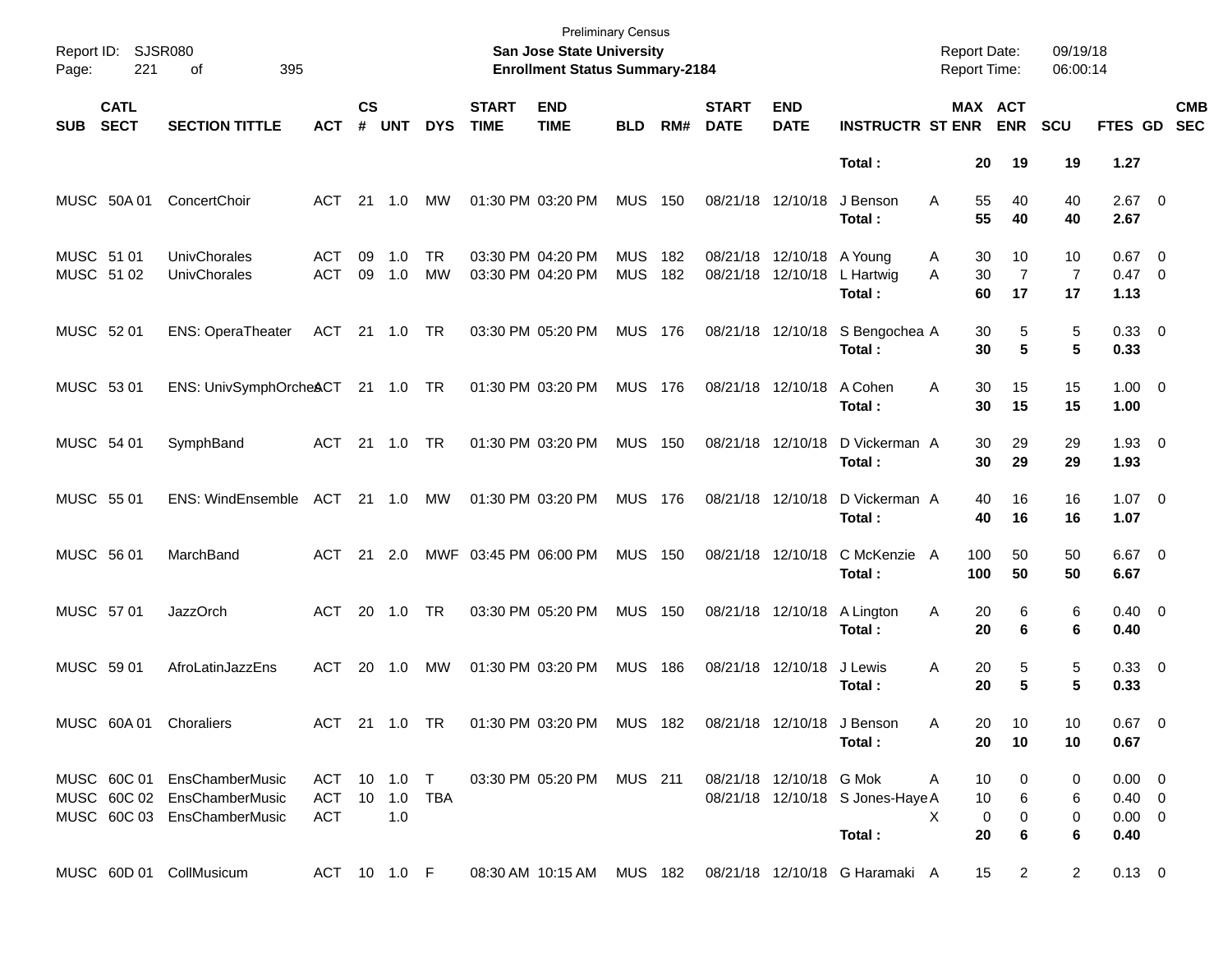| Page:      | Report ID: SJSR080<br>222                 | 395<br>οf                                           |                                 |                |                         |                                        |                             | <b>Preliminary Census</b><br><b>San Jose State University</b><br><b>Enrollment Status Summary-2184</b> |                |     |                             |                                                |                                            | <b>Report Date:</b><br>Report Time: |                                       | 09/19/18<br>06:00:14             |                                       |                          |
|------------|-------------------------------------------|-----------------------------------------------------|---------------------------------|----------------|-------------------------|----------------------------------------|-----------------------------|--------------------------------------------------------------------------------------------------------|----------------|-----|-----------------------------|------------------------------------------------|--------------------------------------------|-------------------------------------|---------------------------------------|----------------------------------|---------------------------------------|--------------------------|
| <b>SUB</b> | <b>CATL</b><br><b>SECT</b>                | <b>SECTION TITTLE</b>                               | <b>ACT</b>                      | <b>CS</b><br># | <b>UNT</b>              | <b>DYS</b>                             | <b>START</b><br><b>TIME</b> | <b>END</b><br><b>TIME</b>                                                                              | <b>BLD</b>     | RM# | <b>START</b><br><b>DATE</b> | <b>END</b><br><b>DATE</b>                      | <b>INSTRUCTR ST ENR</b>                    | MAX ACT                             | <b>ENR</b>                            | SCU                              | FTES GD                               | <b>CMB</b><br><b>SEC</b> |
|            |                                           |                                                     |                                 |                |                         |                                        |                             |                                                                                                        |                |     |                             |                                                | Total:                                     | 15                                  | $\mathbf{2}$                          | $\mathbf 2$                      | 0.13                                  |                          |
|            | MUSC 60E 01                               | JazzSingers                                         | ACT 10 1.0 F                    |                |                         |                                        |                             | 10:30 AM 11:00 AM                                                                                      | MUS            | 250 |                             | 08/21/18 12/10/18                              | Total:                                     | 15<br>A<br>15                       | $\overline{7}$<br>$\overline{7}$      | $\overline{7}$<br>$\overline{7}$ | $0.47 \quad 0$<br>0.47                |                          |
|            | MUSC 60F 01<br>MUSC 60F 02<br>MUSC 60F 03 | SmallJazzEns<br><b>SmallJazzEns</b><br>SmallJazzEns | ACT<br><b>ACT</b><br><b>ACT</b> | 10<br>10       | $-1.0$<br>1.0<br>10 1.0 | <b>TBA</b><br><b>TBA</b><br><b>TBA</b> |                             |                                                                                                        |                |     | 08/21/18                    | 08/21/18 12/10/18 J Lewis<br>08/21/18 12/10/18 | 12/10/18 D Robbins<br>J Dryden             | 3<br>A<br>3<br>A<br>3<br>A          | 3<br>3<br>$\mathbf{1}$                | 3<br>3<br>$\mathbf{1}$           | $0.20 \ 0$<br>$0.20 \ 0$<br>$0.07$ 0  |                          |
|            | MUSC 60H 01                               | PercEns                                             | ACT 10 1.0 F                    |                |                         |                                        |                             | 10:30 AM 12:20 PM                                                                                      | MUS 176        |     |                             | 08/21/18 12/10/18                              | Total:<br>G Lemmon<br>Total:               | 9<br>15<br>A<br>15                  | $\overline{7}$<br>8<br>8              | $\overline{7}$<br>8<br>8         | 0.47<br>0.53 0<br>0.53                |                          |
| MUSC 60101 |                                           | EnsJazzEnsemble                                     | ACT 10 1.0 F                    |                |                         |                                        |                             | 12:30 PM 02:20 PM                                                                                      | <b>MUS 182</b> |     |                             | 08/21/18 12/10/18                              | C Garza<br>Total:                          | 20<br>A<br>20                       | 13<br>13                              | 13<br>13                         | $0.87$ 0<br>0.87                      |                          |
|            | MUSC 60J 01<br>MUSC 60J 02                | StringEns<br>StringEns                              | <b>ACT</b><br><b>ACT</b>        | 10             | 1.0<br>$1.0$ F          |                                        |                             | 10:00 AM 12:00 PM                                                                                      | <b>MUS 210</b> |     |                             |                                                | 08/21/18 12/10/18 S Jones-Haye A<br>Total: | X<br>0<br>15<br>15                  | 0<br>$\overline{7}$<br>$\overline{7}$ | 0<br>7<br>$\overline{7}$         | $0.00 \t 0$<br>$0.47 \quad 0$<br>0.47 |                          |
|            | MUSC 60K 01<br>MUSC 60K 02                | <b>BrassEns</b><br><b>BrassEns</b>                  | ACT<br>ACT                      | 10<br>10       | 1.0<br>1.0              | <b>TBA</b><br>F                        |                             | 10:30 AM 12:20 PM                                                                                      | <b>MUS 150</b> |     |                             | 08/21/18 12/10/18<br>08/21/18 12/10/18         | J Freeman<br>T Hornig<br>Total :           | 10<br>A<br>A<br>20<br>30            | 0<br>13<br>13                         | 0<br>13<br>13                    | $0.00 \t 0$<br>$0.87$ 0<br>0.87       |                          |
|            | MUSC 60L 01<br>MUSC 60L02                 | WoodwindEns<br>WoodwindEns                          | ACT<br><b>ACT</b>               | 10<br>10       | 1.0<br>1.0              | <b>TBA</b><br>F                        |                             | 10:30 AM 12:20 PM                                                                                      | MUS 182        |     |                             | 08/21/18 12/10/18 C Payne<br>08/21/18 12/10/18 | J Averett<br>Total:                        | 10<br>A<br>A<br>10<br>20            | 1<br>4<br>5                           | 1<br>4<br>5                      | $0.07$ 0<br>$0.27 \ 0$<br>0.33        |                          |
|            | MUSC 60M 01                               | SaxophoneEns                                        | ACT                             |                | 10 1.0                  | $\top$                                 |                             | 07:00 PM 09:00 PM                                                                                      | <b>MUS 150</b> |     |                             | 08/21/18 12/10/18                              | M Hernandez A<br>Total:                    | 15<br>15                            | 2<br>$\overline{2}$                   | $\overline{2}$<br>$\mathbf{2}$   | $0.13 \quad 0$<br>0.13                |                          |
|            |                                           | MUSC 600 01 TromboneEns                             | ACT 10 1.0 F                    |                |                         |                                        |                             | 08:30 AM 10:20 AM MUS 150 08/21/18 12/10/18 T Hornig                                                   |                |     |                             |                                                | Total:                                     | 15<br>A<br>15                       | 5<br>$5\phantom{a}$                   | 5<br>5                           | 0.33 0<br>0.33                        |                          |
| MUSC 61 01 |                                           | StylesIntrpOpera1                                   | ACT 09 1.0 TBA                  |                |                         |                                        |                             |                                                                                                        |                |     |                             |                                                | 08/21/18 12/10/18 S Snitkovska A<br>Total: | 15<br>15                            | 0<br>$\bf{0}$                         | 0<br>0                           | $0.00 \t 0$<br>0.00                   |                          |
| MUSC 6301  |                                           | StylesIntrpOpera2                                   | ACT 09 1.0 TBA                  |                |                         |                                        |                             |                                                                                                        |                |     |                             |                                                | 08/21/18 12/10/18 S Snitkovska A<br>Total: | 15<br>15                            | $\mathbf{1}$                          | 1<br>1                           | $0.07$ 0<br>0.07                      |                          |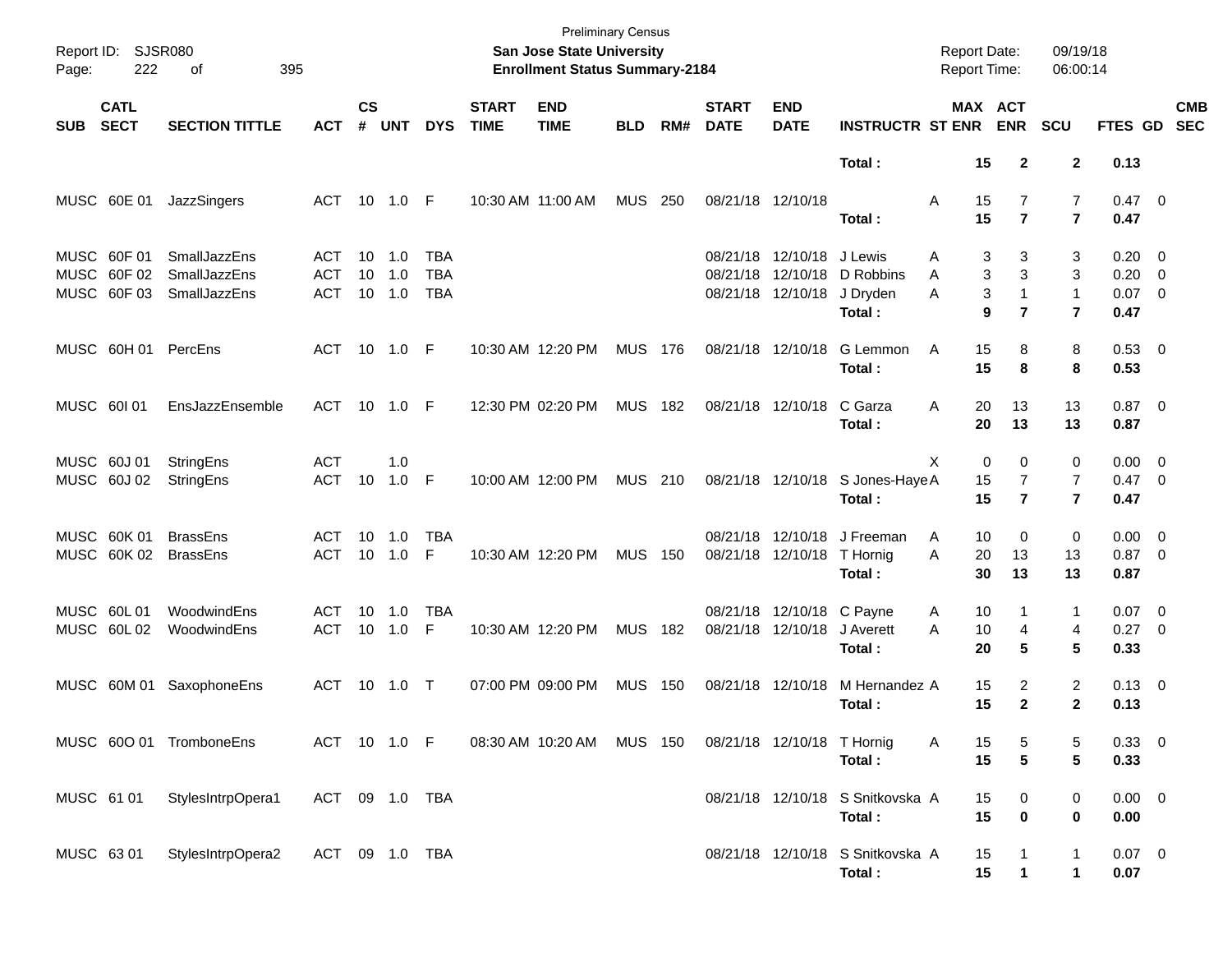| Page:       | Report ID: SJSR080<br>223  | 395<br>оf                                                     |                          |                    |                          |                         |                             | <b>Preliminary Census</b><br><b>San Jose State University</b><br><b>Enrollment Status Summary-2184</b> |                          |            |                             |                               |                                            |        | <b>Report Date:</b><br><b>Report Time:</b> |                 | 09/19/18<br>06:00:14 |                                  |                          |                          |
|-------------|----------------------------|---------------------------------------------------------------|--------------------------|--------------------|--------------------------|-------------------------|-----------------------------|--------------------------------------------------------------------------------------------------------|--------------------------|------------|-----------------------------|-------------------------------|--------------------------------------------|--------|--------------------------------------------|-----------------|----------------------|----------------------------------|--------------------------|--------------------------|
| SUB         | <b>CATL</b><br><b>SECT</b> | <b>SECTION TITTLE</b>                                         | <b>ACT</b>               | $\mathsf{cs}$<br># | <b>UNT</b>               | <b>DYS</b>              | <b>START</b><br><b>TIME</b> | <b>END</b><br><b>TIME</b>                                                                              | <b>BLD</b>               | RM#        | <b>START</b><br><b>DATE</b> | <b>END</b><br><b>DATE</b>     | <b>INSTRUCTR ST ENR</b>                    |        | MAX ACT                                    | <b>ENR</b>      | <b>SCU</b>           | FTES GD                          |                          | <b>CMB</b><br><b>SEC</b> |
| MUSC 81 01  |                            | <b>Concert Listening I</b>                                    | ACT                      | 09                 | 1.0                      | TR                      |                             | 12:30 PM 01:20 PM                                                                                      | <b>MUS 176</b>           |            |                             | 08/21/18 12/10/18             | R Lacey<br>Total:                          | A      | 150<br>150                                 | 11<br>11        | 11<br>11             | $0.73 \quad 0$<br>0.73           |                          |                          |
|             |                            | MUSC 100W 01 Writing Workshop                                 | SEM                      | 04                 | 3.0                      | TR                      | 10:30 AM 11:45 AM           |                                                                                                        | <b>MUS</b>               | 160        |                             | 08/21/18 12/10/18             | V Lington<br>Total:                        | Α      | 25<br>25                                   | 15<br>15        | 45<br>45             | $3.00 \ 0$<br>3.00               |                          |                          |
|             | MUSC 103 01                | Form & Analysis                                               | SEM                      | 04                 | 3.0                      | TR                      |                             | 09:00 AM 10:15 AM                                                                                      | <b>MUS</b>               | 160        | 08/21/18 12/10/18           |                               | <b>B</b> Belet<br>Total :                  | A      | 30<br>30                                   | 29<br>29        | 87<br>87             | $6.10\quad 6$<br>6.10            |                          |                          |
|             | MUSC 104 01                | Counterpoint                                                  | <b>SEM</b>               | 04                 | 3.0                      | МW                      |                             | 12:00 PM 01:15 PM                                                                                      | <b>MUS 210</b>           |            | 08/21/18 12/10/18           |                               | P Furman<br>Total:                         | A      | 25<br>25                                   | 23<br>23        | 69<br>69             | 4.70 2<br>4.70                   |                          |                          |
|             | MUSC 106A01                | Jazz Arranging I                                              | SEM                      | 04                 | 2.0                      | МW                      | 10:30 AM 11:20 AM           |                                                                                                        | <b>MUS</b>               | 160        | 08/21/18 12/10/18           |                               | A Lington<br>Total:                        | A      | 20<br>20                                   | 10<br>10        | 20<br>20             | $1.37 \quad 1$<br>1.37           |                          |                          |
| MUSC 110 01 |                            | Bar/Class Mus Histor                                          | LEC                      |                    | 02 3.0                   | МW                      | 09:00 AM 10:15 AM           |                                                                                                        | <b>MUS</b>               | 161        | 08/21/18 12/10/18           |                               | G Haramaki A<br>Total:                     |        | 61<br>61                                   | 55<br>55        | 165<br>165           | $11.00 \t 0$<br>11.00            |                          |                          |
| MUSC 117 01 | MUSC 117 02                | Mus Cul Latin Am<br>Mus Cul Latin Am                          | <b>LEC</b><br><b>LEC</b> | 01<br>01           | 3.0<br>3.0               | <b>TR</b><br><b>MW</b>  |                             | 09:00 AM 10:15 AM<br>12:00 PM 01:15 PM                                                                 | <b>MUS</b><br><b>MUS</b> | 250<br>250 | 08/21/18                    | 12/10/18<br>08/21/18 12/10/18 | A Romero RamA<br>A Romero RamA<br>Total:   |        | 60<br>65<br>125                            | 60<br>60<br>120 | 180<br>180<br>360    | $12.00 \t 0$<br>12.05<br>24.05   | $\blacksquare$ 1         |                          |
|             | MUSC 120 01<br>MUSC 120 80 | Worlds of Jazz<br>Worlds of Jazz                              | LEC.<br><b>LEC</b>       | 01<br>01           | 3.0<br>3.0               | <b>MW</b><br><b>TBA</b> | 10:30 AM 11:45 AM           |                                                                                                        | <b>MUS</b>               | 150        | 08/21/18                    | 12/10/18<br>08/21/18 12/10/18 | J Lewis<br>J Lewis<br>Total:               | A<br>A | 70<br>70<br>140                            | 55<br>80<br>135 | 165<br>240<br>405    | $11.00 \t 0$<br>16.00 0<br>27.00 |                          |                          |
|             | MUSC 122A 01               | Fund Tech Woodwnds ACT<br>MUSC 122A 02 Fund Tech Woodwnds ACT |                          |                    | $10 \quad 1.0$<br>10 1.0 | TR<br>. TR              |                             | 11:30 AM 12:20 PM<br>11:30 AM 12:20 PM                                                                 | <b>MUS</b><br><b>MUS</b> | 182<br>250 | 08/21/18<br>08/21/18        | 12/10/18<br>12/10/18          | R Lacey<br>R Maldonado A<br>Total :        | A      | 23<br>25<br>48                             | 15<br>13<br>28  | 15<br>13<br>28       | $1.00 \t 0$<br>0.88<br>1.88      | $\overline{\phantom{1}}$ |                          |
|             |                            | MUSC 123A 01 Fund Tech Brass                                  | ACT 10 1.0 MW            |                    |                          |                         |                             | 10:30 AM 11:20 AM MUS 182                                                                              |                          |            |                             | 08/21/18 12/10/18 T Hornig    | Total:                                     | A      | 20<br>20                                   | 18<br>18        | 18<br>18             | $1.22 \quad 1$<br>1.22           |                          |                          |
|             |                            | MUSC 125D 01 Fund Tech Percus                                 | ACT 09 1.0 F             |                    |                          |                         |                             | 08:00 AM 09:50 AM MUS 176                                                                              |                          |            |                             |                               | 08/21/18 12/10/18 G Lemmon<br>Total:       | A      | 20<br>20                                   | 11<br>11        | 11<br>11             | $0.73 \ 0$<br>0.73               |                          |                          |
|             |                            | MUSC 127A 01 Fund Tech Strings                                | ACT 10 1.0 TR            |                    |                          |                         |                             | 08:00 AM 08:50 AM MUS 150                                                                              |                          |            |                             |                               | 08/21/18 12/10/18 S Jones-Haye A<br>Total: |        | 20<br>20                                   | 16<br>16        | 16<br>16             | $1.07 \t 0$<br>1.07              |                          |                          |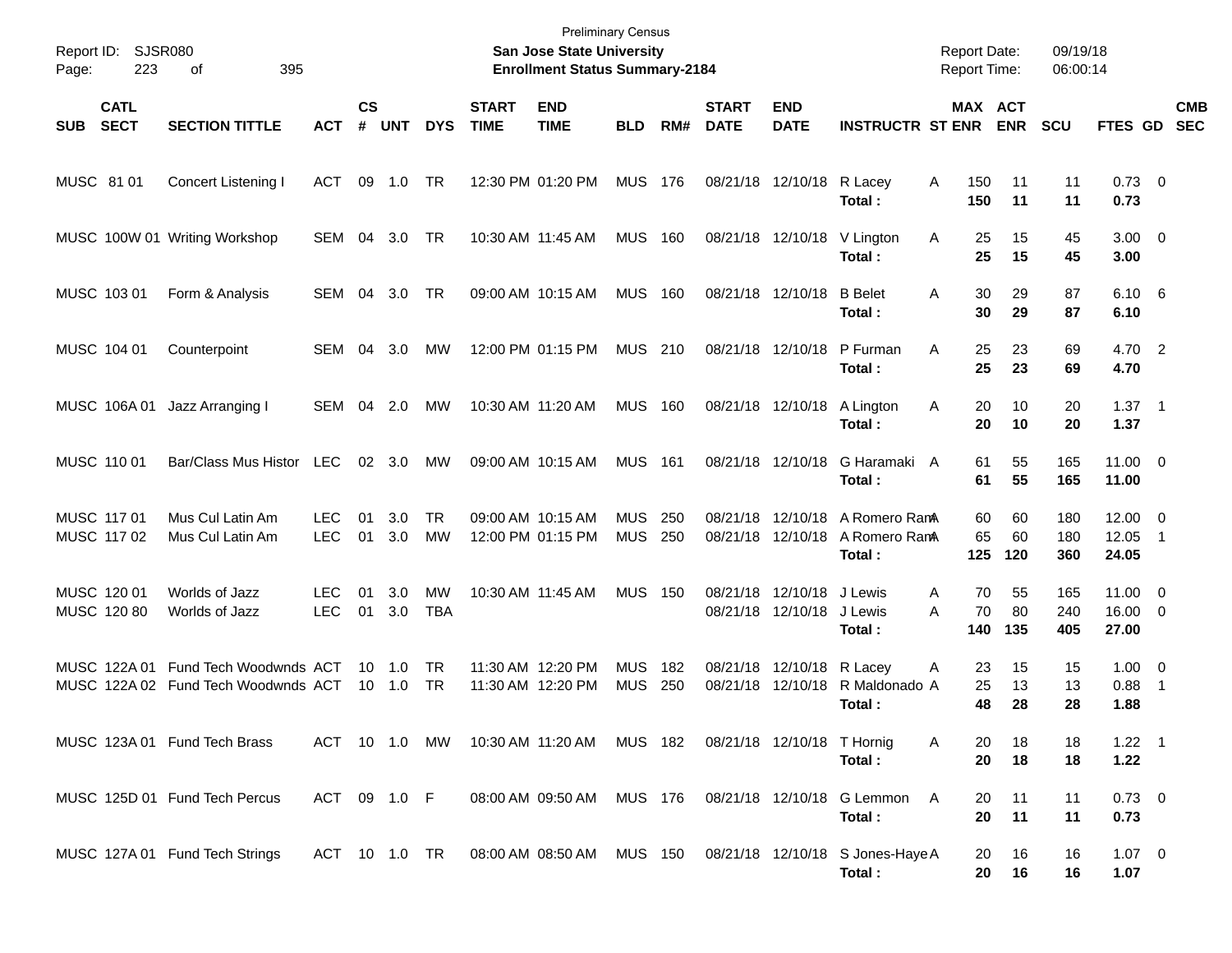| Report ID: SJSR080<br>224<br>Page:           | 395<br>οf             |                          |               |               |            |                             | <b>San Jose State University</b><br><b>Enrollment Status Summary-2184</b> | <b>Preliminary Census</b> |     |                             |                              |                                                                    | <b>Report Date:</b><br><b>Report Time:</b> |                                          | 09/19/18<br>06:00:14 |                               |     |                          |
|----------------------------------------------|-----------------------|--------------------------|---------------|---------------|------------|-----------------------------|---------------------------------------------------------------------------|---------------------------|-----|-----------------------------|------------------------------|--------------------------------------------------------------------|--------------------------------------------|------------------------------------------|----------------------|-------------------------------|-----|--------------------------|
| <b>CATL</b><br><b>SECT</b><br><b>SUB</b>     | <b>SECTION TITTLE</b> | <b>ACT</b>               | $\mathsf{cs}$ | # UNT         | <b>DYS</b> | <b>START</b><br><b>TIME</b> | <b>END</b><br><b>TIME</b>                                                 | <b>BLD</b>                | RM# | <b>START</b><br><b>DATE</b> | <b>END</b><br><b>DATE</b>    | <b>INSTRUCTR ST ENR ENR</b>                                        |                                            | MAX ACT                                  | <b>SCU</b>           | FTES GD                       |     | <b>CMB</b><br><b>SEC</b> |
| MUSC 129A 01<br>MUSC 129A 02 ElecAcous5      | ElecAcous5            | <b>SUP</b><br><b>SUP</b> | 36            | 1.0<br>36 2.0 | TBA<br>TBA |                             |                                                                           |                           |     |                             |                              | 08/21/18 12/10/18 P Furman<br>08/21/18 12/10/18 P Furman           | A<br>A                                     | 3<br>0<br>3<br>0                         | 0<br>0               | $0.00 \quad 0$<br>$0.00 \t 0$ |     |                          |
|                                              |                       |                          |               |               |            |                             |                                                                           |                           |     |                             |                              | Total :                                                            |                                            | 6<br>0                                   | 0                    | 0.00                          |     |                          |
| MUSC 130A 01 Piano 5                         |                       | <b>SUP</b>               |               | 25 2.0        | TBA        |                             |                                                                           |                           |     |                             | 08/21/18 12/10/18 F Levy     |                                                                    | A                                          | 3<br>-1                                  | 2                    | $0.13 \quad 0$                |     |                          |
| MUSC 130A 02 Piano 5                         |                       | <b>SUP</b>               |               | 36 2.0        | TBA        |                             |                                                                           |                           |     |                             | 08/21/18 12/10/18 G Mok      | Total :                                                            | A                                          | 3<br>$\overline{1}$<br>6<br>$\mathbf{2}$ | $\overline{2}$<br>4  | $0.13 \ 0$<br>0.27            |     |                          |
| MUSC 130C 02 Piano 7                         |                       | <b>SUP</b>               | 36            | 2.0           | TBA        |                             |                                                                           |                           |     |                             | 08/21/18 12/10/18 G Mok      |                                                                    | A                                          | 3<br>-1                                  | 2                    | $0.13 \quad 0$                |     |                          |
| MUSC 130C 03 Piano 7                         |                       | <b>SUP</b>               |               | 25 2.0        | TBA        |                             |                                                                           |                           |     |                             | 08/21/18 12/10/18 F Levy     | Total :                                                            | A                                          | 3<br>$\overline{1}$<br>6<br>$\mathbf{2}$ | $\overline{2}$<br>4  | $0.13 \ 0$<br>0.27            |     |                          |
| MUSC 133A 01 Voice 5                         |                       | <b>SUP</b>               |               | 25 2.0        | TBA        |                             |                                                                           |                           |     |                             | 08/21/18 12/10/18 J Mitchell |                                                                    | A                                          | 3<br>-1                                  | 2                    | $0.13 \quad 0$                |     |                          |
| MUSC 133A 02 Voice 5                         |                       | <b>SUP</b>               |               | 36 2.0        | TBA        |                             |                                                                           |                           |     |                             |                              | 08/21/18 12/10/18 J Scharlach<br>Total:                            | A                                          | $\overline{2}$<br>3<br>3<br>6            | 4<br>6               | $0.30$ 1<br>0.43              |     |                          |
| MUSC 133B 01 Voice 6                         |                       | <b>SUP</b>               | 36            | 2.0           | TBA        |                             |                                                                           |                           |     |                             | 08/21/18 12/10/18 J Frank    |                                                                    | A                                          | 3<br>-1                                  | 2                    | $0.13 \quad 0$                |     |                          |
| MUSC 133B 02 Voice 6                         |                       | <b>SUP</b>               |               | 36 2.0        | TBA        |                             |                                                                           |                           |     |                             |                              | 08/21/18 12/10/18 S Bengochea A<br>Total:                          |                                            | 3<br>$\overline{c}$<br>3<br>6            | 4<br>6               | $0.27 \ 0$<br>0.40            |     |                          |
|                                              |                       |                          |               |               |            |                             |                                                                           |                           |     |                             |                              |                                                                    |                                            |                                          |                      |                               |     |                          |
| MUSC 133C 01 Voice 7<br>MUSC 133C 02 Voice 7 |                       | <b>SUP</b><br><b>SUP</b> | 36<br>36      | 2.0<br>2.0    | TBA<br>TBA |                             |                                                                           |                           |     |                             |                              | 08/21/18 12/10/18 S Bengochea A<br>08/21/18 12/10/18 C Bengochea A |                                            | 3<br>2<br>3<br>-1                        | 4<br>2               | $0.27 \quad 0$<br>$0.13 \ 0$  |     |                          |
| MUSC 133C 03 Voice 7                         |                       | <b>SUP</b>               | 36            | 2.0           | TBA        |                             |                                                                           |                           |     |                             | 08/21/18 12/10/18 J Frank    |                                                                    | A                                          | 3<br>2                                   | $\overline{4}$       | $0.27 \ 0$                    |     |                          |
| MUSC 133C 04 Voice 7                         |                       | <b>SUP</b>               | 36            | 2.0           | TBA        |                             |                                                                           |                           |     |                             |                              | 08/21/18 12/10/18 J Smucker                                        | A                                          | 3<br>-1                                  | 2                    | $0.17$ 1                      |     |                          |
| MUSC 133C 05 Voice 7                         |                       | <b>SUP</b>               |               | 25 1.0        | <b>TBA</b> |                             |                                                                           |                           |     |                             | 08/21/18 12/10/18 J Benson   |                                                                    | A                                          | 3<br>0                                   | 0                    | 0.00                          | - 0 |                          |
| MUSC 133C 06 Voice 7                         |                       | <b>SUP</b>               |               | 25 1.0        | <b>TBA</b> |                             |                                                                           |                           |     |                             | 08/21/18 12/10/18            |                                                                    | A                                          | 3<br>0                                   | 0                    | $0.00 \t 0$                   |     |                          |
|                                              |                       |                          |               |               |            |                             |                                                                           |                           |     |                             |                              | Total :                                                            | 18                                         | 6                                        | 12                   | 0.83                          |     |                          |
| MUSC 133D 01 Voice 8                         |                       | <b>SUP</b>               |               | 25 2.0        | TBA        |                             |                                                                           |                           |     |                             |                              | 08/21/18 12/10/18 J Smucker                                        | A                                          | 3<br>-1                                  | 2                    | $0.13 \quad 0$                |     |                          |
| MUSC 133D 02 Voice 8                         |                       | SUP 36 2.0 TBA           |               |               |            |                             |                                                                           |                           |     |                             |                              | 08/21/18 12/10/18 J Scharlach                                      | A                                          | 3<br>0                                   | 0                    | $0.00 \t 0$                   |     |                          |
| MUSC 133D 03 Voice 8                         |                       | SUP 36 2.0 TBA           |               |               |            |                             |                                                                           |                           |     |                             | 08/21/18 12/10/18 J Frank    | <b>A</b>                                                           |                                            | $3 \quad 1$                              | 2                    | $0.13 \quad 0$                |     |                          |
| MUSC 133D 04 Voice 8                         |                       | SUP 36 2.0 TBA           |               |               |            |                             |                                                                           |                           |     |                             |                              | 08/21/18 12/10/18 C Bengochea A<br>Total:                          |                                            | $3 \quad 1$<br>$12 \quad 3$              | $\overline{2}$<br>6  | $0.13 \ 0$<br>0.40            |     |                          |
| MUSC 134A 02 Strings 5                       |                       | SUP 36 2.0 TBA           |               |               |            |                             |                                                                           |                           |     |                             |                              | 08/21/18 12/10/18 P Gelfand                                        | A                                          | 3<br>$\overline{\phantom{0}}$ 1          | 2                    | $0.13 \ 0$                    |     |                          |
| MUSC 134A 04 Strings 5                       | SUP 36 2.0 TBA        |                          |               |               |            |                             |                                                                           |                           |     |                             |                              | 08/21/18 12/10/18 S Jones-Haye A                                   |                                            | $3 \quad 1$                              | $\overline{2}$       | $0.13 \quad 0$                |     |                          |
| MUSC 134A 06 Strings 5                       |                       | SUP 36 2.0 TBA           |               |               |            |                             |                                                                           |                           |     |                             | 08/21/18 12/10/18 S Lin      |                                                                    | A                                          | $3 \quad 1$                              | 2                    | $0.13 \ 0$                    |     |                          |
|                                              |                       |                          |               |               |            |                             |                                                                           |                           |     |                             |                              | Total :                                                            |                                            | $9^{\circ}$<br>$\mathbf{3}$              | 6                    | 0.40                          |     |                          |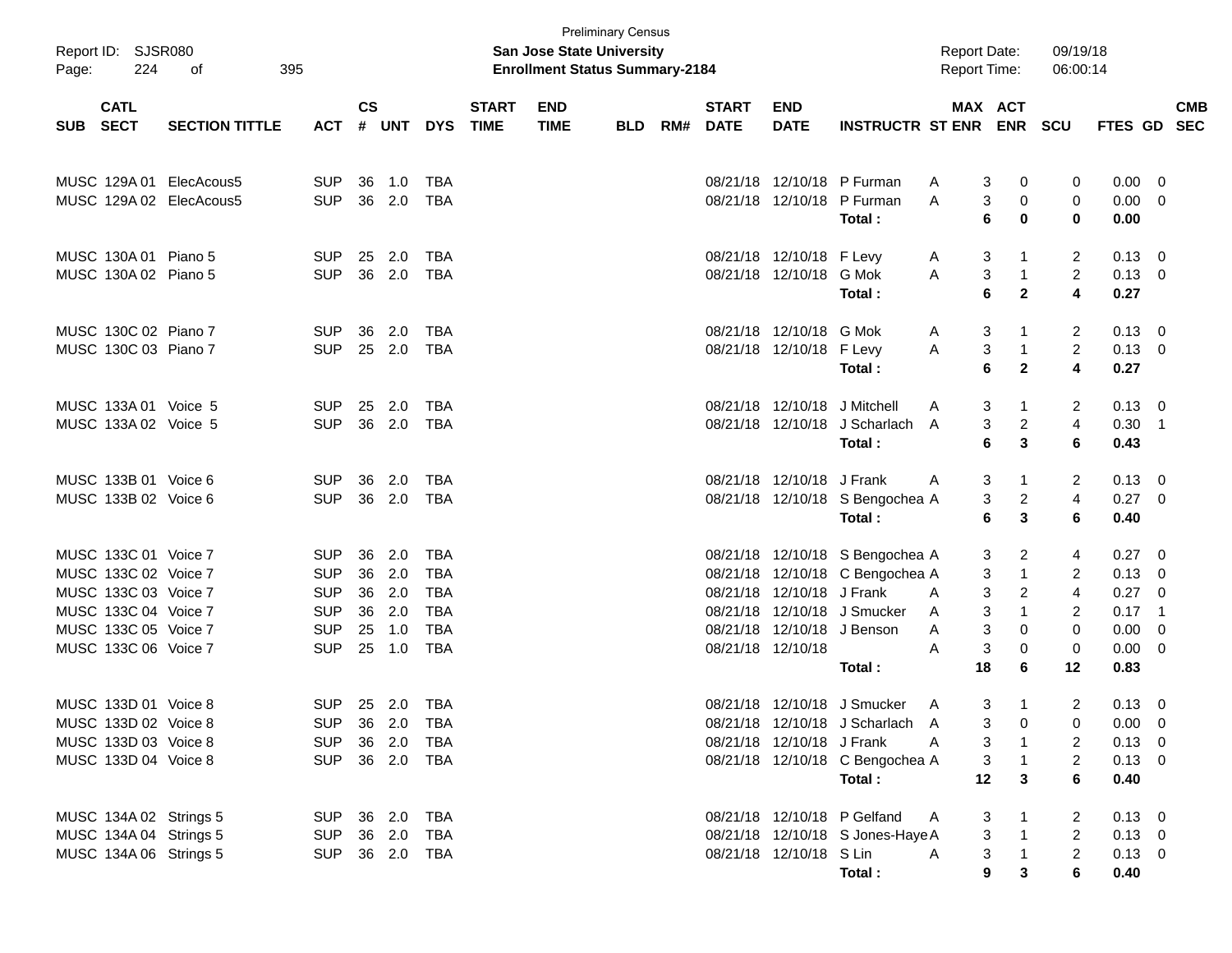| Page:      | Report ID: SJSR080<br>225                                                                            | 395<br>of                                                                        |                                                      |                |                                |                                                      |                             | San Jose State University<br><b>Enrollment Status Summary-2184</b> | <b>Preliminary Census</b> |     |                             |                                                                              |                                                                                   | <b>Report Date:</b><br><b>Report Time:</b> |                                              | 09/19/18<br>06:00:14                                    |                                              |                                                     |  |
|------------|------------------------------------------------------------------------------------------------------|----------------------------------------------------------------------------------|------------------------------------------------------|----------------|--------------------------------|------------------------------------------------------|-----------------------------|--------------------------------------------------------------------|---------------------------|-----|-----------------------------|------------------------------------------------------------------------------|-----------------------------------------------------------------------------------|--------------------------------------------|----------------------------------------------|---------------------------------------------------------|----------------------------------------------|-----------------------------------------------------|--|
| <b>SUB</b> | <b>CATL</b><br><b>SECT</b>                                                                           | <b>SECTION TITTLE</b>                                                            | <b>ACT</b>                                           | <b>CS</b><br># | <b>UNT</b>                     | <b>DYS</b>                                           | <b>START</b><br><b>TIME</b> | <b>END</b><br><b>TIME</b>                                          | <b>BLD</b>                | RM# | <b>START</b><br><b>DATE</b> | <b>END</b><br><b>DATE</b>                                                    | <b>INSTRUCTR ST ENR</b>                                                           | <b>MAX ACT</b>                             | <b>ENR</b>                                   | <b>SCU</b>                                              | FTES GD SEC                                  | <b>CMB</b>                                          |  |
|            | MUSC 134B 01 Strings 6                                                                               |                                                                                  | <b>SUP</b>                                           |                | 36 2.0                         | TBA                                                  |                             |                                                                    |                           |     |                             | 08/21/18 12/10/18 S Lin                                                      | Total:                                                                            | A<br>3<br>3                                | $\mathbf{1}$<br>$\blacktriangleleft$         | $\overline{2}$<br>$\overline{2}$                        | $0.13 \ 0$<br>0.13                           |                                                     |  |
|            | MUSC 134C 02 Strings 7<br>MUSC 134C 04 Strings 7<br>MUSC 134C 05 Strings 7<br>MUSC 134C 06 Strings 7 |                                                                                  | <b>SUP</b><br><b>SUP</b><br><b>SUP</b><br><b>SUP</b> | 36<br>36       | 2.0<br>2.0<br>25 2.0<br>25 2.0 | <b>TBA</b><br><b>TBA</b><br><b>TBA</b><br><b>TBA</b> |                             |                                                                    |                           |     |                             | 08/21/18 12/10/18 S Lin<br>08/21/18 12/10/18                                 | 08/21/18 12/10/18 P Gelfand<br>08/21/18 12/10/18 S Jones-Haye A<br><b>B</b> Moyer | 3<br>A<br>3<br>3<br>A<br>3<br>Α            | $\mathbf{1}$<br>$\mathbf{1}$<br>$\mathbf{1}$ | 2<br>$\overline{2}$<br>$\overline{2}$<br>$\overline{2}$ | $0.17$ 1<br>0.13<br>$0.13 \ 0$<br>$0.13 \ 0$ | $\overline{\mathbf{0}}$                             |  |
|            | MUSC 134D 01 Strings 8                                                                               |                                                                                  | <b>SUP</b>                                           |                | 36 2.0                         | TBA                                                  |                             |                                                                    |                           |     |                             |                                                                              | Total:<br>08/21/18 12/10/18 S Jones-Haye A<br>Total:                              | 12<br>3<br>3                               | 4<br>1<br>$\blacktriangleleft$               | 8<br>$\overline{2}$<br>$\mathbf{2}$                     | 0.57<br>$0.13 \quad 0$<br>0.13               |                                                     |  |
|            |                                                                                                      | MUSC 135A 01 Woodwinds 5<br>MUSC 135A 02 Woodwinds 5<br>MUSC 135A 03 Woodwinds 5 | <b>SUP</b><br><b>SUP</b><br><b>SUP</b>               | 25<br>36       | 2.0<br>2.0<br>25 2.0           | <b>TBA</b><br><b>TBA</b><br><b>TBA</b>               |                             |                                                                    |                           |     |                             | 08/21/18 12/10/18<br>08/21/18 12/10/18 J Averett<br>08/21/18 12/10/18 Y Chou | J Barrett<br>Total:                                                               | 3<br>A<br>3<br>Α<br>3<br>A<br>9            | 1<br>$\overline{2}$<br>$\mathbf{1}$<br>4     | 2<br>$\overline{\mathbf{4}}$<br>$\overline{c}$<br>8     | 0.13<br>0.27<br>$0.13 \ 0$<br>0.53           | $\overline{\mathbf{0}}$<br>$\overline{\phantom{0}}$ |  |
|            |                                                                                                      | MUSC 135B 01 Woodwinds 6                                                         | <b>SUP</b>                                           |                | 25 2.0                         | TBA                                                  |                             |                                                                    |                           |     |                             | 08/21/18 12/10/18                                                            | M Hernandez A<br>Total:                                                           | 3<br>3                                     | 0<br>0                                       | 0<br>0                                                  | $0.00 \t 0$<br>0.00                          |                                                     |  |
|            |                                                                                                      | MUSC 135C 01 Woodwinds 7<br>MUSC 135C 02 Woodwinds 7<br>MUSC 135C 03 Woodwinds 7 | <b>SUP</b><br><b>SUP</b><br><b>SUP</b>               | 36<br>36       | 2.0<br>2.0<br>36 2.0           | <b>TBA</b><br><b>TBA</b><br><b>TBA</b>               |                             |                                                                    |                           |     |                             | 08/21/18 12/10/18<br>08/21/18 12/10/18 Y Chou                                | J Averett<br>08/21/18 12/10/18 M Hernandez A<br>Total:                            | 3<br>A<br>3<br>3<br>A<br>9                 | 1<br>3<br>$\mathbf{1}$<br>5                  | 2<br>6<br>$\overline{2}$<br>10                          | 0.13<br>$0.40 \ 0$<br>$0.13 \ 0$<br>0.67     | $\overline{\phantom{0}}$                            |  |
|            |                                                                                                      | MUSC 135D 01 Woodwinds 8                                                         | <b>SUP</b>                                           |                | 25 2.0                         | TBA                                                  |                             |                                                                    |                           |     |                             | 08/21/18 12/10/18                                                            | J Averett<br>Total:                                                               | Α<br>3<br>3                                | 1<br>$\blacktriangleleft$                    | $\overline{2}$<br>$\mathbf{2}$                          | $0.13 \ 0$<br>0.13                           |                                                     |  |
|            | MUSC 136 01                                                                                          | <b>Brass</b>                                                                     | <b>SUP</b>                                           |                | 25 2.0                         | TBA                                                  |                             |                                                                    |                           |     |                             | 08/21/18 12/10/18 F Byram                                                    | Total :                                                                           | 3<br>A                                     | 1<br>$3 \quad 1$                             | $\overline{2}$<br>2                                     | $0.13 \ 0$<br>0.13                           |                                                     |  |
|            | MUSC 136B 02 Brass 5<br>MUSC 136B 04 Brass 5                                                         |                                                                                  | SUP 36 2.0<br><b>SUP</b>                             |                | 36 2.0                         | TBA<br>TBA                                           |                             |                                                                    |                           |     |                             | 08/21/18 12/10/18 T Hornig                                                   | 08/21/18 12/10/18 J Freeman<br>Total:                                             | 3<br>A<br>3<br>A<br>6                      | $\overline{a}$<br>$\frac{2}{4}$              | 4<br>8                                                  | $0.27$ 0<br>$0.27$ 0<br>0.53                 |                                                     |  |
|            | MUSC 136C 01 Brass 6<br>MUSC 136C 02 Brass 6                                                         |                                                                                  | SUP 36 2.0<br><b>SUP</b>                             |                | 25 2.0                         | TBA<br>TBA                                           |                             |                                                                    |                           |     |                             | 08/21/18 12/10/18 T Hornig                                                   | 08/21/18 12/10/18 J Freeman<br>Total:                                             | 3<br>A<br>3<br>$\mathsf{A}$<br>6           | $\overline{a}$<br>$\pmb{0}$<br>$\mathbf{2}$  | $\boldsymbol{0}$                                        | $0.27$ 0<br>$0.00 \t 0$<br>0.27              |                                                     |  |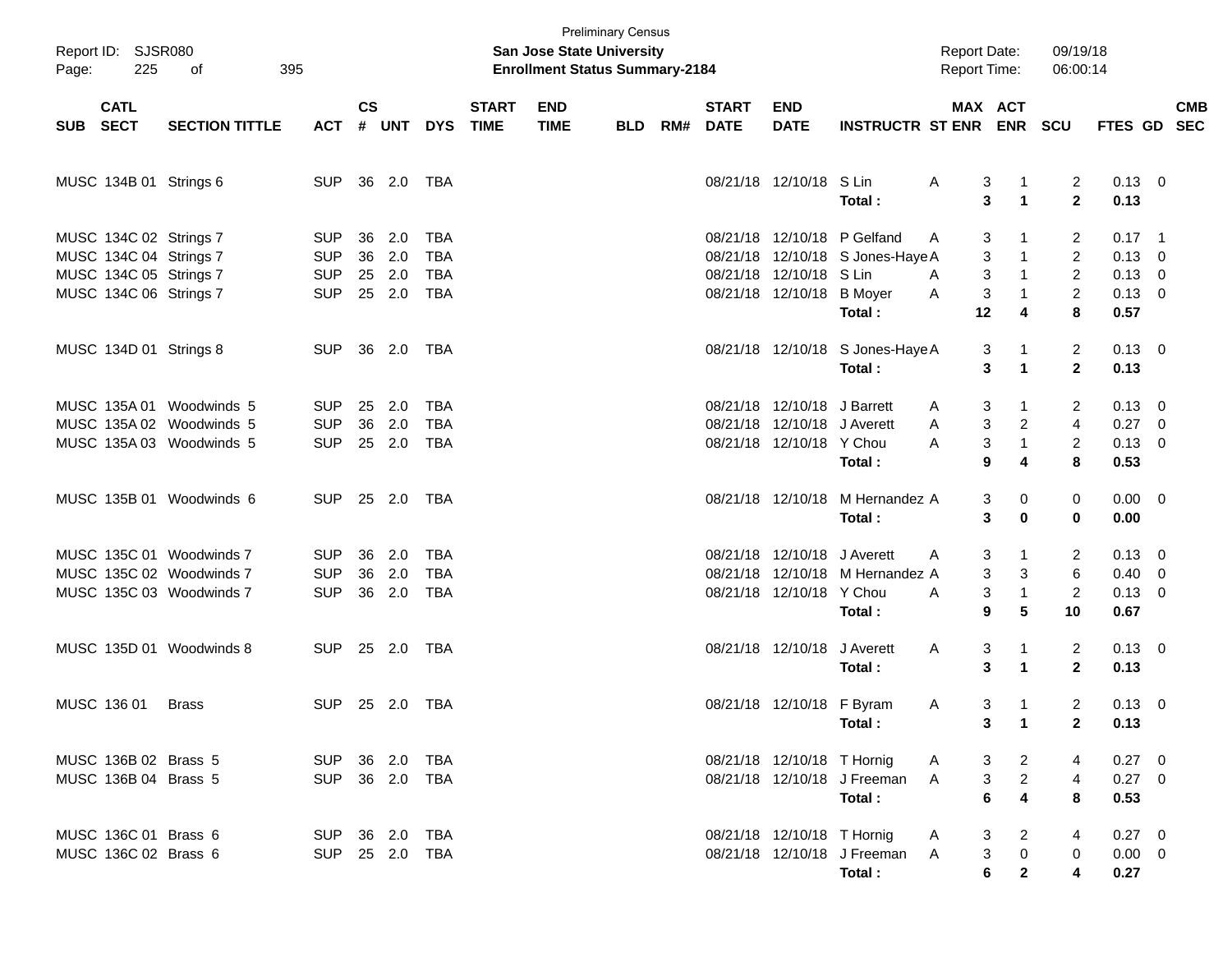| Page: | Report ID: SJSR080<br>226  | 395<br>οf                                                |                              |               |              |            |                             | San Jose State University<br><b>Enrollment Status Summary-2184</b> | <b>Preliminary Census</b> |     |                             |                             |                                            | <b>Report Date:</b><br><b>Report Time:</b> |                                | 09/19/18<br>06:00:14             |                              |                          |
|-------|----------------------------|----------------------------------------------------------|------------------------------|---------------|--------------|------------|-----------------------------|--------------------------------------------------------------------|---------------------------|-----|-----------------------------|-----------------------------|--------------------------------------------|--------------------------------------------|--------------------------------|----------------------------------|------------------------------|--------------------------|
| SUB   | <b>CATL</b><br><b>SECT</b> | <b>SECTION TITTLE</b>                                    | <b>ACT</b>                   | $\mathsf{cs}$ | # UNT        | <b>DYS</b> | <b>START</b><br><b>TIME</b> | <b>END</b><br><b>TIME</b>                                          | <b>BLD</b>                | RM# | <b>START</b><br><b>DATE</b> | <b>END</b><br><b>DATE</b>   | <b>INSTRUCTR ST ENR</b>                    |                                            | MAX ACT<br><b>ENR</b>          | <b>SCU</b>                       | <b>FTES GD</b>               | <b>CMB</b><br><b>SEC</b> |
|       |                            |                                                          |                              |               |              |            |                             |                                                                    |                           |     |                             |                             |                                            |                                            |                                |                                  |                              |                          |
|       | MUSC 136D 01 Brass 7       |                                                          | <b>SUP</b>                   |               | 36 2.0       | TBA        |                             |                                                                    |                           |     |                             |                             | 08/21/18 12/10/18 J Freeman                | A                                          | 3<br>2                         | 4                                | $0.27 \ 0$                   |                          |
|       | MUSC 136D 02 Brass 7       |                                                          | <b>SUP</b>                   |               | 36 2.0       | <b>TBA</b> |                             |                                                                    |                           |     |                             | 08/21/18 12/10/18 T Hornig  |                                            | Α                                          | 3<br>$\mathbf{1}$              | $\overline{2}$                   | $0.13 \quad 0$               |                          |
|       | MUSC 136D 04 Brass 7       |                                                          | <b>SUP</b>                   |               | 36 2.0       | <b>TBA</b> |                             |                                                                    |                           |     |                             |                             | 08/21/18 12/10/18 C Smith Fran A<br>Total: |                                            | 3<br>$\overline{1}$<br>9<br>4  | $\overline{2}$<br>8              | $0.13 \ 0$<br>0.53           |                          |
|       |                            |                                                          |                              |               |              |            |                             |                                                                    |                           |     |                             |                             |                                            |                                            |                                |                                  |                              |                          |
|       |                            | MUSC 137A 02 Percussion 5                                | <b>SUP</b>                   |               | 36 2.0 TBA   |            |                             |                                                                    |                           |     |                             |                             | 08/21/18 12/10/18 G Lemmon                 | A                                          | 5<br>3                         | 10                               | $0.67$ 0                     |                          |
|       |                            |                                                          |                              |               |              |            |                             |                                                                    |                           |     |                             |                             | Total:                                     |                                            | 3<br>5                         | 10                               | 0.67                         |                          |
|       |                            |                                                          |                              |               |              |            |                             |                                                                    |                           |     |                             |                             |                                            |                                            |                                |                                  |                              |                          |
|       |                            | MUSC 137B 01 Percussion 6                                | <b>SUP</b>                   |               | 36 2.0 TBA   |            |                             |                                                                    |                           |     |                             |                             | 08/21/18 12/10/18 G Lemmon                 | A                                          | 0<br>3                         | 0                                | $0.00 \quad 0$               |                          |
|       |                            |                                                          |                              |               |              |            |                             |                                                                    |                           |     |                             |                             | Total:                                     |                                            | 3<br>$\bf{0}$                  | 0                                | 0.00                         |                          |
|       |                            | MUSC 137C 02 Percussion 7                                | SUP.                         |               | 36 2.0 TBA   |            |                             |                                                                    |                           |     |                             |                             | 08/21/18 12/10/18 G Lemmon                 | A                                          |                                | 8                                | $0.53 \ 0$                   |                          |
|       |                            |                                                          |                              |               |              |            |                             |                                                                    |                           |     |                             |                             | Total:                                     |                                            | 3<br>4<br>3<br>4               | 8                                | 0.53                         |                          |
|       |                            |                                                          |                              |               |              |            |                             |                                                                    |                           |     |                             |                             |                                            |                                            |                                |                                  |                              |                          |
|       |                            | MUSC 137D 02 Percussion 8                                | SUP.                         |               | 36 2.0 TBA   |            |                             |                                                                    |                           |     |                             |                             | 08/21/18 12/10/18 G Lemmon                 | A                                          | 3<br>-1                        | 2                                | $0.13 \quad 0$               |                          |
|       |                            |                                                          |                              |               |              |            |                             |                                                                    |                           |     |                             |                             | Total:                                     |                                            | 3<br>$\overline{1}$            | $\mathbf{2}$                     | 0.13                         |                          |
|       |                            |                                                          |                              |               |              |            |                             |                                                                    |                           |     |                             |                             |                                            |                                            |                                |                                  |                              |                          |
|       |                            | MUSC 138A 01 Composition                                 | <b>SUP</b>                   |               |              |            |                             |                                                                    |                           |     |                             | 08/21/18 12/10/18 A Lington |                                            | A                                          | 3<br>0                         | 0                                | $0.00 \quad 0$               |                          |
|       |                            |                                                          |                              |               |              |            |                             |                                                                    |                           |     |                             |                             | Total:                                     |                                            | 3<br>$\bf{0}$                  | 0                                | 0.00                         |                          |
|       |                            | MUSC 138B 01 Composition 5                               | <b>SUP</b>                   |               | 25 2.0       | TBA        |                             |                                                                    |                           |     |                             | 08/21/18 12/10/18 B Belet   |                                            | A                                          | 3<br>-1                        | 2                                | $0.13 \ 0$                   |                          |
|       |                            | MUSC 138B 02 Composition 5                               | <b>SUP</b>                   |               | 25 2.0       | TBA        |                             |                                                                    |                           |     |                             |                             | 08/21/18 12/10/18 P Furman                 | A                                          | 3<br>$\overline{1}$            | $\overline{2}$                   | $0.13 \ 0$                   |                          |
|       |                            |                                                          |                              |               |              |            |                             |                                                                    |                           |     |                             |                             | Total:                                     |                                            | 6<br>$\mathbf{2}$              | 4                                | 0.27                         |                          |
|       |                            |                                                          |                              |               |              |            |                             |                                                                    |                           |     |                             |                             |                                            |                                            |                                |                                  |                              |                          |
|       |                            | MUSC 138C 01 Composition 6                               | <b>SUP</b>                   |               | 36 2.0       | TBA        |                             |                                                                    |                           |     |                             | 08/21/18 12/10/18 B Belet   |                                            | A                                          | 3<br>-1                        | 2                                | $0.13 \ 0$                   |                          |
|       |                            | MUSC 138C 02 Composition 6                               | <b>SUP</b>                   |               | 36 2.0       | TBA        |                             |                                                                    |                           |     |                             |                             | 08/21/18 12/10/18 P Furman                 | A                                          | 3<br>$\overline{1}$            | $\overline{2}$                   | $0.13 \ 0$                   |                          |
|       |                            |                                                          |                              |               |              |            |                             |                                                                    |                           |     |                             |                             | Total:                                     |                                            | 6<br>$\mathbf{2}$              | 4                                | 0.27                         |                          |
|       |                            |                                                          |                              |               |              |            |                             |                                                                    |                           |     |                             |                             |                                            |                                            |                                |                                  |                              |                          |
|       |                            | MUSC 138D 01 Composition 7<br>MUSC 138D 02 Composition 7 | <b>SUP</b><br>SUP 36 2.0 TBA |               | 36 2.0       | TBA        |                             |                                                                    |                           |     |                             | 08/21/18 12/10/18 B Belet   | 08/21/18 12/10/18 P Furman                 | A                                          | 3<br>-1<br>3<br>-1             | $\overline{2}$<br>$\overline{2}$ | $0.13 \quad 0$<br>$0.13 \ 0$ |                          |
|       |                            |                                                          |                              |               |              |            |                             |                                                                    |                           |     |                             |                             | Total:                                     | A                                          | $\mathbf{2}$<br>6              | 4                                | 0.27                         |                          |
|       |                            |                                                          |                              |               |              |            |                             |                                                                    |                           |     |                             |                             |                                            |                                            |                                |                                  |                              |                          |
|       |                            | MUSC 138E 01 Composition 8                               | SUP 36 2.0 TBA               |               |              |            |                             |                                                                    |                           |     |                             | 08/21/18 12/10/18 B Belet   |                                            | A                                          | 3<br>$\overline{1}$            | 2                                | $0.13 \quad 0$               |                          |
|       |                            | MUSC 138E 02 Composition 8                               | <b>SUP</b>                   |               | 25  2.0  TBA |            |                             |                                                                    |                           |     |                             |                             | 08/21/18 12/10/18 P Furman                 | A                                          | $\mathbf{3}$<br>$\overline{2}$ | $\overline{\mathbf{4}}$          | $0.27 \t 0$                  |                          |
|       |                            |                                                          |                              |               |              |            |                             |                                                                    |                           |     |                             |                             | Total:                                     |                                            | $\mathbf{3}$<br>6              | 6                                | 0.40                         |                          |
|       |                            |                                                          |                              |               |              |            |                             |                                                                    |                           |     |                             |                             |                                            |                                            |                                |                                  |                              |                          |
|       |                            | MUSC 139A 01 Jazz Studies 5                              | <b>SUP</b>                   |               | 36 2.0 TBA   |            |                             |                                                                    |                           |     |                             |                             | 08/21/18 12/10/18 D Behroozi A             |                                            | 3<br>$\mathbf{1}$              | 2                                | $0.13 \quad 0$               |                          |
|       |                            | MUSC 139A 02 Jazz Studies 5                              | <b>SUP</b>                   |               | 36 2.0 TBA   |            |                             |                                                                    |                           |     |                             | 08/21/18 12/10/18 A Lington |                                            | A                                          | 3<br>$\mathbf{1}$              | $\overline{2}$                   | $0.13 \ 0$                   |                          |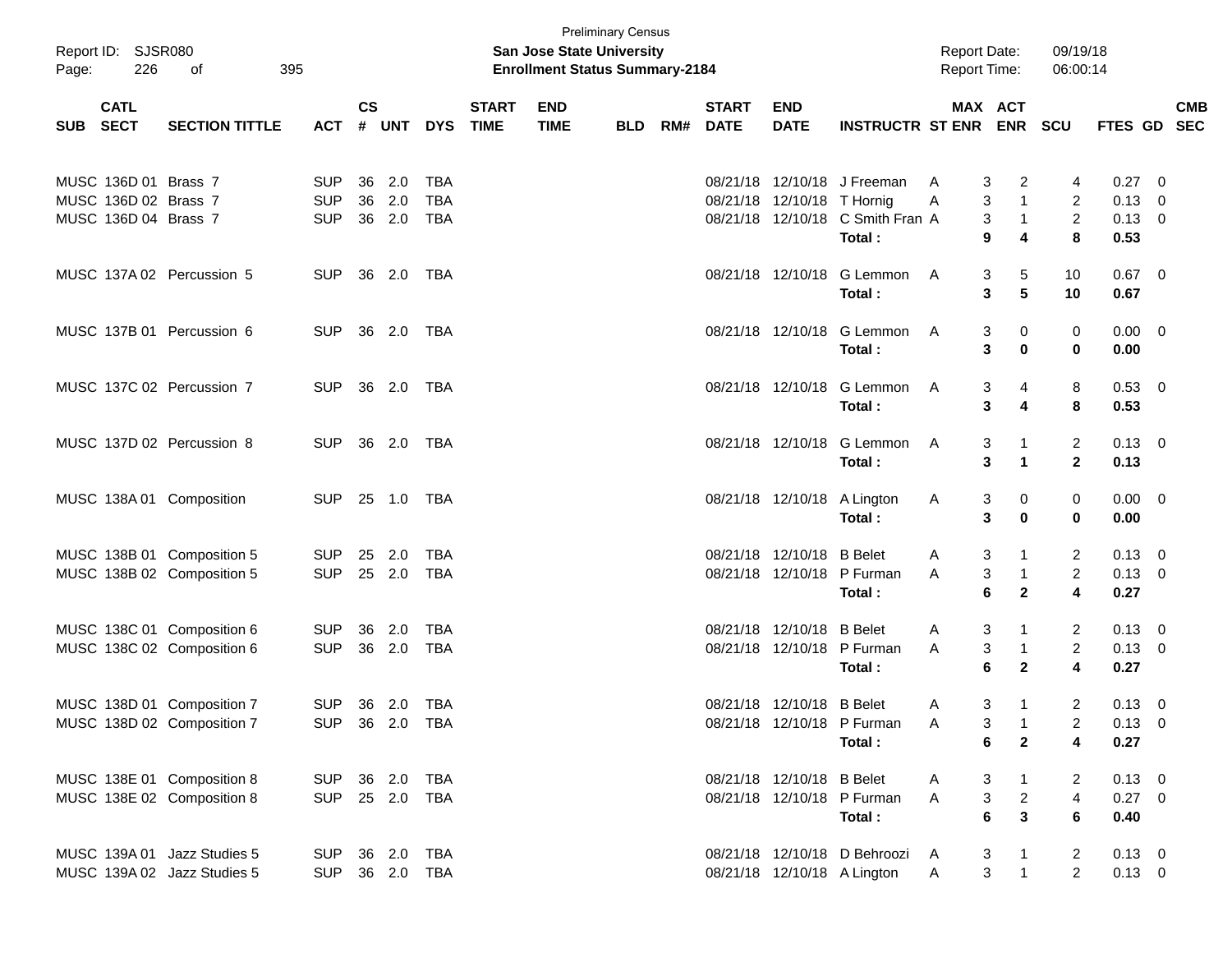| Page:      | Report ID: SJSR080<br>227  | 395<br>οf                        |               |                    |            |            |                             | San Jose State University<br><b>Enrollment Status Summary-2184</b> | <b>Preliminary Census</b> |       |                             |                            |                                 | <b>Report Date:</b><br>Report Time: |                           | 09/19/18<br>06:00:14 |                |                          |            |
|------------|----------------------------|----------------------------------|---------------|--------------------|------------|------------|-----------------------------|--------------------------------------------------------------------|---------------------------|-------|-----------------------------|----------------------------|---------------------------------|-------------------------------------|---------------------------|----------------------|----------------|--------------------------|------------|
| <b>SUB</b> | <b>CATL</b><br><b>SECT</b> | <b>SECTION TITTLE</b>            | <b>ACT</b>    | $\mathsf{cs}$<br># | <b>UNT</b> | <b>DYS</b> | <b>START</b><br><b>TIME</b> | <b>END</b><br><b>TIME</b>                                          | <b>BLD</b>                | RM#   | <b>START</b><br><b>DATE</b> | <b>END</b><br><b>DATE</b>  | <b>INSTRUCTR ST ENR</b>         | MAX ACT                             | <b>ENR</b>                | <b>SCU</b>           | FTES GD SEC    |                          | <b>CMB</b> |
|            |                            | MUSC 139A 03 Jazz Studies 5      | <b>SUP</b>    |                    | 36 2.0     | TBA        |                             |                                                                    |                           |       |                             | 08/21/18 12/10/18          | K Geisick                       | Α<br>3                              |                           | 2                    | $0.13 \ 0$     |                          |            |
|            |                            |                                  |               |                    |            |            |                             |                                                                    |                           |       |                             |                            | Total:                          | 9                                   | 3                         | 6                    | 0.40           |                          |            |
|            |                            | MUSC 139B 03 Jazz Studies 6      | <b>SUP</b>    | 36                 | 2.0        | TBA        |                             |                                                                    |                           |       |                             | 08/21/18 12/10/18 J Lewis  |                                 | 3<br>Α                              | 1                         | 2                    | $0.13 \quad 0$ |                          |            |
|            |                            | MUSC 139B 04 Jazz Studies 6      | <b>SUP</b>    | 36                 | 2.0        | <b>TBA</b> |                             |                                                                    |                           |       |                             |                            | 08/21/18 12/10/18 R Vandivier   | 3<br>A                              | 3                         | 6                    | $0.40 \quad 0$ |                          |            |
|            |                            | MUSC 139B 06 Jazz Studies 6      | <b>SUP</b>    | 36                 | 2.0        | TBA        |                             |                                                                    |                           |       |                             | 08/21/18 12/10/18          | D Robbins                       | 3<br>A                              | $\mathbf 0$               | 0                    | $0.00 \t 0$    |                          |            |
|            |                            |                                  |               |                    |            |            |                             |                                                                    |                           |       |                             |                            | Total:                          | 9                                   | 4                         | 8                    | 0.53           |                          |            |
|            |                            | MUSC 139C 01 Jazz Studies 7      | <b>SUP</b>    | 36                 | 2.0        | TBA        |                             |                                                                    |                           |       |                             | 08/21/18 12/10/18          | D Behroozi                      | 3<br>Α                              |                           | 2                    | $0.13 \quad 0$ |                          |            |
|            |                            | MUSC 139C 02 Jazz Studies 7      | <b>SUP</b>    | 36                 | 2.0        | TBA        |                             |                                                                    |                           |       | 08/21/18                    |                            | 12/10/18 K Geisick              | 3<br>Α                              | 1                         | 2                    | $0.13 \quad 0$ |                          |            |
|            |                            | MUSC 139C 03 Jazz Studies 7      | <b>SUP</b>    | 36                 | 2.0        | <b>TBA</b> |                             |                                                                    |                           |       |                             | 08/21/18 12/10/18 J Lewis  |                                 | 5<br>Α                              | 4                         | 8                    | 0.53           | $\overline{\phantom{0}}$ |            |
|            |                            | MUSC 139C 04 Jazz Studies 7      | <b>SUP</b>    | 36                 | 2.0        | <b>TBA</b> |                             |                                                                    |                           |       |                             |                            | 08/21/18 12/10/18 A Lington     | 3<br>A                              | 1                         | $\overline{c}$       | $0.13 \quad 0$ |                          |            |
|            |                            | MUSC 139C 05 Jazz Studies 7      | <b>SUP</b>    |                    | 25 2.0     | <b>TBA</b> |                             |                                                                    |                           |       |                             |                            | 08/21/18 12/10/18 R Vandivier   | 3<br>Α                              | $\mathbf{1}$              | $\overline{c}$       | $0.13 \quad 0$ |                          |            |
|            |                            |                                  |               |                    |            |            |                             |                                                                    |                           |       |                             |                            | Total:                          | 17                                  | 8                         | 16                   | 1.07           |                          |            |
|            |                            | MUSC 139D 01 Jazz Studies 8      | <b>SUP</b>    | 36                 | 2.0        | TBA        |                             |                                                                    |                           |       |                             | 08/21/18 12/10/18          | R Vandivier                     | 3<br>A                              | 0                         | 0                    | $0.00 \t 0$    |                          |            |
|            |                            |                                  |               |                    |            |            |                             |                                                                    |                           |       |                             |                            | Total:                          | 3                                   | $\bf{0}$                  | 0                    | 0.00           |                          |            |
|            | MUSC 144 01                | REP:Solo Lit Perf Pr             | ACT           | 09                 | 1.0        | м          |                             | 03:30 PM 05:20 PM                                                  | <b>MUS</b>                | - 176 |                             | 08/21/18 12/10/18 G Mok    |                                 | 20<br>Α                             | 8                         | 8                    | $0.57$ 2       |                          |            |
|            | MUSC 144 02                | REP:Solo Lit Perf Pr             | ACT           | 09                 | 1.0        | W          |                             | 03:30 PM 05:20 PM                                                  | MUS                       | 211   |                             | 08/21/18 12/10/18 J Frank  |                                 | A<br>20                             | 12                        | 12                   | 0.83           | $\overline{2}$           |            |
|            |                            |                                  |               |                    |            |            |                             |                                                                    |                           |       |                             |                            | Total:                          | 40                                  | 20                        | 20                   | 1.40           |                          |            |
|            |                            | MUSC 146A 01 Pedagogy Piano      | ACT           |                    | 10 2.0     | TBA        |                             |                                                                    |                           |       |                             | 08/21/18 12/10/18          |                                 | Α<br>20                             | 4                         | 8                    | $0.63$ 3       |                          |            |
|            |                            |                                  |               |                    |            |            |                             |                                                                    |                           |       |                             |                            | Total:                          | 20                                  | 4                         | 8                    | 0.63           |                          |            |
|            |                            | MUSC 147A 01 Begin Conducting    | <b>SEM</b>    | 04                 | 2.0        | <b>MW</b>  |                             | 12:00 PM 12:30 PM                                                  | <b>MUS</b>                | 150   |                             | 08/21/18 12/10/18          | D Vickerman A                   | 20                                  | 18                        | 18                   | 2.43           | - 1                      |            |
|            |                            | MUSC 147A 02 Begin Conducting    | ACT           | 10                 | 0.0        | MW         |                             | 12:30 PM 01:20 PM                                                  | <b>MUS</b>                | 150   | 08/21/18                    | 12/10/18                   | D Vickerman A                   | 20                                  | 18                        | 18                   | 0.00           | $\overline{\phantom{1}}$ |            |
|            |                            | MUSC 147A 03 Begin Conducting    | SEM           | 04                 | 2.0        | MW         |                             | 12:00 PM 12:30 PM                                                  | <b>MUS</b>                | 182   |                             |                            | 08/21/18 12/10/18 J Benson      | 20<br>A                             | 19                        | 19                   | 2.53           | $\overline{\phantom{0}}$ |            |
|            |                            | MUSC 147A 04 Begin Conducting    | <b>ACT</b>    | 10                 | 0.0        | MW         |                             | 12:30 PM 01:20 PM                                                  | <b>MUS</b>                | 182   |                             | 08/21/18 12/10/18          | J Benson                        | А<br>20                             | 19                        | 19                   | 0.00           | $\overline{\phantom{0}}$ |            |
|            |                            |                                  |               |                    |            |            |                             |                                                                    |                           |       |                             |                            | Total:                          | 80                                  | 74                        | 74                   | 4.97           |                          |            |
|            |                            | MUSC 150A 01 ENS: Concert Choir  |               |                    |            |            |                             | ACT 09 1.0 MW 01:30 PM 03:20 PM MUS 150                            |                           |       |                             |                            | 08/21/18 12/10/18 J Benson      | 80<br>Α                             | 25                        | 25                   | $1.68$ 1       |                          |            |
|            |                            |                                  |               |                    |            |            |                             |                                                                    |                           |       |                             |                            | Total:                          | 80                                  | 25                        | 25                   | 1.68           |                          |            |
|            | MUSC 151 01                | <b>ENS: UnivChorales</b>         | ACT           |                    | 09 1.0 TR  |            |                             | 03:30 PM 04:20 PM                                                  | MUS 182                   |       |                             | 08/21/18 12/10/18 E Nitzan |                                 | 20<br>Α                             | $\overline{a}$            | 2                    | $0.15$ 1       |                          |            |
|            | MUSC 151 02                | <b>ENS: UnivChorales</b>         | ACT 09 1.0 MW |                    |            |            |                             | 03:30 PM 04:20 PM                                                  | MUS 182                   |       |                             |                            | 08/21/18 12/10/18 L Hartwig     | 20<br>A                             | $\ensuremath{\mathsf{3}}$ | 3                    | $0.22$ 1       |                          |            |
|            |                            |                                  |               |                    |            |            |                             |                                                                    |                           |       |                             |                            | Total:                          | 40                                  | $5\phantom{.0}$           | 5                    | 0.37           |                          |            |
|            | MUSC 152 01                | ENS: Opera Theater ACT 20 1.0 TR |               |                    |            |            |                             | 03:30 PM 05:20 PM MUS 176                                          |                           |       |                             |                            | 08/21/18 12/10/18 S Bengochea A | 20                                  | 9                         | 9                    | $0.60 \t 0$    |                          |            |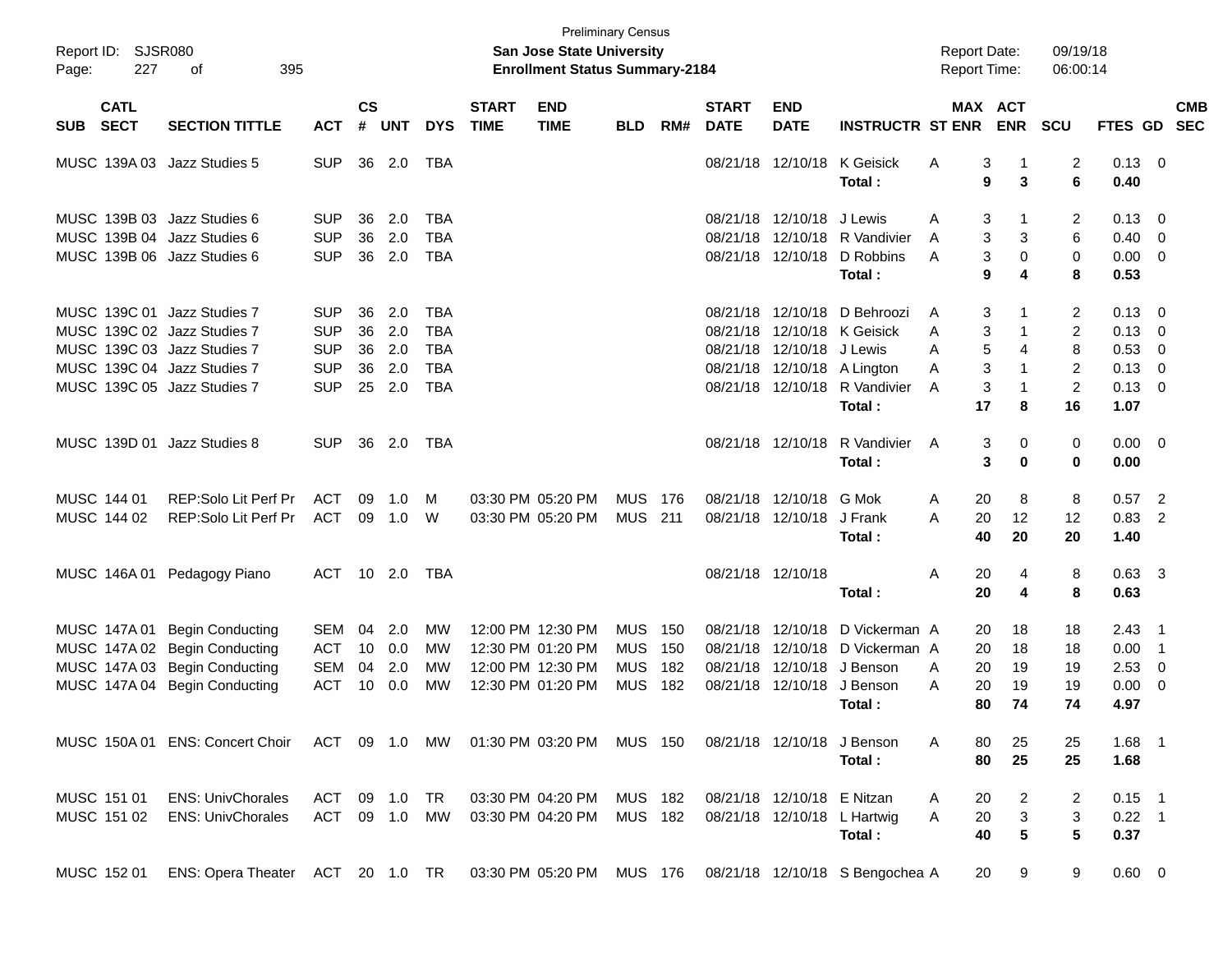| Report ID:<br>228<br>Page:               | SJSR080<br>395<br>οf                                                                                                                      |                                        |                |                   |                            |                             | <b>Preliminary Census</b><br>San Jose State University<br><b>Enrollment Status Summary-2184</b> |                |     |                             |                           |                                                                     | <b>Report Date:</b> | <b>Report Time:</b>                                    | 09/19/18<br>06:00:14 |                                                |                          |
|------------------------------------------|-------------------------------------------------------------------------------------------------------------------------------------------|----------------------------------------|----------------|-------------------|----------------------------|-----------------------------|-------------------------------------------------------------------------------------------------|----------------|-----|-----------------------------|---------------------------|---------------------------------------------------------------------|---------------------|--------------------------------------------------------|----------------------|------------------------------------------------|--------------------------|
| <b>CATL</b><br><b>SECT</b><br><b>SUB</b> | <b>SECTION TITTLE</b>                                                                                                                     | <b>ACT</b>                             | <b>CS</b><br># | <b>UNT</b>        | <b>DYS</b>                 | <b>START</b><br><b>TIME</b> | <b>END</b><br><b>TIME</b>                                                                       | <b>BLD</b>     | RM# | <b>START</b><br><b>DATE</b> | <b>END</b><br><b>DATE</b> | <b>INSTRUCTR ST ENR</b>                                             |                     | MAX ACT<br><b>ENR</b>                                  | <b>SCU</b>           | FTES GD                                        | <b>CMB</b><br><b>SEC</b> |
|                                          |                                                                                                                                           |                                        |                |                   |                            |                             |                                                                                                 |                |     |                             |                           | Total:                                                              |                     | 20<br>9                                                | 9                    | 0.60                                           |                          |
| MUSC 153 01                              | ENS:UnivSymphOrchesACT 21 1.0 TR                                                                                                          |                                        |                |                   |                            |                             | 01:30 PM 03:20 PM                                                                               | <b>MUS 176</b> |     | 08/21/18 12/10/18           |                           | A Cohen<br>Total :                                                  | A                   | 30<br>14<br>30<br>14                                   | 14<br>14             | $0.93$ 0<br>0.93                               |                          |
| MUSC 154 01                              | ENS: Symphonic Band ACT 21 1.0 TR                                                                                                         |                                        |                |                   |                            |                             | 01:30 PM 03:20 PM                                                                               | <b>MUS</b>     | 150 | 08/21/18 12/10/18           |                           | D Vickerman A<br>Total:                                             |                     | 30<br>13<br>30<br>13                                   | 13<br>13             | $0.87$ 0<br>0.87                               |                          |
| MUSC 155 01                              | ENS: Wind Ensemble ACT                                                                                                                    |                                        | 21 1.0         |                   | MW                         |                             | 01:30 PM 03:20 PM                                                                               | <b>MUS 176</b> |     | 08/21/18 12/10/18           |                           | D Vickerman A<br>Total:                                             |                     | 50<br>25<br>50<br>25                                   | 25<br>25             | $1.67$ 0<br>1.67                               |                          |
| MUSC 156 01                              | ENS: Spartan March B ACT 21 2.0                                                                                                           |                                        |                |                   |                            | MWF 03:45 PM 06:00 PM       |                                                                                                 | <b>MUS 150</b> |     | 08/21/18 12/10/18           |                           | C McKenzie A<br>Total:                                              | 150<br>150          | 21<br>21                                               | 42<br>42             | 2.80 0<br>2.80                                 |                          |
| MUSC 157 01                              | ENS: Jazz Orch                                                                                                                            | ACT                                    | 20             | 1.0               | TR                         |                             | 03:30 PM 05:20 PM                                                                               | <b>MUS 150</b> |     | 08/21/18 12/10/18           |                           | A Lington<br>Total:                                                 | A                   | 25<br>14<br>25<br>14                                   | 14<br>14             | $0.97$ 2<br>0.97                               |                          |
| MUSC 159 01                              | ENS: Afro-Latin Jazz                                                                                                                      | ACT                                    | 20 1.0         |                   | MW                         |                             | 01:30 PM 03:20 PM                                                                               | <b>MUS 186</b> |     | 08/21/18 12/10/18           |                           | J Lewis<br>Total:                                                   | A                   | 5<br>20<br>$5\phantom{1}$<br>20                        | 5<br>5               | 0.33 0<br>0.33                                 |                          |
| MUSC 160A01                              | <b>ENS: Choraliers</b>                                                                                                                    | ACT                                    | $21 \quad 1.0$ |                   | TR                         |                             | 01:30 PM 03:20 PM                                                                               | <b>MUS 182</b> |     | 08/21/18 12/10/18           |                           | J Benson<br>Total:                                                  | A                   | 30<br>16<br>30<br>16                                   | 16<br>16             | $1.07 \t 0$<br>1.07                            |                          |
|                                          | MUSC 160C 01 EnsChamberMusic<br>MUSC 160C 02 EnsChamberMusic<br>MUSC 160C 03 EnsChamberMusic                                              | <b>ACT</b><br><b>ACT</b><br><b>ACT</b> | 10<br>10       | 1.0<br>1.0<br>1.0 | $\mathsf{T}$<br><b>TBA</b> |                             | 03:30 PM 05:20 PM                                                                               | <b>MUS 211</b> |     | 08/21/18                    | 12/10/18                  | G Mok<br>08/21/18 12/10/18 S Jones-Haye A<br>Total:                 | A<br>X              | 10<br>4<br>10<br>4<br>$\mathbf 0$<br>0<br>20<br>8      | 4<br>4<br>0<br>8     | $0.27 \ 0$<br>$0.27$ 0<br>$0.00 \t 0$<br>0.53  |                          |
|                                          | MUSC 160D 01 ENS: Collegium Music ACT 10 1.0 F                                                                                            |                                        |                |                   |                            |                             | 08:30 AM 10:15 AM                                                                               | <b>MUS 182</b> |     | 08/21/18 12/10/18           |                           | G Haramaki A<br>Total :                                             |                     | 6<br>15<br>15<br>6                                     | 6<br>6               | $0.40 \quad 0$<br>0.40                         |                          |
|                                          | MUSC 160E 01 ENS: Jazz Singers                                                                                                            |                                        |                |                   |                            |                             | ACT 10 1.0 F 10:30 AM 11:00 AM MUS 250                                                          |                |     | 08/21/18 12/10/18           |                           | Total:                                                              | Α                   | 15<br>0<br>15<br>0                                     | 0<br>0               | $0.00 \t 0$<br>0.00                            |                          |
|                                          | MUSC 160F 01 ENS: Small Jazz Ense ACT 10 1.0<br>MUSC 160F 02 ENS: Small Jazz Ense ACT<br>MUSC 160F 03 ENS: Small Jazz Ense ACT 10 1.0 TBA |                                        | $10 \quad 1.0$ |                   | TBA<br><b>TBA</b>          |                             |                                                                                                 |                |     |                             | 08/21/18 12/10/18 J Lewis | 08/21/18 12/10/18 D Robbins<br>08/21/18 12/10/18 J Dryden<br>Total: | A<br>A<br>A         | 10<br>5<br>3<br>10<br>$\overline{4}$<br>10<br>30<br>12 | 5<br>3<br>4<br>12    | $0.33 \ 0$<br>$0.20 \ 0$<br>$0.27 \ 0$<br>0.80 |                          |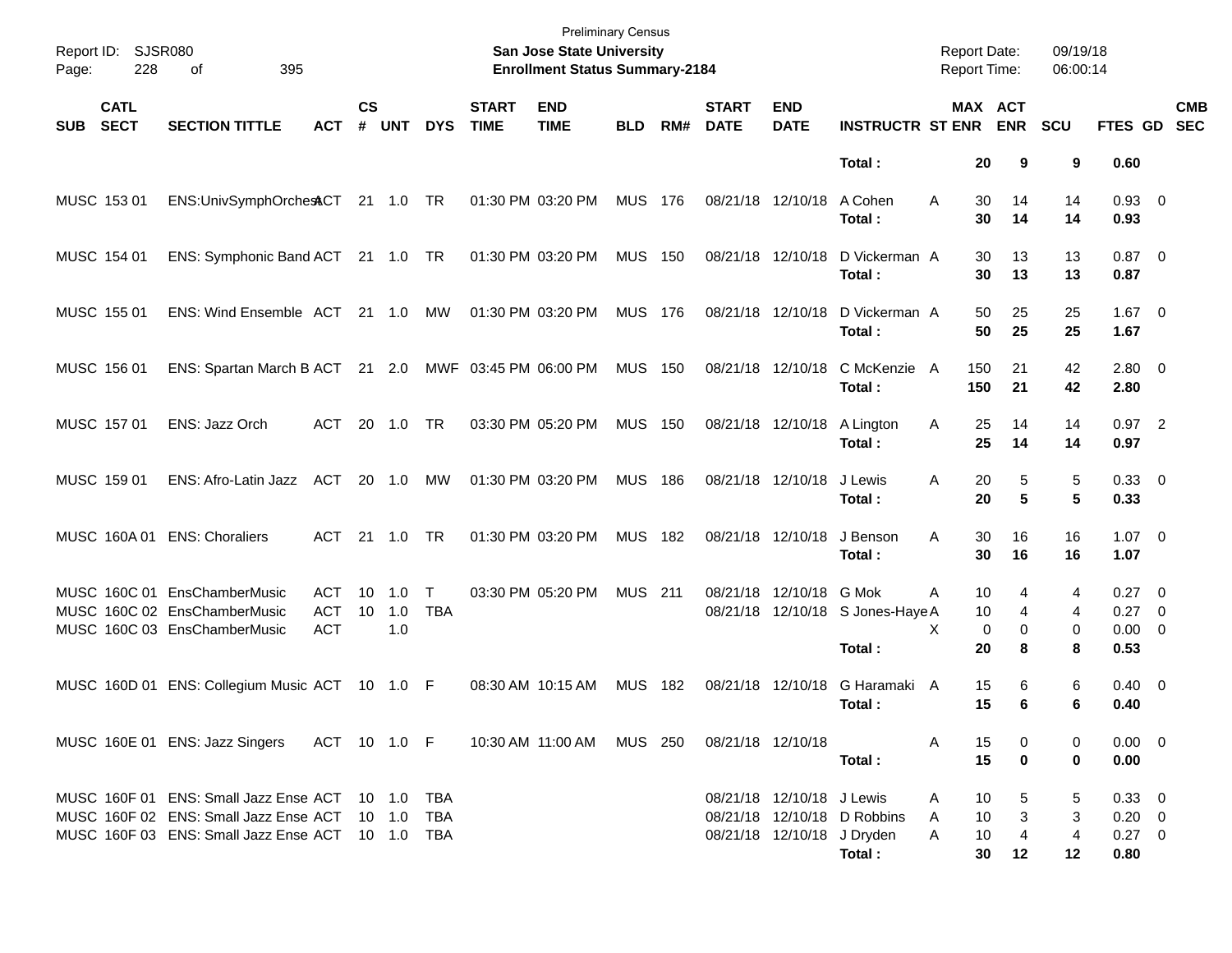| Report ID:<br>Page:                       | SJSR080<br>229             | of<br>395                                                                           |                                                |                    |                            |                               |                             | <b>Preliminary Census</b><br>San Jose State University<br><b>Enrollment Status Summary-2184</b> |                |     |                             |                                                          |                                                              | <b>Report Date:</b><br>Report Time: |                                       | 09/19/18<br>06:00:14                    |                                     |                           |
|-------------------------------------------|----------------------------|-------------------------------------------------------------------------------------|------------------------------------------------|--------------------|----------------------------|-------------------------------|-----------------------------|-------------------------------------------------------------------------------------------------|----------------|-----|-----------------------------|----------------------------------------------------------|--------------------------------------------------------------|-------------------------------------|---------------------------------------|-----------------------------------------|-------------------------------------|---------------------------|
| <b>SUB</b>                                | <b>CATL</b><br><b>SECT</b> | <b>SECTION TITTLE</b>                                                               | <b>ACT</b>                                     | $\mathsf{cs}$<br># | <b>UNT</b>                 | <b>DYS</b>                    | <b>START</b><br><b>TIME</b> | <b>END</b><br><b>TIME</b>                                                                       | <b>BLD</b>     | RM# | <b>START</b><br><b>DATE</b> | <b>END</b><br><b>DATE</b>                                | <b>INSTRUCTR ST ENR</b>                                      | MAX ACT                             | <b>ENR</b>                            | SCU                                     |                                     | <b>CMB</b><br>FTES GD SEC |
|                                           |                            | MUSC 160H 01 ENS: Percuss EnsemblACT 10 1.0 F                                       |                                                |                    |                            |                               |                             | 10:30 AM 12:20 PM                                                                               | MUS 176        |     |                             | 08/21/18 12/10/18                                        | G Lemmon<br>Total:                                           | 15<br>A<br>15                       | 8<br>8                                | 8<br>8                                  | 0.53 0<br>0.53                      |                           |
|                                           | MUSC 160101                | EnsJazzEnsemble                                                                     | ACT                                            |                    | 10 1.0 F                   |                               |                             | 12:30 PM 02:20 PM                                                                               | MUS 182        |     |                             | 08/21/18 12/10/18 C Garza                                | Total:                                                       | 15<br>A<br>15                       | $\overline{7}$                        | $\overline{7}$<br>$\overline{7}$        | $0.47 \quad 0$<br>0.47              |                           |
|                                           | MUSC 160J 01               | <b>ENS: String Ensemble ACT</b><br>MUSC 160J 02 ENS: String Ensemble ACT 10 1.0 TBA |                                                |                    | 1.0                        |                               |                             |                                                                                                 | MUS 210        |     |                             |                                                          | 08/21/18 12/10/18 S Jones-Haye A<br>Total:                   | X<br>0<br>15<br>15                  | $\Omega$<br>3<br>3                    | 0<br>3<br>3                             | $0.00 \t 0$<br>$0.20 \ 0$<br>0.20   |                           |
|                                           |                            | MUSC 160K 01 ENS: Brass Ensemble ACT<br>MUSC 160K 02 ENS: Brass Ensemble ACT        |                                                |                    | $10 \quad 1.0$<br>10 1.0 F | TBA                           |                             | 10:30 AM 12:20 PM                                                                               | <b>MUS 150</b> |     | 08/21/18                    | 12/10/18<br>08/21/18 12/10/18 T Hornig                   | J Freeman<br>Total:                                          | 15<br>A<br>15<br>A<br>30            | $\overline{2}$<br>5<br>$\overline{7}$ | $\overline{2}$<br>5<br>$\overline{7}$   | $0.13 \quad 0$<br>0.33 0<br>0.47    |                           |
|                                           | MUSC 160L01                | <b>ENS: Woodwind Ensem&amp;CT</b><br>MUSC 160L 02 ENS: Woodwind EnsemACT            |                                                | 10                 | 1.0<br>$10 \quad 1.0$      | TBA<br>$\mid \mathsf{F} \mid$ |                             | 10:30 AM 12:20 PM                                                                               | MUS 182        |     |                             | 08/21/18 12/10/18 C Payne<br>08/21/18 12/10/18 J Averett | Total:                                                       | 15<br>A<br>15<br>A<br>30            | 0<br>3<br>$\mathbf{3}$                | 0<br>3<br>3                             | $0.00 \t 0$<br>$0.20 \ 0$<br>0.20   |                           |
|                                           |                            | MUSC 160M 01 ENS: Saxophone EnserACT 10 1.0 T                                       |                                                |                    |                            |                               |                             | 07:00 PM 09:00 PM                                                                               | <b>MUS 150</b> |     |                             | 08/21/18 12/10/18                                        | M Hernandez A<br>Total:                                      | 15<br>15                            | 3<br>3                                | 3<br>3                                  | $0.20 \ 0$<br>0.20                  |                           |
|                                           |                            | MUSC 1600 01 Trombone Ensemble ACT 10 1.0 F                                         |                                                |                    |                            |                               |                             | 08:30 AM 10:20 AM                                                                               | <b>MUS 150</b> |     |                             | 08/21/18 12/10/18                                        | T Hornig<br>Total:                                           | 15<br>Α<br>15                       | $\overline{a}$<br>$\overline{2}$      | $\overline{\mathbf{c}}$<br>$\mathbf{2}$ | $0.13 \quad 0$<br>0.13              |                           |
| MUSC 161 01                               |                            | REP: Styles Interp O ACT 09 1.0 TBA                                                 |                                                |                    |                            |                               |                             |                                                                                                 |                |     |                             |                                                          | 08/21/18 12/10/18 S Snitkovska A<br>Total:                   | 15<br>15                            | 7<br>$\overline{7}$                   | 7<br>$\overline{7}$                     | $0.48$ 1<br>0.48                    |                           |
| MUSC 163 01                               |                            | REP: Styles Intrp Op ACT 09 1.0 TBA                                                 |                                                |                    |                            |                               |                             |                                                                                                 |                |     |                             |                                                          | 08/21/18 12/10/18 S Snitkovska A<br>Total:                   | 15<br>15                            | 4<br>4                                | 4<br>4                                  | $0.27$ 0<br>0.27                    |                           |
|                                           |                            | MUSC 167 01 Electro- Acoustic Mu SEM 04 3.0 W                                       |                                                |                    |                            |                               |                             | 03:30 PM 06:15 PM MUS 226 08/21/18 12/10/18 P Furman                                            |                |     |                             |                                                          | Total:                                                       | 20<br>A<br>20                       | 12<br>12                              | 36<br>36                                | $2.40 \ 0$<br>2.40                  |                           |
|                                           |                            | MUSC 170A 01 Fund Sound Recordg SEM 04 3.0 M                                        |                                                |                    |                            |                               |                             | 07:00 PM 09:45 PM MUS 124                                                                       |                |     |                             |                                                          | 08/21/18 12/10/18 S Vasiliou<br>Total:                       | 25<br>A<br>25                       | 13<br>13                              | 39<br>39                                | $2.70$ 2<br>2.70                    |                           |
| MUSC 180 01<br>MUSC 180 02<br>MUSC 180 03 |                            | <b>Indiv Studies</b><br><b>Indiv Studies</b><br><b>Indiv Studies</b>                | SUP 78 1.0 TBA<br><b>SUP</b><br>SUP 78 2.0 TBA |                    | 78  1.0  TBA               |                               |                             |                                                                                                 |                |     |                             | 08/21/18 12/10/18 A Cohen                                | 08/21/18 12/10/18 D Hollinger<br>08/21/18 12/10/18 A Lington | 3<br>Α<br>5<br>A<br>3<br>Α          | 1<br>0<br>$\overline{c}$              | $\mathbf{1}$<br>0<br>4                  | $0.07$ 0<br>$0.00 \t 0$<br>$0.30$ 1 |                           |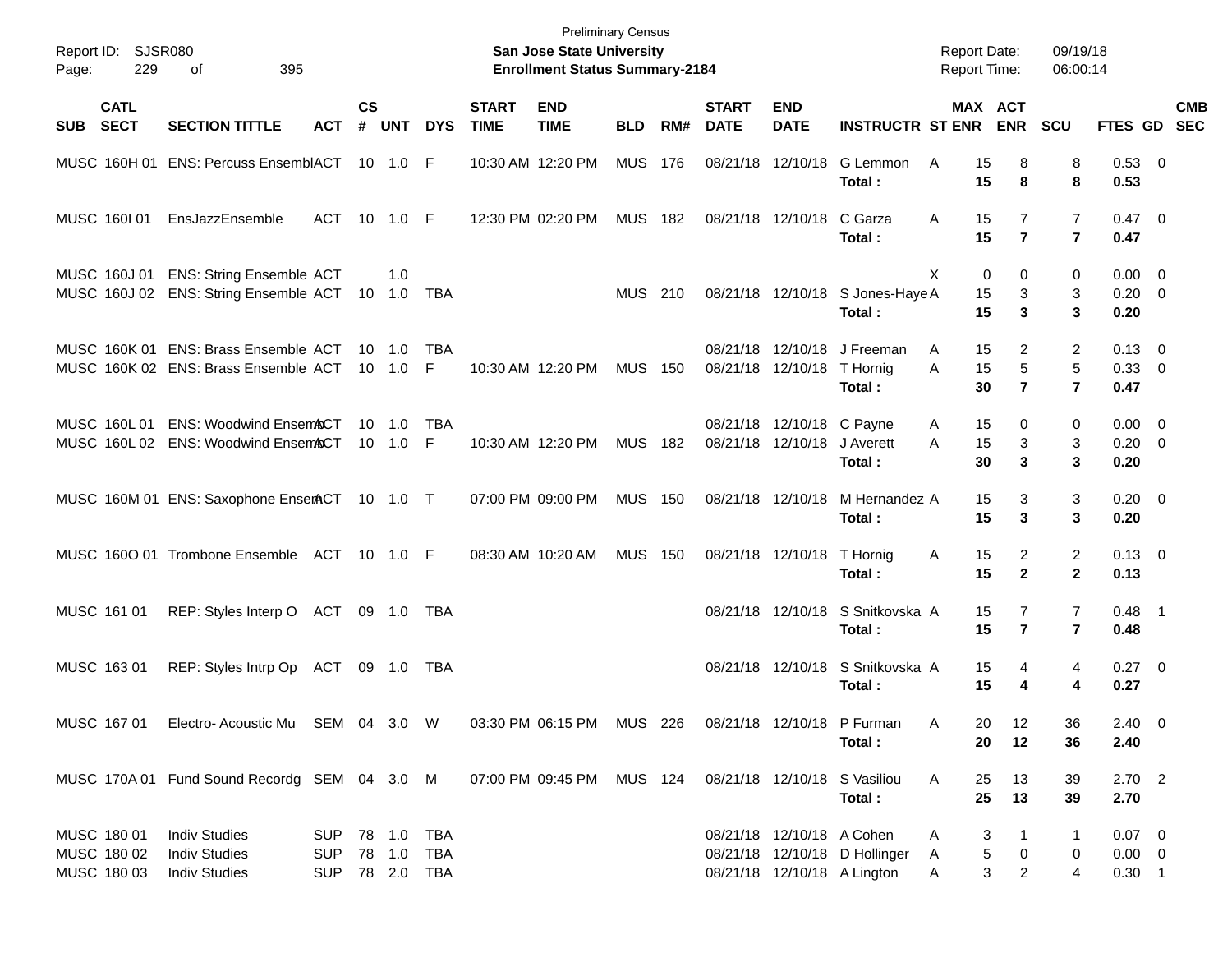| Report ID:<br>Page: | SJSR080<br>230             | 395<br>of                                            |                          |                    |            |                                  |                             | <b>San Jose State University</b><br><b>Enrollment Status Summary-2184</b> | <b>Preliminary Census</b> |     |                             |                                  |                                                                    |        | <b>Report Date:</b><br>Report Time:       |                              | 09/19/18<br>06:00:14         |                            |                          |                          |
|---------------------|----------------------------|------------------------------------------------------|--------------------------|--------------------|------------|----------------------------------|-----------------------------|---------------------------------------------------------------------------|---------------------------|-----|-----------------------------|----------------------------------|--------------------------------------------------------------------|--------|-------------------------------------------|------------------------------|------------------------------|----------------------------|--------------------------|--------------------------|
| <b>SUB</b>          | <b>CATL</b><br><b>SECT</b> | <b>SECTION TITTLE</b>                                | <b>ACT</b>               | $\mathsf{cs}$<br># | <b>UNT</b> | <b>DYS</b>                       | <b>START</b><br><b>TIME</b> | <b>END</b><br><b>TIME</b>                                                 | <b>BLD</b>                | RM# | <b>START</b><br><b>DATE</b> | <b>END</b><br><b>DATE</b>        | <b>INSTRUCTR ST ENR</b>                                            |        |                                           | MAX ACT<br><b>ENR</b>        | SCU                          | FTES GD                    |                          | <b>CMB</b><br><b>SEC</b> |
|                     |                            |                                                      |                          |                    |            |                                  |                             |                                                                           |                           |     |                             |                                  | Total:                                                             |        | 11                                        | 3                            | 5                            | 0.37                       |                          |                          |
|                     | MUSC 181 01                | Concert Listening II                                 | ACT                      |                    | 09 1.0 TR  |                                  |                             | 12:30 PM 01:20 PM                                                         | MUS 176                   |     |                             | 08/21/18 12/10/18                | R Lacey<br>Total:                                                  | A      | 100<br>100                                | 13<br>13                     | 13<br>13                     | $0.87$ 0<br>0.87           |                          |                          |
|                     | MUSC 182 01                | Senior Project                                       | ACT 10 1.0               |                    |            | TBA                              |                             |                                                                           |                           |     |                             | 08/21/18 12/10/18                | A Cohen<br>Total:                                                  | Α      | 10<br>10                                  | 9<br>9                       | 9<br>9                       | $0.60 \quad 0$<br>0.60     |                          |                          |
|                     |                            | MUSC 190A 01 Honors Project                          | <b>SUP</b>               |                    |            | TBA                              |                             |                                                                           |                           |     |                             | 08/21/18 12/10/18 T Hornig       | Total:                                                             | Α      | $\overline{c}$<br>$\overline{\mathbf{2}}$ | 1<br>$\mathbf{1}$            | $\mathbf{1}$<br>$\mathbf{1}$ | $0.07$ 0<br>0.07           |                          |                          |
|                     | MUSC 200 01                | Meth Mus Res Writ                                    | SEM 05 3.0               |                    |            | M                                |                             | 04:00 PM 06:45 PM                                                         | <b>MUS 272</b>            |     |                             | 08/21/18 12/10/18                | G Haramaki A<br>Total:                                             |        | 18<br>18                                  | 13<br>13                     | 39<br>39                     | 3.20 12<br>3.20            |                          |                          |
|                     | MUSC 203 01                | Sem in Styl & Perf                                   | SEM 05 3.0 W             |                    |            |                                  |                             | 04:00 PM 06:45 PM                                                         | MUS 272                   |     |                             | 08/21/18 12/10/18                | A Lington<br>Total:                                                | Α      | 15<br>15                                  | 7<br>$\overline{\mathbf{r}}$ | 21<br>21                     | $1.75$ 7<br>1.75           |                          |                          |
|                     | MUSC 224 01                | <b>Supv Grad Studies</b>                             | <b>SUP</b>               | 78                 | 2.0        | <b>TBA</b>                       |                             |                                                                           |                           |     | 08/21/18                    |                                  | 12/10/18 D Hollinger                                               | A      | 6                                         | 4                            | 8                            | 0.674                      |                          |                          |
|                     | MUSC 224 02                | <b>Supv Grad Studies</b>                             | <b>SUP</b>               | 78                 | 2.0        | <b>TBA</b>                       |                             |                                                                           |                           |     | 08/21/18                    |                                  | 12/10/18 P Gelfand                                                 | A      | 3                                         | 0                            | 0                            | $0.00 \t 0$                |                          |                          |
|                     | MUSC 224 03                | <b>Supv Grad Studies</b>                             | <b>SUP</b>               | 78                 | 2.0        | <b>TBA</b>                       |                             |                                                                           |                           |     | 08/21/18                    |                                  | 12/10/18 J Benson                                                  | Α      | 5                                         | 5                            | 10                           | 0.83                       | - 5                      |                          |
|                     | MUSC 224 04                | <b>Supv Grad Studies</b>                             | <b>SUP</b>               | 78                 | 2.0        | <b>TBA</b>                       |                             |                                                                           |                           |     | 08/21/18                    |                                  | 12/10/18 K Geisick                                                 | Α      | 3                                         | $\mathbf{1}$                 | $\overline{2}$               | $0.17$ 1                   |                          |                          |
|                     | MUSC 224 05                | <b>Supv Grad Studies</b>                             | <b>SUP</b>               | 78                 | 2.0        | <b>TBA</b>                       |                             |                                                                           |                           |     | 08/21/18                    |                                  | 12/10/18 J Averett                                                 | Α      | 3                                         | 1                            | $\overline{c}$               | $0.17$ 1                   |                          |                          |
|                     | MUSC 224 06                | <b>Supv Grad Studies</b>                             | <b>SUP</b>               | 78                 | 2.0        | <b>TBA</b>                       |                             |                                                                           |                           |     | 08/21/18                    |                                  | 12/10/18 A Lington                                                 | A      | 3                                         | $\mathbf{1}$                 | 2                            | $0.17$ 1                   |                          |                          |
|                     | MUSC 224 07                | <b>Supv Grad Studies</b>                             | <b>SUP</b>               | 78                 | 2.0        | <b>TBA</b>                       |                             |                                                                           |                           |     | 08/21/18                    |                                  | 12/10/18 J Scharlach                                               | A      | 3                                         | $\Omega$                     | 0                            | $0.00 \t 0$                |                          |                          |
|                     | MUSC 224 08                | <b>Supv Grad Studies</b>                             | <b>SUP</b>               | 78                 | 2.0        | <b>TBA</b>                       |                             |                                                                           |                           |     | 08/21/18                    |                                  | 12/10/18 N Sultanov                                                | A      | 3                                         | $\mathbf{1}$                 | 2                            | $0.17$ 1                   |                          |                          |
|                     | MUSC 224 09                | <b>Supv Grad Studies</b>                             | <b>SUP</b>               | 78                 | 2.0        | <b>TBA</b>                       |                             |                                                                           |                           |     | 08/21/18                    | 12/10/18                         | M Hernandez A                                                      |        | 3                                         | $\mathbf{1}$                 | 2                            | $0.17$ 1                   |                          |                          |
|                     | MUSC 224 10                | <b>Supv Grad Studies</b>                             | <b>SUP</b>               | 78                 | 2.0        | <b>TBA</b>                       |                             |                                                                           |                           |     | 08/21/18                    |                                  | 12/10/18 R Vandivier                                               | A      | 3                                         | 3                            | 6                            | $0.50$ 3                   |                          |                          |
|                     | MUSC 224 11                | <b>Supv Grad Studies</b>                             | <b>SUP</b><br><b>SUP</b> | 78                 | 2.0<br>2.0 | <b>TBA</b><br><b>TBA</b>         |                             |                                                                           |                           |     | 08/21/18                    | 12/10/18 S Lin<br>12/10/18 G Mok |                                                                    | Α      | 3<br>3                                    | 0<br>1                       | 0                            | $0.00 \t 0$                | $\overline{\phantom{1}}$ |                          |
|                     | MUSC 224 12<br>MUSC 224 13 | <b>Supv Grad Studies</b>                             | <b>SUP</b>               | 78<br>78           | 1.0        | <b>TBA</b>                       |                             |                                                                           |                           |     | 08/21/18                    |                                  | 08/21/18 12/10/18 J Smucker                                        | Α<br>A | 3                                         | $\Omega$                     | 2<br>$\Omega$                | 0.17<br>0.00               | $\overline{\phantom{0}}$ |                          |
|                     |                            | <b>Supv Grad Studies</b>                             |                          |                    |            |                                  |                             |                                                                           |                           |     |                             |                                  |                                                                    |        | 3                                         |                              |                              |                            |                          |                          |
|                     | MUSC 224 14<br>MUSC 224 15 | <b>Supv Grad Studies</b><br><b>Supv Grad Studies</b> |                          |                    |            | SUP 78 2.0 TBA<br>SUP 78 1.0 TBA |                             |                                                                           |                           |     |                             |                                  | 08/21/18 12/10/18 S Bengochea A<br>08/21/18 12/10/18 R Vandivier A |        | 3                                         | 2<br>$\mathbf{1}$            | 4<br>1                       | $0.33 \quad 2$<br>$0.08$ 1 |                          |                          |
|                     |                            |                                                      |                          |                    |            |                                  |                             |                                                                           |                           |     |                             |                                  | Total:                                                             |        | 50                                        | 21                           | 41                           | 3.42                       |                          |                          |
|                     |                            |                                                      |                          |                    |            |                                  |                             |                                                                           |                           |     |                             |                                  |                                                                    |        |                                           |                              |                              |                            |                          |                          |
|                     | MUSC 230 01                | GrdPianoSec                                          |                          |                    |            | SUP 36 1.0 TBA                   |                             |                                                                           |                           |     |                             |                                  | 08/21/18 12/10/18 G Haramaki A                                     |        | 2                                         | 1                            | 1                            | $0.08$ 1                   |                          |                          |
|                     |                            |                                                      |                          |                    |            |                                  |                             |                                                                           |                           |     |                             |                                  | Total:                                                             |        | $\overline{2}$                            | $\mathbf{1}$                 | $\mathbf{1}$                 | 0.08                       |                          |                          |
|                     | MUSC 232 01                | Adv Fld Exp                                          |                          |                    |            | SUP 78 1.0 TBA                   |                             |                                                                           |                           |     |                             | 08/21/18 12/10/18 S Brook        |                                                                    | A      | 3                                         | 1                            | 1                            | $0.08$ 1                   |                          |                          |
|                     | MUSC 232 02                | Adv Fld Exp                                          |                          |                    |            | SUP 78 1.0 TBA                   |                             |                                                                           |                           |     |                             |                                  | 08/21/18 12/10/18 J Benson                                         | Α      | 3                                         | $\overline{2}$               | 2                            | $0.17$ 2                   |                          |                          |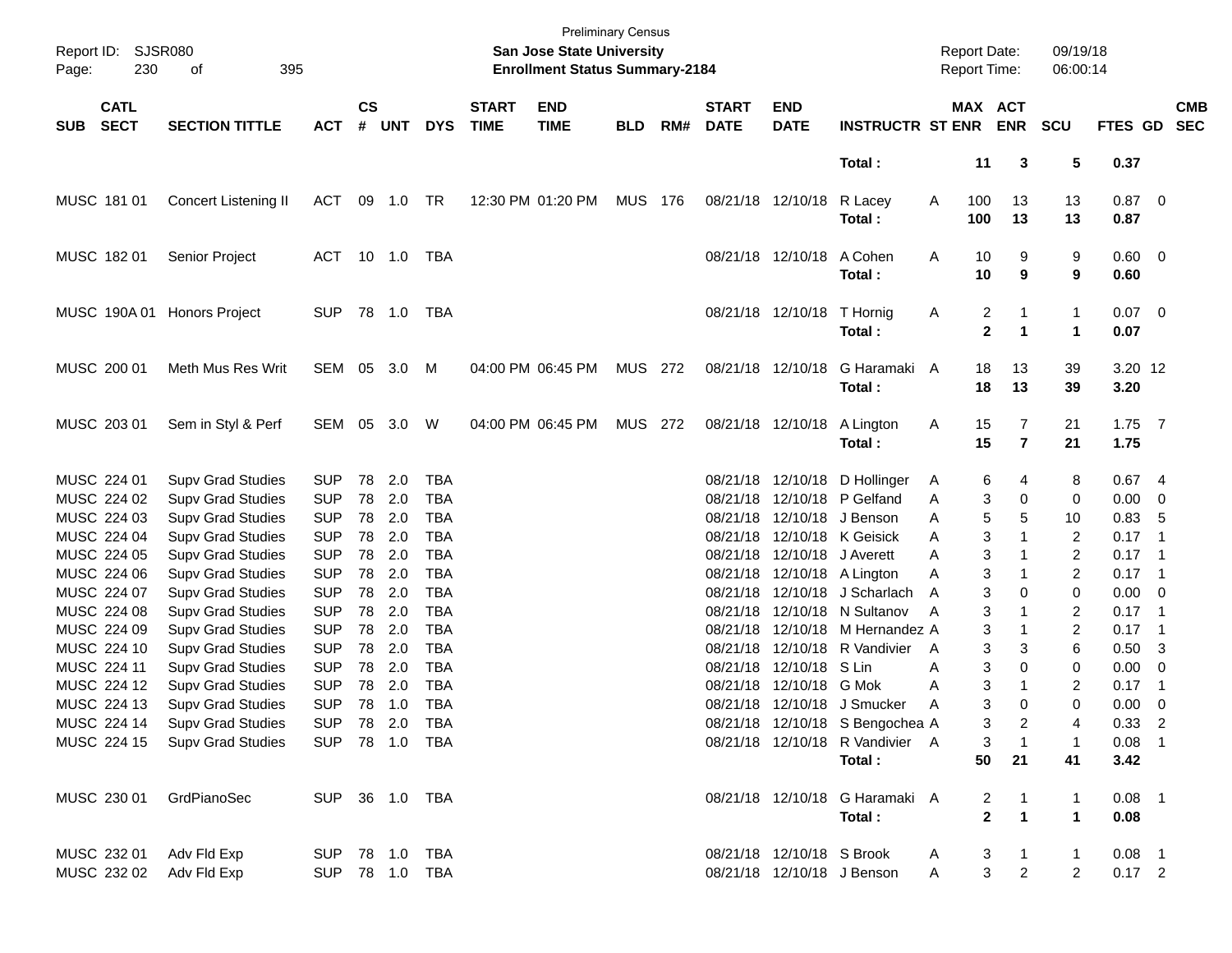| Page:      | Report ID: SJSR080<br>231  | of                        | 395            |                    |                |                |                             | San Jose State University<br><b>Enrollment Status Summary-2184</b> | <b>Preliminary Census</b> |     |                             |                           |                                                          | <b>Report Date:</b><br>Report Time: |                             | 09/19/18<br>06:00:14 |                |                          |                          |
|------------|----------------------------|---------------------------|----------------|--------------------|----------------|----------------|-----------------------------|--------------------------------------------------------------------|---------------------------|-----|-----------------------------|---------------------------|----------------------------------------------------------|-------------------------------------|-----------------------------|----------------------|----------------|--------------------------|--------------------------|
| <b>SUB</b> | <b>CATL</b><br><b>SECT</b> | <b>SECTION TITTLE</b>     | <b>ACT</b>     | $\mathsf{cs}$<br># | <b>UNT</b>     | <b>DYS</b>     | <b>START</b><br><b>TIME</b> | <b>END</b><br><b>TIME</b>                                          | <b>BLD</b>                | RM# | <b>START</b><br><b>DATE</b> | <b>END</b><br><b>DATE</b> | <b>INSTRUCTR ST ENR</b>                                  | MAX ACT                             | <b>ENR</b>                  | <b>SCU</b>           | <b>FTES GD</b> |                          | <b>CMB</b><br><b>SEC</b> |
|            |                            |                           |                |                    |                |                |                             |                                                                    |                           |     |                             |                           | Total:                                                   | 6                                   | 3                           | 3                    | 0.25           |                          |                          |
|            | MUSC 233 01                | <b>GrdVoiceSec</b>        | <b>SUP</b>     | 36                 | 1.0            | <b>TBA</b>     |                             |                                                                    |                           |     |                             |                           | 08/21/18 12/10/18 J Scharlach A                          | 3                                   | 2                           | 2                    | $0.17$ 2       |                          |                          |
|            | MUSC 233 02                | <b>GrdVoiceSec</b>        | <b>SUP</b>     | 36                 | 1.0            | <b>TBA</b>     |                             |                                                                    |                           |     |                             |                           | 08/21/18 12/10/18 S Bengochea A                          | 3                                   | $\mathbf{1}$                | $\mathbf{1}$         | 0.08           | $\overline{1}$           |                          |
|            | MUSC 233 03                | <b>GrdVoiceSec</b>        | <b>SUP</b>     | 36                 | 1.0            | <b>TBA</b>     |                             |                                                                    |                           |     |                             |                           | 08/21/18 12/10/18 J Smucker                              | 3<br>A                              | 1                           | 0                    | 0.08           | $\overline{\phantom{0}}$ |                          |
|            |                            |                           |                |                    |                |                |                             |                                                                    |                           |     |                             |                           | Total:                                                   | 9                                   | 4                           | 3                    | 0.33           |                          |                          |
|            | MUSC 250A 01               | GrdConcChoir              | <b>SUP</b>     | 36                 | 1.0            | МW             |                             | 01:30 PM 03:20 PM                                                  | <b>MUS 150</b>            |     |                             | 08/21/18 12/10/18         | J Benson                                                 | 15<br>A                             | 6                           | 6                    | 0.50 6         |                          |                          |
|            |                            |                           |                |                    |                |                |                             |                                                                    |                           |     |                             |                           | Total:                                                   | 15                                  | 6                           | 6                    | 0.50           |                          |                          |
|            | MUSC 252 01                | GrdOperaThtr              | ACT            |                    | 21  1.0        | - TR           |                             | 03:30 PM 05:20 PM                                                  | <b>MUS 176</b>            |     |                             |                           | 08/21/18 12/10/18 S Bengochea A                          | 3                                   | 2                           | $\overline{c}$       | $0.17$ 2       |                          |                          |
|            |                            |                           |                |                    |                |                |                             |                                                                    |                           |     |                             |                           | Total:                                                   | 3                                   | $\mathbf{2}$                | $\mathbf{2}$         | 0.17           |                          |                          |
|            | MUSC 253 01                | GrdUnivSymOrch            | ACT            |                    | 21 1.0 TR      |                |                             | 01:30 PM 03:20 PM                                                  | <b>MUS 176</b>            |     |                             | 08/21/18 12/10/18         | A Cohen                                                  | Α<br>3                              | 1                           | 1                    | $0.08$ 1       |                          |                          |
|            |                            |                           |                |                    |                |                |                             |                                                                    |                           |     |                             |                           | Total:                                                   | 3                                   | 1                           | $\mathbf 1$          | 0.08           |                          |                          |
|            | MUSC 255 01                | GrdWindEns                | ACT            |                    | $21 \quad 1.0$ | МW             |                             | 01:30 PM 03:20 PM                                                  | <b>MUS 176</b>            |     |                             | 08/21/18 12/10/18         | D Vickerman A                                            | 3                                   | 2                           | $\overline{c}$       | $0.17$ 2       |                          |                          |
|            |                            |                           |                |                    |                |                |                             |                                                                    |                           |     |                             |                           | Total:                                                   | 3                                   | $\mathbf{2}$                | $\mathbf{2}$         | 0.17           |                          |                          |
|            | MUSC 259 01                | GrdLatinJazzEns           | ACT            |                    | $21 \quad 1.0$ | МW             |                             | 01:30 PM 03:20 PM                                                  | <b>MUS 186</b>            |     |                             | 08/21/18 12/10/18         | J Lewis                                                  | Α<br>3                              | 3                           | 3                    | $0.25$ 3       |                          |                          |
|            |                            |                           |                |                    |                |                |                             |                                                                    |                           |     |                             |                           | Total:                                                   | 3                                   | 3                           | 3                    | 0.25           |                          |                          |
|            |                            | MUSC 260A 01 GrdChrlrs    | <b>ACT</b>     |                    | 10 1.0         | TR.            |                             | 01:30 PM 03:20 PM                                                  | <b>MUS 182</b>            |     |                             | 08/21/18 12/10/18         | J Benson                                                 | 15<br>A                             | 6                           | 6                    | 0.50 6         |                          |                          |
|            |                            |                           |                |                    |                |                |                             |                                                                    |                           |     |                             |                           | Total:                                                   | 15                                  | 6                           | 6                    | 0.50           |                          |                          |
|            |                            | MUSC 260C 01 GrdChmbrMsc  | ACT            | 10                 | 1.0            | $\mathsf T$    |                             | 03:30 PM 05:20 PM                                                  | <b>MUS 211</b>            |     |                             | 08/21/18 12/10/18 G Mok   |                                                          | 3<br>A                              | 3                           | 3                    | $0.25 \quad 3$ |                          |                          |
|            |                            | MUSC 260C 02 GrdChmbrMsc  | <b>ACT</b>     | 10                 | 1.0            | <b>TBA</b>     |                             |                                                                    |                           |     |                             |                           | 08/21/18 12/10/18 S Jones-Haye A                         | 3                                   | $\mathbf 0$                 | 0                    | $0.00 \t 0$    |                          |                          |
|            |                            | MUSC 260C 03 GrdChmbrMsc  | <b>ACT</b>     |                    | 1.0            |                |                             |                                                                    |                           |     |                             |                           |                                                          | 0<br>х                              | 0                           | 0                    | $0.00 \t 0$    |                          |                          |
|            |                            |                           |                |                    |                |                |                             |                                                                    |                           |     |                             |                           | Total:                                                   | 6                                   | 3                           | 3                    | 0.25           |                          |                          |
|            |                            | MUSC 260D 01 GrdCollegium | ACT 10 1.0 F   |                    |                |                |                             |                                                                    |                           |     |                             |                           | 08:30 AM 10:15 AM MUS 182 08/21/18 12/10/18 G Haramaki A | 15                                  | 0                           | 0                    | $0.00 \t 0$    |                          |                          |
|            |                            |                           |                |                    |                |                |                             |                                                                    |                           |     |                             |                           | Total:                                                   | 15                                  | 0                           | 0                    | 0.00           |                          |                          |
|            |                            | MUSC 260F 01 GrdSmJzzEns  | ACT 10 1.0 TBA |                    |                |                |                             |                                                                    |                           |     |                             | 08/21/18 12/10/18 J Lewis |                                                          | 3<br>A                              | 3                           | 3                    | $0.25$ 3       |                          |                          |
|            |                            | MUSC 260F 02 GrdSmJzzEns  | ACT 10 1.0     |                    |                | TBA            |                             |                                                                    |                           |     |                             |                           | 08/21/18 12/10/18 D Robbins                              | 3<br>A                              | $\mathbf{1}$                | $\mathbf{1}$         | $0.08$ 1       |                          |                          |
|            |                            | MUSC 260F 03 GrdSmJzzEns  |                |                    |                | ACT 10 1.0 TBA |                             |                                                                    |                           |     |                             |                           | 08/21/18 12/10/18 J Dryden                               | 3<br>A                              | 0                           | 0                    | $0.00 \t 0$    |                          |                          |
|            |                            |                           |                |                    |                |                |                             |                                                                    |                           |     |                             |                           | Total:                                                   | 9                                   | 4                           | 4                    | 0.33           |                          |                          |
|            |                            | MUSC 260H 01 GrdPercEns   | ACT 10 1.0 F   |                    |                |                |                             |                                                                    |                           |     |                             |                           | 10:30 AM 12:20 PM MUS 176 08/21/18 12/10/18 G Lemmon A   |                                     | $\mathbf{3}$<br>$\mathbf 0$ | 0                    | $0.00 \t 0$    |                          |                          |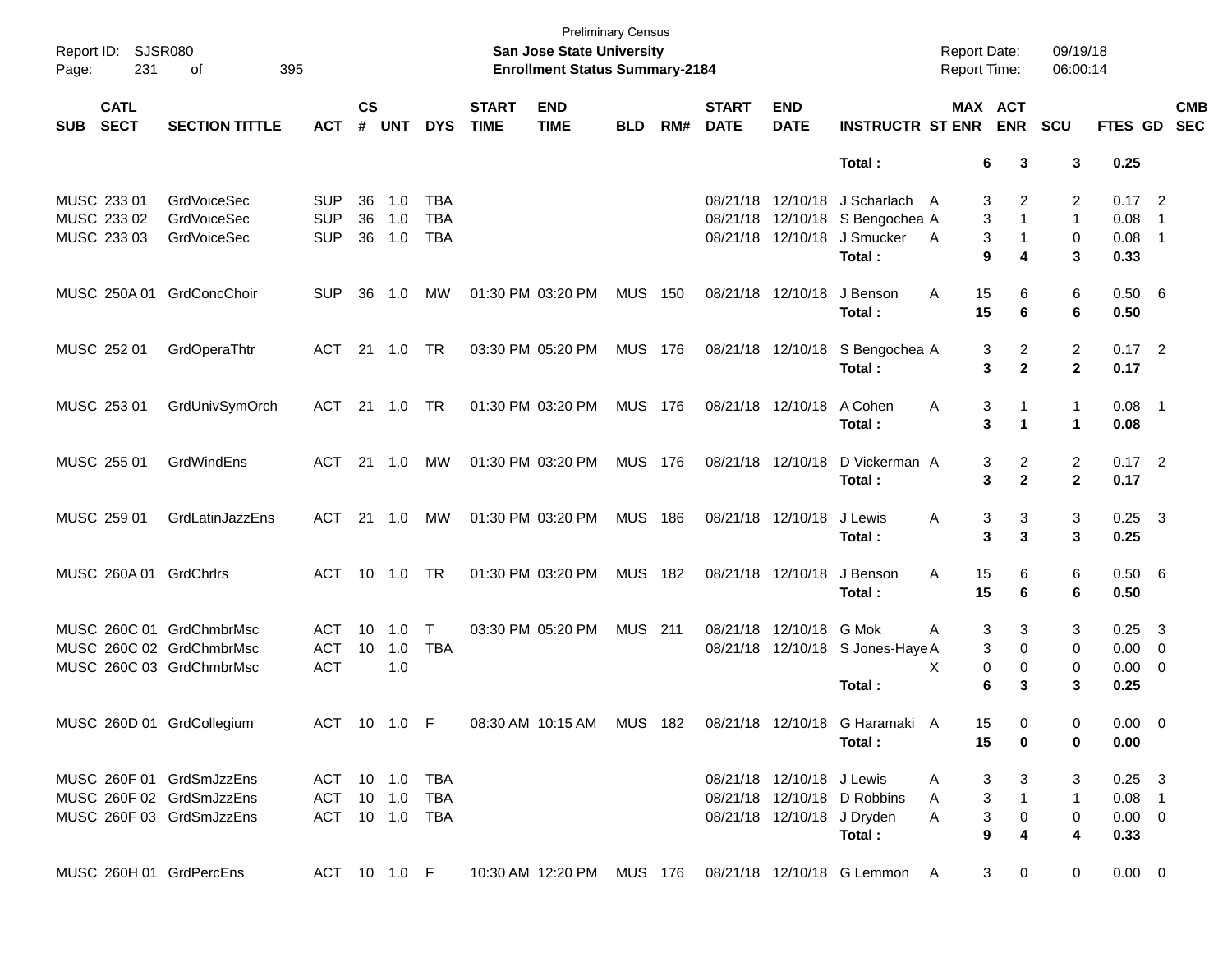| Page:      | Report ID: SJSR080<br>232  | 395<br>οf                 |            |                |            |            |                             | San Jose State University<br><b>Enrollment Status Summary-2184</b> | <b>Preliminary Census</b> |     |                             |                                                  |                                                       | <b>Report Date:</b><br>Report Time: |                             |                              | 09/19/18<br>06:00:14        |                                     |                         |            |
|------------|----------------------------|---------------------------|------------|----------------|------------|------------|-----------------------------|--------------------------------------------------------------------|---------------------------|-----|-----------------------------|--------------------------------------------------|-------------------------------------------------------|-------------------------------------|-----------------------------|------------------------------|-----------------------------|-------------------------------------|-------------------------|------------|
| <b>SUB</b> | <b>CATL</b><br><b>SECT</b> | <b>SECTION TITTLE</b>     | <b>ACT</b> | <b>CS</b><br># | <b>UNT</b> | <b>DYS</b> | <b>START</b><br><b>TIME</b> | <b>END</b><br><b>TIME</b>                                          | <b>BLD</b>                | RM# | <b>START</b><br><b>DATE</b> | <b>END</b><br><b>DATE</b>                        | <b>INSTRUCTR ST ENR</b>                               |                                     |                             | <b>MAX ACT</b><br><b>ENR</b> | <b>SCU</b>                  | FTES GD SEC                         |                         | <b>CMB</b> |
|            |                            |                           |            |                |            |            |                             |                                                                    |                           |     |                             |                                                  | Total:                                                |                                     | 3                           | $\mathbf 0$                  | $\bf{0}$                    | 0.00                                |                         |            |
|            | MUSC 260J 01               | GrdStringEns              | <b>ACT</b> |                | 1.0        |            |                             |                                                                    |                           |     |                             |                                                  |                                                       | X                                   | 0                           | 0                            | 0                           | 0.00                                | $\overline{0}$          |            |
|            |                            | MUSC 260J 02 GrdStringEns | <b>ACT</b> | 10             | 1.0        | <b>TBA</b> |                             |                                                                    | <b>MUS 210</b>            |     |                             |                                                  | 08/21/18 12/10/18 S Jones-Haye A                      |                                     | 15                          | 0                            | 0                           | 0.00                                | $\overline{\mathbf{0}}$ |            |
|            |                            |                           |            |                |            |            |                             |                                                                    |                           |     |                             |                                                  | Total:                                                |                                     | 15                          | $\bf{0}$                     | $\mathbf{0}$                | 0.00                                |                         |            |
|            |                            | MUSC 260K 01 GrdBrassEns  | ACT        |                | 10  1.0    | - F        |                             | 10:30 AM 12:20 PM                                                  | MUS                       | 150 |                             | 08/21/18 12/10/18                                | T Hornig                                              | A                                   | 3                           | 0                            | 0                           | 0.00                                | $\overline{0}$          |            |
|            |                            |                           |            |                |            |            |                             |                                                                    |                           |     |                             |                                                  | Total:                                                |                                     | 3                           | $\mathbf{0}$                 | $\mathbf 0$                 | 0.00                                |                         |            |
|            | MUSC 260L 01               | GrdEnsWdwnd               | <b>ACT</b> | 10             | 1.0        | <b>TBA</b> |                             |                                                                    |                           |     | 08/21/18                    | 12/10/18                                         | C Payne                                               | A                                   | 3                           | 0                            | 0                           | 0.00                                | $\overline{0}$          |            |
|            |                            | MUSC 260L 02 GrdEnsWdwnd  | <b>ACT</b> | 10             | 1.0        | F          |                             | 10:30 AM 12:20 PM                                                  | <b>MUS</b>                | 182 |                             | 08/21/18 12/10/18                                | J Averett                                             | A                                   | 3                           | $\mathbf{1}$                 | $\mathbf{1}$                | 0.08                                | $\overline{1}$          |            |
|            |                            |                           |            |                |            |            |                             |                                                                    |                           |     |                             |                                                  | Total:                                                |                                     | 6                           | 1                            | $\blacktriangleleft$        | 0.08                                |                         |            |
|            |                            | MUSC 260M 01 GrdSaxEns    | ACT        |                | 10 1.0 T   |            |                             | 07:00 PM 09:00 PM                                                  | <b>MUS</b>                | 150 |                             | 08/21/18 12/10/18                                | M Hernandez A                                         |                                     | 3                           |                              | $\mathbf{1}$                | $0.08$ 1                            |                         |            |
|            |                            |                           |            |                |            |            |                             |                                                                    |                           |     |                             |                                                  | Total:                                                |                                     | 3                           | $\mathbf 1$                  | $\blacktriangleleft$        | 0.08                                |                         |            |
|            | MUSC 298 01                | <b>Special Study</b>      | <b>SUP</b> |                | 78 1.0     | <b>TBA</b> |                             |                                                                    |                           |     |                             | 08/21/18 12/10/18                                | J Benson                                              | Α                                   | 3                           | $\Omega$                     | $\mathbf 0$                 | 0.00                                | $\overline{\mathbf{0}}$ |            |
|            | MUSC 298 02                | <b>Special Study</b>      | <b>SUP</b> | 78             | 2.0        | <b>TBA</b> |                             |                                                                    |                           |     |                             |                                                  | 08/21/18 12/10/18 A Lington                           | Α                                   | 3                           | 0                            | $\mathbf 0$                 | 0.00                                | $\overline{\mathbf{0}}$ |            |
|            | MUSC 298 03                | <b>Special Study</b>      | <b>SUP</b> |                | 78 2.0     | <b>TBA</b> |                             |                                                                    |                           |     |                             |                                                  | 08/21/18 12/10/18 J Benson                            | A                                   | $\overline{4}$              | $\Omega$                     | $\Omega$                    | 0.00                                | $\overline{0}$          |            |
|            | MUSC 298 04                | <b>Special Study</b>      | <b>SUP</b> |                | 78 1.0     | <b>TBA</b> |                             |                                                                    |                           |     | 08/21/18 12/10/18           |                                                  |                                                       | A                                   | 5                           | $\Omega$                     | $\mathbf 0$                 | 0.00                                | $\overline{\mathbf{0}}$ |            |
|            |                            |                           |            |                |            |            |                             |                                                                    |                           |     |                             |                                                  | Total:                                                |                                     | 15                          | 0                            | $\mathbf 0$                 | 0.00                                |                         |            |
|            | MUSC 299 01                | Mstr Ths Rct Cmp          | <b>SUP</b> |                |            | TBA        |                             |                                                                    |                           |     | 08/21/18 12/10/18           |                                                  | D Hollinger                                           | A                                   | 3                           | 1                            | $\mathbf{1}$                | $0.08$ 1                            |                         |            |
|            |                            |                           |            |                |            |            |                             |                                                                    |                           |     |                             |                                                  | Total:                                                |                                     | 3                           | $\blacktriangleleft$         | $\mathbf{1}$                | 0.08                                |                         |            |
|            | Department :               | <b>Music &amp; Dance</b>  |            |                |            |            |                             |                                                                    |                           |     |                             | <b>Lower Division:</b><br><b>Upper Division:</b> | <b>Department Total:</b><br><b>Graduate Division:</b> |                                     | 6100<br>3518<br>2347<br>235 | 3903<br>2523<br>1300<br>80   | 8679<br>5842<br>2705<br>132 | 585.78<br>392.90<br>182.10<br>10.78 |                         |            |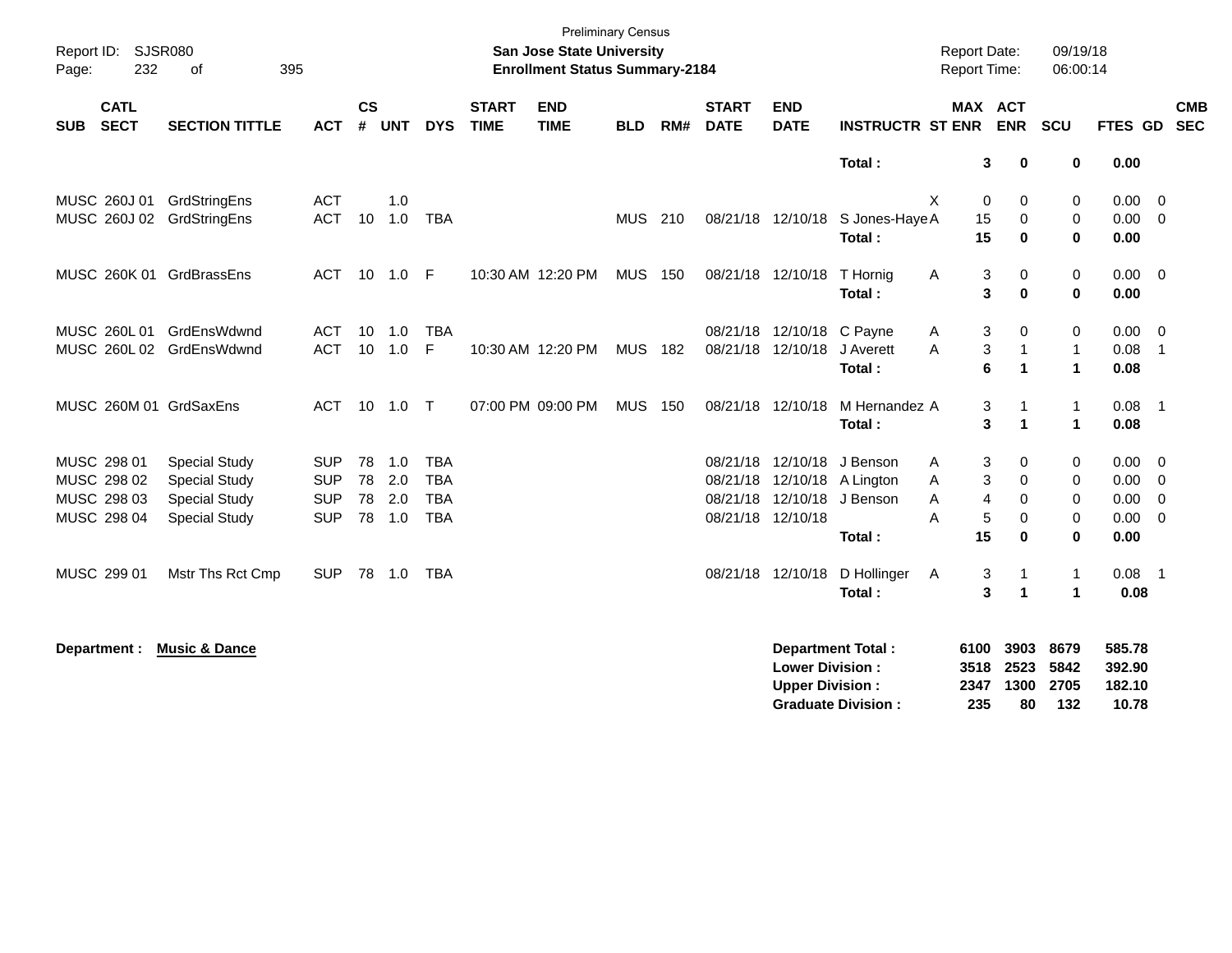| Report ID:<br>Page: | 233                        | <b>SJSR080</b><br>395<br>of            |                          |                    |            |            |                             | San Jose State University<br><b>Enrollment Status Summary-2184</b> | <b>Preliminary Census</b> |            |                             |                            |                                          | <b>Report Date:</b><br>Report Time: |            | 09/19/18<br>06:00:14 |              |                         |                          |
|---------------------|----------------------------|----------------------------------------|--------------------------|--------------------|------------|------------|-----------------------------|--------------------------------------------------------------------|---------------------------|------------|-----------------------------|----------------------------|------------------------------------------|-------------------------------------|------------|----------------------|--------------|-------------------------|--------------------------|
| <b>SUB</b>          | <b>CATL</b><br><b>SECT</b> | <b>SECTION TITTLE</b>                  | <b>ACT</b>               | $\mathsf{cs}$<br># | <b>UNT</b> | <b>DYS</b> | <b>START</b><br><b>TIME</b> | <b>END</b><br><b>TIME</b>                                          | <b>BLD</b>                | RM#        | <b>START</b><br><b>DATE</b> | <b>END</b><br><b>DATE</b>  | <b>INSTRUCTR ST ENR</b>                  | MAX ACT                             | <b>ENR</b> | <b>SCU</b>           | FTES GD      |                         | <b>CMB</b><br><b>SEC</b> |
| College             |                            | <b>Humanities &amp; the Arts</b>       |                          |                    |            |            |                             |                                                                    |                           |            |                             |                            |                                          |                                     |            |                      |              |                         |                          |
|                     | Department :               | Philosophy                             |                          |                    |            |            |                             |                                                                    |                           |            |                             | 08/21/18 12/10/18          | N Friedman-B A                           |                                     |            |                      |              | $\overline{0}$          |                          |
| <b>PHIL</b><br>PHIL | 901<br>902                 | Math/Logic for GE<br>Math/Logic for GE | <b>SEM</b><br><b>SEM</b> | 04<br>04           | 3.0<br>3.0 | МW<br>МW   |                             | 12:00 PM 01:15 PM<br>01:30 PM 02:45 PM                             | <b>SH</b><br><b>BBC</b>   | 241<br>320 |                             | 08/21/18 12/10/18          | N Friedman-B A                           | 42<br>45                            | 39<br>39   | 117<br>117           | 7.80<br>7.80 | $\mathbf 0$             |                          |
|                     |                            |                                        |                          |                    |            |            |                             |                                                                    |                           |            |                             |                            | Total:                                   | 87                                  | 78         | 234                  | 15.60        |                         |                          |
| PHIL                | 10 01                      | Intro to Phil                          | <b>LEC</b>               | 03                 | 3.0        | МW         |                             | 09:00 AM 10:15 AM                                                  | <b>DMH</b>                | 208        |                             | 08/21/18 12/10/18          | T Nguyen                                 | A<br>41                             | 41         | 123                  | 8.20         | 0                       |                          |
| PHIL                | 10 02                      | Intro to Phil                          | <b>LEC</b>               | 03                 | 3.0        | МW         |                             | 12:00 PM 01:15 PM                                                  | <b>DMH</b>                | 208        |                             | 08/21/18 12/10/18 K Brown  |                                          | Α<br>41                             | 41         | 123                  | 8.20         | 0                       |                          |
| PHIL                | 10 03                      | Intro to Phil                          | <b>LEC</b>               | 03                 | 3.0        | МW         |                             | 04:30 PM 05:45 PM                                                  | <b>DMH</b>                | 208        |                             | 08/21/18 12/10/18 K Brown  |                                          | Α<br>41                             | 40         | 120                  | 8.00         | 0                       |                          |
| PHIL                | 10 04                      | Intro to Phil                          | <b>LEC</b>               | 03                 | 3.0        | <b>TR</b>  |                             | 07:30 AM 08:45 AM                                                  | DMH                       | 149B       |                             | 08/21/18 12/10/18 K Patel  |                                          | 46<br>A                             | 43         | 129                  | 8.60         | 0                       |                          |
| PHIL                | 10 05                      | Intro to Phil                          | <b>LEC</b>               | 03                 | 3.0        | <b>TR</b>  |                             | 12:00 PM 01:15 PM                                                  | SН                        | 100        |                             | 08/21/18 12/10/18 A Vaidya |                                          | 125<br>A                            | 126        | 378                  | 25.20        | $\mathbf 0$             |                          |
| PHIL                | 10 06                      | Intro to Phil                          | <b>LEC</b>               | 03                 | 3.0        | <b>TR</b>  |                             | 04:30 PM 05:45 PM                                                  | <b>DMH</b>                | 208        |                             | 08/21/18 12/10/18 C Smith  |                                          | A<br>41                             | 39         | 117                  | 7.80         | $\mathbf 0$             |                          |
| <b>PHIL</b>         | 10 07                      | Intro to Phil                          | <b>LEC</b>               | 03                 | 3.0        | F          |                             | 12:30 PM 03:15 PM                                                  | <b>DMH</b>                | 208        |                             | 08/21/18 12/10/18          | T Nguyen                                 | 41<br>A                             | 39         | 117                  | 7.80         | $\mathbf 0$             |                          |
|                     |                            |                                        |                          |                    |            |            |                             |                                                                    |                           |            |                             |                            | Total:                                   | 376                                 | 369        | 1107                 | 73.80        |                         |                          |
| PHIL                | 12 01                      | Phil of the Person                     | <b>LEC</b>               | 03                 | 3.0        | <b>MW</b>  | 10:30 AM 11:45 AM           |                                                                    | DMH.                      | 149B       |                             | 08/21/18 12/10/18          | M Jordan                                 | 46<br>A                             | 44         | 132                  | 8.80         | 0                       |                          |
| PHIL                | 12 02                      | Phil of the Person                     | <b>LEC</b>               | 03                 | 3.0        | MW         |                             | 03:00 PM 04:15 PM                                                  | <b>DMH</b>                | 208        |                             |                            | 08/21/18 12/10/18 A Delunas              | A<br>41                             | 36         | 108                  | 7.20         | 0                       |                          |
| PHIL                | 12 03                      | Phil of the Person                     | <b>LEC</b>               | 03                 | 3.0        | <b>TR</b>  |                             | 12:00 PM 01:15 PM                                                  | DMH                       | 149B       |                             |                            | 08/21/18 12/10/18 A Korsund              | 46<br>A                             | 42         | 126                  | 8.40         | 0                       |                          |
| PHIL                | 1204                       | Phil of the Person                     | <b>LEC</b>               | 03                 | 3.0        | <b>TR</b>  |                             | 01:30 PM 02:45 PM                                                  | <b>DMH</b>                | 208        |                             | 08/21/18 12/10/18 R Chan   |                                          | Α<br>41                             | 38         | 114                  | 7.60         | $\mathbf 0$             |                          |
| <b>PHIL</b>         | 12 05                      | Phil of the Person                     | <b>LEC</b>               | 03                 | 3.0        | <b>TR</b>  |                             | 03:00 PM 04:15 PM                                                  | <b>DMH</b>                | 208        |                             | 08/21/18 12/10/18          | C Smith                                  | Α<br>41                             | 36         | 108                  | 7.20         | $\mathbf 0$             |                          |
|                     |                            |                                        |                          |                    |            |            |                             |                                                                    |                           |            |                             |                            | Total:                                   | 215                                 | 196        | 588                  | 39.20        |                         |                          |
| PHIL                | 57 01                      | Logic & Crit Reas                      | <b>SEM</b>               | 04                 | 3.0        | <b>MW</b>  |                             | 01:30 PM 02:45 PM                                                  | DMH                       | 149B       |                             | 08/21/18 12/10/18          | A KhazanovskA                            | 40                                  | 40         | 120                  | 8.00         | 0                       |                          |
| PHIL                | 57 02                      | Logic & Crit Reas                      | <b>SEM</b>               | 04                 | 3.0        | MW         |                             | 03:00 PM 04:15 PM                                                  | DMH                       | 149B       |                             | 08/21/18 12/10/18          | D Williamson A                           | 40                                  | 36         | 108                  | 7.20         | 0                       |                          |
| PHIL                | 57 03                      | Logic & Crit Reas                      | <b>SEM</b>               | 04                 | 3.0        | <b>TR</b>  |                             | 09:00 AM 10:15 AM                                                  | <b>DMH</b>                | 149B       |                             | 08/21/18 12/10/18          | K Patel                                  | Α<br>40                             | 39         | 117                  | 7.80         | 0                       |                          |
| PHIL                | 57 04                      | Logic & Crit Reas                      | <b>SEM</b>               | 04                 | 3.0        | <b>TR</b>  | 10:30 AM 11:45 AM           |                                                                    | <b>DMH</b>                | 208        |                             | 08/21/18 12/10/18          | D Williamson A                           | 40                                  | 38         | 114                  | 7.60         | $\mathbf 0$             |                          |
| PHIL                | 57 05                      | Logic & Crit Reas                      | <b>SEM</b>               | 04                 | 3.0        | <b>TR</b>  |                             | 03:00 PM 04:15 PM                                                  | DMH                       | 149B       |                             | 08/21/18 12/10/18          | N Osborne                                | 40<br>A                             | 39         | 117                  | 7.80         | $\mathbf 0$             |                          |
| PHIL                | 57 06                      | Logic & Crit Reas                      | <b>SEM</b>               | 04                 | 3.0        | F          |                             | 09:30 AM 12:15 PM                                                  | <b>DMH</b>                | 208        |                             | 08/21/18 12/10/18          | <b>B</b> Mou                             | A<br>40                             | 22         | 66                   | 4.40         | 0                       |                          |
| PHIL                | 5780                       | Logic & Crit Reas                      | <b>SEM</b>               | 04                 | 3.0        | <b>TBA</b> |                             |                                                                    |                           |            |                             | 08/21/18 12/10/18          | B Mou                                    | 30<br>Α                             | 29         | 87                   | 5.85         | -1                      |                          |
| PHIL                | 5781                       | Logic & Crit Reas                      | <b>SEM</b>               |                    | 3.0        |            |                             |                                                                    |                           |            |                             |                            |                                          | X<br>0                              | $\Omega$   | 0                    | 0.00         | 0                       |                          |
|                     |                            |                                        |                          |                    |            |            |                             |                                                                    |                           |            |                             |                            | Total:                                   | 270                                 | 243        | 729                  | 48.65        |                         |                          |
| <b>PHIL</b>         | 61 01                      | Moral Issues                           | LEC.                     |                    | 03 3.0     | МW         |                             | 07:30 AM 08:45 AM                                                  | DMH 208                   |            |                             |                            | 08/21/18 12/10/18 J Wilhelmsso A         | 41                                  | 40         | 120                  | $8.00 \t 0$  |                         |                          |
| <b>PHIL</b>         | 61 02                      | Moral Issues                           | <b>LEC</b>               | 03                 | 3.0        | <b>MW</b>  |                             | 09:00 AM 10:15 AM                                                  |                           | DMH 149B   |                             |                            | 08/21/18 12/10/18 M Jordan               | 46<br>A                             | 46         | 138                  | 9.20         | $\overline{\mathbf{0}}$ |                          |
| <b>PHIL</b>         | 61 03                      | Moral Issues                           | <b>LEC</b>               |                    | 03 3.0     | MW         |                             | 12:00 PM 01:15 PM                                                  |                           | DMH 149B   |                             |                            | 08/21/18 12/10/18 M Jordan               | 46<br>A                             | 46         | 138                  | 9.20         | $\overline{\mathbf{0}}$ |                          |
| <b>PHIL</b>         | 61 04                      | <b>Moral Issues</b>                    | <b>LEC</b>               | 03                 | 3.0        | TR         |                             | 09:00 AM 10:15 AM                                                  | <b>BBC</b> 222            |            |                             |                            | 08/21/18 12/10/18 N Osborne              | A<br>60                             | 57         | 171                  | $11.40 \t 0$ |                         |                          |
| <b>PHIL</b>         | 61 05                      | Moral Issues                           | <b>LEC</b>               | 03                 | 3.0        | <b>TR</b>  | 10:30 AM 11:45 AM           |                                                                    | <b>BBC</b> 222            |            |                             |                            | 08/21/18 12/10/18 N Osborne              | A<br>60                             | 60         | 180                  | $12.00 \t 0$ |                         |                          |
| <b>PHIL</b>         | 61 06                      | Moral Issues                           | <b>LEC</b>               | 03                 | 3.0        | <b>TR</b>  |                             | 12:00 PM 01:15 PM                                                  | DMH 208                   |            |                             | 08/21/18 12/10/18 C Smith  |                                          | Α<br>41                             | 41         | 123                  | $8.20 \ 0$   |                         |                          |
| <b>PHIL</b>         | 61 07                      | Moral Issues                           | <b>LEC</b>               |                    | 03 3.0 F   |            |                             | 09:30 AM 12:15 PM                                                  |                           |            |                             |                            | DMH 149B 08/21/18 12/10/18 P Munoz-HernA | 45                                  | 38         | 114                  | $7.60\ 0$    |                         |                          |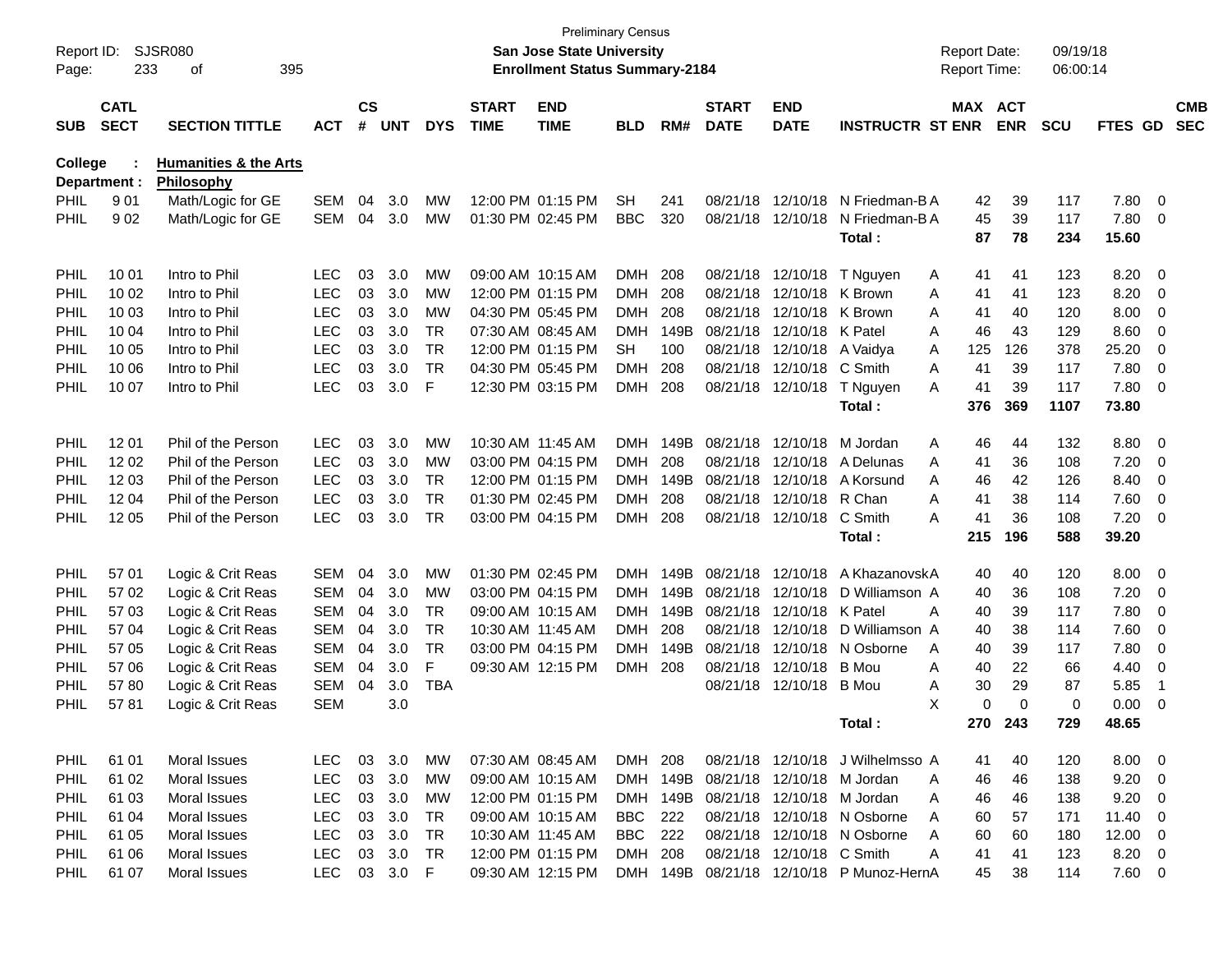| Report ID:<br>Page:                                                      | 234                                                     | <b>SJSR080</b><br>395<br>οf                                                                                          |                                                                           |                                  |                                        |                                                                                  |                             | <b>San Jose State University</b><br><b>Enrollment Status Summary-2184</b>        | <b>Preliminary Census</b>                                  |                                 |                             |                                                                                                                                                                      |                                                                            | <b>Report Date:</b><br><b>Report Time:</b>                       |                                                  | 09/19/18<br>06:00:14                  |                                                      |                                                                                        |                          |
|--------------------------------------------------------------------------|---------------------------------------------------------|----------------------------------------------------------------------------------------------------------------------|---------------------------------------------------------------------------|----------------------------------|----------------------------------------|----------------------------------------------------------------------------------|-----------------------------|----------------------------------------------------------------------------------|------------------------------------------------------------|---------------------------------|-----------------------------|----------------------------------------------------------------------------------------------------------------------------------------------------------------------|----------------------------------------------------------------------------|------------------------------------------------------------------|--------------------------------------------------|---------------------------------------|------------------------------------------------------|----------------------------------------------------------------------------------------|--------------------------|
| <b>SUB</b>                                                               | <b>CATL</b><br><b>SECT</b>                              | <b>SECTION TITTLE</b>                                                                                                | <b>ACT</b>                                                                | $\mathbf{c}\mathbf{s}$<br>#      | <b>UNT</b>                             | <b>DYS</b>                                                                       | <b>START</b><br><b>TIME</b> | <b>END</b><br><b>TIME</b>                                                        | <b>BLD</b>                                                 | RM#                             | <b>START</b><br><b>DATE</b> | <b>END</b><br><b>DATE</b>                                                                                                                                            | <b>INSTRUCTR ST ENR</b>                                                    | MAX ACT                                                          | <b>ENR</b>                                       | <b>SCU</b>                            | FTES GD                                              |                                                                                        | <b>CMB</b><br><b>SEC</b> |
| PHIL                                                                     | 61 08                                                   | <b>Moral Issues</b>                                                                                                  | <b>LEC</b>                                                                | 03                               | 3.0                                    | F                                                                                |                             | 12:30 PM 03:15 PM                                                                | <b>DMH</b>                                                 | 149B                            | 08/21/18 12/10/18           |                                                                                                                                                                      | D McReynoldsA<br>Total:                                                    | 45<br>384                                                        | 37<br>365                                        | 111<br>1095                           | $7.40 \quad 0$<br>73.00                              |                                                                                        |                          |
| PHIL<br>PHIL<br>PHIL<br>PHIL                                             | 66 01<br>66 02<br>66 03<br>66 04<br>66 05               | Intro Aesthetics<br>Intro Aesthetics<br>Intro Aesthetics<br>Intro Aesthetics<br>Intro Aesthetics                     | <b>LEC</b><br><b>LEC</b><br><b>LEC</b><br><b>LEC</b><br><b>LEC</b>        | 03<br>03<br>03<br>03<br>03       | 3.0<br>3.0<br>3.0<br>3.0<br>3.0        | МW<br>MW<br>MW<br>TR<br><b>TR</b>                                                |                             | 10:30 AM 11:45 AM<br>01:30 PM 02:45 PM<br>03:00 PM 04:15 PM<br>07:30 AM 08:45 AM | <b>DMH</b><br><b>DMH</b><br>SН<br><b>DMH</b><br><b>DMH</b> | 208<br>208<br>241<br>208<br>208 | 08/21/18<br>08/21/18        | 08/21/18 12/10/18 T Leddy<br>08/21/18 12/10/18<br>12/10/18<br>12/10/18 F Alberts<br>08/21/18 12/10/18                                                                | T Leddy<br>J Cardoza-Ko A<br><b>F</b> Alberts                              | A<br>41<br>Α<br>41<br>42<br>41<br>A<br>A<br>41                   | 40<br>40<br>42<br>41<br>41                       | 120<br>120<br>126<br>123<br>123       | 8.00<br>8.00<br>8.40<br>8.20<br>8.20                 | 0<br>0<br>0<br>0<br>0                                                                  |                          |
| PHIL                                                                     |                                                         |                                                                                                                      |                                                                           |                                  |                                        |                                                                                  |                             | 09:00 AM 10:15 AM                                                                |                                                            |                                 |                             |                                                                                                                                                                      | Total:                                                                     | 206                                                              | 204                                              | 612                                   | 40.80                                                |                                                                                        |                          |
| PHIL                                                                     | 70A 01                                                  | <b>Ancient Philosophy</b>                                                                                            | <b>LEC</b>                                                                | 03                               | 3.0                                    | TR                                                                               |                             | 01:30 PM 02:45 PM                                                                | <b>SH</b>                                                  | 241                             |                             | 08/21/18 12/10/18                                                                                                                                                    | D Williamson A<br>Total:                                                   | 42<br>42                                                         | 39<br>39                                         | 117<br>117                            | 7.80 0<br>7.80                                       |                                                                                        |                          |
| PHIL                                                                     | 70B 01                                                  | Modern Philosophy                                                                                                    | <b>LEC</b>                                                                | 03                               | 3.0                                    | МW                                                                               |                             | 10:30 AM 11:45 AM                                                                | SН                                                         | 241                             |                             | 08/21/18 12/10/18                                                                                                                                                    | J Lindahl<br>Total:                                                        | Α<br>42<br>42                                                    | 42<br>42                                         | 126<br>126                            | 8.40 0<br>8.40                                       |                                                                                        |                          |
| PHIL<br>PHIL<br>PHIL                                                     | 96L01<br>96L02<br>96L03                                 | Logic Workshop<br>Logic Workshop<br>Logic Workshop                                                                   | <b>DIS</b><br><b>LEC</b><br><b>LEC</b>                                    | 04<br>04                         | 1.0<br>1.0<br>1.0                      | W<br>F                                                                           |                             | 03:00 PM 03:50 PM<br>12:30 PM 01:20 PM                                           | SН<br>SН                                                   | 413<br>241                      |                             | 08/21/18 12/10/18<br>08/21/18 12/10/18                                                                                                                               | N Friedman-B A<br>N Friedman-B A<br>Total:                                 | X<br>0<br>35<br>35<br>70                                         | 0<br>37<br>18<br>55                              | 0<br>37<br>18<br>55                   | 0.00<br>2.47<br>1.20<br>3.67                         | $\overline{0}$<br>0<br>0                                                               |                          |
| <b>PHIL</b><br><b>RELS</b><br>ASIA<br><b>PHIL</b><br><b>RELS</b><br>ASIA | 104 80<br>104 80<br>104 80<br>104 81<br>10481<br>104 81 | Asian Philosophy<br>Asian Philosophy<br>Asian Philosophy<br>Asian Philosophy<br>Asian Philosophy<br>Asian Philosophy | LEC<br><b>LEC</b><br><b>LEC</b><br><b>LEC</b><br><b>LEC</b><br><b>LEC</b> | 02<br>02<br>02<br>02<br>02<br>02 | 3.0<br>3.0<br>3.0<br>3.0<br>3.0<br>3.0 | <b>TBA</b><br><b>TBA</b><br><b>TBA</b><br><b>TBA</b><br><b>TBA</b><br><b>TBA</b> |                             |                                                                                  |                                                            |                                 |                             | 08/21/18 12/10/18 C Phan<br>08/21/18 12/10/18 C Phan<br>08/21/18 12/10/18 C Phan<br>08/21/18 12/10/18 C Phan<br>08/21/18 12/10/18 C Phan<br>08/21/18 12/10/18 C Phan | Total:                                                                     | 25<br>A<br>0<br>Α<br>0<br>A<br>A<br>25<br>0<br>Α<br>0<br>A<br>50 | 14<br>-1<br>10<br>$\overline{7}$<br>2<br>8<br>42 | 42<br>3<br>30<br>21<br>6<br>24<br>126 | 2.85<br>0.20<br>2.00<br>1.40<br>0.40<br>1.60<br>8.45 | 1 C<br>$0\,$ C<br>0 <sup>o</sup><br>0 <sup>o</sup><br>0 <sup>o</sup><br>0 <sup>o</sup> |                          |
| <b>PHIL</b>                                                              | 109 01<br>RELS 109 01                                   | Phil of Religion<br>Phil of Religion                                                                                 | <b>LEC</b><br>LEC                                                         | 02                               | 3.0<br>02 3.0 TR                       | TR                                                                               |                             | 10:30 AM 11:45 AM<br>10:30 AM 11:45 AM SH                                        | <b>SH</b>                                                  | 241<br>241                      |                             | 08/21/18 12/10/18                                                                                                                                                    | J Giddings<br>08/21/18 12/10/18 J Giddings<br>Total:                       | 35<br>A<br>A<br>$\Omega$<br>35                                   | 16<br>3<br>19                                    | 48<br>9<br>57                         | 3.20<br>0.60<br>3.80                                 | $0\,$ C<br>0 C                                                                         |                          |
|                                                                          | PHIL 110 01<br>PHIL 110 02<br>PHIL 110 03               | Sci Tech & Hum Val<br>Sci Tech & Hum Val<br>Sci Tech & Hum Val                                                       | LEC 03 3.0 MW<br>LEC<br>LEC 03 3.0 TR                                     |                                  | 03 3.0                                 | <b>TR</b>                                                                        |                             | 03:00 PM 04:15 PM BBC 222<br>12:00 PM 01:15 PM<br>01:30 PM 02:45 PM              | BBC 222<br>BBC 222                                         |                                 |                             | 08/21/18 12/10/18 J Liz                                                                                                                                              | 08/21/18 12/10/18 L Bernasconi A<br>08/21/18 12/10/18 K Yrigoyen<br>Total: | 60<br>A<br>60<br>A<br>60                                         | 64<br>62<br>50<br>180 176                        | 192<br>186<br>150<br>528              | $12.80 \t 0$<br>12.45 1<br>$10.00 \t 0$<br>35.25     |                                                                                        |                          |
|                                                                          | PHIL 111 01                                             | <b>Medical Ethics</b>                                                                                                | LEC 02 3.0 R                                                              |                                  |                                        |                                                                                  |                             |                                                                                  |                                                            |                                 |                             |                                                                                                                                                                      | 03:00 PM 05:45 PM SH 241 08/21/18 12/10/18 R Manning A                     |                                                                  | 35 7                                             | 21                                    | 1.45 1 C                                             |                                                                                        |                          |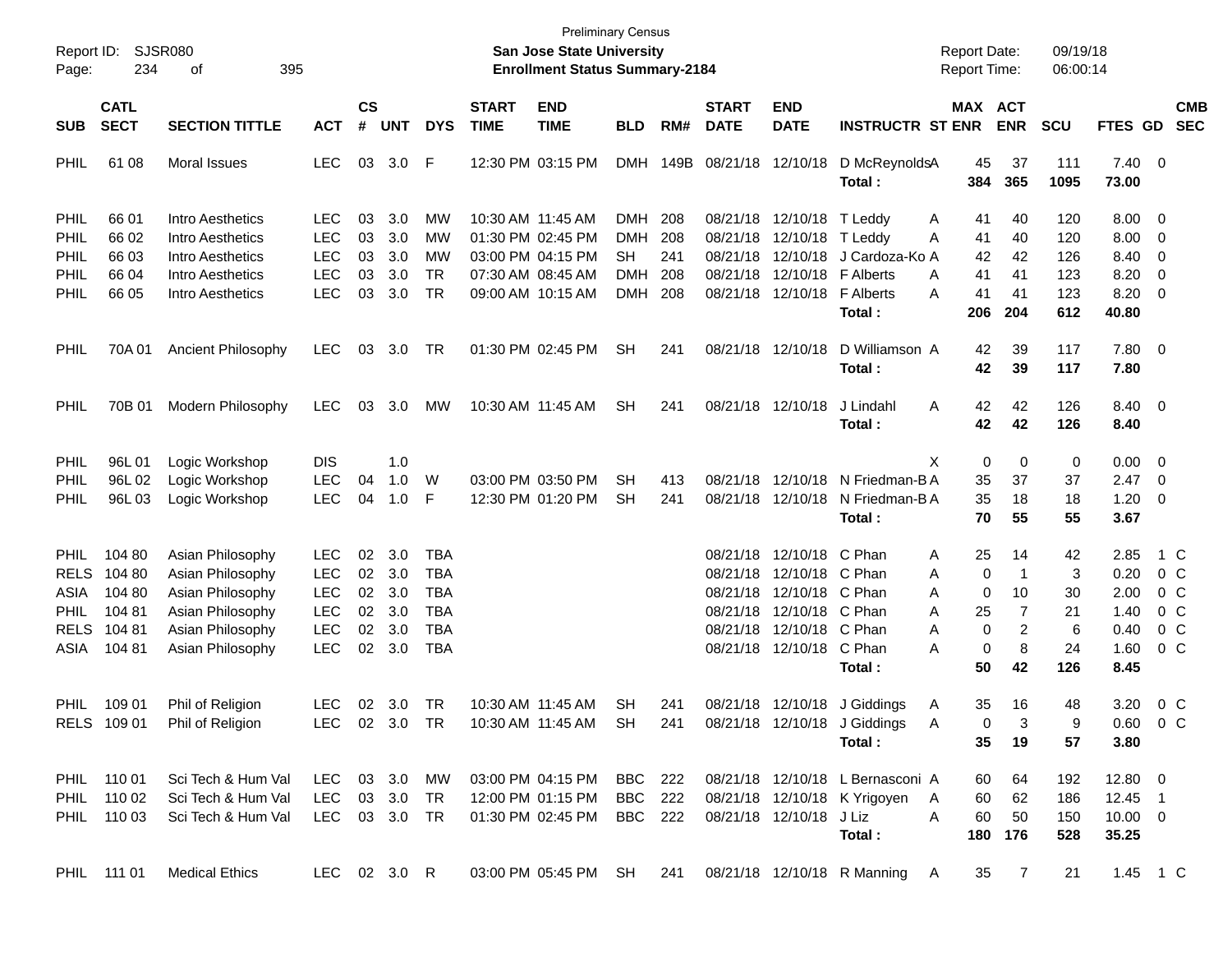| Report ID:<br>Page: | 235                        | SJSR080<br>395<br>οf         |                |                             |                |            |                             | <b>Preliminary Census</b><br><b>San Jose State University</b><br><b>Enrollment Status Summary-2184</b> |            |     |                             |                           |                         | <b>Report Date:</b><br><b>Report Time:</b> |                               | 09/19/18<br>06:00:14 |             |                          |                          |
|---------------------|----------------------------|------------------------------|----------------|-----------------------------|----------------|------------|-----------------------------|--------------------------------------------------------------------------------------------------------|------------|-----|-----------------------------|---------------------------|-------------------------|--------------------------------------------|-------------------------------|----------------------|-------------|--------------------------|--------------------------|
| <b>SUB</b>          | <b>CATL</b><br><b>SECT</b> | <b>SECTION TITTLE</b>        | <b>ACT</b>     | $\mathbf{c}\mathbf{s}$<br># | <b>UNT</b>     | <b>DYS</b> | <b>START</b><br><b>TIME</b> | <b>END</b><br><b>TIME</b>                                                                              | <b>BLD</b> | RM# | <b>START</b><br><b>DATE</b> | <b>END</b><br><b>DATE</b> | <b>INSTRUCTR ST ENR</b> |                                            | MAX ACT<br><b>ENR</b>         | <b>SCU</b>           | FTES GD     |                          | <b>CMB</b><br><b>SEC</b> |
|                     | GERO 111 01                | <b>Medical Ethics</b>        | <b>LEC</b>     | 02                          | 3.0            | R          |                             | 03:00 PM 05:45 PM                                                                                      | <b>SH</b>  | 241 | 08/21/18                    | 12/10/18                  | R Manning               | A                                          | 2<br>0                        | 6                    | 0.40        |                          | 0 C                      |
|                     | NURS 111 01                | <b>Medical Ethics</b>        | <b>LEC</b>     | 02                          | 3.0            | R          |                             | 03:00 PM 05:45 PM                                                                                      | SН         | 241 | 08/21/18                    | 12/10/18                  | R Manning               | A                                          | 0<br>0                        | 0                    | 0.00        |                          | $0\,C$                   |
| HS.                 | 111 01                     | <b>Medical Ethics</b>        | <b>LEC</b>     | 02                          | 3.0            | R          |                             | 03:00 PM 05:45 PM                                                                                      | <b>SH</b>  | 241 | 08/21/18                    | 12/10/18                  | R Manning               | 0<br>A                                     | 4                             | 12                   | 0.80        |                          | 0 C                      |
|                     |                            |                              |                |                             |                |            |                             |                                                                                                        |            |     |                             |                           | Total:                  | 35                                         | 13                            | 39                   | 2.65        |                          |                          |
| <b>PHIL</b>         | 112 01                     | American Phil                | <b>LEC</b>     | 02                          | 3.0            | MW         |                             | 01:30 PM 02:45 PM                                                                                      | <b>SH</b>  | 241 |                             | 08/21/18 12/10/18         | D Williamson A          | 35                                         | 13                            | 39                   | 2.65        | $\overline{\phantom{1}}$ |                          |
|                     |                            |                              |                |                             |                |            |                             |                                                                                                        |            |     |                             |                           | Total:                  | 35                                         | 13                            | 39                   | 2.65        |                          |                          |
| <b>PHIL</b>         | 121 01                     | <b>Phil and Feminism</b>     | <b>LEC</b>     | 02                          | 3.0            | R          |                             | 06:00 PM 08:45 PM                                                                                      | <b>SH</b>  | 241 | 08/21/18                    | 12/10/18                  | J Liz                   | 35<br>A                                    | 10                            | 30                   | 2.00        |                          | $0\,C$                   |
|                     | <b>WOMS 121 01</b>         | Phil and Feminism            | <b>LEC</b>     | 02                          | 3.0            | R          |                             | 06:00 PM 08:45 PM                                                                                      | <b>SH</b>  | 241 |                             | 08/21/18 12/10/18         | J Liz                   | 0<br>A                                     | $\overline{2}$                | 6                    | 0.45        |                          | 1 C                      |
|                     |                            |                              |                |                             |                |            |                             |                                                                                                        |            |     |                             |                           | Total:                  | 35                                         | 12                            | 36                   | 2.45        |                          |                          |
| <b>PHIL</b>         | 132 01                     | <b>Ethical Theory</b>        | SEM 04         |                             | 3.0            | $\top$     |                             | 03:00 PM 05:45 PM                                                                                      | <b>SH</b>  | 241 |                             | 08/21/18 12/10/18         | K Brown                 | Α<br>35                                    | 12                            | 36                   | $2.45$ 1    |                          |                          |
|                     |                            |                              |                |                             |                |            |                             |                                                                                                        |            |     |                             |                           | Total:                  | 35                                         | 12                            | 36                   | 2.45        |                          |                          |
| <b>PHIL</b>         | 13301                      | Ethics in Science            | <b>LEC</b>     | 03                          | 3.0            | TR         |                             | 01:30 PM 02:45 PM                                                                                      | MH         | 324 |                             | 08/21/18 12/10/18         | J Stemwedel A           | 70                                         | 70                            | 210                  | 14.00 0     |                          |                          |
|                     |                            |                              |                |                             |                |            |                             |                                                                                                        |            |     |                             |                           | Total:                  | 70                                         | 70                            | 210                  | 14.00       |                          |                          |
| <b>PHIL</b>         | 134 80                     | Computers, Ethics, S LEC     |                | 02                          | 3.0            | <b>TBA</b> |                             |                                                                                                        |            |     | 08/21/18                    |                           | 12/10/18 E Sonnier      | 42<br>Α                                    | 42                            | 126                  | 8.40 0      |                          |                          |
| <b>PHIL</b>         | 134 81                     | Computers, Ethics, S LEC     |                | 02                          | 3.0            | <b>TBA</b> |                             |                                                                                                        |            |     | 08/21/18                    |                           | 12/10/18 E Sonnier      | 42<br>A                                    | 42                            | 126                  | 8.40        | $\overline{\phantom{0}}$ |                          |
| <b>PHIL</b>         | 134 82                     | Computers, Ethics, S LEC     |                | 02                          | 3.0            | <b>TBA</b> |                             |                                                                                                        |            |     | 08/21/18                    |                           | 12/10/18 E Sonnier      | 42<br>A                                    | 42                            | 126                  | 8.40        | 0                        |                          |
| <b>PHIL</b>         | 134 83                     | Computers, Ethics, S LEC     |                | 02                          | 3.0            | <b>TBA</b> |                             |                                                                                                        |            |     | 08/21/18                    | 12/10/18                  | E Sonnier               | 42<br>A                                    | 39                            | 117                  | 7.80        | 0                        |                          |
| <b>PHIL</b>         | 134 84                     | Computers, Ethics, S LEC     |                | 02                          | 3.0            | <b>TBA</b> |                             |                                                                                                        |            |     | 08/21/18                    |                           | 12/10/18 K Yrigoyen     | 42<br>A                                    | 41                            | 123                  | 8.20        | 0                        |                          |
| <b>PHIL</b>         | 134 85                     | Computers, Ethics, S LEC     |                | 02                          | 3.0            | <b>TBA</b> |                             |                                                                                                        |            |     | 08/21/18                    | 12/10/18                  | K Yrigoyen              | 42<br>Α                                    | 42                            | 126                  | 8.40        | 0                        |                          |
| <b>PHIL</b>         | 134 86                     | Computers, Ethics, S LEC     |                |                             | $02 \quad 3.0$ | <b>TBA</b> |                             |                                                                                                        |            |     |                             | 08/21/18 12/10/18         | J Cardoza-Ko A          | 42                                         | 38                            | 114                  | 7.60        | $\overline{\mathbf{0}}$  |                          |
|                     |                            |                              |                |                             |                |            |                             |                                                                                                        |            |     |                             |                           | Total:                  | 294                                        | 286                           | 858                  | 57.20       |                          |                          |
| <b>PHIL</b>         | 155 01                     | Phil of Law                  | SEM            | 04                          | 3.0            | TR         |                             | 12:00 PM 01:15 PM                                                                                      | <b>SH</b>  | 241 |                             | 08/21/18 12/10/18         | R Chan                  | Α<br>35                                    | 24                            | 72                   | 4.95        | $\overline{\mathbf{3}}$  |                          |
|                     |                            |                              |                |                             |                |            |                             |                                                                                                        |            |     |                             |                           | Total:                  | 35                                         | 24                            | 72                   | 4.95        |                          |                          |
|                     |                            | PHIL 158 80 Phil of Language | SEM 04 3.0 TBA |                             |                |            |                             |                                                                                                        |            |     |                             | 08/21/18 12/10/18 B Mou   |                         | 35.<br>A                                   | 24                            | 72                   | 5.05        | - 5                      |                          |
|                     |                            |                              |                |                             |                |            |                             |                                                                                                        |            |     |                             |                           | Total:                  | 35                                         | 24                            | 72                   | 5.05        |                          |                          |
|                     | PHIL 160 01                | Phil of Science              |                |                             |                |            |                             | LEC 02 3.0 MW 09:00 AM 10:15 AM SH 241 08/21/18 12/10/18 J Lindahl                                     |            |     |                             |                           |                         | 42<br>A                                    | 41                            | 123                  | $8.20 \ 0$  |                          |                          |
| PHIL                | 160 02                     | Phil of Science              | LEC            |                             | 3.0            |            |                             |                                                                                                        |            |     |                             |                           |                         | X<br>$\mathbf{0}$                          | $\overline{0}$                | $\mathbf 0$          | $0.00 \t 0$ |                          |                          |
|                     | PHIL 160 03                | Phil of Science              | LEC 02 3.0 TR  |                             |                |            |                             | 10:30 AM 11:45 AM DMH 149B 08/21/18 12/10/18 K Patel                                                   |            |     |                             |                           |                         | 46<br>A                                    | 36                            | 108                  | $7.25$ 1    |                          |                          |
|                     |                            |                              |                |                             |                |            |                             |                                                                                                        |            |     |                             |                           | Total:                  | 88                                         | 77                            | 231                  | 15.45       |                          |                          |
|                     | PHIL 180 01                | <b>Indiv Studies</b>         | SUP 78 1.0 TBA |                             |                |            |                             |                                                                                                        |            |     |                             | 08/21/18 12/10/18 K Brown |                         | A                                          | $5^{\circ}$<br>$\overline{1}$ | $\overline{1}$       | $0.07 \t 0$ |                          |                          |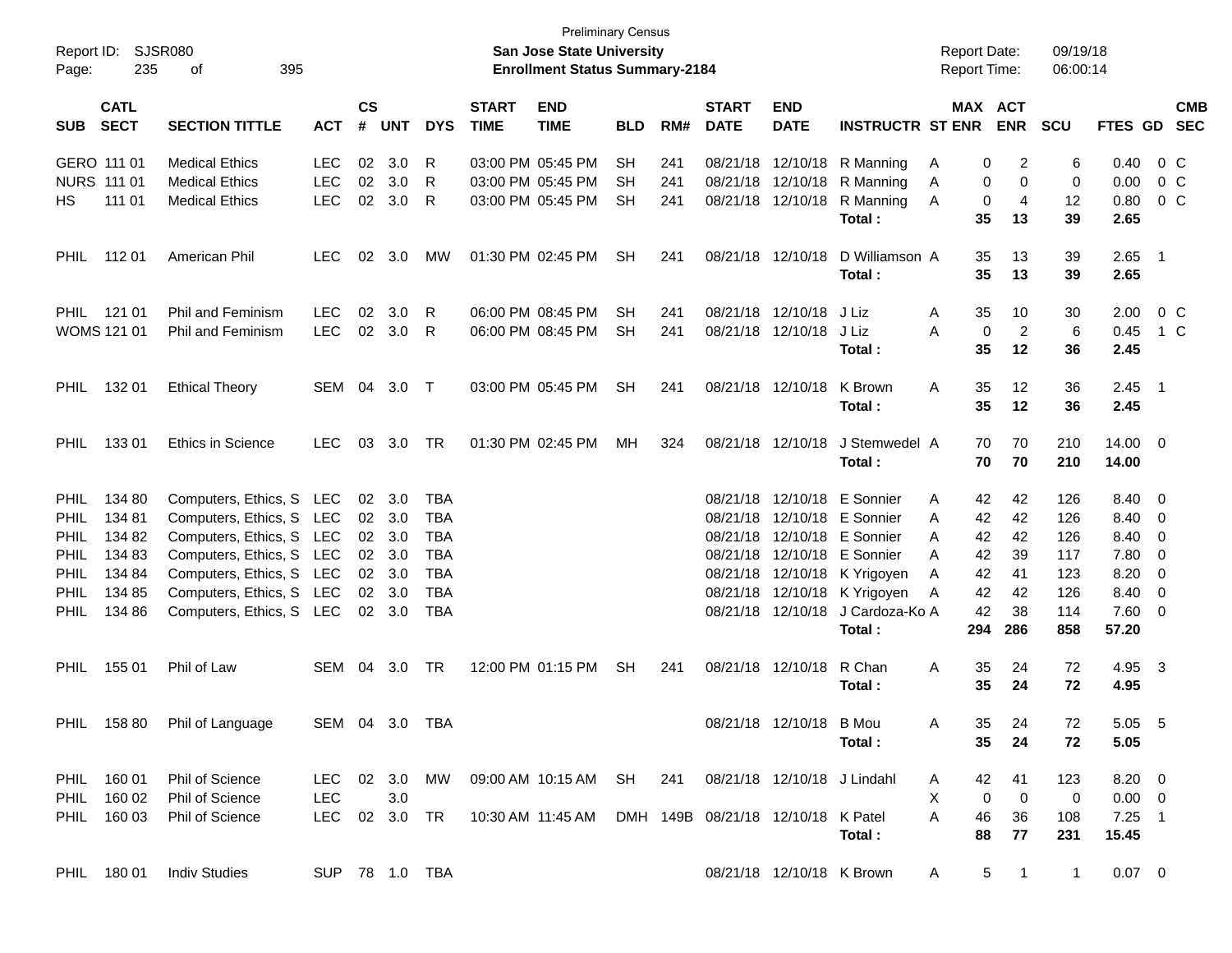| Report ID:<br>Page: | 236              | SJSR080<br>395<br>οf                   |                          |           |            |                        |              | <b>Preliminary Census</b><br>San Jose State University<br><b>Enrollment Status Summary-2184</b> |            |            |                      |                      |                                     | <b>Report Date:</b><br>Report Time: |               | 09/19/18<br>06:00:14 |              |                         |            |
|---------------------|------------------|----------------------------------------|--------------------------|-----------|------------|------------------------|--------------|-------------------------------------------------------------------------------------------------|------------|------------|----------------------|----------------------|-------------------------------------|-------------------------------------|---------------|----------------------|--------------|-------------------------|------------|
|                     | <b>CATL</b>      |                                        |                          | <b>CS</b> |            |                        | <b>START</b> | <b>END</b>                                                                                      |            |            | <b>START</b>         | <b>END</b>           |                                     |                                     | MAX ACT       |                      |              |                         | <b>CMB</b> |
| <b>SUB</b>          | <b>SECT</b>      | <b>SECTION TITTLE</b>                  | <b>ACT</b>               | #         | <b>UNT</b> | <b>DYS</b>             | <b>TIME</b>  | <b>TIME</b>                                                                                     | <b>BLD</b> | RM#        | <b>DATE</b>          | <b>DATE</b>          | <b>INSTRUCTR ST ENR</b>             |                                     | <b>ENR</b>    | <b>SCU</b>           | <b>FTES</b>  | <b>GD</b>               | <b>SEC</b> |
| PHIL                | 180 02           | <b>Indiv Studies</b>                   | <b>SUP</b>               | 78        | 2.0        | <b>TBA</b>             |              |                                                                                                 |            |            | 08/21/18             | 12/10/18             |                                     | A                                   | 5<br>0        | 0                    | 0.00         | - 0                     |            |
| PHIL                | 180 03           | <b>Indiv Studies</b>                   | <b>SUP</b>               | 78        | 3.0        | <b>TBA</b>             |              |                                                                                                 |            |            | 08/21/18 12/10/18    |                      |                                     | Α                                   | 5<br>0        | 0                    | 0.00         | - 0                     |            |
|                     |                  |                                        |                          |           |            |                        |              |                                                                                                 |            |            |                      |                      | Total:                              | 15                                  | $\mathbf 1$   | 1                    | 0.07         |                         |            |
| PHIL                | 184 01           | Directed Reading                       | <b>SUP</b>               | 78        | 3.0        | <b>TBA</b>             |              |                                                                                                 |            |            | 08/21/18             | 12/10/18             |                                     | 42<br>A                             | 0             | 0                    | 0.00         | 0                       |            |
| PHIL                | 184 02           | Directed Reading                       | <b>SUP</b>               | 78        | 3.0        | <b>TBA</b>             |              |                                                                                                 |            |            | 08/21/18             | 12/10/18             |                                     | A                                   | 5<br>0        | 0                    | 0.00         | 0                       |            |
| PHIL                | 184 03           | Directed Reading                       | <b>SUP</b>               | 78        | 3.0        | <b>TBA</b>             |              |                                                                                                 |            |            | 08/21/18 12/10/18    |                      |                                     | Α                                   | 5<br>0        | 0                    | 0.00         | 0                       |            |
|                     |                  |                                        |                          |           |            |                        |              |                                                                                                 |            |            |                      |                      | Total:                              | 52                                  | 0             | 0                    | 0.00         |                         |            |
| PHIL                | 186 01           | Prof & Bus Ethics                      | <b>LEC</b>               | 03        | 3.0        | MW                     |              | 07:30 AM 08:45 AM                                                                               | <b>BBC</b> | 222        | 08/21/18             | 12/10/18             | L Bernasconi A                      | 60                                  | 38            | 114                  | 7.60         | 0 <sup>o</sup>          |            |
| BUS3                | 18601            | Prof & Bus Ethics                      | <b>LEC</b>               | 03        | 3.0        | MW                     |              | 07:30 AM 08:45 AM                                                                               | <b>BBC</b> | 222        | 08/21/18             |                      | 12/10/18 L Bernasconi A             |                                     | 22<br>0       | 66                   | 4.40         | 0 <sup>o</sup>          |            |
| PHIL                | 186 02           | Prof & Bus Ethics                      | <b>LEC</b>               | 03        | 3.0        | MW                     |              | 09:00 AM 10:15 AM                                                                               | <b>BBC</b> | 222        | 08/21/18             | 12/10/18             | L Bernasconi A                      | 60                                  | 37            | 111                  | 7.40         | 0 <sup>o</sup>          |            |
| BUS3                | 186 02           | Prof & Bus Ethics                      | <b>LEC</b>               | 03        | 3.0        | MW                     |              | 09:00 AM 10:15 AM                                                                               | <b>BBC</b> | 222        | 08/21/18             |                      | 12/10/18 L Bernasconi A             |                                     | 25<br>0       | 75                   | 5.00         | 0 <sup>o</sup>          |            |
| PHIL                | 186 03           | Prof & Bus Ethics                      | <b>LEC</b>               | 03        | 3.0        | MW                     |              | 12:00 PM 01:15 PM                                                                               | <b>BBC</b> | 222        | 08/21/18             |                      | 12/10/18 L Bernasconi A             | 60                                  | 43            | 129                  | 8.60         | 0 <sup>o</sup>          |            |
| BUS3                | 186 03           | Prof & Bus Ethics                      | <b>LEC</b>               | 03        | 3.0        | MW                     |              | 12:00 PM 01:15 PM                                                                               | <b>BBC</b> | 222        | 08/21/18             |                      | 12/10/18 L Bernasconi A             |                                     | 21<br>0       | 63                   | 4.20         | 0 <sup>o</sup>          |            |
| PHIL                | 186 04           | Prof & Bus Ethics                      | <b>LEC</b>               | 03        | 3.0        | MW                     |              | 01:30 PM 02:45 PM                                                                               | <b>BBC</b> | 222        | 08/21/18             |                      | 12/10/18 L Bernasconi A             | 60                                  | 34            | 102                  | 6.80         | 0 <sup>o</sup>          |            |
| BUS3                | 186 04           | Prof & Bus Ethics                      | <b>LEC</b>               | 03        | 3.0        | МW                     |              | 01:30 PM 02:45 PM                                                                               | <b>BBC</b> | 222        | 08/21/18             |                      | 12/10/18 L Bernasconi A             |                                     | 26<br>0       | 78                   | 5.20         | 0 <sup>o</sup>          |            |
| PHIL                | 186 05           | Prof & Bus Ethics                      | <b>LEC</b>               | 03        | 3.0        | МW                     |              | 03:00 PM 04:15 PM                                                                               | MН         | 324        | 08/21/18             |                      | 12/10/18 M Jordan                   | 60<br>A                             | 42            | 126                  | 8.40         | 0 <sup>o</sup>          |            |
| BUS3                | 186 05           | Prof & Bus Ethics                      | <b>LEC</b>               | 03        | 3.0        | МW                     |              | 03:00 PM 04:15 PM                                                                               | MН         | 324        | 08/21/18             | 12/10/18             | M Jordan                            | A                                   | 18<br>0       | 54                   | 3.60         | 0 <sup>o</sup>          |            |
| PHIL                | 186 06           | Prof & Bus Ethics                      | <b>LEC</b>               | 03        | 3.0        | МW                     |              | 04:30 PM 05:45 PM                                                                               | MН         | 324        | 08/21/18             | 12/10/18             | A Delunas                           | 60<br>A                             | 21            | 63                   | 4.20         | 0 <sup>o</sup>          |            |
| BUS3                | 186 06           | Prof & Bus Ethics                      | <b>LEC</b>               | 03        | 3.0        | МW                     |              | 04:30 PM 05:45 PM                                                                               | MН         | 324        | 08/21/18             | 12/10/18             | A Delunas                           | A                                   | 29<br>0       | 87                   | 5.80         | 0 <sup>o</sup>          |            |
| PHIL                | 186 07<br>186 07 | Prof & Bus Ethics                      | <b>LEC</b>               | 03        | 3.0<br>3.0 | <b>TR</b><br><b>TR</b> |              | 07:30 AM 08:45 AM                                                                               | MН         | 324        | 08/21/18             | 12/10/18             | T Nguyen                            | 60<br>A                             | 35            | 105                  | 7.00         | 0 <sup>o</sup>          |            |
| BUS3<br>PHIL        | 186 08           | Prof & Bus Ethics<br>Prof & Bus Ethics | <b>LEC</b><br><b>LEC</b> | 03<br>03  | 3.0        | <b>TR</b>              |              | 07:30 AM 08:45 AM<br>09:00 AM 10:15 AM                                                          | MН<br>MН   | 324<br>324 | 08/21/18<br>08/21/18 | 12/10/18<br>12/10/18 | T Nguyen                            | A<br>60                             | 25<br>0<br>44 | 75<br>132            | 5.00<br>8.85 | 0 <sup>o</sup><br>1 C   |            |
| BUS3                | 186 08           | Prof & Bus Ethics                      | <b>LEC</b>               | 03        | 3.0        | <b>TR</b>              |              | 09:00 AM 10:15 AM                                                                               | MН         | 324        | 08/21/18             | 12/10/18             | J Giddings<br>J Giddings            | A<br>A                              | 16<br>0       | 48                   | 3.20         | 0 <sup>o</sup>          |            |
| PHIL                | 186 09           | Prof & Bus Ethics                      | <b>LEC</b>               | 03        | 3.0        | <b>TR</b>              |              | 10:30 AM 11:45 AM                                                                               | MН         | 324        | 08/21/18             | 12/10/18             | T Nguyen                            | 60<br>A                             | 24            | 72                   | 4.85         | 1 C                     |            |
| BUS3                | 186 09           | Prof & Bus Ethics                      | <b>LEC</b>               | 03        | 3.0        | <b>TR</b>              |              | 10:30 AM 11:45 AM                                                                               | MН         | 324        | 08/21/18             | 12/10/18             | T Nguyen                            | A                                   | 31<br>0       | 93                   | 6.20         | 0 <sup>o</sup>          |            |
| PHIL                | 186 10           | Prof & Bus Ethics                      | <b>LEC</b>               | 03        | 3.0        | <b>TR</b>              |              | 12:00 PM 01:15 PM                                                                               | MН         | 324        | 08/21/18             | 12/10/18             | J Giddings                          | 60<br>A                             | 38            | 114                  | 7.60         | 0 <sup>o</sup>          |            |
| BUS3                | 186 10           | Prof & Bus Ethics                      | <b>LEC</b>               | 03        | 3.0        | <b>TR</b>              |              | 12:00 PM 01:15 PM                                                                               | MН         | 324        | 08/21/18             | 12/10/18             | J Giddings                          | A                                   | 20<br>0       | 60                   | 4.00         | 0 <sup>o</sup>          |            |
| PHIL                | 186 11           | Prof & Bus Ethics                      | <b>LEC</b>               | 03        | 3.0        | <b>TR</b>              |              | 01:30 PM 02:45 PM                                                                               | DMH        | 149B       | 08/21/18             | 12/10/18             | T Nguyen                            | 46<br>A                             | 18            | 54                   | 3.60         | 0 <sup>o</sup>          |            |
|                     | BUS3 186 11      | Prof & Bus Ethics                      | <b>LEC</b>               |           | 03 3.0     | <b>TR</b>              |              | 01:30 PM 02:45 PM                                                                               |            |            |                      |                      | DMH 149B 08/21/18 12/10/18 T Nguyen | A                                   | 29<br>0       | 87                   | 5.80         | 0 <sub>c</sub>          |            |
|                     | PHIL 186 12      | Prof & Bus Ethics                      | <b>LEC</b>               | 03        | 3.0        | R                      |              | 03:00 PM 05:45 PM BBC 323                                                                       |            |            |                      |                      | 08/21/18 12/10/18 M Ingerson        | A<br>45                             | 19            | 57                   | 3.80         | $0\,$ C                 |            |
|                     | BUS3 186 12      | Prof & Bus Ethics                      | <b>LEC</b>               | 03        | 3.0        | R                      |              | 03:00 PM 05:45 PM BBC 323                                                                       |            |            |                      |                      | 08/21/18 12/10/18 M Ingerson        | A                                   | 17<br>0       | 51                   | 3.40         | $0\,C$                  |            |
|                     | PHIL 186 13      | Prof & Bus Ethics                      | <b>LEC</b>               |           | 3.0        |                        |              |                                                                                                 |            |            |                      |                      |                                     | Х                                   | 0<br>0        | 0                    | 0.00         | 0                       |            |
|                     | BUS3 186 13      | Prof & Bus Ethics                      | <b>LEC</b>               |           | 3.0        |                        |              |                                                                                                 |            |            |                      |                      |                                     | X                                   | 0<br>0        | 0                    | 0.00         | 0                       |            |
|                     | PHIL 186 14      | Prof & Bus Ethics                      | <b>LEC</b>               | 03        | 3.0        | F                      |              | 09:30 AM 12:15 PM BBC 222                                                                       |            |            |                      |                      | 08/21/18 12/10/18 J Wilhelmsso A    | 50                                  | 29            | 87                   | 5.80         | $0\,$ C                 |            |
|                     | BUS3 186 14      | Prof & Bus Ethics                      | <b>LEC</b>               | 03        | 3.0        | F.                     |              | 09:30 AM 12:15 PM BBC 222                                                                       |            |            |                      |                      | 08/21/18 12/10/18 J Wilhelmsso A    |                                     | 18<br>0       | 54                   | 3.60         | $0\,C$                  |            |
|                     | PHIL 186 15      | Prof & Bus Ethics                      | <b>LEC</b>               |           | 3.0        |                        |              |                                                                                                 |            |            |                      |                      |                                     | X.                                  | 0<br>0        | 0                    | 0.00         | $\overline{\mathbf{0}}$ |            |
|                     | BUS3 186 15      | Prof & Bus Ethics                      | <b>LEC</b>               |           | 3.0        |                        |              |                                                                                                 |            |            |                      |                      |                                     | X                                   | 0<br>0        | 0                    | $0.00 \t 0$  |                         |            |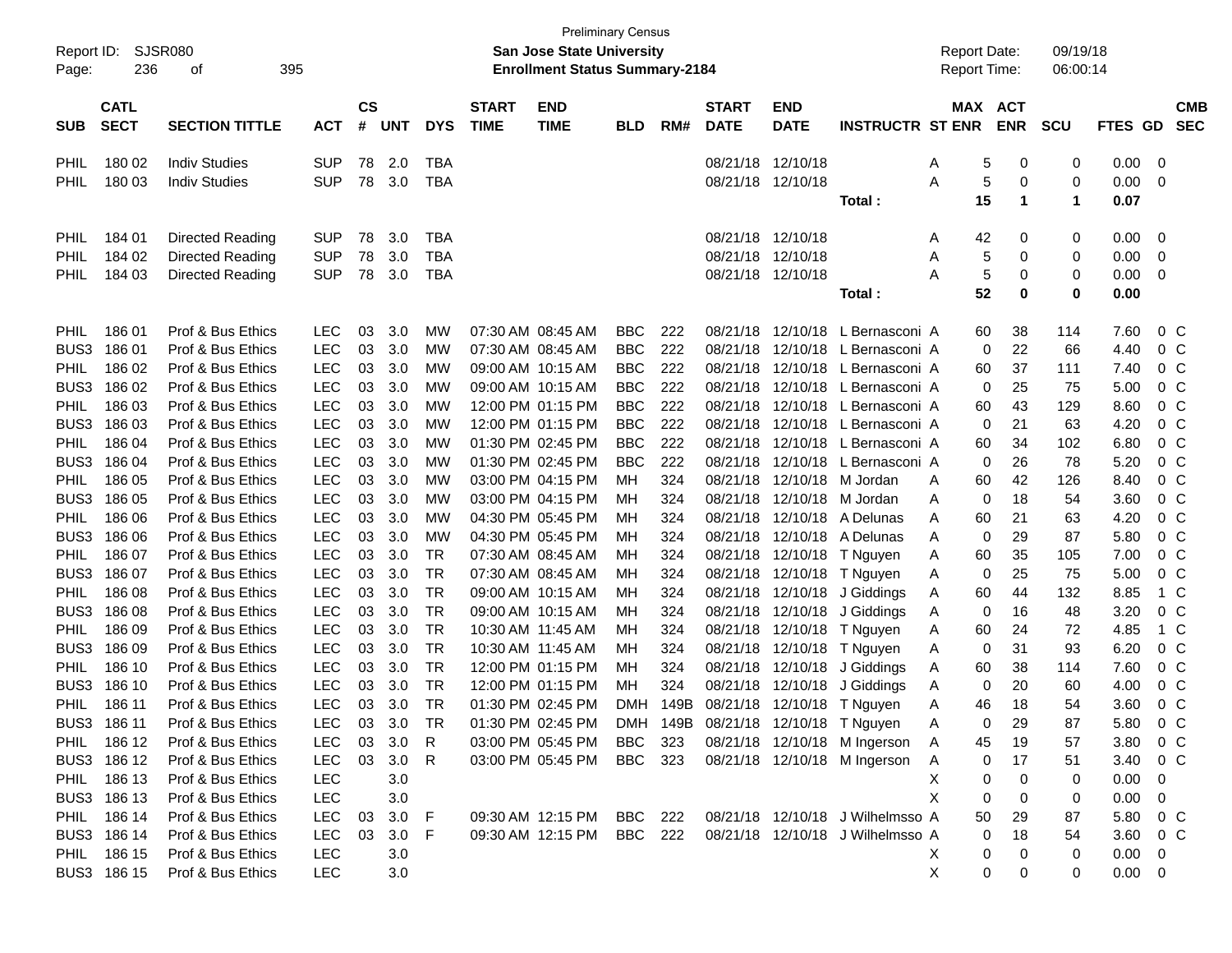| <b>Preliminary Census</b><br>SJSR080<br>Report ID:<br><b>San Jose State University</b><br><b>Enrollment Status Summary-2184</b><br>237<br>395<br>Page:<br>οf<br><b>CATL</b><br>$\mathsf{cs}$<br><b>START</b><br><b>START</b><br><b>END</b><br><b>END</b> |                           |                                                                             |                                                |                |                   |                                        |             |                                        |                          |            |                                  |                                                |                                                                                         | <b>Report Date:</b><br><b>Report Time:</b> |                      |                                        | 09/19/18<br>06:00:14 |                                 |                                                    |  |
|----------------------------------------------------------------------------------------------------------------------------------------------------------------------------------------------------------------------------------------------------------|---------------------------|-----------------------------------------------------------------------------|------------------------------------------------|----------------|-------------------|----------------------------------------|-------------|----------------------------------------|--------------------------|------------|----------------------------------|------------------------------------------------|-----------------------------------------------------------------------------------------|--------------------------------------------|----------------------|----------------------------------------|----------------------|---------------------------------|----------------------------------------------------|--|
| <b>SUB</b>                                                                                                                                                                                                                                               | <b>SECT</b>               | <b>SECTION TITTLE</b>                                                       | <b>ACT</b>                                     | $\pmb{\#}$     | <b>UNT</b>        | <b>DYS</b>                             | <b>TIME</b> | <b>TIME</b>                            | <b>BLD</b>               | RM#        | <b>DATE</b>                      | <b>DATE</b>                                    | <b>INSTRUCTR ST ENR</b>                                                                 |                                            | MAX ACT              | <b>ENR</b>                             | <b>SCU</b>           | <b>FTES GD</b>                  | <b>CMB</b><br><b>SEC</b>                           |  |
| <b>PHIL</b><br>BUS3<br><b>PHIL</b>                                                                                                                                                                                                                       | 186 16<br>186 16<br>18680 | Prof & Bus Ethics<br>Prof & Bus Ethics<br>Prof & Bus Ethics                 | <b>LEC</b><br><b>LEC</b><br><b>LEC</b>         | 03<br>03<br>03 | 3.0<br>3.0<br>3.0 | Т<br>т<br><b>TBA</b>                   |             | 06:00 PM 08:45 PM<br>06:00 PM 08:45 PM | <b>BBC</b><br><b>BBC</b> | 323<br>323 | 08/21/18<br>08/21/18             | 12/10/18<br>12/10/18                           | 12/10/18 M Ingerson<br>M Ingerson<br>J Giddings                                         | A<br>A                                     | 45<br>0              | 15<br>-1                               | 45<br>3              | 3.00<br>0.20                    | 0 <sup>C</sup><br>0 <sup>C</sup>                   |  |
| BUS3<br><b>PHIL</b>                                                                                                                                                                                                                                      | 18680<br>18681            | Prof & Bus Ethics<br>Prof & Bus Ethics                                      | <b>LEC</b><br><b>LEC</b>                       | 03<br>03       | 3.0<br>3.0        | <b>TBA</b><br><b>TBA</b>               |             |                                        |                          |            | 08/21/18<br>08/21/18             |                                                | 08/21/18 12/10/18 J Giddings<br>12/10/18 N Friedman-B A                                 | A<br>A                                     | 45<br>0<br>45        | 28<br>15<br>20                         | 84<br>45<br>60       | 5.60<br>3.00<br>4.05            | 0 <sup>o</sup><br>0 <sup>o</sup><br>1 C            |  |
| BUS3<br><b>PHIL</b><br>BUS3                                                                                                                                                                                                                              | 18681<br>18682<br>18682   | Prof & Bus Ethics<br>Prof & Bus Ethics<br>Prof & Bus Ethics                 | <b>LEC</b><br><b>LEC</b><br><b>LEC</b>         | 03<br>03<br>03 | 3.0<br>3.0<br>3.0 | <b>TBA</b><br><b>TBA</b><br><b>TBA</b> |             |                                        |                          |            | 08/21/18                         |                                                | 12/10/18 N Friedman-B A<br>08/21/18 12/10/18 J Giddings<br>08/21/18 12/10/18 J Giddings | A<br>A                                     | 0<br>45<br>0         | 24<br>34<br>11                         | 72<br>102<br>33      | 4.80<br>6.80<br>2.20            | 0 <sup>o</sup><br>0 <sup>o</sup><br>0 <sup>o</sup> |  |
| <b>PHIL</b><br>BUS3<br><b>PHIL</b>                                                                                                                                                                                                                       | 18683<br>18683<br>18684   | Prof & Bus Ethics<br>Prof & Bus Ethics<br>Prof & Bus Ethics                 | <b>LEC</b><br><b>LEC</b><br><b>LEC</b>         | 03<br>03<br>03 | 3.0<br>3.0<br>3.0 | <b>TBA</b><br><b>TBA</b><br><b>TBA</b> |             |                                        |                          |            | 08/21/18<br>08/21/18<br>08/21/18 | 12/10/18                                       | 12/10/18 C Sanchez<br>12/10/18 C Sanchez<br>T Johnston                                  | A<br>A<br>A                                | 45<br>0<br>45        | 35<br>10<br>26                         | 105<br>30<br>78      | 7.00<br>2.00<br>5.20            | 0 <sup>o</sup><br>0 <sup>o</sup><br>0 <sup>o</sup> |  |
| BUS3<br><b>PHIL</b><br>BUS3                                                                                                                                                                                                                              | 18684<br>18685<br>18685   | Prof & Bus Ethics<br>Prof & Bus Ethics<br>Prof & Bus Ethics                 | <b>LEC</b><br><b>LEC</b><br><b>LEC</b>         | 03<br>03<br>03 | 3.0<br>3.0<br>3.0 | <b>TBA</b><br><b>TBA</b><br><b>TBA</b> |             |                                        |                          |            | 08/21/18<br>08/21/18<br>08/21/18 | 12/10/18<br>12/10/18<br>12/10/18 T Gullion     | T Johnston<br>T Gullion                                                                 | A<br>A<br>A                                | 0<br>45<br>0         | 19<br>26<br>19                         | 57<br>78<br>57       | 3.80<br>5.20<br>3.80            | 0 <sup>o</sup><br>0 <sup>o</sup><br>0 <sup>o</sup> |  |
| <b>PHIL</b><br>BUS3<br><b>PHIL</b>                                                                                                                                                                                                                       | 18686<br>18686<br>18687   | Prof & Bus Ethics<br>Prof & Bus Ethics<br>Prof & Bus Ethics                 | <b>LEC</b><br><b>LEC</b><br><b>LEC</b>         | 03<br>03<br>03 | 3.0<br>3.0<br>3.0 | <b>TBA</b><br><b>TBA</b><br><b>TBA</b> |             |                                        |                          |            | 08/21/18                         | 08/21/18 12/10/18                              | 12/10/18 C Sanchez<br>08/21/18 12/10/18 C Sanchez<br>T Gullion                          | A<br>A<br>A                                | 45<br>0<br>45        | 34<br>11<br>31                         | 102<br>33<br>93      | 6.80<br>2.20<br>6.20            | 0 <sup>o</sup><br>0 <sup>o</sup><br>$0\,C$         |  |
| BUS3                                                                                                                                                                                                                                                     | 18687                     | Prof & Bus Ethics                                                           | <b>LEC</b>                                     | 03             | 3.0               | <b>TBA</b>                             |             |                                        |                          |            |                                  | 08/21/18 12/10/18                              | T Gullion<br>Total:                                                                     | A                                          | 0<br>1146 1091       | -13                                    | 39<br>3273           | 2.60<br>218.35                  | $0\,C$                                             |  |
| <b>PHIL</b>                                                                                                                                                                                                                                              | 190 01                    | Sem Phil Classics                                                           | SEM                                            | 05             | 3.0               | M                                      |             | 06:00 PM 08:45 PM                      | <b>SH</b>                | 241        |                                  | 08/21/18 12/10/18                              | C Sanchez<br>Total:                                                                     | A                                          | 25<br>25             | 17<br>17                               | 51<br>51             | 3.80<br>3.80                    | - 8                                                |  |
| <b>PHIL</b>                                                                                                                                                                                                                                              | 290 01                    | Adv Sem Select Philo SEM                                                    |                                                |                | 05 3.0            | W                                      |             | 06:00 PM 08:45 PM                      | <b>SH</b>                | 241        |                                  | 08/21/18 12/10/18                              | T Leddy<br>Total:                                                                       | A                                          | 20<br>20             | 11<br>11                               | 33<br>33             | 2.65<br>2.65                    | - 9                                                |  |
| <b>PHIL</b>                                                                                                                                                                                                                                              | 291 01                    | Epistem or Metaphy                                                          | SEM                                            | 05             | 3.0               | T                                      |             | 06:00 PM 08:45 PM                      | <b>SH</b>                | 241        |                                  | 08/21/18 12/10/18                              | A Vaidya<br>Total:                                                                      | A                                          | 20<br>20             | 12<br>12                               | 36<br>36             | 2.95 11<br>2.95                 |                                                    |  |
| <b>PHIL</b>                                                                                                                                                                                                                                              | 298 01                    | <b>Spec Studies</b><br>PHIL 298 02 Spec Studies<br>PHIL 298 03 Spec Studies | <b>SUP</b><br>SUP 78 3.0 TBA<br>SUP 78 1.0 TBA |                | 78 3.0            | TBA                                    |             |                                        |                          |            |                                  | 08/21/18 12/10/18 K Brown<br>08/21/18 12/10/18 | 08/21/18 12/10/18 C Sanchez                                                             | A<br>A<br>A                                | 5<br>5<br>5          | -1<br>$\overline{1}$<br>$\overline{0}$ | 3<br>3<br>0          | 0.25<br>$0.25$ 1<br>$0.00 \t 0$ | $\overline{\phantom{1}}$                           |  |
|                                                                                                                                                                                                                                                          | PHIL 299 01               | <b>Masters Thesis</b>                                                       | SUP 78 3.0 TBA                                 |                |                   |                                        |             |                                        |                          |            |                                  | 08/21/18 12/10/18                              | Total:                                                                                  | A                                          | 15<br>$\overline{a}$ | $\mathbf{2}$<br>$\mathbf 0$            | 6<br>0               | 0.50<br>$0.00 \quad 0$          |                                                    |  |
|                                                                                                                                                                                                                                                          |                           |                                                                             |                                                |                |                   |                                        |             |                                        |                          |            |                                  |                                                | Total:                                                                                  |                                            | $\mathbf{2}$         | $\mathbf 0$                            | 0                    | 0.00                            |                                                    |  |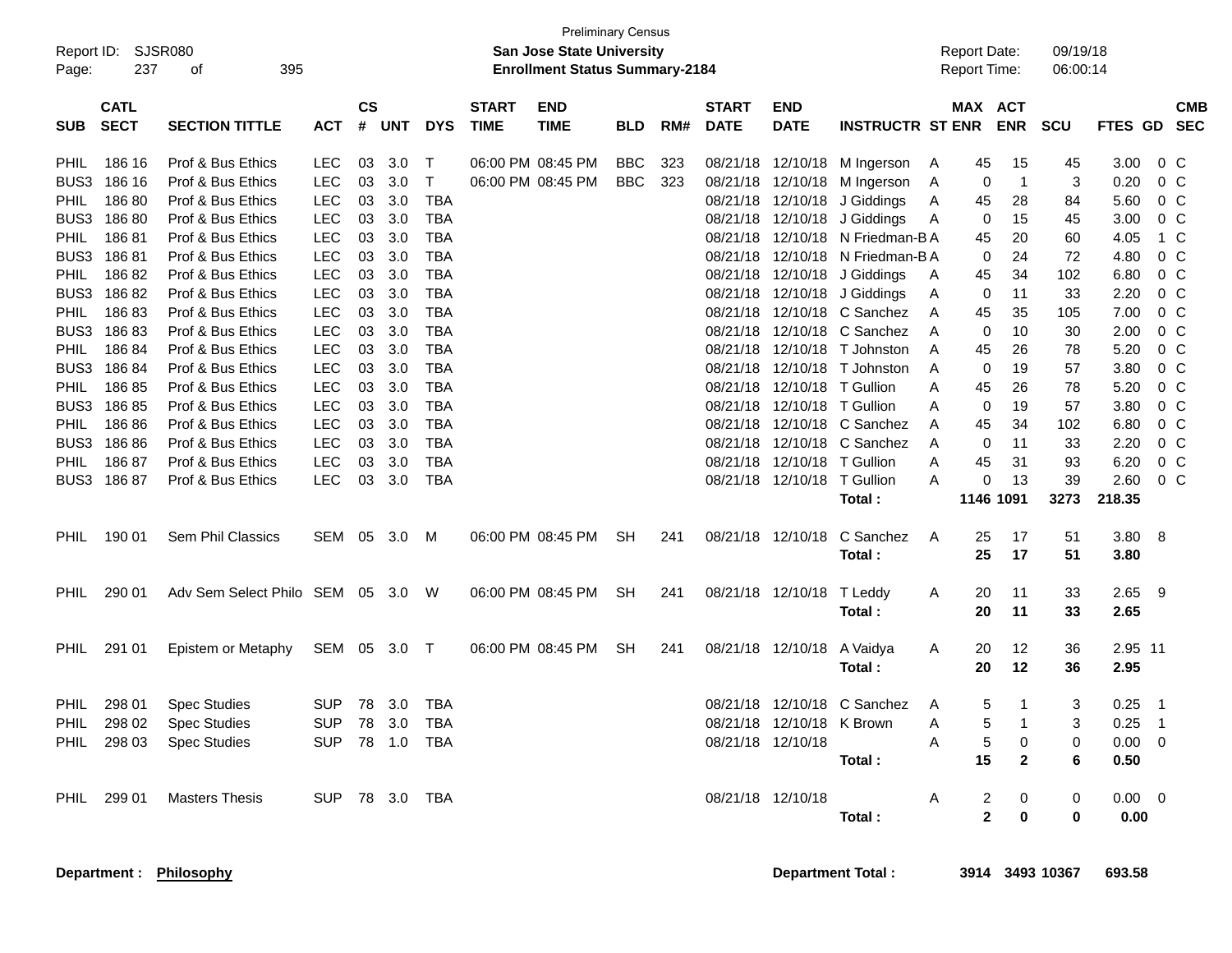| Report ID:<br>Page: | 238                        | SJSR080<br>395<br>of  |            |                |            |                             | <b>San Jose State University</b><br><b>Enrollment Status Summary-2184</b> | <b>Preliminary Census</b> |     |                             |                                                   |                           | Report Date:<br>Report Time: |                    | 09/19/18<br>06:00:14 |                          |            |
|---------------------|----------------------------|-----------------------|------------|----------------|------------|-----------------------------|---------------------------------------------------------------------------|---------------------------|-----|-----------------------------|---------------------------------------------------|---------------------------|------------------------------|--------------------|----------------------|--------------------------|------------|
| <b>SUB</b>          | <b>CATL</b><br><b>SECT</b> | <b>SECTION TITTLE</b> | <b>ACT</b> | CS<br>UNT<br># | <b>DYS</b> | <b>START</b><br><b>TIME</b> | <b>END</b><br>TIME                                                        | <b>BLD</b>                | RM# | <b>START</b><br><b>DATE</b> | <b>END</b><br><b>DATE</b>                         | <b>INSTRUCTR ST ENR</b>   | MAX ACT                      | <b>ENR</b>         | <b>SCU</b>           | FTES GD SEC              | <b>CMB</b> |
|                     |                            |                       |            |                |            |                             |                                                                           |                           |     |                             | <b>Lower Division :</b><br><b>Upper Division:</b> | <b>Graduate Division:</b> | 1692<br>2165<br>57           | 1591<br>1877<br>25 | 4663<br>5629<br>75   | 310.92<br>376.57<br>6.10 |            |